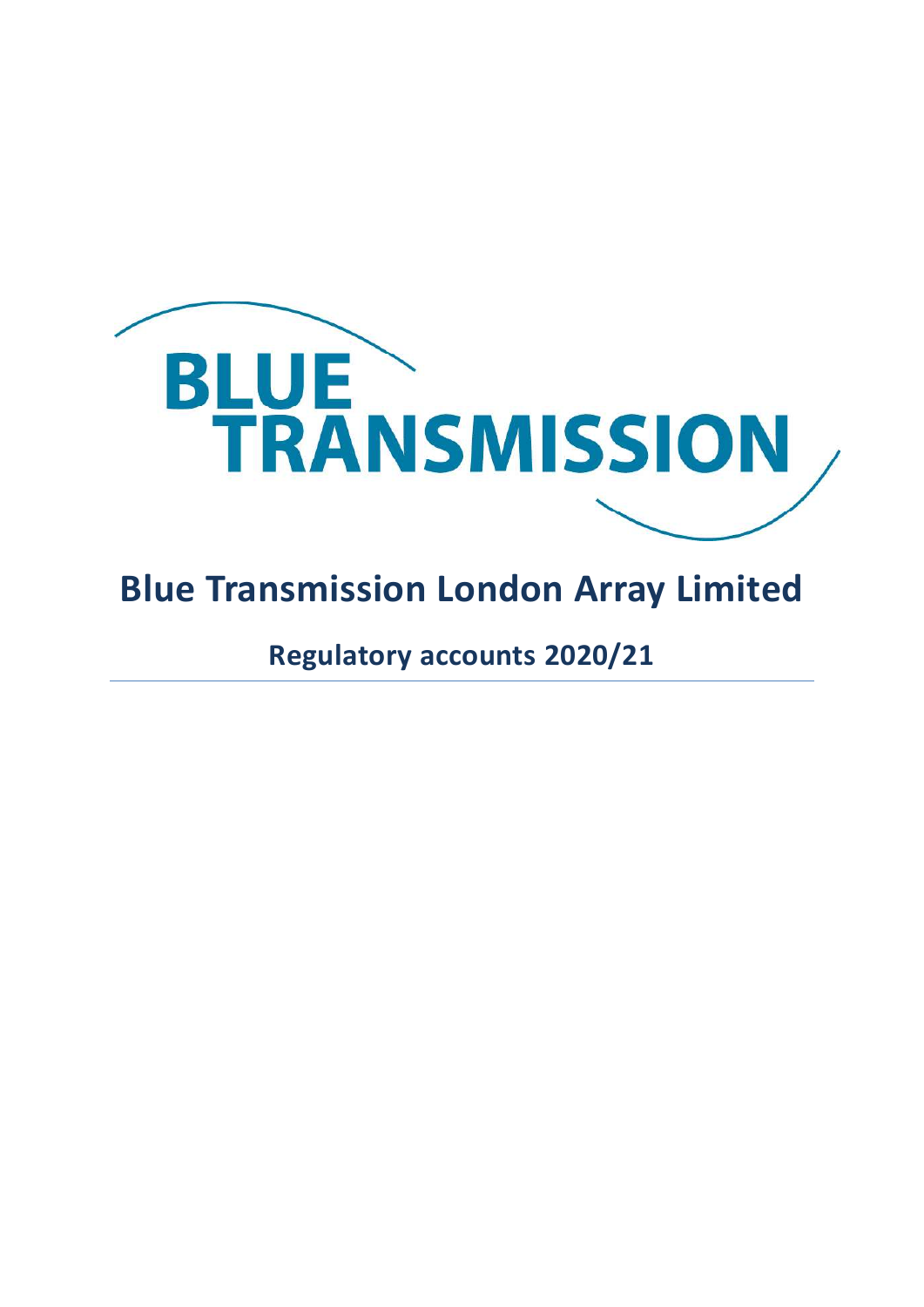### **Contents**

### Page

- **Contents**<br>
Page<br>
2 A description of these regulatory accounts<br>
3 Strategic Report<br>
24 Directors' Report<br>
26 Corporate governance statement **Contents**<br>
Page<br>
2 A description of these regulatory accounts<br>
3 Strategic Report<br>
24 Directors' Report<br>
26 Corporate governance statement<br>
32 Statement of Directors' responsibilities
- 
- 24 Directors' Report
- 
- 
- 

## **Contents**<br>
Page<br>
26 A description of these regulatory accounts<br>
37 Strategic Report<br>
26 Corporate governance statement<br>
32 Statement of Directors' responsibilities<br>
33 Independent auditors' report<br>
26 Corporate gives a st **Contents**<br> **Page**<br>
2 A description of these regulatory accounts<br>
3 Strategic Report<br>
24 Directors' Report<br>
26 Corporate governance statement<br>
32 Independent auditors' responsibilities<br>
13 Independent auditors' report<br> **Re**

\_\_\_\_\_\_\_\_\_\_\_\_\_\_\_\_\_\_\_\_\_\_\_\_\_\_\_\_\_\_\_\_\_\_\_\_\_\_\_\_\_\_\_\_\_\_\_\_\_\_\_\_\_\_\_\_\_\_\_\_\_\_\_\_\_\_\_\_\_\_\_\_\_\_\_\_\_\_\_\_\_\_\_\_\_\_\_\_\_\_

- **Contents**<br> **Page**<br>
2 A description of these regulatory accounts<br>
3 Strategic Report<br>
24 Directors' Report<br>
26 Corporate governance statement<br>
32 Statement of Directors' responsibilities<br>
101<br> **Regulatory financial stateme Contents**<br> **Regulator**<br>
24 **Directors' Report**<br>
24 **Directors' Report**<br>
26 **Corporate governance statement**<br>
32 **Statement of Directors' responsibilities**<br>
13 **Independent auditors' report**<br> **Regulatory financial statemen Contents**<br> **Page**<br>
2 A description of these regulatory accounts<br>
3 Strategic Report<br>
26 Corporate governance statement<br>
32 Statement of Directors' responsibilities<br>
33 Independent auditors' report<br> **Regulatory financial s Contents**<br>
Page<br>
2 A description of these regulatory accounts<br>
3 Strategic Report<br>
26 Corporate governance statement<br>
26 Corporate governance statement<br>
32 Independent auditors' repored in accordance with international ac **Contents**<br>
Page<br>
2 A description of these regulatory accounts<br>
3 Strategic Report<br>
26 Corporate governance statement<br>
32 Statement of Directors' resport<br>
Regulatory financial statements prepared in accordance with interna 53 Balance sheet Page<br>
22 A description of these regulatory accounts<br>
33 Strategic Report<br>
26 Corporate governance statement<br>
32 Statement of Directors' responsibilities<br>
133 Independent auditors' report<br> **Regulatory financial statements p** 55 Cash flow statement Examption to these regulatory accounts<br>
33 Strategic Report<br>
26 Corporate governance statement<br>
56 Corporate governance statement<br>
56 Statement of Directors' responsibilities<br>
18 Independent auditors' report<br> **Regulatory f**
- 
- 
- 

### Glossary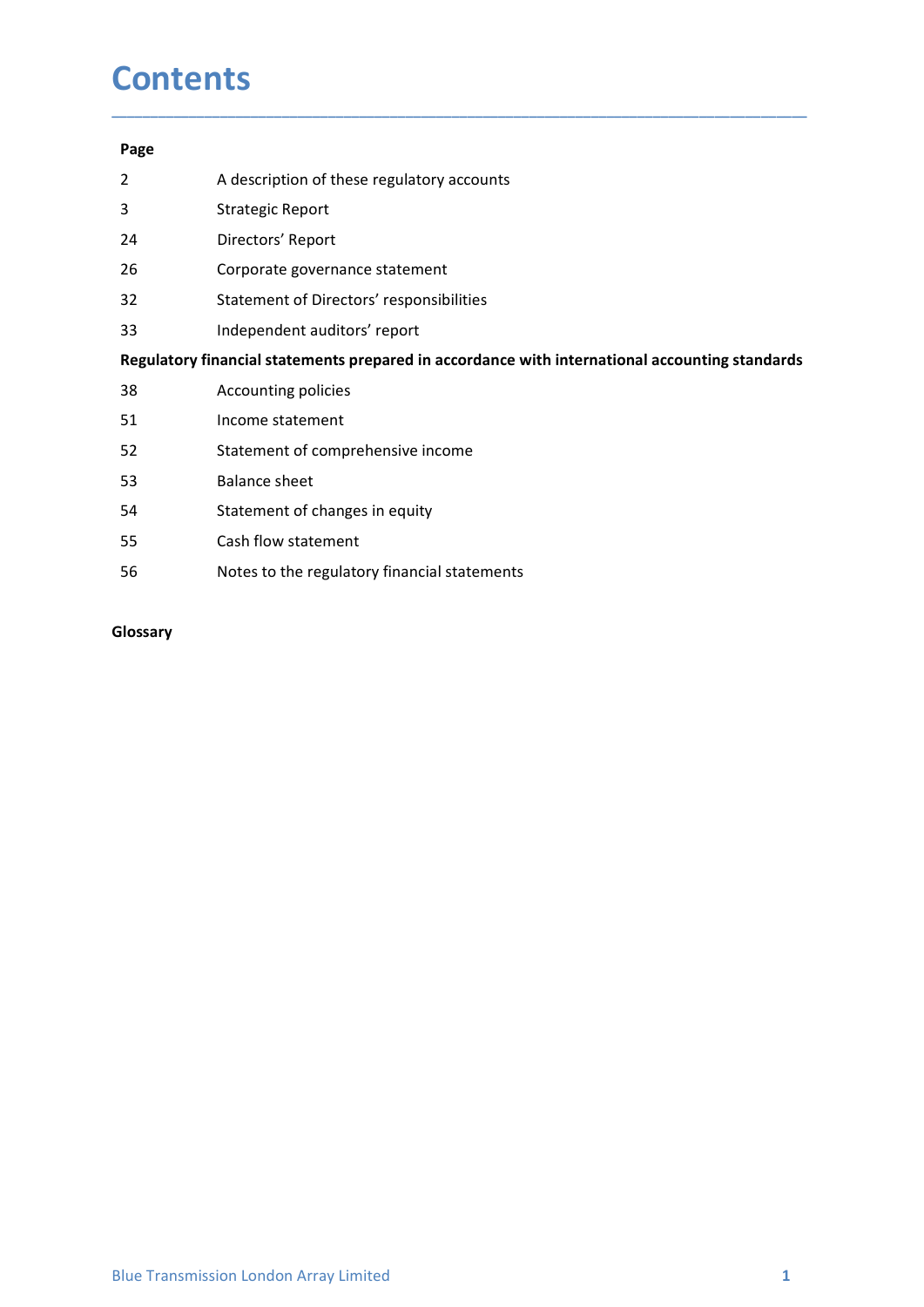**A description of these regulatory accounts**<br>
For the year ended 31 March 2021<br>
Blue Transmission London Array Limited ("the Company" and "the Licensee") is a holder of an Offshore<br>
Electricity Transmission Licence ("the L A description of these regulatory accounts<br>
For the year ended 31 March 2021<br>
Blue Transmission London Array Limited ("the Company" and "the Licensee") is a holder of an Offshore<br>
Electricity Transmission Licence ("the Lic A description of these regulatory accounts<br>For the year ended 31 March 2021<br>Blue Transmission London Array Limited ("the Company" and "the Licensee") is a holder of an Offshore<br>Electricity Transmission Licence ("the Licenc A description of these regulatory accounts<br>For the year ended 31 March 2021<br>Blue Transmission London Array Limited ("the Company" and "the Licensee") is a holder of an Offshore<br>Electricity Transmission Licence ("the Licenc A description of these regulatory accounts<br>
For the year ended 31 March 2021<br>
Blue Transmission London Array Limited ("the Company" and "the Licensee") is a holder of an Offshore<br>
Electricity Transmission Licence ("the Lic A description of these regulatory accounts<br>For the year ended 31 March 2021<br>Blue Transmission London Array Limited ("the Company" and "the Licensee") is a holder of an Offshore<br>Electricity Transmission Licence ("the Licenc **A description of these regulatory accounts**<br>For the year ended 31 March 2021<br>Blue Transmission London Array Limited ("the Company" and "the Licensee") is a holder of an Offshore<br>Electricity Transmission Licence ("the Lice A description of these regulatory accounts<br>
For the year ended 31 March 2021<br>
Blue Transmission London Array Limited ("the Company" and "the Licensee") is a holder of an Offshore<br>
Electricity Transmission Licence ("the Lic **A description of these regulatory accounts**<br>
For the year ended 31 March 2021<br>
Blue Transmission London Array Limited ("the Company" and "the Licensee") is a holder of an Offsh<br>
Electricity Transmission Licence ("the Lice A description of these regulatory accounts<br>For the year ended 31 March 2021<br>Blue Transmission London Array Limited ("the Company" and "the Licensee") is a holder of an Offshore<br>Electricity Transmission Licence ("the Licenc

\_\_\_\_\_\_\_\_\_\_\_\_\_\_\_\_\_\_\_\_\_\_\_\_\_\_\_\_\_\_\_\_\_\_\_\_\_\_\_\_\_\_\_\_\_\_\_\_\_\_\_\_\_\_\_\_\_\_\_\_\_\_\_\_\_\_\_\_\_\_\_\_\_\_\_\_\_\_\_\_\_\_\_\_\_\_\_\_\_\_

A description of these regulatory accounts<br>For the year ended 31 March 2021<br>Blue Transmission London Array Limited ("the Company" and "the Licensee") is a holder of an Offshore<br>Electricity Transmission Licence ("the Licenc **A description of these regulatory accounts**<br>For the year ended 31 March 2021<br>Blue Transmission London Array Limited ("the Company" and "the Licensee") is a holder of an Offshore<br>Electricity Transmission Licence ("the Lice **A description of these regulatory accounts**<br>For the year ended 31 March 2021<br>Blue Transmission London Array Limited ("the Company" and "the Licensee") is a holder of an Offshore<br>Electricity Transmission London C ("the Lic For the year ended 31 March 2021<br>Blue Transmission London Array Limited ("the Company" and "the Licensee") is a holder of an Offshore<br>Electricity Transmission Licence ("the Licence") granted under the Electricity Act 1989. For the year ended 31 March 2021<br>Blue Transmission London Array Limited ("the Company" and "the Licensee") is a holder of an Offshore<br>Electricity Transmission Licence ("the Licence") granted under the Electricity Act 1989. Blue Transmission London Array Limited ("the Company" and "the Licensee") is a holder of an Offshore<br>Electricity Transmission Licence ("the Licence") granted under the Electricity Act 1989. The Licence<br>was awarded to the C Electricity Transmission Licence ("the Licence") granted under the Electricity Act 1989. The Licence<br>Electricity Transmission Licence ("the Licence") granted under the Electricity Act 1989. The Licence<br>was awarded to the C was awarded to the Company on 9 September 2013 by The Gas and Electricity Markets Authority ("the<br>Authority"). Under standard condition E2 of this Licence, the Company is required to prepare and<br>publish annual regulatory a *i*, mundle regulatory accounts setting out the financial position and performance of the<br>privalens covered by the Licence.<br>The regulatory accounts setting out the financial position and performance of the<br>pry business co If the regulatory accounts<br>
and the regulatory accounts<br>
from engulatory accounts<br>
any any only has one activity – that being the operation of its regulated transmission business;<br>
pany only has one activity – that being t f the regulatory accounts<br>sigualtatory accounts are prepared in respect of the Licensee's regulatory transmission business;<br>papary only has one activity – that being the operation of its regulated transmission business;<br>pe f the regulatory accounts<br>
sigulatory accounts are prepared in respect of the Licensee's regulatory transmission business.<br>
signary only has one activity – that being the operation of its regulated transmission business;<br> egulatory accounts are prepared in respect of the Licensee's regulatory transmission business,<br>prany only has one activity – that being the operation of its regulated transmission business;<br>enertly, the regulatory financia regulatory accounts are prepared in respect of the Licensees's regulatory transmission business;<br>
rently, the regulatory financial statements contained herein reflect the same scope as that<br>
in the Company's statutory acco papy only has one activity -- that being the operation or its regulate transmission business;<br>nently, the regulatory financial statements contained herein reflect the same scope as that<br>in the Company's statutory accounts inture regulatory innancial statements contained neren relate the same scope as trate<br>in the Company's statutory accounts for the year ended 31 March 2021 as prepared in<br>nce with Section 396 of the Companies Act 2006. In a In the Company's statutory accounts for the year emode 31 March 2021 as prepared in<br>the check with Section 396 of the Companies Act 2006. In addition, the Directors' Report, Strategic<br>and Corporate governance statement inc

- 
- 
- 
- 
- 
- 
- 

Report and Corporate governance statement included within these regulatory accounts also reflect<br>the same activities as reported in the Company's annual report and financial statements 2020/2021.<br> **Content of the regulator** Content of the regulatory accounts<br>
In accordance with the Licence these regulatory accounts comprise:<br>
• a Strategic Report commencing on page 24;<br>
• a Corporate government estatement commenting on page 24;<br>
• a Corporate Content of the regulatory accounts<br>
• a Strategic Report commencing on page 3;<br>
• a Directors' Report commencing on page 24;<br>
• a Corporate governance statement commencing on page 26;<br>
• a Statement of Directors' responsib In accordance with the Licence these regulatory accounts comprise:<br>
• a Strategic Report commencing on page 3;<br>
• a Directors' Report commencing on page 24;<br>
• a Corporate governance statement commencing on page 26;<br>
• a In accordance with the Licence these regulatory accounts comprise:<br>
• a Strategic Report commencing on page 24;<br>
• a Directors' Report commencing on page 24;<br>
• a Groporate governance statement commencing on page 26;<br>
• a

statutory accounts within the meaning of Section 396 of the Companies Act 2006. Statutory accounts<br>for the Company for the year ended 31 March 2021, to which the financial information relates, will be<br>delivered to the regi • a Strategic Report commencing on page 3;<br>• a Directors' Report commencing on page 24;<br>• a Corporate governance statement commencing on page 26;<br>• a Statement of Directors' responsibilities for preparing regulatory accoun a Drector's 'Report Commention son page 26;<br>
a Corporate governance statement commencing on page 26;<br>
a Statement of Director's' responsibilities for preparing regulatory accounts on page 32;<br>
be lindependent auditors' rep • a Corporate governance statement commencing on page 26;<br>• a Statement of Directors' responsibilities for preparing regulatory accounts on page 32;<br>• the Independent auditors' report on the regulatory accounts commencing • a Statement of Directors' responsibilities for preparing regulatory accounts on page 32;<br>• the Independent auditors' report on the regulatory accounts commencing on page 33;<br>• regulatory financial statements commencing o • the Independent auditors' report on the regulatory accounts commencing on page 33;<br>• regulatory financial statements commencing on page 33; and<br>• a statement showing transactions between the Company and its ultimate cont • regulatory financial statements commencing on page 38; and<br>• a statement showwing transactions between the Company and its ultimate controller and other<br>related disclosures. The information required by this statement is • a statement showing transactions between the Company and its ultimate controller and other<br>
related disclosures. The information required by this statement is shown in note 18 to the<br>
regulatory financial statements "rel related disclosures. The information required by this statement is shown in note 18 to the<br>regulatory financial statements "related party transactions" on pages 66 and 67.<br>The financial information contained in these regul regulatory financial statements "related party transactions" on pages 66 and 67.<br>
Relationship of regulatory accounting statements with statutory accounts<br>
The financial information contained in these regulatory accounting Relationship of regulatory accounting statements with statutory accounts<br>The financial information contained in these regulatory accounting statements does not constitute<br>statutory accounts within the meaning of Section 39

www.bluetransmission.com.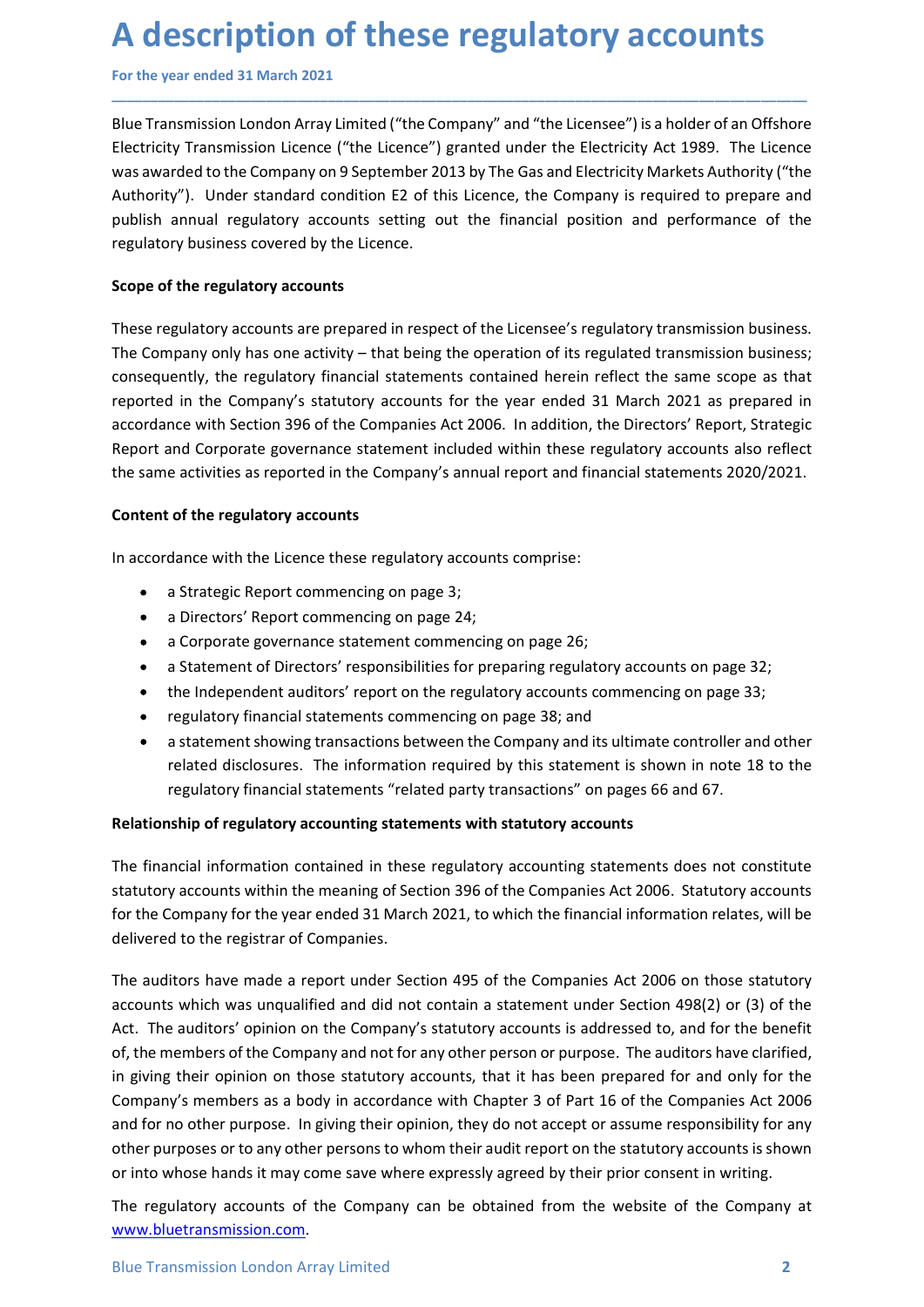### Introduction

Strategic Report<br>
For the year ended 31 March 2021<br>
Introduction<br>
This Strategic Report explains the operations of the Company and the main trends and **Strategic Report**<br>
For the year ended 31 March 2021<br> **Introduction**<br>
This Strategic Report explains the operations of the Company and the main trends and factors<br>
underlying the development and performance of the Company **Strategic Report**<br>For the year ended 31 March 2021<br>Introduction<br>This Strategic Report explains the operations of the Company and the main trends and factors<br>underlying the development and performance of the Company during **Strategic Report**<br>For the year ended 31 March 2021<br>This Strategic Report explains the operations of the Company and the main trends and factors<br>underlying the development and performance of the Company during the year end **Strategic Report**<br>For the year ended 31 March 2021<br>Introduction<br>This Strategic Report explains the operations of the Company and the main trends and factors<br>underlying the development and performance of the Company during **Strategic Report**<br>
For the year ended 31 March 2021<br> **Introduction**<br>
This Strategic Report explains the operations of the Company and the main trends and factors<br>
as well as those matters which are likely to affect its fu **Strategic Report**<br>
For the year ended 31 March 2021<br>
Introduction<br>
This Strategic Report explains the operations of the Company and the main trends and factors<br>
underlying the development and performance of the Company du **Strategic Report**<br>For the year ended 31 March 2021<br>Intr**oduction**<br>This Strategic Report explains the operations of the Company and the main trends and factors<br>underlying the development and performance of the Company duri **Strategic Report**<br>
For the year ended 31 March 2021<br>
Introduction<br>
This Strategic Report explains the operations of the Company and the main trends and factors<br>
underlying the development and performance of the Company du **Strategic Report**<br>For the year ended 31 March 2021<br>Introduction<br>This Strategic Report explains the operations of the Company and the mai<br>underlying the development and performance of the Company during the year e<br>as well **Strategic Report**<br>
This Strategic Report explains the operations of the Company and the main trends and factors<br>
underlying the development and performance of the Company during the year ended 31 March 2021,<br>
as well as t **Strategic Report**<br>For the year ended 31 March 2021<br>Introduction<br>Underlying the development and performance of the Company and the main trends and factors<br>as well as those matters which are likely to affect its future deve

\_\_\_\_\_\_\_\_\_\_\_\_\_\_\_\_\_\_\_\_\_\_\_\_\_\_\_\_\_\_\_\_\_\_\_\_\_\_\_\_\_\_\_\_\_\_\_\_\_\_\_\_\_\_\_\_\_\_\_\_\_\_\_\_\_\_\_\_\_\_\_\_\_\_\_\_\_\_\_\_\_\_\_\_\_\_\_\_\_\_

### Background

**Introduction**<br>This Strategic Report explains the operations of the Company and the main trends and factors<br>underlying the development and performance of the Company during the year ended 31 March 2021,<br>as well as those ma **Introduction**<br>This Strategic Report explains the operations of the Company and the main trends and factors<br>underlying the development and performance of the Company during the year ended 31 March 2021,<br>as well as those ma The Strategic Report explains the operations of the Company and the main trends and factors<br>This Strategic Report explains and performance of the Company during the year ended 31 March 2021,<br>as well as those matters which This Strategic Report explains the operations of the Company and the main trends and factors<br>
and welf aget the development and performance of the Company during the year ended 31 March 2021,<br>
as well as those matters whic underlying the development and performance of the Company during the year ended 31 March 2021,<br>as well as those matters which are likely to affect its future development and performance.<br>The ultimate parent company of the The Ultimate parent company of the Company is Blue Transmission Investments Limited ("BTI"), a<br>Company incorporated and registered in Jersey.<br>The Company's principal activity is to provide an electricity transmission servi The ultimate parent company of the Company is Blue Transmission Investments Limited ("BTI"), a<br>Company incorporated and registered in Jersey.<br>The Company's principal activity is to provide an electricity transmission servi Company incorporated and registered in Jersey.<br>
The Company's principal activity is to provide an electricity transmission service to National Grid<br>
Electricity System Operator Limited ("NGESO"), being the electricity tran

The Company's principal activity is to provide an electricity transmission service to National Grid<br>Electricity System Operator Limited ("NGESO"), being the electricity transmission system operator for<br>The Company owns and Electricity System Operator Limited ("NGESO"), being the electricity transmission system operator for<br>
Great Britain.<br>
The Company owns and operates a transmission system that electrically connects an offshore wind<br>
farm g Great Britain.<br>The Company owns and operates a transmission system that electrically connects an offshore wind<br>farm generator to the onshore electricity transmission system owned by NGET.<br>**Background**<br>The Office of Gas and The Company owns and operates a transmission system that electrically connects an offshore wind<br>farm generator to the onshore electricity transmission system owned by NGET.<br> **Background**<br>
The Office of Gas and Electricity farm generator to the onshore electricity transmission system owned by NGET.<br> **Background**<br>
The Office of Gas and Electricity Markets ("Ofgem"), supporting government initiatives, has developed<br>
a regulatory regime for ele **Background**<br>The Office of Gas and Electricity Markets ("Ofgem"), supporting government initiatives, has developed<br>a regulatory regime for electricity transmission networks connecting offshore wind farms to the<br>onshore ele **Background**<br>The Office of Gas and Electricity Markets ("Ofgem"), supporting government initiatives, has developed<br>a regulatory regime for electricity transmission networks connecting offshore wind farms to the<br>onshore ele The Omean of assume tecturicity wars are the policial assets with the electricity comection of satisfactor is a regulatory regime for electricity transmission networks connecting offshore wind farms to the onshore electric onshore electricity system. A key feature of this regime is that each new tranche of transmission systes required by offshore generators will be commet and operated by offshore transmission owners systes required by offsho assets required by offshore generators will be owned and operated by offshore transmission owners<br>"("OFTOs"). OFTOs are subject to the conditions of a transmission licence.<br>
The Company was awarded the licence by the Autho ("OFTOs"). OFTOs are subject to the conditions of a transmission licence.<br>The Company was awarded the Licence by the Authority that became effective from 10 September<br>2013. This Licence, amongst other matters, permits and The Company was awarded the Licence by the Authority that became effective from 10 September<br>2013. This Licence, amongst other matters, permits and requires the Company to maintain and<br>operate the London Array offshore ele This Licence, amongst other matters, permits and requires the Company to maintain and<br>operate the London Array offshore electricity transmission assets for the period the Licence is in force.<br>The Electricity and Gas (Inter operate the London Array offshore electricity transmission assets for the period the Licence is in force.<br>The Electricity and Gas (Internal Markets) Regulations 2011 require all transmission system operators<br>as the Company The Electricity and Gas (Internal Markets) Regulations 2011 require all transmission system operators<br>such as the Company to be certified as complying with the unbundling requirements concerning<br>common rules for the intern Intertuction, the company to be certified as complying with the unbundling requirements concerning<br>common rules for the internal market in electricity ("the third package"). The Company has been<br>issued a certificate pursua Example the map of the extracted to enterprise with the durathangy evaluation, the map of the system at the map of the system issued a certificate pursuant to Section 10D of the Electricity Act 1989 by the Authority confir

The Company transmits the electrical power of the London Array wind farm from the offshore connection point of the Company's electrical assets with the electrical assets owned by the wind farm generator to the coshore conn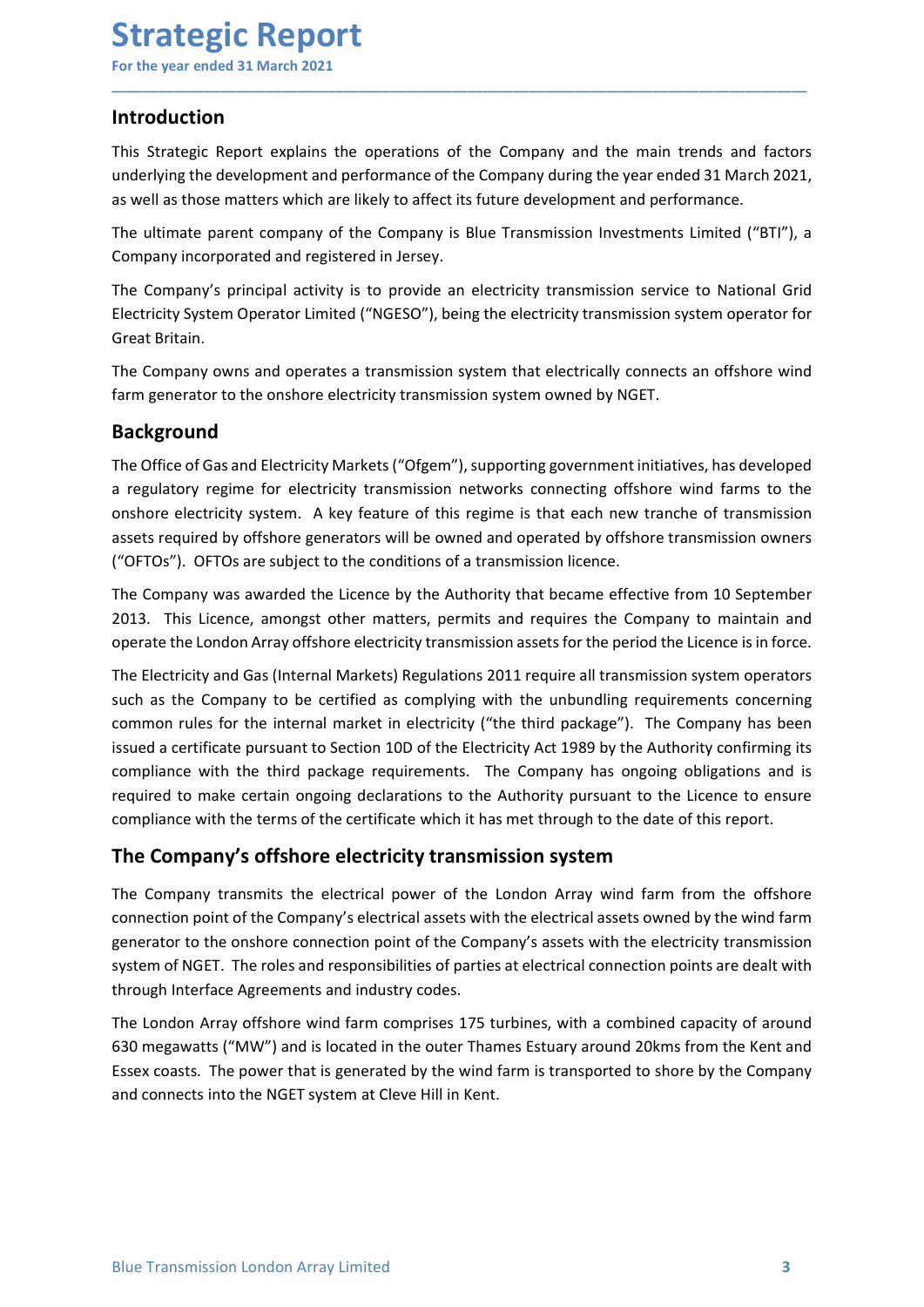Strategic Report continued<br>
For the year ended 31 March 2021<br>
The wind farm turbines are interconnected in "strings" by medium voltage (33kV) submarine<br>
that act as a power collection and transport system. The medium volta **Strategic Report continued**<br>For the year ended 31 March 2021<br>The wind farm turbines are interconnected in "strings" by medium voltage (33kV) submarine cables<br>that act as a power collection and transport system. The medium **Strategic Report continued**<br>For the year ended 31 March 2021<br>The wind farm turbines are interconnected in "strings" by medium voltage (33kV) submarine cables<br>that act as a power collection and transport system. The medium **Strategic Report continued**<br>For the year ended 31 March 2021<br>The wind farm turbines are interconnected in "strings" by medium voltage (33kV) submarine cables<br>that act as a power collection and transport system. The medium **Strategic Report continued**<br>For the year ended 31 March 2021<br>The wind farm turbines are interconnected in "strings" by medium voltage (33kV) submarine cables<br>that act as a power collection and transport system. The medium **Strategic Report continued**<br>For the year ended 31 March 2021<br>The wind farm turbines are interconnected in "strings" by medium voltage (33kV) submarine cables<br>that act as a power collection and transport system. The medium **Strategic Report continued**<br>For the year ended 31 March 2021<br>The wind farm turbines are interconnected in "strings" by medium voltage (33kV) submarine cables<br>that act as a power collection and transport system. The medium **Strategic Report continued**<br>For the year ended 31 March 2021<br>The wind farm turbines are interconnected in "strings" by medium voltage (33kV) submarine cables<br>that act as a power collection and transport system. The medium **Strategic Report continued**<br>For the year ended 31 March 2021<br>The wind farm turbines are interconnected in "strings" by medium voltage (33kV) submarine cables<br>that atd at a power collection and transport system. The medium **Strategic Report continued**<br>For the year ended 31 March 2021<br>The wind farm turbines are interconnected in "strings" by medium voltage (33kV) submarine cables<br>that act as a power collection and transport system. The medium **Strategic Report continued**<br>
For the year ended 31 March 2021<br>
The wind farm turbines are interconnected in "strings" by medium voltage (33kV) submarine cables<br>
that act as a power collection and transport system. The med **Strategic Report continued**<br>The wind farm turbines are interconnected in "strings" by medium voltage (33kV) submarine cables<br>The wind farm turbines are interconnected in "strings" by medium voltage cables are then run to **Strategic Report continued**<br>
For the year ended 31 March 2021<br>
The wind farm turbines are interconnected in "strings" by medium voltage (33kV) submarine cables<br>
that act as a power collection and transport system. The med **DET ATE PUTT COMITHUEG**<br>The wind farm turbines are interconnected in "strings" by medium voltage (33kV) submarine cables<br>that acts a power collection and transport system. The medium voltage cables are then run to the<br>dis For the year ended 31 March 2021<br>
The wind farm turbines are interconnected in "strings" by medium voltage (33kV) submarine cables<br>
that act as a power collection and transport system. The medium voltage cables are then ru The wind farm turbines are interconnected in "strings" by medium voltage (33kV) submarine cables<br>offshore electricity substations that are owned by the Company. At the offshore electricity<br>substations, the voltage is "step Inter unit and the business of the business of the business of the business of the company.<br>
In a mediator, the voltage called is the product of the company. At the offshore electricity substations, the voltage submarine c Enter the Depoistion and the Company of the Company. At the offshore electricity substations, the voltage is "stepped up" to 150kV by electrical transformers and then transported to substations, the voltage is "stepped up" tations, the voltage is "stepped up" to 150kV by electrical transformers and then transported to<br>
by four S4km long high voltage submarine cables burid in the sea floor. At landfall, the<br>
narine cables are joined to land c I by four 54km long high voltage submarine cables buried in the sea floor. At landfall, the marine cables the pioned to land cables that run for 0.7km to the Company's onshore leeletricity is corrected g reactive compensat

\_\_\_\_\_\_\_\_\_\_\_\_\_\_\_\_\_\_\_\_\_\_\_\_\_\_\_\_\_\_\_\_\_\_\_\_\_\_\_\_\_\_\_\_\_\_\_\_\_\_\_\_\_\_\_\_\_\_\_\_\_\_\_\_\_\_\_\_\_\_\_\_\_\_\_\_\_\_\_\_\_\_\_\_\_\_\_\_\_\_

name causes are pumed to rand causes that run for c.rxm to tremulany so usmathe reactors are pumed to and cause that the cleve Hill substation the power factor of the electricity is corrected g reactive compensation equipm Example at Cleve Hin. At the Ceree Hin substable the power action of the electricity storiected<br>g reactive compensation equipment and the transported power is then connected into NGET's<br>tricity transmission system.<br>**Compan** tricity transmission system.<br> **Company's long-term business objectives**<br> **Company's long-term business objectives**<br> **Company** is a special purpose vehicle formed to hold the Licence. Its non-financial objectives are,<br>
efor The **Company's long-term business objectives**<br>The **Company** is a special purpose vehicle formed to hold the Licence. Its non-finan<br>therefore, consistent with the objectives of the Licence. The Company will achiev<br>by ensuri The Company is a special purpose vehicle formed to hold the Licence. Its non-financial objectives are,<br>therefore, consistent with the objectives of the Licence. The Company will achieve these ebjectives<br>to presuming its tr therefore, consistent with the objectives of the Licence. The Company will achieve these objectives<br>ty ensuring its compliance with the licence; industry codes and legislation; and by operating and<br>maintalning its complian

**Solutionary** its compliance with the Licence; industry codes and legislation; and by<br>maintaining its transmission system in accordance with good industry practice.<br>The Company's financial objective is to provide financial

- 
- 
- 

management. O&M activities are outsourced to a third-party and management services are outsourced through a Management Services Agreement ("MSA") with Frontier Power Limited ("FPL"). In addition, technical, accounting and maintaining its transmission system in accordance with good moustry practice.<br>The Company's financial objective is to provide financial returns to shareholders consistent with, or in<br>The Company's financial objective is to The Company's manutato upercure is to plutule immistant counting to state the Company and the Company and the Company will achieve this objective by:<br>
The Company will achieve this objective by:<br>
The Company will achieve t Extrassion, the company will achieve this objective by:<br>
system. The Company will achieve this objective by:<br>
• meeting its revenue targets by operating the transmission system at availability levels equal to, or<br>
• doptin syaemi. The Company win earlieve curs objective by.<br>
• meeting its revenue targets by operating the transmission system at availability levels equal to, or<br>
higher than, the Licence target;<br>
• adopting and maintaining a fi • meeting its revenue targets by operating the transmission system at availability levels equal to, or<br>
• dopting and maintaining a financing structure that is, as a minimum, as efficient as that<br>
contemplated by the busin **by the multimage of the multimage as a service company as a service comparison of the business plan; and<br>
Controlling costs and seeking efficiency improvements.<br>
<b>Fulture Developments**<br>
Controlling costs and seeking effic • adopting and maintaining a financing structure that is, as a minimum, as efficient as that<br>
• controlling costs and seeking efficiency improvements.<br> **Future Developments**<br> **Future Developments**<br> **Future Developments**<br> contemplated by the business plan; and<br> **e** controlling costs and seeking efficiency improvements.<br> **Future Developments**<br>
The Company's sole purpose is to hold and operate its offshore electricity transmission system and<br> **•** controlling costs and seeking efficiency improvements.<br> **Future Developments**<br> **The Company's** sole purpose is to hold and operate its offshore electricity transmission system and<br>
trompany's sole purpose is to hold an • controlling costs and seeking efficiency improvements.<br> **Future Developments**<br>
The Company's sole purpose is to hold and operate its offshore electricity transmission system and<br>
comphy with the transmission licence whic **Future Developments**<br>The Company's sole purpose is to hold and operate its offshore electricity transmission system and<br>comply with the transmission licence which it has been awarded; no changes to this objective are<br>like The Company's sole purpose is to hold and operate its offshore electricity transmission system and<br>comply with the transmission licence which it has been awarded; no changes to this objective are<br>likely in the future.<br>The Free Company 3 out purpose is to forte and operator charged to charged to this objective are incomply with the transmission licence which it has been awarded; no changes to this objective are likely in the future.<br>The Comp extrate the costs in the costs in the costs increased that the company is one of four such a the company's business model is to outsource all operational, maintenance ("O&M") activities and management. O&M activities are o The **Company's operating model**<br>The **Company's operating model**<br>The Company's business model is to outsource all operational, maintenance ("O&M") activities and<br>management. O&M activities are outsourced to a third-party an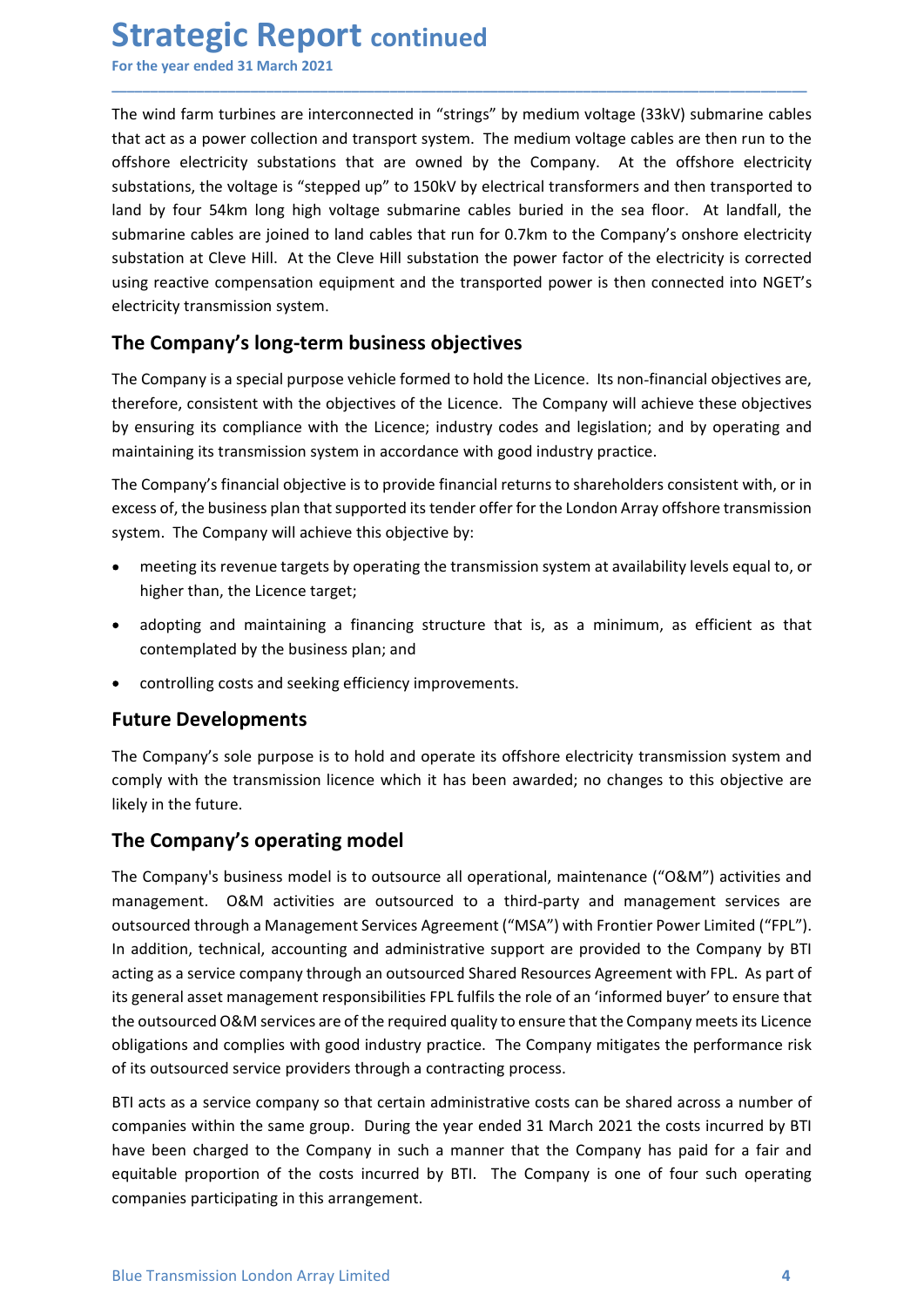**Strategic Report continued**<br>For the year ended 31 March 2021<br>The Company's approach to managing the business<br>The Company's general approach to the management and operation of its business is based on<br>ensuring that the rig **Strategic Report continued**<br>For the year ended 31 March 2021<br>The Company's approach to managing the business<br>The Company's general approach to the management and operation of its business is based on<br>ensuring that the rig **Strategic Report continued**<br>For the year ended 31 March 2021<br>The Company's approach to managing the business<br>The Company's general approach to the management and operation of its business is based on<br>ensuring that the rig **Strategic Report continued**<br>
For the year ended 31 March 2021<br> **The Company's approach to managing the business**<br>
The Company's general approach to the management and operation of its business is based on<br>
ensuring that t **Strategic Report continued**<br>For the year ended 31 March 2021<br>**The Company's approach to managing the business**<br>The Company's general approach to the management and operation of its business is based on<br>ensuring that the r Company: **Example 3 A Figure 11 Constituted**<br> **Example 3 A March 2021**<br> **Example 3 A March 2021**<br> **Example 3 a pyroach to managing the business**<br>
Company's general approach to the management and operation of its business is based o **rategic Report continued**<br> **Example 31 March 2021**<br> **Example 31 March 2021**<br> **Example 31 March 2021**<br> **Example 31 March 2021**<br> **Example 32 Approach to the management and operation of its business is based on<br>
prany:<br>
that Example 2018 CONTRIG (SCOPUT CONT CONT ASSET)**<br> **Example 3** and the version and approach to the management and operation of its business is based on<br>
tring that the right balance is achieved between cost, quality, perform **Example 1.1**<br> **Example 1998 Supproach to managing the business**<br> **Example working safely and the right balance is achieved between cost, quality, performance, innovation and<br>
pring that the right balance is achieved betwe Tract explore the Sigmon Continued**<br>
the year ended 31 March 2021<br> **Examplery's approach to management and operation** of its business is based on<br>
company's approach to the management and operation of its business is base reported 31 March 2021<br>
He year ended 31 March 2021<br>
Le Company's approach to managing the business<br>
Company's general approach to the management and operation of its business is based on<br>
uring that the right balance is a **Example a governance framework to managing the business**<br>
Compan**y's general approach to the management and operation** of its business is based on<br>
uring that the right balance is achieved between cost, quality, performan The Company's general approach to the management and operation of its business is based on<br>ensuring that the right balance is achieved between cost, quality, performance, innovation and<br>financial returns so as to optimise

\_\_\_\_\_\_\_\_\_\_\_\_\_\_\_\_\_\_\_\_\_\_\_\_\_\_\_\_\_\_\_\_\_\_\_\_\_\_\_\_\_\_\_\_\_\_\_\_\_\_\_\_\_\_\_\_\_\_\_\_\_\_\_\_\_\_\_\_\_\_\_\_\_\_\_\_\_\_\_\_\_\_\_\_\_\_\_\_\_\_

- 
- 
- systems;
- 
- conditions.

ensuring that the right balance is achieved between cost, quality, performance, innovation and<br>
financial returns so as to optimise the cost of its services to the end consumer. In doing so the<br>
Company:<br>
• has a relentles Inancial returns so as to optimise the cost of its services to the end consumer. In doing so the<br>
• has a relentless focus on transmission system availability;<br>
• recognises that the inherently hazardous nature of the Comp Company:<br>
• has arelentless focus on transmission system availability;<br>
• recognises that the inherently hazardous nature of the Company's assets and operations requires<br>
an extraordinary focus on Health, Safety and the En • has a relentless focus on transmission system availability;<br>• recognises that the inherently hazardous nature of the Company's assets and operations requires<br>• an extraordinary focus on Health, Safety and the Environment • recognises that the inherently hazardous nature of the Company's assets and operations requires<br>
• has in eight people working safely to standards using the right processes, technology and<br>
systems;<br>
• has implemented a an extraordinary focus on Health, Safety and the Environment ("HS&E");<br>
• has the right people working safely to standards using the right processes, technology a<br>
systems;<br>
• has implemented a risk management approach tha

• has the right people working safely to standards using the right process<br>systems;<br>
• has implemented a risk management approach that ensures that risks are asse<br>
reported appropriately; and<br>
• has adopted a governance fr systems;<br>
• has implemented a risk management approach that ensures that risks are assessed, managed and<br>
reported appropriately; and<br>
• has adopted a governance framework that enforces compliance with law, regulations and • has implemented a risk management approach that ensures that risks are assessed, managed and<br>• has adopted a governance framework that enforces compliance with law, regulations and licence<br>conditions.<br>**Principal regulato Provided appropriately; and**<br> **•** has adopted a governance framework that enforces compliance with law, regulations and licence<br>
conditions.<br> **Principal regulatory, industry contracts and industry code matters**<br>
The Compa • has adopted a governance framework that enforces compliance with law, regulations and licence<br>conditions.<br> **Principal regulatory, industry contracts and industry code matters**<br>
The Company is subject to a number of regul • mas approved a governance trannework that entorces compliance with law, regulations and licence<br> **Principal regulatory, industry contracts and industry code matters**<br>
The Company is subject to a number of regulatory and conditions.<br>The Company is subject to a number of regulatory and contractual obligations arising from and<br>the including: the licence; the Transmission Owner Construction Agreement ("TOCA") with NGET; and the<br>including: the **Principal regulatory, industry contracts and industry code matters**<br>The Company is subject to a number of regulatory and contractual obligations arising from and<br>including: the Licence; the Transmission Owner Construction The Company is subject to a number of regulatory and contractual obligations arising from and<br>including: the Licence; the Transmission Owner Construction Agreement ("TOCA") with NGET; and the<br>System Operator – Transmission including: the Licence; the Transmission Owner Construction Agreement ("TOCA") with NGET; and the System Operator – Transmission Owner Code ("STC") with NGESO. The Company's operations are also subject to a range of indust System Operator – Transmission Owner Code ("STC") with NGESO. The Company's operations are also subject to a range of industry-specific legal requirements.<br>
Summaries of some of the major features of the Licence, industry

ment occaring the operation of the offshore transmission business.<br>
A failure by the Company to materially comply with the terms of the Licence could ultimately lead to<br>
A failure by the Company to materially comply with t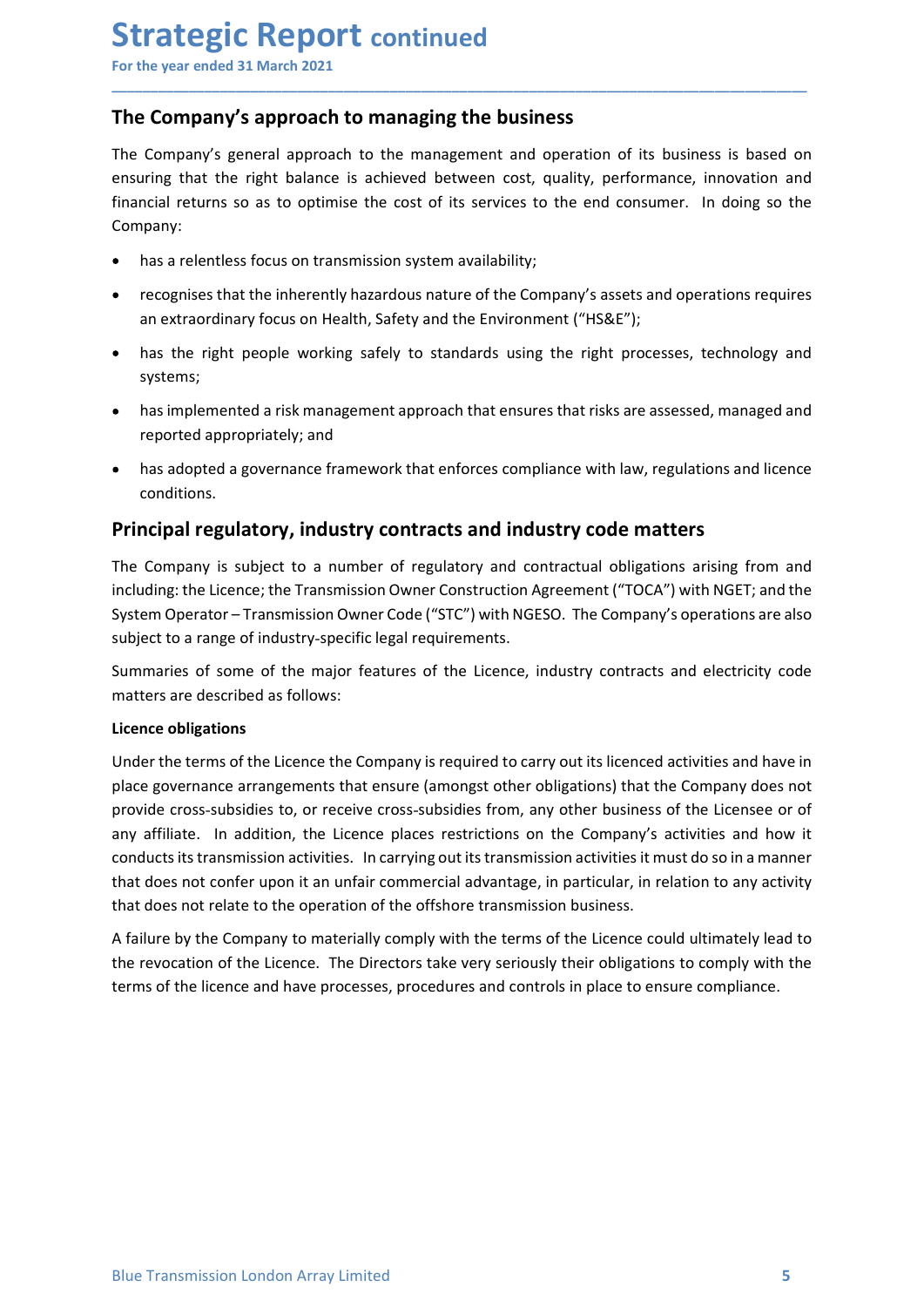**Strategic Report continued**<br>
For the year ended 31 March 2021<br>
Regulated revenue and incentives<br>
The Licence awarded by the Authority to the Company determines how much the Compar **Strategic Report continued**<br>For the year ended 31 March 2021<br>Regulated revenue and incentives<br>The Licence awarded by the Authority to the Company determines how much the Company may<br>charge for the OFTO services that it pr **Strategic Report continued**<br>For the year ended 31 March 2021<br>Regulated revenue and incentives<br>The Licence awarded by the Authority to the Company determines how much the Company r<br>charge for the OFTO services that it prov **Strategic Report continued**<br>For the year ended 31 March 2021<br>Regulated revenue and incentives<br>The Licence awarded by the Authority to the Company determines how much the Company may<br>charge for the OFTO services that it pr **Strategic Report continued**<br>For the year ended 31 March 2021<br>The Licence awarded by the Authority to the Company determines how much the Company may<br>charge for the OFTO services that it provides to NGESO. In any relevant **Strategic Report continued**<br>For the year ended 31 March 2021<br>Regulated revenue and incentives<br>The Licence awarded by the Authority to the Company determines how much the Company may<br>charge for the OFTO services that it pr **Strategic Report continued**<br>For the year ended 31 March 2021<br>The Licence awarded by the Authority to the Company determines how much the Company may<br>charge for the OFTO services that it provides to NGESO. In any relevant **Strategic Report continued**<br>For the year ended 31 March 2021<br>The Licence awarded by the Authority to the Company determines how much the Company may<br>charge for the OFTO services that it provides to NGESO. In any relevant **Strategic Report continued**<br>For the year ended 31 March 2021<br>The Licence awarded by the Authority to the Company determines how much the Company may<br>charge for the OFTO services that it provides to NGESO. In any relevant **Strategic Report continued**<br> **For the year ended 31 March 2021**<br> **Regulated revenue and incentives**<br>
The Licence awarded by the Authority to the Company determines how much the Company may<br>
charge for the OFTO services th **Strategic Report continued**<br>For the year ended 31 March 2021<br>Regulated revenue and incentives<br>The Licence awarded by the Authority to the Company determines how much the Company may<br>charge for the OFTO services that it pr **Strategic Report continued**<br>For the year ended 31 March 2021<br>Regulated revenue and incentives<br>The Licence awarded by the Authority to the Company determines how much the Company may<br>charge for the OFTO services that it pr **Strategic Report continued**<br>For the year ended 31 March 2021<br>Regulated revenue and incentives<br>The Licence awarded by the Authority to the Company determines how much the Company may<br>charge for the OFTO services that it pr **Strategic Report continued**<br>For the year ended 31 March 2021<br>Regulated revenue and incentives<br>The Licence awarded by the Authority to the Company determines how much the Company may<br>that parafor the OFTO services that it index (RPI) in the 12 month period through to the previous September. The revenue derived from For the year ended 31 March 2021<br> **Regulated revenue and incentives**<br>
The Licence awarded by the Authority to the Company determines how much the Company may<br>
charge for the OFTO services that it provides to NGESO. In any **Regulated revenue and incentives**<br>The Licence awarded by the Authority to the Company determines how much the Company may<br>charge for the OFTO services that it provides to NGESO. In any relevant charging year which runs fr **Regulated revenue and incentives**<br>The Licence awarded by the Authority to the Company determines how much the Company charge for the OFTO services that it provides to NGESO. In any relevant charging year which 1 April thr The Licence awarded by the Authority to the Company determines how much the Company may<br>charge for the OFTO services that it provides to NGESO. In any relevant charging year which runs from<br>thapef or the OFTO services that charge for the OFTO services that it provides to NGESO. In any relevant charging year which runs from<br>1 April through to the following 31 March all such charges are determined in accordance with the<br>1 April through to the

\_\_\_\_\_\_\_\_\_\_\_\_\_\_\_\_\_\_\_\_\_\_\_\_\_\_\_\_\_\_\_\_\_\_\_\_\_\_\_\_\_\_\_\_\_\_\_\_\_\_\_\_\_\_\_\_\_\_\_\_\_\_\_\_\_\_\_\_\_\_\_\_\_\_\_\_\_\_\_\_\_\_\_\_\_\_\_\_\_\_

1 April through to the following 31 March all such charges are determined in accordance with the requirements of the Licence is to percone abso provides the Company with an incentive to ensure that the difshore transmissio requirements of the Licence. The Licence also provides the Company with an incentive to ensure that<br>the offshore transmission assets are available to transmit electricity by reference to the actual<br>availability of the Comp the offshore transmission assets are available to transmit electricity by reference to the actual<br>availability of the Company's transmission system in any given calendar year errasus the regulatory<br>target. The regulatory t availability of the Company's transmission system in any given calendar year versus the regulatory<br>
atraget. The regulatory target availability is 98% of the total megawatt hour capacity of the Company's<br>
electricity trans target. The regulatory target availability is 98% of the total megawatt hour capacity of the Company's any given calendricity transmission system availability Specification) in electricity transmission system availability electricity transmission system (as determined by the Company's Services Capability Specification) in<br>any given calendar year, or part thereof.<br>Transmission charges are based on the target transmission system availability any given calendar year, or part thereot.<br>Transmission system availability of 98% and increase on<br>Tapmission charges are based on the target transmission system availability of 98% and increase on<br>1 April following any giv Transmission charges are based on the target transmission system availability of 98% and increase on April following any given calendar year end by reference to the rate of increase in the UK retail price the Company's "ha 1 April following any given calendar year end by reference to the rate of increase in the UK retail price<br>
index ("RBP") in the 12-month period through to the previous September. The revenue derived from<br>
charges based on

or required under the Licence, as the case may be, to change its prices to convert the availability credits secreand or penalties accrued into a financial adjustment to "base revenue". The maximum availability recalit whic index ("RPP") in the 12-month period through to the previous September. The revenue derived from<br>endages based on this target availability represents the Company's "base revenue". For the avoidance<br>of doubt, the Company's charges based on this target availability represents the Company's "base revenue". For the avoidance of doubt, the Company is transmission charges are not exposed to commodity risk and are not exposed to compressed to comp of doubt, the Company's transmission charges are not exposed to commodity risk and are not exposed<br>ot any generation risk.<br>As previously noted, the Licence contains mechanisms to incentivise the Company to provide the<br>maxi to any generation risk.<br>As previously noted, the lience contains mechanisms to incentivise the Company to provide the maximum possible electricity transmission system availability, having regard to the safer numing of the As previously noted, the Licence contains mechanisms to incentivise the Company to provide the maximum possible electricity transmission system availability, having regard to the safe running of the same implement impleme sy perotoxy mote, the cate contrains in the mathemation of the mediately preceding charging year. Availability constrained into the safe running of the system. The Licence includes incentives to maximise availability, havi msum possible electionty orisinialsion system availability on a monthly basis with higher targets<br>and higher potential penalties or credits, in the winter months and lower targets and lower potential<br>and higher potential p system: The tecne motousal members of meanimise availably or ambitiony was with mean higher potential penalties or credits, in the winter months and lower targets and lower repetial<br>penalties or credits, in the summer mont and mignet potentials perflected and the simulation of the simulation and over the simulation and the Company to proactively manage transmission system availability across the year by focusing the Company to proactively ma penators or cocoursy. The summer information as: "nete incentre incocoursay are designed or encoursing maintenance activities, which could lower transmission system availability across the year by focusing maintenance acti the compary or phoationery mannes and instinuisation system availability, into those months with<br>the lowest targets and related penalties or credits.<br>If the achieved transmission system availability is different to the tar mentement extertions, which count of the state and the closes the reading the financial impact the forest targets and related penalties or credits.<br>
If the achieved transmission system availability is different to the targ If the achieved transmission system availability is different to the target availability, then there is a<br>mechanism contained within the Licence that could potentially affect the Company's charges and<br>thence its revenue in net enteriver unranismon system availaby solution the calendar of the calendar of the company's charges and hence its revenue in future periods. The Licence provides for adjustments to "base revenue" where OFFO's system av metaniani convented whim the tructure that count potentially antect the complany strates the product of the OFTO's system availability performance is different from the target system availability. If the OFTO's system avai ience as even one manal period of operations. The currence period solution of outer the CFTO's system availability in any given calendar year is in excess of the target availability is f<br>transmission system availability in revent of a system somalized in any given calcular year is in excess of the target availability evel, then credits are "earned" and if availability is less than target then penalties accrue. These availability is the charg

charges.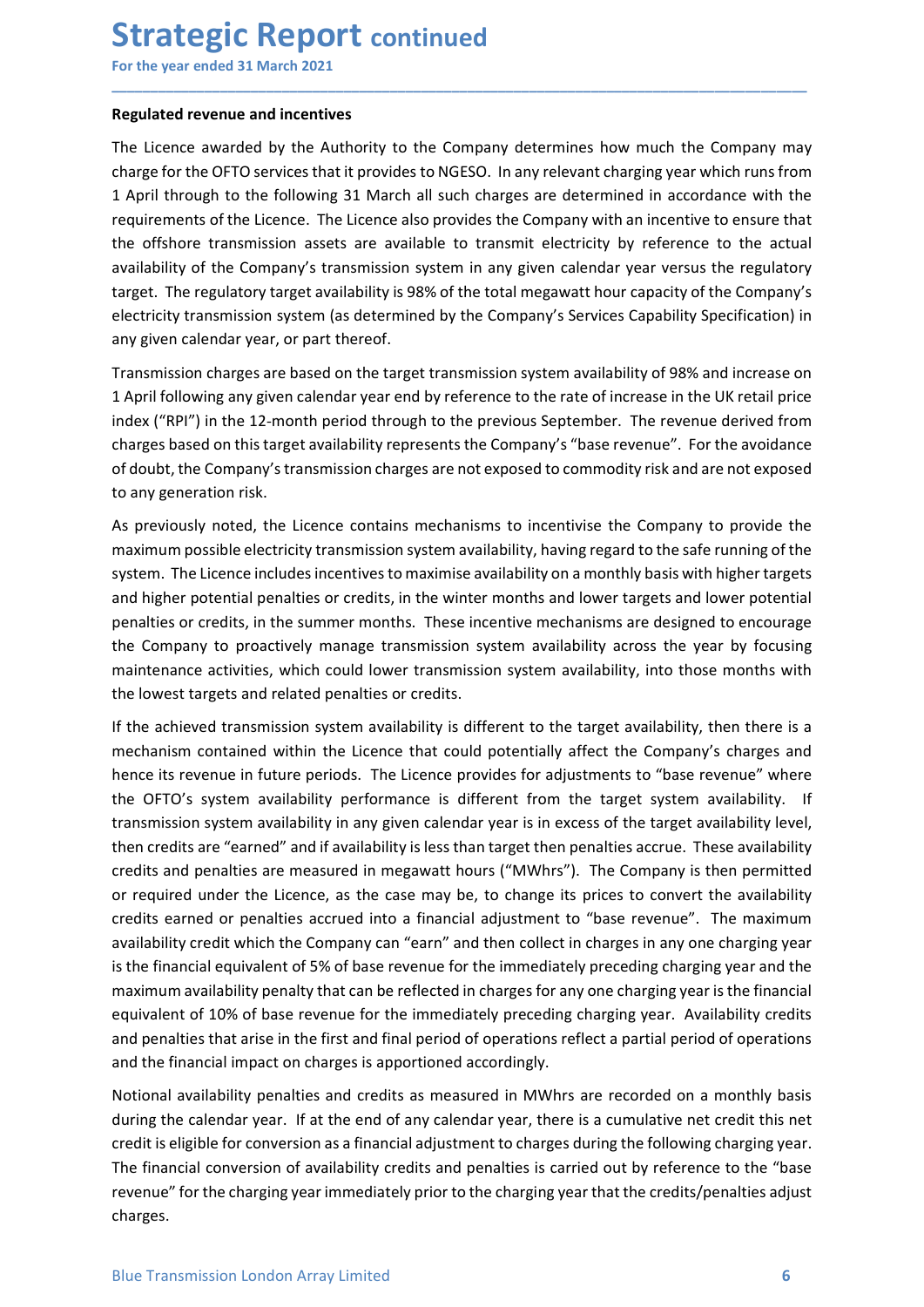**Strategic Report continued**<br>
For the year ended 31 March 2021<br>
In respect of net availability penalties which are outstanding at the end of the calendar year t<br>
principle, these net availability penalties would be convert **Strategic Report continued**<br>For the year ended 31 March 2021<br>In respect of net availability penalties which are outstanding at the end of the calendar year then, in<br>principle, these net availability penalties would be con **Strategic Report continued**<br>
For the year ended 31 March 2021<br>
In respect of net availability penalties which are outstanding at the end of the calendar year then, in<br>
principle, these net availability penalties would be **Strategic Report continued**<br>For the year ended 31 March 2021<br>In respect of net availability penalties which are outstanding at the end of the calendar year then, in<br>principle, these net availability penalties would be con **Strategic Report continued**<br>For the year ended 31 March 2021<br>In respect of net availability penalties which are outstanding at the end of the calendar year then, in<br>principle, these net availability penalties would be con **Strategic Report continued**<br>For the year ended 31 March 2021<br>In respect of net availability penalties which are outstanding at the end of the calendar year then, in<br>principle, these net availability penalties would be con **Strategic Report continued**<br>For the year ended 31 March 2021<br>In respect of net availability penalties which are outstanding at the end of the calendar year then, in<br>principle, these net availability penalties would be con **Strategic Report continued**<br>In respect of net availability penalties which are outstanding at the end of the calendar year then, in<br>principle, these net availability penalties which are outstanding at the end of the calen **Strategic Report continued**<br>For the year ended 31 March 2021<br>In respect of net availability penalties which are outstanding at the end of the calendar year then, in<br>principle, these net availability penalties which are ou **Strategic Report continued**<br>For the year ended 31 March 2021<br>In respect of net availability penalties which are outstanding at the end of the calendar year then, in<br>principle, these net availability penalties would be con **Strategic Report continued**<br>For the year ended 31 March 2021<br>In respect of net availability penalties which are outstanding at the end of the calendar year then, in<br>principle, these net availability penalties would be con **Strategic Report continued**<br>
In respect of net availability penalties which are outstanding at the end of the calendar year then, in<br>
principle, these net availability penalties which are outstanding at the end of the cal **Strategic Report continued**<br>
In respect of net availability penalties which are outstanding at the end of the calendar year then, in<br>
principle, these net availability penalties would be converted as a financial adjustmen **Strategic Report continued**<br>For the year ended 31 March 2021<br>In respect of net availability penalties which are outstanding at the end of the calen<br>principle, these net availability penalties which are outstanding at the Trance the interation and the transmission system e.g. where the state of the state of plane of the set of the following charge in the state inciple, these net availability penalties would be converted as a finical adjustm The year ended 31 March 2021<br>
2021 the readiability penalties which are outstanding at the end of the calendar year then, in<br>
ciple, these net availability penalties would be converted as a financial adjustment to base rev ct of net availability penalties which are outstanding at the end of the calendar year then, in<br>the set the following charging year. Net availability penalties can only be converted as a<br>centre of the following charging ye to der a walarability penalties which are outstanding at the end of the calendar year then, in the transformation are to the carry then, in the carry then to these revenue of the following charging year. Net availability these ret availability penalties would be converted as a financial adjustment to base revenue<br>of the following charging year. Net availability penalties can only be converted as an<br>ent to base revenue to the extent that su strument to base revenue to the extent that such adjustment does not exceed 10% of the base<br>the method processe even the previous charging year. Any net availability penalties not converted as an adjustment<br>asse revenue ar for the previous charging year. Any net availability penalties not converted as an adjustment evenue are carried forward on a cumulative and ontional basis and aggregated with additional vevenue are carried forward on a cu

\_\_\_\_\_\_\_\_\_\_\_\_\_\_\_\_\_\_\_\_\_\_\_\_\_\_\_\_\_\_\_\_\_\_\_\_\_\_\_\_\_\_\_\_\_\_\_\_\_\_\_\_\_\_\_\_\_\_\_\_\_\_\_\_\_\_\_\_\_\_\_\_\_\_\_\_\_\_\_\_\_\_\_\_\_\_\_\_\_\_

evenue are carried forward on a cumulative and ontotonal basis and aggregated with additional<br>tity credits and penalties arising in subsequent years. Net availability penalties that arise in<br>calendar year can only be carri availability credits and penalties arising in subsequent years. Net availability penalties that arise in<br>There are a number of risk that the Company faces that affect the level of ransmission system<br>There are a number of r any one calendar year can only be carried forward for a maximum of five charging years.<br>
There are a number of risks that the Company faces that affect the level of transmission system<br>
availability and therefore affects p

- 
- 
- 

There are a number of risks that the Company faces that affect the level of transmission system<br>availability and therefore affects potential incentive credits and penalties that otherwise might arise<br>under the incentive ar availability and therefore affects potential incentive credits and penalties that otherwise might arise<br>
uncude the incentive arrangements. The principal factors governing transmission system availability<br>
include the foll under the incentive arrangements. The principal factors governing transmission system availability<br>
include the following:<br>
2) the inherent design of the transmission system e.g. system redundancy;<br>
2) the management of ma include the following:<br>
1) the inherent design of the transmission system e.g. system redundancy;<br>
2) the management of maintenance activities so that the assets are maintained to good industry<br>
preactice, thereby avoiding 1) the inherent design of the transmission system e.g. system redundancy;<br>
2) the management of maintenance activities so that the assets are maintained to good industry<br>
practice, thereby avoiding unnecessary equipment fa 2) the management of maintenance activities so that the assets are maintained to good industry<br>practice, thereby avoiding unnecessary equipment failure and where possible the Company<br>seeks to carry out such maintenance wi practice, thereby avoiding unnecessary equipment failure and where possible the Company<br>seeks to carry out such maintenance with the minimum number and duration of planned<br>outages whilst having regard to the safe operation seeks to carry out such maintenance with the minimum number and duration of planned<br>
outages whilst having regard to the safe operation of those assets; and<br>
3) the management of necessary planned outages of the transmissi

availability as is possible largely in the sare numling of the systemi. The maximum avariability as of the system is defined in the Licence and is expressed in MWhrs.<br>The Company has reported 99.76% transmission capacity b outages whilst having regard to the safe operation of those assets; and<br>3) the management of necessary planned outages of the transmission system having regard to<br>the activities of other interested parties and to bias such 3) the management of necessary planned outages of the transmission system having regard to<br>the activities of other interested parties and to bias such outages towards those periods<br>during the year, with the lowest system a the activities of other interested parties and to bias such outages towards those periods<br>during the year, with the lowest system availability targets and related penalties or credits.<br>The Company mitigates the risk of sys during the year, with the lowest system availability targets and related penalties or credits.<br>The Company mitigates the risk of system unavailability due to equipment failure through the<br>maintenance regime described above The Company mitigates the risk of system unavailability due to equipment failure through the<br>maintenance regime described above, the holding of strategic spares and a robust contingency plan<br>to respond to any unplanned sys maintenance regime described above, the holding of strategic spares and a robust contingency plan<br>to respond to any unplanned system outages.<br>In certain circumstances and in respect of certain costs, such as non-domestic r to respond to any unplanned system outages.<br>
In certain circumstances and in respect of certain costs, such as non-domestic rates relating to the Company's onshore electricity network and costs charged by the Authority ass In certain circumstances and in respect of certain costs, such as non-domestic rates relating to the Company's onshore electricity network and costs charged by the Authority associated with running<br>the OFTO tender regime, Company's onshore electricity network and costs charged by the Authority associated with running<br>the OFTO tender regime, the Company is permitted under the terms of its Licence to pass these costs<br>ot its customer by alteri the OFTO tender regime, the Company is permitted under the terms of its Licence to pass these costs<br>or its customer by altering charges as required.<br> **Transmission system capability (capacity)**<br>
As described earlier, the C In this statement with the comparison system and the covid-19 pandemic function of Statement Presentation system capability (capacity)<br>As described earlier, the Company is incentivised to provide the maximum transmit<br>avail Transmission system capability (capacity)<br>As described earlier, the Company is incentivised to provide the maximum transmission system<br>availability as is possible having regard to the safe running of the system. The maximu As described earlier, the Company incentivised to provide the maximum transmission system<br>availability as is possible having regard to the safe running of the system. The maximum availability<br>of the system is defined in th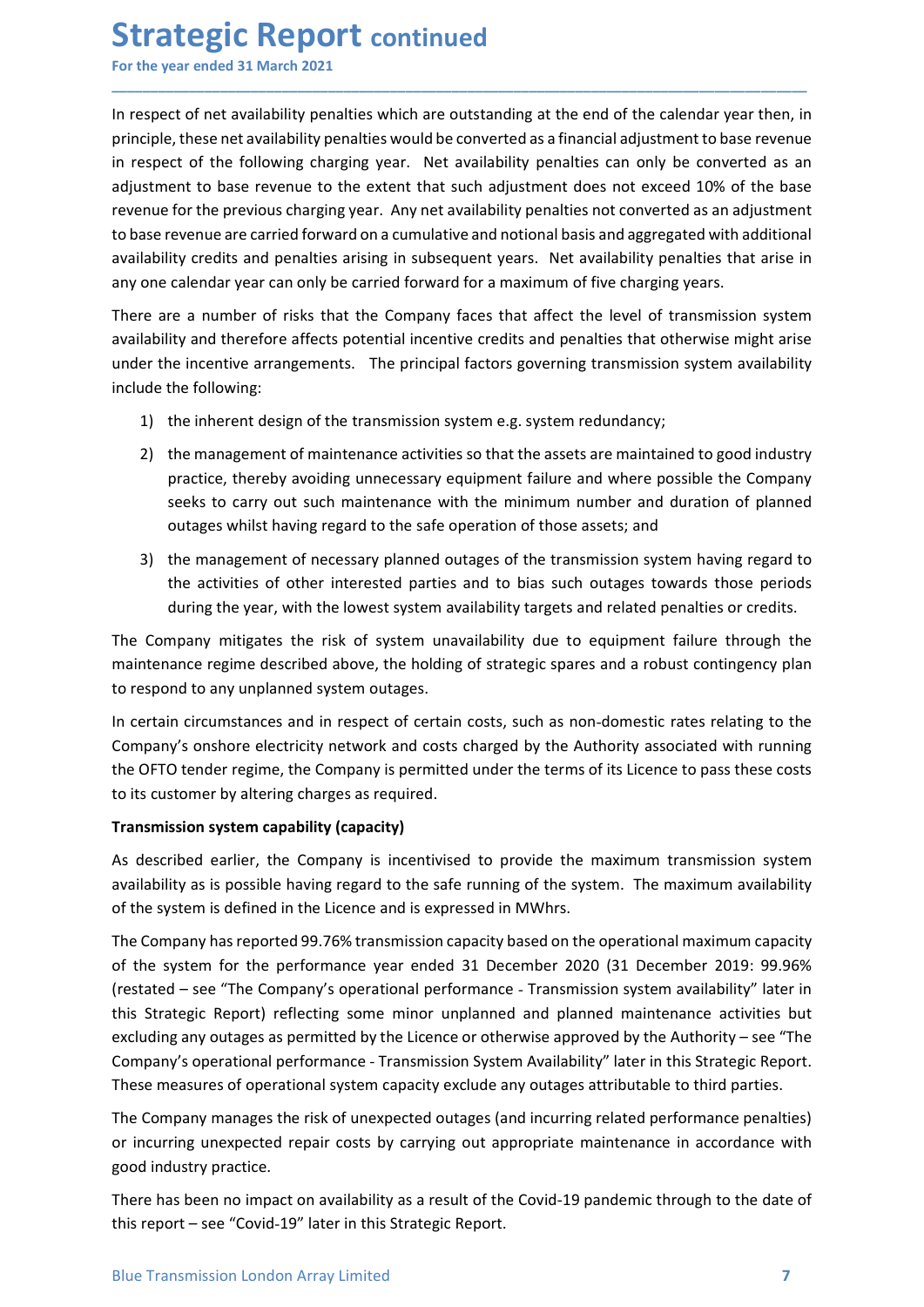**Strategic Report continued**<br>
For the year ended 31 March 2021<br>
Transmission system quality of supply<br>
The STC sets out the minimum technical, design, operational and performance criteria that of **Strategic Report continued**<br>For the year ended 31 March 2021<br>Transmission system quality of supply<br>The STC sets out the minimum technical, design, operational and performance criteria that offshore<br>transmission owners mus **Strategic Report continued**<br>For the year ended 31 March 2021<br>Transmission system quality of supply<br>The STC sets out the minimum technical, design, operational and performance criteria that offshore<br>transmission owners mus **Strategic Report continued**<br>For the year ended 31 March 2021<br>Transmission system quality of supply<br>The STC sets out the minimum technical, design, operational and performance criteria that offshore<br>transmission owners mus **Strategic Report continued**<br>For the year ended 31 March 2021<br>Transmission system quality of supply<br>The STC sets out the minimum technical, design, operational and performance criteria that offshore<br>transmission owners mus **Strategic Report continued**<br>For the year ended 31 March 2021<br>Transmission system quality of supply<br>The STC sets out the minimum technical, design, operational and performance criteria that offshore<br>transmission owners mus **Strategic Report continued**<br>
For the year ended 31 March 2021<br> **Transmission system quality of supply**<br>
The STC sets out the minimum technical, design, operational and performance criteria that offshore<br>
transmission syst **Strategic Report continued**<br>For the year ended 31 March 2021<br>Transmission system quality of supply<br>The STC sets out the minimum technical, design, operational and performance criteria that offshore<br>transmission owners mus **Strategic Report continued**<br>
For the year ended 31 March 2021<br> **Transmission system quality of supply**<br>
The STC sets out the minimum technical, design, operational and performance criteria that offshore<br>
transmission owne **Strategic Report continued**<br>For the year ended 31 March 2021<br>Transmission system quality of supply<br>The STC sets out the minimum technical, design, operational and performance criteria that offshore<br>transmission owners mus **Strategic Report continued**<br>For the year ended 31 March 2021<br>Transmission system quality of supply<br>The STC sets out the minimum technical, design, operational and performance criteria that offs<br>transmission owners must re **Strategic Report continued**<br>
Transmission system quality of supply<br>
Transmission system quality of supply<br>
The STC sets out the minimum technical, design, operational and performance criteria that offshore<br>
transmission s **Strategic Report continued**<br>
For the year ended 31 March 2021<br> **Transmission system quality of supply**<br>
The STC sets out the minimum technical, design, operational and performance criteria that offshore<br>
transmission sove

| Transmission system quality of supply<br>The STC sets out the minimum technical, design, operational and performance criteria that offshore<br>transmission owners must ensure that their transmission system can satisfy. For the Company's<br>transmission system, the most significant requirements are in respect of the reactive power capability,<br>voltage control and the quality of the power (as measured by harmonic performance) deliverable at<br>the connection point of the Company's transmission system with NGET's transmission system.<br>The Company has met its requirements to transmit electricity in accordance with the parameters<br>agreed with NGESO during the year under review and through to the date of this report.<br>Key performance indicators ("KPIs")<br>The Company has identified the following KPIs as being instrumental to the management of the<br>transmission business. Such KPIs include financial and non-financial KPIs:<br><b>Definition</b><br>Objective<br><b>Financial KPIs</b><br>Cash available for debt service<br>Net cash inflows from operating<br>To allow for the servicing of<br>activities plus cash inflows from<br>the unsecured other<br>investing activities: £41,765k (2020:<br>borrowing to the Company's<br>£40,690k)<br>immediate parent<br>undertaking<br><b>Non-Financial KPIs</b><br>Making the transmission system<br>To exceed the Licence target<br>Maximise transmission availability<br>available to transmit electricity<br>availability 98%.<br>over the performance year to 31<br>December 2020: 99.76% (2019:<br>$99.96\%$ <sup>1</sup> )<br>Ensure that the quality of<br>To be compliant. This has<br>To meet the standards set by the<br>SQSS and the STC in relation to<br>electricity at the export<br>been achieved for both<br>2020/21 and 2019/20.<br>connection point is compliant<br>voltage control, reactive power and<br>with Security and Quality of<br>harmonic distortion.<br>Supply Standard (SQSS) and the<br><b>STC</b><br>HS&E<br>1) Zero lost time accidents ("LTIs")<br>1) Zero LTIs;<br>for employees and contractors;<br>2) Zero reportable<br>2) Zero reportable environmental<br>environmental incidents;<br>incidents;<br>3) Compliance with MMO<br>3) Compliance with transferred<br>Licence;<br>4) Zero unauthorised access<br>obligations under London Array's<br>Marine Management Organisation<br>incidents in accordance with<br>("MMO") Licence;<br>ESQR.<br>4) Zero unauthorised access<br>5) Zero incorrect operations<br>incidents in accordance with<br>of plant and equipment which<br>Electricity Safety, Quality and<br>could have caused personal<br>Continuity Regulations ("ESQR");<br>injury or serious damage.<br>5) Zero incorrect operations of<br>plant and equipment which could<br>have caused personal injury or<br>All HS&E KPIs as they applied<br>to 2020/21 and 2019/20 have<br>serious damage.<br>been met.<br>Restated for the impact of a successful exceptional event claim which impacted the performance for the year ended 31 December 2019 |
|-------------------------------------------------------------------------------------------------------------------------------------------------------------------------------------------------------------------------------------------------------------------------------------------------------------------------------------------------------------------------------------------------------------------------------------------------------------------------------------------------------------------------------------------------------------------------------------------------------------------------------------------------------------------------------------------------------------------------------------------------------------------------------------------------------------------------------------------------------------------------------------------------------------------------------------------------------------------------------------------------------------------------------------------------------------------------------------------------------------------------------------------------------------------------------------------------------------------------------------------------------------------------------------------------------------------------------------------------------------------------------------------------------------------------------------------------------------------------------------------------------------------------------------------------------------------------------------------------------------------------------------------------------------------------------------------------------------------------------------------------------------------------------------------------------------------------------------------------------------------------------------------------------------------------------------------------------------------------------------------------------------------------------------------------------------------------------------------------------------------------------------------------------------------------------------------------------------------------------------------------------------------------------------------------------------------------------------------------------------------------------------------------------------------------------------------------------------------------------------------------------------------------------------------------------------------------------------------------------------------------------------------------------------------------------------------------------------------------------------------------------------------------------------------------------------------------------------------------------------------------------------------------------------------------------------------------------------------------------------------------------------------------------------------------------------------------------------------------|
|                                                                                                                                                                                                                                                                                                                                                                                                                                                                                                                                                                                                                                                                                                                                                                                                                                                                                                                                                                                                                                                                                                                                                                                                                                                                                                                                                                                                                                                                                                                                                                                                                                                                                                                                                                                                                                                                                                                                                                                                                                                                                                                                                                                                                                                                                                                                                                                                                                                                                                                                                                                                                                                                                                                                                                                                                                                                                                                                                                                                                                                                                                 |
|                                                                                                                                                                                                                                                                                                                                                                                                                                                                                                                                                                                                                                                                                                                                                                                                                                                                                                                                                                                                                                                                                                                                                                                                                                                                                                                                                                                                                                                                                                                                                                                                                                                                                                                                                                                                                                                                                                                                                                                                                                                                                                                                                                                                                                                                                                                                                                                                                                                                                                                                                                                                                                                                                                                                                                                                                                                                                                                                                                                                                                                                                                 |
|                                                                                                                                                                                                                                                                                                                                                                                                                                                                                                                                                                                                                                                                                                                                                                                                                                                                                                                                                                                                                                                                                                                                                                                                                                                                                                                                                                                                                                                                                                                                                                                                                                                                                                                                                                                                                                                                                                                                                                                                                                                                                                                                                                                                                                                                                                                                                                                                                                                                                                                                                                                                                                                                                                                                                                                                                                                                                                                                                                                                                                                                                                 |
|                                                                                                                                                                                                                                                                                                                                                                                                                                                                                                                                                                                                                                                                                                                                                                                                                                                                                                                                                                                                                                                                                                                                                                                                                                                                                                                                                                                                                                                                                                                                                                                                                                                                                                                                                                                                                                                                                                                                                                                                                                                                                                                                                                                                                                                                                                                                                                                                                                                                                                                                                                                                                                                                                                                                                                                                                                                                                                                                                                                                                                                                                                 |
|                                                                                                                                                                                                                                                                                                                                                                                                                                                                                                                                                                                                                                                                                                                                                                                                                                                                                                                                                                                                                                                                                                                                                                                                                                                                                                                                                                                                                                                                                                                                                                                                                                                                                                                                                                                                                                                                                                                                                                                                                                                                                                                                                                                                                                                                                                                                                                                                                                                                                                                                                                                                                                                                                                                                                                                                                                                                                                                                                                                                                                                                                                 |
|                                                                                                                                                                                                                                                                                                                                                                                                                                                                                                                                                                                                                                                                                                                                                                                                                                                                                                                                                                                                                                                                                                                                                                                                                                                                                                                                                                                                                                                                                                                                                                                                                                                                                                                                                                                                                                                                                                                                                                                                                                                                                                                                                                                                                                                                                                                                                                                                                                                                                                                                                                                                                                                                                                                                                                                                                                                                                                                                                                                                                                                                                                 |
|                                                                                                                                                                                                                                                                                                                                                                                                                                                                                                                                                                                                                                                                                                                                                                                                                                                                                                                                                                                                                                                                                                                                                                                                                                                                                                                                                                                                                                                                                                                                                                                                                                                                                                                                                                                                                                                                                                                                                                                                                                                                                                                                                                                                                                                                                                                                                                                                                                                                                                                                                                                                                                                                                                                                                                                                                                                                                                                                                                                                                                                                                                 |
|                                                                                                                                                                                                                                                                                                                                                                                                                                                                                                                                                                                                                                                                                                                                                                                                                                                                                                                                                                                                                                                                                                                                                                                                                                                                                                                                                                                                                                                                                                                                                                                                                                                                                                                                                                                                                                                                                                                                                                                                                                                                                                                                                                                                                                                                                                                                                                                                                                                                                                                                                                                                                                                                                                                                                                                                                                                                                                                                                                                                                                                                                                 |
|                                                                                                                                                                                                                                                                                                                                                                                                                                                                                                                                                                                                                                                                                                                                                                                                                                                                                                                                                                                                                                                                                                                                                                                                                                                                                                                                                                                                                                                                                                                                                                                                                                                                                                                                                                                                                                                                                                                                                                                                                                                                                                                                                                                                                                                                                                                                                                                                                                                                                                                                                                                                                                                                                                                                                                                                                                                                                                                                                                                                                                                                                                 |
|                                                                                                                                                                                                                                                                                                                                                                                                                                                                                                                                                                                                                                                                                                                                                                                                                                                                                                                                                                                                                                                                                                                                                                                                                                                                                                                                                                                                                                                                                                                                                                                                                                                                                                                                                                                                                                                                                                                                                                                                                                                                                                                                                                                                                                                                                                                                                                                                                                                                                                                                                                                                                                                                                                                                                                                                                                                                                                                                                                                                                                                                                                 |
|                                                                                                                                                                                                                                                                                                                                                                                                                                                                                                                                                                                                                                                                                                                                                                                                                                                                                                                                                                                                                                                                                                                                                                                                                                                                                                                                                                                                                                                                                                                                                                                                                                                                                                                                                                                                                                                                                                                                                                                                                                                                                                                                                                                                                                                                                                                                                                                                                                                                                                                                                                                                                                                                                                                                                                                                                                                                                                                                                                                                                                                                                                 |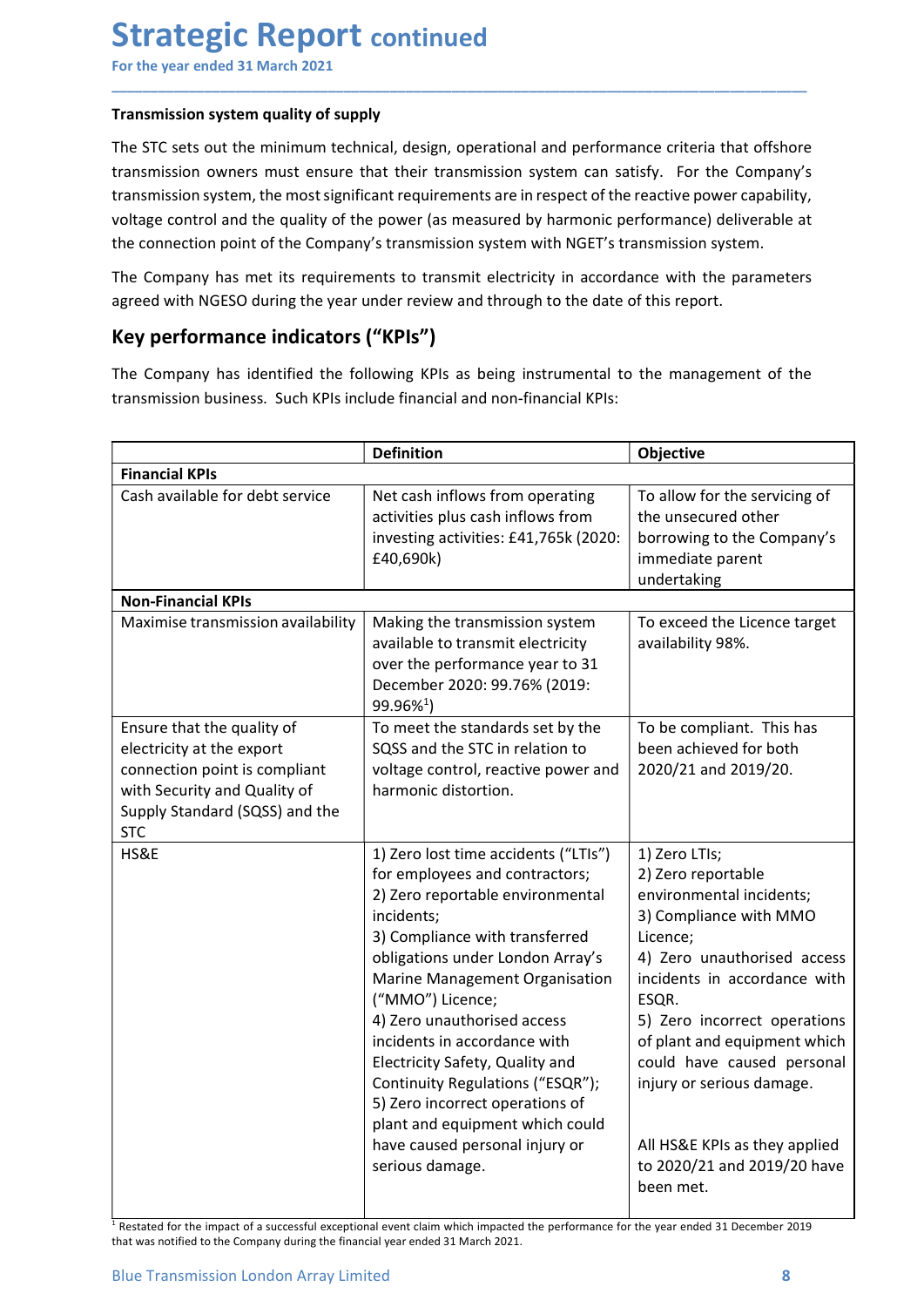# **Strategic Report continued**<br>
For the year ended 31 March 2021<br>
The Company's operational performance<br>
The Company's prime operational objectives are to maximise transmission system availability

**Strategic Report continued**<br>For the year ended 31 March 2021<br>The Company's operational performance<br>The Company's prime operational objectives are to maximise transmission system availability and to<br>ensure that the quality **Strategic Report continued**<br>For the year ended 31 March 2021<br>The Company's operational performance<br>The Company's prime operational objectives are to maximise transmission system availability and to<br>ensure that the quality **Strategic Report continued**<br>For the year ended 31 March 2021<br>The Company's operational performance<br>The Company's prime operational objectives are to maximise transmission system availability and to<br>ensure that the quality **Strategic Report continued**<br>For the year ended 31 March 2021<br>The Company's operational performance<br>The Company's prime operational objectives are to maximise transmission system availability and to<br>ensure that the quality **Strategic Report continued**<br>For the year ended 31 March 2021<br>The Company's operational performance<br>The Company's prime operational objectives are to maximise transmission system availability and to<br>ensure that the quality large.

\_\_\_\_\_\_\_\_\_\_\_\_\_\_\_\_\_\_\_\_\_\_\_\_\_\_\_\_\_\_\_\_\_\_\_\_\_\_\_\_\_\_\_\_\_\_\_\_\_\_\_\_\_\_\_\_\_\_\_\_\_\_\_\_\_\_\_\_\_\_\_\_\_\_\_\_\_\_\_\_\_\_\_\_\_\_\_\_\_\_

**Strategic Report continued**<br>
For the year ended 31 March 2021<br> **The Company's operational performance**<br>
The Company's prime operational objectives are to maximise transmission system availability and to<br>
the sTC having re **Strategic Report continued**<br>The **Company's operational performance**<br>The Company's operational objectives are to maximise transmission system availability and to<br>ensure that the quality of electricity at the onshore connec **Strategic Report continued**<br>For the year ended 31 March 2021<br>The Company's operational objectives are to maximise transmission system availability and to<br>The Company's prime operational objectives are to maximise transmis **Strategic Report continued**<br>The **Company's operational performance**<br>The **Company's prime operational objectives** are to maximise transmission system availability and to<br>ensure that the quality of electricity at the onshor **Strategic Report continued**<br>The **Company's operational performance**<br>The **Company's prime operational objectives** are to maximise transmission system availability and to<br>ensure that the quality of electricity at the onshor **Strategic Report continued**<br>For the year ended 31 March 2021<br>The **Company's operational performance**<br>The **Company's prime operational objectives** are to maximise transmission system availability and to<br>ensure that the qua **Strategic Report continued**<br>For the year ended 31 March 2021<br>The Company's operational performance<br>The Company's prime operational objectives are to maximise transmission system availability and to<br>ensure that the quality **Example 18 and 19 and 19 and 19 and 19 and 19 and 19 and 19 and 19 and 19 and 19 and 19 and 19 and 19 and 19 and 19 and 19 and 19 and 19 and 19 and 19 and 19 and 19 and 19 and 19 and 19 and 19 and 19 and 19 and 19 and 19** The Company's operational performance<br>The Company's prime operational objectives are to maximise transmission system availability and to<br>ensure that the quality of electricity at the oshere connection point is compliant wi The Company's operational performance<br>The Company's prime operational objectives are to maximise transmission system availability and<br>ensure that the quality of electricity at the onshore connection point is compliant with The Company's previewed to maximize to maximise transmission system availability ather Company's prime operational objectives are to maximise transmission system availability ensure that the quality of electricity at the o ensure that the quality of electricity at the onshore connection point is complant with the SQSS and<br>the STC having regard in all respects to the safety of employees, contractors and the general public at<br>large.<br>In support the STC having regard in all respects to the safety of employees, contractors and the general public at large.<br>
large.<br>
In support of these objectives the Company has developed a comprehensive asset management policy<br>
In s

|                | in support or these objectives the Company has developed a comprehensive asset management policy<br>and framework that is consistent with good industry practice. The policy and framework are derived<br>by applying a risk assessment model that considers the probability and consequences, of failure to<br>determine overall risk to components within the generic asset classes that comprise the OFTO assets:<br>offshore platform; offshore substation; offshore cable; onshore cables and onshore substation.                                                                                                                                                                                                                                                                                                                                                                                                                                                                                                                                                                     |             |                                          |                                          |
|----------------|--------------------------------------------------------------------------------------------------------------------------------------------------------------------------------------------------------------------------------------------------------------------------------------------------------------------------------------------------------------------------------------------------------------------------------------------------------------------------------------------------------------------------------------------------------------------------------------------------------------------------------------------------------------------------------------------------------------------------------------------------------------------------------------------------------------------------------------------------------------------------------------------------------------------------------------------------------------------------------------------------------------------------------------------------------------------------------------------|-------------|------------------------------------------|------------------------------------------|
|                | During the year, the Company has continued the successful application of its asset management policy<br>and framework and has carried out its asset management activities in accordance with the resulting<br>Asset Operating Plan. Maintenance activities have been successfully carried out in accordance with<br>the maintenance plan, and the Company submitted its network outage plan to NGESO, the Great<br>Britain electricity system operator.                                                                                                                                                                                                                                                                                                                                                                                                                                                                                                                                                                                                                                    |             |                                          |                                          |
|                | <b>Transmission system availability</b>                                                                                                                                                                                                                                                                                                                                                                                                                                                                                                                                                                                                                                                                                                                                                                                                                                                                                                                                                                                                                                                    |             |                                          |                                          |
|                | The performance of the Company's transmission system for the performance year ended 31<br>December 2020 and 31 December 2019 was as tabulated below:                                                                                                                                                                                                                                                                                                                                                                                                                                                                                                                                                                                                                                                                                                                                                                                                                                                                                                                                       |             |                                          |                                          |
|                |                                                                                                                                                                                                                                                                                                                                                                                                                                                                                                                                                                                                                                                                                                                                                                                                                                                                                                                                                                                                                                                                                            |             | Performance<br>Year ended<br>31 December | Performance<br>Year ended<br>31 December |
| <b>MWhrs</b>   |                                                                                                                                                                                                                                                                                                                                                                                                                                                                                                                                                                                                                                                                                                                                                                                                                                                                                                                                                                                                                                                                                            | <b>Note</b> | 2020                                     | 2019<br>5,518,800                        |
|                | Maximum system availability (capability - MWhrs)<br>Actual system availability (MWhrs)                                                                                                                                                                                                                                                                                                                                                                                                                                                                                                                                                                                                                                                                                                                                                                                                                                                                                                                                                                                                     | (a)<br>(b)  | 5,533,920<br>5,520,377                   | $5,516,551^1$                            |
|                | Actual system availability (%)                                                                                                                                                                                                                                                                                                                                                                                                                                                                                                                                                                                                                                                                                                                                                                                                                                                                                                                                                                                                                                                             | (b)         | 99.76%                                   | 99.96% <sup>1</sup>                      |
|                | Regulatory target system availability (%)                                                                                                                                                                                                                                                                                                                                                                                                                                                                                                                                                                                                                                                                                                                                                                                                                                                                                                                                                                                                                                                  |             | 98%                                      | 98%                                      |
|                | <b>Availability credits (MWhrs)</b>                                                                                                                                                                                                                                                                                                                                                                                                                                                                                                                                                                                                                                                                                                                                                                                                                                                                                                                                                                                                                                                        |             |                                          |                                          |
|                | Net availability credits at 1 April 2020 (1 April 2019)<br>Availability credits recovered in charges during financial                                                                                                                                                                                                                                                                                                                                                                                                                                                                                                                                                                                                                                                                                                                                                                                                                                                                                                                                                                      |             | 107,351                                  | 107,643                                  |
| year           |                                                                                                                                                                                                                                                                                                                                                                                                                                                                                                                                                                                                                                                                                                                                                                                                                                                                                                                                                                                                                                                                                            |             | (107, 351)                               | (107, 643)                               |
|                | Net availability credits for the performance year                                                                                                                                                                                                                                                                                                                                                                                                                                                                                                                                                                                                                                                                                                                                                                                                                                                                                                                                                                                                                                          | (b)         | 99,574                                   | $107,351^1$                              |
|                | Net availability credits at 31 March 2021 (31 March 2020)                                                                                                                                                                                                                                                                                                                                                                                                                                                                                                                                                                                                                                                                                                                                                                                                                                                                                                                                                                                                                                  | (c)         | 99,574                                   | $107,351^1$                              |
| a)<br>b)<br>c) | <sup>1</sup> Restated for the impact of a successful exceptional event claim which impacted the performance for the year ended 31 December 2019<br>that was notified to the Company during the financial year ended 31 March 2021. This resulted in an additional 3,655 MWhrs of actual<br>system availability and 2,651 MWhr of availability credits being recognised for the performance year ended 31 December 2019.<br>The maximum system availability of the Company's transmission system as declared to NGESO during the performance year.<br>After taking into account any relief permitted by the Licence or otherwise approved by the Authority.<br>Net availability credits at 31 March 2021 (31 March 2020) represent "banked" availability credits through to 31 December 2020<br>(31 December 2019). Consequently, this excludes any potential credits that have arisen between 1 January 2021 and 31 March<br>2021 (1 January 2020 and 31 March 2020) as these potential availability credits are not eligible to be "banked" until 31 December<br>2021 (31 December 2020). |             |                                          |                                          |

- 
- 
- availability credits at 31 March 2021 (31 March 2020) (c)<br>
<sup>4</sup> Restated for the impact of a successful exceptional event claim which impacted the performance for the year ended 31 December 2019<br>
Hextated for the impact of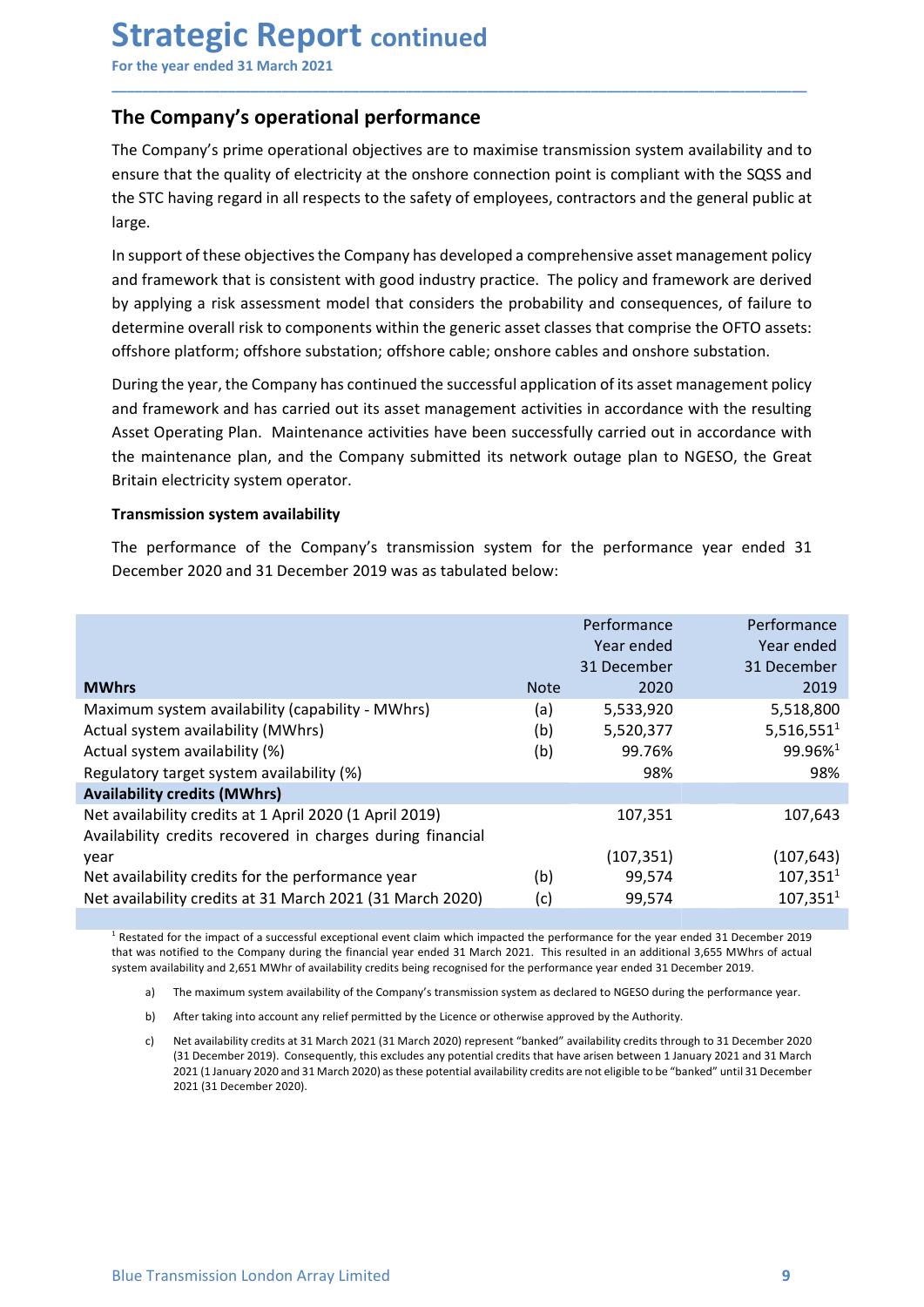# **Strategic Report continued**<br>
For the year ended 31 March 2021<br>
Quality of supply<br>
The quality of supply constraints must comply with the requirements of the STC (see "Pi

**Strategic Report continued**<br>For the year ended 31 March 2021<br>Quality of supply<br>The quality of supply constraints must comply with the requirements of the STC (see "Principa<br>regulatory, industry contracts and industry code **Strategic Report continued**<br>For the year ended 31 March 2021<br>Quality of supply<br>The quality of supply constraints must comply with the requirements of the ST<br>regulatory, industry contracts and industry code matters - Trans **Strategic Report continued**<br>For the year ended 31 March 2021<br>Quality of supply<br>The quality of supply constraints must comply with the requirements of the STC (see "Principal<br>regulatory, industry contracts and industry cod **Strategic Report continued**<br>For the year ended 31 March 2021<br>Quality of supply<br>The quality of supply constraints must comply with the requirements of the STC (see "Principal<br>regulatory, industry contracts and industry cod **Strategic Report continued**<br>For the year ended 31 March 2021<br>Quality of supply<br>The quality of supply constraints must comply with the requirements of the STC (see "Principal<br>regulatory, industry contracts and industry cod **Strategic Report continued**<br>
For the year ended 31 March 2021<br>
Quality of supply<br>
The quality of supply<br>
The quality of supply<br>
reactive power; and industry code matters - Transmission system quality of supply"<br>
voltage c **Strategic Report continued**<br>For the year ended 31 March 2021<br>Quality of supply<br>The quality of supply constraints must comply with the requirements of the STC (see "Principal<br>regulatory, industry contracts and industry cod **Strategic Report continued**<br>
For the year ended 31 March 2021<br> **Quality of supply**<br>
The quality of supply constraints must comply with the requirements of the STC (see "Principal<br>
regulatory, industry contracts and indust **Strategic Report continued**<br>For the year ended 31 March 2021<br>Quality of supply<br>The quality of supply<br>The quality of supply<br>The quality of supply<br>The quality of supply<br>Constraints control; reactive power; and hardstry code **Strategic Report continued**<br>For the year ended 31 March 2021<br>Quality of supply<br>The quality of supply<br>The quality of supply constraints must comply with the requirements of the STC (see "Principal<br>regulatory, industry cont **Strategic Report continued**<br>For the year ended 31 March 2021<br>Quality of supply<br>The quality of supply<br>The quality of supply<br>regulatory, industry contracts and industry code matters - Transmission system quality of supply<br>" **Strategic Report continued**<br>
For the year ended 31 March 2021<br>
Quality of supply<br>
The quality of supply<br>
The quality of supply<br>
The quality of supply<br>
The quality of supply<br>
Ire Company is requirent to transmit electricit **Strategic Report** continued<br>
For the year ended 31 March 2021<br>
Quality of supply<br>
The quality of supply constraints must comply with the requirements of the STC (see "Principal<br>
regulatory, industry contares and industry **STITATEGUS IC REPOTT CONTINUED**<br>
Tor the year ended 31 March 2021<br>
Quality of supply<br>
The quality of supply<br>
The quality of supply<br>
The quality of supply<br>
The quality of supply constraints must comply with the requirement Quality of supply<br>The quality of supply constraints must comply with the requirements of the STC (see "Principal<br>regulatory, industry contracts and industry code matters - Transmission system quality of supply<br>eralier). Th The quality of supply constraints must comply with the requirements of the STC (see "Principal<br>regulatory, industry contracts and industry code matters - Transmission system quality of supply"<br>voltage control; reactive pow The quality of supply constrants must comply with the requirements of the C (see "Principal<br>regulatory, industry contrasts must correlate the constrant electricity within certain parameters in relation to:<br>Voltage control; earlier). The Company is required to transmit electricity within certain parameters in relation to:<br>voltage control; reactive power; and harmonic distortion. A failure to meet these quality of supply<br>constraints could resu

\_\_\_\_\_\_\_\_\_\_\_\_\_\_\_\_\_\_\_\_\_\_\_\_\_\_\_\_\_\_\_\_\_\_\_\_\_\_\_\_\_\_\_\_\_\_\_\_\_\_\_\_\_\_\_\_\_\_\_\_\_\_\_\_\_\_\_\_\_\_\_\_\_\_\_\_\_\_\_\_\_\_\_\_\_\_\_\_\_\_

### Covid-19

voltage control; reactive power; and harmonic distortion. A failure to meet these quality of supply<br>constraints could result in NGESO requiring the Company's transmission system to be disconnected<br>from NGET's electricity t constraints could result in NGESO requiring the Company's transmission system to be disconnected<br>from NGET's electricity transmission system, resulting in the loss of transmission availability and<br>reduced incentive redits from NGET's electricity transmission system, resulting in the loss of transmission availability and<br>reduced incentive credits or performance penalties. The Company closely monitors compliance with<br>these quality of supply c reduced incentive credits or performance penalties. The Company closely monitors compliance with<br>these quality of supply constraints and carries out appropriate maintenance activities consistent with<br>good industry practice these quality of supply constraints and carries out appropriate maintenance activities consistent with<br>good industry practice to allow the Company to meet these quality of supply obligations.<br>During the year ended 31 March move in the the management and successful operation of our operations - focusing on our season and conditions of Supply obligations.<br>The impact of the impact on our operations of the impact on our of the impact on our of t During the year ended 31 March 2021, the Company has continued to meet its obligations to transmit<br>electricity compliant with these operational obligations. The Company has continued to comply with<br>these obligations throug electricity compliant with these operational obligations. The Company has continued to comply with<br>these obligations through to the date of this report.<br>**Covid-19**<br>We continue to operate our offshore transmission system at these obligations through to the date of this report.<br> **Covid-19**<br>
We continue to operate our offshore transmission system at a time of unprecedented disruption and<br>
phange as a result of the Covid-19 pandemic. The healt a **Covid-19**<br>We continue to operate our offshore transmission system at a time of unprecedented disruption and<br>change as a result of the Covid-19 pandemic. The health and safety of contractors and other third<br>parties who man Covid-19<br>We continue to operate our offshore transmission system at a time of unprecedented disruptioned change as a result of the Covid-19 pandemic. The health and safety of contractors and othe parties who manage our ope We continue to operate our offshore transmission system at a time of unprecedented disruption and<br>change as a result of the Covid-19 pandemic. The health and safety of contractors and other third<br>parties who manage our ope mattes who manage our operations are our top priority.<br>The Board has continued to proactively execute a plan which identified the key impact areas and put<br>in place measures to address and manage those risks as necessary, w The Board has continued to proactively execute a plan which identified the key impact areas and put<br>in place measures to address and manage those risks as necessary, while following all governmental<br>requirements and guidel The Board has continued to proactively execute a plan which identified the key impact areas and put<br>In place measures to address and manage those risks as necessary, while following all governmental<br>requirements and guidel

The Board recognises that the nature of its business requires an exceptional focus on health, safety<br>and the environment. Safety is critical both to business performance and to the culture of the<br>Company. The operation of In place measures to address and manage those rasks are necessary, while following all governmental<br>requirements and guidelines. We continue to work closely with the O&M service provider, the<br>Department for Business Energy requirements and guidelines. We continue to work closely with the O&M service provider, the paragement and successful operation of our operations - focussing on the actions we need to take to protect the health and wellbei public. take to protect the health and wellbeing of those people working on our assets with a view to minimising the impact on our operations.<br>Through to the date of this report, there have been no adverse incidents or disruption minimising the impact on our operations.<br>Through to the date of this report, there have been no adverse incidents or disruption to the<br>availability of the offshore transmission system, our operations or finances as a direc Through to the date of this report, there have been no adverse incidents or disruption to the availability of the offshore transmission system, our operations or finances as a direct result of the Covid-19 pandemic. A risk Through to the date of this report, there have been no adverse incidents or disruption to the<br>availability of the offshore transmission system, our operations or finances as a direct result of the<br>Covid-19 pandemic. A risk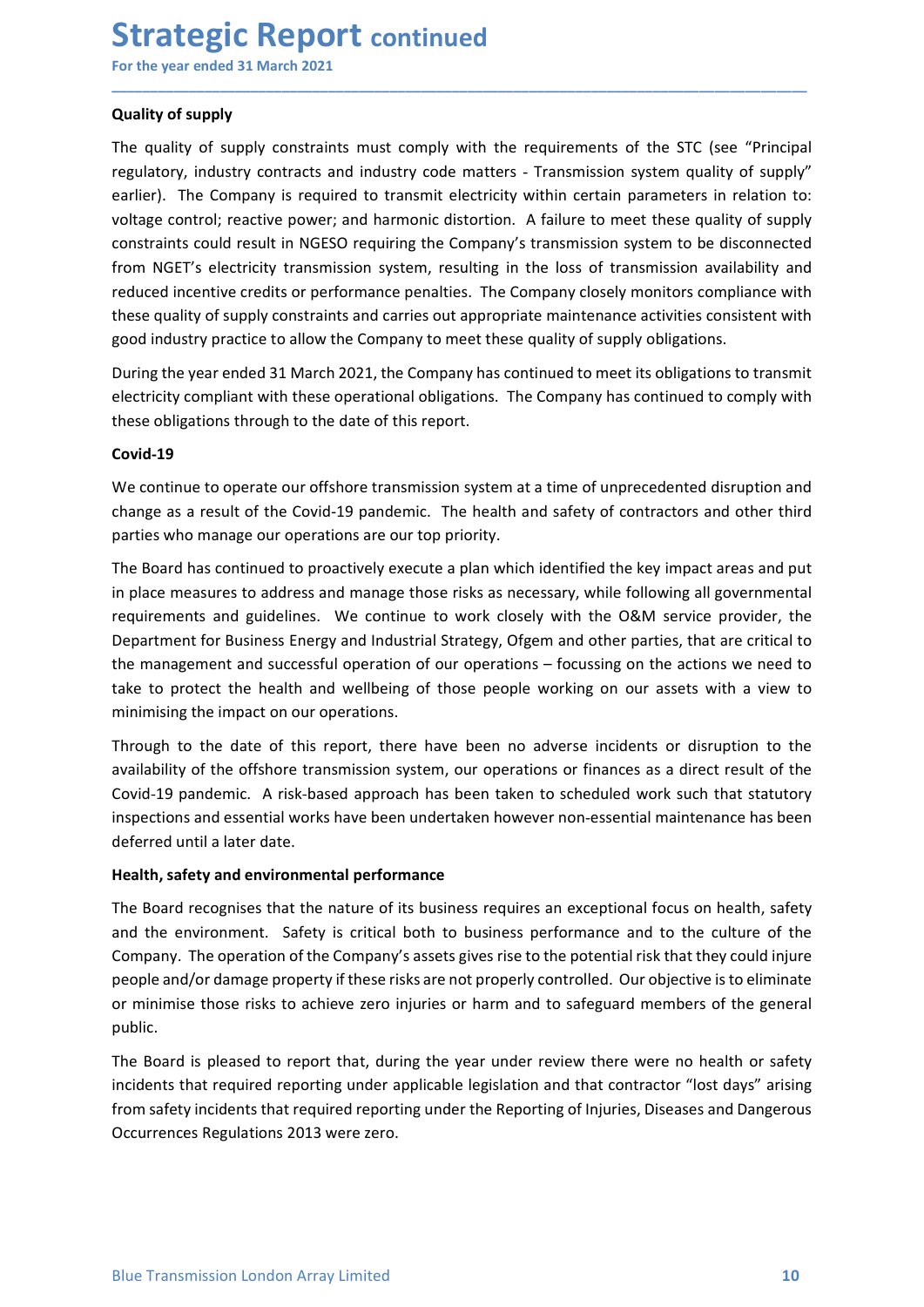**Strategic Report continued**<br>
For the year ended 31 March 2021<br>
The Company is committed to reducing the environmental impact of its operations to as<br>
practically possible. The Company does so by reducing the effect its ac **Strategic Report continued**<br>For the year ended 31 March 2021<br>The Company is committed to reducing the environmental impact of its operations to as low as<br>practically possible. The Company does so by reducing the effect it **Strategic Report continued**<br>For the year ended 31 March 2021<br>The Company is committed to reducing the environmental impact of its operations to as low as<br>practically possible. The Company does so by reducing the effect it **Strategic Report continued**<br>For the year ended 31 March 2021<br>The Company is committed to reducing the environmental impact of its operations to as low as<br>practically possible. The Company does so by reducing the effect it **Strategic Report continued**<br>For the year ended 31 March 2021<br>The Company is committed to reducing the environmental impact of its operations to as low as<br>practically possible. The Company does so by reducing the effect it **Strategic Report continued**<br>For the year ended 31 March 2021<br>The Company is committed to reducing the environmental impact of its operations to as low as<br>practically possible. The Company does so by reducing the effect it **Strategic Report continued**<br>For the year ended 31 March 2021<br>The Company is committed to reducing the environmental impact of its operations to as low as<br>practically possible. The Company does so by reducing the effect it **Strategic Report continued**<br>For the year ended 31 March 2021<br>The Company is committed to reducing the environmental impact of its operations to as low as<br>practically possible. The Company does oo by reducing the effect it **Strategic Report continued**<br>For the year ended 31 March 2021<br>The Company is committed to reducing the environmental impact of its operations to as low as<br>practically possible. The Company does so by reducing the effect it **Strategic Report continued**<br>For the year ended 31 March 2021<br>The Company is committed to reducing the environmental impact of its operations t<br>practically possible. The Company does so by reducing the effect its activitie **Strategic Report continued**<br>For the year ended 31 March 2021<br>The Company is committed to reducing the environmental impact of its operations to as low as<br>practically possible. The Company does so by reducing the effect it **Strategic Report continued**<br>For the year ended 31 March 2021<br>The Company is committed to reducing the environmental impact of its operations to as low as<br>practically possible. The Company does so by reducing the effect it **Strategic Report continued**<br>The Company is committed to reducing the environmental impact of its operations to as low as<br>practically possible. The Company does so by reducing the effect its activities have on the<br>environm **Strategic Report continued**<br>
For the year ended 31 March 2021<br>
The Company is committed to reducing the environmental impact of its operations to as low as<br>
practically possible. The Company does so by reducing the effect For the year ended 31 March 2021<br>The Company is committed to reducing the environmental impact of its operations to as low as<br>practically possible. The Company does so by reducing the effect its activities have on the<br>envi The Company is committed to reducing the environmental impact of its operations to as low as<br>practically possible. The Company does so by reducing the effect its activities have on the<br>environment by: respecting the enviro Ine company is committed to ethical business practices in the company is subjections to as low as looking the effect its activities have on the environment by: respecting the environmental status and biodiversity of the ar Company's assets are installed; considering whole life environmental costs and benefits in making<br>business decisions; looking for ways to use resources more efficiently through good design, use of<br>sustianhele materials, re

\_\_\_\_\_\_\_\_\_\_\_\_\_\_\_\_\_\_\_\_\_\_\_\_\_\_\_\_\_\_\_\_\_\_\_\_\_\_\_\_\_\_\_\_\_\_\_\_\_\_\_\_\_\_\_\_\_\_\_\_\_\_\_\_\_\_\_\_\_\_\_\_\_\_\_\_\_\_\_\_\_\_\_\_\_\_\_\_\_\_

Company. business decisions; looking for ways to use resources more efficiently through good design, use of<br>sustainable materials, responsibly refurbishing existing assets and reducing and recycling waste; and<br>continually improving ble materials, responsibly refurbishing existing assets and reducing and recycling waste; and<br>illy improving management systems to prevent pollution and to reduce the risk of<br>mental incidents.<br>The material or persons direc ally improving management systems to prevent pollution and to reduce the risk of<br>mental incidents.<br>The instead to report that during the year under review there were no environmental<br>sor matters that required reporting to mental incidents.<br>For is also pleased to report that during the year under review there were no environmental<br>For so for matters that required reporting to any relevant competent authority and that it has<br>For comply with t rd is also pleased to report that during the year under review there were no environment or or matters that required reporting to any relevant competent authority and that it ded to comply with the Marine licence obligatio s or matters that required reporting to any relevant competent authority and that it has<br>do to comply with the Marine licence obligations that were transferred to it by the vendors of<br>hore electricity transmission assets s

times. The Company is committed to ethical business practices in the way that the Company carries out its<br>business and is committed to complying with all laws and regulations that apply to the Company at all<br>times.<br>As a member of

- More electricity transmission assets since the transmission assets were acquired by the<br>
W.<br>
W.<br>
W.<br>
The samply sommitted to ethical business practices<br>
Impany is committed to ethical business practices the way that the Co W.<br> **itment to ethical business practices**<br>
Impany is committed to ethical business practices in the way that the Company carries out its<br>
is and is committed to complying with all laws and regulations that apply to the Co Ine Company is committed to ethical business practices in the way that the Company carries out its<br>business and is committed to complying with all laws and regulations that apply to the Company at all<br>times.<br>As a member of
	-
	- 2017;
	-
	-

The Company respects the rights of those persons who work directly or indirectly in the business and<br>does not condone in any way modern slavery within its business or that of its supply chain.<br>The Company has made enquires The Company is state that and the rights of the rights of the rights of the rights of the rights of the rights of the Group and that of its own policies, which include:<br>
• A code of conduct that governs the activities of t As a member of the BTI group of companies ("the Group") the Company is subject to the policies of<br>
the Group and that of its own policies, which include:<br>
• A code of conduct that governs the activities of those persons di the Group and that of its own policies, which include:<br>
• A code of conduct that governs the activities of those persons directly involved in the business,<br>
which applies in particular to the Directors and the employees an • A code of conduct that governs the activities of those persons directly involved in the business,<br>which applies in particular to the Directors and the employees and consultants engaged by<br>FPL in the provision of service • Acode or conduct that governs the activites of those persons directly involved in the business,<br>which applies in particular to the Directors and the employees and consultants engaged by<br>FPL in the provision of service to Which appliers in particular to the Directors and the employees and consultants engaged by<br>Fig. in the provision of service to the Company and the Group generally;<br>A tax evasion policy, including a consideration of the imp practices.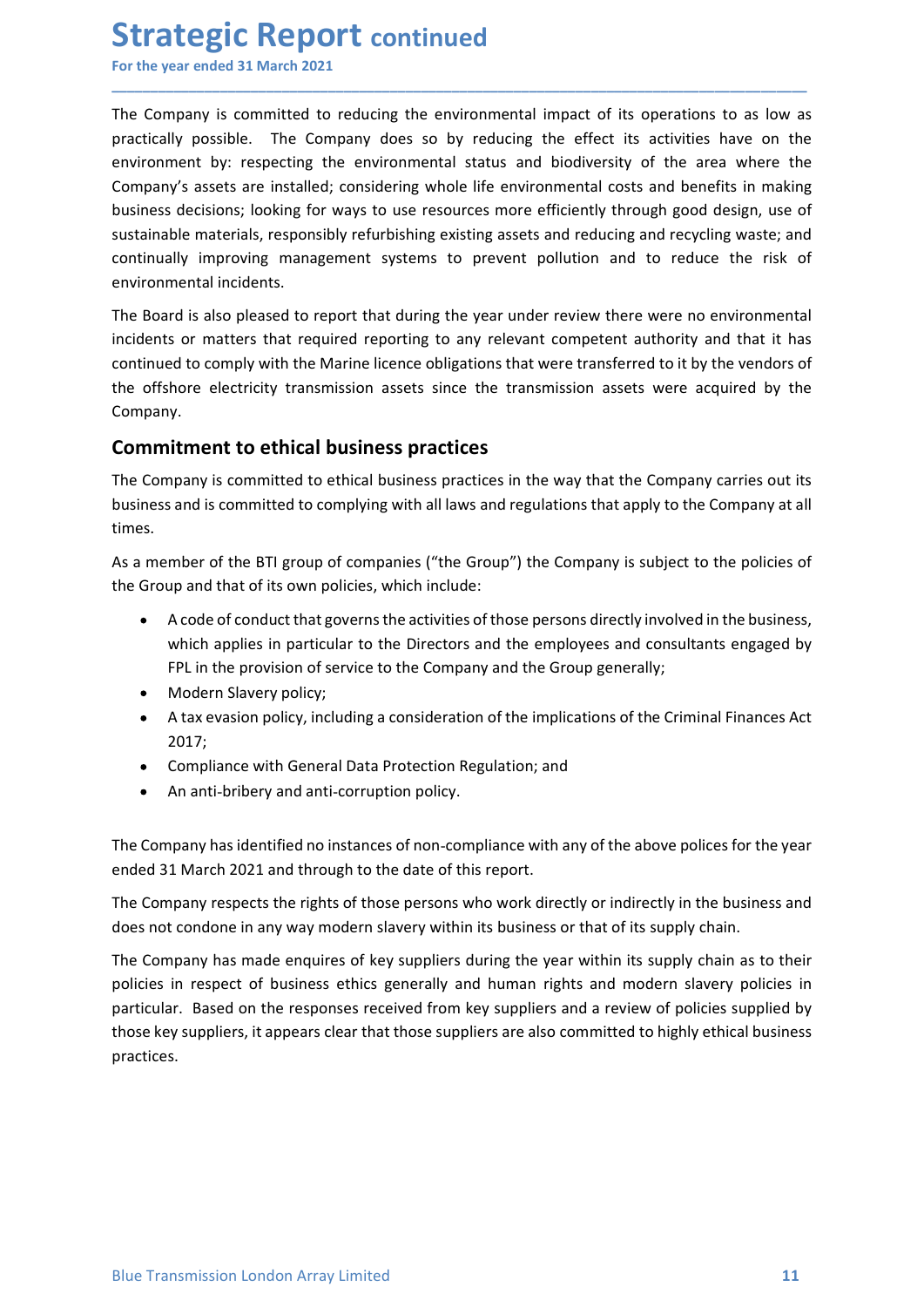# Strategic Report continued<br>
For the year ended 31 March 2021<br>
Stakeholder relationships<br>
The notentially hazardous nature of Company's operations and the environmentally sensitive

**Strategic Report continued**<br>For the year ended 31 March 2021<br>**Stakeholder relationships**<br>The potentially hazardous nature of Company's operations and the environmentally sensitive nature<br>of the locations where its assets **Strategic Report continued**<br>For the year ended 31 March 2021<br>**Stakeholder relationships**<br>The potentially hazardous nature of Company's operations and the environmentally sens<br>of the locations where its assets are located **Strategic Report continued**<br>For the year ended 31 March 2021<br>**Stakeholder relationships**<br>The potentially hazardous nature of Company's operations and the environmentally sensitive nature<br>of the locations where its assets **Strategic Report continued**<br>For the year ended 31 March 2021<br>**Stakeholder relationships**<br>The potentially hazardous nature of Company's operations and the environmentally sensitive nature<br>of the locations where its assets **Strategic Report continued**<br>For the year ended 31 March 2021<br>**Stakeholder relationships**<br>The potentially hazardous nature of Company's operations and the environmentally sensitive nature<br>of the locations where its assets **Strategic Report continued**<br>
For the year ended 31 March 2021<br> **Stakeholder relationships**<br>
The potentially hazardous nature of Company's operations and the environmentally sensitive nature<br>
of the locations where its ass **Strategic Report continued**<br>For the year ended 31 March 2021<br>The potentially hazardous nature of Company's operations and the environmentally sensitive nature<br>of the locations where its assets are located require the Comp **Strategic Report continued**<br>For the year ended 31 March 2021<br>**Stakeholder relationships**<br>The potentially hazardous nature of Company's operations and the environmentally sensitive nature<br>of the locations where its assets **Strategic Report continued**<br>For the year ended 31 March 2021<br>The potentially hazardous nature of Company's operations and the environmentally sensitive nature<br>of the locations where its assets are located require the Comp **Strategic Report continued**<br>For the year ended 31 March 2021<br>**Stakeholder relationships**<br>The potentially hazardous nature of Company's operations and the environmentally sensitive<br>of the locations where its assets are loc **Strategic Report continued**<br>For the year ended 31 March 2021<br>Stakeholder relationships<br>The potentially hazardous nature of Company's operations and the environmentally sensitive nature<br>of the locations where its assets ar **Strategic Report continued**<br>For the year ended 31 March 2021<br>Stakeholder relationships<br>The potentially hazardous nature of company's operations and the environmentally sensitive nature<br>of the locations where its assets ar **Stakeholder relationships**<br>The potentially hazardous nature of Company's operations and the environmentally sensitive nature<br>of the locations where its assets are located require the Company to engage and communicate with For the year ended 31 March 2021<br>
Stakeholder relationships<br>
The potentially hazardous nature of Company's operations and the environmentally sensitive nature<br>
of the locations where its assets are located require the Comp **Stakeholder relationships**<br> **Stakeholder relationships**<br>
The potentially hazardous nature of Company's operations and the environmentally sensitive<br>
or of the locations where its assets are located require the Company to **Example 12**<br> **Example the potentially hazardoss nature of Company's operations and the environmentally sensitive nature<br>
of the locations where its assets are located require the Company to engage and communicate with a<br>** The locations where its assets are located require the Company to engage and communicate with a<br>wide audience of stakeholders and to establish good relationships with them. As well as industry<br>aparticipants and local and n

\_\_\_\_\_\_\_\_\_\_\_\_\_\_\_\_\_\_\_\_\_\_\_\_\_\_\_\_\_\_\_\_\_\_\_\_\_\_\_\_\_\_\_\_\_\_\_\_\_\_\_\_\_\_\_\_\_\_\_\_\_\_\_\_\_\_\_\_\_\_\_\_\_\_\_\_\_\_\_\_\_\_\_\_\_\_\_\_\_\_

stime and the and the Company for the company for the Companisher of the Company of the Company success the mattern community; environmental agences of the Company shareholders and the general public. Accordingly, the Comp metricipants and local and national government bodies this audience includes: Port Authorities; the<br>emergency services; the maritime community; environmental agencies and organisations; landowners<br>and the general public. A Entergency services; the matter community, environmental agencies and organisations; landowners<br>and the general public. Accordingly, the Company has defined and implemented a stakeholder<br>engagement and communications plan relationships with businesses within its supply chain. In addition, the Domay of the Company has defined and implemented a stakeholder engagement and communications plan which it has continued to apply during the year and and the gatern beat is the impact in the impact of the companished and substitute the impact increasement and communications plan which it has continued to apply during the year and through<br>to the date of this report.<br>The From the directors the directors that stakeholder relationships are satisfactory.<br>
The Directors consider that stakeholder relationships are satisfactory.<br> **Principal and emergent risks and uncertainties**<br>
The principal an The Directors consider that stakeholder relationships are satisfactory.<br> **Principal and emerging** risks a**nd uncertainties**<br>
The principal and emerging risks and uncertainties faced by the Company have been discussed and<br> **Principal and emergent risks and uncertainties**<br> **The principal and emerging risks and uncertainties**<br> **The principal and emerging risks and uncertainties faced by the Company have been discussed and<br>
referenced in this S** or and entergent risks and uncertainties<br>
ficiplial and emerging risks and uncertainties faced by the Company have been discussed and<br>
riced in this Strategic Report, alongside a discussion of the operational and financial oripal and emerging risks and uncertainties faced by the Company have been discussed and<br>nance of the Company.<br>Strategic Report, alongside a discussion of the operational and financial<br>ance of the Company.<br>**nent in respect** ied in this strategic Report, alongiside a discussion of the operational and financial<br>ance of the Company.<br> **nent in respect of section 172 of the Companies Act 2006**<br>
rectors have an obligation under section 172 of the C ment in respect of section 172 of the Companies Act 2006<br>
relationships are an obligation under section 172 of the Companies Act to promote the long<br>
of the Company for the benefit of its sole shareholder but in doing so, Statement in respect or section 172 or the Companies Act 2006<br>The Directors have an obligation under section 172 of the Companies Act to promote the long term<br>success of the Company for the benefit of its sole shareholder The Directors have an obligation under section 172 of the Companies Act to promote the long term<br>success of the Company for the benefit of its sole shareholder but in doing so, they should have regard<br>to other interested p success of the Company for the benefit of its sole shareholder but in doing so, they should have regard<br>to other interested partics, including those businesses in its supply chain and its customers. As the<br>Company does not to other interested parties, including those businesses in its supply chain and its customers. As the Company does not have any employees, it is crucially important for the Company to have good<br>crelationships with business

- 
- 
- 
- 

The Company has an effective governance process in place, and this is explained in detail in the<br>Corporate governance report that commences on page 26. In addition, the Corporate governance<br>report includes details the Comp due regard to the impact its operations have on the environment and the local community. The Directors take all of these responsibilities extremely seriously.<br>This Strategic Report outlines the actions and outcomes that th

### **Other**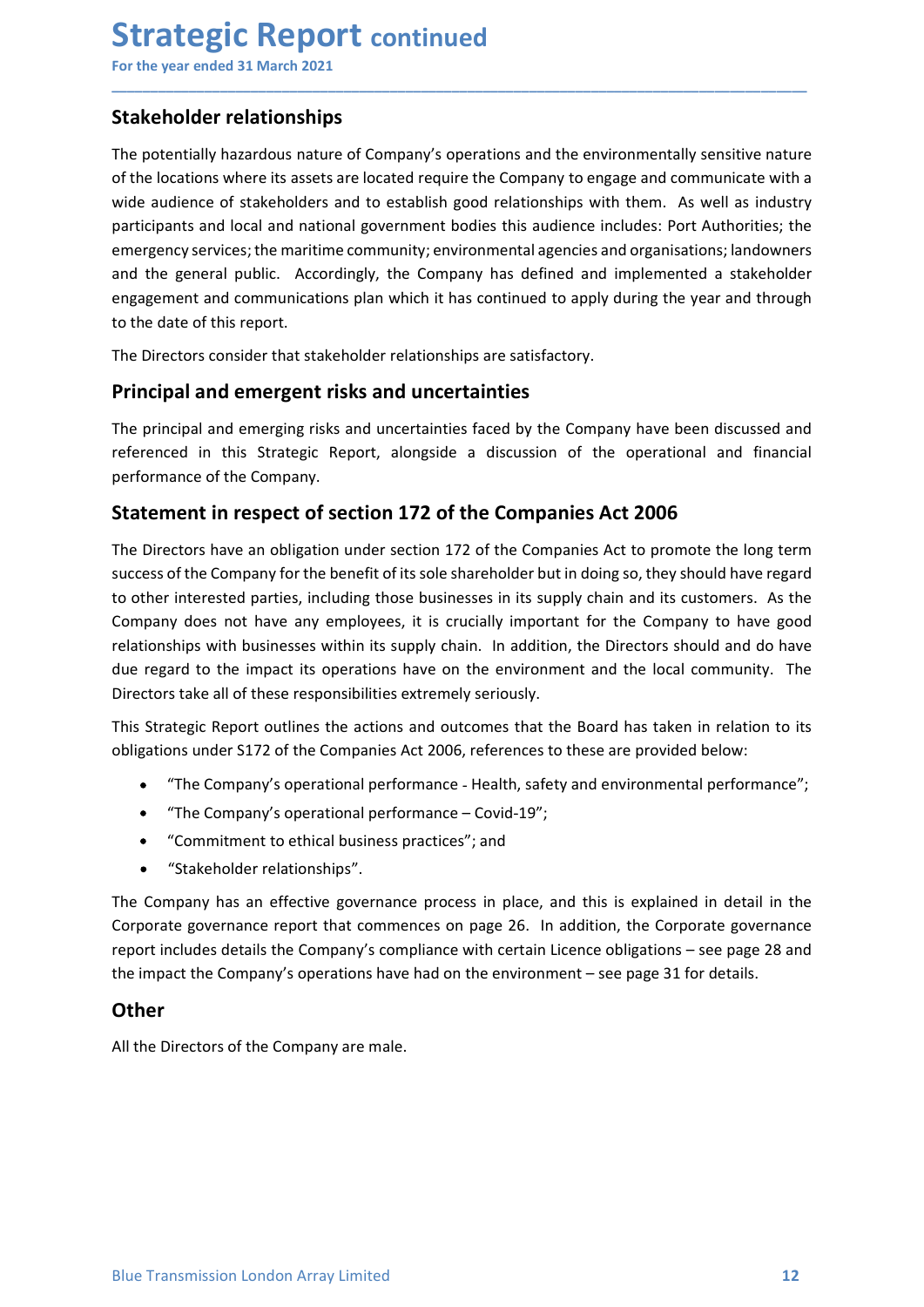### Summary

**Strategic Report continued**<br>For the year ended 31 March 2021<br>The Company's financial performance<br>Summary<br>The financial performance of the Company for the year ended 31 March 2021 and its financial position<br>as at 31 March **Strategic Report continued**<br>
For the year ended 31 March 2021<br> **The Company's financial performance**<br> **Summary**<br>
The financial performance of the Company for the year ended 31 March 2021 and its financial position<br>
as at **Strategic Report continued**<br>For the year ended 31 March 2021<br>The Company's financial performance<br>The financial performance of the Company for the year ended 31 March 2021 and its financial position<br>as at 31 March 2021, wa **Strategic Report continued**<br>
For the year ended 31 March 2021<br> **The Company's financial performance**<br> **Summary**<br>
The financial performance of the Company for the year ended 31 March 2021 and its financial position<br>
as at **Strategic Report continued**<br>
For the year ended 31 March 2021<br> **The Company's financial performance**<br>
Summary<br>
The financial performance of the Company for the year ended 31 March 2021 and its financial position<br>
row as a

| For the year ended 31 March 2021                                                                                                                                                                                                                                                                                                                                                                                                                                                                                                                                                                                                                                                                 |                  |                   |
|--------------------------------------------------------------------------------------------------------------------------------------------------------------------------------------------------------------------------------------------------------------------------------------------------------------------------------------------------------------------------------------------------------------------------------------------------------------------------------------------------------------------------------------------------------------------------------------------------------------------------------------------------------------------------------------------------|------------------|-------------------|
| The Company's financial performance                                                                                                                                                                                                                                                                                                                                                                                                                                                                                                                                                                                                                                                              |                  |                   |
| <b>Summary</b>                                                                                                                                                                                                                                                                                                                                                                                                                                                                                                                                                                                                                                                                                   |                  |                   |
| The financial performance of the Company for the year ended 31 March 2021 and its financial position                                                                                                                                                                                                                                                                                                                                                                                                                                                                                                                                                                                             |                  |                   |
| as at 31 March 2021, was satisfactory and is summarised below. In this report, all numbers have been                                                                                                                                                                                                                                                                                                                                                                                                                                                                                                                                                                                             |                  |                   |
| rounded to the nearest $£1,000$ where each $£1,000$ is represented by the symbol $£k$ or $£'000$ .                                                                                                                                                                                                                                                                                                                                                                                                                                                                                                                                                                                               |                  |                   |
| The Company reports its results in accordance with international accounting standards in conformity<br>with the requirements of the Companies Act 2006 and the applicable legal requirements of the<br>Companies Act 2006; the currency used in reporting these regulatory financial statements is GBP.                                                                                                                                                                                                                                                                                                                                                                                          |                  |                   |
|                                                                                                                                                                                                                                                                                                                                                                                                                                                                                                                                                                                                                                                                                                  | 2021             | 2020              |
|                                                                                                                                                                                                                                                                                                                                                                                                                                                                                                                                                                                                                                                                                                  | £'000            | £'000             |
| Operating profit                                                                                                                                                                                                                                                                                                                                                                                                                                                                                                                                                                                                                                                                                 | 26,031           | 26,553            |
| Other finance income                                                                                                                                                                                                                                                                                                                                                                                                                                                                                                                                                                                                                                                                             | 24               | 164               |
| Operating profit plus other finance income                                                                                                                                                                                                                                                                                                                                                                                                                                                                                                                                                                                                                                                       | 26,055           | 26,717            |
| Finance costs                                                                                                                                                                                                                                                                                                                                                                                                                                                                                                                                                                                                                                                                                    | (21, 249)        | (22, 811)         |
| Profit before taxation                                                                                                                                                                                                                                                                                                                                                                                                                                                                                                                                                                                                                                                                           | 4,806            | 3,906             |
| Taxation<br>Profit after taxation                                                                                                                                                                                                                                                                                                                                                                                                                                                                                                                                                                                                                                                                | (1,088)<br>3,718 | (1, 290)<br>2,616 |
|                                                                                                                                                                                                                                                                                                                                                                                                                                                                                                                                                                                                                                                                                                  |                  |                   |
| Net cash inflow from operating activities and investing activities                                                                                                                                                                                                                                                                                                                                                                                                                                                                                                                                                                                                                               | 41,765           | 40,690            |
| Net cash flows used in financing activities                                                                                                                                                                                                                                                                                                                                                                                                                                                                                                                                                                                                                                                      | (40, 468)        | (42, 232)         |
| <b>Operating and finance income</b>                                                                                                                                                                                                                                                                                                                                                                                                                                                                                                                                                                                                                                                              |                  |                   |
| Operating and finance income is derived from the Company's activities as a provider of transmission<br>services. The vast majority of the Company's income was derived from NGESO for the year ended 31<br>March 2021 and the year ended 31 March 2020.                                                                                                                                                                                                                                                                                                                                                                                                                                          |                  |                   |
| Finance income for the year amounted to £20,223k (2020: £21,009k) and represents the finance<br>income that would have been generated from an efficient standalone "transmission owner". The<br>finance income for the year has reduced as compared with the prior year reflecting the lower absolute<br>return on the average lower value of the carrying value of the transmission owner asset which has<br>been recorded in accordance with the principal accounting policies adopted by the Company. A<br>discussion of the critical accounting policies adopted by the Company is shown in the accounting<br>policies section of the regulatory financial statements commencing on page 38. |                  |                   |

Finance costs<br>
Front before taxation<br>
Taxation<br>
Taxation<br>
Taxation<br>
For the detation<br>
Porfit after taxation<br>
Net cash inflow from operating activities and investing activities<br>
(a0.468)<br>
Net cash flows used in financing a Profit before taxation **4,806**<br>
Traxition  $\frac{4,806}{3,908}$ <br>
Totis after taxation  $\frac{1,0888}{2,616}$ <br>
Net cash inflow from operating activities and investing activities  $\frac{4,765}{40,468}$   $\frac{2,616}{42,232}$ <br>
Operating and Taxation<br>
Profit after taxation<br>
Net cash findow from operating activities and investing activities<br>
(a0,468) (42,232)<br>
Operating and finance income<br>
Dereating and finance income<br>
Dereating and finance income<br>
Secreting a The matter that the moment in the station of the station of the contains and investing activities and financial particles and finance income the stars of the year amounted to the year amounted to the Company's activities a Net cash inflow from operating activities and investing activities **41,765** 40,690<br>
Operating and finance income is derived from the Company's activities as a provider of transmission<br>
Operating and finance income is deriv Net cash flows used in financing activities (40,468) (42,232)<br>
Operating and finance income is derived from the Company's activities as a provider of transmission<br>
services. The vast majority of the Company's income was d **Operating and finance income**<br>Operating and finance income is derived from the Company's activities as a provider of transmission<br>services. The vast majority of the Company's income was derived from NGESO for the year end **Operating and finance income**<br>
coperating and finance income is derived from the Company's activities as a provider of transmission<br>
Derevires. The vast ranjority of the Company's income was derived from NGESO for the yea Operating and finance income is derived from the Company's activities as a provider of transmission services. The wast majority of the Company's income was derived from NGESO for the year ended 31 March 2020.<br>
March 2021 a services. The vast majority of the Company's income was derived from NGESO for th<br>March 2021 and the year ended 31 March 2020.<br>
Finance income for the year amounted to £20,223k (2020: £21,009k) and represent<br>
income that w mucuri current unity evant unity currence arrowing trace and interact costs for the year amounted to £20,223k (2020: £21,009k) and represents the finance income for the year amounted to £20,223k (2020: £21,009k) and repres mincme that would have been generated from an efficient standalone "transmission owner". The finance income for the year has reduced as compared with the prior year reflecting the lower absolute of the compare over value o

operating income that would be generated by an efficient provider of operating services to NGESO.<br>Such operating services include those activities that result in the efficient and safe operation of the<br>transmission assets misment end wour locating the metallical moniture in current standarolic communismon womer. This there absolute return on the average lower value of the carrying value of the transmission owner asset which has been recorde mance meant of the correlation and management with the principal comparison owner asset which has been recorded in accordance with the principal accounting policies adopted by the Company. A discussion of the errital accou Exernioristics incording to the control of the principal accounting policies adopted by the Control control control control control control control control control control control control control control control of the reg discussion of the critical accounting policies adopted by the Company is shown in the accounting<br>policies section of the regalatory financial statements commencing on page 38.<br>Operating income for the year amounted to £9,3 policies section of the regulatory financial statements commencing on page 38.<br>Operating income for the year amounted to £9,340k (2020: £9,146k) and primarily represents the<br>operating income that would be generated by an e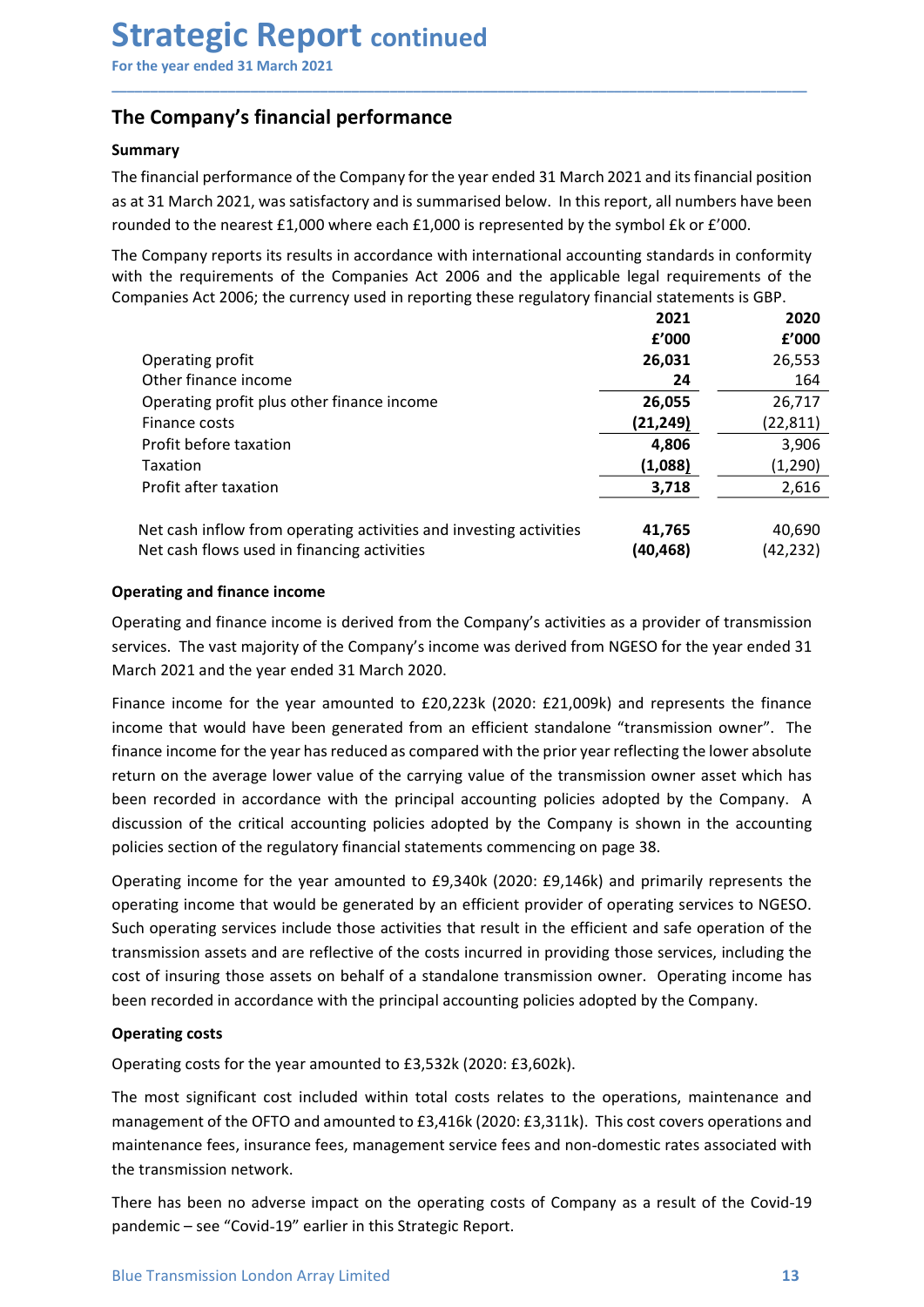**Strategic Report continued**<br>
For the year ended 31 March 2021<br>
Operating profit<br>
Operating profit being the residual of operating income, finance income and operating Strategic Report continued<br>
For the year ended 31 March 2021<br>
Operating profit<br>
Operating profit being the residual of operating income, finance income and operating costs<br>
amounted to £26,031k (2020: £26,553). The decreas **Strategic Report continued**<br>For the year ended 31 March 2021<br>Operating profit<br>Operating profit being the residual of operating income, finance income and<br>amounted to £26,031k (2020: £26,553). The decrease in operating pro **Strategic Report continued**<br>For the year ended 31 March 2021<br>Operating profit<br>Operating profit being the residual of operating income, finance income and operating costs<br>amounted to £26,031k (2020: £26,553). The decrease **Strategic Report continued**<br>For the year ended 31 March 2021<br>Operating profit<br>Operating profit<br>amounted to £26,031k (2020: £26,553). The decrease in operating profit for the year ended 31 March<br>2021 as compared with the p **Strategic Report continued**<br>
For the year ended 31 March 2021<br> **Operating profit**<br>
Operating profit being the residual of operating income, finance income and operating costs<br>
amounted to £26,031k (2020: £26,553). The dec **Strategic Report continued**<br>For the year ended 31 March 2021<br>Operating profit<br>amounted to £26,031k (2020:£26,553). The decrease in operating profit for the year ended 31 March<br>2021 as compared with the prior year arises a **Strategic Report continued**<br>For the year ended 31 March 2021<br>Operating profit<br>Operating profit<br>Operating profit<br>and the residual of operating income, finance income and op<br>amounted to £26,031k (2020:£26,553). The decrease **Strategic Report continued**<br>
For the year ended 31 March 2021<br> **Operating profit**<br>
Operating profit<br>
Operating profit<br>
Aperating to fit<br>
amounted to £26,031k (2020: £26,553). The decrease in operating profit for the year **Strategic Report continued**<br>For the year ended 31 March 2021<br> **Operating profit**<br>
Operating profit<br>
Operating profit<br>
Operating profit<br>
Operating profit<br>
operating profit<br>
amounted to  $\epsilon$ 26,031k (2020:  $\epsilon$ 26,553). The

\_\_\_\_\_\_\_\_\_\_\_\_\_\_\_\_\_\_\_\_\_\_\_\_\_\_\_\_\_\_\_\_\_\_\_\_\_\_\_\_\_\_\_\_\_\_\_\_\_\_\_\_\_\_\_\_\_\_\_\_\_\_\_\_\_\_\_\_\_\_\_\_\_\_\_\_\_\_\_\_\_\_\_\_\_\_\_\_\_\_

**Strategic Report continued**<br>For the year ended 31 March 2021<br>Operating profit<br>Operating profit<br>defines a mounted to £26,031k (2020: £26,553). The decrease in operating profit for the year ended 31 Mai<br>2021 as compared wit **Strategic Report continued**<br>
The vear ended 31 March 2021<br> **Operating profit**<br>
Operating profit<br>
Operating profit<br>
Consider to 25,031k (2020: E26,553). The decrease in operating profit for the year ended 31 March<br>
2021 as **Strategic Report continued**<br>For the year ended 31 March 2021<br>Operating profit<br>converting to form the residual of operating income, finance income and operating costs<br>amounted to £26,031k (2020: £26,553). The decrease in o **BUT CHE PUT CONTINUED**<br> **Operating profit**<br> **Operating profit**<br> **Operating profit**<br> **Operating costs**<br> **Choology** arise from the prior year arises as a result of the expected reduction in finance income<br> **2021** as compare For the year ended 31 March 2021<br>
Operating profit<br>
Operating profit<br>
Operating profit<br>
Operating profit<br>
aromounted to £26,031k (2020:£26,553). The decrease in operating profit for the year ended 31 March<br>
2021 as compare **Operating profit**<br> **Operating profit** being the residual of operating income, finance income and operating costs<br>
amounted to £26,031k (2020:£26,553). The decrease in operating profit for the year ended 31 March<br>
2021 as Operating profit<br>
Operating profit being the residual of operating income, finance income and operating costs<br>
2021 as compared with the prior year arises as a result of the expected reduction in finance income<br>
2021 as co Operating profit being the residual of operating income, finance income and operating costs<br>amounted to E26,031k (2020: £16,553). The decrease in operating profit for the year ended 31 March<br>2021 as compared with the prior for the year ended 31 March 2021 which is explained under "Operating and finance income" earlier.<br>
Other finance income<br>
Other finance income of £24k (2020: £164k) relates solely to interest carned on bank deposits.<br>
Finan Other finance income<br>
Other finance costs<br>
Finance costs<br>
Finance costs<br>
Finance costs<br>
Finance costs<br>
Finance costs<br>
Finance costs<br>
amounting to  $\pm 1.4248$ <br>
(2020: £12,429k (2020: £22,811k).<br>
The vast majority of the fin Other finance intome<br>
Finance income of £24k (2020: £164k) relates solely to interest earned on bank deposits.<br>
Finance costs<br>
Finance costs amounted to £21,249k (2020: £22,811k).<br>
The vast majority of the finance costs re Finance costs<br>
Finance costs amounted to £21,249k (2020: £22,811k).<br>
The vast majority of the finance costs relate to the interest cost of bank loans and other borrowing<br>
amounting to £14,094k (2020: £14,877k) and £6,164k Finance costs amounted to £21,249k (2020: £22,811k).<br>
Finance costs amounted to £21,249k (2020: £14,877k) and £6,164k (2020: £6,897k) respectively. Interest expense<br>
amounting to £14,094k (2020: £14,877k) and £6,164k (2020

### Taxation

Finance costs amounted to £21,249k (2020: £22,311k).<br>The wast majority of the finance costs relate to the interest cost of bank loans and other borrowing<br>amounting to £14,094k (2020: £14,877k) and £6,164k (2020: £6,897k) The vast majority of the finance costs relate to the interest cost of bank loans and other borrowing<br>amounting to £14,094k (2020: £14,877k) and £6,164k (2020: £6,897k) respectively. Interest expense<br>and other financial cos amounting to £14,094k (2020: £14,877k) and £6,164k (2020: £6,897k) respectively. Interest expense<br>and other financial costs principally arise from the cost of debt used to finance the initial acquisition<br>of the transmissio and other financial costs principally arise from the cost of debt used to finance the initial acquisition<br>of the transmission owen asset. The finance cost relating to bank loans reduced in the year as a result<br>of the parti of the transmission owner asset. The finance cost relating to bank loans reduced in the year as a result<br>of the partial repayment of these loans and consequently the average loan balance for the year ended<br>of the partial r of the partial repayment of these loans and consequently the average loan balance for the year ended<br>31 March 2021 is lower than for the prior year. Other financial costs include finance costs relating to<br>an infrastructure an infrastructure financial liability amounting to £101k (2020: £102k).<br>
Taxation<br>
The net taxation charge on profit before taxation for the year is £1,088k (2020: £1,290k) and relates<br>
solely to deferred taxation. There w Taxation<br>The net taxation charge on profit before taxation for the year is £1,088k (2020: £1,290k) and relates<br>solely to deferred taxation. There was no current taxation arising in the year (2020: £nil) as the<br>Company has **Iaxation**<br>The net taxation charge on profit before taxation for the year is £1,088k (2020: £1,290k) and relates<br>solely to deferred taxation. There was no current taxation arising in the year (2020: £mil) as the<br>Scompany h

On 11 March 2021, the Finance (No. 2) Bill was published having had its first reading through the<br>House of Commons on 10 March 2021. This Bill proposes to increase the rate of corporation taxation<br>House of Commons on 10 Ma The net taxation charge on profit before taxation for the year is £1,088k (2020: £1,290k) and relates<br>solely to deferred taxation. There was no current taxation arising in the year (2020: £nil) as the<br>Company has no taxabl solely to deferred taxation. There was no current taxation arising in the year (2020: Enil) as the Company has no taxable profit (2020: no taxable profit).<br>The net taxation charge on profit before taxation for the year end Company has no taxable profit (2020: no taxable profit).<br>The net taxation charge on profit before taxation for the year ended 31 March 2021 has been<br>computed at 19% (2020: 19%). The net taxation charge on profit before tax The net taxation charge on profit before taxation for the year ended 31 March 2021 has been<br>computed at 19% (2020: 19%). The net taxation charge on profit before taxation for the year ended<br>31 March 2020 included a charge The net taxation charge on profit before taxation for the year ended 31 March 2021 has been<br>computed at 19% (2020: 19%). The net taxation charge on profit before taxation for the year ended<br>31 March 2020 included a charge computed at 19% (2020: 19%). The net taxation charge on profit before taxation for the year ended<br>31 March 2020 included a charge amounting to E396k following the remeasurement of certain<br>deferred taxation balances include 31 March 2020 included a charge amounting to £396k following the remeasurement of certain<br>deferred taxation balances included in the balance sheet a t 1 April 2013. These balances were<br>previously calculated at 17% and wer previously calculated at 17% and were remeasured to 19%. This being the rate of corporation taxation that was enacted or substantively enacted at 31 March 2020 and the corporation taxation rate that that was enacted or sub relatively emacted or substantively emacted at 31 March 2020 and the corporation taxation rate that would be expected to apply when all temporary differences as underlie these deferred taxation balances are anticipated to would be expected to apply when all temporary differences as underlie these deferred taxation<br>balances are anticipated to reverse.<br>On 11 March 2021, the Finance (No. 2) Bill was published having had its first reading throu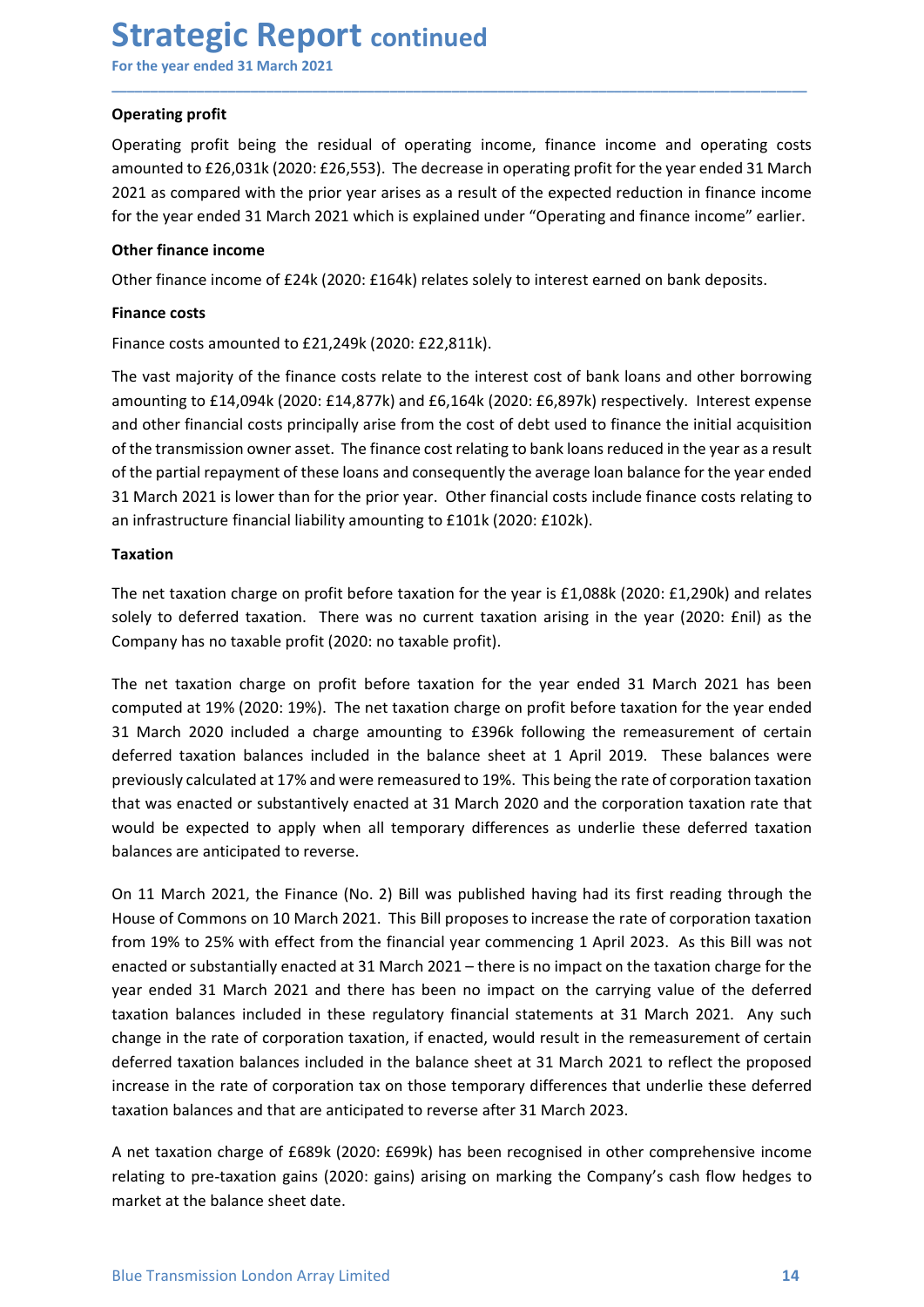Strategic Report continued<br>
For the year ended 31 March 2021<br>
The net taxation charge for the year ended 31 March 2021 on other comprehensive income<br>
solely to deferred taxation and has been computed at 19% (2020: 19%). Th **Strategic Report continued**<br>For the year ended 31 March 2021<br>The net taxation charge for the year ended 31 March 2021 on other comprehensive income relates<br>solely to deferred taxation and has been computed at 19% (2020: 1 **Strategic Report continued**<br>For the year ended 31 March 2021<br>The net taxation charge for the year ended 31 March 2021 on other comprehensive income relates<br>solely to deferred taxation and has been computed at 19% (2020: 1 **Strategic Report continued**<br>For the year ended 31 March 2021<br>The net taxation charge for the year ended 31 March 2021 on other comprehensive income relates<br>solely to deferred taxation and has been computed at 19% (2020: 1 **Strategic Report continued**<br>For the year ended 31 March 2021<br>The net taxation charge for the year ended 31 March 2021 on other comprehensive income relates<br>solely to deferred taxation and has been computed at 19% (2020: 1 **Strategic Report continued**<br>For the year ended 31 March 2021<br>The net taxation charge for the year ended 31 March 2021 on other comprehensive income relates<br>solely to deferred taxation and has been computed at 19% (2020: 1 **Strategic Report continued**<br>For the year ended 31 March 2021<br>The net taxation charge for the year ended 31 March 2021 on other comprehensive income relates<br>solely to deferred taxation and has been computed at 19% (2020: 1 **Strategic Report continued**<br>For the year ended 31 March 2021<br>The net taxation charge for the year ended 31 March 2021 on other comprehensive<br>solely to deferred taxation and has been computed at 19% (2020: 19%). The taxati **Strategic Report continued**<br>For the year ended 31 March 2021<br>The net taxation charge for the year ended 31 March 2021 on other comprehensive<br>solely to deferred taxation and has been computed at 19% (2020: 19%). The taxati **Strategic Report continued**<br>For the year ended 31 March 2021<br>The net taxation charge for the year ended 31 March 2021 on other comprehensive income relates<br>solely to deferred taxation and has been computed at 19% (2020: 1 **Strategic Report continued**<br>The net taxation charge for the year ended 31 March 2021 on other comprehensive income relates<br>Solely to deferred taxation and has been computed at 19% (2020: 19%). The taxation charge for the<br> **Strategic Report continued**<br>For the year ended 31 March 2021<br>The net taxation charge for the year ended 31 March 2021 on other comprehensive income relates<br>solely to deferred taxation and has been computed at 19% (2020: 1 **Strategic Report continued**<br>For the year ended 31 March 2021<br>The net taxation charge for the year ended 31 March 2021 on other comprehense<br>solely to deferred taxation and has been computed at 19% (2020: 19%). The tyear en **SLT GLUBJIC REPOTL CONTINUEG**<br>The net taxation charge for the year ended 31 March 2021 on other comprehensive income relates<br>Solely to deferred taxation and has been computed at 19% (2020: 19%). The taxation charge for th For the year ended 31 March 2021<br>
The net taxation charge for the year ended 31 March 2021 on other comprehensive income relates<br>
solely to deferred taxation and has been computed at 19% (2020: 19%). The taxation charge fo The net taxation charge for the year ended 31 March 2021 on other comprehensive income relates<br>solely to deferred taxation and has been computed at 19% (2020: 19%). The taxation charge for the<br>year ended 31 March 2020 is n The net taxation charge for the year ended 31 March 2021 on other comprehensive income relates<br>solely to deferred taxtion and has been computed at 19% (2020: 19%). The taxtion charge for the<br>year ended 31 March 2020 is net solely to deferred taxation and has been computed at 19% (2020: 19%). The taxation charge for the<br>year ended 31 March 2020 is net of a credit amounting to £557x relation deferred taxation balances included in the balance s

\_\_\_\_\_\_\_\_\_\_\_\_\_\_\_\_\_\_\_\_\_\_\_\_\_\_\_\_\_\_\_\_\_\_\_\_\_\_\_\_\_\_\_\_\_\_\_\_\_\_\_\_\_\_\_\_\_\_\_\_\_\_\_\_\_\_\_\_\_\_\_\_\_\_\_\_\_\_\_\_\_\_\_\_\_\_\_\_\_\_

year enters as transmission serverated from investing to the temesare through the same reasons as impacted the taxation charge included in the income statement for the same year as explained above.<br> **Profit after taxation** Everall userelity candation brainters included in the brainter silect at 1 Aplin 2013 Holm 17% to 13%, rot<br>the same reasons as impacted the taxation charge included in the income statement for the same year<br>**Profit after t** as explained above.<br> **Profit after taxation**<br> **Profit after taxation**<br> **Profit for the year after taxation amounted to £3,718k (2020: £2,616k). The increase in profit after<br>
<b>Cash flows**<br> **Cash flows**<br> **Cash flows**<br> **Cash Profit after taxation**<br>**Profit for the year after taxation amounted to £3,718k (2020: £2,616k).** The increase in profit after<br>taxation as compared with 2020 reflects the impact of the changes on operating profit, finance **From aries teadator**<br> **Profit for the year after taxation amounted to £3,718k (2020: £2,616k). The increase in profit after trakation as compared with 2020 reflects the impact of the changes on operating profit, finance** Profit for the year after taxation amounted to £3,718k (2020: £2,616k). The increase in profit after taxation as compared with 2020 reflects the impact of the changes on operating profit, finance costs taxation which are d axaator as compared with zozo renets the mipsect of the changes of operating pront, mance costs<br> **Cash flows**<br> **Cash flows**<br> **Ret cash flows** from operations amounted to £41,741k (2020: £40,526k) primarily reflecting the<br> chash flows<br>
Cash flows from operations amounted to £41,741k (2020: £40,526k) primarily reflecting the<br>
Net cash flows from operations amounted to £41,741k (2020: £40,526k) primarily reflecting the<br>
pramounts invoiced and Least nows<br>
Net cash flows from operations amounted to £41,741k (2020: £40,526k) primarily reflecting the<br>
Ner amounts invoiced and received from NGESO in relation to the provision of transmission services in the<br>
year net Net cast in lows in only belations almoutined to the 1/4-14 (2020, the 1/2020, through principly energy and the year net of cash outflows relating to operating activities incurred during the year. The increase in net year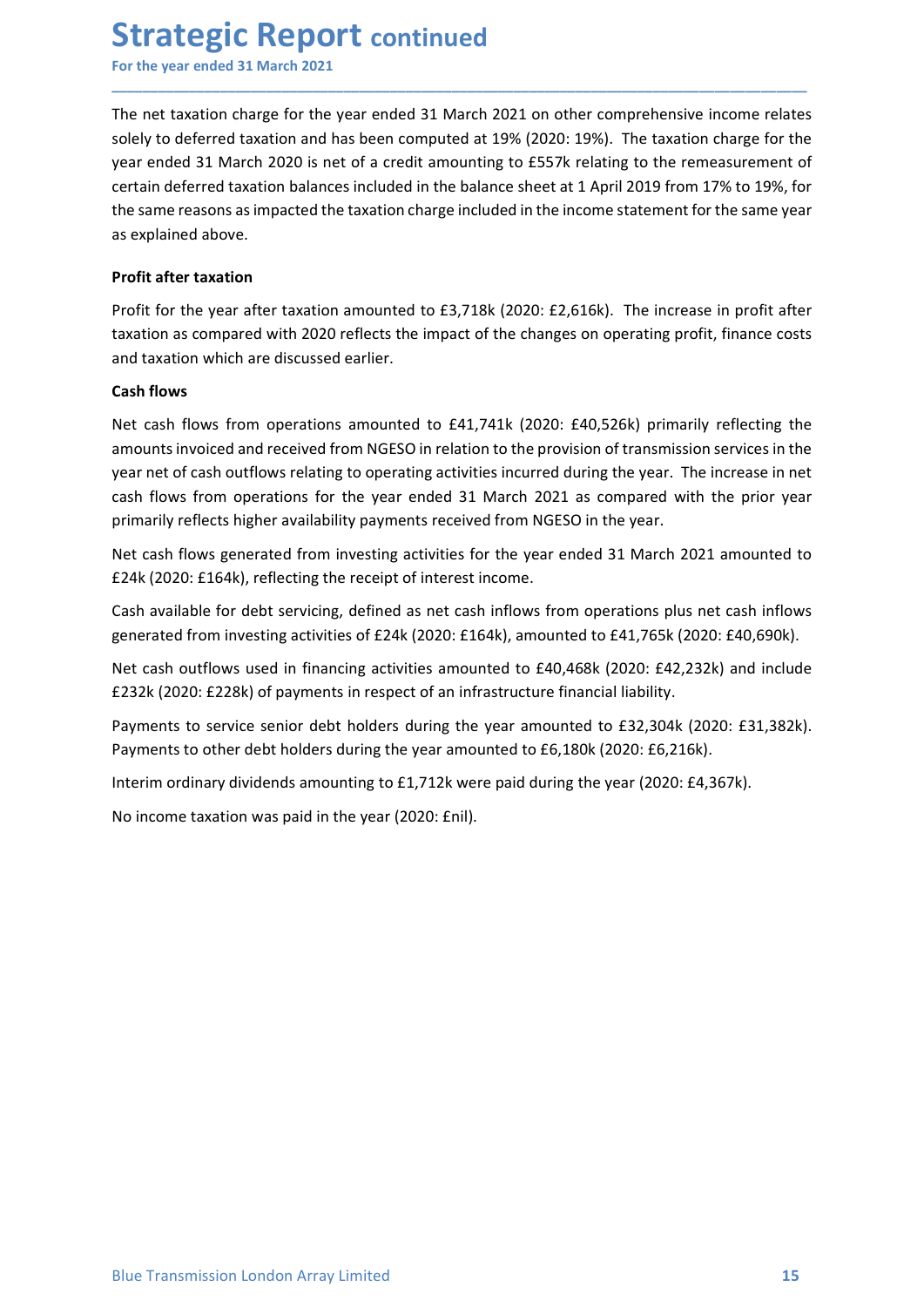## Strategic Report continued<br>
For the year ended 31 March 2021<br>
Balance sheet and consideration of financial management<br>
Balance sheet **Strategic Report continued**<br>
For the year ended 31 March 2021<br> **Balance sheet and consideration of financial management**<br> **Balance sheet**<br>
The Company's balance sheet at 31 March 2021 is summarised below:

| <b>Strategic Report continued</b><br>For the year ended 31 March 2021<br><b>Balance sheet and consideration of financial management</b>                                                                                                                                                                                                                                                                                                                                                                                                                                                                                                                                                                                                                                                                                                                                                                                                                                                                           |                              |                                       |                                          |
|-------------------------------------------------------------------------------------------------------------------------------------------------------------------------------------------------------------------------------------------------------------------------------------------------------------------------------------------------------------------------------------------------------------------------------------------------------------------------------------------------------------------------------------------------------------------------------------------------------------------------------------------------------------------------------------------------------------------------------------------------------------------------------------------------------------------------------------------------------------------------------------------------------------------------------------------------------------------------------------------------------------------|------------------------------|---------------------------------------|------------------------------------------|
|                                                                                                                                                                                                                                                                                                                                                                                                                                                                                                                                                                                                                                                                                                                                                                                                                                                                                                                                                                                                                   |                              |                                       |                                          |
| <b>Balance sheet</b>                                                                                                                                                                                                                                                                                                                                                                                                                                                                                                                                                                                                                                                                                                                                                                                                                                                                                                                                                                                              |                              |                                       |                                          |
| The Company's balance sheet at 31 March 2021 is summarised below:                                                                                                                                                                                                                                                                                                                                                                                                                                                                                                                                                                                                                                                                                                                                                                                                                                                                                                                                                 |                              |                                       |                                          |
|                                                                                                                                                                                                                                                                                                                                                                                                                                                                                                                                                                                                                                                                                                                                                                                                                                                                                                                                                                                                                   | <b>Assets</b><br>f'000       | <b>Liabilities</b><br>f'000           | <b>Net</b><br>liabilities<br>f'000       |
| Non-current transmission owner asset<br>Non-current deferred taxation<br>Current assets and liabilities <sup>+</sup><br>Non-current decommissioning provision                                                                                                                                                                                                                                                                                                                                                                                                                                                                                                                                                                                                                                                                                                                                                                                                                                                     | 381,451<br>18,082            | (2,407)<br>(1, 491)<br>(6, 919)       | 381,451<br>(2,407)<br>16,591<br>(6, 919) |
| Total before net debt<br>Net debt<br>Totals at 31 March 2021                                                                                                                                                                                                                                                                                                                                                                                                                                                                                                                                                                                                                                                                                                                                                                                                                                                                                                                                                      | 399,533<br>29,111<br>428,644 | (10, 817)<br>(421, 387)<br>(432, 204) | 388,716<br>(392, 276)<br>(3,560)         |
| Totals at 31 March 2020                                                                                                                                                                                                                                                                                                                                                                                                                                                                                                                                                                                                                                                                                                                                                                                                                                                                                                                                                                                           | 446,739                      | (455, 242)                            | (8,503)                                  |
| Excluding those current assets and liabilities included within net debt.<br>Transmission owner asset and decommissioning provision<br>The transmission owner asset is classified as a contract asset and a financial asset and is carried at the<br>cost directly attributable to the acquisition of the London Array offshore transmission system at the<br>date of acquisition, plus finance income and adjusted for any amounts that have been invoiced which<br>are deemed to be attributable to the carrying value of that asset. The net result being that the carrying<br>value of the transmission owner asset reflects the application of the effective interest rate method<br>and is determined in accordance with the principal accounting policies adopted by the Company. A<br>discussion of the critical accounting policies adopted by the Company that give rise to this balance is<br>shown in the accounting policies section of the regulatory financial statements commencing on page<br>38. |                              |                                       |                                          |

Non-current transmission owner asset<br> **EVOOD** COMP COMP COMP CALC 381,451<br>
CALC CHEC accordance asset and liabilities<sup>1</sup> to the Company of the Company of the Company of the Company of the determined in accordance with the Non-current transmission owner asset<br>
Non-current deferred taxation (2,407) (2,407)<br>
Current assets and liabilities<sup>\*</sup> 18,082 (1,491) 16,591<br>
Total before net deth<br>
Total action experimed decommissioning provision (6,919) Non-current determination of the statement of the regulator of the regulator of the regulator of the regulator of the regulator of the regulator of the regulator of the regulator of the regulator of the regulator of the c 38. Total before net debt<br>
Net debt<br>
Totals at 31 March 2021<br>
Totals at 31 March 2021<br>
Totals at 31 March 2020<br>
Totals at 31 March 2020<br>
Totals at 31 March 2020<br>
Totals at 31 March 2020<br>
Totals at 31 March 2020<br>
Totals at 31 Net debt<br>
Totals at 31 March 2021<br>
Totals at 31 March 2020<br>
Totals at 31 March 2020<br>
Totals at 31 March 2020<br>
Textuding those current assets and liabilities included within net debt.<br> **Transmission owner asset and decommi Totals at 31 March 2021 COLUME 12020 COLUME 12020 COLUME 12021 COLUME 12021 COLUME 12021 COLUME 12020 COLUME 146,739 COLUME 12020 COLUME 12020 COLUME 12020 COLUME 12020 COLUME 12021 COLUME 12021** Totals at 31 March 2020<br>
<sup>1</sup>Excluding those current assets and liabilities included within net debt.<br> **The ransmission owere asset and decommissioning provision**<br> **The transmission owere asset is classified as a contract** <sup>1</sup> Excluding those current assets and liabilities included within net debt.<br> **Transmission owner asset is clossified** as a contract asset and diffinancial asset and is carried at the<br>
The transmission sover asset is clos **Transmission owner asset and decommissioning provision**<br>The transmission owner asset is classified as a contract asset and a financial asset and is carried a<br>cost directly atributable to the acquisition of the London Arr The transmission owner asset is classified as a contract asset and a financial asset and is carried at the cost directly atributable to the acquisition of the London Array offshore transmission system at the date of acquis cost directly attributable to the acquisition of the London Array offshore transmission system at the<br>date of acquisition, plus finance income and adjusted for any amounts that have been invoiced which<br>are deemed to be att date of acquisition, plus finance income and adjusted for any amounts that have been invoiced which<br>are deemed to be attributable to the carrying value of that asset. The net result being that the carrying<br>value of the tra are deemed to be attributable to the carrying value of that asset. The interestical<br>value of the transmission owner asset reflects the application of the effectivand is determined in accordance with the principal accountin

and is determined in accordance with the principal accounting policies adopted by the Company. A discussion of the ritical accounting policies adopted by the Company that give rise to this balance is shown in the accountin discussion of the critical accounting policies adopted by the Company that give rise to this balance is<br>shown in the accounting policies section of the regulatory financial statements commencing on page<br>38.<br>The transmissio shown in the accounting policies section of the regulatory financial statements commencing on page<br>38.<br>The transmission owner asset at the date of acquisition included an estimate of the cost of<br>decommissioning the transmi 38.<br>
The transmission owner asset at the date of acquisition included an estimate of the cost of<br>
decommissioning the transmission owner asset at the end of its useful economic life in 2033 and also<br>
includes an amount equ The transmission owner asset at the date of acquisition included an estimate of the cost of<br>elecommissioning the transmission owner asset at the end of its useful economic life in 2033 and also<br>includes an amount equivalen decommissioning the transmission owner asset at the end of its useful economic life in 2033 and also<br>includes an amount equivalent to the amount recognised as infrastructure liabilities at that date. At<br>includes an amount

The Company has recognised a net deferred taxation liability of  $\pounds$ 2,407k (2020:  $\pounds$ 630k) which reflects<br>the recognition, in full, of the deferred taxation impact of all temporary differences existing at the<br>balance s includes an amount equivalent to the amount recognised as infrastructure liabilities at that date. A<br>
31 March 2021, the carrying value of the transmission owner asset was £399,211k (2020: £415,146i<br>
and the decommissionin 31 March 2021, the carrying value of the transmission owner asset was £399,211k (2020: £4.15,146k)<br>
No No-current deferred daxation<br>
No-current deferred daxation<br>
No-current deferred taxation illustriky of £2,407k (2020: £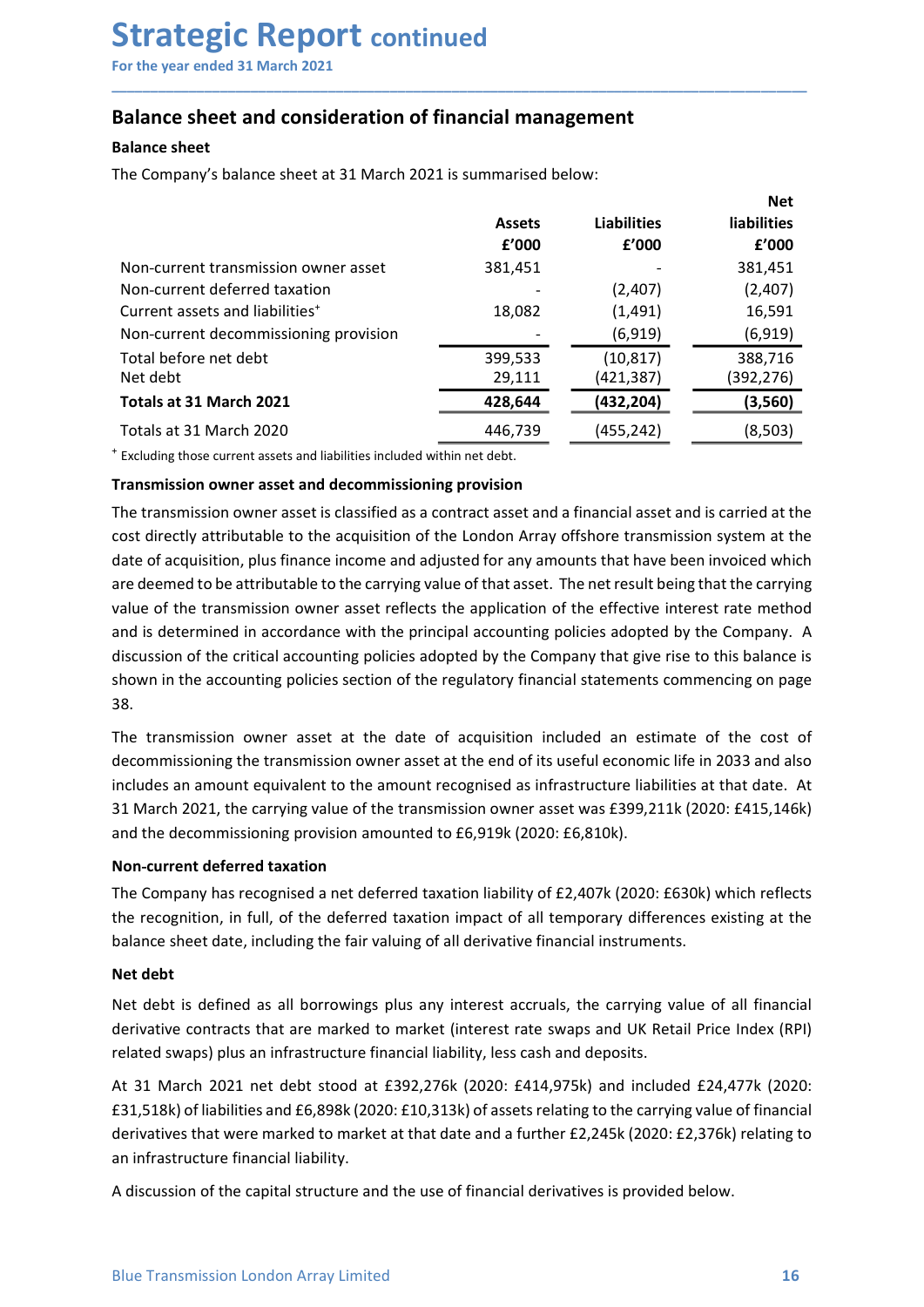**Strategic Report continued**<br>
For the year ended 31 March 2021<br>
Current funding structure<br>
The Company is funded by a combination of senior debt, other borrowing, an infrastructure fi Strategic Report continued<br>
For the year ended 31 March 2021<br>
Current funding structure<br>
The Company is funded by a combination of senior debt, other borrowing, an infrastructure financia<br>
liability and equity in accordanc **Strategic Report continued**<br>For the year ended 31 March 2021<br>Current funding structure<br>The Company is funded by a combination of senior debt, other borrowing, an infrastructu<br>liability and equity in accordance with the Di **Strategic Report continued**<br>For the year ended 31 March 2021<br>Current funding structure<br>The Company is funded by a combination of senior debt, other borrowing, an infrastructure financial<br>liability and equity in accordance **Strategic Report continued**<br>For the year ended 31 March 2021<br>The Company is funded by a combination of senior debt, other borrowing, an infrastructure financial<br>liability and equity in accordance with the Directors' objec **Strategic Report continued**<br>For the year ended 31 March 2021<br>Current funding structure<br>The Company is funded by a combination of senior debt, other borrowing, an infrastructure financial<br>liability and equity in accordance **Strategic Report continued**<br>
For the year ended 31 March 2021<br> **Current funding structure**<br>
The Company is funded by a combination of senior debt, other borrowing, an infrastructure financial<br>
liability and equity in acco **Strategic Report continued**<br>For the year ended 31 March 2021<br>The Company is funded by a combination of senior debt, other borrowing, an infrastructure financial<br>liability and equity in accordance with the Directors' objec **Strategic Report continued**<br>For the year ended 31 March 2021<br>Current funding structure<br>The Company is funded by a combination of senior debt, other borrowing, an infrastructure financial<br>ilability and equity in accordance **Strategic Report continued**<br>For the year ended 31 March 2021<br>Turrent funding structure<br>The Company is funded by a combination of senior debt, other borrowing, an infrastructure financial<br>Ilability and equity in accordance **Strategic Report continued**<br>For the year ended 31 March 2021<br>Current funding structure<br>The Company is funded by a combination of senior debt, other borrowing, an infrastructure financial<br>liability and equity in accordance **Strategic Report continued**<br>
For the year ended 31 March 2021<br> **Current funding structure**<br>
The Company is funded by a combination of senior debt, other borrowing, an infrastructure financial<br>
Ilability and equiviy in acc **Strategic Report continued**<br>
For the year ended 31 March 2021<br>
Current funding structure<br>
The Company is funded by a combination of senior debt, other borrowing, an infrastructure financial<br>
ilability and equity in accord **Solid Control in the Control of the Solicity of Control and The Control and The Control and The Control and The Control and The Control and The Control and The Control and The United business consistent with that of a pru** 

\_\_\_\_\_\_\_\_\_\_\_\_\_\_\_\_\_\_\_\_\_\_\_\_\_\_\_\_\_\_\_\_\_\_\_\_\_\_\_\_\_\_\_\_\_\_\_\_\_\_\_\_\_\_\_\_\_\_\_\_\_\_\_\_\_\_\_\_\_\_\_\_\_\_\_\_\_\_\_\_\_\_\_\_\_\_\_\_\_\_

(2020: £335,711k).

For the year ended 31 March 2021<br>
Current funding structure<br>
The Company is funded by a combination of senior debt, other borrowing, an infrastructure financial<br>
liability and equity in accordance with the Directors' objec Current funding structure<br>The Company is funded by a combination of senior debt, other borrowing, an infrastructure financial<br>liability and equity in accordance with the Directors' objectives of establishing an appropriate Current tunding structure<br>
The Company is funded by a combination of senior debt, other borrowing, an infrastructure financial<br>
The Company is funded by a combination of senior debt, there borrowing, an appropriately funde The Company is funded by a combination of senior debt, other borrowing, an infrastructure financial liability and equity in accordance with the Directors' objectives of establishing an appropriately funded businest consist liability and equity in accordance with the Directors' objectives of establishing an appropriately funded<br>business consistent with that of a prudent offshore electricity transmission operator and the terms of<br>samic of sell business consistent with that of a prudent offshore electricity transmission operator and the terms call legal and regulatory obligations including those of the Licence and the Utilities Act 2000. All form<br>of senior debt r all legal and regulatory obligations including those of the Licence and the Utilities Act 2000. All forms<br>of senior debt cank pari-passu with all other forms of senior debt, are secured and rank above all other<br>borrowing a of senior debt rank pari-passu with all other forms of senior debt, are secured and rank above all other<br>oborrowing and unsecured creditors.<br>Senior debt comprises a loan from the European Investment Bank ("EIB") together w borrowing and unsecured creditors.<br>
Syndicate of commercial lenders. All senior debt is serviced on a quarterly basis and is expected to<br>
anyndicate of commercial lenders. All senior debt is serviced on a quarterly basis a Senior debt comprises a loan from the European Investment Bank ("EIB") together v<br>syndicate of commercial lenders. All senior debt is serviced on a quarterly basis ar<br>amortise through to 30 September 2032. The total princi syndicate of commercial lenares. All senior debt is serviced on a quarterly basis and is expected to<br>amortise through to 30 September 2032. The total principal carrying value of EIB and commercial<br>lenders loans outstanding (2020: £335,711k).<br>The EIB loan carries a fixed rate coupon while the loans from the syndicate of commercial lenders are<br>at variable rates linked to the 3-month London Inter-bank Offered Rate (LIBOR) and in each case,<br>ereq The EIB loan carries a fixed rate coupon while the loans from the syndicate of commercial lenders are<br>at variable rates linked to the 3-month London Inter-bank Offered Rate (LIBOR) and in each case,<br>equive eservicing on a at variable rates linked to the 3-month London Inter-bank Offered Rate (LIBOR) and in each case,<br>require servicing on a quarterly basis. The Company has also entered into a series of interest rate<br>swaps with banks of good require servicing on a quarterly basis. The Company has also entered into a series of interest rate<br>swaps with banks of good standing for the purpose of fixing the interest rate on the vast majority of<br>borrowings from comm swaps with banks of good standing for the purpose of fixing the interest rate on the vast majority of<br>bororowings from commercial lenders. The commercial lenders loans and related interest rate swaps<br>amortise at the same r

recognised.

Blue Transmission London Array Limited<br>Blue Transmission London Array Limited and March 2021 is negative Clong this term of the Directors note that both the position arises as a consequence of the application of certain te norrowings Trom commercial lenders. In e commercial lenders loans and related interest rate swaps<br>amortise at the same rate over the life of the loan/swap arrangements. Further details of the interest<br>rate swaps are refere amortise at the same rate over the list of the loan/swap arrangements. Further details of the interest<br>The other borrowing is unsecured and is held by the Company's immediate parent undertaking, Blue<br>Transmission London Ar rate swaps are reterenced tater.<br>Transmission London Array (Holdings) Limited ("BTLAH"). The other borrowing carries a fixed rate<br>Transmission London Array (Holdings) Limited ("BTLAH"). The other borrowing carries a fixed The other borrowing is unsecured and is held by the Company's immediate parent undertaking, Blue<br>Transmission London Array (Holdings) limited ("BTLAH"). The other borrowing carries a fixed rate<br>coupon. At 31 March 2021, th Transmission London Array (Holdings) Limited ("BTLAH"). The other borrowing carries a fixed rate coupon. At 31 March 2021, the total principal carrying value of the other borrowing outstanding canounted to £75,063k (2020: coupon. At 31 March 2021, the total principal carrying value of the other borrowing outstanding<br>amounted to £75,063k (2020: £75,063k).<br>An infrastructure financial liability amounting to £2,245k (2020: £2,376k) at 31 March amounted to £75,063k (2020: £75,063k).<br>An infrastructure financial liability amounting to £2,245k (2020: £2,376k) at 31 March 2021 has been<br>recognised.<br>Ordinary equity share capital amounted to £835k at 31 March 2021 (2020 An infrastructure financial liability amounting to £2,245k (2020: £2,376k) at 31 March 2021 has been recognised.<br>Ordinary equity share capital amounted to £835k at 31 March 2021 (2020: £835k).<br>**Going concern, liquidity and** Friedly and the manned indomly shownthing to  $L223-2\pi$  ( $L2623-22\pi$ ) ( $L2623-22\pi$ )) or  $3\pi$  but an alterator of Company and the Company is a going concern and has adequate resources in the foreseeable future Company is ecognine...<br>
Groinary equity share capital amounted to £835k at 31 March 2021 (2020:£635k).<br>
Groing concern, liquidity and treasury management<br>
The Directors have confirmed that after due enquiry they have sufficient evide Ordinary equity share capital amounted to £835k at 31 March 2021 (2020: £835k).<br> **Going concern, liquidity and treasury management**<br>
The Directors have confirmed that after due enquiry they have sufficient evidence to supp **Going concern, liquidity and treasury management**<br>The Directors have confirmed that after due enquiry they have sufficient evidence to support their<br>conclusion that the Company is a going concern and has adequate resource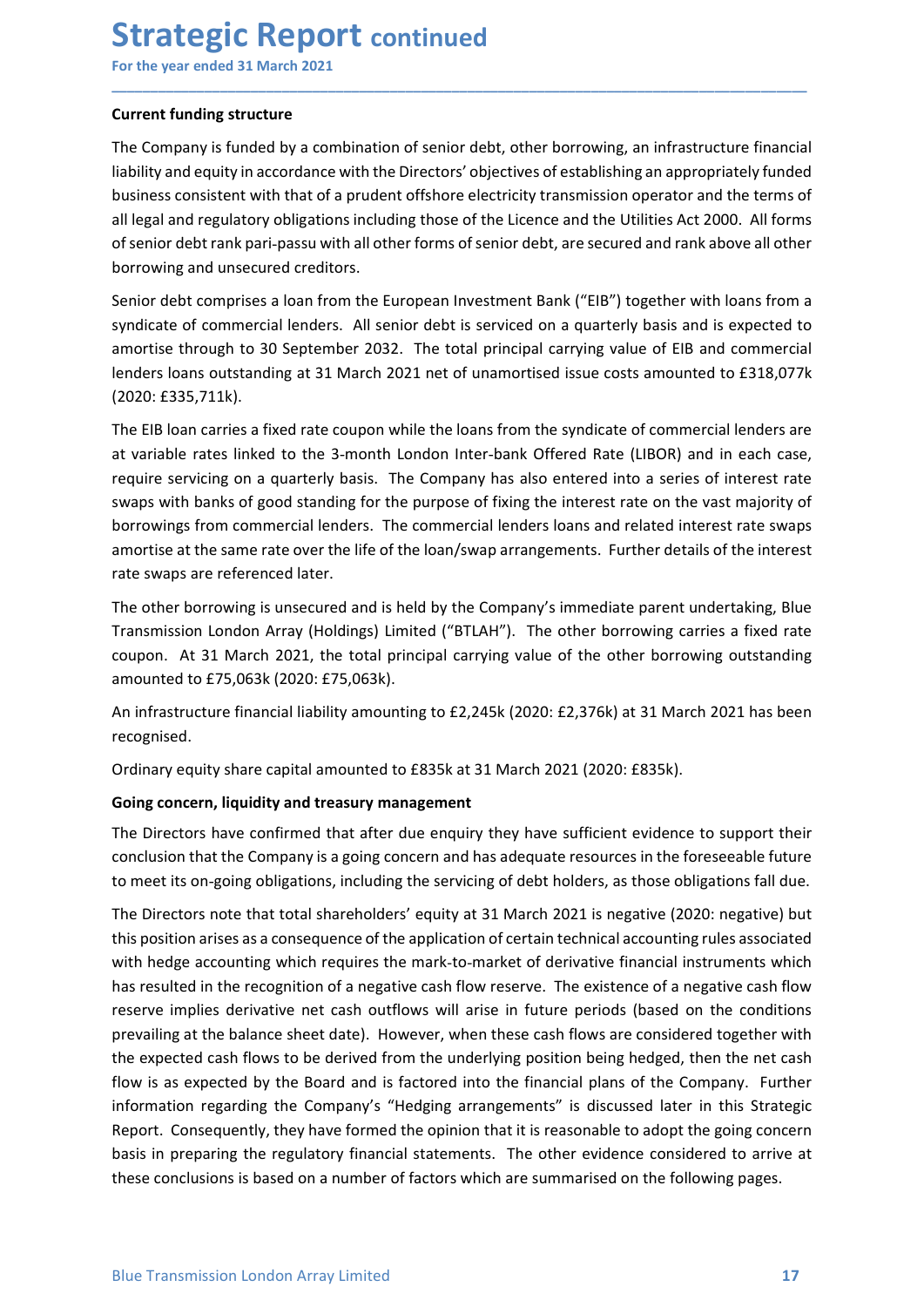**Strategic Report continued**<br>
For the year ended 31 March 2021<br>
The expected cash inflows that are likely to accrue to the Company over the foreseeable futur<br>
its electricity transmission operations are highly predictable **Strategic Report continued**<br>For the year ended 31 March 2021<br>The expected cash inflows that are likely to accrue to the Company over the foreseeable future from<br>its electricity transmission operations are highly predictab **Strategic Report continued**<br>For the year ended 31 March 2021<br>The expected cash inflows that are likely to accrue to the Company over the foreseeable future from<br>its electricity transmission operations are highly predictab **Strategic Report continued**<br>For the year ended 31 March 2021<br>The expected cash inflows that are likely to accrue to the Company over the foreseeable future from<br>its electricity transmission operations are highly predictab **Strategic Report continued**<br>For the year ended 31 March 2021<br>The expected cash inflows that are likely to accrue to the Company over the foreseeable future from<br>its electricity transmission operations are highly predictab **Strategic Report continued**<br>For the year ended 31 March 2021<br>The expected cash inflows that are likely to accrue to the Company over the foreseeable future from<br>its electricity transmission operations are highly predictab **Strategic Report continued**<br>For the year ended 31 March 2021<br>The expected cash inflows that are likely to accrue to the Company over the foreseeable future from<br>its electricity transmission operations are highly predictab **Strategic Report continued**<br>For the year ended 31 March 2021<br>The expected cash inflows that are likely to accrue to the Company over the foreseeable future from<br>Its electricity transmission operations are highly predictab **Strategic Report continued**<br>For the year ended 31 March 2021<br>The expected cash inflows that are likely to accrue to the Company over the foreseeable future from<br>its electricity transmission operations are highly predictab **Strategic Report continued**<br>For the year ended 31 March 2021<br>The expected cash inflows that are likely to accrue to the Company over the its electricity transmission operations are highly predictable and would not b<br>a cer **Strategic Report continued**<br>For the year ended 31 March 2021<br>The expected cash inflows that are likely to accrue to the Company over the foreseeable future from<br>its electricity transmission operations are highly predictab **Strategic Report continued**<br>The expected cash inflows that are likely to accrue to the Company over the foreseeable future from<br>The expected cash inflows that are likely to accrue to the Company over the foreseeable futur **Strategic Report continued**<br>The expected cash inflows that are likely to accrue to the Company over the foreseeable future from<br>The expected cash inflows that are likely to accrue to the Company over the foreseeable futur **Strategic Report continued**<br>
The expected cash inflows that are likely to accrue to the Company over the foreseeable future from<br>
tis electricity transmission operations are highly predictable and would not be expected to **Strategic Report continued**<br>The expected cash inflows that are likely to accrue to the Company over the foreseeable future from<br>its electricity transmission operations are highly predictable and would not be expected to f For the year ended 31 March 2021<br>The expected cash inflows that are likely to accrue to the Company over the foreseeable future from<br>its electricity transmission operations are highly predictable and would not be expected The expected cash inflows that are likely to accrue to the Company over the foreseeable future from<br>Its electricity transmission operations are highly predictable and would not be expected to fall below<br>a certain level as The expected cash inflows that are likely to accrue to the Company over the foreseeable future from<br>its electricity transmission operations are highly predictable and would not be expected to fall below<br>a certain level as its electricity transmission operations are highly predictable and would not be expected to fall below<br>a certain level as explained eraiter under "Principal regulatedry, industry contractss and industry code<br>matters - Regu a certain level as explained earlier under "Principal regulatory, industry contracts and industry code<br>matters - Regulated revenue and incentives". All off the cash influovs generated by the Company in<br>respect of its elect

\_\_\_\_\_\_\_\_\_\_\_\_\_\_\_\_\_\_\_\_\_\_\_\_\_\_\_\_\_\_\_\_\_\_\_\_\_\_\_\_\_\_\_\_\_\_\_\_\_\_\_\_\_\_\_\_\_\_\_\_\_\_\_\_\_\_\_\_\_\_\_\_\_\_\_\_\_\_\_\_\_\_\_\_\_\_\_\_\_\_

matters - Regulated revenue and incentives". All of the cash inflows generated by the Company in<br>respect of its electricity transmission services were derived from MGESO in its capacity as the Great<br>Britain electricity sys respect of Its electricity transmission services were derived from MGESD in Its capacity as the Great<br>Britain electricity system operator and it continues to settle all invoices to the date of this report in<br>accordance wit Britain electricity system operator and it continues to settle all invoices to the date of this report in accordance with its obligations under the STC. Similar to the Company, NGESO is also regulated by the Authority.<br>The accordance with its obligations under the STC. Similar to the Company, NGESO is also regulated by<br>the Authority.<br>The Company has considered the impact of the ongoing Covid-19 pandemic when determining the<br>applicability of The Company has considered the impact of the ongoing Covid-19 pandemic when determining the applicability of applying the going concern basis to the preparation of the regulatory financial statements of the Company and not The Company has aconsidered the impact of the ongoing Covid-19 pandemic when determining the applicability of applying the going concern basis to the peparation of the regulatory financial statements of the Company and not applicability of applying the going concern basis to the preparation of the regulatory financial<br>statements of the Company and note that there has been limited impact on the Company to date (see<br>"Covid-19" earlier in this "Covid-19" earlier in this Strategic Report) and based on the evidence to date the Directors consider<br>that this situation is unlikely to change for the foreseeable future.<br>The Company enjoys certain protections afforded un that this situation is unlikely to change for the foreseeable future.<br>The Company enjoys certain protections afforded under the Licence granted to the Company. In<br>particular, provided that the Company can demonstrate that The Company enjoys certain protections afforded under the Licence granted to the Company. In particular, provided that the Company can demonstrate that it has applied good industry practice in the management of the Company

particular, provided that the Company can demonstrate that it has applied good industry practice in<br>the management of the Company and its assets, then in the event that an unforeseen incident results<br>the he management of t From the management of the Company and its assets, then in the event that an unforeseen incident results<br>in the Company suffering a loss in excess of £1,000k (in so far as it relates to its activities under the<br>Licence) it in the Company suffering a loss in excess of £1,000k (in so far as it relates to its activities under the licence) it can apply to the Authority for an income adjusting event. In these circumstances the licence) it can app Licence) it can apply to the Authority for an income adjusting event. In these circumstances the Company may be able to recover any loss it has suffered.<br>The Company has also put in place prudent insurance arrangements pri Company may be able to recover any loss it has suffered.<br>The Company may be able to recover any loss it has suffered.<br>The Company has also put in place prudent insurance arrangements primarily in relation to property<br>damag The Company has also put in place prudent insurance arrangements primarily in relation to property damage and third-party liabilities such that it can make claims in the event that an insurable event takes place and thereb The Company has also put in place prudent insurance arrangements primarily in relation to property<br>the damage and third-party liabilities such that it can make claims in the event that an insurable event<br>takes place and th damage and third-party liablities such that it can make claims in the event that an insurable event<br>takes place and thereby continue in business.<br>The licence protections together with the insurance arrangements put in plac The licence protections together with the insurance arrangements put in place reduce uncertainties<br>and address certain risks regarding potential loss of income and/or loss/destruction of assets that arise<br>from remote and/o The licente protections together with the insurance arrangements put in piace reduce uncertainties<br>and address certain risks regarding potential loss of income and/or loss/destruction of assets that arise<br>from remote and/o and address certain risks regarding potentialloss of income and/or loss/destruction of assets that arise<br>from remote and/or catastrophic events.<br>The Company has also entered into certain hedging and other contractual arran If the Company has also enterted into ertation hedging and other contractual arrangements that have<br>The Company has also enterted into ertation hedging and other contractual arrangements that have<br>been put in place to sche The Company has also entered into certain hedging and other contractual arrangements that have<br>been put in place to achieve a high degree of certainty (and threety reduce uncertainty) as to the<br>likely cash out-flows that a been put in place to achieve a high degree of certainty (and thereby reduce uncertainty) as to the likely cash out-flows that are expected to occur over the life of the project.<br>The hedging arrangements are explained in mo

arrangements and the commercial lenders variable rate loans means that the Company can forecast<br>with a high degree of certainty the net limpat of these cash outflows over the life of the project; and<br>2) the RPI swaps have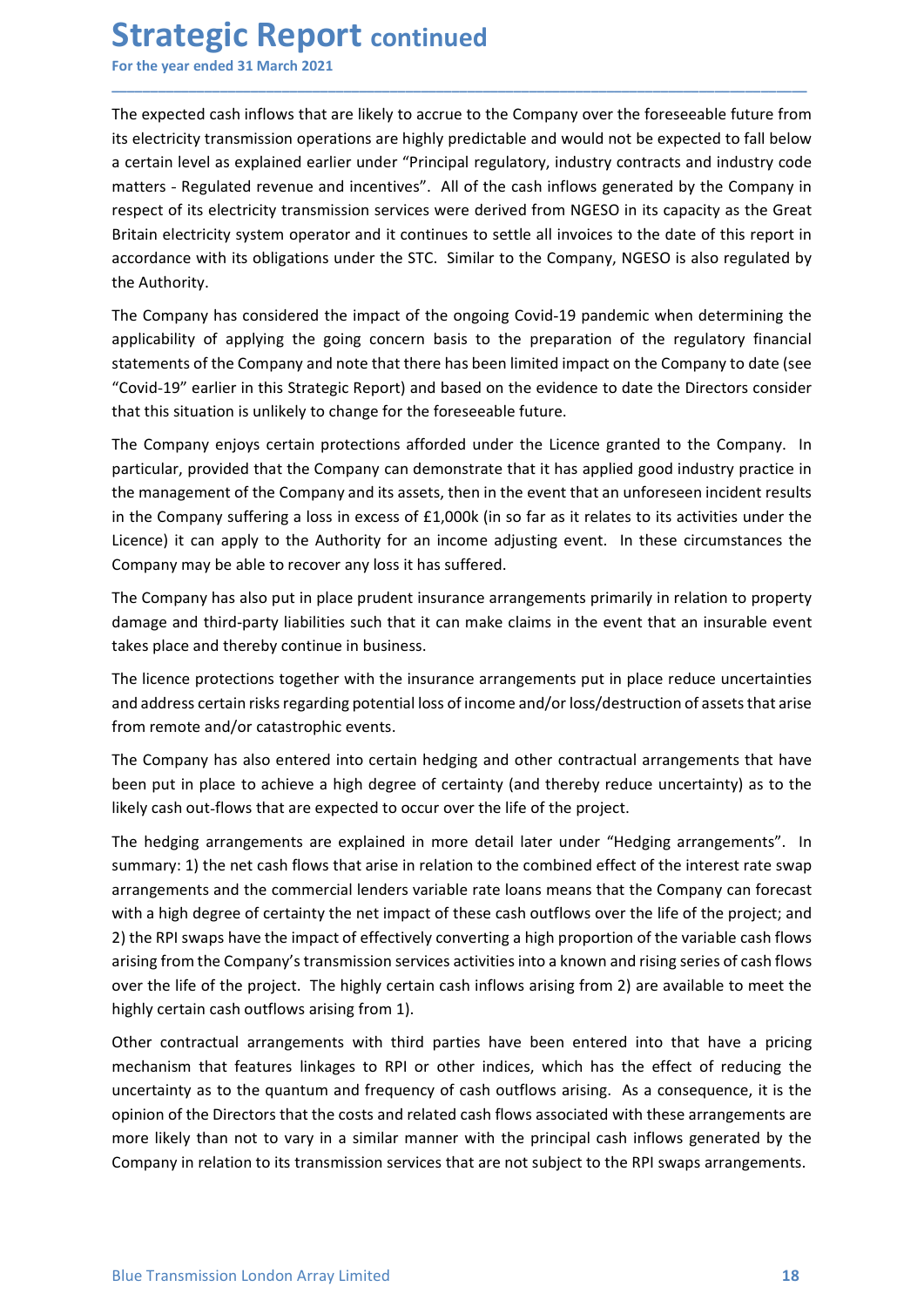Strategic Report continued<br>
For the year ended 31 March 2021<br>
The Company also has access to a liquidity facility of £9,000k (2020: £9,000k) that the Compa<br>
access in the event that it has an insurable or income-adjusting **Strategic Report continued**<br>For the year ended 31 March 2021<br>The Company also has access to a liquidity facility of £9,000k (2020: £9,000k) that the Company can<br>access in the event that it has an insurable or income-adjus **Strategic Report continued**<br>For the year ended 31 March 2021<br>The Company also has access to a liquidity facility of £9,000k (2020: £9,000k) that the Company can<br>access in the event that it has an insurable or income-adjus **Strategic Report continued**<br>For the year ended 31 March 2021<br>The Company also has access to a liquidity facility of £9,000k (2020: £9,000k) that the Company can<br>access in the event that it has an insurable or income-adjus **Strategic Report continued**<br>For the year ended 31 March 2021<br>The Company also has access to a liquidity facility of £9,000k (2020: £9,000k) that the Company can<br>access in the event that it has an insurable or income-adjus **Strategic Report continued**<br>For the year ended 31 March 2021<br>The Company also has access to a liquidity facility of £9,000k (2020: £9,000k) that the Company can<br>access in the event that it has an insurable or income-adjus **Strategic Report continued**<br>For the year ended 31 March 2021<br>The Company also has access to a liquidity facility of £9,000k (2020: £9,000k) that the Company can<br>access in the event that it has an insurable or income-adjus **Strategic Report continued**<br>For the year ended 31 March 2021<br>The Company also has access to a liquidity facility of £9,000k (2020: £9,000k) that the Company can<br>access in the event that it has an insurable or income-adjus

\_\_\_\_\_\_\_\_\_\_\_\_\_\_\_\_\_\_\_\_\_\_\_\_\_\_\_\_\_\_\_\_\_\_\_\_\_\_\_\_\_\_\_\_\_\_\_\_\_\_\_\_\_\_\_\_\_\_\_\_\_\_\_\_\_\_\_\_\_\_\_\_\_\_\_\_\_\_\_\_\_\_\_\_\_\_\_\_\_\_

**Strategic Report continued**<br>For the year ended 31 March 2021<br>The Company also has access to a liquidity facility of £9,000k (2020: £9,000k) th<br>access in the event that it has an insurable or income-adjusting event. This c **Strategic Report continued**<br>For the year ended 31 March 2021<br>The Company also has access to a liquidity facility of £9,000k (2020: £9,000k) that the Company can<br>access in the event that it has an insurable or income-adjus **Strategic Report continued**<br>For the year ended 31 March 2021<br>The Company also has access to a liquidity facility of £9,000k (2020: £9,000k) that the Company can<br>accessin the event that it has an insurable or income-adjust **Strategic Report continued**<br>
For the year ended 31 March 2021<br>
The Company also has access to a liquidity facility of £9,000k (2020: £9,000k) that the Company can<br>
access in the event that it has an invariable or income-a

**Strategic Report continued**<br>The Company also has access to a liquidity facility of £9,000k (2020: £9,000k) that the Company can<br>The Company also has access to a liquidity facility of £9,000k (2020: £9,000k) that the Compa **Strategic Report continued**<br>For the year ended 31 March 2021<br>The Company also has access to a liquidity facility of £9,000k (2020: £9,000k) that the Company can<br>access in the event that it has an insurable or income-adjus For the year ended 31 March 2021<br>The Company also has access to a liquidity facility of £9,000k (2020: £9,000k) that the Company can<br>access in the event that it has an insurable or income-adjusting event. This covers the p The company also has access to a liquidity facility of £9,000k (2020: £9,000k) that the Company can<br>access in the event that it has an insurable or income-adjusting event. This covers the possible liquidity<br>requirements of The Company also has access to a liquidity facility of £9,000k (2020: £9,000k) that the Company can<br>eccess in the event that it has an insurable or income-adjusting event. This covers the possible liquidity<br>requirements of me Compary so the credit rating in expendition and the credit risk of all material contenance can from the compary while the insurance claim/ income adjusting event. This covers the possible liquidity requirements of the C ency interestination and many and the insurance coincerned with the Company scenarion of the company while the insurance claim / income adjusting event is estited.<br>
Finally, under the terms of the other borrowing agreement Finally, under the terms of the other borrowing agreement, absent certain matters of default, the loan<br>notes do not have to be redeemed until 2033. Therefore, there is no requirement for the Company<br>of o service this debt

munty, unce the credit of the endiversity and the credit of the compary of the company to service this debt earlier than his date, although it is expected that it will do so.<br>Credit rating<br>to service this debt earlier than not to the matter of the rest contents wind costs. Interesting, which is the discussed in the Company that the societies that it will do so.<br>
Credit rating<br>
this a condition of the regulatory ring-fence around the Company of coefficial that the regulatory intervals that the rating agency correct that the rating agency carries to maintain an investment grade credit rating in respect of its senior debt. The rating agency carries to the rating Credit rating<br>
tit is a condition of the regulatory ring-fence around the Company that it uses reasonable endeavours<br>
tio maintain an investment grade credit rating in respect of its senior debt. The rating agency carries<br> It is a condition of the regulatory ring-fence around the Company that it uses reasonable endeavours<br>to maintain an investment grade credit rating in respect of its senior debt. The rating agency carries<br>out regular and pe to mantain an investment grade credit rating in respect of its senior debt. The rating agene<br>
out regular and periodic reviews of the rating. The Company has maintained an investment<br>
credit rating in respect of its senior Everticant of the method of the company in the company is introduced or the company's converting in respect of its senior debt consistent with its obligations under the licence.<br>
During the rating agency's assessment of th External many respect to the company's external for the Company's credit rating, amongs to the matters, the During agency will and has considered: the cash flows expected to arise over the term of the project; the regulato During the rating agency's assessment of the Company's credit rating, amongst other matters, the tegulatory will and has considered: the cash flows expected to raise over the term of the pripiet; the regulatory environment rating agency will and has considered: the cash flows expected to arise over the term of the project;<br>the regulatory environment within which the Company operates; the nature of the principal<br>contractual arrangements in pl the regulatory environment within which the Company operates; the nature of the prontractual arrangements in place; the insurance arrangements; unusual and/or notractual arrangements in place; the insurance arrangements; u contuctional mangements and the redit risk of all material counterparties in arriving at their<br>ansientence expenditure, and the redit risk of all material counterparties in arriving at their<br>assessment of the appropriate c

municulant expendints, that is the court is a court is a considerated to the principal states and uncertainties regarding<br>assessment of the appropriate credit rating.<br>The required variance cash flows, the credit<br>variance c suscession of the Company stransmission is the principal risks and uncertainties regarding<br>It is the Directors assessment, that having regards to the principal risks and uncertainties regarding<br>arrangements and other matte It is the Directors assessment, that having regards to the principal risks and uncertainties regarding<br>cash flows, the creditworthiness of counterparties; the regulatory environment, the insurance<br>arrangements and other ma rash flows, the creditworthiness of counterparties; the regulatory environment, the insurance<br>arrangements and other matters that are discussed in this Strategic Report, that there are reasonable<br>grounds to believe that th arrangements and other matters that are discussed in this Strategic Report, that there are reasonable<br>grounds to believe that the rating agency will continue to confirm that the Company's senior debt<br>investment grade statu groams to denote that than is getty wim continue to commin that the continues<br>timestrine grade status in the foreseeable future based on the information availa<br>at the date of these regulatory accounts.<br>**On-going funding re** at the date of these regulatory accounts.<br>
On-going funding requirements<br>
The Company does not expect to have any significant funding requirements over the expected life of<br>
the propert that will require additional externa

additional capital works being required to provide incremental transmission capacity, there is a<br>mechanism in the Company's transmission licence to allow the Company to increase its charges in<br>respect of such expenditure. **On-going funding requirements**<br>The Company does not expect to have any significant funding requirements over the expected life of<br>the project that will require additional external funding. Loan servicing and other obligat Ore gong tinump requirements<br>The Company does not expect to have any significant funding requirements over the expected life of<br>The Company are expected to be met by the cash inflows generated by the Company. Consequently, The Company does not expect to have any significant funding requirements over the expected life of<br>the project that will require additional external funding. Loan servicing and other obligations of the<br>Company are expected the project that will require additional external funding. Loan servicing and other obligations of the based on the current capacity of the existing transmission system operated by the Company. Consequently, based on the c Company are expected to be met by the cash inflows generated by the Company. Consequently,<br>based on the current capacity of the existing transmission system operated by the Company, there is<br>minimal refinancing risk.<br>To th based on the current capacity of the existing transmission system operated by the Company, there is<br>
minimal refinancing risk.<br>
To the extent that a requirement for significant expenditure is required in the future as a re minimal refinancing risk.<br>To the extent that a requirement for significant expenditure is required in the future as a result of<br>additional capital works being required to provide incremental transmission capacity, there is restrictions".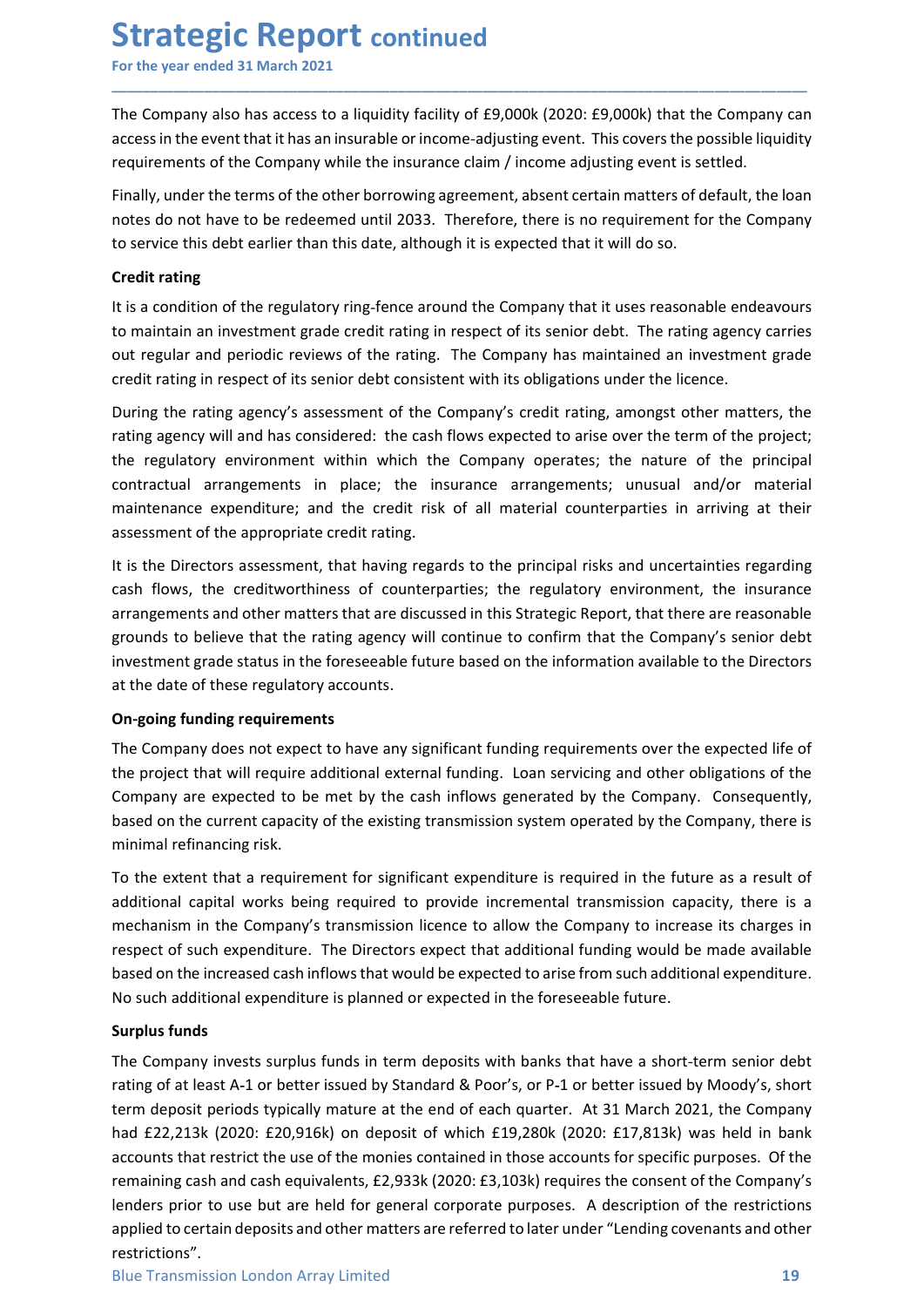**Strategic Report continued**<br>
For the year ended 31 March 2021<br>
The Company has some variability of cash flows in relation to the interest it earns on its invest<br>
as typically these investments are held in deposits with a **Strategic Report continued**<br>For the year ended 31 March 2021<br>The Company has some variability of cash flows in relation to the interest it earns on its investments,<br>as typically these investments are held in deposits with **Strategic Report continued**<br>For the year ended 31 March 2021<br>The Company has some variability of cash flows in relation to the interest it earns on its investments,<br>as typically these investments are held in deposits with **Strategic Report continued**<br>For the year ended 31 March 2021<br>The Company has some variability of cash flows in relation to the interest it earns on its investments,<br>as typically these investments are held in deposits with **Strategic Report continued**<br>For the year ended 31 March 2021<br>The Company has some variability of cash flows in relation to the interest it earns on its investments,<br>as typically these investments are held in deposits with **Strategic Report continued**<br>For the year ended 31 March 2021<br>The Company has some variability of cash flows in relation to the interest it earns on its inve<br>as typically these investments are held in deposits with a typic **Strategic Report continued**<br>For the year ended 31 March 2021<br>The Company has some variability of cash flows in relation to the interest it earns<br>as typically these investments are held in deposits with a typical maturity **Strategic Report continued**<br>For the year ended 31 March 2021<br>The Company has some variability of cash flows in relation to the interest it earns on its investments,<br>as typically these investments are held in deposits with **Strategic Report continued**<br>For the year ended 31 March 2021<br>The Company has some variability of cash flows in relation to the interest it earns on its investments,<br>as typically these investments are held in deposits with **Strategic Report continued**<br>
For the year ended 31 March 2021<br>
The Company has some variability of cash flows in relation to the interest it earns on its investments,<br>
as typically these investments are held in deposits w

\_\_\_\_\_\_\_\_\_\_\_\_\_\_\_\_\_\_\_\_\_\_\_\_\_\_\_\_\_\_\_\_\_\_\_\_\_\_\_\_\_\_\_\_\_\_\_\_\_\_\_\_\_\_\_\_\_\_\_\_\_\_\_\_\_\_\_\_\_\_\_\_\_\_\_\_\_\_\_\_\_\_\_\_\_\_\_\_\_\_

### General

into.

**Strategic Report continued**<br>For the year ended 31 March 2021<br>The Company has some variability of cash flows in relation to the interest it es<br>as typically these investments are held in deposits with a typical maturity of **THE COMPRON CONTINUE CONTINUE CONTINUE CONTINUE CONTINUE TO THE COMPRON THE COMPRON THE COMPRON THE COMPRON ST<br>
The Company has some variability of cash flows in relation to the interest it earns on its investments,<br>
as t** For the year ended 31 March 2021<br>The Company has some variability of cash flows in relation to the interest it earns on its investments,<br>as typically these invertex. However, in the context of the other cash flows generate The Company has some variability of cash flows in relation to the interest it earns on its investments,<br>as typically these investments are held in deposits with a typical maturity of 3 months or less and earn<br>variable rate The Company has some variability of cash flows in relation to the interest it earns on its investments,<br>as typically these investments are held in deposits with a typical maturity of 3 months or less and earn<br>variable rate as typically these investments are held in deposits with a typical maturity of 3 months or less and earn<br>variable rates of interest. However, in the context of the other cash flows generated by the Company<br>these amounts ar variable rates of interest. However, in the context of the other cash flows generated by the Company<br>these amounts are insignificant.<br>
Hedging arrangements<br>
(Eris the policy of the Board that the Company will only enter in these amounts are insignificant.<br> **Hedging arrangements**<br> **General**<br>
tit is the policy of the Board that the Company will only enter into derivative financial instruments for<br>
the purpose of hedging an economic position to **Hedging arrangements**<br> **General**<br> **Estimate policy of the Board that the Company will only enter into derivative financial instruments for<br>
the puricy of the Board that the Company risk. No derivative financial instrument** General<br>
Reflexence of hedging an economic risk. No derivative financial instruments for<br>
the purpose of hedging an economic risk. No derivative financial instruments will be entered into<br>
unless there is an underlying eco

it is the policy of the Board that the Company will only enter into derivative financial instruments for<br>the purpose of hedging an economic risk. No derivative financial instruments will be entered into<br>unless there is an It is the policy of the Board that the Company will only enter into derivative financial instruments or<br>The Company has entered into arrangements with third parties for the purpose of exchanging the vast<br>incomes sterve is the purpose of hedging an economic risk. No derivative financial instruments will be entered into<br>unless there is an underlying economic position to be hedged. No speculative positions are entered<br>into.<br>
RPI swaps<br>
The Com unless there is an underlying economic position to be hedged. No speculative positions are entered<br>into.<br>
Into.<br>
Into Company has entered into arrangements with third parties for the purpose of exchanging the vast<br>
majorit into.<br>
<u>RPIs wapps</u><br>
R<u>PIs company</u> has entered into arrangements with third parties for the purpose of exchanging the vast<br>
majority (approximately 90%) of variable cash inflows arising from the electricity transmission s RPI swaps<br>The Company has entered into arrangements with third parties for the purpose of exchanging the vast<br>majority (approximately 90%) of variable cash inflows arising from the electricity transmission service<br>it provi The Company has entered into arrangements with third parties for the purpose of exchanging the vast<br>majority (approximately 90%) of variable cash inflows arising from the electricity transmission service<br>it provides to NGE majority (approximately 90%) of variable cash inflows arising from the electricity transmission service<br>the varoises to NGESO in exchange for a pre-determined steram of cash inflows with the final payment<br>date expected on it provides to NGESO in exchange for a pre-determined stream of cash inflows with the final payment<br>date expected on 30 September 2032. The period through to 30 September 2032 closely matches the<br>remaining period over whic date expected on 30 September 2032. The period through to 30 September 2032 closely matches the remaning period over which the Company enjoys exclusive rights to operate the offshore transmission system under the Licence a remaining period over which the Company enjoys exclusive rights to operate the offshore<br>thomsission system under the Licence and the period over which the vast majority of future cash<br>flows from the project are expected to

see below) so that both the resultant principal repayments and coupon payments are largely<br>predetermined. The purpose of the RPI swap arrangements is to generate highly certain cash inflows<br>(thereby reducing uncertainty) s transmission system under the Licence and the period over which the vast majority of future cash<br>As previously described (see "Pirincipal regulatory, industry contracts and industry code matters-<br>As previously described (s flows from the project are expected to be generated.<br>As previously described (see "Principal regulatory, industry contracts and industry code matters-<br>Regulated revenue and incentives"), under the terms of the Lience, regu As previously described (see "Principal regulatory, industry contracts and industry code matters-<br>Regulated revenue and incentives"), under the terms of the Licence, regulatory and other contractual<br>agreements, the Company sy perotosy uses the relingion "egotatoly, mistary continue to the licence, regulatory and other contractual<br>agreements, the Company is permitted to charge its principal customer, NGESO, an agreed amount<br>afor the transmiss inguature enter the enter the proposes is that the consider that are conclusted to that are company is permitted to charge its principal customer, NGESO, an agreed amount<br>for the transmission services it provides, the pric egetments, ree company is perminated to that the definition of the definition of the regularity in the regularity of the price of which is uplified each year commencing 1 April<br>by a sum equivalent to the percentage change by a sum equivalent to the percentage change in RPI over the previous 12-month period measured<br>from September to September. The use of derivative arrangements ("RPI swaps") has the effect of<br>exchanging the vast majority of from September to September. The use of derivative arrangements ("RPI swaps") has the effect of the company's transmission services (impacted by changes in actual RPI) in exchange for a known and predetermined stream of ri exchanging the vast majority of variable cash inflows derived from the Company's transmission<br>services (impacted by changes in actual RPI) in exchange for a known and predetermined stream of<br>string cash flows over the same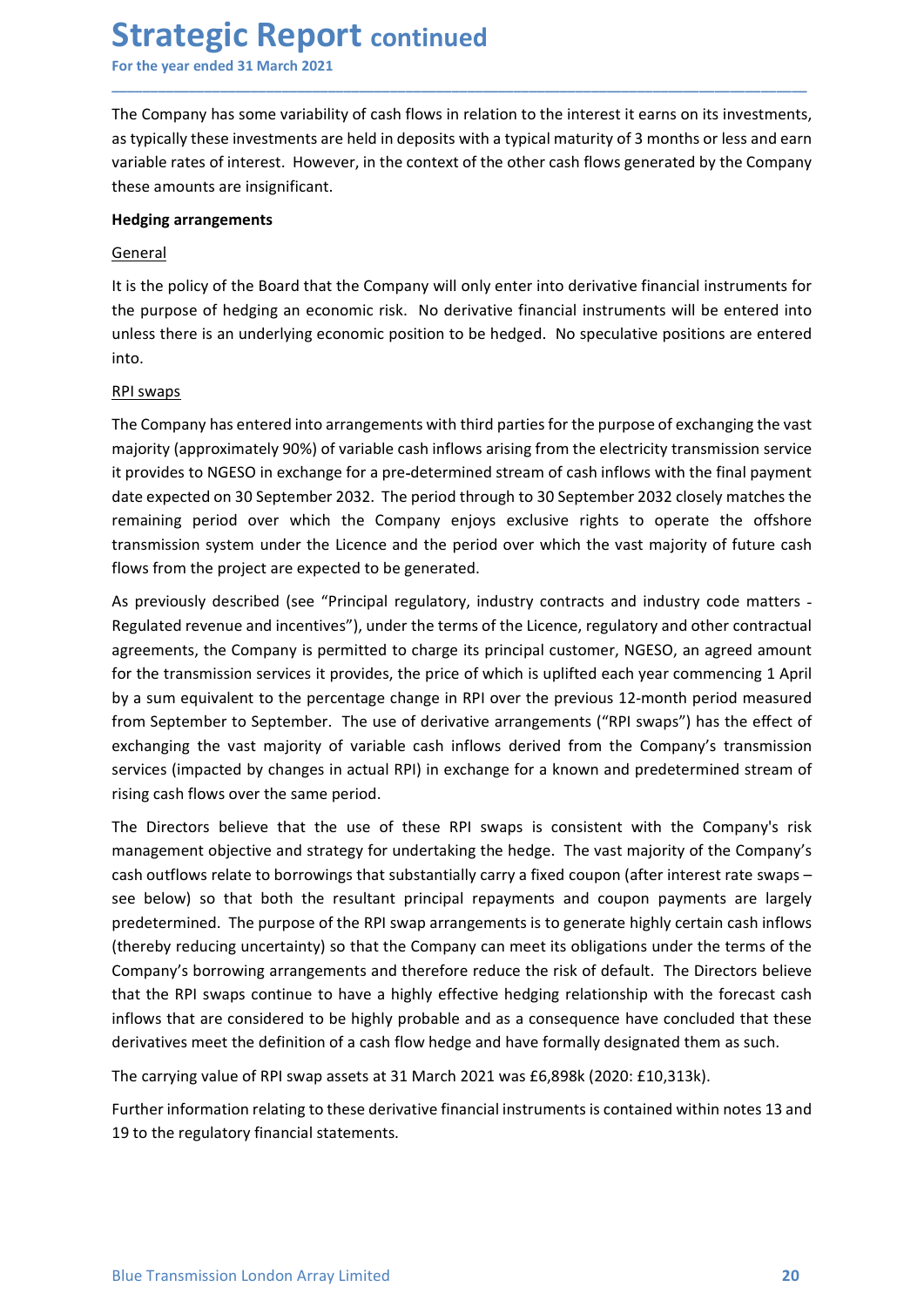## **Strategic Report continued**<br>
For the year ended 31 March 2021<br>
Interest rate swaps<br>
The Company has entered into a series of interest rate swaps with banks of good standing. **Strategic Report continued**<br>
For the year ended 31 March 2021<br>
Interest rate swaps<br>
The Company has entered into a series of interest rate swaps with banks of good standing.<br>
The Directors helieve that the use of these in

**Strategic Report continued**<br>For the year ended 31 March 2021<br>Interest rate swaps<br>The Company has entered into a series of interest rate swaps with banks of good stand<br>The Directors believe that the use of these interest r **Strategic Report continued**<br>For the year ended 31 March 2021<br>Interest rate swaps<br>The Company has entered into a series of interest rate swaps with banks of good standing.<br>The Directors believe that the use of these intere **Strategic Report continued**<br>For the year ended 31 March 2021<br>Interest rate swaps<br>The Company has entered into a series of interest rate swaps with banks of good standing.<br>The Directors believe that the use of these intere **Strategic Report continued**<br>For the year ended 31 March 2021<br>Interest rate swaps<br>The Company has entered into a series of interest rate swaps with banks of good standing.<br>The Directors believe that the use of these intere **Strategic Report continued**<br>
For the year ended 31 March 2021<br>
Interest rate swaps<br>
The Company has entered into a series of interest rate swaps with banks of good standing.<br>
The Directors believe that the use of these in

\_\_\_\_\_\_\_\_\_\_\_\_\_\_\_\_\_\_\_\_\_\_\_\_\_\_\_\_\_\_\_\_\_\_\_\_\_\_\_\_\_\_\_\_\_\_\_\_\_\_\_\_\_\_\_\_\_\_\_\_\_\_\_\_\_\_\_\_\_\_\_\_\_\_\_\_\_\_\_\_\_\_\_\_\_\_\_\_\_\_

**Strategic Report continued**<br>For the year ended 31 March 2021<br>Interest rate swaps<br>The Company has entered into a series of interest rate swaps with banks of good standing.<br>The Directors believe that the use of these intere **Strategic Report continued**<br>
For the year ended 31 March 2021<br>
Interest rate swaps<br>
The Company has entered into a series of interest rate swaps with banks of good standing.<br>
The Directors believe that the use of these in **Strategic Report continued**<br>For the year ended 31 March 2021<br>Interest rate swaps<br>The Company has entered into a series of interest rate swaps with banks of good standing.<br>The Directors believe that the use of these intere **Strategic Report continued**<br>
Interest rate swaps<br>
The Company has entered into a series of interest rate swaps with banks of good standing.<br>
The Directors believe that the use of these interest rate swaps is consistent wi **Strategic Report continued**<br>For the year ended 31 March 2021<br>Interest rate swaps<br>The Company has entered into a series of interest rate swaps with banks of good standing.<br>The Directors believe that the use of these intere **Strategic Report continued**<br>
Interest rate swaps<br>
The Company has entered into a series of interest rate swaps with banks of good standing.<br>
The Directors believe that the use of these interest rate swaps is consistent wi **Strategic Report continued**<br>
For the year ended 31 March 2021<br>
Interest rate swaps<br>
The Company has entered into a series of interest rate swaps with banks of good standing.<br>
The Directors believe that the use of these in For the year ended 31 March 2021<br>
Interest rate swaps<br>
The Company has entered into a series of interest rate swaps with banks of good standing.<br>
The Directors believe that the use of these interest rate swaps is consisten Interest rate swaps<br>The Company has entered into a series of interest rate swaps with banks of good standing.<br>The Directors believe that the use of these interest rate swaps is consistent with the Company's risk<br>meangement Interest rate swaps<br>The Company has entered into a series of interest rate swaps is consistent with the Company's risk<br>The Directors believe that the use of these interest rate swaps is consistent with the Company's risk<br>m The Company has entered into a series of interest rate swaps with banks of good standing.<br>The Directors believe that the use of these interest rate swaps is consistent with the Company's risk<br>management objective and strat The Directors believe that the use of these interest rate swaps is consistent with the Company's risk management objective and strategy for undertaking the hedge. The net commercial effect of these arrangements is to conve management objective and strategy for undertaking the hedge. The net commercial effect of these<br>arrangements is to convert c98% of the nominal amount of commercial lenders' variable rate<br>bororowings into fixed rate borrowi arrangements is to convert c98% of the nominal amount of commercial lenders' variable rate<br>borrowings into fixed atte borrowings.<br>The wast majority of the Company's cashinflows (after RPI swaps) can be predicted with a hig borrowings into fixed rate borrowings.<br>
The vast majority of the Company's cash inflows (after RPI swaps) can be predicted with a high degree<br>
Or certainty (threeby reducing uncertainty) for the reasons explained earlier u The vast majority of the Company's cash inflows (after RPI swaps) can be predicted with a high degree<br>of certainty (thereby reducing uncertainty) for the reasons explained earlier under "RPI swaps".<br>Consequently, the Compa

or Lerianty (uneury lendot or sensor sensor expansion expansion expansion complement under hard to company is subject to service, with a high degree of confidence, all of the highly predictable cash outflows (after interes Consequently, the Company is able to conserve, which all mapplined to the lending agreements, and other the lending agreements and the lending agreements of the lending agreements of the lending agreement of the lending ag Letter in the transmission of the transmission of the members and these limitations (sider RPI swaps). Therefore, the risk that the senior debt cash outflows required to be serviced cannot be met from the cash inflows gene minuous select Fir Swaps). Therefore, the list that the senior dect cash other debtated including elements and the monitor of the senior defined to the sented is significantly reduced.<br>The effect of using interest rate swa serviced cannot be met nontride cash innows generated is signimizanty reduced.<br>The effect of using interest rist exwaps in the manner utiliead by the Company substantially eliminates<br>The linetest rate risk that the Company The effect of using interest rate swaps in the manner utilised by the Company substantially eliminates<br>the interests rate risk that the interest rate swap hedging relationship is highly profectors believe that the<br>The Dire the interest rate risk that the Company might otherwise have been subject to.<br>The Directors believe that the interest rate swap hedging relationship is highly effective and that the<br>forecast cash inflows are highly probabl The Directors believe that the interest rate swap hedging relationship is highly effective and that the forecast cash inflows are highly probable and as a consequence, have concluded that these interest<br>rate derivatives me forecast cash inflows are highly probable and as a consequence, have concluded that these interest<br>
rate derivatives meet the definition of a cash flow hedge and have formally designated them as such.<br>
The carrying value o derivatives meet the definition of a cash flow hedge and have formally designated them as such.<br>carrying value of interest rate swap liabilities at 31 March 2021 was £24,477k (2020: £31,518k).<br>Her information relating to t carrying value of interest rate swap liabilities at 31 March 2021 was £24,477k (2020: £31,518k).<br>
her information relating to these derivative financial instruments is contained within notes 13 and<br>
of the regulatory finan ther information relating to these derivative financial instruments is contained within notes 13 and<br>othe regulatory financial statements.<br> **Sing covenants and other restrictions**<br> **Company** is subject to certain covenants 19 to the regulatory financial statements.<br>
Lending covenants and other restrictions<br>
The Company is subject to certain covenants and conditions under lending agreements with the aninismic<br>
debt holders. The Company entere **Example 10**<br> **Example 10**<br> **Example 10**<br> **Example 10**<br> **Example 10**<br> **Example 10**<br> **Example 10**<br> **Example 10**<br> **Example 10**<br> **Example 10**<br> **Example 10**<br> **Example 10**<br> **Example 10**<br> **Example 10**<br> **Example 10**<br> **Example 10** The Company is subject to certain covenants and conditions under lending agreements with the senior<br>debt holders. The Company entered into the lending agreements to allow it to fund the acquisition of<br>the transmission owne debt holders. The Company entered into the lending agreements to allow it to fund the acquisition of<br>the transmission owner asset. Under these lending agreements, a Global Agent has been appointed<br>to represent the senior d transmission owner asset. Under these lending agreements, a Global Agent has been appointed<br>present the senior debt holders and to monitor compliance by the Company with the conditions<br>be lending agreements it has entered epresent the senior debt holders and to monitor compliance by the Company with the conditions<br>be lending agreements it has entered into. In addition, a Technical Adviser and an Insurance<br>bise have also been appointed under

- 
- 
- 
- 1) the Company is required to operate on the basis of a financial plan while the lending agreements<br>are in place (19 years) which the Global Agent has approved and subject to certain allowances;<br>any deviation from that pla From the ending agreements it has entered into. In addition, a Technical Adviser and an Insurance<br>sier have also been appointed under the terms of the lending agreements to support the Global<br>stri in the discharge of the A ready the discussion and the Global Agent;<br>there also been appointed under the terms of the lending agreements to support the Global<br>thin the discharge of the Agent's duties. The covenants and conditions of the lending agr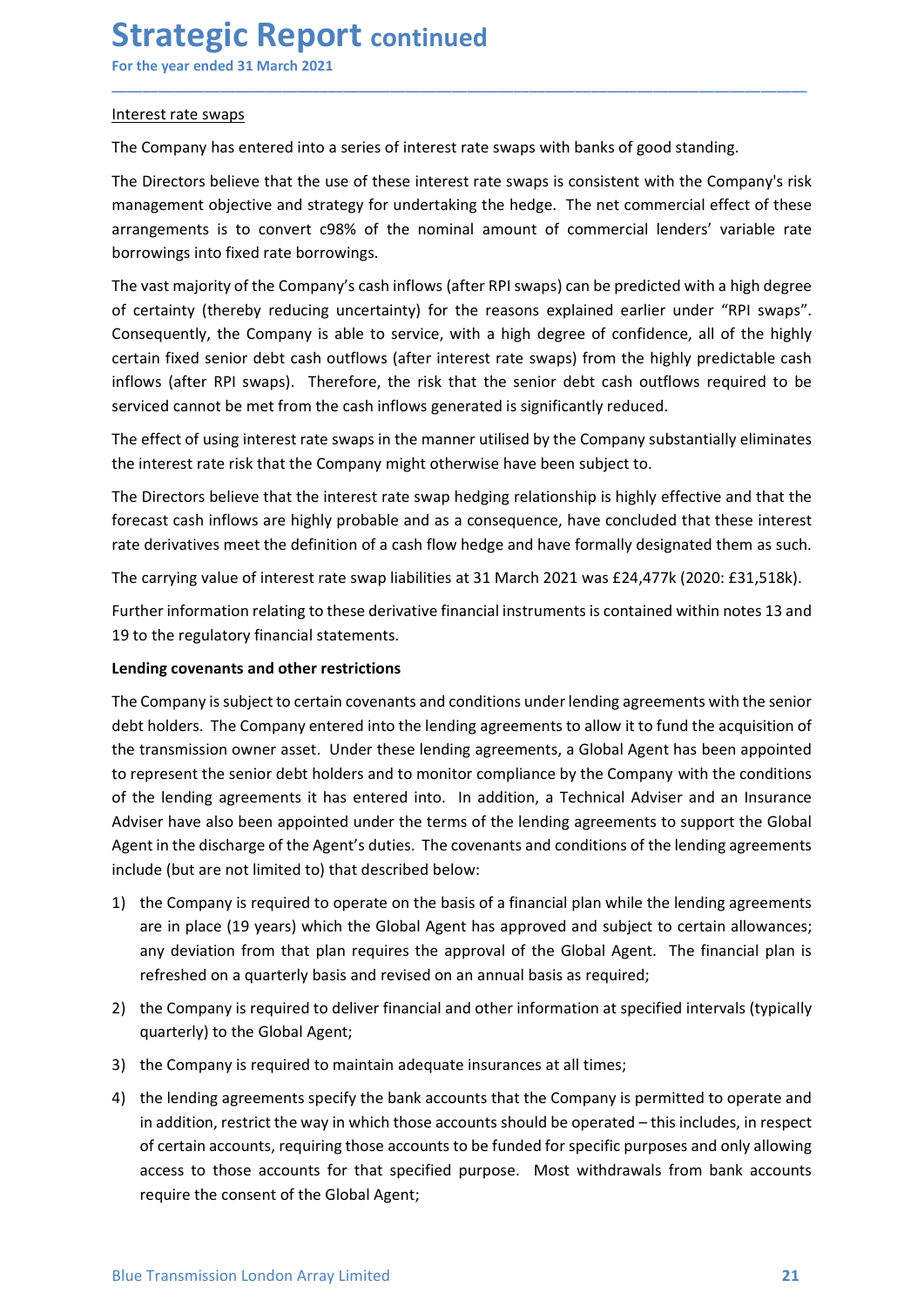Strategic Report continued<br>
For the year ended 31 March 2021<br>
5) the Company is required to maintain certain financial ratios (both historical and forward lo<br>
in respect of debt service cover; loan life cover; and in respe Strategic Report continued<br>For the year ended 31 March 2021<br>5) the Company is required to maintain certain financial ratios (both historical and forward looking)<br>in respect of debt service cover; loan life cover; and in re **Strategic Report continued**<br>
For the year ended 31 March 2021<br>
5) the Company is required to maintain certain financial ratios (both historical and forward looking)<br>
in respect of debt service cover; loan life cover; and

\_\_\_\_\_\_\_\_\_\_\_\_\_\_\_\_\_\_\_\_\_\_\_\_\_\_\_\_\_\_\_\_\_\_\_\_\_\_\_\_\_\_\_\_\_\_\_\_\_\_\_\_\_\_\_\_\_\_\_\_\_\_\_\_\_\_\_\_\_\_\_\_\_\_\_\_\_\_\_\_\_\_\_\_\_\_\_\_\_\_

- **Trategic Report continued**<br>the year ended 31 March 2021<br>the Company is required to maintain certain financial ratios (both historical and forward looking)<br>in respect of debt service cover; loan life cover; and in respect **COLO SECT ACT CONTIGE COLO SECUTE:**<br>The Company is required to maintain certain financial ratios (both historical and forward looking)<br>in respect of debt service cover; loan life cover; and in respect of incremental inves **Strategic Report continued**<br>For the year ended 31 March 2021<br>5) the Company is required to maintain certain financial ratios (both historical and forward looking)<br>in respect of debt service cover; loan life cover; and in **Such that it is only and the year ended 31 March 2021**<br>the Company is required to maintain certain financial ratios (both historical and forward looking)<br>in respect of debt service cover; loan life cover; and in respect o **Trategic Report continued**<br>the year ended 31 March 2021<br>the Company is required to maintain certain financial ratios (both historical and forward looking)<br>in respect of debt service cover; loan life cover; and in respect **The second of the sear and and the sear and and the sear and and the sear and a search of debt service cover; loan life cover; and in respect of incremental investments it cannot exceed a specified gearing ratio;<br>the Comp Strategic Report continued**<br>
For the year ended 31 March 2021<br> **5)** the Company is required to maintain certain financial ratios (both historical and forward looking)<br>
in respect of debt service cover; loan life cover; an **Example 1:**<br> **Example 1:**<br> **Example 1:**<br> **Example 1:**<br> **Example 1:**<br> **Example 1:**<br> **Example 1:**<br> **Example 1:**<br> **Example 1:**<br> **Example 1:**<br> **Example 1:**<br> **Example 1:**<br> **Example 1:**<br> **Example 1:**<br> **Example 1:**<br> **Example 1: Strategic Report continued**<br>
In the year ended 31 March 2021<br>
In the Company is required to maintain certain financial ratios (both historical and forward looking)<br>
in respect of debt service cover; loan life cover; and i **Strategic Report continued**<br>For the year ended 31 March 2021<br>3) the Company is required to maintain certain financial ratios (both historical and forward looking)<br>in respect of debt service cover; loan life cover; and in **Example 18 and the amounts of the amounts of the amounts of the amounts of the amounts of the amounts of the amount expect of the sender de a specified gearing ratio;<br>
So the Company is restricted under the lending agreem** For the year ended 31 March 2021<br>
5) the Company is required to maintain certain financial ratios (both historical and forward<br>
in respect of debt service cover; loan life cover; and in respect of incremental invest<br>
canno 5) the Company is required to maintain certain financial ratios (both historical and forward looking) in respect of debt service cover; loan life cover; and in respect of incremental investments it cannot exceed a specifie In respect of debt service cover; loan life cover; and in respect of incremental investments it<br>
cannot exceed a specified gearing ratio;<br>
6) the Company is restricted under the lending agreements as to its ability to inve
- shareholders.

cannot exceed a specified gearing ratio;<br>
6) the Company is restricted under the lending agreements as to its ability to invest its such that it is only permitted to invest those surplus funds in investments with matural<br> 6) the Company is restricted under the lending agreements as to its ability to invest its surplus funds such that it is only permitted to invest those surplus funds in investments with maturities that are allowed under th such that it is only permitted to invest those surplus funds in investments with maturities that are<br>allowed under the rerms of those agreements. Typically, this results in the Company investing in<br>The company is required allowed under the terms of those agreements. Typically, this results in the Company investing in<br>
term deposits with maturities not exceeding three months; and<br>
before any servicing of the other borrowing can take place or term deposits with maturities not exceeding three months; and<br>
27) the Company is required to meet all the conditions contained within the lending agreements<br>
to the apply one of the specified of the cher borrowing can tak 7) the Company is required to meet all the conditions contained within the lending agreements before any gievroicing of the other borrowing can take place or any distributions can be made to shareholders.<br>
If the Company m bare any servicing of the other borrowing can take place or any distributions can be made to<br>shareholders.<br>If the Company materially fails to comply with the terms of the lending agreements or has failed to<br>apply one of th If the Company materially fails to comply with the terms of the lending agreements or has failed to<br>apply one of the specified remedies, then the Company is in default of the lending agreements. In<br>these circumstances the If the Company materially fails to comply with the terms of the lending agreements or has failed to<br>apply one of the specified remedeis, then the Company is in default of the lending agreements. In<br>these circumstances the

Ethere circumstances the amounts due under the lending agreements are inmediately due and payable<br>or are repayable on demand.<br>Since entering into the lending agreements, the Company has materially complied with all of the<br> For exercution of eeration of elements are compared incomediate incomediate incomediate incomediate incomediate incomediate the ending covenants and conditions and has continued to do so through to the date of this report. of an entertion in the lending agreements, the Company has materially complied with all of the lending covenants and conditions and has continued to do so through to the date of this report.<br>Accounting policies<br>The regulat Since entering into the lending agreements, the Company has materially complied with all of the<br>
elending covenants and conditions and has continued to do so through to the date of this report.<br> **ACcounting policies**<br>
The lending covenants and conditions and has continued to do so through to the date of this report.<br> **Accounting policies**<br>
The regulatory financial statements present the results of the Company using the accounting policies<br> **Accounting policies**<br>The regulatory financial statements present the results of the Company using the accounting polic<br>outlined in the regulatory financial statements and are in accordance with international account<br>stand The regulatory financial statements present the results of the Company using the a<br>outlined in the regulatory financial statements and are in accordance with interna<br>standards in conformity with the requirements of the Com outlined in the regulatory financial statements and are in accordance with international accounting<br>standards in conformity with the requirements of the Companies Act 2006 (International Financial<br>Reporting Standards ("IFR Standards in contining with the requirements of the comparines of the Comparantial and a Reporting Standards ("IFRS")) and the applicable legal requirements of the Companies Act 20 of internation of regulatory financial st permits certain choices and the following material choices have been made as follows:<br>**Presentation of regulatory financial statements**<br>The Company uses the nature of expense method for the presentation of its income state

Company and relates to the Company's principal operating activity as a provider of electricity<br>transmission availability services.<br> **Financial Instruments**<br>
The Company has elected to apply hedge accounting to its standalo **Presentation of regulatory financial statements**<br>The Company uses the nature of expense method for the presentation of its income statement and<br>presents its balance sheet showing net assets and total equity.<br>In the income resentation or regulatory minitial statements<br>The Company uses the nature of expense method for the presentation of its income statement and<br>presents its balance sheet showing net assets and total equity.<br>In the income sta The Company uses the nature of expense method for the presentation of its income statement and<br>In the income statement the Company presents a sub-total of operating profit, being the total of<br>in the income statement the Co presents its balance sheet showing net assets and total equity.<br>In the income statement the Company presents a sub-total of operating profit, being the total of<br>operating income, finance income and operating costs. Finance In the income statement the Company presents a sub-total of operating profit, being the total of operating income, finance income and operating costs. Finance income represents the income operating activition depressed in in the period with any estimates is the formation or actual outcome is known.<br>
Better and the period of the company's transmission owner asset and is included within<br>
Company and relate the fact that this is one of the pri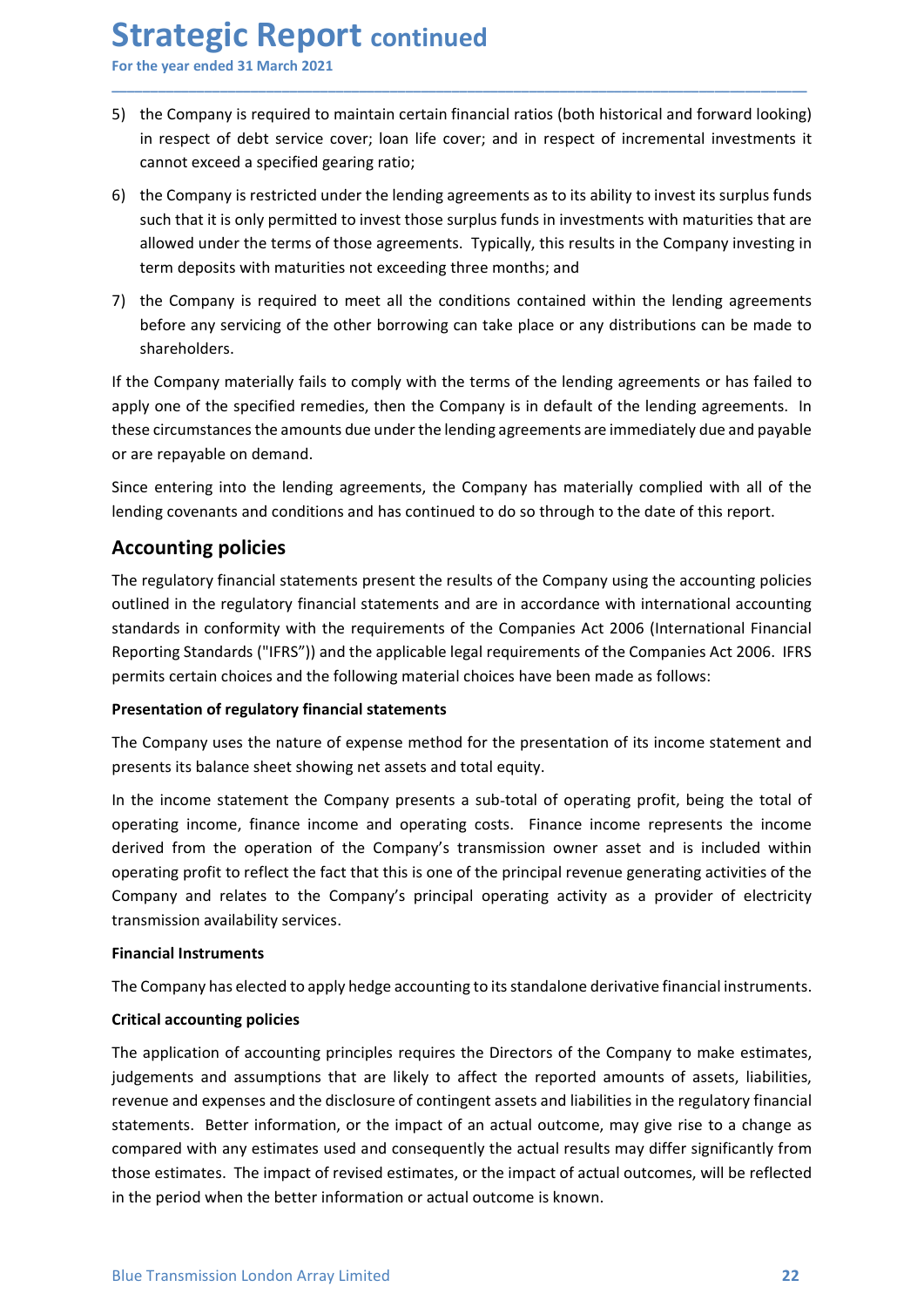Strategic Report continued<br>
For the year ended 31 March 2021<br>
A discussion of critical accounting policies is contained within the accounting policies section<br>
regulatory financial statements together with a discussion of **Strategic Report continued**<br>For the year ended 31 March 2021<br>A discussion of critical accounting policies is contained within the accounting policies section of the<br>regulatory financial statements together with a discussi **Strategic Report continued**<br>For the year ended 31 March 2021<br>A discussion of critical accounting policies is contained within the accounting policies section of the<br>regulatory financial statements together with a discussi **Strategic Report continued**<br>For the year ended 31 March 2021<br>A discussion of critical accounting policies is contained within the accounting policies section of the<br>regulatory financial statements together with a discussi **Strategic Report continued**<br>For the year ended 31 March 2021<br>A discussion of critical accounting policies is contained within the accounting policies section of the<br>regulatory financial statements together with a discussi **Strategic Report continued**<br>For the year ended 31 March 2021<br>A discussion of critical accounting policies is contained within the accounting policies section of the<br>regulatory financial statements together with a discussi **Strategic Report continued**<br>For the year ended 31 March 2021<br>A discussion of critical accounting policies is contained within the accounting policies section of the<br>regulatory financial statements together with a discussi **Strategic Report continued**<br>For the year ended 31 March 2021<br>A discussion of critical accounting policies is contained within the accounting<br>regulatory financial statements together with a discussion of those policies te<br> **Strategic Report continued**<br>For the year ended 31 March 2021<br>A discussion of critical accounting policies is contained within the accounting po<br>regulatory financial statements together with a discussion of those policies

\_\_\_\_\_\_\_\_\_\_\_\_\_\_\_\_\_\_\_\_\_\_\_\_\_\_\_\_\_\_\_\_\_\_\_\_\_\_\_\_\_\_\_\_\_\_\_\_\_\_\_\_\_\_\_\_\_\_\_\_\_\_\_\_\_\_\_\_\_\_\_\_\_\_\_\_\_\_\_\_\_\_\_\_\_\_\_\_\_\_

Director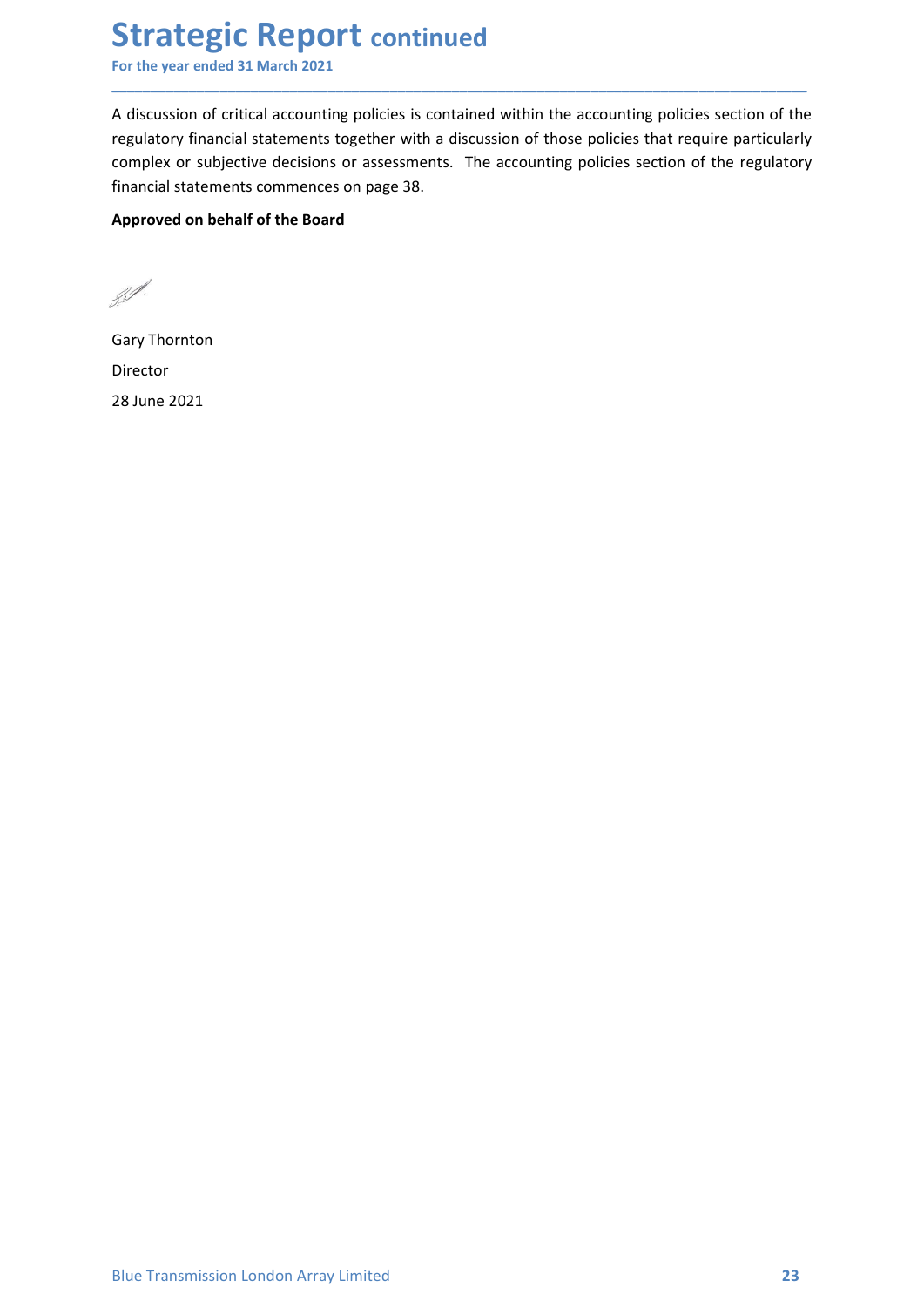### Directors' Report

**Directors' Report**<br>For the year ended 31 March 2021<br>The information in this Directors' Report does not comprise a directors' report within meaning of the<br>Companies Act 2006 the following sections describe the matters that **Directors' Report**<br>For the year ended 31 March 2021<br>The information in this Directors' Report does not comprise a directors' report within meaning of the<br>Companies Act 2006 the following sections describe the matters that For the year ended 31 March 2021<br>
For the year ended 31 March 2021<br>
The information in this Directors' Report does not comprise a directors' report within meaning of the<br>
Companies Act 2006 the following sections describe **included Standard Standard Standard Standard Standard Standard Standard Standard Standard Standard Standard Companies Act 2006 the following sections describe the matters that are required by the Licence for inclusion in Directors' Report**<br>For the year ended 31 March 2021<br>The information in this Directors' Report does not comprise a directors' report within meaning of the<br>Companies Act 2006 the following sections describe the matters that below. **Directors' Report**<br>The information in this Directors' Report does not comprise a directors' report within meaning of the<br>Companies Act 2006 the following sections describe the matters that are required by the Licence for<br> **Directors' Report**<br>For the year ended 31 March 2021<br>The information in this Directors' Report does not comprise a directors' report within meaning of the<br>Companies Act 2006 the following sections describe the matters that **Directors' Report**<br>For the year ended 31 March 2021<br>The information in this Directors' Report does not comprise a directors' report with<br>Companies Act 2006 the following sections describe the matters that are required<br>inc **Directors' Report**<br>For the year ended 31 March 2021<br>The information in this Directors' Report does not comprise a directors' report with<br>Companies Act 2006 the following sections describe the matters that are require<br>incl **Directors' Report**<br>For the year ended 31 March 2021<br>The information in this Directors' Report does not comprise a directors' report with<br>Companies Act 2006 the following sections describe the matters that are required<br>inc **Directors' Report**<br>For the year ended 31 March 2021<br>The information in this Directors' Report does not comprise a directors' report<br>Companies Act 2006 the following sections describe the matters that are required<br>inclusio The information in this Directors' Report does not comprise a directors' report within meaning of the Companies Act 2006 the following sections describe the matters that are required by the Licence for inclusion in the Dir The information in this Directors' Report does not comprise a directors' report within meaning of the Companies Act 2006 the following sections describe the matters that are required by the Licence for cinclusion in the Di Companies Act 2006 the following sections describe the matters that are required by the Licence for includion in the Directors' Report and were approved by the Board. Further details of matters required to be included in t

\_\_\_\_\_\_\_\_\_\_\_\_\_\_\_\_\_\_\_\_\_\_\_\_\_\_\_\_\_\_\_\_\_\_\_\_\_\_\_\_\_\_\_\_\_\_\_\_\_\_\_\_\_\_\_\_\_\_\_\_\_\_\_\_\_\_\_\_\_\_\_\_\_\_\_\_\_\_\_\_\_\_\_\_\_\_\_\_\_\_

### **Directors**

Inclusion<br>In the brincistor in the Directors' Report and were approved by the board. Further details of interest-equire<br>The Directors<br>The Directors<br>The Directors of the Company who were in office during the year and up to Directors<br>
The Directors<br>
The Directors of the Company who were in office during the year and up to the date of signing the<br>
Fealiatory financial statements were:<br>
Graham Farley<br>
Graham Farley<br>
Matthew Pitts<br>
Gary Thornton **Directors**<br>
The Directors of the Company who were in office during the year and up to the date of signing the<br>
regulatory financial statements were:<br>
Matthew Edwards<br>
Matthew Edwards<br>
Matthew Pitts<br>
Gary Thornton<br> **Qualif** report.

The Dietclors of the Company who were in office during the year and up to the date of significal<br>regulatory financial statements were:<br>
Matthew Edwards<br>
Gary Thornton<br> **Qualifying Third Party Indemnity Provisions**<br>
The Com Matthew Edwards<br>
Graham Farley<br>
Gary Thornton<br>
Gary Thornton<br>
Clary Thornton<br>
The Company has made qualifying third-party indemnity provisions for the benefit of its directors<br>
during the year. These provisions remain in f Watulew Pitts<br>
Gary Thornton<br>
Gary Thornton<br>
Qualifying Third Party Indemnity Provisions<br>
The Company has made qualifying third-party indemnity provisions for the benefit of its directors<br>
during the year. These provisions Unalifying Third Party Indemnity Provisions<br>
Cary Thornton<br>
Charlifying Third Party Indemnity Provisions<br>
Charlifying third party indemnity provisions for the benefit of its directors<br>
Charlifying the year. These provision

Enil (2020: E651k) of interest was capitalised and has been added to the carrying value of the loan.<br>The amount outstanding on these loan notes amounted to £75,063k at 31 March 2021 (2020:<br>E75,063k).<br>Interim ordinary divi Gary Thornton<br> **Qualifying Third Party Indemnity Provisions**<br>
The Company has made qualifying third-party indemnity provisions for the benefit of its<br>
during the year. These provisions remain in force at the reporting date Qualifying Third Party Indemnity Provisions<br>The Company has made qualifying third-party indemnity provisions for the benefit of its directors<br>during the year. These provisions remain in force at the reporting date.<br>Princip **Qualifying Third Party Indemnity Provisions**<br>The Company has made qualifying third-party indemnity provisions for the benefit of its directors<br>during the year. These provisions remain in force at the reporting date.<br>**Prin** The Company has made qualifying third-party indemnity provisions for the benefit of its directors<br>during the year. These provisions remain in force at the reporting date.<br>**Principal activities and business review**<br>A full d The Compary has indee quality print-party molecular of the people of the selective of the selective periodicity and principal activities and business review<br>
A full description of the Company's principal activities, busine £75,063k). Finicipal activities anti business review<br>
In discription of the Company's principal activities, business and principal risks and uncertainties<br>
Its contained in the Strategic Report on pages 3 to 23, which is incorporated N'in uses uption on the company symmicipal activities, business and principal riss and uncertainties<br>is contained in the Strategic Report on pages 3 to 23, which is incorporated by reference into this<br>report.<br>**Material int** report.<br> **Material interests in shares**<br>
Blue Transmission London Array Limited is a wholly owned subsidiary undertaking of Blue<br>
Transmission London Array (Holdings) Limited, which is a wholly owned subsidiary undertaking Material interests in shares<br>Blue Transmission London Array Limited is a wholly owned subsidiary undertaking of Blue<br>Transmission London Array (Holdings) Limited, which is a wholly owned subsidiary undertaking of the<br>Ultim Blue Transmission London Array Limited is a wholly owned subsidiary undertaking of Blue<br>Transmission London Array (Holdings) Limited, which is a wholly owned subsidiary undertaking of the<br>ultimate parent company Blue Trans Transmission London Array (Holdings) Limited, which is a wholly owned subsidiary ultimate parent company Blue Transmission Investments Limited.<br> **Returns to parent undertaking**<br>
During the year ended 31 March 2021, the Com ultimate parent company Blue Transmission Investments Limited.<br>
Returns to parent undertaking<br>
During the year ended 31 March 2021, the Company paid £6,180k (2020: £6,216k) of interest in<br>
trelation to the unsecured Loan N Returns to parent undertaking<br>
During the year ended 31 March 2021, the Company paid £6,180k (2020: £6,216k) of interest in<br>
relation to the unsecured Loan Notes 2033 to its immediate parent undertaking. In addition, a fur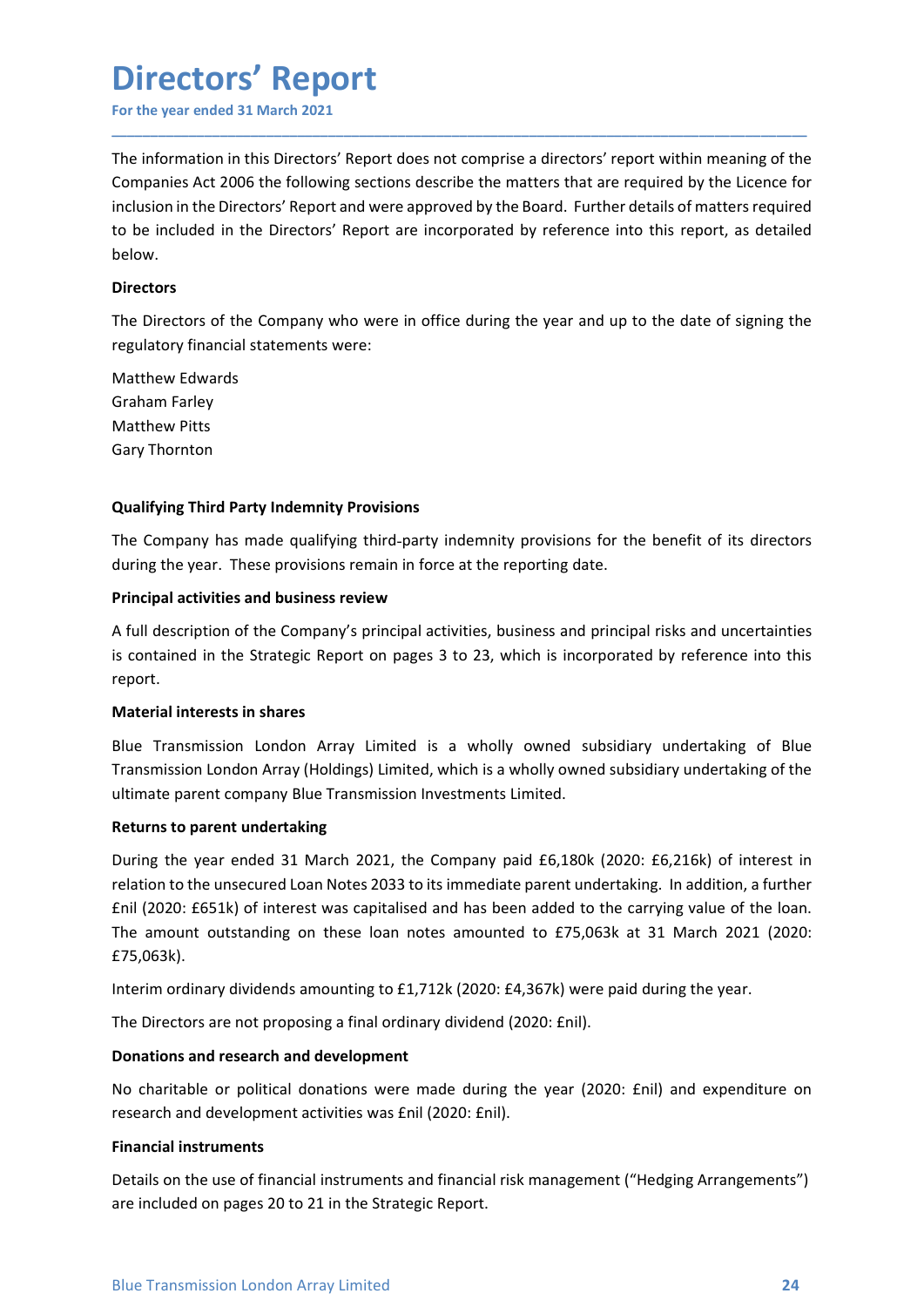### **Directors' Report continued**

**Directors' Report continued**<br>For the year ended 31 March 2021<br>Greenhouse gas emissions<br>Details of greenhouse gas emissions by the Company during the year are shown in the Corporate<br>governance statement – see page 31. **Directors' Report continued**<br>For the year ended 31 March 2021<br>Greenhouse gas emissions<br>Details of greenhouse gas emissions by the Company during the year are shown in the<br>governance statement – see page 31.<br>Having made en **Directors' Report continued**<br>
For the year ended 31 March 2021<br> **Greenhouse gas emissions**<br>
Details of greenhouse gas emissions by the Company during the year are shown in the Corporate<br>
governance statement – see page 31

\_\_\_\_\_\_\_\_\_\_\_\_\_\_\_\_\_\_\_\_\_\_\_\_\_\_\_\_\_\_\_\_\_\_\_\_\_\_\_\_\_\_\_\_\_\_\_\_\_\_\_\_\_\_\_\_\_\_\_\_\_\_\_\_\_\_\_\_\_\_\_\_\_\_\_\_\_\_\_\_\_\_\_\_\_\_\_\_\_\_

**Directors' Report continued**<br>For the year ended 31 March 2021<br>Greenhouse gas emissions<br>Details of greenhouse gas emissions by the Company during the year are shown in the Corporate<br>governance statement – see page 31.<br>Goin **Directors' Report continued**<br>For the year ended 31 March 2021<br>Greenhouse gas emissions<br>Details of greenhouse gas emissions by the Company during the year are sho<br>governance statement – see page 31.<br>Going concern<br>Having ma **Directors' Report continued**<br>For the year ended 31 March 2021<br>Greenhouse gas emissions<br>Details of greenhouse gas emissions by the Company during the year are shown in the Corporate<br>governance statement – see page 31.<br>Goin **Directors' Report continued**<br>For the year ended 31 March 2021<br>Greenhouse gas emissions<br>Details of greenhouse gas emissions by the Company during the year are shown in the Corporate<br>governance statement – see page 31.<br>Havi **Directors' Report continued**<br>
For the year ended 31 March 2021<br> **Occention** of greenhouse gas emissions<br>
governance statement – see page 31.<br> **Going concern**<br>
Having made enquiries, the Directors consider that the Company **Directors' Report continued**<br>For the year ended 31 March 2021<br>Greenhouse gas emissions<br>Details of greenhouse gas emissions by the Company during the year are shown in the Corporate<br>paramece statement – see page 31.<br>Going **Directors' Report continued**<br>For the year ended 31 March 2021<br> **Greenhouse gas emissions**<br>
Details of greenhouse gas emissions by the Company during the year are shown in the Corporate<br>
governance statement – see page 31. **Directors' Report** continued<br>For the year ended 31 March 2021<br> **Greenhouse gas emissions**<br>
Details of greenhouse gas emissions by the Company during the year are shown in the Corporate<br>
governance statement – see page 31. **Directors' Report** continued<br>For the year ended 31 March 2021<br>Greenhouse gas emissions<br>Details of greenhouse gas emissions by the Company during the year are shown in the Corporate<br>Rowmance statement – see page 31.<br>Having **Directors' Report continued**<br>For the year ended 31 March 2021<br>Greenhouse gas emissions<br>Details of greenhouse gas emissions by the Company during the year are shown in the Corporate<br>governance statement – see page 31.<br>Havi **Greenhouse gas emissions**<br>
Details of greenhouse gas emissions by the Company during the year are show<br>
governance statement – see page 31.<br> **Going concern**<br>
Having made enquiries, the Directors consider that the Company Greenhouse gas emissions<br>
Details of greenhouse as emissions by the Company during the year are shown in the Corporate<br>
governance statement – see page 31.<br>
Going concern<br>
Having made enquiries, the Directors consider that becaus or getentions gas emissions by the Company during the year are shown in the corporate governance statement – see page 31.<br>
Bovernance statement – see page 31.<br>
Having made enquiries, the Directors consider that the <sup>2</sup><br> **Going concern**<br>
Having made enquiries, the Directors consider that the Company has adequate resources to continue<br>
in business for the foreseeable future and that it is therefore appropriate to adopt the going concer Howing matern<br>Having made enquiries, the Directors consider that the Company has adequate resources to continue<br>In business for the foreseeable future and that it is therefore appropriate to adopt the going concern<br>Dasis i

term.

mowig made enquines, the toretous counser und the company has a sequence resources to community in business for the foreseeable future and that it is therefore appropriate to adopt the going concern<br>basis in preparing the III voussies to the follower and that is a the company. More details of the Company's basis in preparing the regulatory financial statements of the Company. More details of the Company's funding and liquidity position is p assimilited the metallation is provided in the Strategic Report under the headings "Current funding<br>structure" and "Going concern, liquidity and treasury management".<br>The Company's strategy, long-term business objectives a noting and nuclear the value of any ofference of any ofference of any ofference of any ofference of any ofference of any ofference of any ofference of any ofference of any ofference of any ofference of any ofference of any Company. The Company's strategy, fong-term business objectives and operating inforted<br>The Company's strategy, long-term business objectives and operating model<br>strategic Report and include an explanation of how the Company will gen The Company's suategy, iong-term ussiness objectives and operating model are set out in the<br>
Strategic Report and include an explanation of how the Company will generate value over the longer<br>
Ferm.<br> **Fruitre developments** Future developments<br>
Details of future developments are contained in the Strategic Report.<br> **Employee involvement and Directors emoluments**<br>
The Company does not have any employees and does not expect to engage any employe **Future developments**<br>Details of future developments are contained in the Strategic Report.<br>Employee involvement and Directors emoluments<br>The Company does not have any employees and does not expect to engage any er<br>foresee Details of future developments are contained in the Strategic Report.<br> **Employee involvement and Directors emoluments**<br>
The Company does not have any employees and does not expect to engage any employees in the<br>
foreseeabl Example involvement and Directors emoluments<br>The Company does not have any employees and does not expect to engage any employees in the<br>foreseeable future – see "The Company's Operating Model" in the Strategic Report on pa **Employee involvement and Directors emoluments**<br>The Company does not have any employees and does not expect to engage ar<br>foreseeable future – see "The Company's Operating Model" in the Strategic Repo<br>The Directors receive For Discussion can be the company 3 septenting instead. In the bandle protection replace the company consideration of the Company, consideration of consultancy services for the Discussion services in the Company consequent

themself aware of any relevant audit information and to establish that the Company's auditor is aware<br>of that information.<br> **Approved on behalf of the Board**<br> **Approved on behalf of the Board**<br>
Blue Transmission London Arr remuneration for consultancy services provided to the ultimate parent und<br>practical to determine the value of any of these services provided that are dire<br>Company.<br>Disclosure of information to the auditor<br>Each of the perso Company.<br>
Disclosure of information to the auditor<br>
Each of the persons who is a Director at the date of approval of this Directors' Rep<br>
So far as the Director is aware, there is no relevant audit information of which the Disclosure of information to the auditor<br>Bach of the persons who is a Director at the date of approval of this Directors' Report confirms that:<br>So far as the Director is aware, there is no relevant audit information of whi Each of the persons who is a Director at the date of approval of this Directors' Rep<br>So far as the Director is aware, there is no relevant audit information of which the<br>is unaware; and<br>each Director has taken all the step So far as the Director is aware, there is no relevant audit information of which the Co<br>is unaware; and<br>each Director has taken all the steps that they ought to have taken as a Director it<br>themself aware of any relevant au So far as the Director is aware, there is no relevant audit information of which the Comp<br>is unaware; and<br>each Director has taken all the steps that they ought to have taken as a Director in o<br>themself aware of any relevan

Director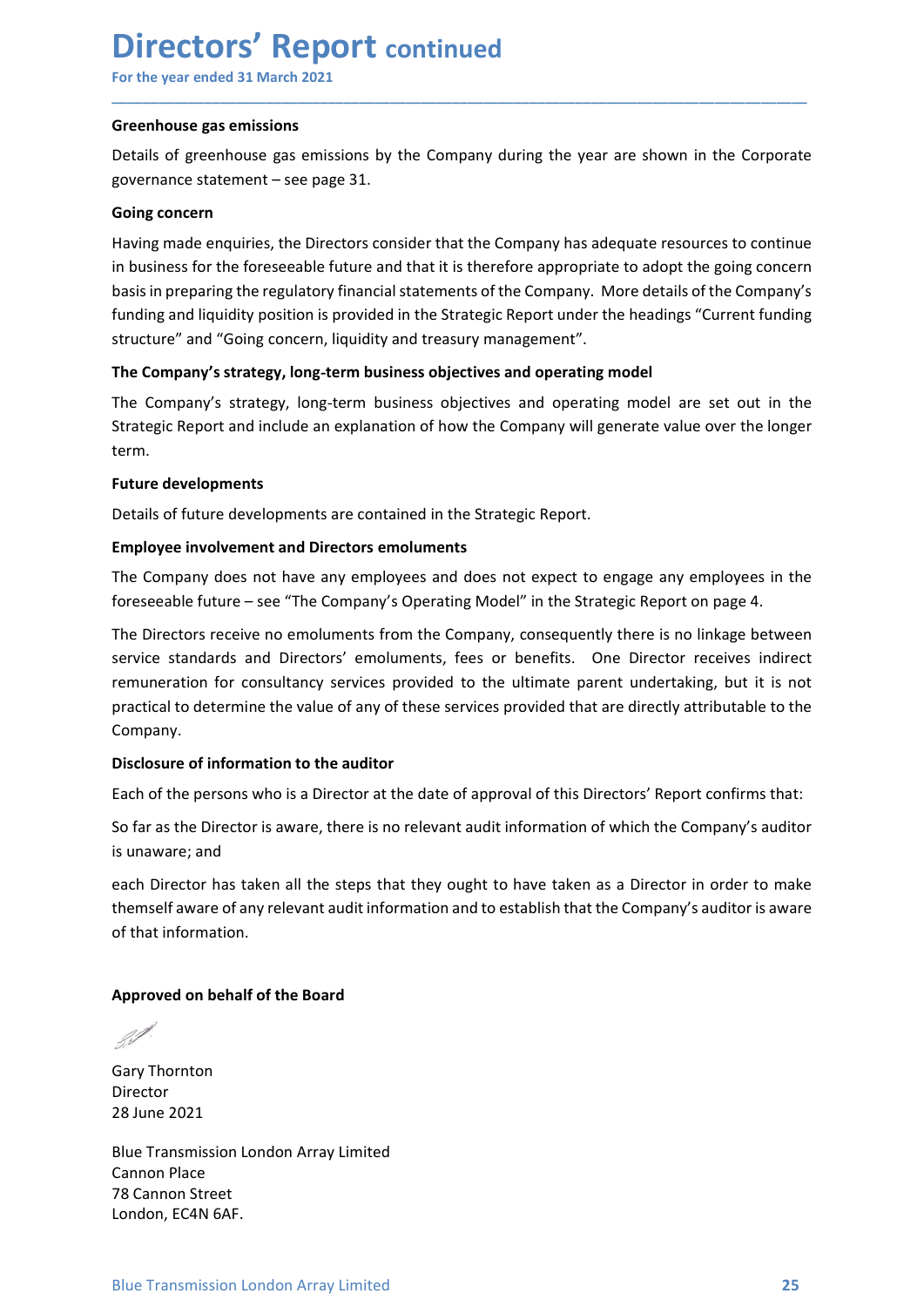### Introduction

**Corporate governance statement<br>
Introduction**<br>
The Company is required to include within its regulatory accounts a corporate governance statement<br>
which describes how the principles of good corporate governance have been **Corporate governance statement**<br>The Company is required to include within its regulatory accounts a corporate governance statement<br>which describes how the principles of good corporate governance have been applied and whic

**Corporate governance statement**<br>Introduction<br>The Company is required to include within its regulatory accounts a corporate governance statement<br>which describes how the principles of good corporate governance have been app **Corporate governance statement**<br> **Introduction**<br>
The Company is required to include within its regulatory accounts a corporate governance statement<br>
which describes how the principles of good corporate governance have bee **Corporate governance statement**<br> **Introduction**<br>
The Company is required to include within its regulatory accounts a corporate governance statement<br>
which describes how the principles of good corporate governance have bee **Corporate governance statement**<br>The Company is required to include within its regulatory accounts a corporate governance statement<br>which describes how the principles of good corporate governance have been applied and whic **Corporate governance statement**<br>The Company is required to include within its regulatory accounts a corporate governance statement<br>which describes how the principles of good corporate governance have been applied and whic **Corporate governance statement**<br> **Introduction**<br> **Introduction**<br> **Introduction**<br> **Introduction**<br> **Introduction**<br> **Interdeffectives how the principles of good corporate governance have been applied and wt<br>
the same content Corporate governance statement**<br> **Introduction**<br>
The Company is required to include within its regulatory accounts a corporate governance statement<br>
The Company is required to include within its regulatory accounts a corp **Corporate governance statement**<br> **Introduction**<br>
The Company is required to include within its regulatory accounts a corporate governance statement<br>
The Company is a wholly owned indirect subsidiary undertaking of BTI, an

**Corporate governance statement**<br> **Introduction**<br>
The Company is required to include within its regulatory accounts a corporate governance statement<br>
which describes how the principles of good corporate governance have bee **Corporate governance statement**<br>The Company is required to include within its regulatory accounts a corporate governance statement<br>which describes how the principles of good corporate governance have been applied and whic **Corporate governance statement**<br>Introduction<br>The Company is required to include within its regulatory accounts a corporate governance statement<br>which describes how the principles of good corporate governance have been app **Introduction**<br>The Company is required to include within its regulatory accounts a corporate governance statement<br>which describes how the principles of good corporate governance have been applied and which has<br>the same con **Introduction**<br>The Company is required to include within its regulatory accounts a corporate governance s<br>which describes how the principles of good corporate governance have been applied and v<br>the same content as the stat The Company is required to include within its regulatory accounts a corporate governance statement<br>which describes how the principles of good corporate governance have been applied and which has<br>the Same content as the sta Ine Company is requirest to inclue within its regulatory accounts a corporate governance statement<br>
which describes how the principles of good corporate governance have been applied and which has<br>
the same content as the s

which useshings how the principles of good comparation and allows the due of the company is required to prepare.<br>The Company is a wholly owned indirect subsidiary undertaking of BTI, and consequently operates<br>The Company i The Company is a wholly owned indirect subsidiary undertaking of BTI, and consequently operates<br>within the corporate governance framework of BTI and its subsidiary undertakings ("the Group"). An<br>understanding of the Group" me to the may be wrange member of the Group and standard and the Group of the Group is provided to the Group of the Group's governance framework of BTI and its subsidiary understanding ("the Group"). An understanding of th munier transports are the compter in the compter in the company is understanding of the Group's governance framework is required to understand the Company's position within that framework.<br>The Company is a private company relevant experience in the comparison of the comparity of the comparity and the compary is a private company limited by shares and is registered in England.<br>Appointments to the board of directors of BTI and its subsidiary process mannistic company imitted by shares and is registered in England.<br>The Company is a private company limited by shares and is registered in England.<br>Appointments to the board of directors of BTI and its subsidiary un The Company is a private company limited by shares and is registered in England.<br>Appointments to the board of directors of BTI and its subisdiary undertakings are governed by a<br>Shareholders' agreement ("the Agreement") bet Appointments to the board of directors of BTI and its subsidiary undertakings are governed by a<br>shareholders' agreement ("the Agreement") between the shareholders of BTI.<br>At 31 March 2020 and 31 March 2021, Diamond Transmi shareholders' agreement ("the Agreement") between the shareholders of BTI.<br>At 31 March 2020 and 31 March 2021, Diamond Transmission UK Limited (a wholl<br>of Mitsubishi Corporation) and BIF Offshore Windkraft Holdings Limited At 31 March 2020 and 31 March 2021, Diamond Transmission UK Limited (a wholly owned subsidiary<br>of Mitsubishi Corporation) and BIF Offshore Windkraft Holdings Limited (a company ultimately<br>ocntrolled by 3i Group plc) each h of Mitsubishi Corporation) and BIF Offshore Windkraft Holdings Limited (a company ultimately<br>controlled by 3i Group plc) each hold a 50% interest in the ordinary shares of BTI and jointly control<br>this company as a result.<br> controlled by 3i Group plc) each hold a 50% interest in the ordinary shares of BTI and jointly control<br>this company as a result.<br>The Agreement requires that all boards within the Group comprise four directors, with two dir this company as a result.<br>The Agreement requires that all boards within the Group comprise four directors, with two directors<br>appointed by each shareholder. Consequent upon these arrangements between the shareholders, no<br>G The Agreement requires that all boards within the Group compinse four direct<br>appointed by each shareholder. Consequent upon these arrangements betwee<br>Group company has a nomination committee and the performance of the boar Group company has a nomination committee and the performance of the boards is not evaluated.<br>The Agreement ensures that all boards within the Group are balanced, with no one shareholder having<br>originty representation and a The Agreement ensures that all boards within the Group are balanced, with no one shareholder having<br>majority representation and allows the Group to draw on the respective financial and operational<br>expertise of each of its majority representation and allows the Group to draw on the respective financial and operational<br>expertise of each of its shareholders. Accordingly, the Group and Company Directors have<br>relevant expertise and experience, d expertise of each of its shareholders. Accordingly, the Group and Company Directors have the relevant expertise and experience, drawn from their involvement in a wide range of infrastructure recompanies, to define and to d

include a policy on the diversity of board members.<br> **The Company**<br> **Board and management meetings**<br>
The Company is governed by a Board of four Directors, none of whom are independent. The Board<br>
does not have a separately relevant expertise and experience, drawn from their involvement in a wide range of infrastructure<br>companies, to define and to develop the stategy of the Group and Company so as to meet their<br>respective objectives and to ge companies, to define and to develop the strategy of the Group and Company so as to meet their<br>respective objectives and to generate or preserve value over the longer term. The Directors regularly<br>review the effectiveness o The Companistic for monitoring the effectiveness of the risk management and internal control framework and are satisfied that<br>they are effective.<br>None of the Directors has declared a conflict of interest, as would be requi they are effective.<br>
None of the Directors has declared a conflict of interest, as would be required by Section 175 of the<br>
Companies Act 2006 and the Company's Articles of Association.<br>
Appointments to the board are made Mone of the Directors has declared a conflict of interest, as would be required by Section 175 of the Companies Act 2006 and the Company's Articles of Association.<br>Appointments to the board are made in accordance with the None of the Directors insa cectare a contrict of interest, as would be required by section 1/5 of the Companies Act 2006 and the Company's Articles of Association.<br>Appointments to the board are made in accordance with the Companies Act 2006 and the Company's Articles or Association.<br>
Appointments to the board are made in accordance with the shareholders' agreement which does not<br>
include a policy on the diversity of board members.<br>
The Comp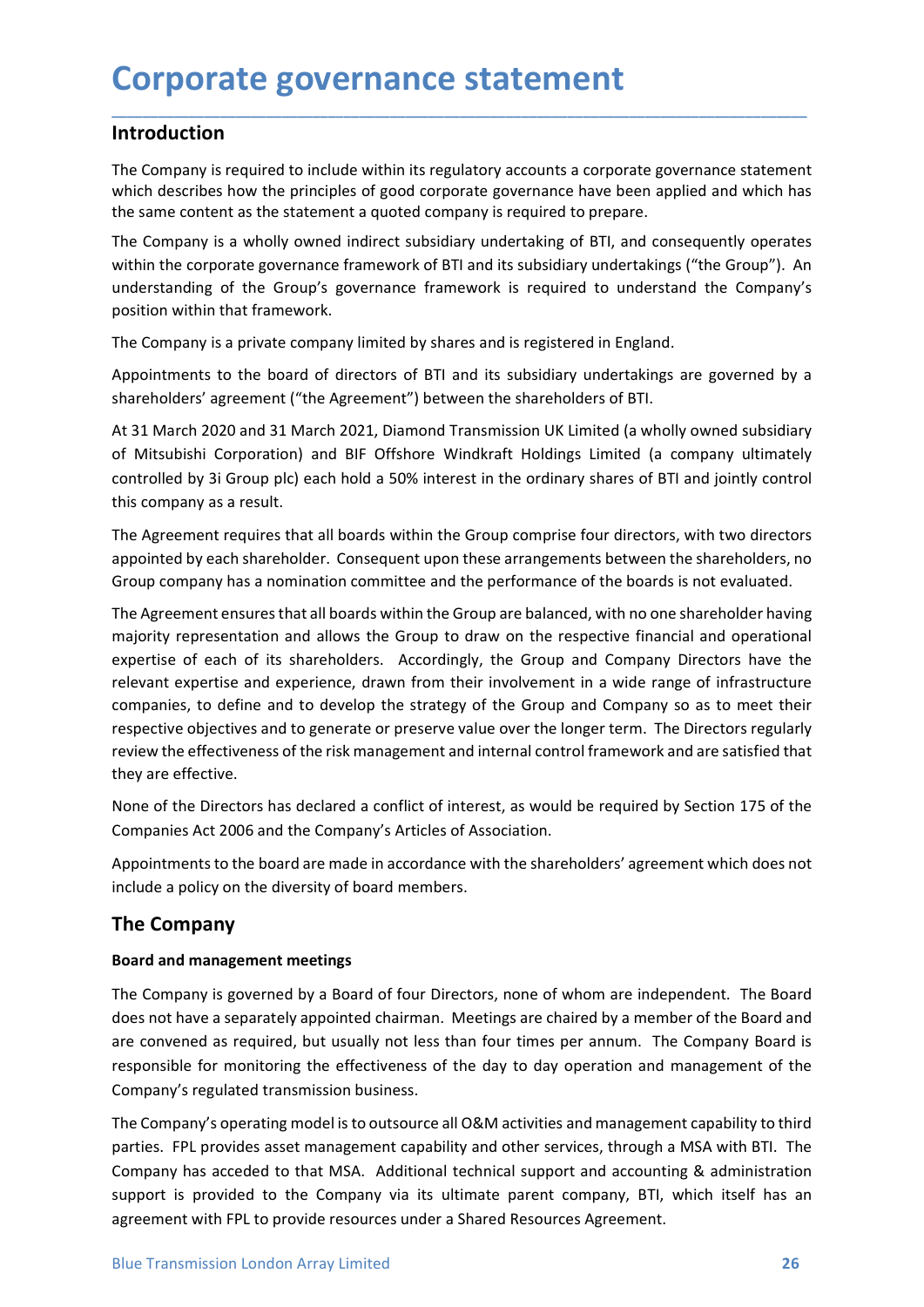**Corporate governance statement continued**<br>Directors and their attendance at Company board meetings<br>The Directors of the Company are as shown below. Board meetings were held on 9 occasions during<br>the year under review. Att **Corporate governance statement continued**<br>
Directors and their attendance at Company board meetings<br>
The Directors of the Company are as shown below. Board meetings were held on 9 occasions during<br>
the year under review. **Corporate governance statement continued**<br>
Directors and their attendance at Company board meetings<br>
The Directors of the Company are as shown below. Board meetings were held on 9 occasions during<br>
the year under review. **Corporate governance statement continued<br>
Directors and their attendance at Company board meetings<br>
The Directors of the Company are as shown below. Board meetings were held on 9 occasions during<br>
the year under review. A** 

| <b>Corporate governance statement continued</b>                                                      |                                                                                                    |  |  |  |  |  |  |
|------------------------------------------------------------------------------------------------------|----------------------------------------------------------------------------------------------------|--|--|--|--|--|--|
| Directors and their attendance at Company board meetings                                             |                                                                                                    |  |  |  |  |  |  |
| The Directors of the Company are as shown below. Board meetings were held on 9 occasions during      |                                                                                                    |  |  |  |  |  |  |
| the year under review. Attendance by the Directors at Board meetings expressed as a number of        |                                                                                                    |  |  |  |  |  |  |
| meetings attended out of a number eligible to attend are shown below.                                |                                                                                                    |  |  |  |  |  |  |
| <b>Matthew Edwards</b>                                                                               | 6 of 9                                                                                             |  |  |  |  |  |  |
| <b>Graham Farley</b>                                                                                 | 9 of 9                                                                                             |  |  |  |  |  |  |
| <b>Matthew Pitts</b>                                                                                 | 7 of 9                                                                                             |  |  |  |  |  |  |
| Gary Thornton                                                                                        | 9 of 9                                                                                             |  |  |  |  |  |  |
| <b>Board activity</b>                                                                                |                                                                                                    |  |  |  |  |  |  |
| The Board is responsible for leadership and the setting of objectives and targets to ensure that its |                                                                                                    |  |  |  |  |  |  |
|                                                                                                      | business objectives are met and monitors performance against those targets, which it has continued |  |  |  |  |  |  |
|                                                                                                      |                                                                                                    |  |  |  |  |  |  |
| to do so during the year under review. Amongst other matters, the Directors have monitored the       |                                                                                                    |  |  |  |  |  |  |

**Corporate governance statement continued**<br>Directors and their attendance at company board meetings<br>the piercetor of the Company are as shown below. Board meetings were held on 9 occasions during<br>the year under review. Att **Corporate governance statement continued**<br>
Directors and their attendance at Company board meetings<br>
The Directors of the Company are as shown below. Board meetings were held on 9 occasions during<br>
the year under review. **COPPOF THE SOVET THE STATEMENT CONTINUED**<br>
Directors and their attendance at Company board meetings<br>
The Directors of the Company are as shown below. Board meetings were held on 9 occasions during<br>
the year under review. Directors and their attendance at Company board meetings<br>
The Directors of the Company are as shown below. Board meetings were held on 9 occasions during<br>
the year under review. Attendance by the Directors at Board meeting Directors and their attendance at Company board meetings<br>
The Directors of the Company are as shown below. Board meetings were held on 9 occasions during<br>
the year under review. Attendance by the Directors at Board meeting The Directors of the Company are as shown below. Board meetings were held on 9 occasions during<br>the year under review. Attendance by the Directors at Board meetings expressed as a number of<br>meetings attended out of a numbe The Drectous of the Company presentatives from FPL, the management services from the spart of the spart of meetings attended out of a number eligible to attend are shown below.<br>
Matthew Edwards<br>
Sory Thornton Sobietity<br>
9 the year unture levews. Automated by the butchcost at board meetings expressed as a number of metings attended out of a number eligible to attend are shown below.<br>
Matthew Edwards<br>
Scriptan Farley 9019<br>
Board activity<br>
The metalling such that the Exploration of the Company and the Section of the Company of the Company Circuity of the Company Thomas Board activity<br> **Board activity**<br> **Board activity**<br> **The Board is responsible for leadership a** accordingly. Matthew Pitts<br>
The Board activity<br>
The Board is responsible for leadership and the setting of objectives and targets to ensure that its<br>
business objectives are met and monitors performance against those targets, which it 9 of 9<br>Board activity<br>The Board is responsible for leadership and the setting of objectives and targets to ensure that its<br>business objectives are met and monitors performance against those targets, which it has continued<br> **Board activity**<br>The Board is responsible for leadership and the setting of objectives and targets to ensure that its<br>business objectives are met and monitors performance against those targets, which it has continued<br>to do The Board is responsible for leadership and the setting of objectives and targets to ensure that its business objectives are met and monitors performance against those targets, which it has continued to do so during the ye The Board is responsible for leadership and the setting of objectives and targets to ensure that its<br>business objectives are met and monitors performance against those targets, which it has continued<br>to do so during the ye business objectives are met and monitors performance against those targets, which it has continued<br>to do so during the year under review. Amongst other matters, the Directors have monitored the<br>operational and financial pe to do so during the year under review. Amongst other matters, the Directors have monitored the Operational and financial performance of the Company during Board meetings. In doing so, the Directors have due regard to the o Directors have due regard to the objectives of the Company and the business plan that is being<br>executed. In addition, the Directors have attended regular Group operational review meetings during<br>the financial year together executed. In addition, the Directors have attended regular Group operational review meetings during<br>the financial year trogether with representatives from FPL, the management services provider, where<br>the operations and fin

the financial year together with representatives from FPL, the management services provider, where<br>the operations and financial performance of the Company have been scruttinised in detail and the<br>performance of third-party the operations and financial performance of the Company have been scrutinised in detail and the<br>performance of third-party suppliers in managing the assets of the Company were assessed<br>accordingly.<br>The Board is satisfied w personance of emmeplary suppress in managing the assess of the Company were assessed<br>accordingly.<br>The Board is satisfied with operational and financial performance of the Company during the year<br>ended 31 March 2021 and a d Ethe Board is satisfied with operational and financial performance of the Company during the year<br>ended 31 March 2021 and a discussion of the operational and financial performance of the business<br>is included in the Strateg

a risk register which is updated regularly and actively monitored. The principal and emergent risks faced by the Company are discussed in the Strategic Report that commences on page 12.<br>The Board recognises its obligations The board is stative of the perational and instance relations and instance of the Company duming the year<br>sis included in the Strategic Report - which commences on page 9.<br>The Board is responsible for setting policies or a Enter 3 17 water 2021 and sustained the eyeration and unanceal performance of the boards.<br>Is included in the Strategic Report - which commences on page 9,<br>The Board is responsible for setting policies or applying Group-wid Is included in the Shadegbi report • which commendes on page 5.<br>The Board is responsible for setting policies or applying Group-wide policies est by the BTI board.<br>Responsibility for monitoring compliance with those polici The Board is responsible for setting policies or applying Group-wide policies set by the BTI board.<br>Responsibility for monitoring compliance with those policies rests with the Board. The Board has<br>astisfied itself that the rne court of regulars and endorsed accordingly. The activities and these committees are one of the solution presentiality for monitoring compliance with those policies rests with the Board. The Board has satisfied itself t exposition it of momotomy computance with culos pointers rests rest with the coan be seen from the "Strategic Report – Commitment to ethical business practices can be seen from the "Strategic Report – Commitment to ethical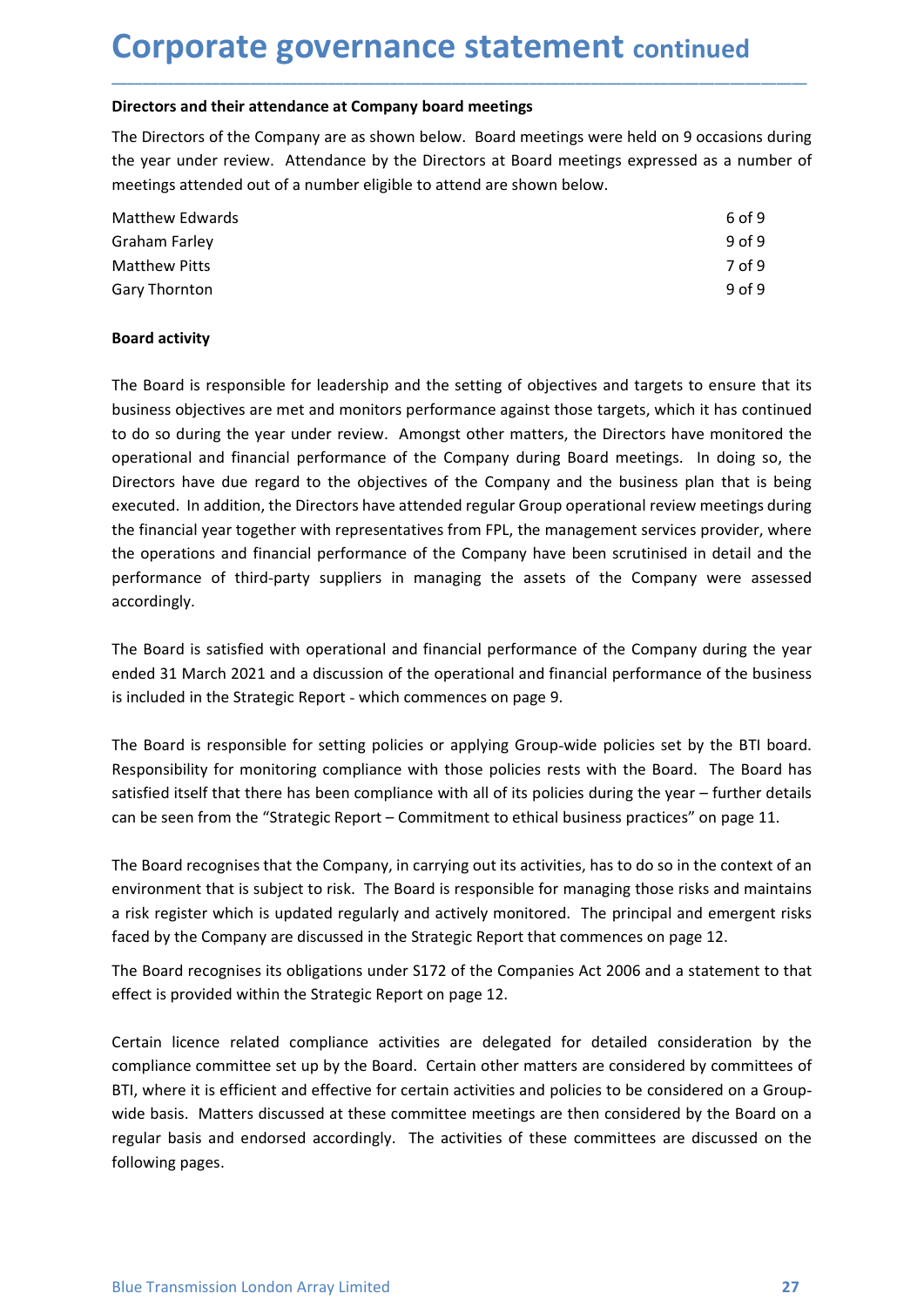**Corporate governance statement continued**<br> **Compliance committee**<br>
The Company has a compliance committee. The compliance committee is a permanent internal body<br>
having an informative and consultative role, without execut **Corporate governance statement contin<br>
Compliance committee**<br>
The Company has a compliance committee. The compliance committee is a permaner<br>
having an informative and consultative role, without executive functions, with **Corporate governance statement continued**<br>
The Company has a compliance committee. The compliance committee is a permanent internal body<br>
having an informative and consultative role, without executive functions, with powe **Corporate governance statement continued**<br>The Company has a compliance committee. The compliance committee is a permanent internal body<br>having an informative and consultative role, without executive functions, with powers **Corporate governance statement continued**<br>The Company has a compliance committee. The compliance committee is a permanent internal body<br>having an informative and consultative role, without executive functions, with powers **Corporate governance statement continued**<br>The Company has a compliance committee. The compliance committee is a permanent internal body<br>having an informative and consultative role, without executive functions, with powers **Corporate governance statement** continued<br>The Company has a compliance committee. The compliance committee is a permanent internal body<br>having an informative and consultative role, without executive functions, with powers **Corporate governance statement continued**<br>The Company has a compliance committee. The compliance committee is a permanent internal body<br>having an informative and consultative role, without executive functions, with powers **Corporate governance statement continued**<br>The Company has a compliance committee. The compliance committee is a permanent internal body<br>having an informative and consultative role, without executive functions, with powers **Corporate governance statement continued**<br> **Compliance committee**<br>
The Company has a compliance committee. The compliance committee is a permanent interna<br>
having an informative and consultative role, without executive fu **Corporate governance statement** continued<br>The Compainne committee<br>The Company has a compliance committee. The compliance committee is a permanent internal body<br>having an informative and consultative role, without executiv **Corporate governance statement continued**<br>The Company has a compliance committee. The compliance committee is a permanent internal body<br>having an informative and consultative role, without executive functions, with powers **Corporate governance statement** continued<br>
compliance committee<br>
The Company has a compliance committee. The compliance committee is a permanent internal body<br>
The Company is a compliance compliance officer is required to

\_\_\_\_\_\_\_\_\_\_\_\_\_\_\_\_\_\_\_\_\_\_\_\_\_\_\_\_\_\_\_\_\_\_\_\_\_\_\_\_\_\_\_\_\_\_\_\_\_\_\_\_\_\_\_\_\_\_\_\_\_\_\_\_\_\_\_\_\_\_\_\_\_\_\_\_\_\_\_\_\_\_\_\_\_\_\_\_\_\_

**Corporate governance statement** continued<br>
Tompliance committee<br>
The Company has a compliance committee. The compliance committee is a permanent internal body<br>
having an informative and consultative role, without executiv **COT POUT ALCE BOVETTIATILE SLATETTETTL CONTINUED**<br> **Compliance committee**<br>
The Company has a compliance committee. The compliance committee is a permanent internal body<br>
having an informative and consultative role, withou **Compliance committee**<br>The Company has a compliance committee. The compliance committee is a permanent internal body<br>having an informative and consultative role, without executive functions, with powers of information,<br>ass **Compliance committee**<br>The Company has a compliance committee. The compliance committee is a permanent internal body<br>having an informative and consultative role, without executive functions, with powers of information,<br>ass The Company has a compliance committee. The compliance committee is a permanent internal body<br>having an informative and consultative role, without executive functions, with powers of information,<br>assessment and presentatio Intercultuanty was a computante committee. The computante committee is a permunal changing an informative and consultative role, without executive functions, with powers cassessment and presentations to the Board. Robert T assessment and presentations to the Board. Robert Tivey was the Company's compliance officer<br>through to 1 March 2021 and was replaced by Dovid Pagan from this date. Neither Robert Tivey or<br>David Pagan has been or is engage through to 1 March 2021 and was replaced by David Pagan from this date. Neither Robert Tivey or<br>David Pagan has been or is engaged in the management or operation of the Company's licensed<br>ratmsmission business system, or t transmission business system, or the activities of any associated business. The compliance officer is<br>required to report to the compliance committee, audit committee and the Boards of the Company<br>and BT at least once annua required to report to the compliance committee, audit committee and the Boards of the Company<br>
and BTI at least once annually.<br>
The principal role of the compliance officer is to provide relevant advice and information to and BTI at least once annually.<br>The principal role of the compliance officer is to provide relevant advice and information to the<br>Directors of the Company, the compliance officer is required to facilitate compliance with<br>p The principal role of the compliance officer is to provide relevant advice and information to the<br>Directors of the Company, the compliance committee and consultants and other third parties<br>providing services to the Company providing services to the Company. The compliance officer is required to facilitate compliance with<br>the Licence as regards the prohibition of cross subsidies; restriction of activities and financial ring<br>fencing; the condu Enerice as regarats the promution of closs solutions, restriction on activities and information. In addition, the compliance officer is required to monitor the effectiveness of the practices, procedures addition, the compl Finance, the compliance of the criminission business and restriction on the velocit of the practices, procedures<br>and systems adopted by the Company in accordance with the empliance statement required by<br>annehded standard c

| Matthew Edwards      | $1$ of $1$ |
|----------------------|------------|
| Graham Farley        | $1$ of $1$ |
| <b>Matthew Pitts</b> | $1$ of $1$ |
| Gary Thornton        | $1$ of $1$ |

aduction, the company in a ccordance with the compliance statement required by<br>and systems adopted by the Company in accordance with the compliance statement required by<br>amended standard condition E12 - C2 of the Licence (

The Company's last annual compliance report dated 26 November 2020 concluded that the Company,<br>as Licensee, had been in compliance with the relevant duties of the Licensee through to 9 September<br>2020. The committee is not and systems adopted of the Comparty m activitation with the Complance statement required or<br>amended standard condition E12 - C2 of the Licence (Separation and Independence of the<br>Transmission Business).<br>Members of the comp Transmission Business).<br>
Members of the compliance committee and their attendance, expressed as a number of meetings<br>
attended out of a number eligible to attend during the year under review were as follows:<br>
Matthew Edwar Members of the compliance committee and their attendance, expressed as a number of meetings<br>attended out of a number eligible to attend during the year under review were as follows:<br>
Matthew Edwards<br>
1 of 1<br>
Graham Farley<br> Werners of the compliance committee and their attendantle, expressed as a indimetrior inteetings<br>
attended out of a number eligible to attend during the year under review were as follows:<br>
Any Thornton<br>
10 of 1<br>
Grapy Thor Licensee out of a hannoet engine to dicente daring the year under restrict were as sonows.<br>
Matthew Edwards<br>
1 of 1<br>
Matthew Pitts<br>
1 of 1<br>
1 of 1<br>
CGNT The Company has apublished a compliance report<br>
Independence of the T Matthew Edwards<br>
1 of 1<br>
1 of 1<br>
1 of 1<br>
1 of 1<br>
1 of 1<br>
1 of 1<br>
1 of 1<br>
1 of 1<br>
1 of 1<br>
1 of 1<br>
1 of 1<br>
1 of 1<br>
1 of 1<br>
1 of 1<br>
1 of 1<br>
1 of 1<br>
1 of 1<br>
1 of 1<br>
1 of 1<br>
1 of 1<br>
1 of 1<br>
1 of 1<br>
1 of 1<br>
1 of 1<br>
1 of 1<br>
1 of Graham Farley<br>
1011<br>
1011<br>
1011<br>
1011<br>
1011<br>
1011<br>
1011<br>
1011<br>
1011<br>
1011<br>
1011<br>
1011<br>
1011<br>
1011<br>
1011<br>
1011<br>
1011<br>
1011<br>
1011<br>
1011<br>
Intermediate obly<br>
2020 a compliance statement and compliance statement and code of con Mature Tritish<br>
Compliance statement and annual compliance report<br>
The Company has published a compliance statement and code of conduct "Separation and<br>
the Company has abdiresed of Faramsission Business Compliance Stateme Compliance statement and annual compliance report<br>The Company has published a compliance statement and code of conduct "Separation and<br>Independence of the Transmission Business Compliance Statement" that addresses how the **Compliance statement and annual compliance report**<br>The Company has published a compliance statement and code of conduct "Separation and<br>Independence of the Transmission Business Compliance Statement" that addresses how th **Compliance statement and annual compliance report**<br>The Company has published a compliance statement and code of conduct "Separation and<br>Independence of the Transmission Business Compliance Statement" that addresses how th The Company has published a compliance statement and code of conduct "Separation and<br>Independence of the Transmission Business Compliance Statement" that addresses how the Company<br>Inas addressed certain Licence obligations Independence of the Transmission Business Compliance Statement" that addresses how the Company<br>The Company's last annual compliance. In addition, the Company publishes an annual compliance<br>report (copies of these reports a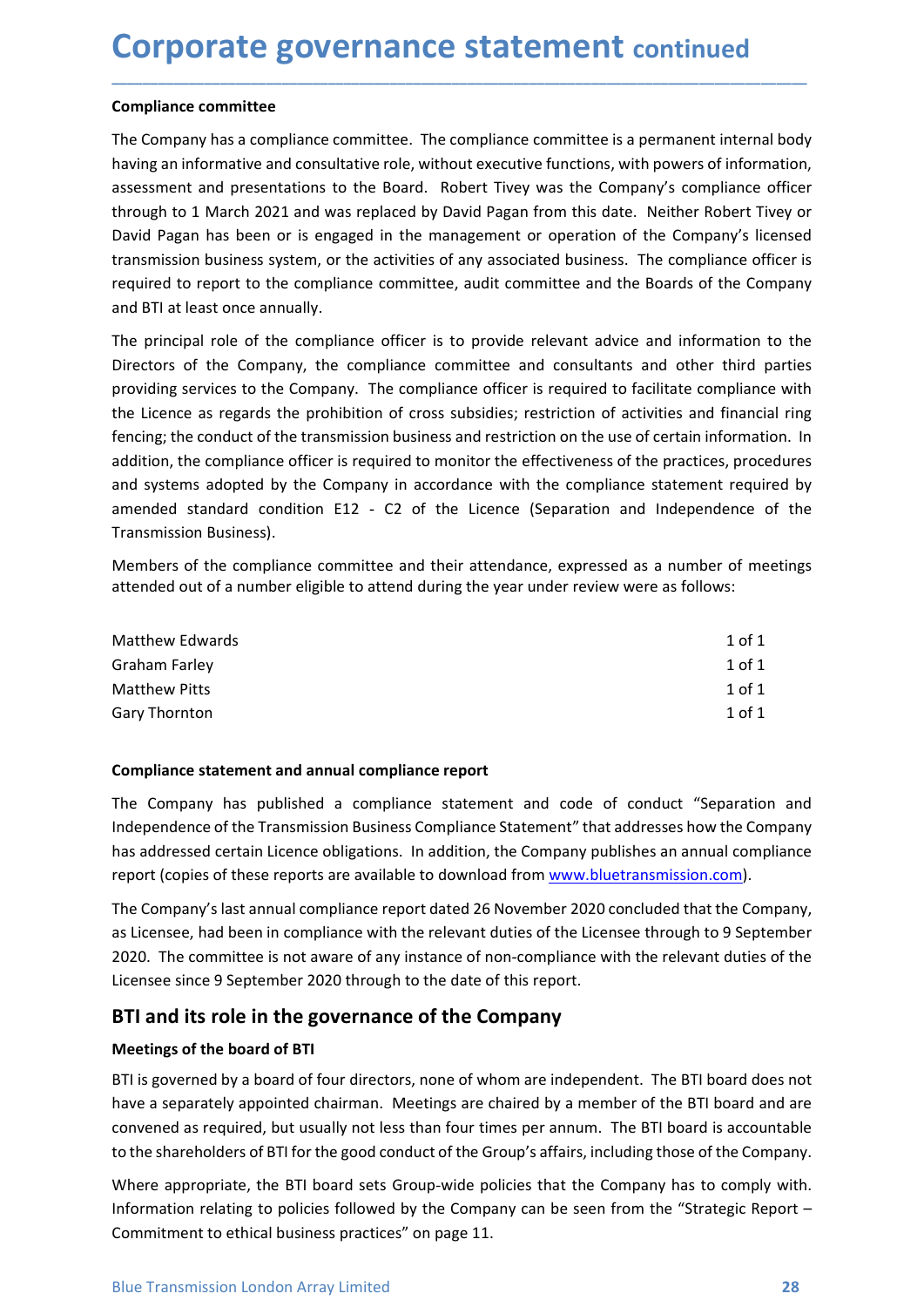**Corporate governance statement continued**<br>Audit committee<br>The Group does not have an internal audit function. The BTI directors have concluded that the cost<br>of such a function would be disproportionate to the benefits it **Corporate governance statement con-**<br>Audit committee<br>The Group does not have an internal audit function. The BTI directors have co<br>of such a function would be disproportionate to the benefits it would brin<br>committee which **Corporate governance statement continued**<br> **Audit committee**<br>
The Group does not have an internal audit function. The BTI directors have concluded that the cost<br>
of such a function would be disproportionate to the benefit **Corporate governance statement continued**<br>The Group does not have an internal audit function. The BTI directors have concluded that the cost<br>of such a function would be disproportionate to the benefits it would bring. BTI **Corporate governance statement continued**<br>The Group does not have an internal audit function. The BTI directors have concluded that the cost<br>of such a function would be disproportionate to the benefits it would bring. BTI **Corporate governance statement continued**<br>The Group does not have an internal audit function. The BTI directors have concluded that the cost<br>of such a function would be disproportionate to the benefits it would bring. BTI **Corporate governance statement continued**<br> **Audit committee**<br>
The Group does not have an internal audit function. The BTI directors have concluded that the cost<br>
of such a function would be disproportionate to the benefit **Corporate governance statement continued**<br> **Audit committee**<br>
The Group does not have an internal audit function. The BTI directors have concluded that the cost<br>
of such a function would be disproportionate to the benefit **Corporate governance statement continued**<br>The Group does not have an internal audit function. The BTI directors have concluded that the cost<br>of such a function would be disproportionate to the benefits it would bring. BTI **Corporate governance statement continued**<br> **Audit committee**<br>
The Group does not have an internal audit function. The BTI directors have concluded that the cost<br>
of such a function would be disproportionate to the benefit **DIPOOTATE GOVETNANCE STATEMENT C** continued<br>
The integrity of some and the disproportionate to the benefits it would bring. BTI alter thich mets at least twice each year. The purpose of the audit committee which mets at l **DIFOOTATE GOVET CONTERNATE STATEMENT CONTERNATE CONTERNATE COMPUT ACCOMPT AND A function would be disproportionate to the benefits it would bring. BTI has an audit untite which meets at least twice each year. The purpose DIFORT THE SOVET THATE STATEM CONTROM CONTROM CONTROM CONTROM (SCOND 10000** and interval and form of the proposition and provide the cost of the proposition and provide the and provide the and the cost of the and the comp **DIFIDENT SOVET TRANCE STATEMENT CONTINUES**<br> **In the Company discussed Scale Scale Scale Scale Scale Scale Scale Scale in the Company of the Company intermediate with a function would be disproportionate to the benefits it** The provident and the economy and the economic state of the economic state of the control of the control of the economic state of of BTI alternative which a function would be disproportionate to the benefits it would bring **it committee**<br>Group does not have an internal audit function. The BTI directors have concluded that the cost<br>uch a function would be disproportionate to the benefits it would bring. BTI has an audit<br>imittee which meets at it committee<br>
Group does not have an internal audit function. The BTI directors have concluded that the cost<br>
Group does not have an internal audit function. The BTI directors have concluded that the cost<br>
uch a function w Group does not have an internal audit function. The BTI directors have concluded that the cost<br>uch a function would be disproportionate to the benefits it would bring. BTI has an audit<br>unitee which meets at least twice eac uch a function would be disproportionate to the benefits it would bring. BTI has an audit<br>mitter which metes at least twice each year. The purpose of the audit committee is to assist the<br>ide of BTI and that of the Company mittee which meets at least twice each year. The purpose of the audit committee is to assist the<br>doff BTI and that of the Company in the effective discharge of their responsibilities for the<br>dislectation of financial and r of of BTI and that of the Company in the eftective discharge of their responsibilities for the company in the editor of independently of the management of BTI and its subsidiary undertakings and seeks to safeguard the pred

\_\_\_\_\_\_\_\_\_\_\_\_\_\_\_\_\_\_\_\_\_\_\_\_\_\_\_\_\_\_\_\_\_\_\_\_\_\_\_\_\_\_\_\_\_\_\_\_\_\_\_\_\_\_\_\_\_\_\_\_\_\_\_\_\_\_\_\_\_\_\_\_\_\_\_\_\_\_\_\_\_\_\_\_\_\_\_\_\_\_

- 
- 
- 
- Group;
- 
- ine may sammatos or prototy and unasperancy. Thi so uoring, the stout communicate acts<br>peperdently of the management of BTI and its subsidiary undertakings and seeks to safeguard the<br>rests of its shareholders by:<br>monitorin rests of its shareholders by:<br>monitoring the integrity of statutory and regulatory reports issued by BTI and its major subsidiary<br>undertakings with the objective of ensuring that these reports present a fair, clear and bal monitoring the integrity of statutory and regulatory reports issued by BTI and its major subsidiary<br>undertakings with the objective of ensuring that these reports present a fair, clear and balanced<br>assessment of the positi invincular unerinces in the plactive of ensuring that these reports present a fair, clear and balanced<br>ansessment of the position and prospects of the Group, BTI or major subsidiary undertakings<br>including the Company as th and the mead to the positive of entaining was the company and the company and the company as the company as the case may be;<br>
reviewing the company as the case may be;<br>
reviewing the company as the case may be;<br>
reviewing sossimum or the position and plotsplaces of the Groupy, Bir of inaylor substituty directantings<br>including the Company as the case may be;<br>reviewing the economy, efficiency and effectiveness of the Group's operations and in • reviewing the economy, efficiency and effectiveness of the Group's operations and internal<br>controls, the reliability and integrity of information and accounting systems and the<br>implementation of established policies and

regulatory financial statements has had a minimal impact on the measurement of assets and<br>liabilities and related disclosures. The audit committee also notes that the Company<br>continues to apply phase 1 of the international Irols, the reliability and integrity of information and accounting systems and the<br>
elementation of established policies and procedures;<br>
didering any significant issues and the extent to which they have been disclosed in lementation of established policies and procedures;<br>isdering any significant issues and the extent to which they have been disclosed in the relevant<br>allatory accounts of all companies in the Group, including a consideratio sidering any significant issues and the extent to which they have been disclosed in the relevant<br>alatory accounts of all companies in the Group, including a consideration of the critical<br>ounting policies adopted by the Com relation of all companies in the Group, including a consideration of the critical bulating policies adopted by the Company (a discussion of which is included on pages 43 to 48); ewing and approving the internal control and inuming policies adopted by the Company (a discussion of which is included on pages 43 to 48);<br>ewing and approving the internal control and risk management policies applicable to the<br>pyrig and approving the internal contro ewing and approving the internal control and risk management policies applicable to the<br>pup;<br>wiving and approving the internal control and risk management policies applicable to the<br>postsing the objectivity and independenc interior and approving the interial control and risk management pointers applicate to the<br>stratining an appropriate relationship with the external auditors by considering: the nature<br>extent of non-audit services; a conside UP:<br>
Instraining an appropriate relationship with the external auditors; and<br>
Instrigting the objectivity and independence of the external auditors by considering: the nature<br>
extent of non-audit services; a consideration ntaining an appropriate relationship with the external auditors; and<br>ssing the objectivity and independence of the external auditors by considering: the nature<br>extent of non-audit services; a consideration of the effective issing the objectivity and independence of the external auditors by considering: the nature<br>extent of non-audit revices; a consideration of the effectiveness of the audit pocess<br>uding a recommendation to the Boards of BTI extent of non-audit services; a consideration of the effectiveness of the audit process<br>uding a recommendation to the Boards of BTI and other Group companies as to the<br>popintment of the auditors to the Company (who were ap uding a recommendation to the Boards of BTI and other Group companies as to the popintment of the auditors to the Company (who were appointed at or prior to the mencement of operations in 2013).<br>
Ing out the above activiti ppointment of the auditors to the Company (who were appointed at or prior to the mencement of operations in 2013).<br>Ing out the above activities, the audit committee has noted in particular the following:<br>The audit committe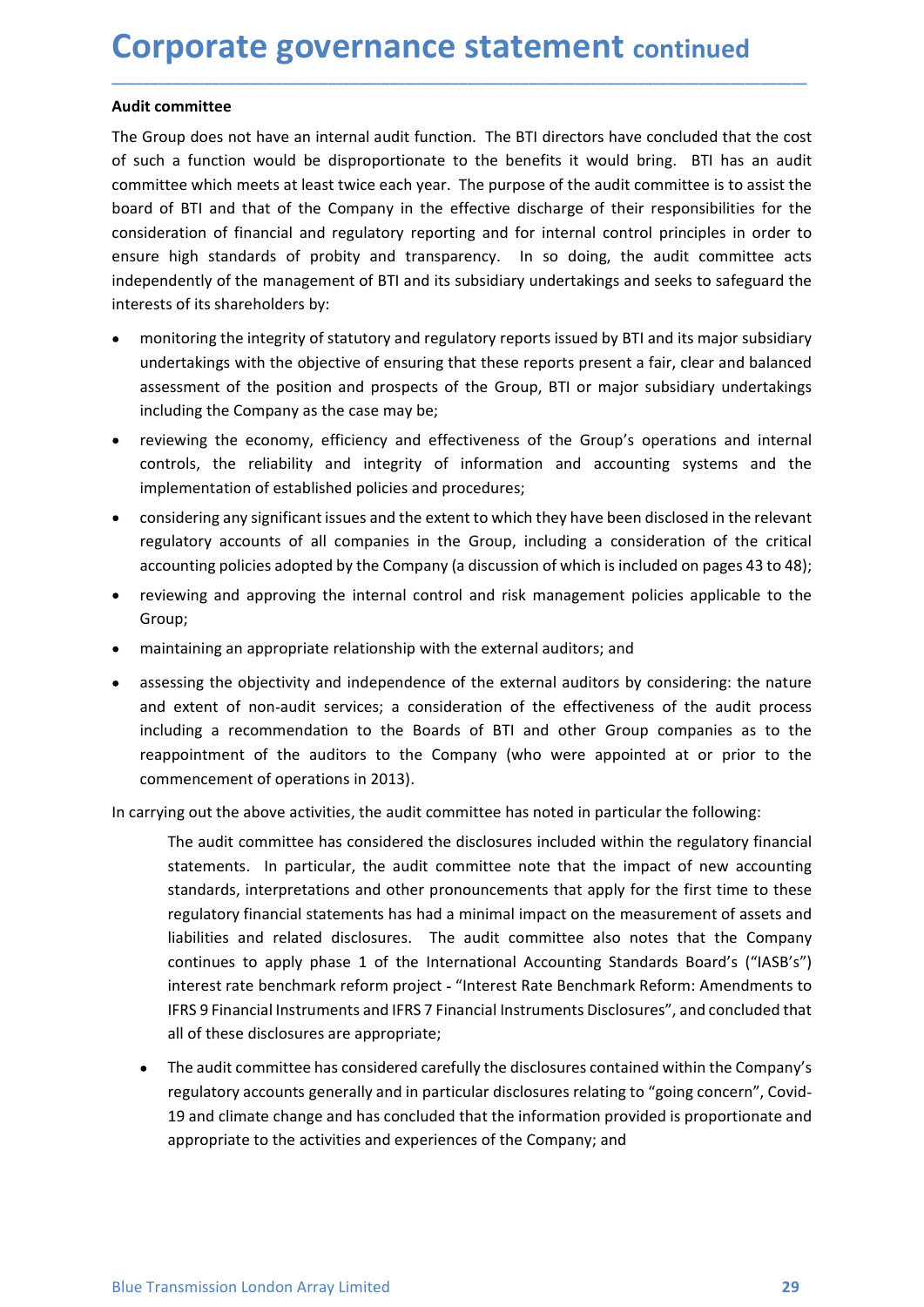**Corporate governance statement continued**<br>• The audit committee has also considered the key internal controls and risk management<br>procedures as they applied to the Company and judge them to have operated appropriately<br>dur **porate governance statement continued**<br>The audit committee has also considered the key internal controls and risk management<br>procedures as they applied to the Company and judge them to have operated appropriately<br>during t porate governance statement continued<br>The audit committee has also considered the key internal controls and risk management<br>procedures as they applied to the Company and judge them to have operated appropriately<br>during the **porate governance statement continued**<br>The audit committee has also considered the key internal controls and risk management<br>procedures as they applied to the Company and judge them to have operated appropriately<br>during t **porate governance statement continued**<br>The audit committee has also considered the key internal controls and risk management<br>procedures as they applied to the Company and judge them to have operated appropriately<br>during t **porate governance statement continued**<br>The audit committee has also considered the key internal controls and risk manageme<br>procedures as they applied to the Company and judge them to have operated appropriate<br>during the y **Corporate governance statement continued**<br>
• The audit committee has also considered the key internal controls and risk management<br>
procedures as they applied to the Company and judge them to have operated appropriately<br> **Corporate governance statement continued**<br> **•** The audit committee has also considered the key internal controls and risk management<br>
procedures as they applied to the Company and judge them to have operated appropriately **Corporate governance statement continued**<br> **•** The audit committee has also considered the key internal controls and risk management<br>
procedures as they applied to the Company and judge them to have operated appropriately **Corporate governance statement continued**<br>
• The audit committee has also considered the key internal controls and risk management<br>
procedures as they applied to the Company and judge them to have operated appropriately<br> **Corporate governance statement continued**<br>
• The audit committee has also considered the key internal controls and risk management<br>
procedures as they applied to the Company and judge them to have operated appropriately<br> **Corporate governance statement continued**<br>
• The audit committee has also considered the key internal controls and risk management<br>
procedures as they applied to the Company and judge them to have operated appropriately<br>

\_\_\_\_\_\_\_\_\_\_\_\_\_\_\_\_\_\_\_\_\_\_\_\_\_\_\_\_\_\_\_\_\_\_\_\_\_\_\_\_\_\_\_\_\_\_\_\_\_\_\_\_\_\_\_\_\_\_\_\_\_\_\_\_\_\_\_\_\_\_\_\_\_\_\_\_\_\_\_\_\_\_\_\_\_\_\_\_\_\_

committee.

**COPY COT ATE SOVEM SITE STATE THE COMPONE STATE AND AND THE SURVER THE SURVER THE SURVERT THE SURVERT SURVERT THE SURVERT THE SURVERT THE SURVERT ON THE REPORT ON THE REPORT ON THE REPORT ON THE REPORT ON THE REPORT ON TH** The audit committee has also considered the key internal controls and risk management<br>procedures as they applied to the Company and judge them to have operated appropriately<br>during the year. It has also considered all of t • The audit committee has also considered the key internal controls and risk management<br>procedures as they applied to the Company and judge them to have operated appropriately<br>during the year. It has also considered all of Free taster contributed to the Company and judge them to have operated appropriately<br>procedures as they applied to the Company and judge them to have operated appropriately<br>during the year. It has also considered all of th procedure of sometime of the compary and protect of the related internal control and risk related<br>diring the year. It has also considered all of the related internal control and risk related<br>disclosures contained within th disclosures contained within the regulatory accounts to be relevant and appropriate to the<br>operations of the company.<br>Setting to a denotions are invited to attend meetings of the audit committee to attend as<br>see fit, the a operations or the company.<br>
seensitives of the auditions are invited to attend meetings of the audit committee. There have been no<br>
see fit, the auditors also have unrestricted access to the audit committee. There have bee resentatives of the auditors are invited to attend meetings of the audit committee to atter<br>see fit; the auditors also have unrestricted access to the audit committee. There have been<br>servated by the auditors' representati Set in, the auditors are interesting of the and columninties. There have been into the set in the members of the audit ormittee.<br>Set raised by the auditors' representatives that were of concern to the members of the audit<br> is nases uy the autotos representatives strat were of content to the internets of the autotomy and and and and<br>and it committee.<br>
and it committee observed and with management.<br>
Ith, safety and environment advisory committ mutee.<br>
ematter committee is satisfied as to the auditors' objectivity and independence following enquiry<br>
discussion with the auditors and with management.<br>
th, safety and environment advisory committee<br>
boards of both BT abut Communitere is sacistated on the authors objectively and intepertient company singlestsion with the auditors and with management.<br>
Ith, safety and environment advisory committee<br>
boards of both BTI and the Company rec uscussion with the authors and with indiagement.<br>
the, safety and environment advisory committee<br>
boards of both BTI and the Company recognise that the nature of the Group and Company's<br>
nesses requires an exceptional focu boards of both BTI and the Company recognise that the nature of the Group and Company<br>enesses requires an exceptional focus on health, safety and the unvironment. Accordingly, the BTI<br>of has set up a Health, Safety and Env neses requires an exceptional focus on health, safety and the environment. Accordingly, the BTI<br>th das set up a Health, Safety and Environmental Advisory Committee which considers health,<br>ty and environment matters for all

- 
- 
- rd has set up a Health, safety and Environmential Advisory Committee which considers health, and environment matters for all compositions in the Group including the Company which meets e a year. The committee is responsibl e a year. The committee is responsible for:<br>
setting of health, safety and environmental targets for the Group and Company;<br>
ensuring that the Group's safety and health policy statement and environmental policy statement,<br>
- performance;
- 
- 

• Reporting to all boards in the Group including that of the Company as to the activities of the committee throughout the year.<br>
During the year members of the Health Safety and Environment Advisory Committee, who are also setting of health, safety and environmental targets for the Group and Company;<br>ensuring that the Group's safety and health policy statement and environmental policy statement,<br>are being adhered to;<br>are being adhered to;<br>Se • ensuring that the Group's safety and health policy statement and environmental policy statement,<br>
• Setting the health, safety and environmental plan for the year for all companies in the Group,<br>
including the belpettive are being adhered to:<br>
• Setting the health, safety and environmental plan for the year for all companies in the Group,<br>
including the objective of carrying out health and safety audits of O&M providers and monitoring<br>
the • Setting the health, safety and environmental plan for the year for all companies in the Group,<br>
including the objective of carrying out health and safety audits of O&M providers and monitoring<br>
• encororating greater including the bleat to carrying out health and safety audits of O&M providers and monitoring<br>the performance against planned targets;<br>
• encouraging greater awareness throughout the Group and the Company of the importance incouraging credit of the Hendith Safety and Environment Advisory Committee and the Berformance against planned targets;<br>
• encouraging greater awareness throughout the Group and the Company of the importanelith, safety an • encouraging greater awareness throughout the Group and the Company of the importance of<br>health, safety and the environment and higher achievement in health, safety and environmental<br>enformance;<br>• providing guidance to F the safety and the environment and higher achievement in health, safety and environmental<br>
performance;<br>
• providing guidance to FPL, the management services company, and all O&M providers and all<br>
other sub-contractors to performance;<br>
• providing guidance to FPL, the management services company, and all O&M providers and all<br>
other sub-contractors to the Group and Company that have the day to day responsibility for the<br>
management of healt

details.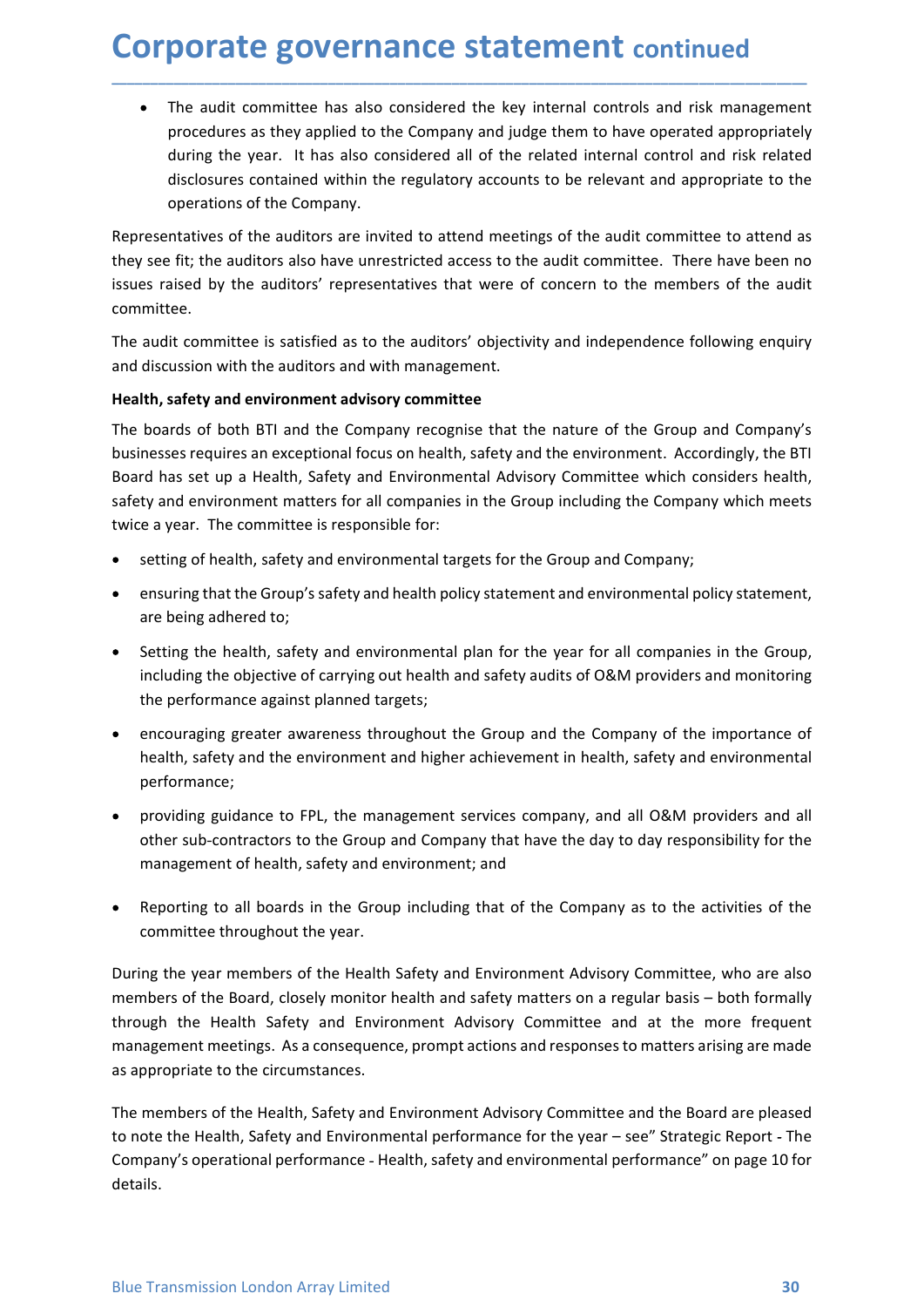# **Corporate governance statement continued<br>
Climate Change and greenhouse gas emissions**<br>
The Board acknowledges that the impact of climate change is apparent, through climate and weather<br>
actrographs on the second on the s

**Corporate governance statement continued**<br>
Climate Change and greenhouse gas emissions<br>
The Board acknowledges that the impact of climate change is apparent, through climate and weather<br>
extremes and environmental events **Corporate governance statement continued**<br> **Climate Change and greenhouse gas emissions**<br>
The Board acknowledges that the impact of climate change is apparent, through climate and weather<br>
extremes and environmental event **Corporate governance statement continued<br>
Climate Change and greenhouse gas emissions**<br>
The Board acknowledges that the impact of climate change is apparent, through climate and weather<br>
extremes and environmental events **Corporate governance statement continued**<br>
The Board acknowledges that the impact of climate change is apparent, through climate and weather<br>
extremes and environmental events that are increasing in frequency and intensit **Corporate governance statement** continued<br>
Climate Change and greenhouse gas emissions<br>
The Board acknowledges that the impact of climate change is apparent, through climate and weather<br>
extremes and environmental events **Corporate governance statement continued**<br>The Board acknowledges that the impact of climate change is apparent, through climate and weather<br>extremes and environmental events that are increasing in frequency and intensity. **Corporate governance statement** continued<br>
Climate Change and greenhouse gas emissions<br>
The Board acknowledges that the impact of climate change is apparent, through climate and weather<br>
extremes and environmental events **Corporate governance statement continued**<br> **Climate Change and greenhouse gas emissions**<br>
The Board acknowledges that the impact of climate change is apparent, through climate and weather<br>
extremes and environmental event **Corporate governance statement** continued<br>
Climate Change and greenhouse gas emissions<br>
The Board acknowledges that the impact of climate change is apparent, through climate and weather<br>
extremes and environmental events **Corporate governance statement** continued<br> **Climate Change and greenhouse gas emissions**<br>
The Board acknowledges that the impact of climate change is apparent, through climate and weather<br>
extremes and environmental event **Corporate governance statement** continued<br> **Climate Change and greenhouse gas emissions**<br>
The Board acknowledges that the impact of climate change is apparent, through climate and weather<br>
extremes and environmental event **COPPOTATE gOVET CONTERNATE STATEM CONTERNATE CONTERNATE TO EXECUTE SOMET THE BOAT ACTIONS THE BOAT ACTIONS THE BOAT ACTIONS THE BOAT ACTIONS THE BOAT ACTIONS THE BOAT ACTIONS THE ROTH EXECUTE EXECUTENT EXECUTE EXECTIONS Climate Change and greenhouse gas emissions**<br>The Board acknowledges that the impact of climate change is apparent, through climate and weather<br>extremes and environmental events that are increasing in frequency and intensi **Climate Change and greenhouse gas emissions**<br>The Board acknowledges that the impact of climate change is apparent, through climate and weather<br>extremes and environmental events that are increasing in frequency and intens The Board acknowledges that the impact of climate change is apparent, through climate and weather<br>extremes and environmental events that are increasing in frequency and intensity. The Board is proud<br>to be managing a busine The Board achrowetedges that the impact of climiate change is apparent, through climate and weather the soard is productorentral tree that are increasing in frequency and intensity. The Board is proud to be managing a busi

\_\_\_\_\_\_\_\_\_\_\_\_\_\_\_\_\_\_\_\_\_\_\_\_\_\_\_\_\_\_\_\_\_\_\_\_\_\_\_\_\_\_\_\_\_\_\_\_\_\_\_\_\_\_\_\_\_\_\_\_\_\_\_\_\_\_\_\_\_\_\_\_\_\_\_\_\_\_\_\_\_\_\_\_\_\_\_\_\_\_

The Company operates facilities that have the potential to emit harmful greenhouse gases. In<br>particular, the Company uses sulphur hexafluoride (SF<sub>8</sub>) in the operation of some of the Company's<br>electrical equipment. SF<sub>6</sub>

extremes and environmental events that are increasing in frequency and intensity. The Board is provided to be managing a business that is fundamental to the UK's efforts to achieve net zero emissions by 2050 in line with t to be managing a business that is fundamental to the UK's efforts to achieve net zero emissions by a 2050 in line with the Paris Agreement and the UK Government's target. The activities of the Company allow for the transmi 2050 in line with the Paris Agreement and the UK Government's target. The activities of the Company<br>allow for the transmission of 630 MW of clean energy from the London Array offshore windfarm to<br>dive on shore substation, where necessary, take appropriate actions to repair equipment to prevent the<br>The operation of the Company's facilities, which are necessary to allow for the<br>energy, also requires the consumption of electricity. The electri The operation of the Company stantines, which are hetecticity. The electricity used by the C<br>energy, also requires the consumption of electricity. The electricity used by the C<br>from a renewable source with no CO<sub>2</sub> emissio

Director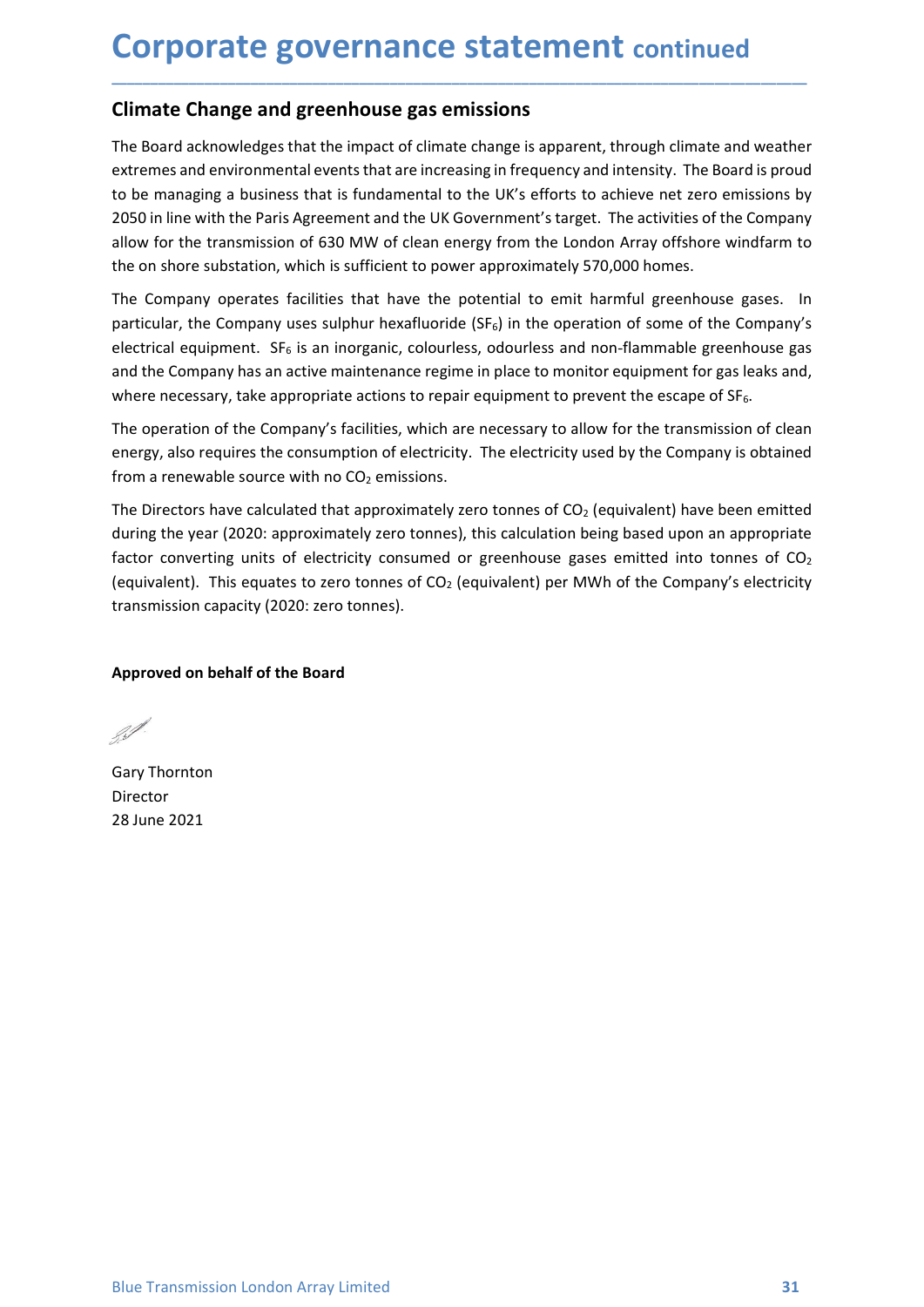Statement of Directors' responsibilities<br>
For the year ended 31 March 2021<br>
The Directors of the Company are required by standard condition E2 of the Licence to prepare<br>
regulatory accounts for each financial year which co **Statement of Directors' responsibilities**<br>
For the year ended 31 March 2021<br>
The Directors of the Company are required by standard condition E2 of the Licence to prepare<br>
regulatory accounts for each financial year which **Statement of Directors' responsibilities**<br>For the year ended 31 March 2021<br>The Directors of the Company are required by standard condition E2 of the Licence to prepare<br>regulatory accounts for each financial year which com **Statement of Directors' responsibilities**<br>For the year ended 31 March 2021<br>The Directors of the Company are required by standard condition E2 of the Licence to prepare<br>regulatory accounts for each financial year which com **Statement of Directors' responsibilities**<br>
For the year ended 31 March 2021<br>
The Directors of the Company are required by standard condition E2 of the Licence to prepare<br>
regulatory accounts for each financial year which **Statement of Directors' responsibilities**<br>
For the year ended 31 March 2021<br>
The Directors of the Company are required by standard condition E2 of the Licence to prepare<br>
regulatory accounts for each financial year which **Statement of Directors' responsibilities**<br>For the year ended 31 March 2021<br>The Directors of the Company are required by standard condition E2 of the Licence to prepare<br>regulatory accounts for each financial year which com **CHIT CONTROM CONTROM CONTS**<br> **Example that**<br> **Example that**<br> **Example to the Company are required by standard condition E2 of the Licence to prepare**<br>
The Directors' believe that, based on enquiry and the information avai **rememberish of Directors' responsibilities**<br>
rear ended 31 March 2021<br>
rectors of the Company are required by standard condition E2 of the Licence to prepare<br>
in . The Directors' believe that, based on enquiry and the inf **Ement of Directors' responsibilities**<br>
ear ended 31 March 2021<br>
ectors of the Company are required by standard condition E2 of the Licence to prepare<br>
pry accounts for each financial year which comply with the requirement **Ement of Directors' responsibilities**<br>ear ended 31 March 2021<br>ectors of the Company are required by standard condition E2 of the Licence to prepare<br>invy accounts for each financial year which comply with the requirements **Ement of Directors' responsibilities**<br>
ear ended 31 March 2021<br>
ectors of the Company are required by standard condition E2 of the Licence to prepare<br>
revy accounts for each financial year which comply with the requiremen **Emeral of Directors' responsibilities**<br>
reast and 31 March 2021<br>
retors of the Company are required by standard condition E2 of the Licence to prepare<br>
rey accounts for each financial year which comply with the requiremen **CEMENT OF DIFECTOTS' PESPONSIBILITIES**<br>ear ended 31 March 2021<br>ectors of the Company are required by standard condition E2 of the Licence to prepare<br>erry accounts for each financial year which comply with the requirements **COMPT ANT ACT DIFECTOTS' PESPONSIBILITIES**<br>
ear ended 31 March 2021<br>
ectors of the Company are required by standard condition E2 of the Licence<br>
ectors for each financial year which comply with the requirements set<br>
in. T **Statement of Directors' responsibilities**<br>
For the year ended 31 March 2021<br>
The Directors of the Company are required by standard condition E2 of the licence to prepare<br>
regulatory accounts for each financial year which For the year ended 31 March 2021<br>
The Directors of the Company are required by standard condition E2 of the Licence to prepare<br>
regulatory accounts for each financial year which comply with the requirements set out in that The Directors of the Company are required by standard condition E2 of the licence to prepare<br>regulatory accounts for each financial year which comply with the requirements set out in that<br>condition. The Directors' believe The Directors of the Company are required by standard condition E2 of the Licence to prepare<br>
regulatory accounts for each financial year which comply with the requirements set est ut in that<br>
condition. The Directors' bel The Directors have responsibility for ensuring that the findmatic state is the financial state of the production. The Directors' believe that be the production of the regulatory accounts is described under "A description o

\_\_\_\_\_\_\_\_\_\_\_\_\_\_\_\_\_\_\_\_\_\_\_\_\_\_\_\_\_\_\_\_\_\_\_\_\_\_\_\_\_\_\_\_\_\_\_\_\_\_\_\_\_\_\_\_\_\_\_\_\_\_\_\_\_\_\_\_\_\_\_\_\_\_\_\_\_\_\_\_\_\_\_\_\_\_\_\_\_\_

- 
- 

Countries are the minimal of the minimal of the minimal of the comparison of the minimal of the minimal of the minimal of the predictory accounts" on page 2.<br>
• The Directors' believe that, based on enquiry and the informa they have complied with these requirements. The content of the regulatory accounts is described<br>
"A description of these regulatory accounts" on page 2.<br>
"The Directors consider that, in preparing the regulatory financial **••** The Directs consists that, in preparing the regulatory accounts and the regulatory financial statements included in the regulatory accounts, the Company has used appropriate accounting policies, consistently applied a Fite Directors consider that, in preparing the regulatory financial statements included in the regulatory accounting policies, consistently applied and supported by reasonable and prudent judgements and estimates and all a international accounting, the lignational standards in conforming the explanation standards in a suppose the applicable accounting policies, consistently applicable accounting and financial reporting standards have been fo regunatory excusions, the company mas used exprehents and expansional angle and supported by peasonable and prudent judgements and estimates and all applicable accounting and financial reporting standards have been followe sypted and supported of the company and that being the regulatory financial statements and explained accounting and financial reporting standards have been followed.<br>
• The Directors have responsibility for preparing the r • The Directors have responsibility for preparing the regulatory financial statements on the going toncern basis, unless it is inappropriate to presume that the Company will continue in business. Therefore, these regulator From the there there to the comparistic of the comparistic in the regulatory interest and a statement of changes. The Directors have responsibility for ensuring that the Company keep accounting records in such form<br>that re is united to the statement specific measure in the interaction of the properties. Therefore, these regulatory financial statements have been prepared on the going<br>concern basis.<br>The Directors have responsibility for ensuri concern basis.<br>
concern basis.<br>
The Directors have responsibility for ensuring that the Company keep accounting records in such form<br>
that revenues, costs, assets, liabilities, reserves and provisions of, or reasonably att Concern uses assesses in the company keep accounting records in such form<br>that cevenues, costs, assets, liabilities, reserves and provisions of, or reasonably attributable to, the<br>transmission business of the Licensee are

The Directors have responsibility of ensuring viatcine Controllary exerces or preasonably attributable to, the<br>transmission business of the licensee are distinct from any other activity of the Company.<br>
The Directors have Inta reventase, toose, assets, inaunites, reserves and provisions or, or leasonably activened to, the company.<br>The Directors have responsibility for ensuring that the regulatory financial statements fairly present<br>The Dire transmission to united to the cherister as in using the activity or its compary. The Directors have responsibility for ensuring that the regulatory financial statements fairly present the financial position, financial perf The Directors have responsibility for ensuring that the regulatory financial statements fairly present<br>the financial position, financial performance and cash flows of, or reasonably attributable to, the<br>transmission busine the financial position, financial performance and cash flows of, or reasonably attributable to, the transmission business.<br>The Directors have responsibility to ensure that, so far as reasonably practicable, the regulatory<br> transmission business.<br>The Directors have responsibility to ensure that, so far as reasonably practicable, the regulatory<br>financial statements included in the regulatory accounts have the same form and content as the<br>equiv The Directors have responsibility to ensure that, so far as reasonably practicable, the regulatory<br>diriancial statements included in the regulatory accounts have the same form and content as the<br>equivalent statutory accoun financial statements included in the regulatory accounts have the same form and content as the equivalent statutory accounts of the Company and that they compay in all material respects with international accounting standa equorient statutory actounins or the Company and that they tounly in an interation associate which the requirements of the Companies Act 2006, and the applicable legal requirements of the Companies Act 2006, being disclose meantoura accounting standards in the mediator of the comparation of the comparation and the applicable legal requirements of the Companies Act 2006 subject to any material departures<br>being disclosed and explained in the r and the approace regar equivalent to the Comparison of the Construction subset to any instehend the purpose of enable of enable of enable of enable of the pureof of the Directors have responsibility to ensure that the regu statement, a statement of changes in equity and, if appropriate, a statement of comprehensive<br>income, a balance sheet and a cash flow statement, including notes thereto. The Directors also have<br>iresponsibility to ensure th The Directors have responsibility to ensure that the regulatory financial statement of a my revenues, costs, assets, liabilities, that have been charged from or to the ultimate controller (or that of its substantine Compan that have been charged from or to the ultimate controller (or that of its subsidic<br>Company) of the Company, or that have been determined by allocation or approximations of the company, or that have been determined by alloc

transmission business or between any other business of the Licensee or affiliate or related undertaking<br>together with a description of the basis of apportionment or allocation.<br>The Directors have general responsibility for

Director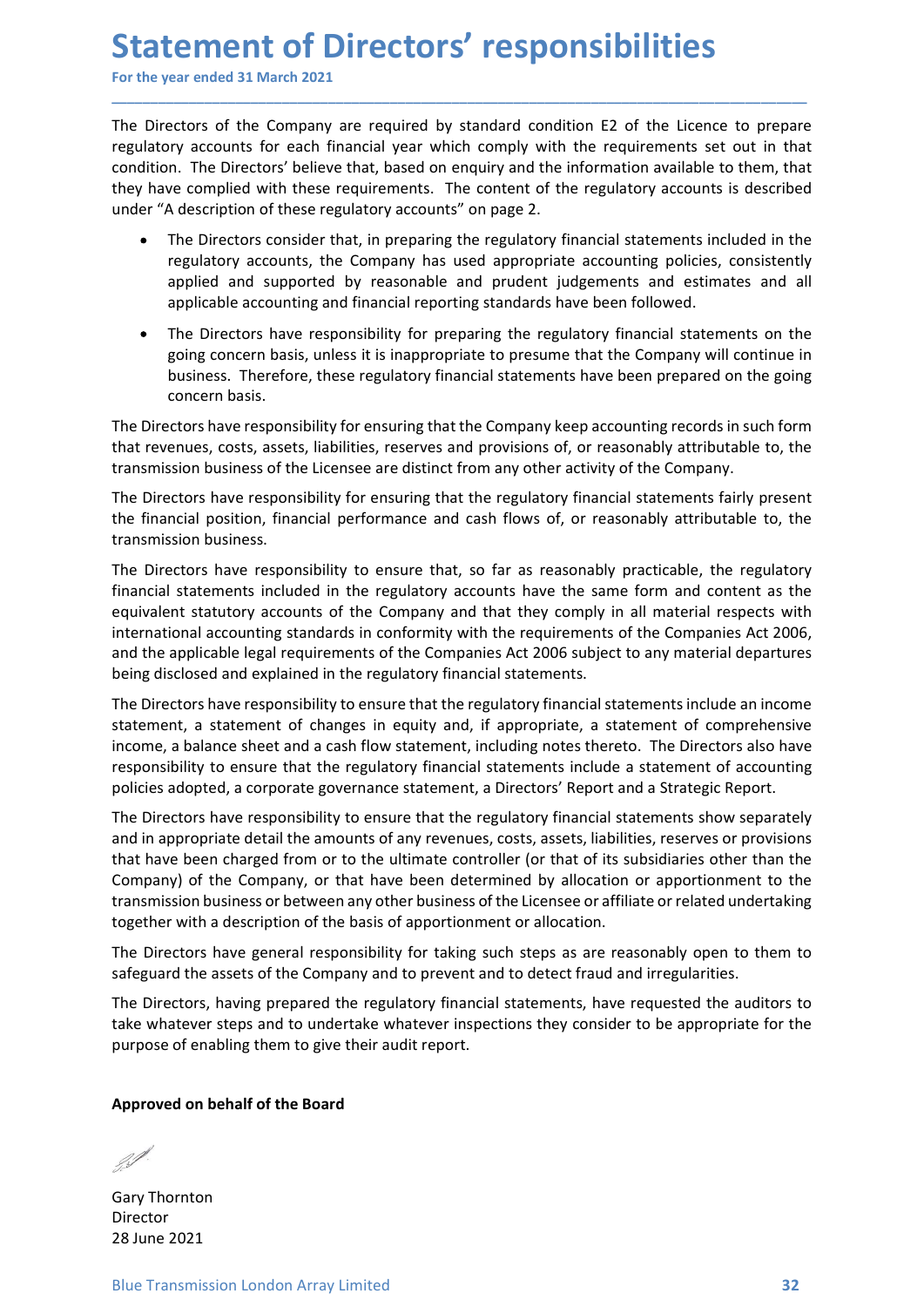### Independent auditors' report to the Gas and Electricity Markets<br>Authority (the "Regulator") and the Directors of Blue Transmission<br>London Array Limited<br>For the year ended 31 March 2021 Independent auditors' report to the Gas and Electricity Markets<br>Authority (the "Regulator") and the Directors of Blue Transmission<br>London Array Limited<br>For the year ended 31 March 2021<br>Report on the audit of the regulatory Independent auditors' report to the Gas and Electricity Marke<br>Authority (the "Regulator") and the Directors of Blue Transmissic<br>London Array Limited<br>For the year ended 31 March 2021<br>Report on the audit of the regulatory fi Independent auditors' report to the Gas and Electricity Markets<br>Authority (the "Regulator") and the Directors of Blue Transmission<br>London Array Limited<br>For the year ended 31 March 2021<br>**Report on the audit of the regulator** Independent auditors' report to the Gas and Electricity Markets<br>Authority (the "Regulator") and the Directors of Blue Transmission<br>London Array Limited<br>For the year ended 31 March 2021<br>**Report on the audit of the regulator** Independent auditors' report to the Gas and Electricity Markets<br>
Authority (the "Regulator") and the Directors of Blue Transmission<br>
London Array Limited<br>
For the year ended 31 March 2021<br> **Report on the audit of the regul** Independent auditors' report to the Gas and Electricity Markets<br>Authority (the "Regulator") and the Directors of Blue Transmission<br>London Array Limited<br>For the year ended 31 March 2021<br>**Report on the audit of the regulator**

### Opinion

\_\_\_\_\_\_\_\_\_\_\_\_\_\_\_\_\_\_\_\_\_\_\_\_\_\_\_\_\_\_\_\_\_\_\_\_\_\_\_\_\_\_\_\_\_\_\_\_\_\_\_\_\_\_\_\_\_\_\_\_\_\_\_\_\_\_\_\_\_\_\_\_\_\_\_\_\_\_\_\_\_\_\_\_\_\_\_\_\_\_

Independent auditors' report to the Gas and Electricity Markets<br>Authority (the "Regulator") and the Directors of Blue Transmission<br>London Array Limited<br>For the year ended 31 March 2021<br>**Report on the audit of the regulator** Independent auditors' report to the Gas and Electricity Markets<br>Authority (the "Regulator") and the Directors of Blue Transmission<br>London Array Limited<br>For the vear ended 31 March 2021<br>**Report on the audit of the regulator** Independent auditors' report to the Gas and Electricity Markets<br>
Authority (the "Regulator") and the Directors of Blue Transmission<br>
For the vear ended 31 March 2021<br> **Report on the audit of the regulatory financial statem** Independent auditors' report to the Gas and Electricity Markets<br>Authority (the "Regulator") and the Directors of Blue Transmission<br>London Array Limited<br>For the year ended 31 March 2021<br>**Report on the audit of the regulator** Independent auditors' report to the Gas and Electricity Markets<br>Authority (the "Regulator") and the Directors of Blue Transmission<br>London Array Limited<br>For the year ended 31 March 2021<br>**Report on the audit of the regulator** 

Independent auditors' report to the Gas and Electricity<br>Authority (the "Regulator") and the Directors of Blue Tran:<br>London Array Limited<br>For the year ended 31 March 2021<br>**Report on the audit of the regulatory financial sta** Museumont Conducted our and the **Conducted our Conducted Conducted Conducted** Statements<br>
Muthority (the "Regulator") and the Directors of Blue Transmission<br> **Report on the audit of the regulatory financial statements**<br> **R** Examplering (the "regardion") and the "birectors" of "bire Transmission London Array Limited<br>For the year ended 31 March 2021<br>**Report on the audit of the regulatory financial statements**<br>**Opinion**<br>In our opinion, Blue Tran LOTIOUD ATTAY LITTLE TO THE RELEASE THE RELEASE THE RELEASE THE REPORTED THE REPORTED IN APPOPTED IN APPOPTED IN APPOPTED IN A PROPORTED IN THE RELEASE THE RELEASE THE RELEASE THE RELEASE THE RELEASE THE RELEASE THE RELEAS From the year enticle of the **regulatory financial statements**<br> **Opinion**, Blue Transmission London Array Limited's regulatory financial statements for the year<br>
In our opinion, Blue Transmission London Array Limited's reg **Report on the audit of the regulatory financial statements**<br> **Opinion**<br>
In our opinion, Blue Transmission London Array Limited's regulatory financial statements for the year<br>
standard a 11 March 2021 have been properly pr **Community** of the Transmission London Array Limiansian extractional statements for the year<br>
ended 31 March 2021 have been properly prepared, in all material respects, in accordance with<br>
standard condition E2 of the Comp **Lymon**<br>In our opinion, Blue Transmission London Array Limited's regulatory financial statements for the year<br>ended 31 March 2021 have been properly prepared, in all material respects, in accordance with<br>standard condition standard condition E2 of the Company's Regulatory Licence and the Accounting Policies.<br>We have audited the regulatory financial statements, included within the regulatory accounts which<br>comprise: the balance sheet as at 31 We have audited the regulatory financial statements, included within the regulatory accounts which<br>comprise: the balance sheet as at 31 March 2021; the income statement, the statement of<br>comprehensive income, the statement ve have duricular energoinary imminary associates that is the promotion of compresion the responsive of comprehensive income, the statement of sconprehensive income, the statement of scanding policies; and the notes to the then ended; the accounting policies; and the notes to the regulatory financial statements.<br>**Basis for opinion**<br>We conducted our audit in accordance with International Standards on Auditing (UK) ("ISAs (UK)"),<br>including ISA **Basis for opinion**<br>We conducted our audit in accordance with International Standards on Auditing (UK) ("ISAs (UK)"),<br>Including ISA (UK) 800, and applicable law, and having regard to the guidance contained in ICKV<br>Technica We conducted our audit in accordance with International Standards on Auditing (UK) ("ISAs (UK)"),<br>including ISA (UK) 800, and applicable law, and having regard to the guidance contained in ICAEW<br>Technical Release Tech 02/1

### Independence

requirements.

international accounting standards in conformity with the requirements of Companies Act 2006<br>(International Financial Reporting Standards ("IFRS")) and the applicable legal requirements of the<br>companies Act 2006. Financial We conducted our autur in accounting that alternation is valuating (ow) rise (including ISA (UK) 800, and applicable law, and having regard to the guiatory Accounts' issued<br>Technical Release Tech 02/16 AAF (Revised) 'Repor mcleum<sub>ing</sub> is a (bot) and spinted are regulator and isomige regard to the guidal condition Coronation in Charletter of Chartered Accountation in England & Wales. Our regonsibilities under ISAs (UK) are by the Institute of regulatory licence, the regulatory financial statements have been prepared in accordance with by the institute of contenter who conforming in the Auditors' responsibilities for the audit of the regulatory financial statements<br>section of our report. We believe that the audit evidence we have obtained is sufficient a muter tessues of the Patternation responsant the valuation in the endepth of the regulator in the selection of our report. We believe that the adit evidence we have obtained is sufficient and appropriate to provide a basis execution<br>appropriate to provide a basis for our opinion.<br>Andependence<br>We remained independent of the Company in accordance with the ethical requirements that are<br>relevant to our audit of regulatory financial statements in mappendiate to provide a basis for our opmion).<br> *Independence with the ethical requirements that are*<br> *We remained independent of the Company in accordance with the UK, which includes the FRC's Ethical<br>
Standard, and we Independence*<br>We remained independent of the Company in accordance with the ethical requirements that are<br>relevant to our audit of regulatory financial statements in the UK, which includes the FRC's Ethical<br>Standard, and We remained independent of the Company in accordance with the ethical requirements that are<br>elevant to our audit of regulatory financial statements in the UK, which includes the FRC's Ethical<br>Standard, and we have fulfille relevant to our audit of regulatory financial statements in the UK, which includes the FRC's Ethical<br>Standard, and we have fulfilled our other ethical responsibilities in accordance with these<br>Emphasis of matter - Basis of Standard, and we have fulfilled our other ethical responsibilities in accordance with these<br>erequirements.<br>Emphasis of matter - Basis of preparation<br>Without modifying our opinion, we draw attention to the Accounting Polici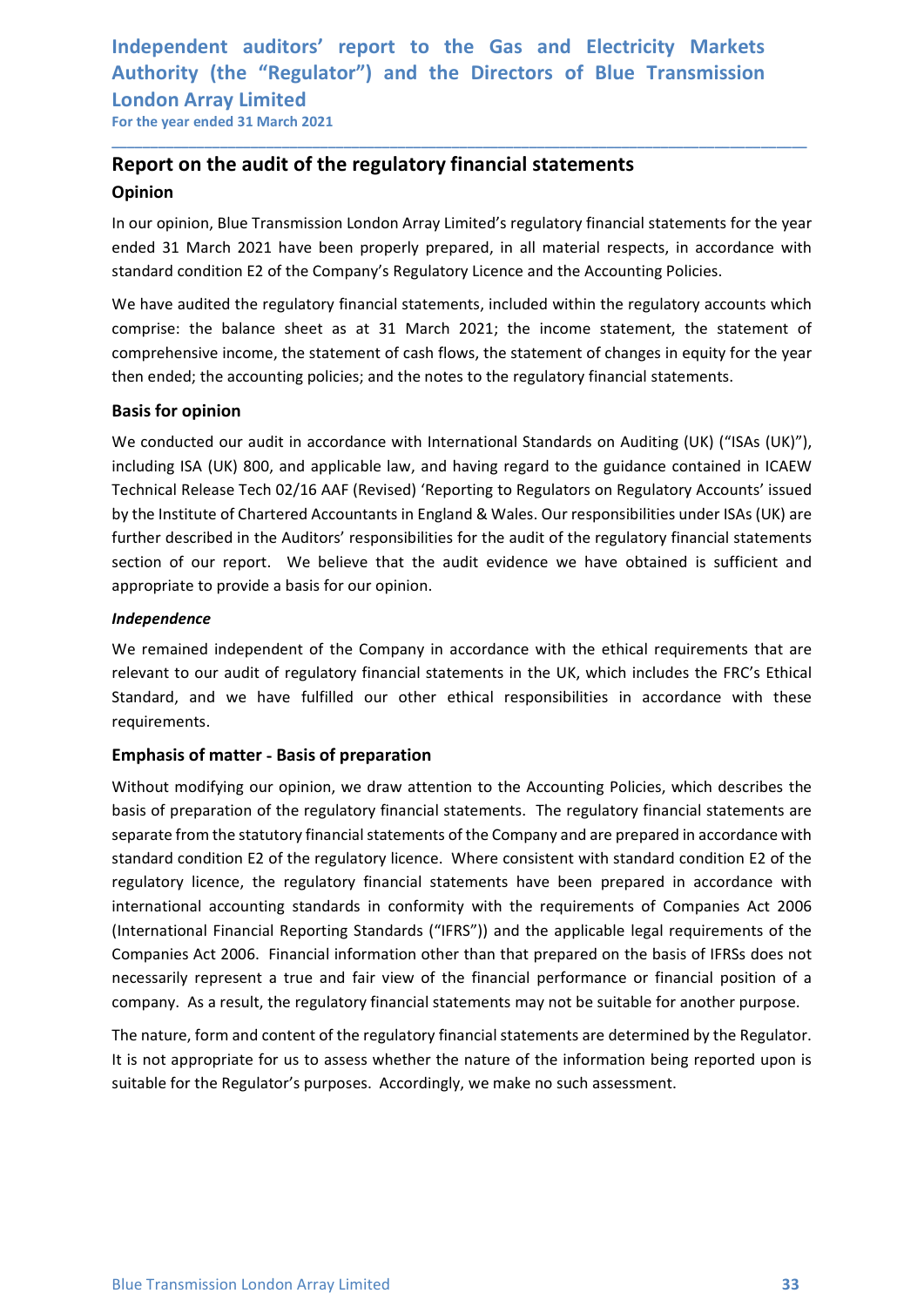### Independent auditors' report to the Gas and Electricity Markets<br>Authority (the "Regulator") and the Directors of Blue Transmission<br>London Array Limited continued<br>For the year ended 31 March 2021 Independent auditors' report to the Gas and Electricity Markets<br>Authority (the "Regulator") and the Directors of Blue Transmission<br>London Array Limited continued<br>For the year ended 31 March 2021<br>Emphasis of matter - Basis Independent auditors' report to the Gas and Electricity Marke<br>Authority (the "Regulator") and the Directors of Blue Transmissic<br>London Array Limited continued<br>For the year ended 31 March 2021<br>Emphasis of matter - Basis of Independent auditors' report to the Gas and Electricity Markets<br>Authority (the "Regulator") and the Directors of Blue Transmission<br>London Array Limited continued<br>For the year ended 31 March 2021<br>Emphasis of matter - Basis

\_\_\_\_\_\_\_\_\_\_\_\_\_\_\_\_\_\_\_\_\_\_\_\_\_\_\_\_\_\_\_\_\_\_\_\_\_\_\_\_\_\_\_\_\_\_\_\_\_\_\_\_\_\_\_\_\_\_\_\_\_\_\_\_\_\_\_\_\_\_\_\_\_\_\_\_\_\_\_\_\_\_\_\_\_\_\_\_\_\_

Independent auditors' report to the Gas and Electricity Markets<br>
Authority (the "Regulator") and the Directors of Blue Transmission<br>
London Array Limited continued<br>
For the year ended 31 March 2021<br> **Emphasis of matter - B** Independent auditors' report to the Gas and Electricity Markets<br>
Authority (the "Regulator") and the Directors of Blue Transmission<br>
London Array Limited continued<br>
For the year ended 31 March 2021<br>
Emphasis of matter - Ba Independent auditors' report to the Gas and Electricity Markets<br>Authority (the "Regulator") and the Directors of Blue Transmission<br>London Array Limited continued<br>For the year ended 31 March 2021<br>**Emphasis of matter - Basis** Independent auditors' report to the Gas and Electricity Markets<br>Authority (the "Regulator") and the Directors of Blue Transmission<br>London Array Limited continued<br>For the year ended 31 March 2021<br>Emphasis of matter - Basis Independent auditors' report to the Gas and Electricity Markets<br>Authority (the "Regulator") and the Directors of Blue Transmission<br>For the year ended 31 March 2021<br>The phasis of matter - Basis of preparation continued<br>Our Independent auditors' report to the Gas and Electricity Markets<br>Authority (the "Regulator") and the Directors of Blue Transmission<br>London Array Limited continued<br>For the year ended 31 March 2021<br>**Emphasis of matter - Basis** Independent auditors' report to the Gas and Electricity Markets<br>Authority (the "Regulator") and the Directors of Blue Transmission<br>London Array Limited continued<br>For the year ended 31 March 2021<br>**Emphasis of matter - Basis** Independent auditors' report to the Gas and Electricity Markets<br>Authority (the "Regulator") and the Directors of Blue Transmission<br>London Array Limited continued<br>For the year ended 31 March 2021<br>**Emphasis of matter - Basis** Independent auditors' report to the Gas and Electricity Markets<br>Authority (the "Regulator") and the Directors of Blue Transmission<br>London Array Limited continued<br>For the year ended 31 March 2021<br>**Emphasis of matter - Basis** Independent auditors' report to the Gas and Electricity Markets<br>Authority (the "Regulator") and the Directors of Blue Transmission<br>London Array Limited continued<br>For the year ended 31 March 2021<br>**Emphasis of matter - Basis** Independent auditors' report to the Gas and Electricity Markets<br>Authority (the "Regulator") and the Directors of Blue Transmission<br>London Array Limited continued<br>For the vear ended 31 March 2021<br>**Emphasis of matter - Basis** Authority (the "Regulator") and the Directors of Blue Transmission<br>
London Array Limited continued<br>
For the year ended 31 March 2021<br> **Emphasis of matter - Basis of preparation continued**<br>
Our opinion on the regulatory fin London Array Limited continued<br>
For the year ended 31 March 2021<br> **Emphasis of matter - Basis of preparation continued**<br>
Our opinion on the regulatory financial statements is separate from our opinion on the statutory<br>
fin **Emphasis of matter - Basis of preparation continued**<br>Our opinion on the regulatory financial statements is separate from our opinion on the statutory<br>financial statements of the Company for the year ended 31 March 2021 on Our opinion on the regulatory financial statements is separate from our opinion on the statutory<br>financial statements of the Company for the year ended 31 March 2021 on which we reported on 28<br>thancial statements of the Co Our opinion on the regulatory infrancial statements is separate from our opinino on the statutory<br>financial statements of the Company for the year ended 31 March 2021 on which we reported on 28<br>June 2021, which are prepare mindicular statements on the Company for the year ended as 1 world 1.021 on which we epopted on zo<br>then 2021, which are prepared for a different purpose. Our audit report in relation to the statutory<br>financial statements o unnel 20021, winn'na re prepared or a dimerent purpose. Un'audit report in relation to the statutory<br>financial statements of the Company (our "Statutory audit") was made solely to the Company's<br>members, as a body, in accor members, as a body, in accordance with Chapter 3 of Part 16 of the Companies Act 2006. Our<br>Statutory audit work was undertaken so that we might state to the Company's members those matters<br>vec are required to state to them Statutory audit work was undertaken so that we might state to the Company's members those matters<br>we are required to state to them in a statutory audit report and for no other purpose. In these<br>circumstances, to the fulles

statements.

we are required to state to them in a statutory audit report and for no other purpose. In these circumstances, to the fullest extent permitted by law, we do not accept or assume responsibility for cinva other purpose or to circumstances, to the fullest extent permitted by law, we do not accept or assume responsibility for<br>any other purpose or to any other person to whom our Statutory audit report is shown or into whose<br>hands it may come, sav any oncer purpose or compromise parameterize and the responsible and the responsible for responsible and the responsible and the responsible and the Company's statutory financial statements.<br>
In addition, we draw attention manus it may come, save where terms are expressiv agreed in whiting.<br>In addition, we draw attention to the fact that these regulatory financial statements have not been<br>prepared under section 394 of the Companies Act 2006 In addition, we draw attention to the fact that these regulatory financial statements have not<br>prepared under section 394 of the Companies Act 2006 and are not the Company's statutory fin<br>statements.<br>**Conclusions relating** statements.<br> **Conclusions relating to going concern**<br>
Based on the work we have performed, we have not identified any material uncertainties relating to<br>
events or conditions that, individually or collectively, may cast si **Conclusions relating to going concern**<br>Based on the work we have performed, we have not identified any material uncertainties relating to<br>events or conditions that, individually or collectively, may cast significant doubt **Conclusions relating to going concern**<br>
Based on the work we have not identified any material uncertainties relating to<br>
events or conditions that, individually or collectively, may cast significant doubt on the Company's

regulatory Imancial statements and our audators report timecon. The Unitectors are responsible for<br>the other information and, accordingly, we do not explestany financial statements does not cover the other<br>information and, Based on the work we have performed, we have not identified any material uncertainties relating to events or conditions that, individually or collectively, may cast significant doubt on the Company's ability to continue as events or conditions that, individually or collectively, may cast significant doubt on the Company's<br>ability to continue as a going concern for a period of a tleast twelve months from when the regulatory<br>financial statemen ability to continue as a going concern for a period of at least twelve months from when the regulatory<br>financial statements are authorised for issue.<br>In auditing the regulatory financial statements, we have concluded that Inancial statements are authorised for issue.<br>In auditing the regulatory financial statements, we have concluded that the Directors' use of the going<br>concern basis of accounting in the preparation of the regulatory financi In auditing the regulatory financial statements, we have concluded that the Directors' use of the going<br>concern basis of accounting in the preparation of the regulatory financial statements is appropriate.<br>However, because concern basis of accounting in the preparation of the regulatory financial statements is appropriate.<br>However, because not all future events or conditions can be predicted, this conclusion is not a<br>guarantee as to the Comp However, because not all future events or conditions can be predicted, this conclusion is not a guarantee as to the Company's ability to continue as a going concern.<br>Our responsibilities and the reeponsibilities of the Dir nowever, because not an into the events of contourous can be preformed, mis conclusion is not a<br>guarantee as to the Company's ability to continue as a going concern.<br>Our responsibilities and the responsibilities of the Dir guarance as to the company samury to contunte as a going concern.<br>Our responsibilities and the responsibilities of the Directors with respect to going concern are<br>described in the reformation comprises all of the informati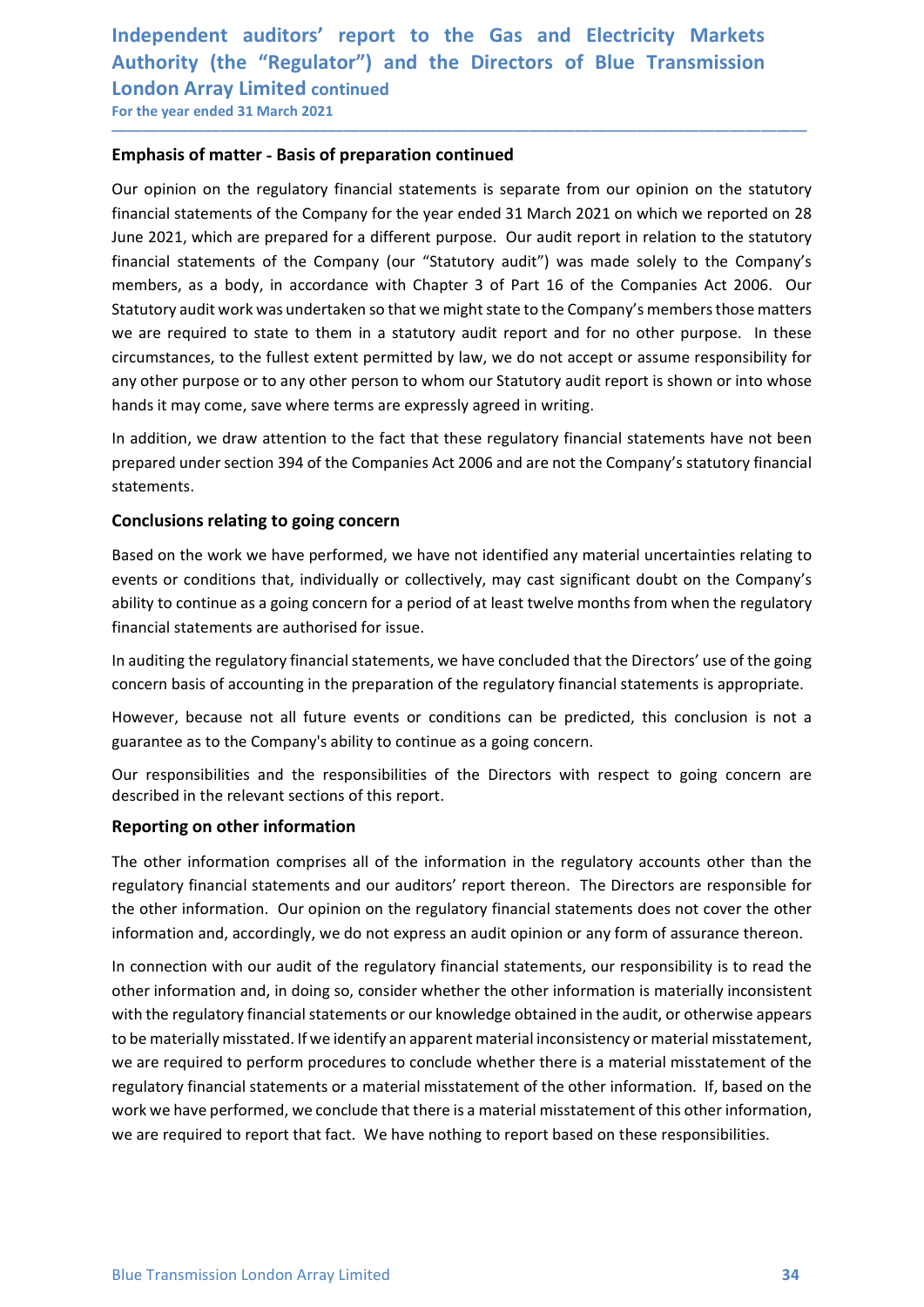### Independent auditors' report to the Gas and Electricity Markets<br>Authority (the "Regulator") and the Directors of Blue Transmission<br>London Array Limited continued<br>For the year ended 31 March 2021<br>The Directors' Report, Stra Independent auditors' report to the Gas and Electricity Markets<br>Authority (the "Regulator") and the Directors of Blue Transmission<br>London Array Limited continued<br>For the year ended 31 March 2021<br>The Directors' Report, Stra Independent auditors' report to the Gas and Electricity Marke<br>Authority (the "Regulator") and the Directors of Blue Transmissic<br>London Array Limited continued<br>For the year ended 31 March 2021<br>The Directors' Report, Strateg Independent auditors' report to the Gas and Electricity Markets<br>Authority (the "Regulator") and the Directors of Blue Transmission<br>London Array Limited continued<br>For the year ended 31 March 2021<br>The Directors' Report, Stra

\_\_\_\_\_\_\_\_\_\_\_\_\_\_\_\_\_\_\_\_\_\_\_\_\_\_\_\_\_\_\_\_\_\_\_\_\_\_\_\_\_\_\_\_\_\_\_\_\_\_\_\_\_\_\_\_\_\_\_\_\_\_\_\_\_\_\_\_\_\_\_\_\_\_\_\_\_\_\_\_\_\_\_\_\_\_\_\_\_\_

Independent auditors' report to the Gas and Electricity Markets<br>Authority (the "Regulator") and the Directors of Blue Transmission<br>London Array Limited continued<br>For the year ended 31 March 2021<br>The Directors' Report, Stra Independent auditors' report to the Gas and Electricity Markets<br>Authority (the "Regulator") and the Directors of Blue Transmission<br>London Array Limited continued<br>For the year ended 31 March 2021<br>The Directors' Report, Stra Independent auditors' report to the Gas and Electricity Markets<br>Authority (the "Regulator") and the Directors of Blue Transmission<br>London Array Limited continued<br>The Directors' Report, Strategic Report and Corporate govern Independent auditors' report to the Gas and Electricity Markets<br>Authority (the "Regulator") and the Directors of Blue Transmission<br>London Array Limited continued<br>For the year ended 31 March 2021<br>The Directors' Report, Stra Independent auditors' report to the Gas and Electricity Markets<br>Authority (the "Regulator") and the Directors of Blue Transmission<br>London Array Limited continued<br>The Directors' Report, Strategic Report and Corporate govern Independent auditors' report to the Gas and Electricity Markets<br>Authority (the "Regulator") and the Directors of Blue Transmission<br>London Array Limited continued<br>For the year ended 31 March 2021<br>The Directors' Report, Stra Independent auditors' report to the Gas and Electricity Markets<br>Authority (the "Regulator") and the Directors of Blue Transmission<br>London Array Limited continued<br>For the year ended 31 March 2021<br>The Directors' Report, Stra Independent auditors' report to the Gas and Electricity Markets<br>Authority (the "Regulator") and the Directors of Blue Transmission<br>London Array Limited continued<br>For the year ended 31 March 2021<br>The Directors' Report, Stra Independent auditors' report to the Gas and Electricity Markets<br>Authority (the "Regulator") and the Directors of Blue Transmission<br>London Array Limited continued<br>For the year ended 31 March 2021<br>The Directors' Report, Stra Independent auditors' report to the Gas and Electricity Markets<br>Authority (the "Regulator") and the Directors of Blue Transmission<br>London Array Limited continued<br>For the vear ended 31 March 2021<br>The Directors' Report, Stra Independent auditors' report to the Gas and Electricit<br>
Authority (the "Regulator") and the Directors of Blue Tr<br>
London Array Limited continued<br>
For the year ended 31 March 2021<br>
The Directors' Report, Strategic Report an thority (the "Regulator") and the Directors of Blue Transmission<br>
on Array Limited continued<br>
the year ended 31 March 2021<br>
Directors' Report, Strategic Report and Corporate governance statement<br>
company's Regulatory Lieen ndon Array Limited continued<br>
are vare anded 31 March 2021<br>
Directors' Report, Strategic Report and Corporate governance statement<br>
Company's Regulatory Licence, standard condition E2, requires the regulatory financial<br>
co However and the University Chemical Comparison Comparison Fig. 21 Directors' Report, Strategic Report and Corporate governance statement<br>
Company's Regulatory Licence, standard condition E2, requires the regulatory financi Directors' Report, Strategic Report and Corporate governance statement<br>
Company's Regulatory Licence, standard condition E2, requires the regulatory financial<br>
ements and the Directors' Report, Strategic Report, and Corpor Company's Regulatory Licence, standard condition E2, requires the regulatory financial<br>ements and the Directors' Report, Strategic Report, and Corporate governance statement to be<br>orared as if the Company were a quoted com Company's Regulatory Licence, standard condition Ez, requires the regulatory firements and the Directors' Report, Strategic Report, and Corporate governance statement Company's statutory financial statements company and as ared as if the Company were a quoted company and as if the regulatory financial statements were<br>Company's statutory financial statements prepared in accordance with Part 15 of the Companies<br>2006. The Directors have therefo Company's statutory financial statements prepared in accordance with Part 15 of the Companies<br>2006. The Directors have therefore prepared a Directors' Report, Strategic Report, and Corporate<br>remanne estatement accompanying 2006. The Directors have therefore prepared a Directors' Report, Strategic Report, and Corporate<br>errance statement accompanying the regulatory financial statements. Under the terms of our<br>practive have assumed responsibili

- 
- 
- ernance statement accompanying the regulatory financial statements. Under the terms of our arract we have assumed responsibility to provide those opinions that would be provided if this were assumed responsibility to provi

### Responsibilities for the regulatory financial statements and the audit

### Responsibilities of the Directors for the regulatory financial statements

As explained more fully in the Statement of Directors' Responsibilities set out on page 32, the Directors are responsible for the preparation of the regulatory financial statements in accordance with standard condition E2 of the Company's Regulatory Licence, and the Accounting Policies and for determining that the basis of preparation and accounting policies are acceptable in the circumstances. The Directors are also responsible for such internal control as they determine is necessary to enable the preparation of regulatory financial statements that are free from material misstatement, whether due to fraud or error.

### Auditors' responsibilities for the audit of the regulatory financial statements

preparation of regulatory financial statements that are free from material misstatement, whether due<br>to fraud or error.<br>Auditors' responsibilities for the audit of the regulatory financial statements<br>Our objectives are to Our objectives are to obtain reasonable assurance about whether the Regulatory Financial Statements as a whole are free from material misstatement, whether due to fraud or error, and to issue an auditors' report that includes our opinion. Reasonable assurance is a high level of assurance, but is not a guarantee that an audit conducted in accordance with ISAs (UK) will always detect a material misstatement when it exists. Misstatements can arise from fraud or error and are considered material if, individually or in the aggregate, they could reasonably be expected to influence the economic decisions of users taken on the basis of these Regulatory Financial Statements.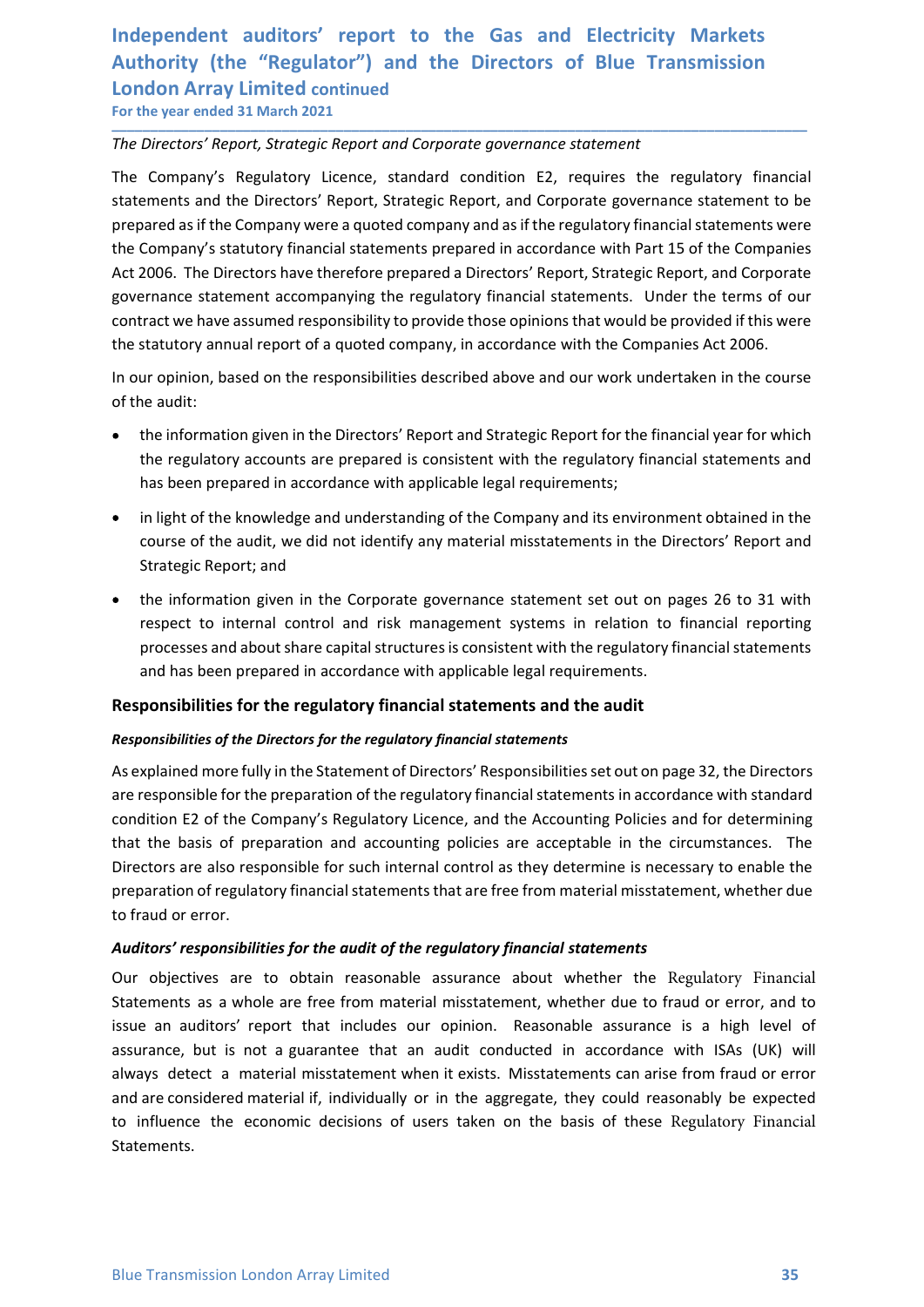## Independent auditors' report to the Gas and Electricity Markets<br>Authority (the "Regulator") and the Directors of Blue Transmission<br>London Array Limited continued<br>For the year ended 31 March 2021<br>Auditors' responsibilities Independent auditors' report to the Gas and Electricity Markets<br>Authority (the "Regulator") and the Directors of Blue Transmission<br>London Array Limited continued<br>For the year ended 31 March 2021<br>Auditors' responsibilities Independent auditors' report to the Gas and Electricity Marke<br>Authority (the "Regulator") and the Directors of Blue Transmissic<br>London Array Limited continued<br>For the year ended 31 March 2021<br>Auditors' responsibilities for Independent auditors' report to the Gas and Electricity Markets<br>Authority (the "Regulator") and the Directors of Blue Transmission<br>London Array Limited continued<br>For the year ended 31 March 2021<br>Auditors' responsibilities

\_\_\_\_\_\_\_\_\_\_\_\_\_\_\_\_\_\_\_\_\_\_\_\_\_\_\_\_\_\_\_\_\_\_\_\_\_\_\_\_\_\_\_\_\_\_\_\_\_\_\_\_\_\_\_\_\_\_\_\_\_\_\_\_\_\_\_\_\_\_\_\_\_\_\_\_\_\_\_\_\_\_\_\_\_\_\_\_\_\_

Independent auditors' report to the Gas and Electricity Markets<br>Authority (the "Regulator") and the Directors of Blue Transmission<br>London Array Limited continued<br>For the year ended 31 March 2021<br>Auditors' responsibilities Independent auditors' report to the Gas and Electricity Markets<br>Authority (the "Regulator") and the Directors of Blue Transmission<br>London Array Limited continued<br>For the year ended 31 March 2021<br>Auditors' responsibilities Independent auditors' report to the Gas and Electricity Markets<br>Authority (the "Regulator") and the Directors of Blue Transmission<br>London Array Limited continued<br>For the year ended 31 March 2021<br>Auditors' responsibilities Independent auditors' report to the Gas and Electricity Markets<br>Authority (the "Regulator") and the Directors of Blue Transmission<br>London Array Limited continued<br>Tor the year ended 31 March 2021<br>Auditors' responsibilities

Independent auditors' report to the Gas and Electricity Markets<br>Authority (the "Regulator") and the Directors of Blue Transmission<br>London Array Limited continued<br>For the year ended 31 March 2021<br>Auditors' responsibilities Independent auditors' report to the Gas and Electricity Markets<br>Authority (the "Regulator") and the Directors of Blue Transmission<br>London Array Limited continued<br>For the year ended 31 March 2021<br>Auditors' responsibilities Independent auditors' report to the Gas and Electricity Markets<br>Authority (the "Regulator") and the Directors of Blue Transmission<br>London Array Limited continued<br>For the year ended 31 March 2021<br>Auditors' responsibilities Independent auditors' report to the Gas and Electricity Markets<br>Authority (the "Regulator") and the Directors of Blue Transmission<br>London Array Limited continued<br>For the year ended 31 March 2021<br>Auditors' responsibilities Independent auditors' report to the Gas and Electricity Markets<br>Authority (the "Regulator") and the Directors of Blue Transmission<br>London Array Limited continued<br>For the year ended 31 March 2021<br>Auditors' responsibilities Independent auditors' report to the Gas and Electricity Markets<br>Authority (the "Regulator") and the Directors of Blue Transmission<br>London Array Limited continued<br>For the year ended 31 March 2021<br>Auditors' responsibilities Independent auditors' report to the Gas and Electricity Markets<br>Authority (the "Regulator") and the Directors of Blue Transmission<br>London Array Limited continued<br>Mardfor free ware neded 31 March 2021<br>The verse meaked in Ma Independent autitors" report to the Gas and Electricity Markets<br>Authority (the "Regulator") and the Directors of Blue Transmission<br>London Array Limited continued<br>For the year ended 31 March 2021<br>Auditors' responsibilities Authority (the "Regulator") and the Directors of Blue Transmission<br>
London Array Limited continued<br>
For the year ended 31 March 2021<br>
Auditors' responsibilities for the audit of the regulatory financial statements continue London Array Limited continued<br>For the year ended 31 March 2021<br>Auditors' responsibilities for the audit of the regulatory financial statements continued<br>Irregularities, including fraud, are instances of non-compliance wit For the year ended 31 March 2021<br>**Auditors' responsibilities for the audit of the regulatory financial statements continued**<br>Irregularities, including fratal, are instances of non-compliance with laws and regulations. We d entions' responsibilities for the audit of the regulatory financial statements continued<br>gualarities, including fraud, are instances of non-compliance with laws and regulations. We design<br>exceluse in line with our responsi regularities, including fraud, are instances of non-compliance with laws and regulations. We design<br>cecutures in line with our responsibilities, outlined above, to detect material misstatements in<br>epect of irregularities, receures in ine warn our responsionities, bounded above, to detect material misstatements in epect of irregularities, including fraud, is detailed below.<br>
Elect of irregularities, including fraud, is detailed below.<br>
Elect igularities, including fraud, is detailed below.<br>
Equalities, including fraud, is detailed below.<br>
Equalitions and regulations related to UK tax legislation, Health and Safety, and a range of<br>
purplince with laws and regul eed on our understanding of the Company and industry, we identified that the principal risks of non-<br>ppliance with laws and regulations related to UK tax legislation, Health and Safety, and a range of<br>ustry specific legal mpliance with laws and regulations related to UK tax legislation, Health and Safety, and a range of<br>ustry specific legal requirements pertaining to the Company's licence to operate, including the<br>ustrictly Act 1989, and we ustry specific legal requirements pertaining to the Company's licence to operate, including the<br>criticly Act 1989, and we considered the extent to which non-compliance might have a material<br>ect on the regulatory financial Electricity Act 1989, and we considered the extent to which non-compliance might have a material<br>effect on the regulatory financial statements such as the companies Act 2006. We<br>evaluated management's incentives and opport

- 
- 
- 
- 

effect on the regulatory financial statements. We also considered those laws and regulations that<br>have a direct impact on the regulatory financial statements such as the Companies Azt 2006. We<br>evaluated management's incent have a direct impact on the regulatory financial statements such as the Companies Act 2006. We<br>thandied statements (including the risk of override of crotrolis), and determined that the principal risks<br>twere related to pos evaluated management's incentives and opportunities for fraudulent manipulation of the regulatory<br>financial statements (including the risk of override of controls), and determined that the principal risks<br>were related to p financial statements (including the risk of override of controls), and determined that the principal risks<br>were related to posting inappropriate journal entrities and the risk of management bias in accounting<br>estimates. Au were related to posting inappropriate journal entries and the risk of management bias in accounting<br>estimates. Audit procedures performed by the engagement team included:<br>
• enquires of management around known or suspected Examples of management around known or suspectivel increasing and regulations, claims and literation, and instances of fraud;<br>
• understanding of management's controls designed to prevent and deter irregularities;<br>
• chall e enquiries of management around known or suspected instances of non-compliance with laws and<br>regulations, claims and litigation, and instances of fraud;<br>understring is of management is controls designed to prevent and det

A further description of our responsibilities for the audit of financial statements is located on the FRC's<br>website at: www.frc.org.uk/auditorsresponsibilities. This description forms part of our auditors'<br>report.<br>Blue Tra report.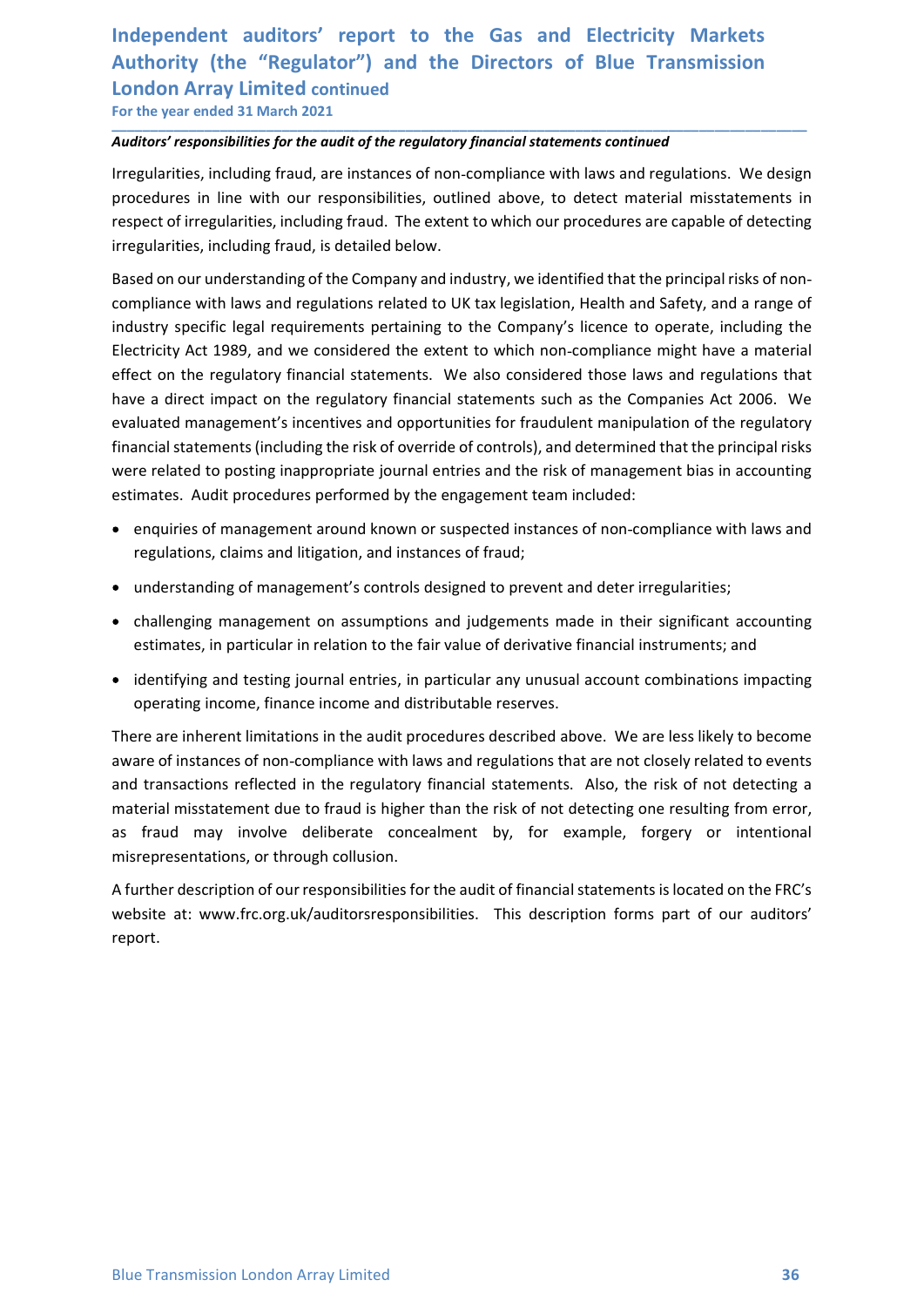## Independent auditors' report to the Gas and Electricity Markets<br>Authority (the "Regulator") and the Directors of Blue Transmission<br>London Array Limited continued<br>For the year ended 31 March 2021<br>Use of this report Independent auditors' report to the Gas and Electricity Markets<br>Authority (the "Regulator") and the Directors of Blue Transmission<br>London Array Limited continued<br>For the year ended 31 March 2021<br>Use of this report<br>This rep Independent auditors' report to the Gas and Electricity Marke<br>
Authority (the "Regulator") and the Directors of Blue Transmissic<br>
London Array Limited continued<br>
For the year ended 31 March 2021<br>
Use of this report<br>
This r Independent auditors' report to the Gas and Electricity Markets<br>Authority (the "Regulator") and the Directors of Blue Transmission<br>London Array Limited continued<br>For the year ended 31 March 2021<br>Use of this report<br>This rep

\_\_\_\_\_\_\_\_\_\_\_\_\_\_\_\_\_\_\_\_\_\_\_\_\_\_\_\_\_\_\_\_\_\_\_\_\_\_\_\_\_\_\_\_\_\_\_\_\_\_\_\_\_\_\_\_\_\_\_\_\_\_\_\_\_\_\_\_\_\_\_\_\_\_\_\_\_\_\_\_\_\_\_\_\_\_\_\_\_\_

Independent auditors' report to the Gas and Electricity M<br>
Authority (the "Regulator") and the Directors of Blue Trans<br>
London Array Limited continued<br>
For the year ended 31 March 2021<br>
Use of this report<br>
This report, inc Independent auditors' report to the Gas and Electricity Markets<br>
Authority (the "Regulator") and the Directors of Blue Transmission<br>
London Array Limited continued<br>
For the year ended 31 March 2021<br>
Use of this report<br>
Thi Independent auditors' report to the Gas and Electricity Markets<br>Authority (the "Regulator") and the Directors of Blue Transmission<br>London Array Limited continued<br>Tor the year ended 31 March 2021<br>This report<br>This report<br>Thi Independent auditors' report to the Gas and Electricity Markets<br>Authority (the "Regulator") and the Directors of Blue Transmission<br>London Array Limited continued<br>of the year ended 31 March 2021<br>Dose of this report<br>This rep Independent auditors' report to the Gas and Electricity Markets<br>Authority (the "Regulator") and the Directors of Blue Transmission<br>London Array Limited continued<br>To the year ended 31 March 2021<br>This report, including the o Independent auditors' report to the Gas and Electricity Markets<br>Authority (the "Regulator") and the Directors of Blue Transmission<br>London Array Limited continued<br>For the year ended 31 March 2021<br>This report, including the Independent auditors' report to the Gas and Electricity Markets<br>Authority (the "Regulator") and the Directors of Blue Transmission<br>London Array Limited continued<br>Tor the year ended 31 March 2021<br>Use of this report<br>This rep Independent auditors' report to the Gas and Electricity Markets<br>Authority (the "Regulator") and the Directors of Blue Transmission<br>London Array Limited continued<br>For the year ended 31 March 2021<br>This report, including the Independent auditors' report to the Gas and Electricity Markets<br>Authority (the "Regulator") and the Directors of Blue Transmission<br>London Array Limited continued<br>This report, including the opinion, has been prepared for an Independent auditors' report to the Gas and Electricity Markets<br>Authority (the "Regulator") and the Directors of Blue Transmission<br>London Array Limited continued<br>For the year ended 31 March 2021<br>Use of this report<br>This rep Independent auditors' report to the Gas and Electricity Markets<br>Authority (the "Regulator") and the Directors of Blue Transmission<br>London Array Limited continued<br>of the vear ended 31 March 2021<br>We of this report<br>the vear e Independent auditors' report to the Gas and Electricity Markets<br>
Authority (the "Regulator") and the Directors of Blue Transmission<br>
Ion the year anded 31 March 2021<br>
This report, including the opinion, has been prepared Authority (the "Regulator") and the Directors of Blue Transmission<br>
London Array Limited continued<br>
Use of this report<br>
Use of this report<br>
This report, including the opinion, has been prepared for and only for the Compan Regulatory Licence dated 9 September 2013 and to facilitate the carrying out by the Regulator of regulatory functions in accordance with our engagement letter dated 14 June 2021. Our audit woo has been undertaken so that w regulatory functions in accordance with our engagement letter dated 14 June 2021<br>has been undertaken so that we might state to the Company and the Regulator those<br>have agreed to state to them in our report, in order (a) to have agreed to state to them in our report, in order (a) to assist the Company to<br>under the Regulatory Licence to procure such a report and (b) to facilitate the<br>Regulator of its regulatory functions, and for no other purp

Edinburgh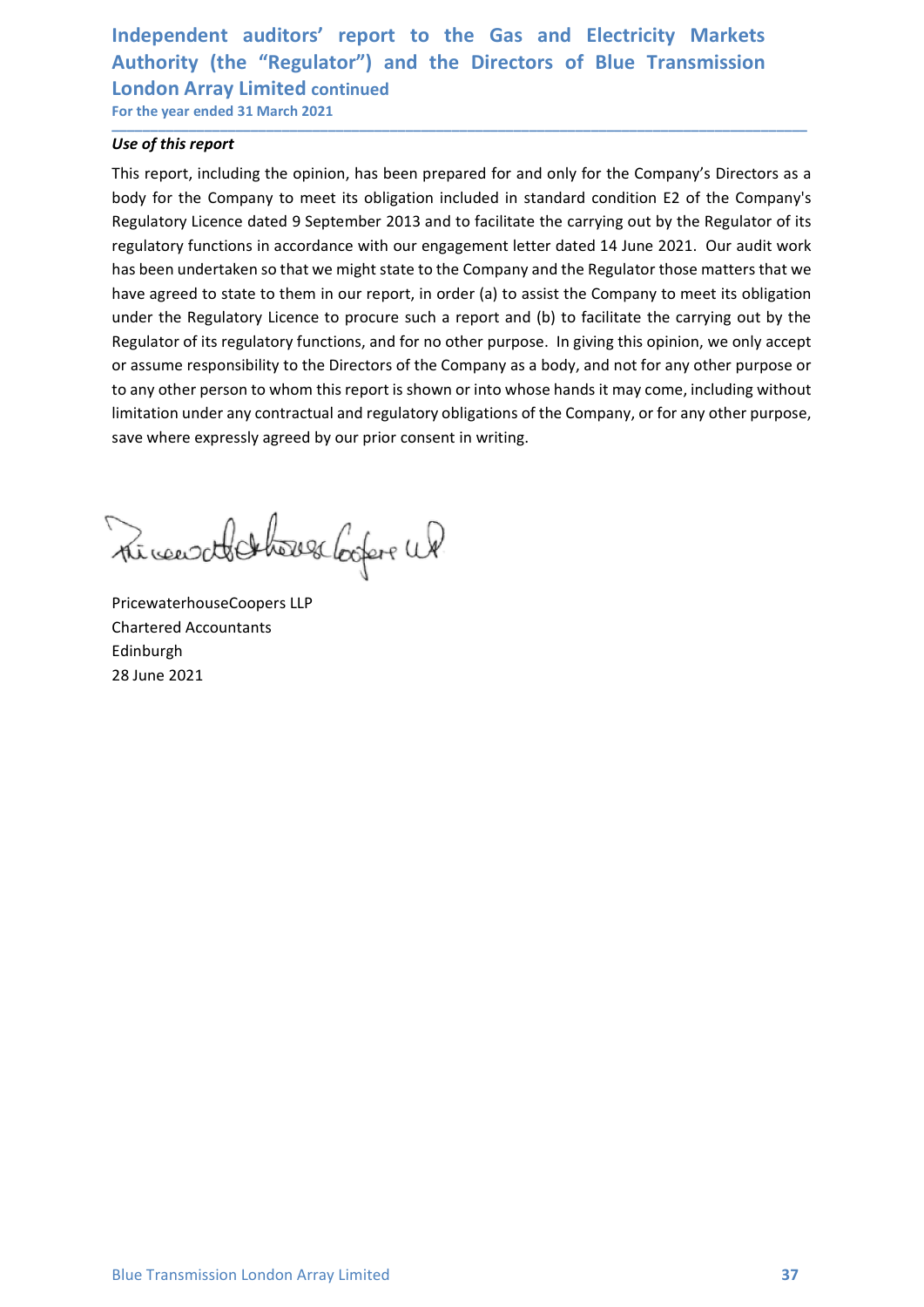# **Accounting policies**<br>
For the year ended 31 March 2021<br> **A. Basis of preparation of these regulatory financial statements**<br>
These regulatory financial statements have been prepared on a going concern basis (see "Strategi

**Accounting policies**<br>
For the year ended 31 March 2021<br> **A. Basis of preparation of these regulatory financial statements<br>
These regulatory financial statements have been prepared on a going concern basis (see "Strategic<br> ACCOUNTING POLICIES**<br>For the year ended 31 March 2021<br>**A. Basis of preparation of these regulatory financial statements**<br>These regulatory financial statements have been prepared on a going concern basis (see "Strategic<br>Re Accounting policies<br>
For the year ended 31 March 2021<br>
A. Basis of preparation of these regulatory financial statements<br>
These regulatory financial statements have been prepared on a going concern basis (see "Strategic<br>
Re Accounting policies<br>
For the year ended 31 March 2021<br>
A. Basis of preparation of these regulatory financial statements<br>
These regulatory financial statements have been prepared on a going concern basis (see "Strategic<br>
Re **Accounting policies**<br>
For the year ended 31 March 2021<br> **A. Basis of preparation of these regulatory financial statements**<br>
These regulatory financial statements have been prepared on a going concern basis (see "Strategic Accounting policies<br>
For the year ended 31 March 2021<br>
A. Basis of preparation of these regulatory financial statements<br>
These regulatory financial statements have been prepared on a going concern basis (see "Strategic<br>
Re **Accounting policies**<br>For the year ended 31 March 2021<br>**A. Basis of preparation of these regulatory financial statements**<br>These regulatory financial statements have been prepared on a going concern basis (see "Strategic<br>Re For the year ended 31 March 2021<br>
For the year ended 31 March 2021<br> **A. Basis of preparation of these regulatory financial statements**<br>
These regulatory financial statements have been prepared on a going concern basis (see **Accounting policies**<br>For the year ended 31 March 2021<br>**A.** Basis of preparation of these regulatory financial statements<br>These regulatory financial statements have been prepared on a going concern basis (see "Strategic<br>Re For the year ended 31 March 2021<br>For the year ended 31 March 2021<br>These regulatory financial statements have been prepared on a going concern basis (see "Strategic<br>Report - Coing concern, liquidity and treasury management For the year ended 31 March 2021<br>The the year ended 31 March 2021<br>These regulatory financial statements have been prepared on a going concern basis (see "Strategic<br>These regulatory financial statements have been prepared o **Accounting policies**<br>For the year ended 31 March 2021.<br>**A. Basis of preparation of these regulatory financial statements**<br>These regulatory financial statements have been prepared on a going concern basis (see "Strategic<br>R **ACCOUNTIME POLICIES**<br>For the year ended 31 March 2021<br>**A.** Basis of preparation of these regulatory financial statements<br>These regulatory financial statements have been prepared on a going concern basis (see "Strategic<br>Re **ACCOUNTIME POLICIES**<br>For the year ended 31 March 2021<br>**A.** Basis of preparation of these regulatory financial statements<br>These regulatory financial statements have been prepared on a going concern basis (see "Strategic<br>Re For the year ended 31 March 2021<br> **A. Basis of preparation of these regulatory financial statements**<br>
These regulatory financial statements have been prepared on a going concern basis (see "Strategic<br>
Report - Going concer **A. Basis of preparation of these regulatory financial statements**<br>These regulatory financial statements have been prepared on a going concern basis (see "Strategic<br>Report - Going concern, liquidity and treasury management **A. Basis of preparation of these regulatory financial statements**<br>These regulatory financial statements have been prepared on a going concern basis (see "Strategic" sciencer", inquidity and treasury management" on page 17 These regulatory financial statements have been prepared on a going concern basis (see "Strategic<br>Report - Going concern, liquidity and treasury management" on page 17 which sets out the Company's<br>basis for applying the gi Ineer regulatory imancial statements nave been prepared on a going concern oasts (see Stratege)<br>Report - Going concern, liquidity and treasury management" on page 17 which sets out the Company's<br>basis for applying the goin basis for applying the going concern basis to the preparation of these regulatory financial statements)<br>and with the requirements of standard condition E2 of the Licence. These regulatory financial<br>statements are prepared and with the requirements or standard conduction at 20 or the Lucence. These regularony mandare to the statements are prepared in accordance with international accounting standards in conformity with<br>the requirements of th statemens are prepare in accordance win international accolunity standards in comformity winterequirements of the Companies Act 2006 (International Financial Reporting Standards ("iFRS")) and the applicable legal requireme the requirements or the Companies Act 2006. Ithere requires and a peptrump as variable and the populations in the Companies Act 2006. The regulatory financial statements have been prepared using consistent accounting polic and the application elegat requirements of the Compannes Att 2000. The regulation yimlands is attements of the accounting policies adopted reflect all IFRS accounting standards and any related interpretations that are mand

\_\_\_\_\_\_\_\_\_\_\_\_\_\_\_\_\_\_\_\_\_\_\_\_\_\_\_\_\_\_\_\_\_\_\_\_\_\_\_\_\_\_\_\_\_\_\_\_\_\_\_\_\_\_\_\_\_\_\_\_\_\_\_\_\_\_\_\_\_\_\_\_\_\_\_\_\_\_\_\_\_\_\_\_\_\_\_\_\_\_

may been prepared using Constatent accounting poincels uppared where necessary, to onstate the accounting policies adopted reflect all IFRS accounting standards and any related interpretations<br>that are mandatory for the ye me accounting pointes another ail in sect all instances accopiently standards and any related interpretations and the change the consideration and the company of the vear ended 31 March 2021. The regulatory financial state prepared on an historical cost basis except for the revaluation of derivative financial instruments. The regulatory financial statements are presented in pounds sterling, which is the functional currency of the company and regulatory financial statements are presented in pounds sterling, which is the functional currency of<br>the Company and are rounded to the nearest £1,000.<br>The preparation of regulatory financial statements requires managemen The Company and are rounded to the nearest £1,000.<br>
The preparation of regulatory financial statements requires management to make estimates and<br>
and liabilities and the reported amounts of assets and liabilities, disclosu The preparation of regulatory financial statements requires management to make estimates and<br>assumptions that affect the reported amounts of assets and liabilities, disclosures of contingent assets<br>rand liabilities and the The preparation or regulatory innatial statements requires management to<br>assumptions that affect the reported amounts of assets and liabilities, disclosur<br>and liabilities and the reported amounts of revenue and expenses du and liabilities and the reported amounts of revenue and expenses during the reporting period. Actual<br> **B. Transmission availability arrangements**<br> **The Company owns and operates an electricity transmission network that is** Its could differ from these estimates.<br> **Transmission availability arrangements**<br> **Company owens and operates an electricty transmission network that is principally offshore**<br>
d. This network electrically connects a wind f **Transmission availability arrangements**<br>Company owns and operates an electricity transmission network that is principally offshed. This network electrically connects a wind farm generator to the onshore electric<br>smission Company owns and operates an electricity transmission network that is principally offshore<br>ed. This network electrically connects a wind farm generator to the onshore electricity<br>smission ower (NGET). The ownership of this Company or the right of the right of the right of the right to charge of the provision of the provision of the provision of the charge electricity smission owner (NGET). The ownership of this transmission network is subjec

<sup>22</sup>. "Instructural consults are wind retains and winding summation of the risiston ower (NGET). The ownership of this transmission network is subject to regulatory and ratactual arrangements that permit it to charge for m

- 
- 

The major characteristics that result in the application of IFRIC 12 include the following:<br>
• the regulatory arrangements determine the price charged by the Company for its transmission<br>
• with regulator has granted a lic contractual arrangements that permit it to charge for making its transmission network available<br>("cransmission availability charges") to the wind farm generator thereby allowing the wind farm<br>generator to transmit its elec ("transmission availability charges") to the wind farm generator thereby allowing the wind farm<br>generator to transmit its electricity.<br>The characteristics of the regulatory, legal and contractual arrangements that give ris generator to transmit its electricity.<br>
The characteristics of the regulatory, legal and contractual arrangements that give rise to the<br>
framsmission availability charges referred to above are consistent with the principle The characteristics of the regulatory, legal and contractual arrangements that give rise to the<br>transmission availability charges referred to above are consistent with the principles contained within<br>FIFRIC 12 an interpret The Constrained The regional of a constrained the principles contained within<br>transmission availability charges referred to above are consistent with the principles contained within<br>FRIC 12 an interpretation issued by the unsumour availanty unages releared to above are consistent whil the pimples Consequently, the<br>accounting for charges made by the Company for transmission network availability is consistent with<br>that interpretation.<br>The maj metrical and metripleation instant and the principleation solution and accounting for charges made by the Company for transmission network availability is consistent with that interpretation.<br>The major characteristics that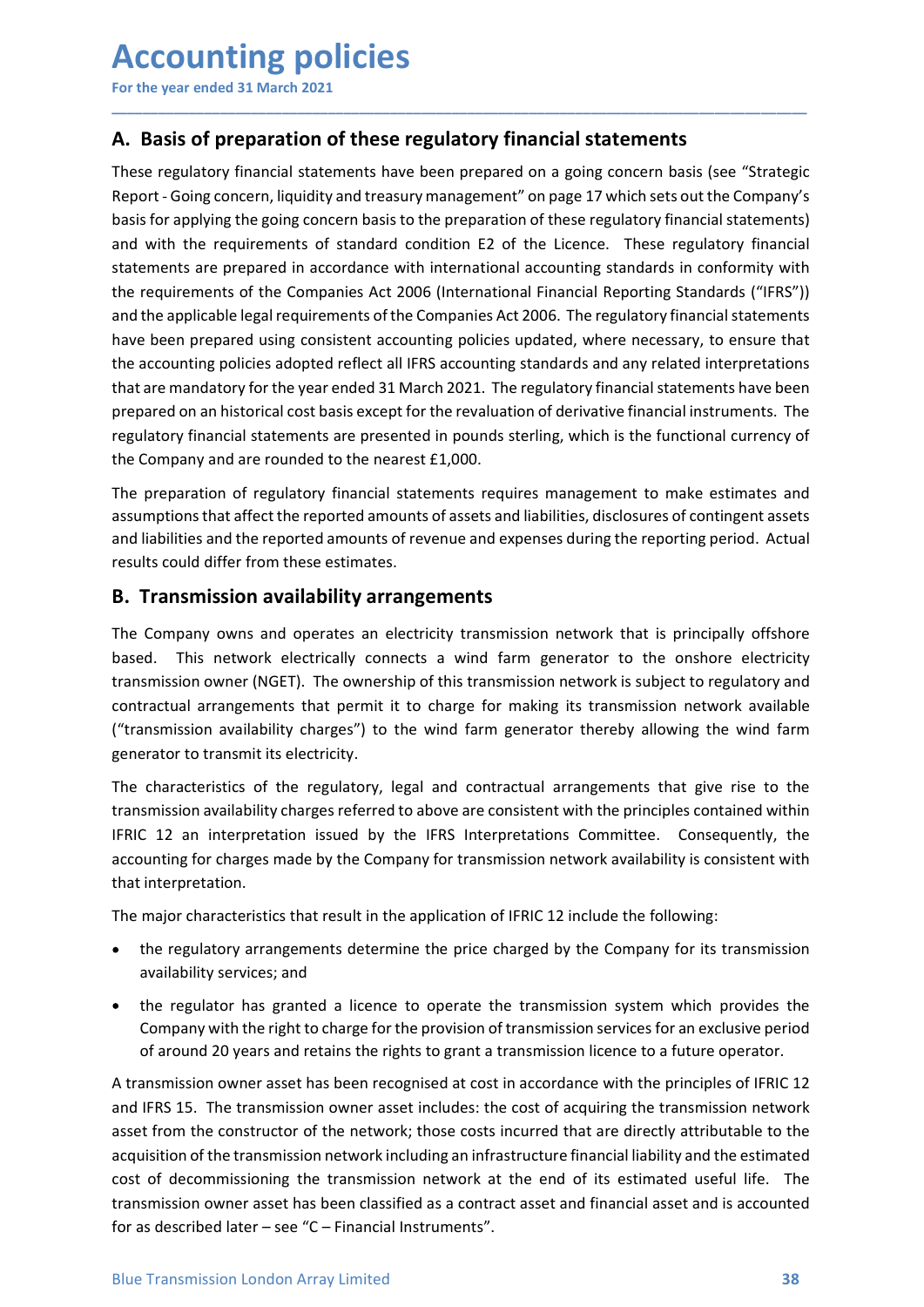**Accounting policies continued**<br>For the year ended 31 March 2021<br>**B. Transmission availability arrangements continued**<br>In accordance with IFRIC 12, transmission availability charges are recognised in the regulatory financi Accounting policies continued<br>For the year ended 31 March 2021<br>B. Transmission availability arrangements continued<br>In accordance with IFRIC 12, transmission availability charges are recognised in the regulatory financia<br>st Accounting policies continued<br>
For the year ended 31 March 2021<br>
B. Transmission availability arrangements continued<br>
In accordance with IFRIC 12, transmission availability charges are recognised in the regulatory financia **ACCOUNTING POLICIES continued<br>
For the year ended 31 March 2021**<br> **B. Transmission availability arrangements continued**<br>
In accordance with IFRIC 12, transmission availability charges are recognised in the regulatory fina Accounting policies continued<br>
For the year ended 31 March 2021<br> **B. Transmission availability arrangements continued**<br>
In accordance with IFRIC 12, transmission availability charges are recognised in the regulatory f<br>
sta **ECOUNTIME POLICIES continued**<br>
Transmission availability arrangements continued<br>
ccordance with IFRIC 12, transmission availability charges are recognised in the regulatory financial<br>
ements in three ways:<br>
as an adjustme **CCOUNTIME POLICIES continued**<br>
Transmission availability arrangements continued<br>
ccordance with IFRIC 12, transmission availability charges are recognised in the regulatory financial<br>
ements in three ways:<br>
as an adjustme

\_\_\_\_\_\_\_\_\_\_\_\_\_\_\_\_\_\_\_\_\_\_\_\_\_\_\_\_\_\_\_\_\_\_\_\_\_\_\_\_\_\_\_\_\_\_\_\_\_\_\_\_\_\_\_\_\_\_\_\_\_\_\_\_\_\_\_\_\_\_\_\_\_\_\_\_\_\_\_\_\_\_\_\_\_\_\_\_\_\_

- Instruments" later;
- 
- 

**CCOUNTIME POLICIES continued**<br>
Transmission availability arrangements continued<br>
ccordance with IFRIC 12, transmission availability charges are recognised in the regulatory financial<br>
ements in three ways:<br>
as an adjustme **ACCOUNTIME POLICIES continued**<br> **B. Transmission availability arrangements continued**<br>
In accordance with IFRIC 12, transmission availability charges are recognised in the regulatory financial<br>
statements in three ways:<br> **ACCOUNTIME POLICIES** continued<br> **B. Transmission availability arrangements** continued<br>
In accordance with IFRIC 12, transmission availability charges are recognised in the regulatory financial<br>
statements in three ways:<br> **ACCOUNTIME POLICIES continued**<br> **B. Transmission availability arrangements continued**<br> **In accordance with IFRIC 12, transmission availability charges are recognised in the regulatory financial<br>
statements in three ways:<br> ACCOUNTIME POLICIES continued**<br> **B. Transmission availability arrangements continued**<br>
In accordance with IFRIC 12, transmission availability charges are recognised in the regulatory financial<br>
statements in three ways:<br> For the year ended 31 March 2021<br> **B. Transmission availability arrangements continued**<br>
In accordance with IFRIC 12, transmission availability charges are recognised in the regulatory financial<br>
statements in three ways:<br> **B. Transmission availability arrangements continued**<br>
In accordance with IFRIC 12, transmission availability charges are recognised in the regulatory financial<br>
statements in three ways:<br> **All and adjustment** to the carry **B. Transmission availability arrangements continued**<br>
In accordance with IFRIC 12, transmission availability charges are recognised in the regulatory financial<br>
statements in three ways:<br>
• as an adjustment to the carryin recognised in the regulatory financial statements as assets or liabilities, the regulatory financial statements in three ways:<br>
• as an adjustment to the carrying value of the transmission owner asset – see "C. Financial I In accordance with IFRIC 12, transmission availability charges are recognised in the regulatory financial<br>
statements in three ways:<br>
Instruments " later;<br> **e** as madjustment to the carrying value of the transmission owner statements in three ways:<br>
• as an adjustment to the carrying value of the transmission owner asset – see "C. Financial<br>
Instruments" later;<br>
• as finance income - see "F. Operating and finance income" later; and<br>
• as ope • as an adjustment to the carrying value of the transmission owner asset – see "<br>Instruments" later;<br>• as finance income - see "F. Operating and finance income" later; and<br>• as operating income - see "F. Operating and fina • as finance income - see "F. Operating and finance income" later; and<br>• as operating income - see "F. Operating and finance income" later.<br>
Transmission availability payments are recognised at the time the transmission se • as operating income - see "F. Operating and finance income" later.<br>
Transmission availability payments are recognised at the time the transmission service is provided.<br>
The value of amounts invoiced for transmission avai • as operating income - see "+. Uperating and innance income 'later.<br>
Transmission availability payments are recognised at the time the transmission service is provided.<br>
The value of a mounts invoided for transmission ava Transmission availability payments are recognised at the time the transmission service is provided.<br>The value of amounts invoiced for transmission availability services in any one year is determined by<br>a regulatory agreeme The value of amounts invoiced for transmission availability services in any one year is determined by<br>a regulatory agreement that allows the transmission system operator to invoice an amount primarily<br>relating to the expec Interval consults are the the transmission system operator to invoice an amount primarily<br>are gulatory agreement that allows the transmission system operator to invoice an amount primarily<br>relating to the expected availabi relating to the expected availability of the transmission system during that year, together with the recevorery of certain costs. Where the level of availability of the transmission system or the costs that are permitted t recovery of certain costs. Where the level of availability of the transmission system or the costs that<br>are permitted to be recovered is different to that expected this might result in an adjustments to<br>charges in a subseq are permitted to be recovered is different to that expected this might result in an adjust<br>oharges in a subsequent accounting period. Such potential adjustments to future charges<br>recognised in the regulatory financial stat

renges in a subsequent accounting period. Such potential agustments to tulture charges are not<br>recognised in the regulatory financial statements as assets or labilities, until such time as prices are<br>changed to reflect the recognised in the regulatory funnacial statements as assets or liabilities, until such time as prices are<br>changed to reflect these adjustments and consequently there is no impact on the incrome statement<br>until such time as rannege to reflect these agustments and consequently there is no impact on the income statement<br>cuntil such time as prices are changed.<br>**C. Financial instruments**<br>**Financial assets are measured at amortised** cost or at f Until such time as prices are changed.<br> **C. Financial instruments**<br>
Financial assets are measured at amortised cost or at fair value through profit and loss.<br>
Trade receivables are classified at amortised cost as they ar **C. Financial instruments**<br>Financial assets are measured at amortised cost or at fair value through profit and loss.<br>Trade receivables are classified at amortised cost as they are held within a business model to collect<br>co Financial assets are measured at amortised cost or at fair value through profit and loss.<br>Trade receivables are classified at amortised cost as they are held within a business model to collect<br>contracted cash flows. Such r Trade receivables are classified at amortised cost as they are held within a business model to collect contracted cash flows. Such receivables are initially recognised at their transaction price, being the expected amount

at amortised cost using the effective interest rate method less any expected credit losses and<br>reflecting adjustments to its carrying value as referenced earlier – see "B. Transmission availability<br>arrangements". Finance i contracted cash flows. Such receivables are initially recognised at their transaction price, being the expected amount of any consideration receivable. Trade receivables continue to be measured at their transaction price, expected amount of any consideration receivable. Trade receivables continue to be measured at their transaction price less any expected credit losses using the simplified approach for determine such losses as permitted by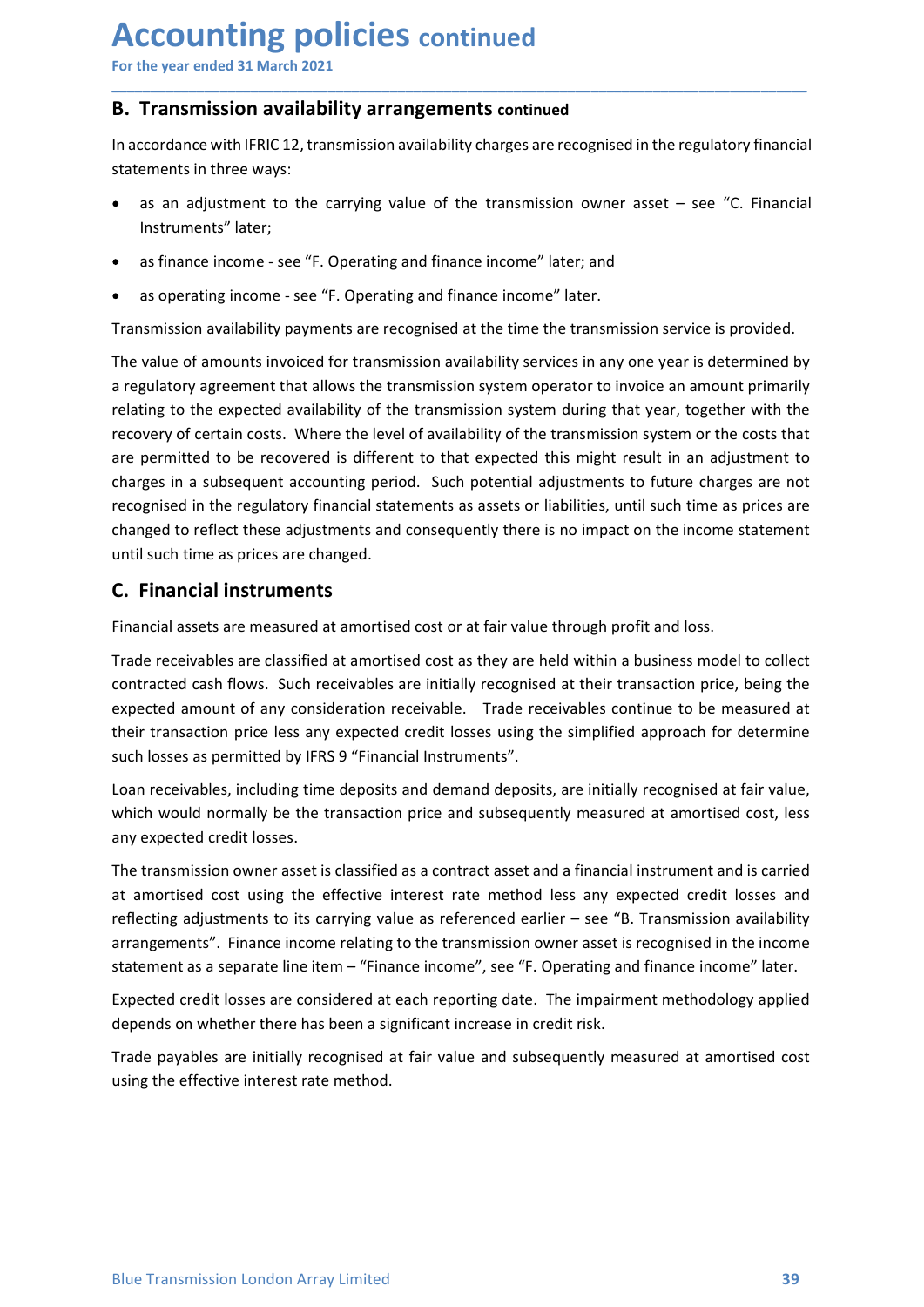Accounting policies continued<br>
For the year ended 31 March 2021<br>
C. Financial instruments continued<br>
Borrowings, which include interest-bearing loans, are recorded at their initial fair value which reflect Accounting policies continued<br>
For the year ended 31 March 2021<br>
C. Financial instruments continued<br>
Borrowings, which include interest-bearing loans, are recorded at their initial fair value which reflects<br>
the proceeds r **Accounting policies continued**<br>
For the year ended 31 March 2021<br> **C. Financial instruments continued**<br>
Borrowings, which include interest-bearing loans, are recorded at their initial fair value where<br>
the proceeds receiv **ACCOUNTIME POLICIES continued**<br>For the year ended 31 March 2021<br>**C.** Financial instruments continued<br>Borrowings, which include interest-bearing loans, are recorded at their initial fair value which reflects<br>the proceeds r **Accounting policies continued**<br>For the year ended 31 March 2021<br>**C. Financial instruments continued**<br>Borrowings, which include interest-bearing loans, are recorded at their initial fair value which reflects<br>the proceeds r **Accounting policies continued**<br>For the year ended 31 March 2021<br>**C. Financial instruments continued**<br>Borrowings, which include interest-bearing loans, are recorded at their initial fair value which reflects<br>the proceeds r **Accounting policies continued**<br>
For the year ended 31 March 2021<br> **C.** Financial instruments continued<br>
Borrowings, which include interest-bearing loans, are recorded at their initial fair value which reflects<br>
to the pro **Accounting policies continued**<br>
For the year ended 31 March 2021<br> **C. Financial instruments continued**<br>
Borrowings, which include interest-bearing loans, are recorded at their initial fair value which reflects<br>
the procee

\_\_\_\_\_\_\_\_\_\_\_\_\_\_\_\_\_\_\_\_\_\_\_\_\_\_\_\_\_\_\_\_\_\_\_\_\_\_\_\_\_\_\_\_\_\_\_\_\_\_\_\_\_\_\_\_\_\_\_\_\_\_\_\_\_\_\_\_\_\_\_\_\_\_\_\_\_\_\_\_\_\_\_\_\_\_\_\_\_\_

**Accounting policies continued**<br>
For the year ended 31 March 2021<br> **C. Financial instruments continued**<br>
Borrowings, which include interest-bearing loans, are recorded at their initial fair value which reflects<br>
the procee **Accounting policies continued**<br>
For the year ended 31 March 2021<br> **C. Financial instruments continued**<br>
Borrowings, which include interest-bearing loans, are recorded at their initial fair value which reflects<br>
the procee **ACCOUNTIME POLICIES continued**<br> **C. Financial instruments continued**<br> **C. Financial instruments continued**<br>
Borrowings, which include interest-bearing loans, are recorded at their initial fair value which reflects<br>
the pr **ACCOUNTIME POLICIES continued**<br> **C. Financial instruments continued**<br> **E. Financial instruments continued**<br>
Borrowings, which include interest-bearing loans, are recorded at their initial fair value which reflects<br>
cost, below. For the year ended 31 March 2021<br>
C. Financial instruments continued<br>
Borrowings, which include interest-bearing loans, are recorded at their initial fair value which reflects<br>
Borrowings, which include interest-bearing lo **Contracts that are interest in the model of the model of the server of the Control Control Control Control Control Control Control Control Control Control Control Control Control Control Control Control Control Control Co C. Financial instruments continued**<br>Bornowings, which include interest-bearing loans, are recorded at their initial fair value which reflects<br>the proceeds received, net of direct issue costs. Subsequently all borrowings a **C. Financial instruments continued**<br>Borrowings, which include interest-bearing loans, are recorded at their initial fair value which reflects<br>the proceeds received, net of direct issue costs. Subsequently all borrowings a the proceeds received, net of direct issue costs. Subsequently all borrowings are state<br>cost, using the effective interest rate method. Any difference between the proceeds aff<br>costs and the redemption value is recognised o cost, using the enective interest are mentoo. Any uniference between the proceeds arter direct sisue<br>costs and the redemption value is recognised over the term of the borrowing in the income statement<br>using the effective i costs and the recemption value is recognised over the term of the oborrowing in the income statement<br>
susing the effective interest rate method.<br>
Derivative financial instruments are measured at fair value through profit a Derivative financial instruments are measured at fair value through profit and loss and where the fair<br>value of a derivative is positive, it is carried as a derivative asset and where negative, as a derivative<br>liability. G Deviate mannical instruments are measured at tair value through point and loos and where neptive<br>value of a derivative is positive, it is carried as a derivative asset and where negative, as a derivative<br>liability. Gains a

instruments.

walle or a derivative is positive, it is carried as a derivative asset and where negative, as a derivative sching from the changes in fair value are included in the income statement<br>in the period they arise unless there is instruments.<br>In the period they arise unless there is a hedge relationship in place – see "D. Hedge accounting"<br>below.<br>No adjustment is made with respect to derivative clauses embedded in financial instruments or other<br>con below.<br>No adjustment is made with respect to derivative clauses embedded in financial instruments or other<br>contracts that are closely related to those instruments or contracts.<br>There are no embedded derivatives in host con No adjustment is made with respect to derivative clauses embedded in financial instruments or other contracts that are closely related to those instruments or contracts.<br>There are no embedded derivatives in host contracts No agustment is made with respect to derivative clauses embedded in financial instruments or other<br>contracts that are closely related to those instruments or contracts.<br>There are no embedded derivatives in host contracts t Inere are no emneedoe derivatives in nost contracts that are not considered to be closely related;<br>consequently, no embedded derivatives are separately accounted for as derivative financial<br>instruments.<br>**D. Hedge accountin** 

swaps").

As permitted by the 'Interest Rate Benchmark Reform - Amendments to IFRS 9 Financial Instruments<br>and IFRS 7 Financial Instruments Disclosures, the Company has applied a relief available under those<br>amendments to modify the consequently, no embedoed derivatives are separately accounted for as derivative inhandal<br>cinstruments.<br>**D. Hedge accounting**<br>As permitted by IFRS 9, the Company continues to apply the hedge accounting requirements of<br>inte **D. Hedge accounting**<br>As permitted by IFRS 9, the Company continues to apply the hedge accounting requirements of<br>International Accounting Standard 39.<br>The Company has entered into an arrangement with third parties that is **D. Hedge accounting**<br>As permitted by IFRS 9, the Company continues to apply the hedge accounting requirements of<br>International Accounting Standard 39.<br>The Company has dentered into an arrangement with third parties that i As permitted by IFRS 9, the Company continues to apply the hedge accounting requirements of<br>International Accounting Standard 39.<br>The Company has entered into an arrangement with third parties that is designed to hedge fut International Accounting Standard 39.<br>The Company has entered into an arrangement with third parties that is designed to hedge future<br>cash receipts arising from its activities as a provider of transmission availability ser The Company has entered into an arrangement with third parties that is designed to hedge future<br>cash receipts arising from its activities as a provider of transmission availability services (RPI swaps).<br>The Company has des Ine Company has entered into an arrangement with third parties that is designed to hedge tuture<br>cash receipts arising from its activities as a provider of transmission availability services (RPI swaps).<br>The Company has des cash receipts arising from its activuties as a provider of transmission availability services (RPI swaps).<br>The Company has designated that this arrangement is a hedge of another (non-derivative) financial<br>instrument, to mi The Company has designated that this arrangement is a hedge of another (non-derivative) financial instrument, to mitigate the impact of potential volatility on the Company's net cash flows.<br>The Company has also entered int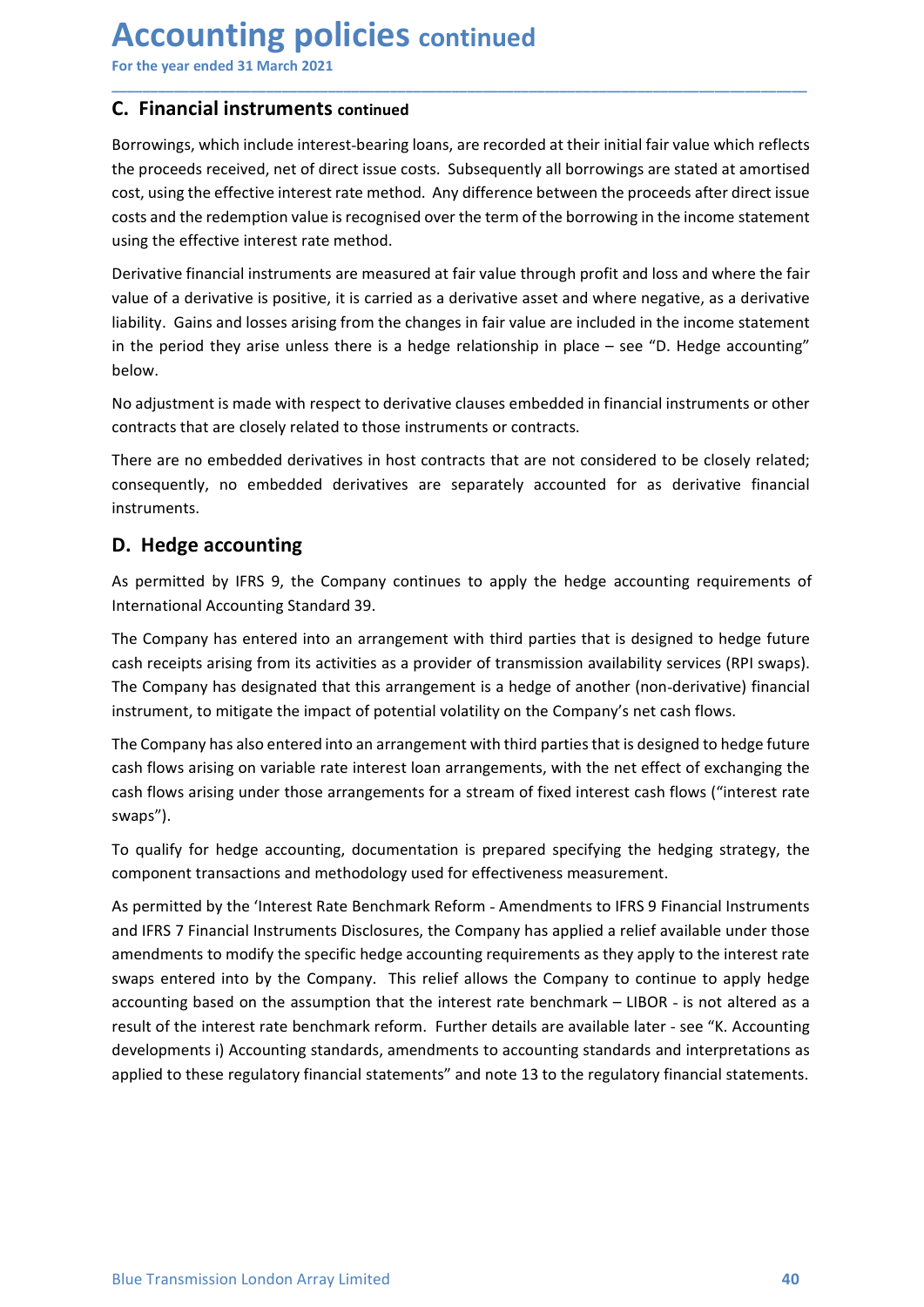**Accounting policies continued**<br>
For the year ended 31 March 2021<br> **D. Hedge accounting-continued**<br>
Changes in the carrying value of financial instruments that are designated and effective as hedges of Accounting policies continued<br>
For the year ended 31 March 2021<br>
D. Hedge accounting-continued<br>
Changes in the carrying value of financial instruments that are designated and effective as hedges of<br>
future cash flows ("cas **Accounting policies continued**<br>
For the year ended 31 March 2021<br> **D. Hedge accounting-continued**<br>
Changes in the carrying value of financial instruments that are designated and effective<br>
future cash flows ("cash flow he **ACCOUNTING POLICIES continued<br>
For the year ended 31 March 2021**<br> **D. Hedge accounting-continued**<br>
Changes in the carrying value of financial instruments that are designated and effective as hedges of<br>
future cash flows ( **Accounting policies continued**<br>For the year ended 31 March 2021<br>D. Hedge accounting-continued<br>Changes in the carrying value of financial instruments that are designated and effective as hedges of<br>future cash flows ("cash **Accounting policies continued**<br>For the year ended 31 March 2021<br>D. Hedge accounting-continued<br>Changes in the carrying value of financial instruments that are designated and effective as hedges of<br>future cash flows ("cash **Accounting policies continued**<br>
For the year ended 31 March 2021<br> **D. Hedge accounting-continued**<br> **Changes** in the carrying value of financial instruments that are designated and effective as hedges of<br>
future cash flows **Accounting policies continued**<br>
For the year ended 31 March 2021<br> **D. Hedge accounting-continued**<br>
Changes in the carrying value of financial instruments that are designated and effective as hedges of<br>
fluture cash flows **Accounting policies continued**<br>
For the year ended 31 March 2021<br> **D. Hedge accounting-continued**<br>
Changes in the carrying value of financial instruments that are designated and effective as hedges of<br>
future cash flows ( **ACCOUNTIME POLICIES continued**<br> **D. Hedge accounting-continued**<br> **D. Hedge accounting-continued**<br> **Changes in the carrying value of financial instruments that are designated and effective as hedges of<br>
thure cash flows (" Accounting policies continued**<br>
For the year ended 31 March 2021<br> **D. Hedge accounting-continued**<br> **Changes in the carrying value of financial instruments that are designated and effective<br>
future cash flows ("cash flow h ACCOUNTIME POLICIES** continued<br> **D. Hedge accounting-continued**<br> **Changes** in the carrying value of financial instruments that are designated and effective as hedges of<br>
future cash flows ("cash flow hedges") including an **ACCOUNTIME POLICIES** continued<br>
D. Hedge accounting-continued<br>
D. Hedge accounting-continued<br>
Changes in the carrying value of financial instruments that are designated and effective as hedges of<br>
future cash flow ("cash **ACCOUNTIME POLICIES continued**<br> **D. Hedge accounting-continued**<br> **D. Hedge accounting-continued**<br> **Changes in the carrying value of financial instruments that are designated and effective as hedges of<br>
future cash flows ( For the year ended 31 March 2021**<br> **D. Hedge accounting-continued**<br> **Changes in the carrying value of financial instruments that are designated and effective as hedges of<br>
future cash flows ("cash flow hedges") including D. Hedge accounting-continued**<br> **Changes in the carrying value of financial instruments that are designated and effective as hedges of<br>
fruture cash flows ("cash flow hedges") including any change in the fair value of tho D. Hedge accounting-continued**<br> **Changes in the carrying value of financial instruments that are designated and effuture cash flows ("cash flow hedges") including any change in the fair value of<br>
result from a change in t** Changes in the carrying value of financial instruments that are designated and effective as hedges of<br>truent cash flows ("cash flow hedges") including any change in the fair value of those hedges that<br>treut the man shange future cash flows ("cash flow hedges") including any change in the fair value of those hedges that result from a schare leven in escapinsed inferenchies are recognised interchies and required directly in a hedging reserves result from a change in the credit risk of these hedges are recognised directly in a hedging reserve in<br>equity and any ineffective portion is recognised immediately in the income statement. Amounts<br>deferred in equity in re

\_\_\_\_\_\_\_\_\_\_\_\_\_\_\_\_\_\_\_\_\_\_\_\_\_\_\_\_\_\_\_\_\_\_\_\_\_\_\_\_\_\_\_\_\_\_\_\_\_\_\_\_\_\_\_\_\_\_\_\_\_\_\_\_\_\_\_\_\_\_\_\_\_\_\_\_\_\_\_\_\_\_\_\_\_\_\_\_\_\_

equity and any inerrective portion is recognised immediately in the income state<br>deferred in equity in respect of cash flow hedges are subsequently recognised in the<br>terminated, and the underlying position being hedged has in the same period in which the hedged item affects net profit or loss or the hedging relationship is<br>terminated, and the underlying position being hedged has been extinguished.<br> **E. Income taxation**<br>
Income taxation asset terminated, and the underlying position being hedged has been extinguished.<br> **E. Income taxation**<br>
Income taxation comprises current and deferred taxation. Income taxation is recognised where a<br>
taxation asset or liability **E. Income taxation**<br>Income taxation comprises current and deferred taxation. Income taxation is recognised where a<br>taxation asset or liability arises that is permitted to be recognised under generally accepted<br>accounting **Example 12**<br>In come taxation comprises current and deferred taxation. Income taxation is recognised where a<br>latxation asset or liability arises that is permitted to be recognised under generally accepted<br>accounting princi Income taxation comprises current and deferred taxation. Income taxation is recognised where a<br>taxation asset or liability arises that is permitted to be recognised under generally accepted<br>eaccounting principles. All iden taxation asset or liablitly arises that is permitted to be recognised under generally accepted<br>accounting principles. All identifiable taxation assists or liablilities are recognised in the income<br>statement except to the e

actualining principles. A in the minimale taxation arisis of in alloting elates to cher items recognised directly in<br>equity, in which case such taxation assets or liabilities are recognised in equity.<br>Current taxation asse station the except to the extent that the taxation ansing relates to other items recognised unectry in<br> **Current taxation** assets and liabilities are measured at the amount expected to be recovered from or<br>
paid to the tax equity, in which cases such taxation assets or nabilities are recugnised in equity.<br>Current taxation assets and liabilities are measured at the amount expected to be recovered from or<br>Current taxation authorities. The tax Current taxation assets and liabilities are measured at the amount expected to be recovered from or<br>Current taxation authorities. The tax rates and tax laws used to compute the amount of taxation<br>are those that are enacted Current taxation assets and liabilities are measured at the amount expected to be recovered from or<br>paid to the taxation authorities. The tax rates and tax laws used to compute the amount of taxation<br>are those that are ena paid to the taxation authorities. The tax rates and tax laws used to compute the am<br>are those that are enacted, or substantively enacted, by the balance sheet date.<br>Deferred taxation is provided using the balance sheet lia **Deferred taxation**<br> **Deferred taxation**<br> **Deferred taxation**<br> **Deferred taxation**<br> **Deferred taxation** is provided using the balance sheet liability method and is recognised on temporary<br>
differences between the carrying

### General

to the extent that it has become probable that future taxable profit will allow the deferred taxation<br>saset to be recovered.<br>**F. Operating and finance income**<br>**General**<br>As indicated earlier, see "B. Transmission availabili differences between the carrying amounts of assets and liabilities in the regulatory financial<br>statements and the corresponding tax bases used in the computation of taxable profit.<br>Deferred taxation iasoitisties are genera statements and the corresponding tax bases used in the computation of taxable profit.<br>Deferred taxation aiselisties are generally recognised on all taxable temporary differences and<br>deferred taxation assets are recognised Deferred taxation liabilities are generally recognised on all taxable temporary differences and<br>deferred taxation assets are recognised to the extent that is probable that taxable profits will be<br>available against which de Deterred taxation iasolities are generally recognised on all taxable tendered taxable profits will be available against which deductible temporary differences can be utilised.<br>Deferred taxation is calculated at the tax rat derered transmission assiests are recognised to the extent that is probable that a subjectively against which deductlible temporary differences can be utilised.<br>Deferred taxation is calculated at the tax rates that are exp available against winch deductible temporary dimerences can be utilised.<br>Deferred taxation is calculated at the tax rates that are expected to apply in the period when the<br>liability is settled, or the asset is realised, ba Deferred taxation is calculated at the tax rates that are expected to apply in the perioc<br>liability is settled, or the asset is realised, based on the tax rates (and tax laws) that have been substantively enacted, by the b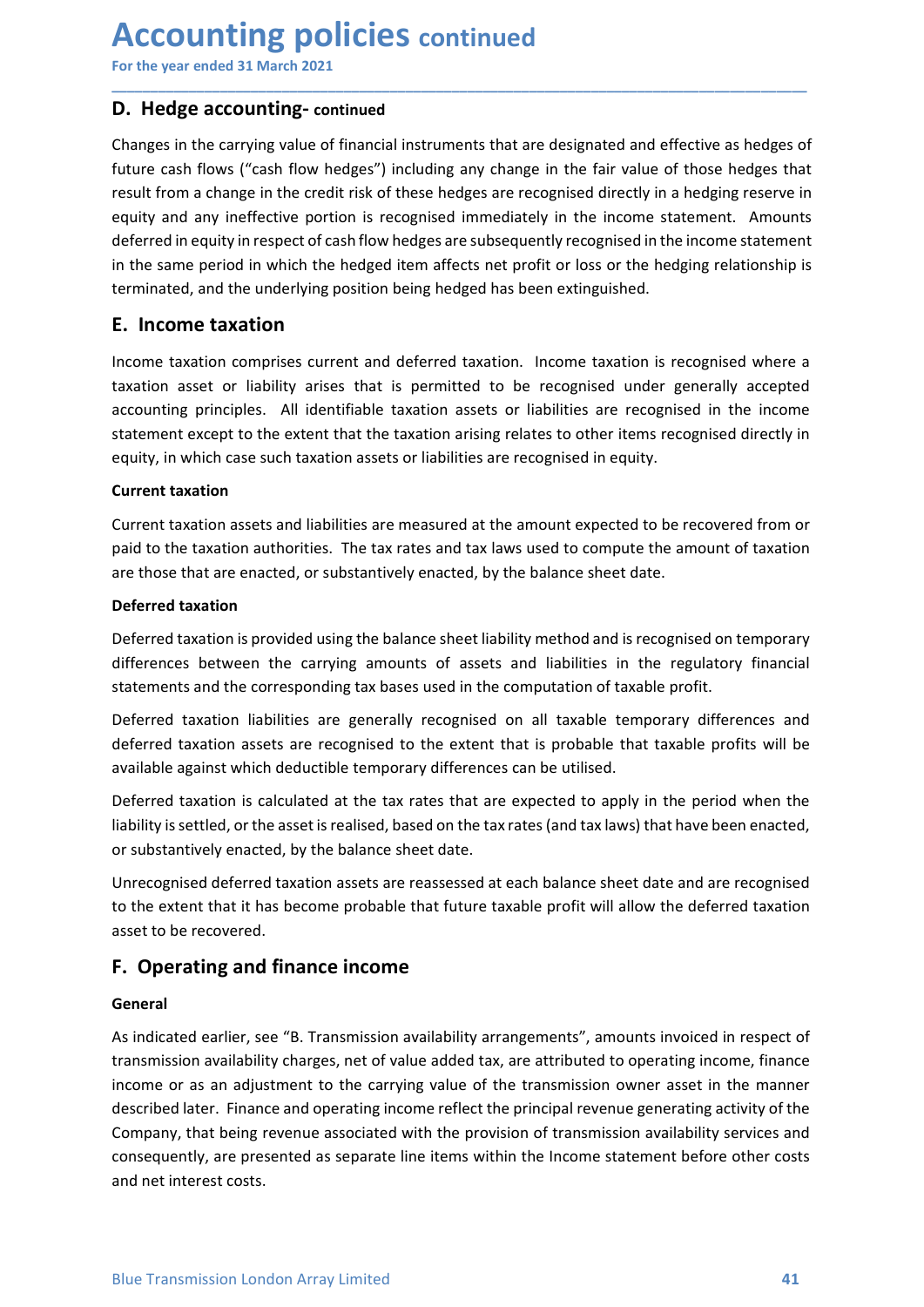# Accounting policies continued<br>For the year ended 31 March 2021<br>F. Operating and finance income - continued<br>General - continued Accounting policies continued<br>
For the year ended 31 March 2021<br>
F. Operating and finance income - continued<br>
General - continued<br>
An estimate has been made as to the appropriate revenue that should be attributable to a st

### General - continued

**ACCOUNTING POLICIES continued**<br>For the year ended 31 March 2021<br>**F. Operating and finance income - continued**<br>General - continued<br>An estimate has been made as to the appropriate revenue that should be attributable to a st **ACCOUNTING POLICIES continued**<br>
For the year ended 31 March 2021<br> **F. Operating and finance income - continued**<br>
An estimate has been made as to the appropriate revenue that should be attributable to a standalone<br>
operati

\_\_\_\_\_\_\_\_\_\_\_\_\_\_\_\_\_\_\_\_\_\_\_\_\_\_\_\_\_\_\_\_\_\_\_\_\_\_\_\_\_\_\_\_\_\_\_\_\_\_\_\_\_\_\_\_\_\_\_\_\_\_\_\_\_\_\_\_\_\_\_\_\_\_\_\_\_\_\_\_\_\_\_\_\_\_\_\_\_\_

**ACCOUNTING POLICIES continued**<br>
For the year ended 31 March 2021<br> **F. Operating and finance income - continued**<br>
An estimate has been made as to the appropriate revenue that should be attributable to a standalone<br>
operato **ACCOUNTING POLICIES continued**<br>
For the year ended 31 March 2021<br> **F. Operating and finance income - continued**<br>
An estimate has been made as to the appropriate revenue that should be attributable<br>
operator with responsib **Accounting policies continued**<br>
For the year ended 31 March 2021<br> **F. Operating and finance income - continued**<br>
An estimate has been made as to the appropriate revenue that should be attributable to a standalone<br>
operati **ACCOUNTIME POLICIES continued**<br>
F. Operating and finance income - continued<br>
An estimate has been made as to the appropriate revenue that should be attributable to a standalone<br>
operator with responsibility for operations **ACCOUNTIME POLICIES continued**<br> **F. Operating and finance income - continued**<br> **F. Operating and finance income - continued**<br>
An estimate has been made as to the appropriate revenue that should be attributable to a standa **ACCOUNTIME POLICIES continued**<br> **F. Operating and finance income - continued**<br> **An estimate has been made as to the appropriate revenue that should be attributable to a standalone**<br>
operating income<br> **Operating income**<br>
O **ACCOUNTIME POLICIES continued**<br> **F. Operating and finance income - continued**<br> **F. Operating and finance income - continued**<br>
An estimate has been made as to the appropriate revenue that should be attributable to a standa **ACCOUNTIME POLICIES continued**<br>For the year ended 31 March 2021<br>F. Operating and finance income - continued<br>General - continued<br>An estimate has been made as to the appropriate revenue that should be attributa<br>operator wit For the year ended 31 March 2021<br> **F. Operating and finance income - continued**<br> **Eneral - continued**<br> **Contrarie has been made as to the appropriate revenue that should be attributable to a standalone<br>
anestime has been** F. Operating and finance income – continued<br>
F. Operating and finance income – continued<br>
An estimate has been made as to the appropriate revenue that should be attributable to a standalone<br>
operating income<br>
operating inc **F. Operating and finance income - continued**<br> **Seneral - continued**<br>
An estimate has been made as to the appropriate revenue that should be attributable to a standalone<br>
operating income<br> **Operating income**<br> **Operating in Constrained Solution** and interactive commisted that should be attributable to a standalone<br>An estimate has been made as to the appropriate revenue that should be attributable to a standalone<br>operator with responsibility General - continued<br>An estimate has been made as to the appropriate revenue that should be attributable to a standalone<br>operating income<br>Coperating income<br>Coperating income<br>coloreating income<br>contains in the efficient and An estimate has been made as to the appropriate revenue that should be attributable to a standa<br>operator with responsibility for operations, maintenance and insurance.<br>Operating income<br>represents the income derived from th **Operating income**<br> **Operating income**<br> **Conception**<br> **CoNGESO**, the Great Britain electricity system operator. Such services include those activities that<br>
the CoSESO, the Great Britain electricity system operator. Such s **Operating income**<br>
Operating income represents the income derived from the provision of operating services, principally<br>
bto NGESO, the Great Britain electricity system operator. Such services include those activities tha Operating income represents the income derived from the provision of operating services, principally<br>to NGESO, the Great Birtain electricity system operator. Such services include those activities that<br>tresult in the effic

or vocuso, une or user unturn electurity system operator. Jours Jerusal reading the dependent of the Company's transmission assets and are reflective of the costs incurred in providing those services, including the cost of

the costs incurred in providing those services, including the cost of insuring the transmission assets on<br>
behalf of a standalone transmission owner.<br> **Finance income**<br> **Finance income arising from the provision of transmi** Ethalf of a standalone transmission owner.<br> **Einance income**<br> **Einance income**<br> **Einance income**<br> **Einance income**<br> **Einance incomeeration**<br> **Cinculated with the safe decommission owner"**<br> **Conformation**<br> **Conformation**<br> Finance income<br>
Finance income arising from the provision of transmission availability services represents the return<br>
that an efficient standione "transmission ower" would expect to generate from the holding of the<br>
trans <sup>1</sup><br> **Elinance income arising from the provision of transmission availability services represents the return**<br>
that an efficient standalone "transmission owner" would expect to generate from the holding of the<br>
transmissio Finance income arising from the provision of transmission availability services represents the return<br>that an efficient statedlone "transmission owner" would expect to generate from the holding of the<br>transmission owner as that an efficient standalone "transmission owner" would expect to generate from the holding of the<br>transmission owner axest and an estimate has been made as to the appropriate erturn that such an<br>owner would generate havin transmission owner asset and an estimate has been made as to the appropriate return that such an<br>that is generated on this asset is allocated to each period using the effective interest rate method.<br>**G.** Cash and cash equi owner would generate having regard to the risks associated with those arrangements. That is generated on this asset is allocated to each period using the effective interest rate resp. Cash and cash equivalents cash held at G. Cash and cash equivalents<br>Cash and cash equivalents<br>Cash and cash equivalents include cash held at bank and in hand, together with short-term highly<br>liquid investments with an original maturity of less than three months Cash and cash equivalents include cash held at bank and in hand, together with short-term highly<br>liquid investments with an original maturity of less than three months that are readily convertible to<br>known amounts of cash Cash and cash equivalents include cash held at bank and in hand, together with short-term highly<br>liquid investments with an original maturity of less than three months that are readily convertible to<br>thowon amounts of cash liquid investments with an original maturity of less than three months that are readily convertible to<br> **H. Decommissioning costs**<br> **H. Decommission in stange in value.**<br> **H. Decommission is made for costs expected to be i** 

**II. Infrastructure financial liabilities**<br> **II. Infrastructure financial liabilities** are initially recognised at the present value of the payments<br>
expected to be made over the term of the lease arrangements to which th known amounts of cash and subject to an insignificant change in value.<br> **H. Decommissionning costs**<br>
Provision is made for costs expected to be incurred at the end of the useful life of the offshore<br>
transmission network a **H. Decommissioning costs**<br>Provision is made for costs expected to be incurred at the end of the useful life of the offshore<br>transmission network associated with the safe decommissioning of that network. Provision for thes Provision is made for costs expected to be incurred at the end of the useful life of the offshore<br>transmission network associated with the safe decommissioning of that network. Provision for these<br>costs is based on future Provision is made for costs expected to be incurred at the end of the useful life of the offshore<br>transmission network associated with the safe decommissioning of that network. Provision for these<br>costs is based on future transmission network associated with the safe decommissioning of that network. Provision for these<br>costs is based on future estimated expenditures, discounted to present values. Changes in the<br>provision arising from revise costs is based on future estimated expenditures, discounted to present values. Changes in the provision arising from revised estimates or discount rates, or changes in the expected thining of expenditures, are recognised i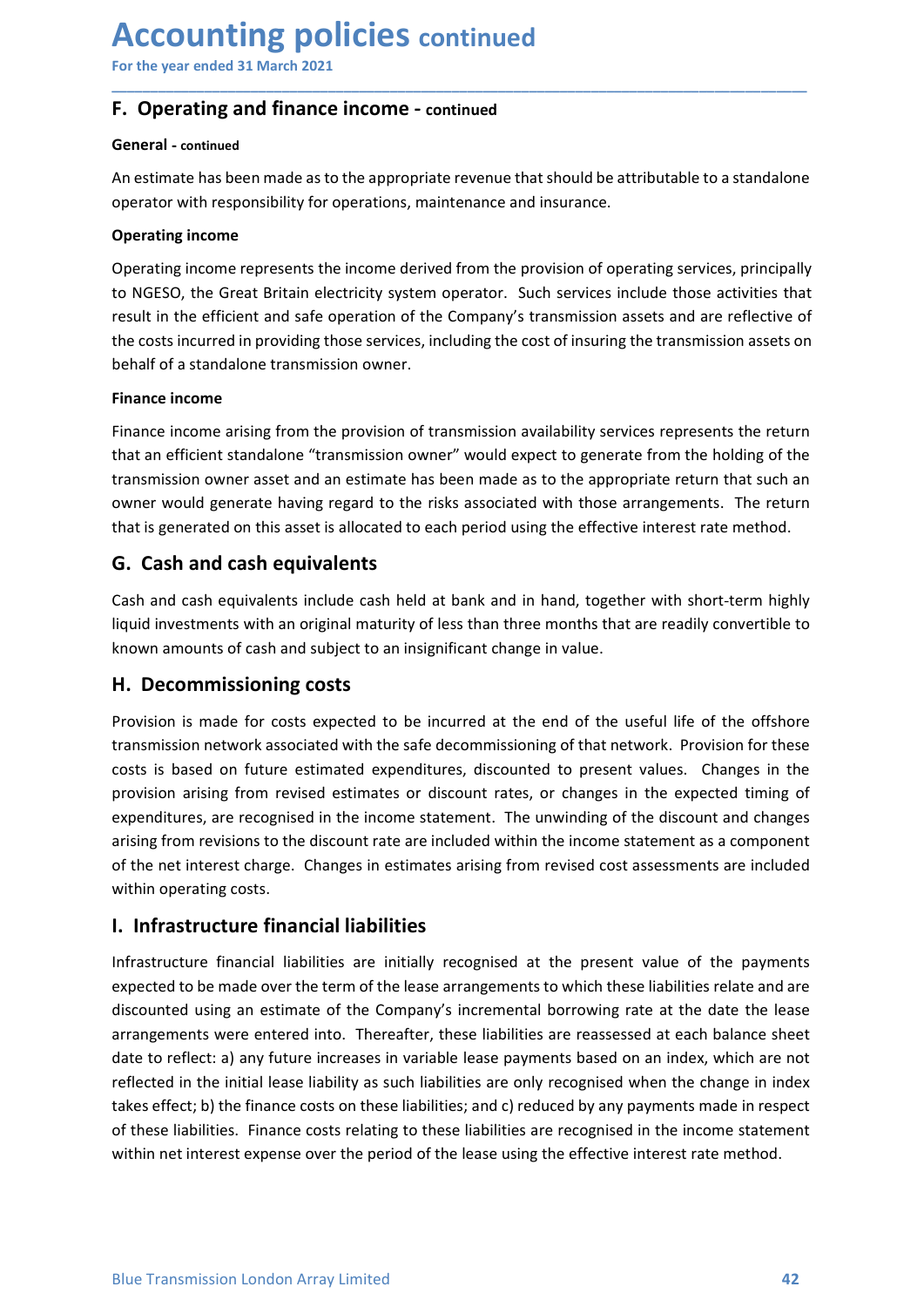# Accounting policies continued<br>For the year ended 31 March 2021<br>J. Critical accounting judgements, key assumptions and sources of estimation<br>uncertainty **Accounting policies continued**<br>For the year ended 31 March 2021<br>J. Critical accounting judgements, key assumptions and sources of estimation<br>uncertainty<br>The preparation of regulatory financial statements requires manageme uncertainty

\_\_\_\_\_\_\_\_\_\_\_\_\_\_\_\_\_\_\_\_\_\_\_\_\_\_\_\_\_\_\_\_\_\_\_\_\_\_\_\_\_\_\_\_\_\_\_\_\_\_\_\_\_\_\_\_\_\_\_\_\_\_\_\_\_\_\_\_\_\_\_\_\_\_\_\_\_\_\_\_\_\_\_\_\_\_\_\_\_\_

**Accounting policies continued**<br>
For the year ended 31 March 2021<br> **J. Critical accounting judgements, key assumptions and sources of estimation**<br>
uncertainty<br>
The preparation of regulatory financial statements requires ma **ACCOUNTIME POLICIES continued**<br>For the year ended 31 March 2021<br>J. Critical accounting judgements, key assumptions and sources of estimation<br>uncertainty<br>The preparation of regulatory financial statements requires manageme **Accounting policies continued**<br>For the year ended 31 March 2021<br>J. Critical accounting judgements, key assumptions and sources of estimation<br>uncertainty<br>The preparation of regulatory financial statements requires manageme **Accounting policies continued**<br> **J. Critical accounting judgements, key assumptions and sources of estimation**<br> **I. Critical accounting judgements, key assumptions and sources of estimation**<br>
indepentnity<br>
The preparation **Accounting policies continued**<br>
For the year ended 31 March 2021<br> **J. Critical accounting judgements, key assumptions and sources of estimation**<br>
IThe preparation of regulatory financial statements requires management to **Accounting policies continued**<br>
For the year ended 31 March 2021<br> **J. Critical accounting judgements, key assumptions and sources of estimation**<br>
uncertainty<br>
The preparation of regulatory financial statements requires ma **Accounting policies continued**<br>
For the year ended 31 March 2021<br> **J. Critical accounting judgements, key assumptions and sources of estimation**<br>
uncertainty<br>
The preparation of regulatory financial statements requires ma **ACCOUNTIME POLICIES continued**<br> **J. Critical accounting judgements, key assumptions and sources of estimation**<br>
I. Critical accounting judgements, key assumptions and sources of estimation<br>
directed mounts of contingent a **Accounting policies continued**<br>
For the year ended 31 March 2021<br> **J. Critical accounting judgements, key assumptions and sources of estimation**<br>
uncertainty<br>
The preparation of regulatory financial statements requires ma **CCOUNTIME POLICIES continued**<br>
the year ended 31 March 2021<br> **Critical accounting judgements, key assumptions and sources of estimation**<br> **Critical accounting judgements, key assumptions and sources of estimation**<br>
certai

**Example 20**<br> **All And Anath 2021**<br> **Accounting judgements, key assumptions and sources of estimation<br>
ty<br>
accounting judgements, key assumptions and sources of estimation<br>
estimates and assumptions that affect the reporte** For the year ended 31 March 2021<br> **J. Critical accounting judgements, key assumptions and sources of estimation**<br>
uncertainty<br>
The preparation of regulatory financial statements requires management to make accounting<br>
Iudg **1). Critical accounting judgements, key assumptions and sources of estimation**<br>
Incertainty<br>
incertainty<br>
incertainty indicatory financial statements requires management to make accounting<br>
iudgements, estimates and assum **J. Critical accounting judgements, key assumptions and sources of estimation**<br>The preparation of regulatory financial statements requires management to make accounting<br>judgements, estimates and assumptions that affect the **uncertainty**<br>
The preparation of regulatory financial statements requires management to make accounting<br>
idgements, estimates and assumptions that affect the reported amounts of assets and liabilities,<br>
discributing the r The preparation of regulatory financial statements requires management<br>Judgements, estimates and assumptions that affect the reported amounts of<br>disclosures of contingent assets and liabilities and the reported amounts of<br> The preparation or regulatory innancial statements requires management to make accounting<br>indepenents, estimates and assumptions that affect the reported amounts of assets and liabilities,<br>disclosures of contingent assets Experiment and estimate the state and the reported amounts of revenue and expenses<br>are reporting period. Actual results could differ from these estimates.<br>The reporting period. Actual results could differ from these estima The reporting period. Actual results could differ from these estimates.<br>The reporting period. Actual results could differ from these estimates.<br>The peroting period the revision occurs. The following is a summary of the cri mptions and estimates are reviewed on an on-going basis and any revisions to them are<br>gristed in the period the revision occurs. The following is a summary of the critical accounting<br>its assomptions that have been applied. tons and estimates are reviewed on an on-geong basis and any revisions to them are<br>ided in the period the revision occurs. The following is a summary of the critical accounting<br>adopted by the Company together with informat ed in the period the revision occurs. The following is a summary of the critical accounting<br>adopted by the Company together with information about the key judgements, estimations<br>imptions that have been applied.<br>**Transmiss** Fractistic accounting particles accounting and the income state of the comparison of the independent and assumptions that have been applied.<br>
i) Transmission availability arrangements – including a consideration of the jud in Transmission availability arrangements – including a consideration of the judgements<br>
applied to recognise income and a transmission owner asset<br>
The Directors after due enquiry have identified that the characteristics **The Different accounting and alter the income which was a constant of the judgements**<br> **The Directors after due enquiry have identified that the characteristics of the regulatory, legal and<br>
contractual arrangements that The Directors after due enquiry have identified that the characteristics of the regule<br>contractual arangements that give rise to transmission availability charges are contracted arangements that give rise to transmission** 

- 
- 

The Directors after due enquiry have identified that the characteristics of the regulatory, legal and<br>contractual arrangements that give rise to transmission availability charges are consistent with the<br>principles containe contractual arrangements that gue rise to transmission availability charges are consistent with the<br>principles contained by the Company for transmission network availability is consistent with IFRIC 12 and<br>IFRS 15.<br>As a co principles contained within IFRIC 12 and IFRS 15 where appropriate. Consequently, the accounting for<br>
FRS 15.<br>
As a consequence of the application of this judgement, the following outcomes follow:<br>
a. A transmission owner charges made by the Company for transmission network availability is consistent with IFRIC 12 and<br>
As a consequence of the application of this judgement, the following outcomes follow:<br>
a. A transmission owner asset has be H+S 15.<br>
as a consequence of the application of this judgement, the following outcomes follow:<br>
a. A transmission owner asset has been recognised at cost in accordance with the principles of<br>
IFRIC 12 and IFRS 15; and<br>
b. As a consequence of the application of this judgement, the following outcomes follow:<br>
a. A transmission ower asset has been recognised at cost in accordance with the principles of<br>
IFRIC 12 and IFRS 15; and<br>
b. In accorda a. A transmission owner asset has been recognised at cost in accordance with the principles of<br>
IFRIC 12 and IFRS 15; and<br>
In accordance with the recognised in the regulatory<br>
In accordance with IFRIC 12, transmission ava In the case in the samples of the reading income and as a material income and as a madjustment to the carrying value of the transmission owner asset.<br>
An alternative accounting analysis giving rise ways: as finance income, financial statements in three ways: as finance income, as operating income and as an adjustment to the carrying value of the transmission owner asset.<br>
An alternative accounting analysis giving rise to an alternative judge adjustment to the carrying value of the transmission owner asset.<br>An alternative accounting analysis giving rise to an alternative judgement could result in a significantly<br>different accounting outcome which would affect t An alternative accounting analysis giving rise to an alternative judgement could result in a significantly<br>different accounting outcome which would affect the amounts and classification of asset and liabilities<br>in the bala different accounting outcome which would affect the amounts and classification of asset and liabilities<br>in the balance sheere and alter the income recognition and presentation of amounts included within<br>the income statemen in the balance sheet and alter the income recognition and presentation of amounts included within<br>the incompary has also determined that the transmission owner asset is expected to be recovered over<br>a period of 20 years fr the income statement.<br>The Company has also determined that the transmission owner asset is expected to be recovered over<br>principal period 20 years from the date the Licence came into force (10 September 2013), being the<br>pr The Company has also determined that the transmission owner asset is expected to be recovered over<br>
a period of 20 years from the date the Licence came into force (10 September 2013), being the<br>
principal period over which a period of 20 years from the date the Licence came into force (10 September 20<br>principal period over which the Company is permitted to levy charges for transmission a<br>therefore the expected useful life of the transmission

therefore the expected useful life of the transmission owner asset. This judgement has the effect of determining the amount of finance income and carrying value of the transmission owner asset that is recognised in any one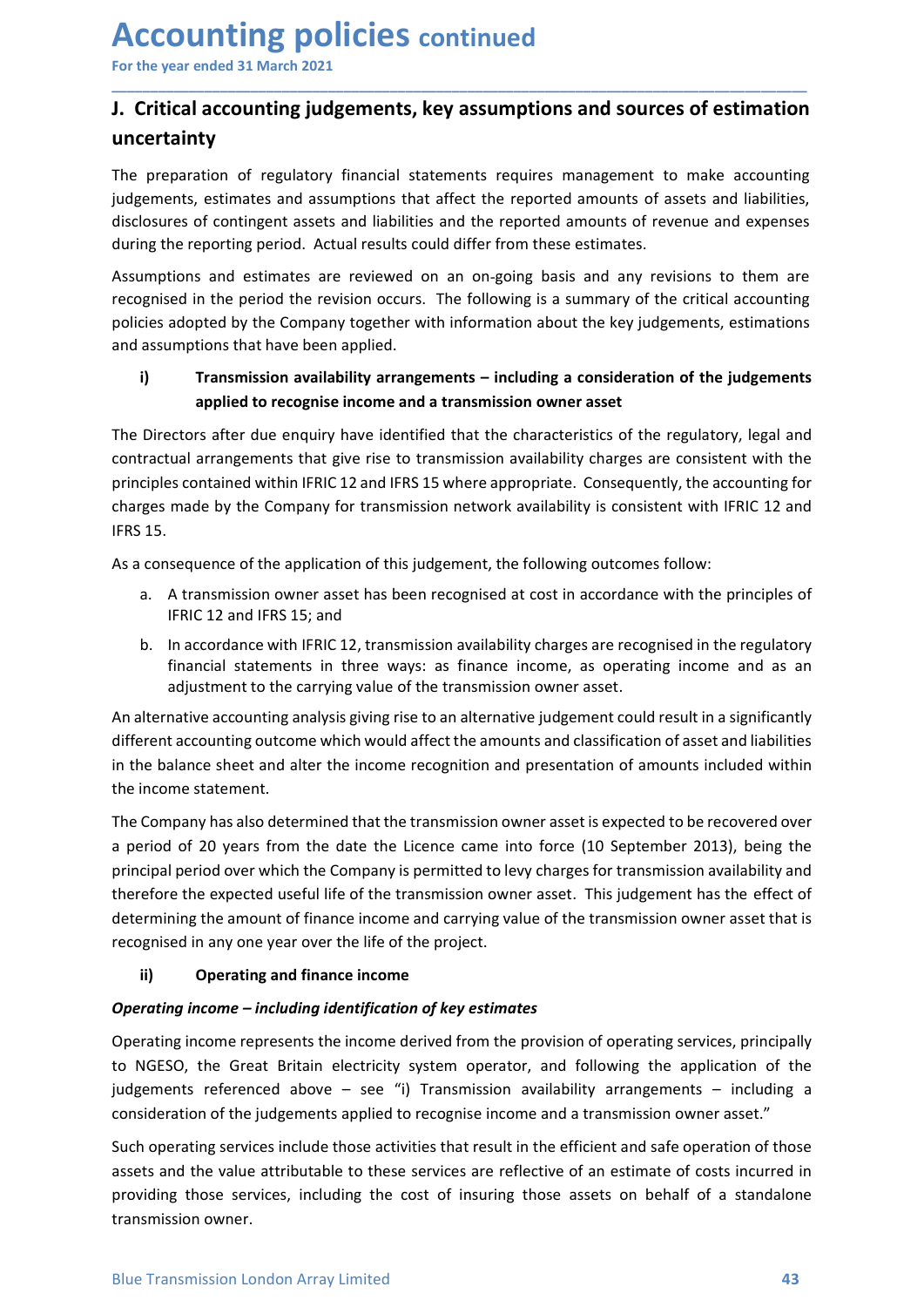# Accounting policies continued<br>For the year ended 31 March 2021<br>J. Critical accounting judgements, key assumptions and sources of estimation<br>uncertainty continued Accounting policies continued<br>
For the year ended 31 March 2021<br>
J. Critical accounting judgements, key assumptions and sources of estimation<br>
uncertainty continued<br>
ii) Operating and finance income continued **ACCOUNTING POLICIES continued**<br>
For the year ended 31 March 2021<br>
J. Critical accounting judgements, key assumptions and sources of estimation<br>
uncertainty continued<br>
(i) Operating and finance income continued<br>
Operating

\_\_\_\_\_\_\_\_\_\_\_\_\_\_\_\_\_\_\_\_\_\_\_\_\_\_\_\_\_\_\_\_\_\_\_\_\_\_\_\_\_\_\_\_\_\_\_\_\_\_\_\_\_\_\_\_\_\_\_\_\_\_\_\_\_\_\_\_\_\_\_\_\_\_\_\_\_\_\_\_\_\_\_\_\_\_\_\_\_\_

### uncertainty continued

**CCOUNTING POLICIES continued**<br>
the year ended 31 March 2021<br> **Critical accounting judgements, key assumptions and sources of estimation**<br> **Continued**<br> **Continued**<br> **Continued**<br> **Continued**<br> **Continued**<br> **Continued**<br> **Cont Accounting policies continued**<br>
For the year ended 31 March 2021<br> **J. Critical accounting judgements, key assumptions and sources of estimation**<br>
uncertainty continued<br>
(ii) Operating and finance income continued<br>
Deprati **Accounting policies continued**<br> **Entimate of the vear ended 31 March 2021**<br> **J. Critical accounting judgements, key assumptions and sources of estimation**<br>
uncertainty continued<br>
(a) Operating and finance income continued **Accounting policies continued**<br>
September 2021<br> **J.** Critical accounting judgements, key assumptions and sources of estimation<br>
uncertainty continued<br>
(i) operating and finance income continued<br>
Estimates were made by man **ACCOUNTIME POLICIES continued**<br> **J. Critical accounting judgements, key assumptions and sources of estimation**<br> **uncertainty** continued<br>
ii) Operating and finance income continued<br>
timates were made by management with eff **Accounting policies continued**<br>For the year ended 31 March 2021<br>J. Critical accounting judgements, key assumptions and sources of estimation<br>uncertainty continued<br>ii) operating and finance income continued<br>Estimates were **ACCOUNTIME POLICIES continued**<br>
For the year ended 31 March 2021<br> **J. Critical accounting judgements, key assumptions and sources of estimation**<br> **uncertainty continued**<br> **ii)** Operating and finance income continued<br>
Esti **ACCOUNTIME POLICIES continued**<br> **J. Critical accounting judgements, key assumptions and sources of estimation**<br> **U. Critical accounting judgements, key assumptions and sources of estimation**<br> **Operating income – including ACCOUNTIME POICIES continued**<br>
For the year ended 31 March 2021<br> **J. Critical accounting judgements, key assumptions and sources of estimation**<br> **uncertainty continued**<br>
(a) Operating income – including identification of **ACCOUNTIME POLICIES continued**<br> **J. Critical accounting judgements, key assumptions and sources of estimation**<br> **U. Critical accounting judgements, key assumptions and sources of estimation**<br> **Operating income – including** For the year ended 31 Match 2021<br> **J.** Critical accounting judgements, key assumptions and sources of estimation<br>
ii) operating and finance income continued<br>
eignification of key estimates continued<br>
Estimates were made b (see the continuous) the product of the independent of the production of the production of term and transmission come and transmission come rate amended transmission over a transmission of the production of term of the co **J. Critical accounting judgements, key assumptions and sources of estimation**<br>
uncertainty continued<br>
(i) Operating income – including identification of key estimates continued<br>
Estimates were made by management with eff **uncertainty continued**<br> **Operating income – including identification of key estimates continued**<br> **Estimates were made by management with effect from the date that the Licence came into force (10<br>
September 2013), to dete** ii) Operating and finance income continued<br>Operating income – including identification of key estimates continued<br>Estimates were made by management with effect from the date that the Licence came into force (10<br>September **Operating income - including identification of key estimates continued**<br>Estimates were made by management with effect from the date that the Licence came into force (10<br>September 2013), to determine the appropriate amount Operating income – including dentification of key estimates continued<br>Estimates were made by management with effect from the date that the licence came into force (10<br>September 2013), to determine the appropriate amount o Estimates were made by management with effect from the date that the Licence came into force (10<br>Sieptember 2013), to determine the appropriate amount of revenue that would be attributable to this<br>income classification as

September 2013), to determine the appropriate amount of revenue that would be attributable to this income classification as if this service were provided by an independent standalone operator with income distance. The prin income classification as if this service were provided by an independent standalone operator with<br>responsibility for operations, maintenance and insurance. The principles attributable to these<br>estimates determined with eff responsibility for operations, maintenance and insurance. The principles attributable to these estimates determined with effect from the date that the Licence canne into force continue to apply to the charges made by the C estimates determined with effect from the date that the Licence came into force continue to apply to<br>the charges made by the Company for transmission neuronals wasulability in each financial year over the<br>expected useful l the charges made by the Company for transmission network availability in each financial year over the expected useful life of the transmission owere asset. To the extent that an alternative estimate could have been made at expected useful life of the transmission owner asset. To the extent that an alternative estimate could<br>attributable to this income classification then the estimate of income attributable to finis income<br>dattributable to th have been made at the date that the Licence came into force as to a reasonable level of revenue<br>stributible to this income classification then the estimate of income attributable to finance income<br>(see below) may have been attributable to this income classification then the estimate of income attributable to fina<br>(see below) may have been amended.<br> **Finance income - including identification of key estimates**<br> **Following the application of th** below) may have been amended.<br>
Inceriation of the application of fergestimates<br>
inceriation of the judgements referenced earlier – see "i) Transmission availability<br>
ingements – including a consideration of the judgements Following the application of the juagements referenced earier - see "1) Transmission availability<br>arrangements – including a consideration of the judgements applied to recognise income and a<br>transmission owner asset." - fi arrangements – including a consideration of the judgements applied to recognise income and a<br>transmission owner asset." - finance income arising from the provision of transmission availability<br>services represents an estima transmission owner asset." - tinance income arising from the provision or transmission availability<br>eservices represents an estimate of the return that an efficient standalone and independent<br>"transmission owner" would exp services represents an estimate of the return that an eltricent standalone and independent<br>"transmission owner" would expect to generate from the holding of the transmission owner asset. An<br>estimate of an appropriate retur "transmission owner" would expect to generate from the holding of the transmission<br>estimate of an appropriate return to the owener of such an asset having regard to<br>with those arrangements was carried out by the Company fr

### General

The Company uses derivative financial instruments to hedge certain economic exposures in relation<br>to movements in interest rates and movements in RPI as compared with the position that was<br>expected at the date the underlyi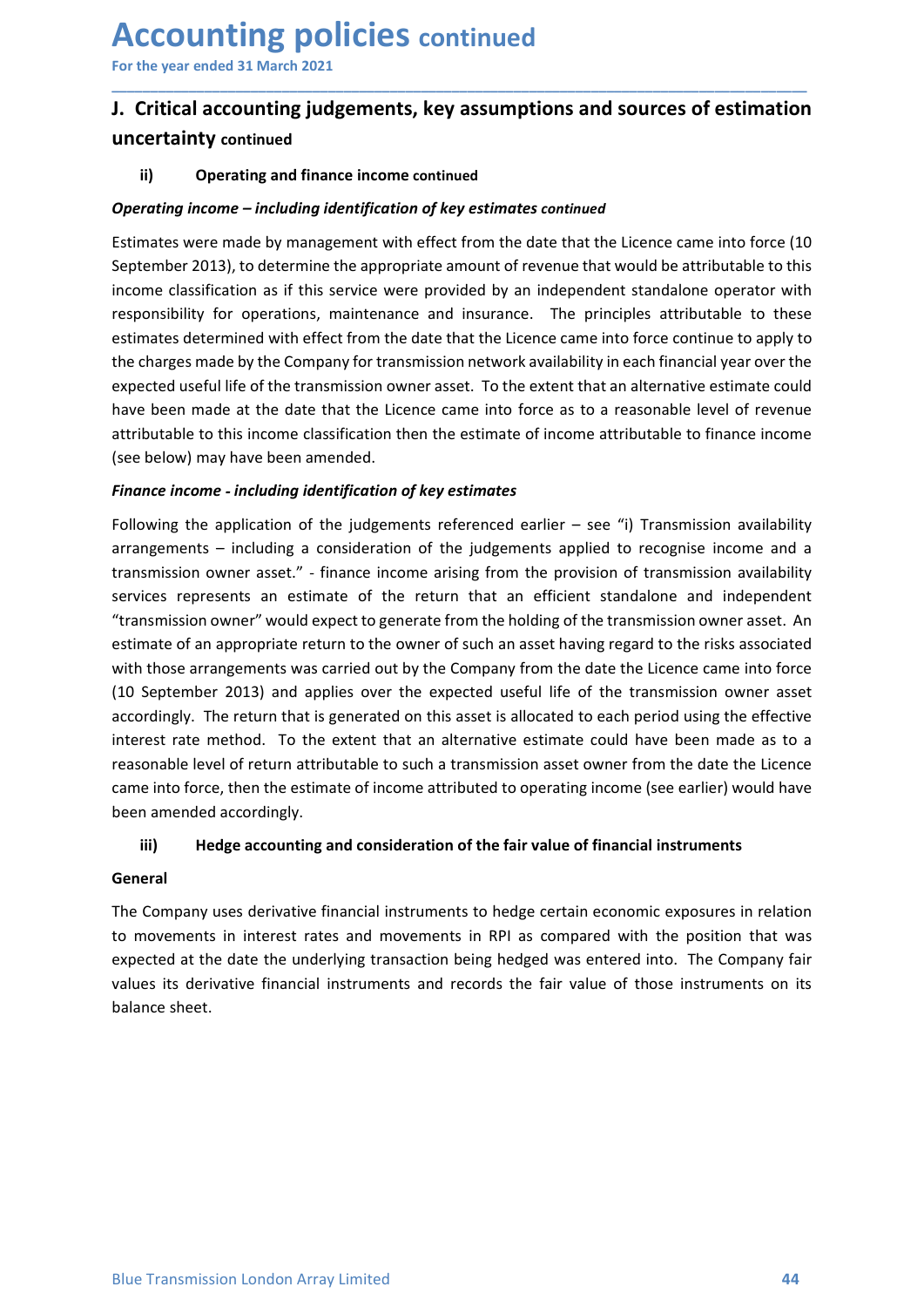## Accounting policies continued<br>For the year ended 31 March 2021<br>J. Critical accounting judgements, key assumptions and sources of estimatio<br>uncertainty continued Accounting policies continued<br>
For the year ended 31 March 2021<br>
J. Critical accounting judgements, key assumptions and sources of estimation<br>
uncertainty continued<br>
iii) Hedge accounting and consideration of the fair valu **Accounting policies continued**<br>
For the year ended 31 March 2021<br>
J. Critical accounting judgements, key assumptions and sources of estimation<br>
uncertainty continued<br>
iii) Hedge accounting and consideration of the fair va uncertainty continued

\_\_\_\_\_\_\_\_\_\_\_\_\_\_\_\_\_\_\_\_\_\_\_\_\_\_\_\_\_\_\_\_\_\_\_\_\_\_\_\_\_\_\_\_\_\_\_\_\_\_\_\_\_\_\_\_\_\_\_\_\_\_\_\_\_\_\_\_\_\_\_\_\_\_\_\_\_\_\_\_\_\_\_\_\_\_\_\_\_\_

**CCOUNTIME POLICIES continued**<br>
Solution of the year ended 31 March 2021<br>
Critical accounting judgements, key assumptions and sources of estimation<br>
iii) Hedge accounting and consideration of the fair value of financial in **Accounting policies continued**<br>
For the year ended 31 March 2021<br> **J. Critical accounting judgements, key assumptions and sources of estimation**<br>
uncertainty continued<br>
iii) Hedge accounting and consideration of the fair **Accounting policies continued**<br> **J. Critical accounting judgements, key assumptions and sources of estimation**<br>
uncertainty continued<br>
iii) Hedge accounting and consideration of the fair values<br>
Application of judgements **Accounting policies continued**<br> **J. Critical accounting judgements, key assumptions and sources of estimation**<br>
uncertainty continued<br>
iii) Hedge accounting and consideration of the fair value of financial instruments con **Accounting policies continued**<br>
I. Critical accounting judgements, key assumptions and sources of estimation<br>
uncertainty continued<br>
iii) Hedge accounting and consideration of the fair value of financial instruments conti **Accounting policies continued**<br>
For the year ended 31 March 2021<br> **J. Critical accounting judgements, key assumptions and sources of estimation**<br>
uncertainty continued<br>
iii) Hedge accounting and consideration of the fair For the year ended 31 March 2021<br> **J. Critical accounting judgements, key assumptions and sources of estimation**<br> **U. Critical accounting judgements, key assumptions and sources of estimation**<br>
uncertainty continued<br>
iii) **Accounting policies continued**<br>
I. Critical accounting judgements, key assumptions and sources of estimation<br>
uncertainty continued<br>
iii) Hedge accounting and consideration of the fair value of financial instruments conti **ACCOUNTIME POLICIES continued**<br>
For the year ended 31 March 2021<br>
1. **Critical accounting judgements, key assumptions and sources of estimation**<br>
uncertainty continued<br>
iii) Hedge accounting and consideration of the fair **ACCOUNTIME POLICIES continued**<br>
For the year ended 31 March 2021<br> **J. Critical accounting judgements, key assumptions and sources of estimation**<br>
uncertainty continued<br> **THEON THEON THEON THEON CONTINENT CONTINENT C** For the year ended 31 March 2021<br> **J.** Critical accounting judgements, key assumptions and sources of estimation<br>
uncertainty continued<br>
iii) Hedge accounting and consideration of the fair value of financial instruments co For the year ended 31 March 2021<br> **J. Critical accounting judgements, key assumptions and sources of estimation**<br>
uncertrainty continued<br>
iii) Hedge accounting and consideration of the fair value of financial instruments c **J. Critical accounting judgements, key assumptions and sources of estimation**<br>
uncertainty continued<br>
iii) Hedge accounting and consideration of the fair value of financial instruments continued<br>
Application of judgements **J. Critical accounting judgements, key assumptions and sources of estimation**<br>
iii) Hedge accounting and consideration of the fair value of financial instruments continued<br>
iii) Hedge accounting and consideration of the **uncertainty continued**<br> **iii)** Hedge accounting and consideration of the fair value of financial instruments continued<br>
Application of judgements to hedge accounting and deriving fair values<br>
Movements in the fair values iii) Hedge accounting and consideration of the fair value of financial instruments continued<br>Application of judgements to hedge accounting and deriving fair values<br>Movements in the fair values of the Company's derivative f Application of judgements to hedge accounting and deriving fair values<br>Movements in the fair values of the Company's derivative financial instruments may be accounted for<br>using hedge accounting whire the requirements of he Movements in the fair values of the Company's derivative financial instruments may be accounted for<br>using hedge accounting where the requirements of hedge accounting are met under IFRS including<br>the creation of compliant d movements on the more of the comparity sterious of matten interactions and the creation of compliant documentation and meeting the effectiveness testing requirements. In principle, while the prediction of the requirements as me recognised in other completes that requirements of interest rise of  $m$ . The complements is the terminical of complements of the requirements of IFRS hedge accounting rules do not require the principle, while the app Even traction of computer on a computeration and metallig the metallig or proteines an substantial and the require the exercise of judgement – consideration and judgements of JFRS hedge accounting rules do not require the

phriculture the eppincation of the retreation and judgements of this determine is to the to determine if a hedge continues to meet the criteria for hedge accounting, which may include a determine if a hedge continues to me extense to detect that the original information and value and the interpretations are the criteria for heldge accounting, which may include a consideration of whether there has been a substantial modification to the terms ecosimite a laction of the method in the method of the method of the range and addition to the terms of the hedge, or where there is some degree of ineffectiveness identified in respect of the hedging relationship, then th consument our wincher enter inso usera a soussantial information to the cerminate that value. Nowhere there is some degree of ineflectiveness identified in respect of the hedging the change in fair value in relation to the the change in fair value in relation to these items will be recorded in the income statement. If a between the diget of be discontinued for hedge accounting, then any amounts previously beferred in other comprehensive inco hedging relationship is judged to be discontinued for hedge accounting, then any amounts previously<br>deferred in other compenhensive income must inmediately be recognised in the income statement.<br>Otherwise, in respect of th deferred in other comprehensive income must immediately be recognised in the income statement.<br>Otherwise, in respect of the Company's derivative financial instruments, these changes in fair value<br>are recognised in other co Otherwise, in respect of the Company's derivative financial instruments, these changes in fair value<br>are recognised in other comprehensive income.<br>Benchmark Reform: Amendments to IAS 39 and IFRS 7 Interest Rate Benchmark R The Company has applied a judgement to take advantage of a relief available under 'interest Rate<br>Benchmark Reform: Amendments to lake 30 and IFRS 7 Interest Rate Benchmark Reform' which was<br>Beplied with effect from 1 April The Company has applied a judgement to take advantage of a relief available under 'Interest Rate<br>Benchmark Reform: Amendments to IAS 39 and IFRS 7 Interest Rate Benchmark Reform' which was<br>applied with effect from 1 April Benchmark Reform: Amendments to IAS 39 and IFRS 7 Interest Rate Benchmark Reform' which was<br>applied with effect from 1 April 2020. This allows for temporary relief to be applied by the Company<br>to the effect that the ongoin applied with effect from 1 April 2020. This allows for temporary relief to be applied by the Company<br>to the effect that the ongoing inter-bank offer rate IBOR reforms should not generally cause hedge<br>accounting to terminat

The effect that the ongoing inter-bank offer rate IBOR reforms should not generally causs<br>
ununting to terminate, as the Company is allowed to assume that the interest rate benchm<br>
R is not altered as a result of the uncer action and the member, as the company is allowed to assume that the interest rate tenturinals rest.<br>LIBOR is not altered as a result of the uncertainties of the IBOR reforms when performing hedge<br>effectiveness testing. Fur LIBOR is not altered as a result of the uncertainties of the IBOR reforms when perform<br>effectiveness testing. Further details can be seen later – "K. Accounting developments -<br>standards, amendments to accounting standards encurrent taxation is the vector of the independent of the secretive in the secretive standards, amendments to accounting standards and interpretations as applied to these regulatory financial statements.<br>
Application of e solution of the more than in the more in the more profit and the account in the company financial statements" and additional information is contained within note 13 to the regulatory financial statements.<br>Application of es

counterparty swap valuation that is independent of the Company but also use observable market data<br>in respect of RPI and interest rates as an input to valuing those derivative financial instruments. Where<br>observable market mincular statements.<br> **Application of estimates to hedge accounting and deriving fair values**<br>
Application of estimates to hedge accounting and deriving fair values<br>
As referred to earlier, the Company carries its derivati mometon scattering.<br>Application of estimates to hedge accounting and deriving fair values<br>As referred to earlier, the Company carries its derivative financial instruments in its balance sheet at<br>fair value. No market price Application of estimates to hedge accounting and deriving fair values<br>As referred to earlier, the Company carries its derivative financial instruments in its balance sheet at<br>As referred to earlier, the Company carries its As referred to earlier, the Company carries its derivative financial instruments in its balance sheet at fair value. No market prios are available for these instruments and consequently the fair values are derived using fi fair value. No market prices are available for these instruments and consequently the fair values are derived using financial models developed by the shareholders of ETI based on the lenders counterparty swap valuation tha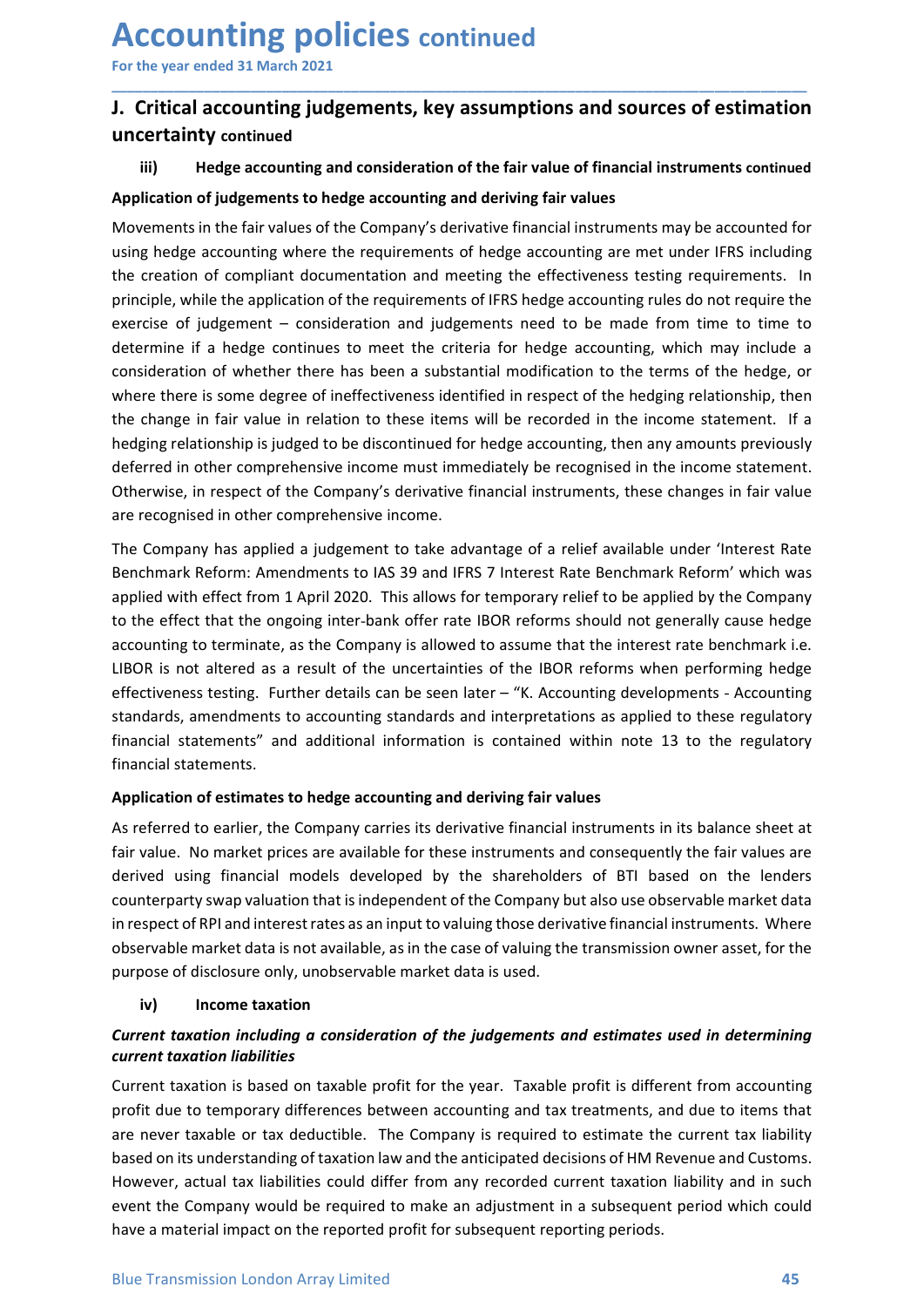### Accounting policies continued<br>For the year ended 31 March 2021<br>J. Critical accounting judgements, key assumptions and sources of estimatio<br>uncertainty continued Accounting policies continued<br>For the year ended 31 March 2021<br>J. Critical accounting judgements, key assumptions and sources of estimation<br>uncertainty continued<br>iv) Income taxation continued **ACCOUNTING POLICIES continued**<br>For the year ended 31 March 2021<br>J. Critical accounting judgements, key assumptions and sources of estimation<br>uncertainty continued<br>Deferred taxation including a consideration of the judgeme uncertainty continued **CCOUNTING POLICIES continued**<br>
the year ended 31 March 2021<br>
Critical accounting judgements, key assumptions and sources of estim<br>
certainty continued<br>
iv) Income taxation continued<br>
tivered taxation including a considera

\_\_\_\_\_\_\_\_\_\_\_\_\_\_\_\_\_\_\_\_\_\_\_\_\_\_\_\_\_\_\_\_\_\_\_\_\_\_\_\_\_\_\_\_\_\_\_\_\_\_\_\_\_\_\_\_\_\_\_\_\_\_\_\_\_\_\_\_\_\_\_\_\_\_\_\_\_\_\_\_\_\_\_\_\_\_\_\_\_\_

**ACCOUNTIME POLICIES continued**<br>
For the year ended 31 March 2021<br> **J. Critical accounting judgements, key assumptions and sources of estimation**<br>
uncertainty continued<br>
iv) Income taxation continued<br>
Deferred taxation inc **ACCOUNTIME POLICIES continued**<br>
For the year ended 31 March 2021<br> **J. Critical accounting judgements, key assumptions and sources of estimation**<br>
uncertainty continued<br>
iv) Income taxation continued<br>
Deferred taxation inc **Accounting policies continued**<br> **J. Critical accounting judgements, key assumptions and sources of estimation**<br> **uncertainty** continued<br>  $\omega$  income taxation continued<br>  $\omega$ <br>  $\omega$  income taxation continued<br>  $\omega$ <br>  $\omega$  inc

**Accounting policies continued**<br>
For the year ended 31 March 2021<br> **J. Critical accounting judgements, key assumptions and sources of estimation**<br>
uncertainty continued<br>
iv) Income taxation including a consideration of the **Accounting policies continued**<br>
For the year ended 31 March 2021<br> **J. Critical accounting judgements, key assumptions and sources of estimation**<br>
uncertainty continued<br>
iv) Income taxation including a consideration of the **ACCOUNTIME POLICIES continued**<br> **J.** Critical accounting judgements, key assumptions and sources of estimation<br>
uncertainty continued<br>
iv) Income taxation incollige a consideration of the judgements and estimates used in **ACCOUNTIME POICIES continued**<br>
I. Critical accounting judgements, key assumptions and sources of estimation<br>
iv) Income taxation continued<br>
iv) Income taxation including a consideration of the judgements and estimates use **ACCOUNTIME POLICIES continued**<br> **J.** Critical accounting judgements, key assumptions and sources of estimation<br>
uncertainty continued<br>
iv) Income taxation including a consideration of the judgements and estimates used in

**ACCOUNTIME POLICIES continued**<br>
For the year ended 31 March 2021<br> **J.** Critical accounting judgements, key assumptions and sources of estimation<br>
uncertainty continued<br>
iv) Income taxation continued<br>
iv) Income taxation c For the year ended 31 March 2021<br> **J.** Critical accounting judgements, key assumptions and sources of estimation<br>
uncertainty continued<br>
iv) Income taxation ontinued<br>
to the calculation ontinued<br>
contered taxation includin **J. Critical accounting judgements, key assumptions and sources of estimation**<br> **uncertainty continued**<br> **iv)** Income taxation continued<br> *Deferred taxation including a consideration of the judgements and estimates used i* **J. Critical accounting judgements, key assumptions and sources of estimation uncertainty continued<br>
beforred taxation including a consideration of the judgements and estimates used in determining<br>
deferred taxation inclu Uncertainty continued**<br> **Leperred taxation including a consideration of the judgements and estimates used in determining<br>
deferred taxation including a consideration of the judgements and estimates used in determining<br>
de** iv information continued<br>
in the preferred taxation including a consideration of the judgements and estimates used in determining<br>
deferred taxation is provided using the balance sheet liability method and is recognised on **IV**<br> **Deferred taxation including a consideration of the judgements and estimates used in determining<br>
<b>Deferred taxation** including a consideration of assets and liabilities in the regulatory financial<br>
differences betwe rired traxation liabilities and assets<br>are tractation liabilities and assets<br>are developed to an increase the computation of the regulatory financial<br>renet traxation is provided using the balance sheet liability method and differences between the carrying amounts of assets and liabilities in the regulatory financial<br>statements and the corresponding taxation nesies used in the computation of taxable profit.<br>The recognition of deferred taxatio statements and the corresponding taxation bases used in the computation of taxable profit.<br>The recognition of deferred taxation reflects the expected manner of recovery of deferred taxation<br>sasses or the settlement of a de The recognition of deferred taxation reflects the expected manner of recovery of deferred taxation<br>assets or the settlement of a deferred taxation liabilities, using the basis of taxation enacted or<br>substantively enacted b assets or the settlement of a deferred taxation liabilities, using the basis of taxation enacted or<br>substratively enacted by the balance sheet date. Deferred taxation assets are not recognised where<br>it is more likely than substantively enacted by the balance sheet date. Deferred taxation assets are not recognised where<br>tit is more likely than not that the assets will not be realised in the future.<br>Indeferments are required to be made as to it is more likely than not that the assets will not be realised in the future.<br>
Uudgements are required to be made as to the calculation and identification of temporary differences<br>
and in the case of the recognition of de Judgements are required to be made as to the calculation and identification of temporary differences<br>
and in the case of the recognition of deferred taxation assets, the Directors have to form an opinion<br>
as to whether it unugements are required to be missed as the technological and the changes in the credit counterplarity interests<br>and in the crease of the recognition of deferred taxation assets, the Directors have to form an opinion<br>as to

### General

as to whether it is probable that the deferred taxation asset recognised is recoverable against future<br>taxable profits arising. This exercise of judgement requires the Directors to consider forecast<br>information ore a long-

taxable profits arising. This exercise of judgement requires the Directors to consider forecast<br>information over along-time horizon having regard to the risks that the forecasts may not be achieved<br>and then form a reasonab information over a long-time horizon having regard to the risks that the forecasts may not be achieved<br>
and then form a reasonable opinion as to the recoverability of the deferred taxation asset.<br>
Conneral<br>
The carrying va and then form a reasonable opinion as to the recoverability of the deferred taxation asset.<br> **General**<br> **Graphication**<br> **The carrying value of those financial assets recorded in the Company's balance sheet at amortised<br>
Th** v) Expected credit losses<br>
General<br>
The carrying value of those financial assets recorded in the Company's balance sheet at amortised<br>
cost, including the transmission owner asset, could be materially reduced if the value **General**<br>The carrying value of those financial assets recorded in the Company's balance sheet at amortised<br>cost, including the transmission owner asset, could be materially reduced if the value of those financial<br>assets w The carrying value of those financial assets recorded in the Company's balance sheet at amort<br>The carrying value of those financial assets recorded in the Company's balance sheet at amort<br>cost, including the transmission o Inctraining untare of incoses intractational cosetal frecolorula in computery source. Since the recombinate and<br>cost, including the transmission owner asset, could be materially reduced if the value of those financial<br>asse assets were assessed to have been impaired.<br>
Expected credit losses arise as a result of all possible default events over the expected life of a financial<br>
into account ageing, previous experience, economic conditions and

At each reporting date, the Company performs an assessment as to whener the creatr instead<br>thandlal instrument has increased. Depending upon the outcome of that assessment, which requires<br>the application of judgement, the Expected credit losses arise as a result of all possible default events over the expected life of a financial<br>instrument. Allowances for expected credit losses are made based on the risk of non-payment taking<br>into account Expected credit losses are as a resturn of an possible eleating events over the expected credit leading into account ageing, previous experience, economic conditions and forward-looking data. Such allowances are measured a Instrument. Anawarices or expected credit losses are made awase or in the fisival rolan-payment vasing data. Such<br>allowances are measured as either 12-months expected credit losses or lifetime expected credit losses<br>depend mto accuunt germ, previous experiente, economic conductors and toward-odouring data. Such<br>allowances are measured as either 12-months expected credit losses or lifetime expected credit losses<br>depending on changes in the cr and depending on changes in the credit 12-minutus expected credit tossess or ineturie expected credit rosses of inetal depending on changes in the credit duality of the counterparty.<br> **Application of judgements to the reco** depending on changes in the credit quality or the counterparty.<br> **Application of judgements to the recognition of expected credit losses**<br>
At each reporting date, the Company performs an assessment as to whe<br>
financial ins Application or Juagements to the recognition or expected creati tosses<br>At each reporting date, the Company performs an assessment as to whether the credit risk on a<br>Afinancial instrument has increased. Depending upon the o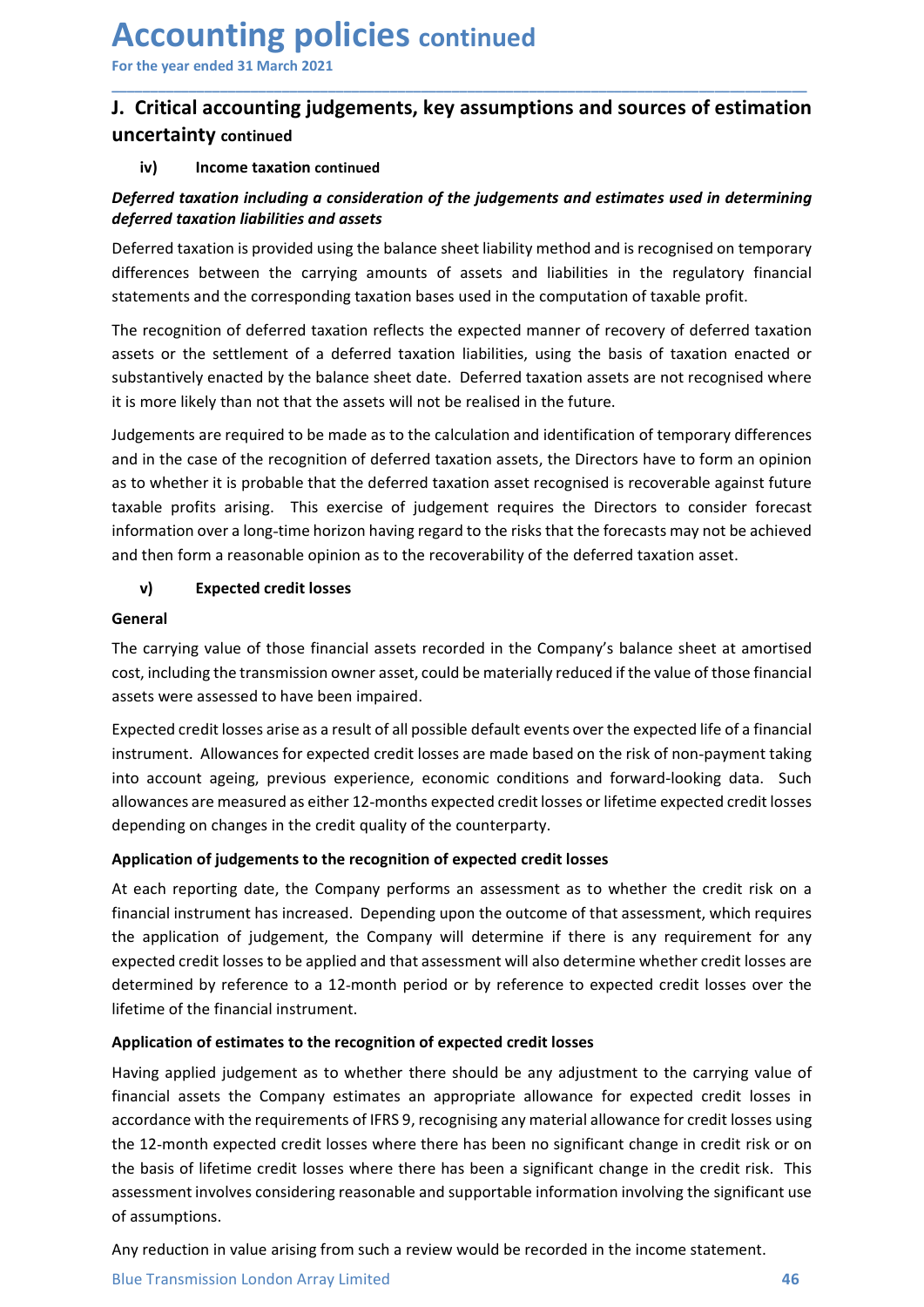## Accounting policies continued<br>For the year ended 31 March 2021<br>J. Critical accounting judgements, key assumptions and sources of estimatio<br>uncertainty continued Accounting policies continued<br>
For the year ended 31 March 2021<br>
J. Critical accounting judgements, key assumptions and sources of estimation<br>
uncertainty continued<br>
vi) Decommissioning provision Accounting policies continued<br>
For the year ended 31 March 2021<br>
J. Critical accounting judgements, key assumptions and sources of estimation<br>
uncertainty continued<br>
vi) Decommissioning provision<br>
General uncertainty continued

\_\_\_\_\_\_\_\_\_\_\_\_\_\_\_\_\_\_\_\_\_\_\_\_\_\_\_\_\_\_\_\_\_\_\_\_\_\_\_\_\_\_\_\_\_\_\_\_\_\_\_\_\_\_\_\_\_\_\_\_\_\_\_\_\_\_\_\_\_\_\_\_\_\_\_\_\_\_\_\_\_\_\_\_\_\_\_\_\_\_

### General

**CCOUNTING POLICIES continued**<br>
the year ended 31 March 2021<br>
Critical accounting judgements, key assumptions and sources of estimation<br>
vi) Decommissioning provision<br>
eral<br>
visions are made for certain liabilities where t **Accounting policies continued**<br> **J. Critical accounting judgements, key assumptions and sources of estimation**<br> **uncertainty** continued<br>
vi) Decommissioning provision<br>
General<br>
Provisions are made for certain liabilities **Accounting policies continued**<br> **J. Critical accounting judgements, key assumptions and sources of estimation**<br>
uncertainty continued<br>
vi) Decommissioning provision<br>
General<br>
Provisions are made for certain liabilities wh **Accounting policies continued**<br> **J. Critical accounting judgements, key assumptions and sources of estimation**<br> **uncertainty** continued<br> **vi**) Decommissioning provision<br> **General**<br>
Provisions are made for certain liabilit **Accounting policies continued**<br>
For the year ended 31 March 2021<br> **J. Critical accounting judgements, key assumptions and sources of estimation**<br>
uncertainty continued<br>
vi) Decommissioning provision<br>
General<br>
Provisions a **ACCOUNTIME POLICIES continued**<br>
For the year ended 3.1 March 2021<br> **J. Critical accounting judgements, key assumptions and sources of estimation**<br>
uncertainty continued<br>
(vi) Decommissioning provision<br>
General<br>
Provisions **ACCOUNTIME POICES continued**<br>
For the year ended 31 March 2021<br> **J. Critical accounting judgements, key assumptions and sources of estimation**<br>
uncertainty continued<br>
General<br>
Frovisions are made for certain liabilities w **ACCOUNTIME POLICIES continued**<br> **J. Critical accounting judgements, key assumptions and sources of estimation**<br> **uncertainty continued**<br> **vi**) Decommissioning provision<br>
Provisions are made for certain liabilities where t For the year ended 31 March 2021<br> **J.** Critical accounting judgements, key assumptions and sources of estimation<br>
uncertainty continued<br>
vi) Decommissioning provision<br>
General<br>
Provisions are made for certain liabilities w For the year ended 31 March 2021<br> **J.** Critical accounting judgements, key assumptions and sources of estimation<br>
uncertainty continued<br>
(vi) Decommissioning provision<br>
General<br>
Provisions are made for certain liabilities **J. Critical accounting judgements, key assumptions and sources of estimation**<br>
uncertainty continued<br>
(vi) Decommissioning provision<br>
General<br>
Provisions are made for certain liabilities where the timing and amount of the **J. Critical accounting judgements, key assumptions and sources of**  $\epsilon$ **<br>
uncertainty continued<br>
(vi)** Decommissioning provision<br>
General<br>
Provisions are made for certain liabilities where the timing and amount of the liabi **The estimate of the estimate of the estimate act is assumed to the transmission is a serial efforemently conner stands company's only provision relates to the estimated costs of decommissioning the Company's only provisio** *is*) Decommissioning provision<br>
Fiscins are made for certain liabilities where the timing and amount of the liability is uncertain.<br>
ECompany's only provision relates to the estimated costs of decommissioning the Company' isions are made for certain liabilities where the timing and amount of the liability is uncertain.<br>Company's only provision relates to the estimated costs of decommissioning the Company's<br>Company's only provision relates t isions are made for certain liabilities where the timing and amount of the liability is uncertain.<br>Company's only provision relates to the estimated costs of decommissioning the Company's<br>core transmission system at the en isions are made for certain liabilities where the timing and amount of the liability is uncertain.<br>Company's only provision relates to the estimated costs of decommissioning the Company's<br>ore transmission system at the end Company's only provision relates to the estimated costs of coecommissioning the Company's contro transmission system at the end of its expected economic life – being 20 years. These anted costs have then been discounted at

- ated costs have then been discounted at an appropriate rate and the resultant liability reflected<br>be balance sheet. The carrying amounts of provisions are reviewed at each balance sheet date and<br>to reflect the current best is balance sheet. The carrying amounts of provisions are reviewed at each balance sheet date and<br>tied to reflect the current best estimate. The plan for decommissioning these assets was<br>overably the Department of forengy a sted to reflect the current best estimate. The plan for decommissioning these assets was<br>
word by the Department of Energy and Climate Change and published on the Company's web site<br>
worbluetamsmission.com) and includes ma oved by the Department of Energy and Climate Change and published on the Company's web site<br>
<u>whbletransmission.com</u>) and includes many assumptions.<br>
Eication of Judgement to determine the carrying value of the decommissio **Example 12** and includes many assumptions.<br> **Contain of judgement to determine the carrying value of the decommissioning provision**<br> **Contained incoments** used in determining the carrying value of this provision include, **Application of judgement to determine the carrying value of the decommissioning provision**<br>
Significant judgements used in determining the carrying value of this provision include, but are not<br>
limited to, the following:<br> Significant judgements used in determining the carrying value of this provision include, but are not<br>limited to, the following:<br>
• the estimated useful economic life of the transmission system is assumed to be 20 years be limited to, the following:<br>
• the estimated useful economic life of the transmission system is assumed to be 20 years being<br>
the period the Company has exclusive rights to charge for the provision of transmission services<br> the estimated useful economic life of the transmission system is assumed to be 20 years being<br>the period the Company has exclusive rights to charge for the provision of transmission services<br>under the Licence and the perio the period the Company has exclusive rights to charge for the provision of transmission services<br>under the Licence and the period which is expected to generate the vast majority of cash flows<br>releating to the owereship of
- under the Licence and the period which is expected to generate the vast majority of cash flocality to the ownership of the system. To the extent that the expected useful life is reduced increased this could materially ch relating to the ownership of the system. To the extent that the expected useful life is reduced or<br>increased – this could materally change the carrying value of the decommissioning provision with<br>a corresponding impact on increased – this could materially change the carrying value of the decommissioning provision with<br>a corresponding impact on the income statement; and<br>the carrying value of the practice (absent a significant in any approved a corresponding impact on the income statement; and<br>the carrying value of the decommissioning reflects the decommissioning assumptions contained<br>in any approved decommissioning plan. These assumptions reflect the applicati the carrying value of the decommissioning reflects the decommissioning assumptions contained<br>in any approved decommissioning plan. These assumptions reflect the application of judgements<br>and if those judgements change over

- 
- the estimate of costs relating to the appropriate and safe removal, disposal, recycling and making<br>safe of the transmission system having regard to market prices and access to the appropriate<br>level of technology; and<br>• d in any approved decommissioning plan. These assumptions reflect the applicat<br>and if those judgements change over time or the execution of the decomm<br>accordance with those judgements is not possible – then this could change and if those judgements change over time or the execution of the decommissioning plan in<br>accordance with those judgements is not possible – then this could change the carrying value of<br>the decommissioning provision with a accordance with those judgements is not possible – then this could change the carrying value of<br>
the decommissioning provision with a corresponding impact on the income statement.<br> **Application of estimates to determine th** the decommissioning provision with a corresponding impact on the income statement.<br> **Application of estimates to determine the carrying value of the decommissioning provision**<br>
The carrying value of the decommissioning pro **Application of estimates to determine the carrying value of the decommissioning provision**<br>The carrying value of the decommissioning provision has required the extensive use of estimates,<br>which include but are not limited The carrying value of the decommissioning provision has required the extensive use of estimates,<br>which include but are not limited to, the following:<br>
• the estimate of costs relating to the appropriate and safe removal, d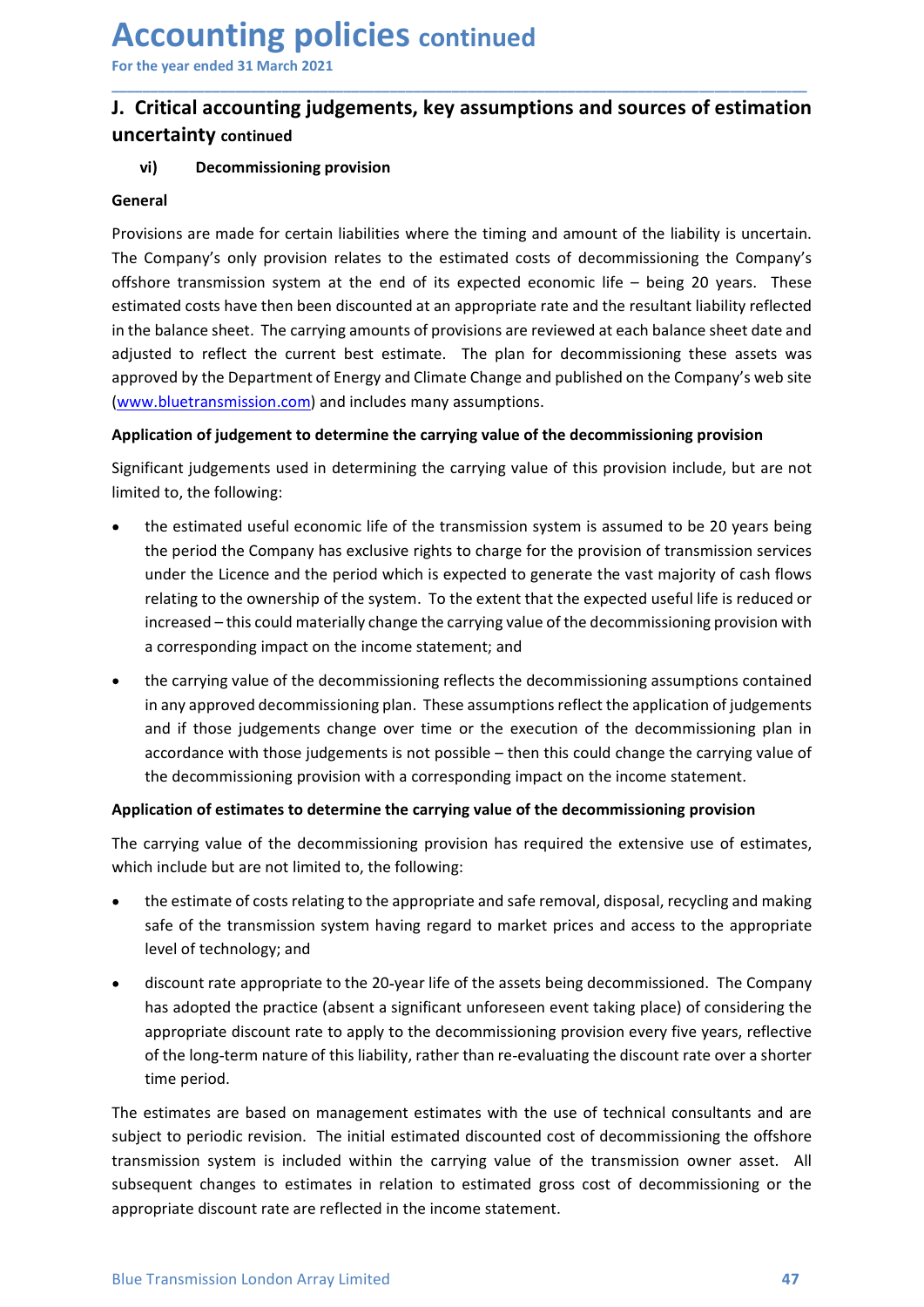## Accounting policies continued<br>For the year ended 31 March 2021<br>J. Critical accounting judgements, key assumptions and sources of estimatio<br>uncertainty continued Accounting policies continued<br>
For the year ended 31 March 2021<br>
J. Critical accounting judgements, key assumptions and sources of estimation<br>
uncertainty continued<br>
vii) Infrastructure financial liabilities Accounting policies continued<br>
For the year ended 31 March 2021<br>
J. Critical accounting judgements, key assumptions and sources of estimation<br>
uncertainty continued<br>
vii) Infrastructure financial liabilities<br>
General uncertainty continued

\_\_\_\_\_\_\_\_\_\_\_\_\_\_\_\_\_\_\_\_\_\_\_\_\_\_\_\_\_\_\_\_\_\_\_\_\_\_\_\_\_\_\_\_\_\_\_\_\_\_\_\_\_\_\_\_\_\_\_\_\_\_\_\_\_\_\_\_\_\_\_\_\_\_\_\_\_\_\_\_\_\_\_\_\_\_\_\_\_\_

### General

**CCOUNTING POLICIES continued**<br>
the year ended 31 March 2021<br>
Critical accounting judgements, key assumptions and sources of estimation<br>
vii) Infrastructure financial liabilities<br>
eral<br>
astructure financial liabilities are **Accounting policies continued**<br> **J. Critical accounting judgements, key assumptions and sources of estimation**<br>
uncertainty continued<br>
vii) Infrastructure financial liabilities<br>
General<br>
Infrastructure financial liabiliti **Accounting policies continued**<br> **J. Critical accounting judgements, key assumptions and sources of estimation**<br>
uncertainty continued<br>
vii) Infrastructure financial liabilities relatibly recognised in the balance sheet a **Accounting policies continued**<br> **J. Critical accounting judgements, key assumptions and sources of estimation**<br> **U. Critical accounting judgements, key assumptions and sources of estimation**<br>
uncertainty continued<br>
vii) I

**Accounting policies continued**<br> **J. Critical accounting judgements, key assumptions and sources of estimation**<br> **U. Critical accounting judgements, key assumptions and sources of estimation**<br>
uncertainty continued<br>
vii) I **ACCOUNTIME POOP ACCES** continued<br>
I. Critical accounting judgements, key assumptions and sources of estimation<br>
uncertainty continued<br>
will Infrastructure financial liabilities<br>
General<br>
the future lease payments to which **ACCOUNTIME POLICIES** continued<br> **J.** Critical accounting judgements, key assumptions and sources of estimation<br>
uncertainty continued<br>
ui) Infrastructure financial liabilities<br>
General<br>
Infrastructure financial liabilitie **ACCOUNTIME POLICIES continued**<br>
For the year ended 31 March 2021<br> **J. Critical accounting judgements, key assumptions and sources of estimation**<br>
uncertainty continued<br>
vil) Infrastructure financial liabilities are initia For the year ended 31 March 2021<br> **J.** Critical accounting judgements, key assumptions and sources of estimation<br>
uncertainty continued<br>
vil) Infrastructure financial liabilities<br>
seneral<br>
finfastructure financial liabilit For the year ended 31 March 2021<br>
1. Critical accounting judgements, key assumptions and sources of estimation<br>
uncertainty continued<br>
uil) Infrastructure financial liabilities<br>
seneral<br>
the future lease payments to which **J. Critical accounting judgements, key assumptions and sources of estimation uncertainty continued**<br>
vii) Infrastructure financial liabilities are initially recognised in the balance sheet at the present value of<br>
Infrast **uncertainty continued**<br> **vii)** Infrastructure financial liabilities are initially recognised in the balance sheet at the present value of<br>
the future lease apprents to which these liabilities relate. A corresponding amoun wil) Infrastructure financial liabilities<br>
General<br>
Infrastructure financial liabilities are initially recognised in the balance sheet at the present value of<br>
the future lease payments to which these liabilities relate. A General<br>Infrastructure financial liabilities are initially recognised in the balance sheet at the present value of<br>the future lease payments to which these liabilities relate. A corresponding amount was recognised<br>as an ad **Infrastructure financial liabilities are initially recognised in the balance sheet at the present value of Infrastructure lease payments to which these liabilities relate. A corresponding amount was recognised as an addit** Infrastructure financial liabilities are initially recognised in the balance sheet at the present value of the future lease payments to which these liabilities relate. A corresponding amount was recogn as an addition to th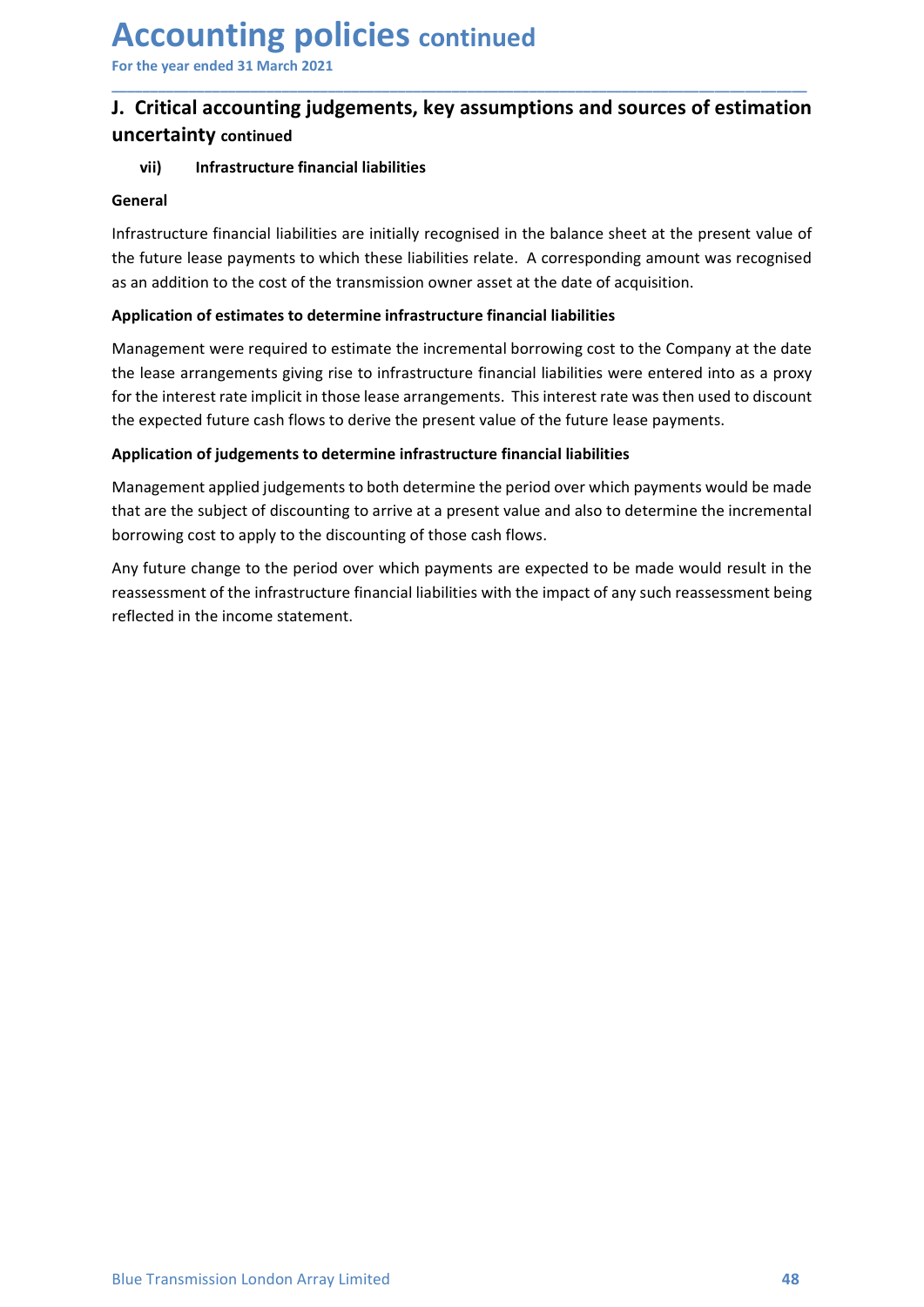### Accounting policies continued<br>
For the year ended 31 March 2021<br>
K. Accounting developments<br>
i) Accounting standards, amendments to accounting standards and interpretations a Accounting policies continued<br>
For the year ended 31 March 2021<br>
K. Accounting developments<br>
i) Accounting standards, amendments to accounting standards and interpretations as<br>
applied to these regulatory financial stateme Accounting policies continued<br>For the year ended 31 March 2021<br>K. Accounting developments<br>i) Accounting standards, amendments to accounting standards and interpreta<br>applied to these regulatory financial statements<br>In prepa **ECOUNTING POLICIES continued**<br>
The year ended 31 March 2021<br> **Accounting developments**<br>
(i) Accounting standards, amendments to accounting standards and interpretations as<br>
applied to these regulatory financial statements **Anting policies continued**<br> **Exampled 31 March 2021**<br> **Accounting standards, amendments to accounting standards and interpretations as<br>
applied to these regulatory financial statements<br>
these regulatory financial statemen**

\_\_\_\_\_\_\_\_\_\_\_\_\_\_\_\_\_\_\_\_\_\_\_\_\_\_\_\_\_\_\_\_\_\_\_\_\_\_\_\_\_\_\_\_\_\_\_\_\_\_\_\_\_\_\_\_\_\_\_\_\_\_\_\_\_\_\_\_\_\_\_\_\_\_\_\_\_\_\_\_\_\_\_\_\_\_\_\_\_\_

**Accounting policies continued**<br>
For the year ended 31 March 2021<br> **K. Accounting developments**<br>
i) Accounting standards, amendments to accounting standards and interpretations as<br>
applied to these regulatory financial sta **Accounting policies** continued<br>
For the year ended 31 March 2021<br> **K. Accounting developments**<br>
i) Accounting standards, amendments to accounting standards and interpretations as<br>
applied to these regulatory financial sta **Accounting policies continued**<br>
For the year ended 31 March 2021<br> **K. Accounting developments**<br> **i)** Accounting standards, amendments to accounting standards and interpretations as<br>
applied to these regulatory financial s **Accounting policies continued**<br> **K. Accounting developments**<br> **K. Accounting developments**<br> **i)** Accounting standards, amendments to accounting standards and interpretations as<br>
applied to these regulatory financial state **Accounting policies continued**<br>For the year ended 31 March 2021<br> **K. Accounting developments**<br> **i)** Accounting developments<br>
i) Accounting standards, amendments to accounting standards and interpretations as<br>
applied to t **ACCOUNTIME POLICIES** continued<br>
K. Accounting developments<br>
K. Accounting developments<br>
i) Accounting standards, amendments to accounting standards and interpretations as<br>
applied to these regulatory financial statements **ACCOUNTIME POIICIES** continued<br> **K. Accounting developments**<br> **K. Accounting developments**<br> **i)**<br> **Accounting standards, amendments to accounting standards and interpretations as<br>
applied to these regulatory financial sta Accounting policies** continued<br> **K. Accounting developments**<br> **K. Accounting developments**<br> **i)**<br> **Accounting standards, amendments to accounting standards and interpretations as<br>
applied to these regulatory financial sta Accounting policies** continued<br>For the year ended 31 March 2021<br> **K. Accounting developments**<br>
i) Accounting standards, amendments to accounting standards and interpretations as<br>
applied to these regulatory financial stat For the year ended 31 March 2021<br> **K. Accounting developments**<br> **i)** Accounting standards, amendments to accounting standards and interpretations as<br>
applied to these regulatory financial statements<br>
In preparing these reg **K. Accounting developments**<br> **i)** Accounting standards, amendments to accounting standards and interpretations as<br>
applied to these regulatory financial statements the Company has compiled with IFRS applicable<br>
either for **K. Accounting developments**<br>
i) Accounting standards, amendments to accounting standards and inte<br>
applied to these regulatory financial statements<br>
the preparing these regulatory financial statements the Company has comp **Example to these regulatory financial statements**<br>
In preparing these regulatory financial statements the Company has complied with IFRS applicable<br>
either for accounting periods starting by 1 April 2020 or ending by 31 M In preparing these regulatory financial statements the Company has compiled with IFRS applicable<br>either for accounting periods starting by 1 April 2020 or ending by 31 March 2021.<br>There are no new accounting standards, ame In preparing these regulatory Innancial statements the Company nas complied with IFRS applicable<br>either for accounting priods starting by 1 April 2020 or ending by 31 March 2021.<br>There are no new accounting standards, amen

LIBOR.

There are no new accounting standards, amendments to standards, interpretations or other<br>pronouncements that have been issued and are effective in respect of these regulatory financial<br>statements, including "Definition of pronouncements that have been issued and are effective in respect of these regulatory financial<br>statements, including "Definition of Material (Amendments to IAS 1 and IAS 3" and the revised<br>"Conceptual Framework for Financ statements, including "Definition of Material (Amendments to IAS 1 and IAS 8)" and the revised<br>"Conceptual Framework for Financial Reporting" that have had any significant impact on the<br>measurement of assets and/or liabili "Conceptual Framework for Financal Reporting" that have had any significant impact<br>
measurement of assets and/or labilities or any of the disclosures included herein.<br>
The Company continues to apply phase 1 of the Internat measurement of assets and/or liabilities or any of the disclosures included herein.<br>The Company continues to apply phase 1 of the international Accounting Strandards Board's ("IASB's")<br>interest rate benchmark reform projec The Company continues to apply phase 1 of the International Accounting Standards Board's ("IASB's")<br>
interest rate benchmark reform project - "interest Rate Benchmark Reform: Amendments to IFRS 9 Financial Instruments on I interest rate benchmark reform project - 'Interest Rate Benchmark Reform: Amendments to IFRS 9<br>Financial Instruments and IFRS 7 Financial Instruments Disclosures' as described below.<br>Interest Rate Benchmark Reform: Amendme Financial Instruments and IFRS 7 Financial Instruments Disclosures' as described below.<br>Interest Rate Benchmark Reform: Amendments to IFRS 9 Financial Instruments and IFRS 7 Financial<br>Instruments Disclosures<br>The Company us Interest Rate Benchmark Reform: Amendments to IFRS 9 Financial Instruments and IFRS 7 Financial<br>Instruments Disclosures<br>The Company uses interest rate derivatives to swap the vast majority of its variable interest rate<br>com Instruments Disclosures<br>
Instruments Disclosures<br>
The Company uses interest rate derivatives to swap the vast majority of its variable interest rate<br>
commercial loans to fixed interest rates. The interest rate derivatives maculture Sustances<br>The Company uses interest rate derivatives to swap the vast majority of its variable interest rate<br>commercial loans to fixed interest rates. The interest rate derivatives are designated as cash flow<br>the The Company uses interest rate derivatives to swap the vast majority of its variable intercommercial loans to fixed interest rates. The interest rate derivatives are designated as hedges and the variable interest rate on t commercial loans to fixed interest rates. The interest rate derivatives are designated as cash flow<br>heldges and the variable interest rate on the commercial loans held by the Company are linked to<br>heldor.<br>LIBOR is expected hedges and the variable interest rate on the commercial loans held by the Company are linked to LIBOR.<br>
LIBOR is expected to be replaced by alternative risk-free rates by the end of 2021 as part of the IBOR reforms. The Co LIBOR.<br>LIBOR is expected to be replaced by alternative risk-free rates by the end of 2021 as part of the IBOR<br>reforms. The Company is still assessing the impact of these changes on its cash flow hedging<br>arrangements. Phase LIBOR is expected to be replaced by alternative risk-free rates by the end of 2021 as part of the IBOR reforms. The Company is still assessing the impact of these changes on its cash flow hedging arrangements. Phase 1 of t

massimula that the ELOR reforms.<br>The Company will continue to apply these amendments to IFRS 9 until the uncertainty arising from<br>The Company will continue to apply these amendments to IFRS 9 until the uncertainty arising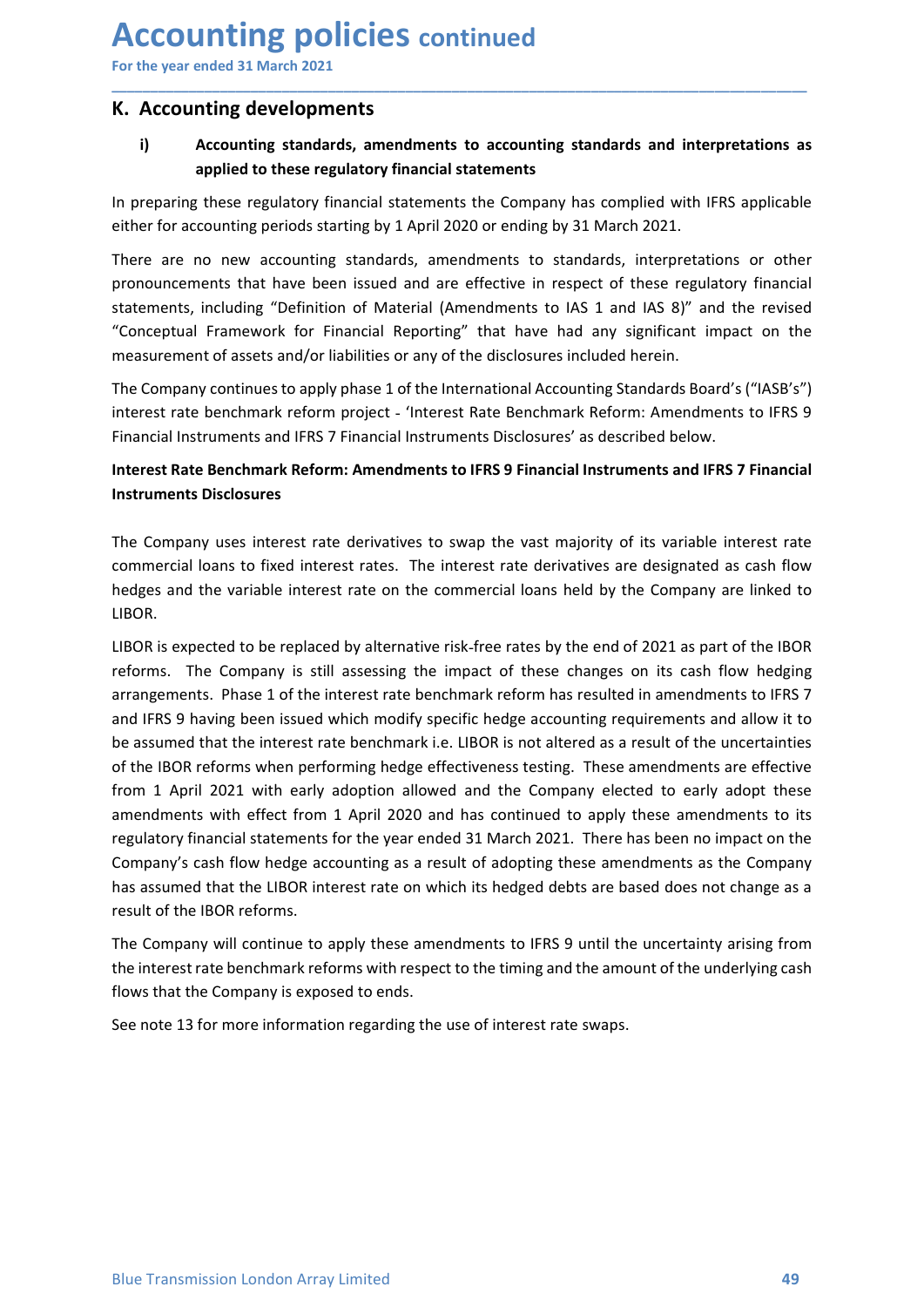Accounting policies continued<br>
For the year ended 31 March 2021<br>
K. Accounting developments continued<br>
ii) New accounting standards, amendments to standards and interpretations issued that Accounting policies continued<br>
For the year ended 31 March 2021<br>
K. Accounting developments continued<br>
ii) New accounting standards, amendments to standards and interpretations issued that<br>
may be relevant to the Company's **Accounting policies continued**<br>For the year ended 31 March 2021<br>**K. Accounting developments continued**<br>ii) New accounting standards, amendments to standards and interpretations iss<br>may be relevant to the Company's activit **CCOUNTIME POLICIES continued**<br>
the year ended 31 March 2021<br> **Accounting developments continued**<br>
ii) New accounting standards, amendments to standards and interpretations issued that<br>
may be relevant to the Company's act **INTING PONICIES continued**<br> **Example 31 March 2021**<br> **Inting developments continued**<br> **New accounting standards, amendments to standards and interpretations issued that**<br> **Intimarcial statements**<br> **Standards and interpret Inting policies continued**<br> **Solution**<br> **Solution**<br> **Solution**<br> **New accounting standards, amendments to standards and interpretations issue<br>
may be relevant to the Company's activities but are not effective in these regu** 

\_\_\_\_\_\_\_\_\_\_\_\_\_\_\_\_\_\_\_\_\_\_\_\_\_\_\_\_\_\_\_\_\_\_\_\_\_\_\_\_\_\_\_\_\_\_\_\_\_\_\_\_\_\_\_\_\_\_\_\_\_\_\_\_\_\_\_\_\_\_\_\_\_\_\_\_\_\_\_\_\_\_\_\_\_\_\_\_\_\_

**Accounting policies continued**<br>
For the year ended 31 March 2021<br> **K. Accounting developments continued**<br> **ii)**<br>
New accounting standards, amendments to standards and interpretations issued that<br>
may be relevant to the Co

**Accounting policies continued**<br>
For the year ended 31 March 2021<br> **K. Accounting developments continued**<br> **ii)** New accounting standards, amendments to standards and interpretations issued that<br>
may be relevant to the Com **Accounting policies continued**<br>For the year ended 31 March 2021<br> **K. Accounting developments continued**<br>
ii) New accounting standards, amendments to standards and interpretations issued that<br>
may be relevant to the Compan **Accounting policies continued**<br>
For the year ended 31 March 2021<br> **K. Accounting developments continued**<br>
ii) New accounting developments continued<br>
ii) New accounting developments continued<br>
on 27 August 2020, the IASB p **ACCOUNTIME POOIICIES continued**<br>
For the year ended 31 March 2021<br> **K. Accounting developments continued**<br>
ii) New accounting standards, amendments to standards and interpretations issued that<br>
may be relevant to the Comp **ACCOUNTIME POLICIES continued**<br>
K. Accounting developments continued<br>
ii) New accounting standards, amendments to standards and interpretations issued that<br>
may be relevant to the Company's activities but are not effectiv

**ACCOUNTIME POLICIES** continued<br> **K. Accounting developments continued**<br> **K. Accounting developments continued**<br> **ii)**<br>
New accounting standards, amendments to standards and interpretations issued that<br>
my be relevant to t **ACCOUNTIME POLICIES continued**<br>
In For the year ended 31 March 2021<br> **K. Accounting developments continued**<br> **ii)** New accounting standards, amendments to standards and interpretations issued that<br>
may be relevant to the **For the year ended 31 March 2021**<br> **K. Accounting developments continued**<br> **ii)** New accounting standards, amendments to standards and interpretations issued that<br>
may be relevant to the Company's activities but are not e For the year ential and Martin 2021<br>
ii) New accountring developments continued<br>
iii) New accountring standards, amendments to standards and interpretations issued that<br>
may be relevant to the Company's activities but are **K. Accounting developments continued**<br>
ii) New accounting standards, amendments to standards and interpretations issued that<br>
may be relevant to the Company's activities but are not effective in these regulatory<br>
financia american and interpretations issued that<br> **american statements** of standards, amendments to standards and interpretations issued that<br>
may be relevant to the Company's activities but are not effective in these regulatory<br> Fig. wa accounting standardss, amendments to standards and interpretations issued that<br>
may be relevant to the Company's activities but are not effective in these regulatory<br>
financial statements<br>
On 27 August 2020, the IA The purpose of the IRS and the Mercian Statements and the message of the message of the message of the message of the message of the message of the SS J, IFSS 4 and IFRS 16", representing the finalisation of Phase 2 - Amen On 27 August 2020, the IASB published "Interest Rate Benchmark Reform - Phase 2 - Amendments to<br>IFRS 9, IAS 39 IFRS 7, IFRS 4 and IFRS 16", representing the finalisation of Phase 2 of the IASB project<br>in accounting for int On 2/ August 2020, the IASB published "Interest kate Benchmark Reform - Phase 2 - Amendments to<br>On 2/ August 2020, the IASB project<br>in accounting for interest rate benchmark reform.<br>The purpose of these amendments is to en IFMS 9, IRS 39 IFMS 4 and IFMS 16", representing the thanks atom of Phase 2 of the IASB project<br>In accounting for interest rate benchmark reform.<br>The purpose of these amendments is to enable entities to reflect the effects in accounting tor interest rate benchmark reform.<br>The purpose of these amendments is to enable entities to reflect the effects of transitioning from<br>The purpose of these amendments is to enable entities to reflect the effe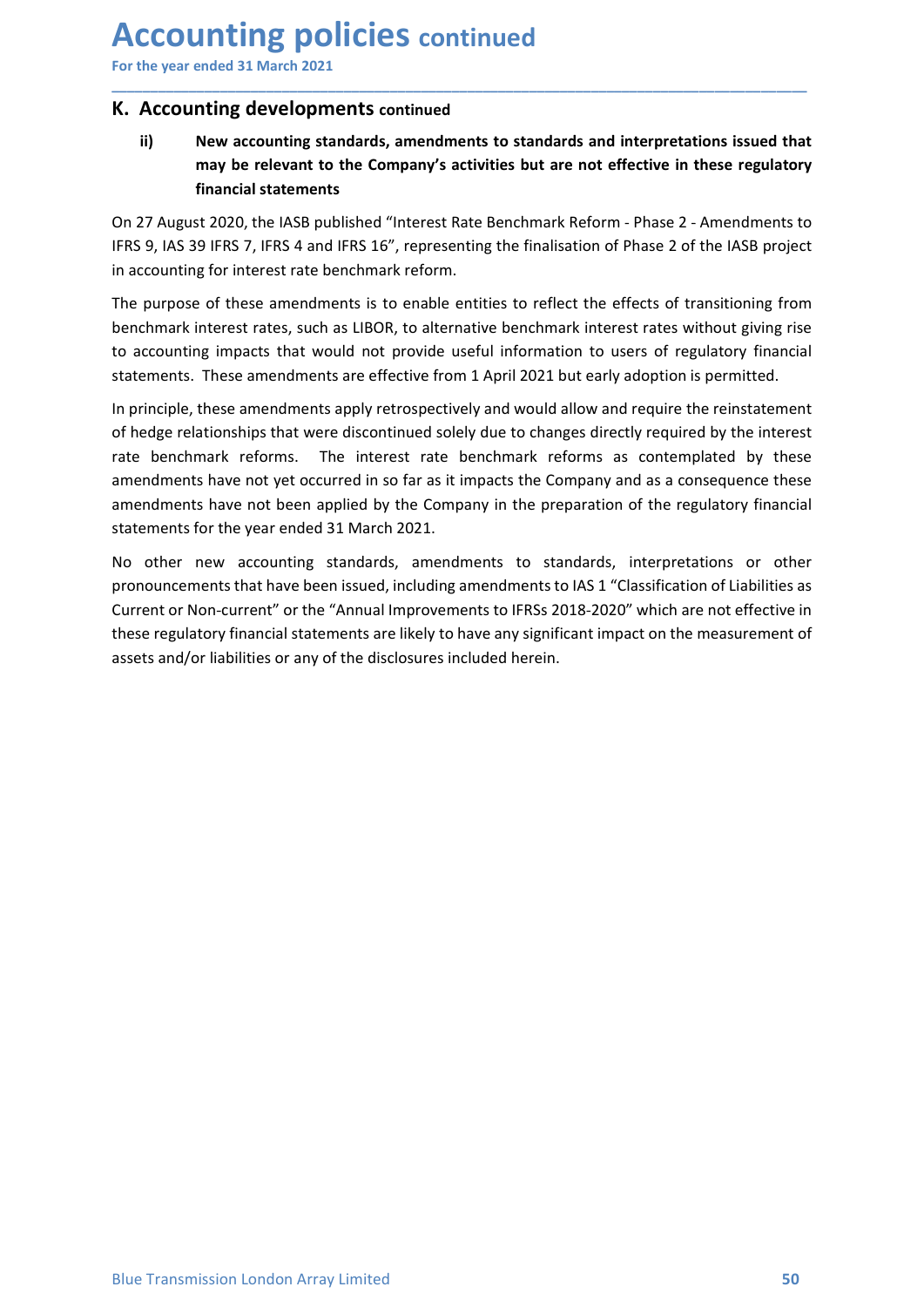| <b>Income statement</b>                                              |                |                        |                        |
|----------------------------------------------------------------------|----------------|------------------------|------------------------|
|                                                                      |                |                        |                        |
| For the year ended 31 March 2021                                     |                |                        |                        |
|                                                                      |                |                        |                        |
|                                                                      |                |                        |                        |
|                                                                      |                | 2021                   | 2020                   |
|                                                                      | <b>Notes</b>   | £'000                  | £'000                  |
| Operating income                                                     | $\overline{2}$ | 9,340                  | 9,146                  |
| Finance income                                                       | $\overline{2}$ | 20,223                 | 21,009                 |
| <b>Total income</b>                                                  |                | 29,563                 | 30,155                 |
| <b>Operating costs</b>                                               | 3              | (3,532)                | (3,602)                |
| <b>Operating profit</b>                                              |                | 26,031                 | 26,553                 |
|                                                                      |                |                        |                        |
|                                                                      |                | 24                     | 164                    |
| Other finance income                                                 | 4              |                        |                        |
| Finance costs<br>Net interest expense                                | 4<br>4         | (21, 249)<br>(21, 225) | (22, 811)<br>(22, 647) |
|                                                                      |                |                        |                        |
| <b>Profit before taxation</b>                                        |                | 4,806                  | 3,906                  |
| Income taxation charge<br>Profit attributable to equity shareholders | $\mathsf S$    | (1,088)<br>3,718       | (1, 290)<br>2,616      |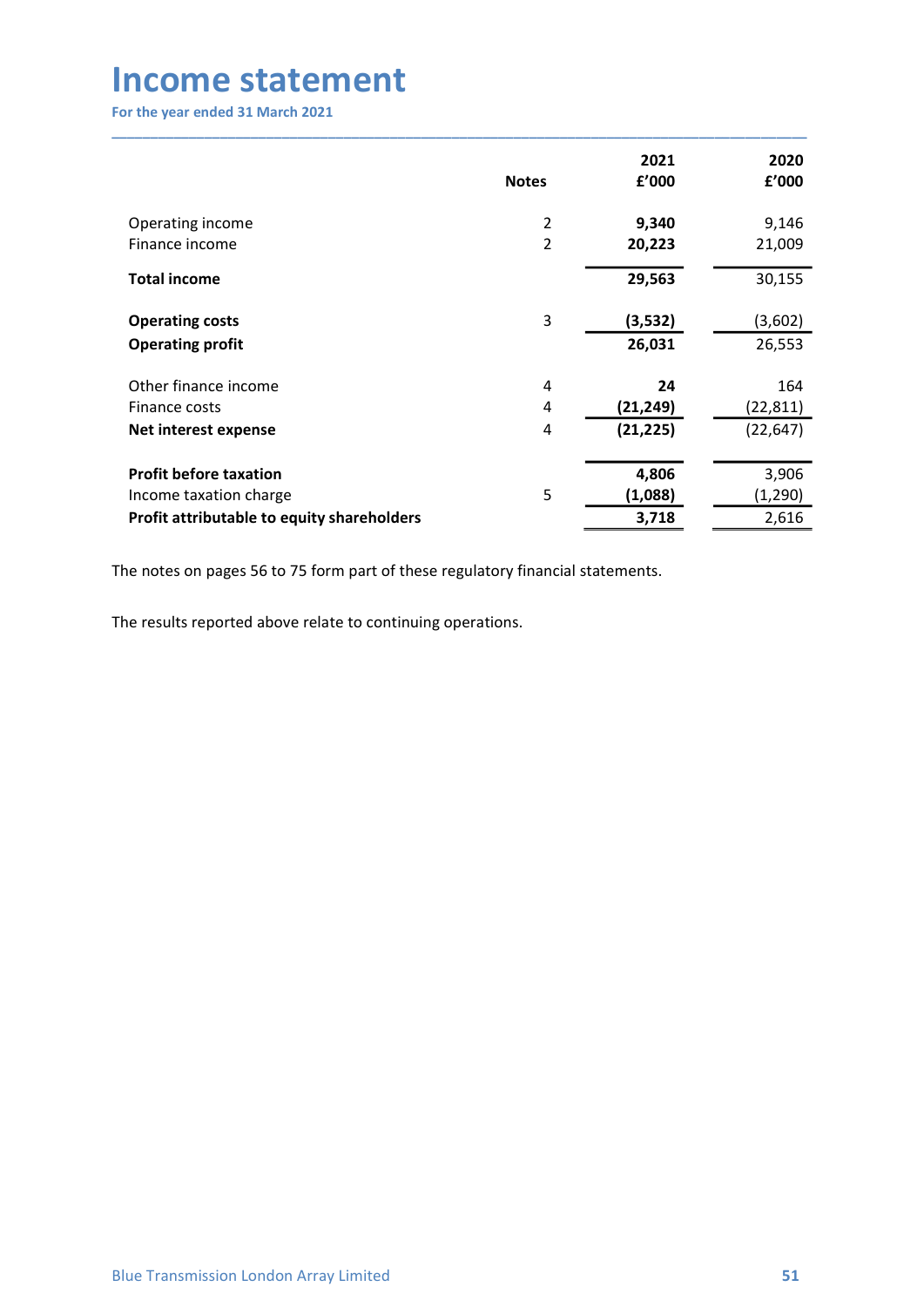| <b>Statement of comprehensive income</b>                                  |              |                |                |
|---------------------------------------------------------------------------|--------------|----------------|----------------|
| For the year ended 31 March 2021                                          |              |                |                |
|                                                                           |              |                |                |
|                                                                           |              |                |                |
|                                                                           | <b>Notes</b> | 2021<br>£'000  | 2020<br>f'000  |
| Profit attributable to equity shareholders                                |              | 3,718          | 2,616          |
| Other comprehensive income / (loss)                                       |              |                |                |
| Items that may be subsequently reclassified to Profit                     |              |                |                |
| and Loss:<br>Net gains taken to equity in respect of cash flow            |              |                |                |
| hedges                                                                    | 13           | 3,626          | 6,612          |
| Deferred taxation on cash flow hedges<br>Total other comprehensive income | 5            | (689)<br>2,937 | (699)<br>5,913 |
| comprehensive income for the year<br><b>Total</b>                         |              |                |                |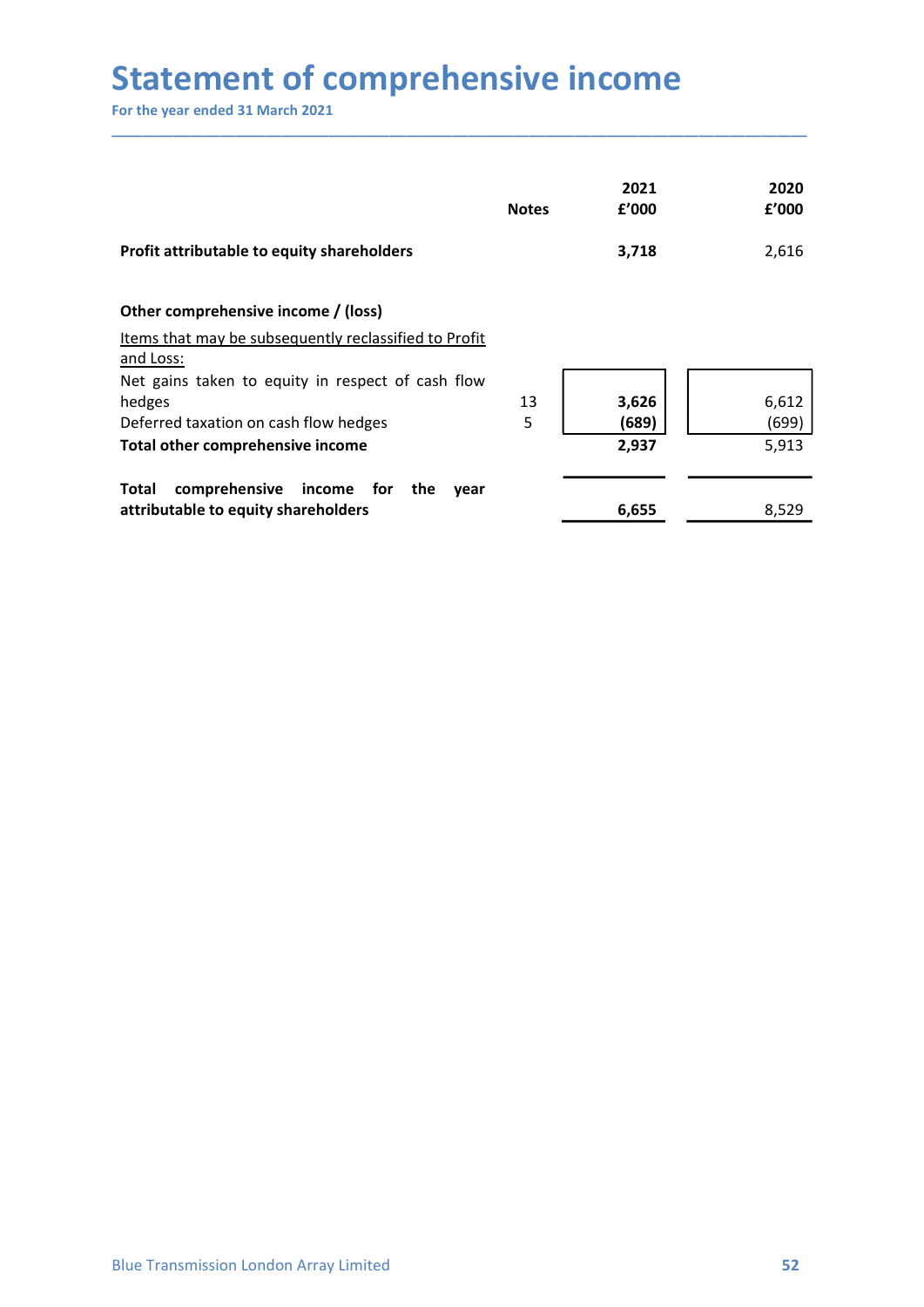| <b>Balance sheet</b><br><b>As at 31 March 2021</b>    |              |            |            |
|-------------------------------------------------------|--------------|------------|------------|
|                                                       |              |            |            |
|                                                       |              |            |            |
|                                                       |              |            |            |
|                                                       |              |            |            |
|                                                       |              |            |            |
|                                                       |              |            |            |
|                                                       |              |            |            |
|                                                       |              |            |            |
|                                                       |              |            |            |
|                                                       |              |            |            |
|                                                       |              |            |            |
|                                                       |              |            |            |
|                                                       |              |            |            |
|                                                       |              |            |            |
|                                                       |              | 2021       | 2020       |
|                                                       | <b>Notes</b> | £'000      | £'000      |
| <b>Non-current assets</b>                             |              |            |            |
| Transmission owner asset                              | 7            | 381,451    | 399,192    |
| Derivative financial assets                           | 13           | 6,898      | 10,313     |
| Total non-current assets                              |              | 388,349    | 409,505    |
|                                                       |              |            |            |
| <b>Current assets</b><br>Prepayments                  |              | 322        | 364        |
| Transmission owner asset                              | 7            | 17,760     | 15,954     |
| Cash and cash equivalents                             | $\mathsf{Q}$ | 22,213     | 20,916     |
| Total current assets                                  |              | 40,295     | 37,234     |
|                                                       |              |            |            |
| <b>Total assets</b>                                   |              | 428,644    | 446,739    |
| <b>Current liabilities</b>                            |              |            |            |
| Borrowings                                            | $10\,$       | (19, 899)  | (17, 978)  |
| Infrastructure financial liability                    | $11\,$       | (140)      | (135)      |
| Other payables                                        | 12           | (3,016)    | (3, 134)   |
| <b>Total current liabilities</b>                      |              | (23, 055)  | (21, 247)  |
| <b>Non-current liabilities</b>                        |              |            |            |
| Borrowings                                            | 10           | (373, 241) | (392, 796) |
| Infrastructure financial liability                    | 11           | (2, 105)   | (2, 241)   |
| Derivative financial liabilities                      | 13           | (24, 477)  | (31,518)   |
| Deferred taxation liability                           | 8            | (2,407)    | (630)      |
| Decommissioning provision                             | 14           | (6, 919)   | (6, 810)   |
| Total non-current liabilities                         |              | (409, 149) | (433,995)  |
| <b>Total liabilities</b>                              |              | (432, 204) | (455, 242) |
| <b>Net liabilities</b>                                |              | (3,560)    | (8, 503)   |
| <b>Equity</b>                                         |              |            |            |
| Called up share capital                               | 15           | 835        | 835        |
| Retained earnings                                     | 16           | 9,844      | 7,838      |
|                                                       | 16           | (14, 239)  | (17, 176)  |
|                                                       |              |            |            |
| Cash flow hedge reserve<br>Total shareholders' equity |              | (3,560)    | (8, 503)   |

The regulatory financial statements set out on pages 38 to 75 were approved by the Board of Directors<br>on 24 June 2021 and were signed on its behalf by:<br> $\blacksquare$ <br> $\blacksquare$ <br> $\blacksquare$ <br> $\blacksquare$ <br> $\blacksquare$ <br>Blue Transmission London Array Limi

Director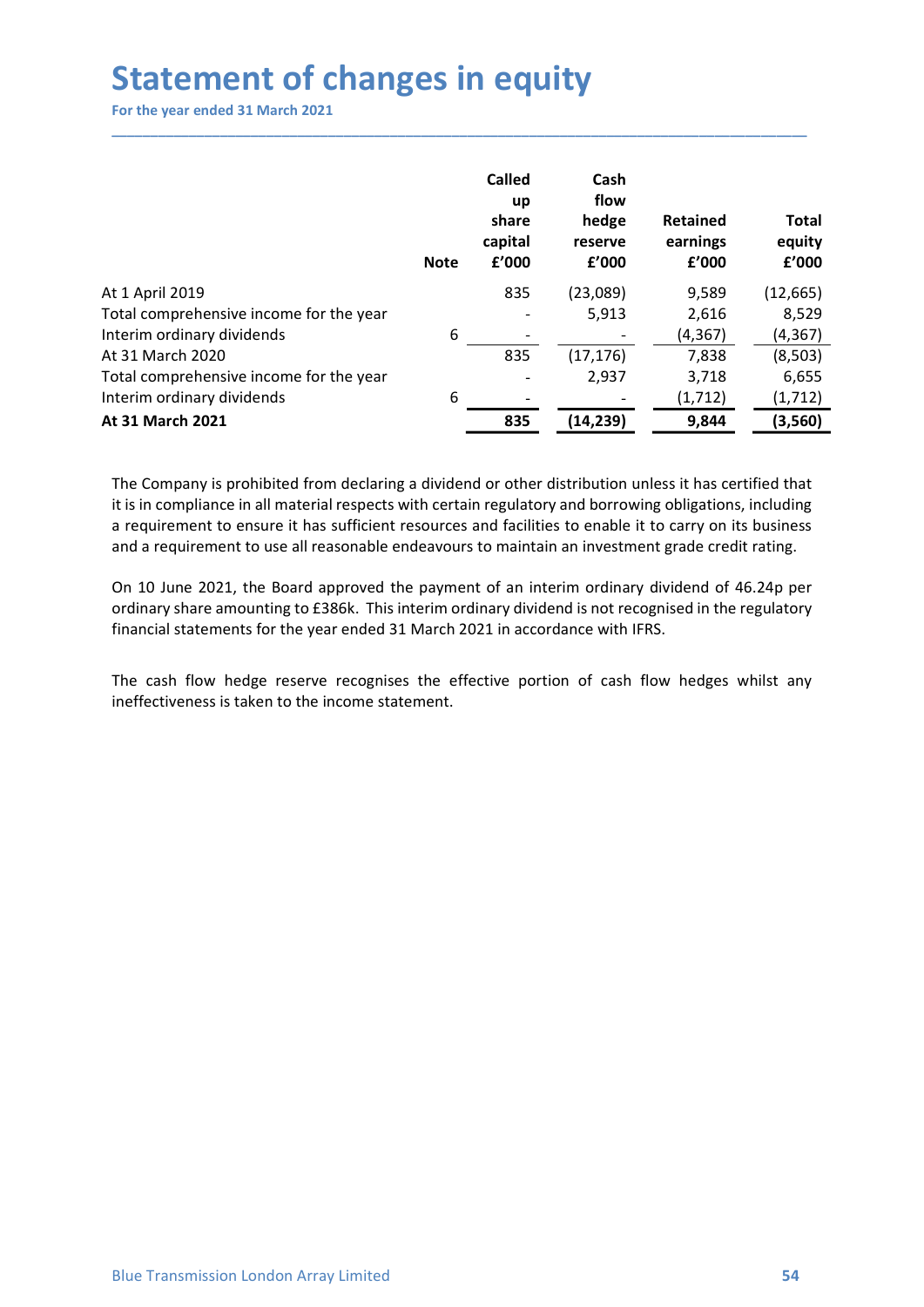| <b>Cash flow statement</b>                                                                                   |              |                        |                        |
|--------------------------------------------------------------------------------------------------------------|--------------|------------------------|------------------------|
|                                                                                                              |              |                        |                        |
|                                                                                                              |              |                        |                        |
|                                                                                                              |              |                        |                        |
|                                                                                                              |              |                        |                        |
|                                                                                                              |              |                        |                        |
|                                                                                                              |              |                        |                        |
|                                                                                                              |              |                        |                        |
|                                                                                                              |              |                        |                        |
|                                                                                                              |              |                        |                        |
|                                                                                                              |              |                        |                        |
| For the year ended 31 March 2021                                                                             |              |                        |                        |
|                                                                                                              |              |                        |                        |
|                                                                                                              |              | 2021                   | 2020                   |
|                                                                                                              | <b>Notes</b> | f'000                  | f'000                  |
| Cash flows from operating activities                                                                         |              |                        |                        |
| Profit attributable to equity shareholders for the year                                                      |              | 3,718                  | 2,616                  |
| Adjustments for:                                                                                             |              |                        | 22,647                 |
| Net interest charges<br>Taxation charge                                                                      |              | 21,225<br>1,088        | 1,290                  |
| Non-cash movement relating to finance income                                                                 |              | 15,935                 | 14,157                 |
| Changes in working capital                                                                                   |              | (225)                  | (184)                  |
|                                                                                                              |              |                        |                        |
|                                                                                                              |              | 38,023                 | 37,910                 |
| Net cash flows from operating activities                                                                     |              | 41,741                 | 40,526                 |
| Cash flows from investing activities                                                                         |              |                        |                        |
| Interest received                                                                                            |              | 24                     | 164                    |
| Cash flows from investing activities                                                                         |              | 24                     | 164                    |
|                                                                                                              |              |                        |                        |
|                                                                                                              |              |                        |                        |
| Cash flows used in financing activities                                                                      |              |                        |                        |
| Partial repayment of senior loans<br>Interest paid                                                           | 17           | (18, 215)<br>(20, 269) | (16, 421)<br>(21, 176) |
| Interim ordinary dividends paid                                                                              | 6            | (1,712)                | (4, 367)               |
| Other finance charges                                                                                        |              | (272)                  | (268)                  |
| Net cash flows used in financing activities                                                                  |              | (40, 468)              | (42, 232)              |
|                                                                                                              |              | 1,297                  | (1, 542)               |
|                                                                                                              |              | 20,916                 | 22,458                 |
| Net increase / (decrease) in cash and cash equivalents<br>Cash and cash equivalents at the start of the year | 17           | 22,213                 | 20,916                 |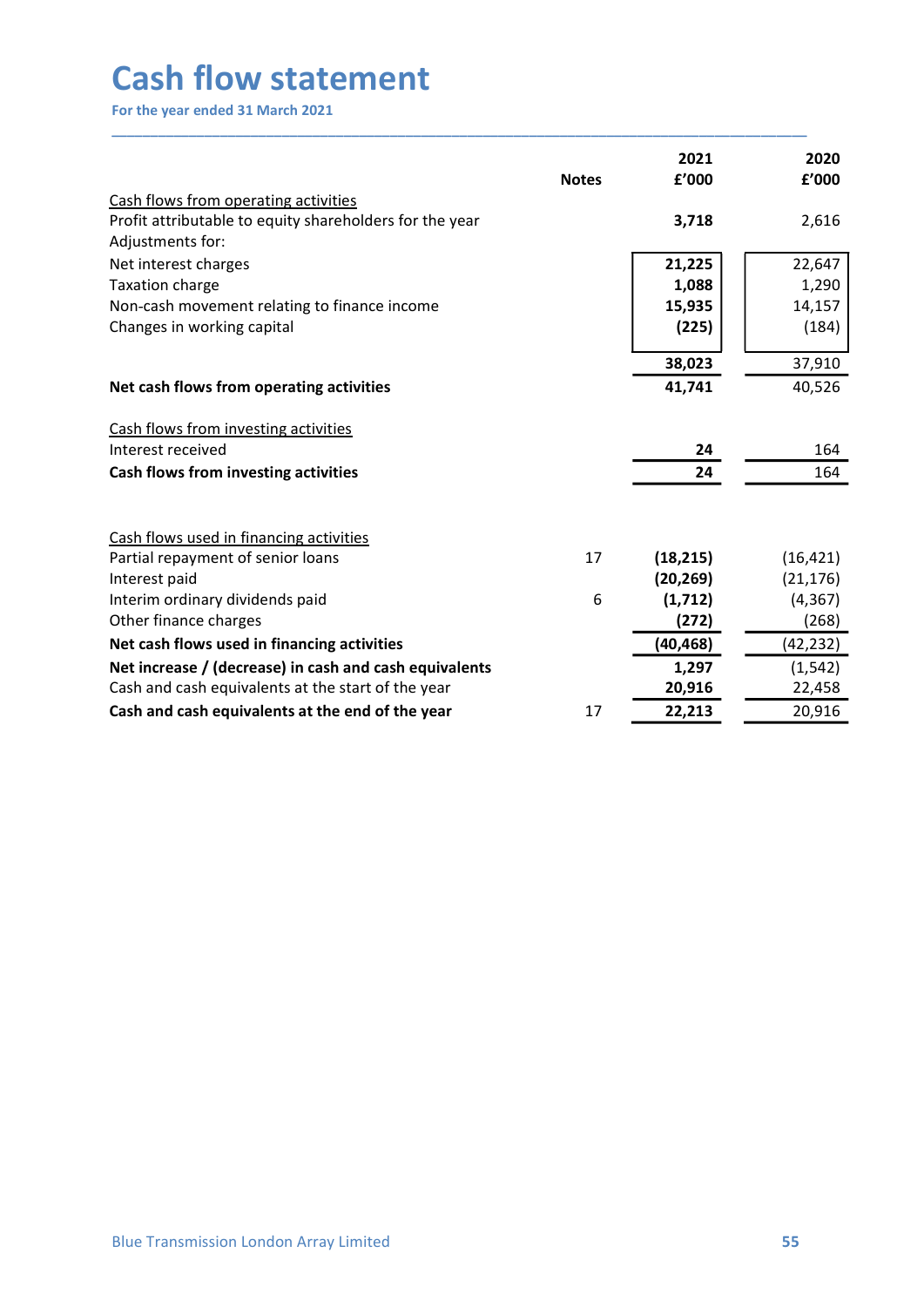# Notes to the regulatory financial statements<br>
For the year ended 31 March 2021<br>
1. Operating segment<br>
The Board of Directors is the Company's chief operating decision-making body. The Board of Directors

**Notes to the regulatory financial statements**<br>
For the year ended 31 March 2021<br> **1. Operating segment**<br>
The Board of Directors is the Company's chief operating decision-making body. The Board of Direct<br>
has determined th **Notes to the regulatory financial statement <br>
For the year ended 31 March 2021**<br>
1. Operating segment<br>
The Board of Directors is the Company's chief operating decision-making body. The Board<br>
has determined that there is **Notes to the regulatory financial statements**<br>For the year ended 31 March 2021<br>1. Operating segment<br>The Board of Directors is the Company's chief operating decision-making body. The Board of Directors<br>has determined that **Notes to the regulatory financial statements**<br>For the year ended 31 March 2021<br>1. Operating segment<br>The Board of Directors is the Company's chief operating decision-making body. The Board of Directors<br>has determined that **Notes to the regulatory financial statements**<br>For the year ended 31 March 2021<br>1. Operating segment<br>The Board of Directors is the Company's chief operating decision-making body. The Board of Directors<br>has determined that **Notes to the regulatory financial statements**<br>For the year ended 31 March 2021<br>1. Operating segment<br>The Board of Directors is the Company's chief operating decision-making body. The Board of Directors<br>has determined that **Notes to the regulatory financial statements**<br>For the year ended 31 March 2021<br>1. **Operating segment**<br>The Board of Directors is the Company's chief operating decision-making body. The Board of Directors<br>has determined tha **Notes to the regulatory financial statements**<br>For the year ended 31 March 2021<br>I. Operating segment<br>IThe Board of Directors is the Company's chief operating decision-making body. The Board of Directors<br>Directors evaluates **Notes to the regulatory financial statements**<br>For the year ended 31 March 2021<br>1. Operating segment<br>The Board of Directors is the Company's chief operating decision-making body. The Board of Directors<br>Directors evaluates **Notes to the regulatory financial statements**<br>For the year ended 31 March 2021<br>**1. Operating segment**<br>The Board of Directors is the Company's chief operating decision-making body. The Board of Directors<br>Interaction of Dir **Notes to the regulatory financial statements**<br>For the year ended 31 March 2021<br>1. Operating segment<br>The Board of Directors is the Company's chief operating decision-making body. The Board of Directors<br>has determined that **Notes to the regulatory financial statements**<br>For the year ended 31 March 2021<br>1. Operating segment<br>The Board of Directors is the Company's chief operating decision-making body. The Board of Directors<br>has determined that **Notes to the regulatory financial statements**<br>For the year ended 31 March 2021<br>1. Operating segment<br>The Board of Directors is the Company's chief operating decision-making body. The Board of Directors<br>has determined that For the year ended 31 March 2021<br> **1. Operating segment**<br>
The Board of Directors is the Company's chief operating decision-making body. The Board of Directors<br>
this determined that there is only one operating segment – ele **1. Operating segment**<br>The Board of Directors is the Company's chief operating decision-making body. The Board of Directors<br>has determined that there is only one operating segment – electricity transmission. The Board of<br>D The Board of Directors is the Company's chief operating decision-making body. The Board of Directors<br>
this determined that there is only one operating segment – electricity transmission. The Board of<br>
Directors evaluates t

\_\_\_\_\_\_\_\_\_\_\_\_\_\_\_\_\_\_\_\_\_\_\_\_\_\_\_\_\_\_\_\_\_\_\_\_\_\_\_\_\_\_\_\_\_\_\_\_\_\_\_\_\_\_\_\_\_\_\_\_\_\_\_\_\_\_\_\_\_\_\_\_\_\_\_\_\_\_\_\_\_\_\_\_\_\_\_\_\_\_

has determined that there is only one operating segment – electricity transmission. The Board of<br>Directors evaluates the performance of this segment on the basis of profit before and after taxation and<br>cash available for d Directors evaluates the performance of this segment on the basis of profit before and after taxation and<br>cash available for debt service (net cash inflows from operating activities plus cash flows from investing<br>activities cash available for debt service (net cash inflows from operating activities plus cash flows from investing<br>activities). The Company and segmental results, balance sheet and relevant cash flows can be seen in the<br>income sta activities). The Company and segmental results, balance sheet and relevant cash flows can be seen in the<br>income statement, the balance sheet and cash flow statement on pages 51, 53 and 55 respectively.<br>Additional notes rel income statement, the balance sheet and cash flow statement on pages 51, 53 and 55 respectively.<br>Additional notes relating to the Company and segment are shown in the notes to the regulatory financial<br>statements on pages 5 finance income". statements on pages 56 to 75.<br>
The electricity transmission operation of the Company comprises the transmission of electricity transmission operation of the Company comprises the transmission of electricity substation at C The electricity transmission operation of the Company comprises the transmission of electricity from<br>
wind farm located in the Thames estuary and then connecting directly into the national grid system at a<br>
electricity sub 1001 grid system at an<br>
101: E21,009k) primarily<br>
ces to the Company's<br>
he vast majority of the<br>
effective interest rate<br>
cies - F. Operating and<br>
2021 2020<br>
ε'000 ε'000<br>
3,416 3,311<br>
32 32<br>
84 259

| All of the Company's sales and operations take place in the UK.                                                                                                                                                                                                                                                                                                                                                                                                                                                                                                   |               |               |
|-------------------------------------------------------------------------------------------------------------------------------------------------------------------------------------------------------------------------------------------------------------------------------------------------------------------------------------------------------------------------------------------------------------------------------------------------------------------------------------------------------------------------------------------------------------------|---------------|---------------|
| All of the assets and liabilities of the Company arise from the activities of the segment.                                                                                                                                                                                                                                                                                                                                                                                                                                                                        |               |               |
| 2. Operating and finance income                                                                                                                                                                                                                                                                                                                                                                                                                                                                                                                                   |               |               |
| Operating income of £9,340k (2020: 9,146k) and finance income of £20,223k (2020: £21,009k) primarily<br>relates to the Company's activity as a provider of electricity transmission services to the Company's<br>principal customer - National Grid Electricity System Operator Limited (NGESO). The vast majority of the<br>Company's income is derived from NGESO. Finance income is calculated using the effective interest rate<br>method - consistent with the Company's accounting policy - see "Accounting policies - F. Operating and<br>finance income". |               |               |
| 3. Operating costs                                                                                                                                                                                                                                                                                                                                                                                                                                                                                                                                                |               |               |
| Operating costs are analysed below:                                                                                                                                                                                                                                                                                                                                                                                                                                                                                                                               |               |               |
|                                                                                                                                                                                                                                                                                                                                                                                                                                                                                                                                                                   | 2021<br>f'000 | 2020<br>f'000 |
| Operations, maintenance and management <sup>1</sup><br>Auditors' remuneration                                                                                                                                                                                                                                                                                                                                                                                                                                                                                     | 3,416<br>32   | 3,311<br>32   |
| Other                                                                                                                                                                                                                                                                                                                                                                                                                                                                                                                                                             | 84            | 259           |
| <b>Total</b>                                                                                                                                                                                                                                                                                                                                                                                                                                                                                                                                                      | 3,532         | 3,602         |
| Auditors' remuneration comprises:                                                                                                                                                                                                                                                                                                                                                                                                                                                                                                                                 |               |               |
| Audit services                                                                                                                                                                                                                                                                                                                                                                                                                                                                                                                                                    | 16            | 16            |
| Tax services                                                                                                                                                                                                                                                                                                                                                                                                                                                                                                                                                      | 6             | 6             |
| Other services supplied pursuant to legislation <sup>2</sup>                                                                                                                                                                                                                                                                                                                                                                                                                                                                                                      | 10            | 10            |
| Total                                                                                                                                                                                                                                                                                                                                                                                                                                                                                                                                                             | 32            | 32            |
| <sup>1</sup> This represents costs associated with the provision of operating, maintenance and management to the OFTO, which covers<br>operation and maintenance costs, insurance premiums, management service fees and non-domestic rates related to the<br>transmission network.                                                                                                                                                                                                                                                                                |               |               |
| <sup>2</sup> These represent fees payable for services in relation to engagements which are required to be carried out by the auditors. In<br>particular, this includes fees for audit reports on regulatory returns.                                                                                                                                                                                                                                                                                                                                             |               |               |
| No Director receives emoluments directly from the Company. One Director indirectly receives<br>remuneration for consultancy services provided to the ultimate parent undertaking, but it is not practical<br>to determine the value of any of these services provided that are directly attributable to the Company.                                                                                                                                                                                                                                              |               |               |
|                                                                                                                                                                                                                                                                                                                                                                                                                                                                                                                                                                   |               |               |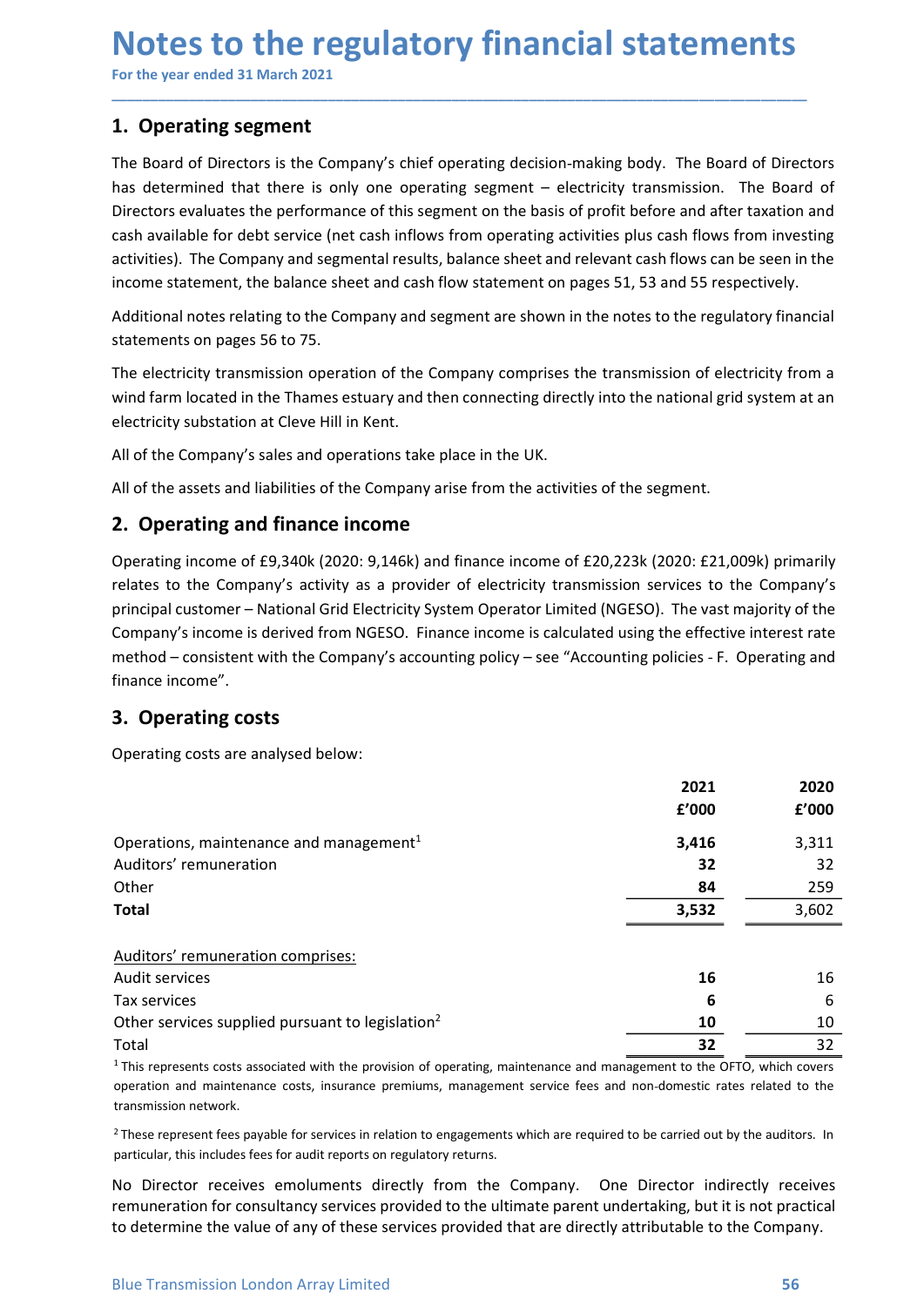# Notes to the regulatory financial statements<br>
continued<br>
For the year ended 31 March 2021<br>
4. Net interest expense **Notes to the regulatory financial statemen**<br>
For the year ended 31 March 2021<br> **4. Net interest expense**<br>
Net interest expense is as tabulated below:<br>
Net interest expense is as tabulated below:<br>
2021 2020

### continued

| Notes to the regulatory financial statements                                                                                                                                                                             |                    |                      |
|--------------------------------------------------------------------------------------------------------------------------------------------------------------------------------------------------------------------------|--------------------|----------------------|
| continued                                                                                                                                                                                                                |                    |                      |
| For the year ended 31 March 2021                                                                                                                                                                                         |                    |                      |
| 4. Net interest expense                                                                                                                                                                                                  |                    |                      |
| Net interest expense is as tabulated below:                                                                                                                                                                              |                    |                      |
|                                                                                                                                                                                                                          | 2021               | 2020                 |
|                                                                                                                                                                                                                          | £'000              | f'000                |
| Interest income                                                                                                                                                                                                          |                    |                      |
| Interest on bank deposits                                                                                                                                                                                                | 24<br>24           | 164<br>164           |
| Interest expense and other financial costs                                                                                                                                                                               |                    |                      |
| Interest on bank loans                                                                                                                                                                                                   | (14,094)           | (14, 877)            |
| Interest on other borrowing<br>Other financial costs <sup>1</sup>                                                                                                                                                        | (6, 164)           | (6, 897)             |
|                                                                                                                                                                                                                          | (992)<br>(21, 249) | (1,037)<br>(22, 811) |
| Net interest expense                                                                                                                                                                                                     | (21, 225)          | (22, 647)            |
| $^1$ Includes £101k (2020: £102k) finance costs relating to an infrastructure financial liability                                                                                                                        |                    |                      |
| 5. Income taxation charge                                                                                                                                                                                                |                    |                      |
|                                                                                                                                                                                                                          |                    |                      |
| a) Taxation on items included in the income statement                                                                                                                                                                    |                    |                      |
| The net taxation charge for the year is £1,088k (2020: £1,290k) and the composition of that charge is<br>described below.                                                                                                |                    |                      |
| The taxation charge on current year profits arising in the year represents deferred taxation and has been<br>computed at 19% (2020: 19%). There is no current taxation included in the income statement (2020:<br>£nil). |                    |                      |
| The taxation charge for the year differs from (2020: differs from) the standard rate of corporation tax in<br>the UK of 19% (2020: 19%) for the reasons outlined below:                                                  |                    |                      |
|                                                                                                                                                                                                                          | 2021<br>£'000      | 2020<br>f'000        |
| Profit before taxation                                                                                                                                                                                                   | 4,806              | 3,906                |
|                                                                                                                                                                                                                          |                    |                      |

| Other financial costs <sup>1</sup>                                                                                                                                                                                                                                                                                                                                                                                                                                                                                                            |               | (992)                 | (1,037)                |
|-----------------------------------------------------------------------------------------------------------------------------------------------------------------------------------------------------------------------------------------------------------------------------------------------------------------------------------------------------------------------------------------------------------------------------------------------------------------------------------------------------------------------------------------------|---------------|-----------------------|------------------------|
| Net interest expense                                                                                                                                                                                                                                                                                                                                                                                                                                                                                                                          |               | (21,249)<br>(21, 225) | (22, 811)<br>(22, 647) |
| $1$ Includes £101k (2020: £102k) finance costs relating to an infrastructure financial liability                                                                                                                                                                                                                                                                                                                                                                                                                                              |               |                       |                        |
| 5. Income taxation charge                                                                                                                                                                                                                                                                                                                                                                                                                                                                                                                     |               |                       |                        |
|                                                                                                                                                                                                                                                                                                                                                                                                                                                                                                                                               |               |                       |                        |
| a) Taxation on items included in the income statement                                                                                                                                                                                                                                                                                                                                                                                                                                                                                         |               |                       |                        |
| The net taxation charge for the year is $£1,088k$ (2020: £1,290k) and the composition of that charge is<br>described below.                                                                                                                                                                                                                                                                                                                                                                                                                   |               |                       |                        |
| The taxation charge on current year profits arising in the year represents deferred taxation and has been<br>computed at 19% (2020: 19%). There is no current taxation included in the income statement (2020:<br>£nil).                                                                                                                                                                                                                                                                                                                      |               |                       |                        |
| The taxation charge for the year differs from (2020: differs from) the standard rate of corporation tax in<br>the UK of 19% (2020: 19%) for the reasons outlined below:                                                                                                                                                                                                                                                                                                                                                                       |               |                       |                        |
|                                                                                                                                                                                                                                                                                                                                                                                                                                                                                                                                               | 2021<br>£'000 |                       | 2020<br>£'000          |
| Profit before taxation                                                                                                                                                                                                                                                                                                                                                                                                                                                                                                                        | 4,806         |                       | 3,906                  |
| Taxation at 19% (2020: 19%) on profit before taxation<br><b>Effects of:</b>                                                                                                                                                                                                                                                                                                                                                                                                                                                                   | 913           |                       | 742                    |
| - expenses not deductible for tax purposes                                                                                                                                                                                                                                                                                                                                                                                                                                                                                                    | 174           |                       | 152                    |
| - change in tax rates on deferred tax <sup>1</sup>                                                                                                                                                                                                                                                                                                                                                                                                                                                                                            |               |                       | 396                    |
| - adjustment in respect of prior period                                                                                                                                                                                                                                                                                                                                                                                                                                                                                                       |               | 1                     |                        |
| Taxation charge for the year<br>$1$ The deferred taxation charge arising in the year ended 31 March 2020 reflects the remeasurement of all deferred taxation balances at 1 April<br>2019 from 17% to 19%.                                                                                                                                                                                                                                                                                                                                     | 1,088         |                       | 1,290                  |
| b) Taxation on items included in other comprehensive income                                                                                                                                                                                                                                                                                                                                                                                                                                                                                   |               |                       |                        |
| The net taxation charge on items included in other comprehensive income for the year is £689k (2020:<br>£699k) and comprises a charge on items arising in the current year computed at 19% (2020: 19%) of £689k<br>(2020: £1,256k) and a credit of £nil (2020: £557k) arising from a change in corporation taxation rates. The<br>net taxation charge (2020: net charge) on other comprehensive income arising in the year represents<br>deferred taxation. There is no current taxation included in other comprehensive income (2020: £nil). |               |                       |                        |
| <b>Blue Transmission London Array Limited</b>                                                                                                                                                                                                                                                                                                                                                                                                                                                                                                 |               |                       | 57                     |

ENER OF THE EXECT CONDUCTED THE TRANSMIN CHECT CARREL TRANSMINGTON CHARGED TRANSMINGTON CHARGED TRANSMINGTON ARRAY THE DREAD TRANSMINGTON THE DREAD TRANSMINGTON THE DREAD TRANSMINGTON THE DREAD TRANSMINGTON THE DREAD TRANS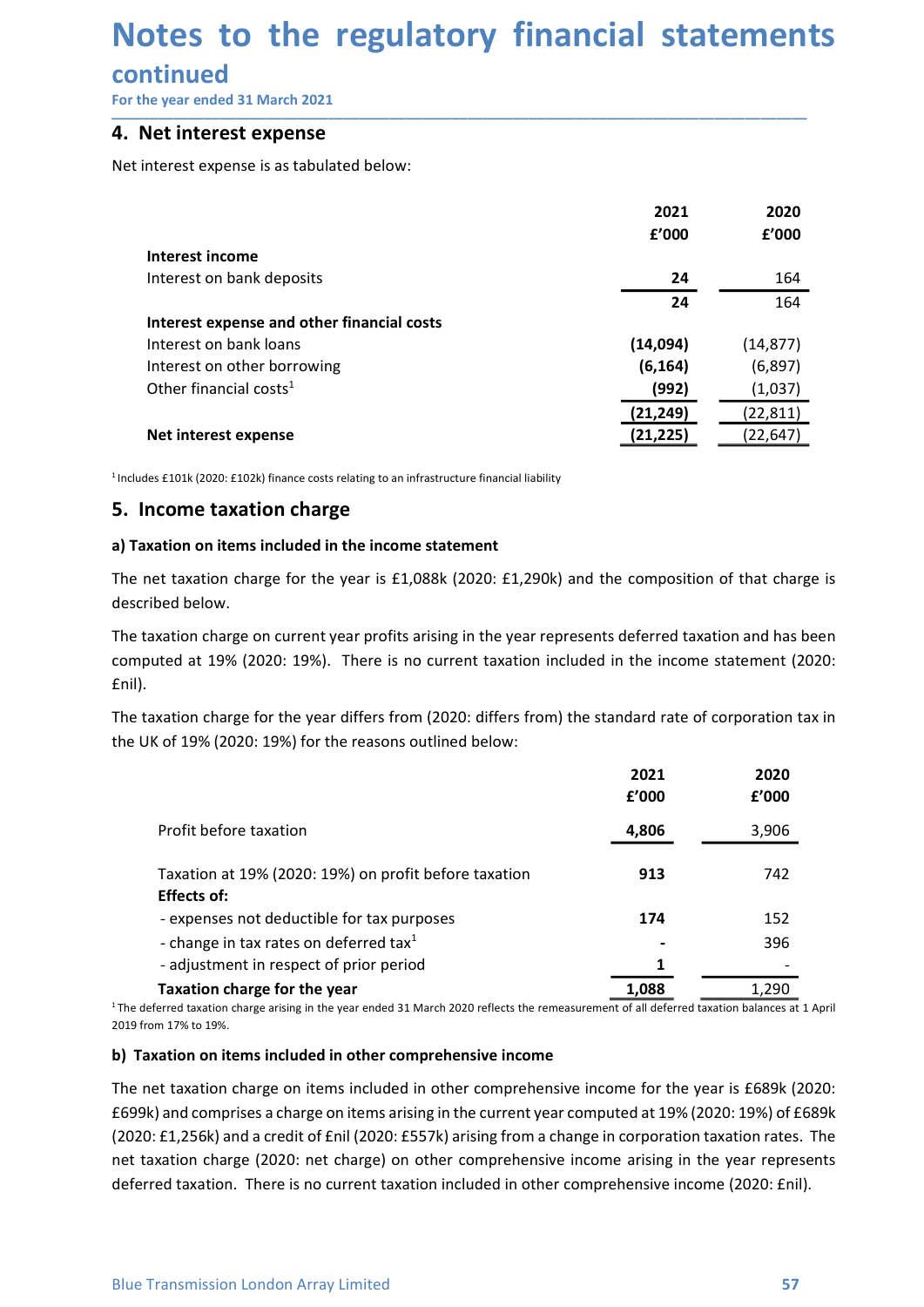# Notes to the regulatory financial statements<br>
continued<br>
For the year ended 31 March 2021<br>
5. Income taxation charge continued **Notes to the regulatory financial statemen**<br>
For the year ended 31 March 2021<br> **5. Income taxation charge continued**<br> **c) Taxation – future years**<br>
On 10 March 2021, the first reading of the UK Finance (No.2) Bill was hel

### continued

\_\_\_\_\_\_\_\_\_\_\_\_\_\_\_\_\_\_\_\_\_\_\_\_\_\_\_\_\_\_\_\_\_\_\_\_\_\_\_\_\_\_\_\_\_\_\_\_\_\_\_\_\_\_\_\_\_\_\_\_\_\_\_\_\_\_\_\_\_\_\_\_\_\_\_\_\_\_\_\_\_\_\_\_\_\_\_\_\_\_

**Notes to the regulatory financial statemer**<br>
continued<br>
For the year ended 31 March 2021<br> **5. Income taxation charge continued**<br>
c) Taxation – future years<br>
On 10 March 2021, the first reading of the UK Finance (No.2) Bil **Notes to the regulatory financial statem**<br>
For the year ended 31 March 2021<br> **5. Income taxation charge continued**<br>
c) Taxation – future years<br>
On 10 March 2021, the first reading of the UK Finance (No.2) Bill was held in **Notes to the regulatory financial statements**<br>
For the year ended 31 March 2021<br> **5. Income taxation charge continued**<br> **c) Taxation – future years**<br>
On 10 March 2021, the first reading of the UK Finance (No.2) Bill was h **Notes to the regulatory financial statements**<br>
For the year ended 31 March 2021<br> **5. Income taxation charge continued**<br> **c) Taxation – future years**<br>
On 10 March 2021, the first reading of the UK Finance (No.2) Bill was h **Notes to the regulatory financial statements**<br>
For the year ended 31 March 2021<br> **5. Income taxation charge continued**<br> **c) Taxation – future years**<br> **c**n 10 March 2021, the first reading of the UK Finance (No.2) Bill was **Notes to the regulatory financial statements**<br>
For the year ended 31 March 2021<br> **5. Income taxation charge continued**<br> **c)** Taxation – future years<br>
On 10 March 2021, the first reading of the UK Finance (No.2) Bill was h **Notes to the regulatory financial statements**<br> **Continued**<br>
For the year ended 31 March 2021<br> **5. Income taxation charge continued**<br> **c)** Taxation – future years<br>
On 10 March 2021, the first reading of the UK Finance (No. **Notes to the regulatory financial statements**<br>
For the year ended 31 March 2021<br> **5. Income taxation charge continued**<br> **c) Taxation – future years**<br>
On 10 March 2021, the first reading of the UK Finance (No.2) Bill was h **Notes to the regulatory financial statements**<br>
For the year ended 31 March 2021<br> **5. Income taxation charge continued**<br> **c) Taxation - future years**<br> **c)** Taxation - future years<br>
the Bill was published on 11 March 2021. **Notes to the regulatory financial statements**<br>
For the year ended 31 March 2021<br> **5. Income taxation charge continued**<br> **c) Taxation – future years**<br> **c)** Taxation – future years<br>
to 10 March 2021, the first reading of th **Notes to the regulatory financial standary**<br>
For the year ended 31 March 2021<br> **5.** Income taxation charge continued<br>
c) Taxation - future years<br>
On 10 March 2021, the first reading of the UK Finance (No.2) Bill was held **INOTES TO THE FEBUIATOFY TIMANCIAL STATEMET**<br>
For the year ended 31 March 2021<br> **5. Income taxation charge continued**<br> **c)** Taxation – future years<br>
On 10 March 2021, the first reading of the UK Finance (No.2) Bill was h **CONTINUE CONTERVALUATES:**<br> **S. Income taxation charge continued**<br> **S. Income taxation charge continued**<br> **c. Income taxation charge continued**<br> **c. In the Bill was published on 11 March 2021**. This Bill includes a measur Provide the main rate of<br>
Explore the main rate of<br>
il 2023. If such a change<br>
ompany's future taxation<br>
e, could also be affected<br>
gislation by the Company<br>
tax charges and future<br>
rate of the Company<br>
rate of the Company e House of Commons and<br>
change the main rate of<br>
ril 2023. If such a change<br>
company's future taxation<br>
te, could also be affected<br>
regislation by the Company<br>
e tax charges and future<br>
ar as follows:<br> **2021 2020<br>
£'000 £'** March 2021, the first reading of the UK Finance (No.2) Bill was held in the House of Commons and<br>
Il was published on 11 March 2021. This Bill includes a measure to change the main rate of<br>
attion taxtion from 19% to 25% f

the Bill was published on 11 March 2021. This Bill includes a measure to change the main rate of<br>
corporation taxation from 19% to 25% for the financial year commencing 1 April 2023. If such a change<br>
in the corporation ta corporation taxation from 19% to 25% for the financial year commencing 1 April 2023. If such a change<br>
in the corporation tax rate is subsequently enacted this change will impact the Company's future taxation<br>
other future charges and future effective tax rate.<br>
Other future tax charges, and therefore the Company's future effective tax rate, could also be affected<br>
by other future changes in legislation. Similarly, the interpretation of exis Other future tax charges, and therefore the Company's future effective tax rate, could also be affected<br>by other future changes in legislation. Similarly, the interpretation of existing legislation by the Company<br>effective one Tuture care are considered at the company's studie entective data date, cound also be anceceded<br>the year enterpretation of existing legislation by the Company<br>and or the relevant tax authorities could also impact the C

| and or the relevant tax authorities could also impact the Company's future tax charges and future<br>effective tax rate.                                                                                                                                                                |                |               |
|-----------------------------------------------------------------------------------------------------------------------------------------------------------------------------------------------------------------------------------------------------------------------------------------|----------------|---------------|
| 6. Interim ordinary dividends                                                                                                                                                                                                                                                           |                |               |
| Interim ordinary dividends were approved by the Board and paid during the year as follows:                                                                                                                                                                                              |                |               |
|                                                                                                                                                                                                                                                                                         | 2021<br>f'000  | 2020<br>£'000 |
| Interim ordinary dividends                                                                                                                                                                                                                                                              | 1,712          | 4,367         |
| Interim ordinary dividends of 205.10p (2020: 523.26p) per ordinary share were paid during the year to<br>the Company's immediate parent undertaking - Blue Transmission London Array (Holdings) Limited<br>("BTLAH").                                                                   |                |               |
| On 10 June 2021, the Board approved the payment of an interim ordinary dividend of 46.24p per ordinary<br>share amounting to £386k. This interim ordinary dividend is not recognised in the regulatory financia<br>statements for the year ended 31 March 2021 in accordance with IFRS. |                |               |
| 7. Transmission owner asset                                                                                                                                                                                                                                                             |                |               |
| The movement in the carrying value of the transmission owner asset is shown in the table below:                                                                                                                                                                                         |                |               |
|                                                                                                                                                                                                                                                                                         | 2021<br>f'000  | 2020<br>£'000 |
| Δt 1 Δnril                                                                                                                                                                                                                                                                              | <b>415 146</b> | 429 303       |

| effective tax rate.                                                                                                                                                                                                                                                                                                                                                                                                                   |           |           |
|---------------------------------------------------------------------------------------------------------------------------------------------------------------------------------------------------------------------------------------------------------------------------------------------------------------------------------------------------------------------------------------------------------------------------------------|-----------|-----------|
| 6. Interim ordinary dividends                                                                                                                                                                                                                                                                                                                                                                                                         |           |           |
| Interim ordinary dividends were approved by the Board and paid during the year as follows:                                                                                                                                                                                                                                                                                                                                            |           |           |
|                                                                                                                                                                                                                                                                                                                                                                                                                                       | 2021      | 2020      |
|                                                                                                                                                                                                                                                                                                                                                                                                                                       | £'000     | f'000     |
| Interim ordinary dividends                                                                                                                                                                                                                                                                                                                                                                                                            | 1,712     | 4,367     |
| Interim ordinary dividends of 205.10p (2020: 523.26p) per ordinary share were paid during the year to<br>the Company's immediate parent undertaking - Blue Transmission London Array (Holdings) Limited<br>("BTLAH").                                                                                                                                                                                                                 |           |           |
| On 10 June 2021, the Board approved the payment of an interim ordinary dividend of 46.24p per ordinary<br>share amounting to £386k. This interim ordinary dividend is not recognised in the regulatory financial<br>statements for the year ended 31 March 2021 in accordance with IFRS.                                                                                                                                              |           |           |
| 7. Transmission owner asset                                                                                                                                                                                                                                                                                                                                                                                                           |           |           |
| The movement in the carrying value of the transmission owner asset is shown in the table below:                                                                                                                                                                                                                                                                                                                                       |           |           |
|                                                                                                                                                                                                                                                                                                                                                                                                                                       | 2021      | 2020      |
|                                                                                                                                                                                                                                                                                                                                                                                                                                       | £'000     | £'000     |
| At 1 April                                                                                                                                                                                                                                                                                                                                                                                                                            | 415,146   | 429,303   |
| Adjustment to the carrying value <sup>+</sup>                                                                                                                                                                                                                                                                                                                                                                                         | (15, 935) | (14, 157) |
| At 31 March                                                                                                                                                                                                                                                                                                                                                                                                                           | 399,211   | 415,146   |
| Comprising:                                                                                                                                                                                                                                                                                                                                                                                                                           |           |           |
| Amounts falling due within one year                                                                                                                                                                                                                                                                                                                                                                                                   | 17,760    | 15,954    |
| Amounts falling due after more than one year                                                                                                                                                                                                                                                                                                                                                                                          | 381,451   | 399,192   |
|                                                                                                                                                                                                                                                                                                                                                                                                                                       | 399,211   | 415,146   |
| * Arising from the application of the effective interest rate method.                                                                                                                                                                                                                                                                                                                                                                 |           |           |
| The transmission owner asset is a contract asset and is carried at amortised cost. The estimated fair value<br>of the transmission owner asset at 31 March 2021 was £445,406k (2020: £464,938k). The basis for<br>estimating the fair value of the transmission owner asset was to estimate the net cash flows arising over<br>the estimated economic life of the project and to discount those expected net cash flows at a discount |           |           |
| rate of 4.99% (2020: 4.99%) per annum.                                                                                                                                                                                                                                                                                                                                                                                                |           |           |
| The Directors have considered expected credit losses in relation to the carrying value of the transmission<br>owner asset and have concluded that these are expected to be immaterial and as a result no provision<br>for expected credit losses has been recognised at 31 March 2021 (2020: £nil).                                                                                                                                   |           |           |
|                                                                                                                                                                                                                                                                                                                                                                                                                                       |           |           |
|                                                                                                                                                                                                                                                                                                                                                                                                                                       |           | 58        |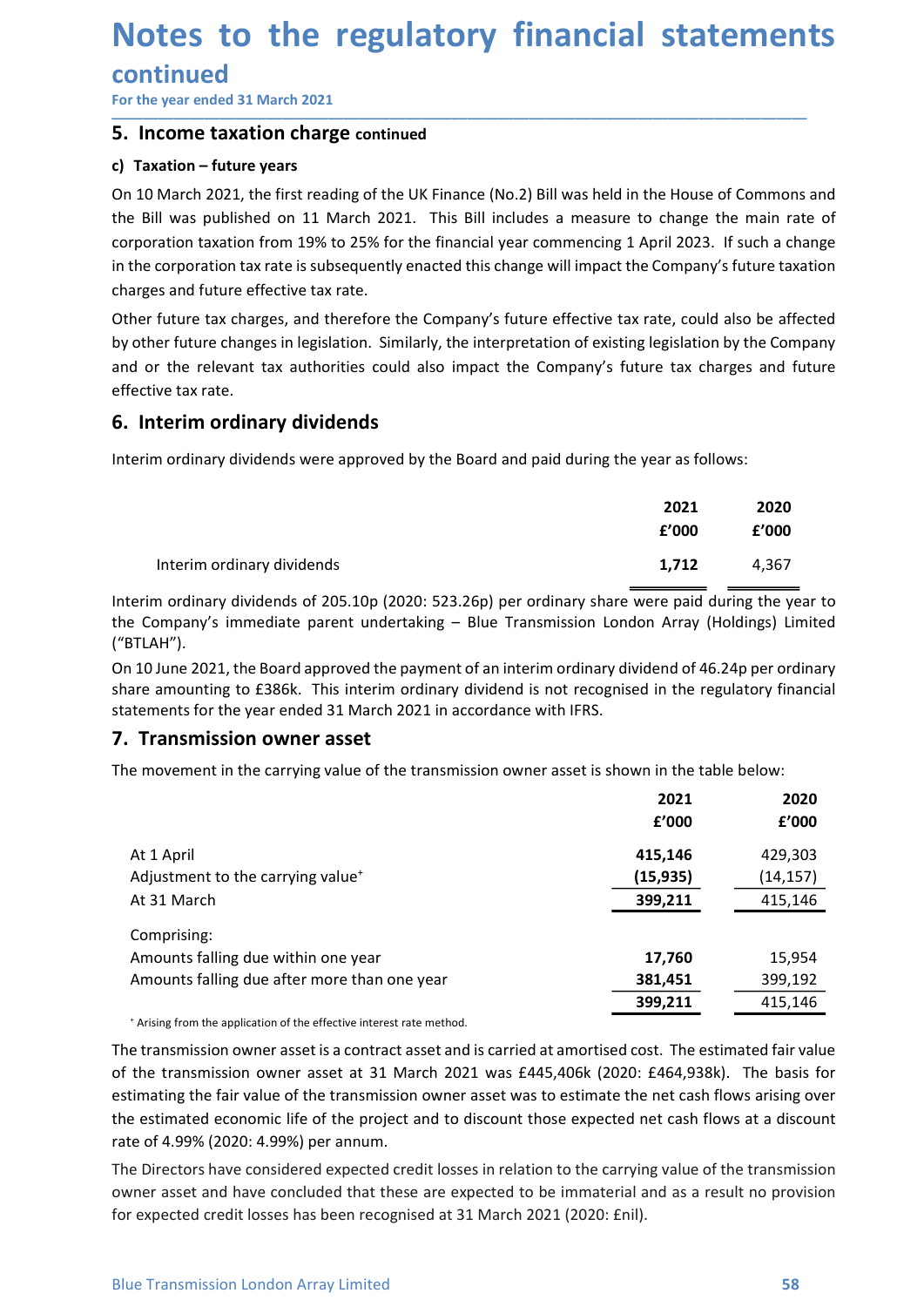# Notes to the regulatory financial statements<br>
continued<br>
For the year ended 31 March 2021<br>
8. Deferred taxation liability **Notes to the regulatory financial statemen**<br>
For the year ended 31 March 2021<br> **8. Deferred taxation liability**<br>
The net deferred taxation liability recognised in the balance sheet arises as follows:<br>
Fair value<br>
Fair val

### continued

| 8. Deferred taxation liability                                                                                                                                                                                                                                                                                                                                                                                                                                                                  |                                       |                        |                       |                       |
|-------------------------------------------------------------------------------------------------------------------------------------------------------------------------------------------------------------------------------------------------------------------------------------------------------------------------------------------------------------------------------------------------------------------------------------------------------------------------------------------------|---------------------------------------|------------------------|-----------------------|-----------------------|
| The net deferred taxation liability recognised in the balance sheet arises as follows:                                                                                                                                                                                                                                                                                                                                                                                                          |                                       |                        |                       |                       |
|                                                                                                                                                                                                                                                                                                                                                                                                                                                                                                 | <b>Fair value</b><br>net losses<br>on | Accelerated<br>capital |                       |                       |
|                                                                                                                                                                                                                                                                                                                                                                                                                                                                                                 | derivatives<br>£'000                  | allowances<br>£'000    | <b>Other</b><br>£'000 | <b>Total</b><br>f'000 |
| At 1 April 2019                                                                                                                                                                                                                                                                                                                                                                                                                                                                                 | 4,728                                 | (10, 017)              | 6,649                 | 1,360                 |
| <b>Movements</b><br>At 31 March 2020                                                                                                                                                                                                                                                                                                                                                                                                                                                            | (699)<br>4,029                        | (2,072)<br>(12,089)    | 781<br>7,430          | (1,990)<br>(630)      |
| Movements - prior year adjustment                                                                                                                                                                                                                                                                                                                                                                                                                                                               |                                       | (1)                    |                       | (1)                   |
| Movements - current year                                                                                                                                                                                                                                                                                                                                                                                                                                                                        | (689)                                 | (1,087)                |                       | (1,776)               |
| At 31 March 2021                                                                                                                                                                                                                                                                                                                                                                                                                                                                                | 3,340                                 | (13, 177)              | 7,430                 | (2,407)               |
| Other deferred taxation assets relate primarily to temporary differences arising from current taxation<br>losses.                                                                                                                                                                                                                                                                                                                                                                               |                                       |                        |                       |                       |
| No portion of the deferred tax balance is likely to be recovered or settled in the 12 months following the                                                                                                                                                                                                                                                                                                                                                                                      |                                       |                        |                       |                       |
| balance sheet date.                                                                                                                                                                                                                                                                                                                                                                                                                                                                             |                                       |                        |                       |                       |
| The carrying value of all deferred taxation balances have been computed at 19% (2020: 19%) - being the<br>rate of corporation tax that is expected to apply when the temporary differences reverse and reflects the<br>latest enacted legislation in force at the balance sheet date.                                                                                                                                                                                                           |                                       |                        |                       |                       |
| As referred to in note 5 earlier, the UK Finance (No.2) Bill contains a proposal to increase the main rate of<br>corporation taxation from 19% to 25% for the financial year commencing 1 April 2023. If this proposed<br>change in the future corporation taxation had been substantively enacted by the balance sheet date, this<br>would have increased the tax expense for the year ended 31 March 2021 by £891k and resulted in a<br>corresponding increase in the deferred tax liability. |                                       |                        |                       |                       |
| 9. Cash and cash equivalents                                                                                                                                                                                                                                                                                                                                                                                                                                                                    |                                       |                        |                       |                       |
| Cash and cash equivalents semprise short term depesits of £22,212k (2020; £20,015k). Short term                                                                                                                                                                                                                                                                                                                                                                                                 |                                       |                        |                       |                       |

Wowements – prior year adjustment<br>
As 13 March 2020<br>
Movements – prior year adjustment<br>
Movements – current year<br>  $\frac{(1389)}{3,340}$ <br>  $\frac{(1,088)}{(1,3087)}$ <br>  $\frac{(1,088)}{(1,087)}$ <br>  $\frac{(1,088)}{(1,087)}$ <br>  $\frac{(1,088)}{(1,087)}$ <br>  $\frac{(1,0$ Example 1.12.2021<br>
At 3.1 March 2021<br> **Corresponding increase interesponding increase in the deferred tax bases.**<br> **Corresponding increase in the deferred tax bases** in the deferred tax bases.<br>
No portion of the deferred Movements - current year<br> **At 31 March 2021**<br> **At 31 March 2021**<br> **At 31 March 2021**<br> **Conter deferred taxation assets relate primarily to temporary differences arising from current<br>
Iosses.<br>
Iosses.<br>
No portion of the de** Characterized translation assets relate primarily to temporary differences arising from current taxation<br>Iosses.<br>No portion of the deferred tax balance is likely to be recovered or settled in the 12 months following the<br>ba Other deferred taxation assets relate primarily to temporary differences arising from current taxation losses.<br>
No portion of the deferred tax balance is likely to be recovered or settled in the 12 months following the<br>
No losses.<br>
No portion of the deferred tax balance is likely to be recovered or settled in the 12 months following the<br>
balance sheet date.<br>
The carrying value of all deferred taxation balances have been computed at 19% (2020 No portion of the deferred tax balance is likely to be recovered or settled in the 12 months fol<br>balance sheet date.<br>The carrying value of all deferred taxation balances have been computed at 19% (2020: 19%)-<br>rate of corpo balance sheet date.<br>The carrying value of all deferred taxation balances have been computed at 19% (2020: 19%) - being the<br>rate of corporation tax that is expected to apply when the temporary differences reverse and reflec The carrying value of all deferred taxation balances have been computed at 19% (2020: 19%) - being the<br>rate of corporation tax that is expected to apply when the temporary differences reverse and reflects the<br>latest enacte rate of corporation tax that is expected to apply when the temporary differences reverse and reflects the latest enacted legislation in force at the balance sheet date.<br>As referred to in note 5 earlier, the UK Finance (No. latest enacted legislation in force at the balance sheet date.<br>As referred to in note 5 earlier, the UK Finance (No.2) Bill contains a proposal to increase the main rate of<br>corporation taxation from 19% to 25% for the fina As referred to in note 5 earlier, the UK Finance (No.2) Bill contains a proposal to increase the main rate of<br>corporation taxation from 19% to 25% for the financial year commencing 1 April 2023. If this proposed<br>thange in

Cash and cash equivalents include amounts of £19,280k (2020: £17,813k) that the Company can only use<br>for specific purposes and with the consent of the Company's lenders. Of the remaining cash and cash<br>equivalents of £2,933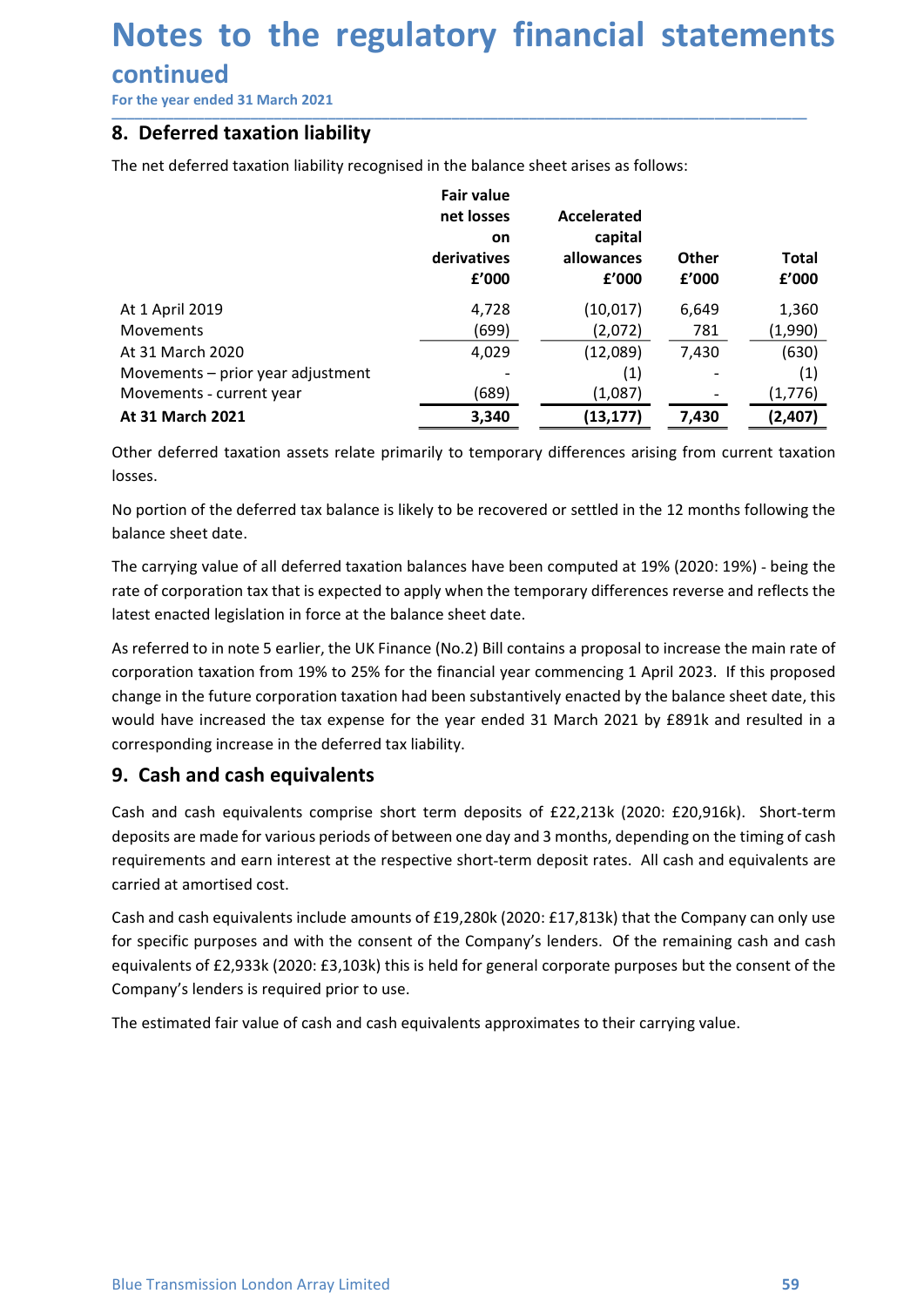# Notes to the regulatory financial statements<br>
continued<br>
For the year ended 31 March 2021<br>
10. Borrowings **Notes to the regulatory financial statemen**<br>
For the year ended 31 March 2021<br> **10. Borrowings**<br>
The following table analyses borrowings:<br>
The following table analyses borrowings:<br>
2021

### continued

| Notes to the regulatory financial statements<br>continued |               |               |
|-----------------------------------------------------------|---------------|---------------|
|                                                           |               |               |
|                                                           |               |               |
|                                                           |               |               |
|                                                           |               |               |
|                                                           |               |               |
|                                                           |               |               |
|                                                           |               |               |
|                                                           |               |               |
| For the year ended 31 March 2021                          |               |               |
| 10. Borrowings                                            |               |               |
|                                                           |               |               |
| The following table analyses borrowings:                  |               |               |
|                                                           | 2021          | 2020          |
|                                                           | f'000         | £'000         |
| <b>Current</b>                                            |               |               |
| Bank loan - fixed rate                                    | 9,828         | 8,879         |
| Bank loans - variable rate                                | 10,071        | 9,099         |
|                                                           | 19,899        | 17,978        |
| Non-current                                               |               |               |
| Bank loan - fixed rate                                    | 147,241       | 156,947       |
| Bank loans - variable rate                                | 150,937       | 160,786       |
| Other borrowing                                           | 75,063        | 75,063        |
|                                                           | 373,241       | 392,796       |
| <b>Total borrowings</b>                                   | 393,140       | 410,774       |
|                                                           |               |               |
|                                                           |               |               |
|                                                           |               |               |
|                                                           | 2021<br>£'000 | 2020<br>£'000 |
| Total borrowings are repayable as follows:                |               |               |
| In one year or less                                       | 19,899        | 17,978        |
| In more than one year, but not more than two years        | 21,880        | 19,871        |
| In more than two years, but not more than three years     | 23,040        | 21,849        |
| In more than three years, but not more than four years    | 23,387        | 23,007        |
| In more than four years, but not more than five years     | 23,233        | 23,354        |
|                                                           | 281,701       | 304,715       |
| In more than five years other than by instalments         |               |               |

| Balik Juans – Variable rate                                                                                                                                                                                                                                                                                                                                                                                                                                                                                                                                                                                                                                                                                     | 10,071  | ອ,ບອອ   |
|-----------------------------------------------------------------------------------------------------------------------------------------------------------------------------------------------------------------------------------------------------------------------------------------------------------------------------------------------------------------------------------------------------------------------------------------------------------------------------------------------------------------------------------------------------------------------------------------------------------------------------------------------------------------------------------------------------------------|---------|---------|
|                                                                                                                                                                                                                                                                                                                                                                                                                                                                                                                                                                                                                                                                                                                 | 19,899  | 17,978  |
| Non-current                                                                                                                                                                                                                                                                                                                                                                                                                                                                                                                                                                                                                                                                                                     |         |         |
| Bank loan - fixed rate                                                                                                                                                                                                                                                                                                                                                                                                                                                                                                                                                                                                                                                                                          | 147,241 | 156,947 |
| Bank loans - variable rate                                                                                                                                                                                                                                                                                                                                                                                                                                                                                                                                                                                                                                                                                      | 150,937 | 160,786 |
| Other borrowing                                                                                                                                                                                                                                                                                                                                                                                                                                                                                                                                                                                                                                                                                                 | 75,063  | 75,063  |
|                                                                                                                                                                                                                                                                                                                                                                                                                                                                                                                                                                                                                                                                                                                 | 373,241 | 392,796 |
| <b>Total borrowings</b>                                                                                                                                                                                                                                                                                                                                                                                                                                                                                                                                                                                                                                                                                         | 393,140 | 410,774 |
|                                                                                                                                                                                                                                                                                                                                                                                                                                                                                                                                                                                                                                                                                                                 |         |         |
|                                                                                                                                                                                                                                                                                                                                                                                                                                                                                                                                                                                                                                                                                                                 |         |         |
|                                                                                                                                                                                                                                                                                                                                                                                                                                                                                                                                                                                                                                                                                                                 | 2021    | 2020    |
| Total borrowings are repayable as follows:                                                                                                                                                                                                                                                                                                                                                                                                                                                                                                                                                                                                                                                                      | £'000   | £'000   |
| In one year or less                                                                                                                                                                                                                                                                                                                                                                                                                                                                                                                                                                                                                                                                                             | 19,899  | 17,978  |
| In more than one year, but not more than two years                                                                                                                                                                                                                                                                                                                                                                                                                                                                                                                                                                                                                                                              | 21,880  | 19,871  |
| In more than two years, but not more than three years                                                                                                                                                                                                                                                                                                                                                                                                                                                                                                                                                                                                                                                           | 23,040  | 21,849  |
| In more than three years, but not more than four years                                                                                                                                                                                                                                                                                                                                                                                                                                                                                                                                                                                                                                                          | 23,387  | 23,007  |
| In more than four years, but not more than five years                                                                                                                                                                                                                                                                                                                                                                                                                                                                                                                                                                                                                                                           | 23,233  | 23,354  |
| In more than five years other than by instalments                                                                                                                                                                                                                                                                                                                                                                                                                                                                                                                                                                                                                                                               | 281,701 | 304,715 |
|                                                                                                                                                                                                                                                                                                                                                                                                                                                                                                                                                                                                                                                                                                                 | 393,140 | 410,774 |
| The fixed rate bank loan is with the European Investment Bank and carries an interest rate of 4.14% per<br>annum. The loan amortises over the period through to 30 September 2032.<br>All the variable rate bank loans are with a consortium of banks under a commercial facility agreement<br>and carry an interest rate linked to the three-month LIBOR rate. All of these loans amortise over the<br>period through to 30 September 2032.<br>The fixed rate loan and the bank loans under the commercial facility taken together comprise the "senior<br>debt" and are secured over all of the assets of the Company via fixed and floating charges, as required<br>under the terms of a debenture document. |         |         |
| The other borrowing relates to amounts owed to the Company's immediate parent undertaking, Blue<br>Transmission London Array Holdings ("BTLAH"). This other borrowing is unsecured and carries a fixed<br>coupon of 8.21% per annum and is contractually repayable on 30 September 2033.                                                                                                                                                                                                                                                                                                                                                                                                                        |         |         |
| All borrowings are carried at amortised cost. Fair value information in relation to borrowings is shown in<br>note 19.                                                                                                                                                                                                                                                                                                                                                                                                                                                                                                                                                                                          |         |         |
| As at 31 March 2021, the Company had a committed credit facility of £9,000k (2020: £9,000k) which was<br>undrawn (2020: undrawn).                                                                                                                                                                                                                                                                                                                                                                                                                                                                                                                                                                               |         |         |
| There have been no instances of default or other breaches of the terms of the loan agreements during<br>the year in respect of all loans outstanding at 31 March 2021 (2020: no default or breaches).                                                                                                                                                                                                                                                                                                                                                                                                                                                                                                           |         |         |

The fixed rate loan and the bank loans under the commercial facility taken together comprise the "senior debt" and are secured over all of the assets of the Company via fixed and floating charges, as required under the ter In more than five years other than by instalments<br>  $281,701$ <br>
The fixed rate bank loan is with the European Investment Bank and carriers an interest rate of 4.14% per<br>
annum. The loan amortises over the period through to 393,140<br>
Ine fixed rate bank loan is with the European Investment Bank and carries an interest rat<br>
annum. The loan amortises over the period through to 30 September 2032.<br>
All the variable rate bank loans are with a conso The fixed rate bank loan is with the European Investment Bank and carries an interest rate of 4.14% per annum. The loan amortises over the period through to 30 September 2032.<br>All the variable rate bank loans are with a co The triate bank ion is with the European Investment bank and carries an interest rate of 4.14% per<br>nanum. The loan amortises over the period through to 30 September 2032.<br>All the variable rate bank loans are with a consort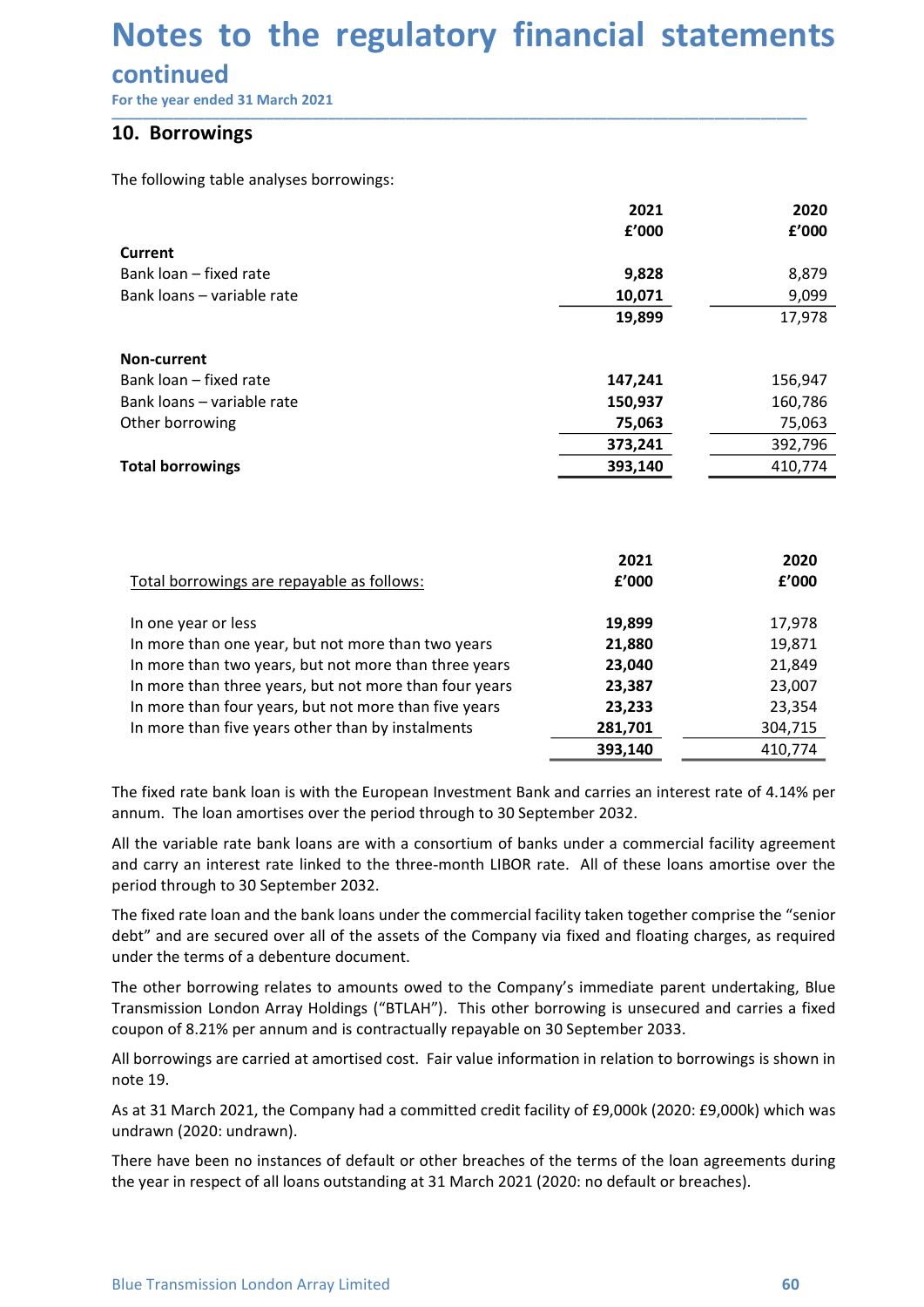# Notes to the regulatory financial statements<br>
continued<br>
For the year ended 31 March 2021<br>11. Infrastructure financial liability **Notes to the regulatory financial statemen**<br>
For the year ended 31 March 2021<br> **11.** Infrastructure financial liability<br>
The movement in the infrastructure financial liability is shown in the table below:<br>
2021 2020<br>
2020

### continued

| Notes to the regulatory financial statements<br>continued<br>For the year ended 31 March 2021 |                |                |
|-----------------------------------------------------------------------------------------------|----------------|----------------|
|                                                                                               |                |                |
|                                                                                               |                |                |
|                                                                                               |                |                |
|                                                                                               |                |                |
| 11. Infrastructure financial liability                                                        |                |                |
| The movement in the infrastructure financial liability is shown in the table below:           |                |                |
|                                                                                               | 2021           | 2020           |
|                                                                                               | £'000          | f'000          |
| At 1 April                                                                                    | 2,376          | 2,502          |
| Payments to lessor                                                                            | (232)          | (228)          |
| Finance costs                                                                                 | 101            | 102            |
| At 31 March                                                                                   | 2,245          | 2,376          |
| Comprising:                                                                                   |                |                |
| Current                                                                                       | 140            | 135            |
| Non-current                                                                                   | 2,105          | 2,241          |
|                                                                                               | 2,245          | 2,376          |
| 12. Other payables                                                                            |                |                |
|                                                                                               |                |                |
| Other payables are as tabulated below.                                                        |                |                |
|                                                                                               | 2021<br>£'000  | 2020<br>f'000  |
|                                                                                               |                |                |
| Amounts due to ultimate parent undertaking<br>Other taxes                                     | 4              | 4              |
| Accrued expenses                                                                              | 1,064<br>1,948 | 1,057<br>2,073 |
|                                                                                               | 3,016          | 3,134          |
|                                                                                               |                |                |

| Comprising:                                                                                                                                                                                                                                                                                                                                                                                                                                                                                                                                                                                                              |       |       |
|--------------------------------------------------------------------------------------------------------------------------------------------------------------------------------------------------------------------------------------------------------------------------------------------------------------------------------------------------------------------------------------------------------------------------------------------------------------------------------------------------------------------------------------------------------------------------------------------------------------------------|-------|-------|
| Current                                                                                                                                                                                                                                                                                                                                                                                                                                                                                                                                                                                                                  | 140   | 135   |
| Non-current                                                                                                                                                                                                                                                                                                                                                                                                                                                                                                                                                                                                              | 2,105 | 2,241 |
|                                                                                                                                                                                                                                                                                                                                                                                                                                                                                                                                                                                                                          | 2,245 | 2,376 |
| 12. Other payables                                                                                                                                                                                                                                                                                                                                                                                                                                                                                                                                                                                                       |       |       |
| Other payables are as tabulated below.                                                                                                                                                                                                                                                                                                                                                                                                                                                                                                                                                                                   |       |       |
|                                                                                                                                                                                                                                                                                                                                                                                                                                                                                                                                                                                                                          | 2021  | 2020  |
|                                                                                                                                                                                                                                                                                                                                                                                                                                                                                                                                                                                                                          | £'000 | f'000 |
| Amounts due to ultimate parent undertaking                                                                                                                                                                                                                                                                                                                                                                                                                                                                                                                                                                               | 4     | 4     |
| Other taxes                                                                                                                                                                                                                                                                                                                                                                                                                                                                                                                                                                                                              | 1,064 | 1,057 |
| Accrued expenses                                                                                                                                                                                                                                                                                                                                                                                                                                                                                                                                                                                                         | 1,948 | 2,073 |
|                                                                                                                                                                                                                                                                                                                                                                                                                                                                                                                                                                                                                          | 3,016 | 3,134 |
| Due to their short maturities, the fair value of all financial instruments included within other payables<br>approximates to their book value. All other payables are recorded at amortised cost and are all expected<br>to be settled within 12 months of the balance sheet date. Included in accrued expenses are amounts<br>owed to the immediate parent undertaking in respect of interest on other borrowings - see note 19.<br>13. Derivative financial assets / (liabilities)                                                                                                                                     |       |       |
| Derivative financial instruments are recorded in the balance sheet at market value and the carrying value<br>of these derivative financial instruments may result in assets and/or liabilities being recognised at the<br>balance sheet date. Derivative financial instruments derive their market value from the price of an<br>underlying item, such as interest rates or other indices and have been entered into for the sole purpose<br>of hedging the underlying economic activity of the Company. All such derivative financial instruments are<br>classified under IFRS 9 at fair value through profit and loss. |       |       |
| All hedge accounting continues to be carried out in accordance with the hedge accounting requirements                                                                                                                                                                                                                                                                                                                                                                                                                                                                                                                    |       |       |
| of IAS 39 as permitted by IFRS 9, and as a consequence, that part of the movement in the fair value of                                                                                                                                                                                                                                                                                                                                                                                                                                                                                                                   |       |       |
|                                                                                                                                                                                                                                                                                                                                                                                                                                                                                                                                                                                                                          |       |       |

**EXALM**<br> **EXALM**<br> **EXALM**<br> **EXALM**<br> **EXALM**<br> **EXALM**<br> **EXALM**<br> **EXALM**<br> **EXALM**<br> **EXALM**<br> **EXALM**<br> **EXALM**<br> **EXALM**<br> **EXALM**<br> **EXALM**<br> **EXALM**<br> **EXALM**<br> **EXALM**<br> **EXALM**<br> **EXALM**<br> **EXALM**<br> **EXALM**<br> **EXALM**<br> **EXALM**<br> **EXAL** Amounts due to ultimate parent undertaking<br>
a Other taxes<br>
Accrued expenses<br>
Accrued expenses<br>
Due to their short maturities, the fair value of all financial instruments included within other payables<br>
approximates to thei All offer takes<br>
All the traces<br>
Accreted expenses<br>
Accreted expenses<br>
All financial instruments included within other paysles<br>
approximates to their book value. All other payables are recorded at a mortised cost and are a Social deventions of IAS 39 as permitted by IFRS 9, and as a consequence, that part of the movement in the fair of the move of the balance is net developed a annoticed within other payables<br>approximates to their hook value **Example 19 and the stand to the stand instruments in the stand of the standard instruments included within other payables<br>approximates to their book value. All other payables are recorded at amortised cost and are all exp** Due to their short maturities, the fair value of all financial instruments included within other payales<br>approximates to their book value. All other payables are recorded at amortised cost and are all expected<br>to be settle Due to their short maturities, the fair value of all financial instruments included within other payables are recorded at amortised cost and are all expected to be settled within 12 months of the balance sheet date. Includ

sounderlying item, such as interest rates or other indices and have been entered into for the sole purpose<br>underlying item, such as interest rates or other indices and have been entered into for the sole purpose<br>of hedging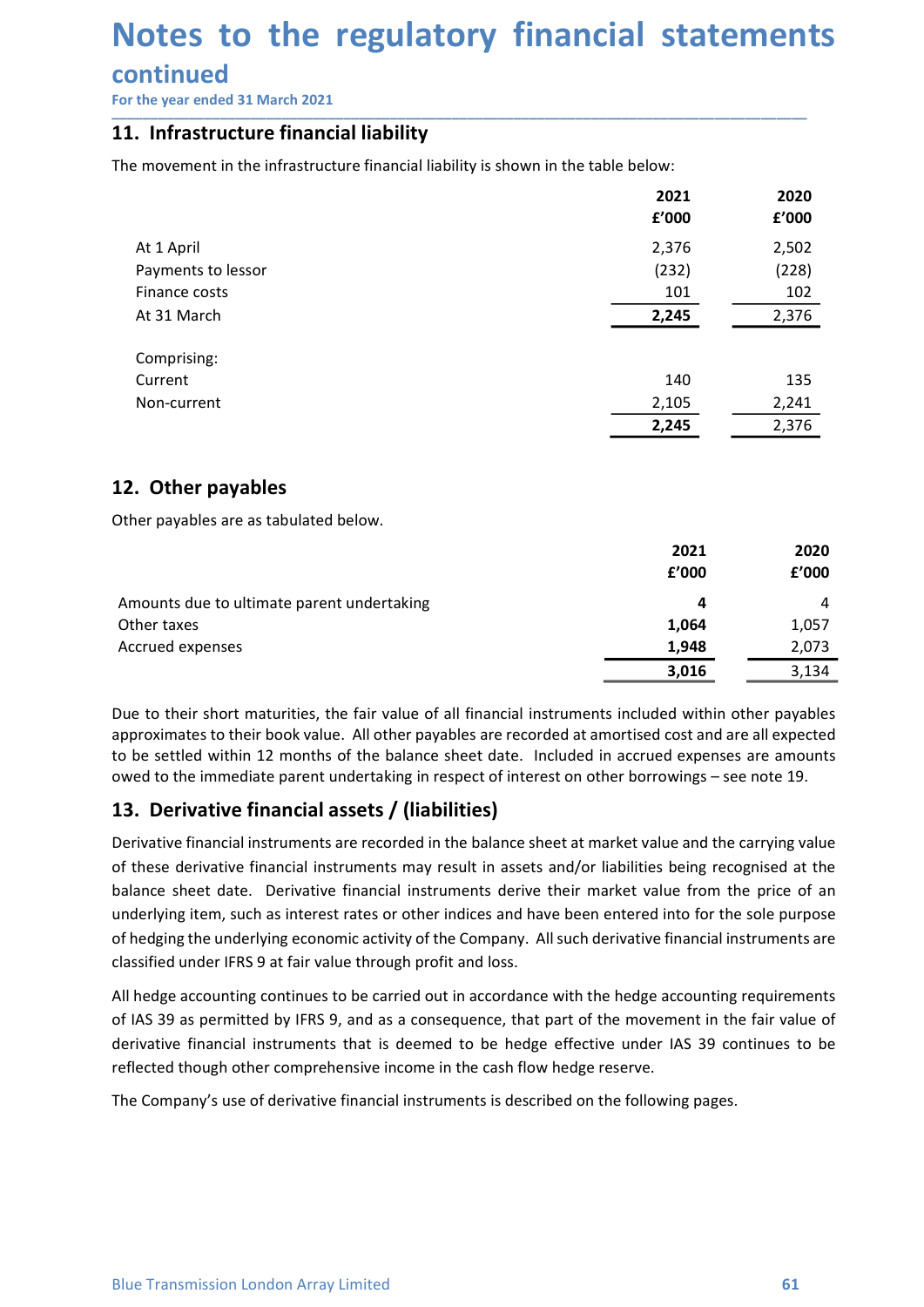# Notes to the regulatory financial statements<br>
continued<br>
For the year ended 31 March 2021<br>13. Derivative financial assets / (liabilities) continued continued **Notes to the regulatory financial statemen**<br>
For the year ended 31 March 2021<br> **13. Derivative financial assets / (liabilities) continued**<br>
<u>RPI swaps</u><br>
The Company has entered into arrangements with third parties for the

\_\_\_\_\_\_\_\_\_\_\_\_\_\_\_\_\_\_\_\_\_\_\_\_\_\_\_\_\_\_\_\_\_\_\_\_\_\_\_\_\_\_\_\_\_\_\_\_\_\_\_\_\_\_\_\_\_\_\_\_\_\_\_\_\_\_\_\_\_\_\_\_\_\_\_\_\_\_\_\_\_\_\_\_\_\_\_\_\_\_

**Notes to the regulatory financial statements**<br>
For the year ended 31 March 2021<br> **13. Derivative financial assets / (liabilities)** continued<br> **RPI swaps**<br>
The Company has entered into arrangements with third parties for t **Notes to the regulatory financial<br>
continued<br>
For the year ended 31 March 2021<br>
13. Derivative financial assets / (liabilities) continued<br>
RPI swaps<br>
The Company has entered into arrangements with third parties for the pu Notes to the regulatory financial statements**<br>
For the year ended 31 March 2021<br> **13. Derivative financial assets / (liabilities)** continued<br>
<u>RPI swaps</u><br>
The Company has entered into arrangements with third parties for t **Notes to the regulatory financial statements**<br>For the year ended 31 March 2021<br>13. Derivative financial assets / (liabilities) continued<br>RPI swaps<br>The Company has entered into arrangements with third parties for the purpo **Notes to the regulatory financial statements**<br>
For the year ended 31 March 2021<br> **13. Derivative financial assets / (liabilities) continued**<br>
<u>RPI swaps</u><br>
The Company has entered into arrangements with third parties for t **Notes to the regulatory financial statements**<br>
For the year ended 31 March 2021<br> **13. Derivative financial assets / (liabilities)** continued<br>
<u>RPI swaps</u><br>
The Company has entered into arrangements with third parties for t **Notes to the regulatory financial statements**<br>
For the year ended 31 March 2021<br> **13. Derivative financial assets / (liabilities)** continued<br>
<u>RPI swaps</u><br>
The Company has entered into arrangements with third parties for t **Notes to the regulatory financial statements**<br>For the year ended 31 March 2021<br>13. Derivative financial assets / (liabilities) continued<br>RPI swaps<br>The Company has entered into arrangements with third parties for the purpo **Notes to the regulatory financial statements**<br>
For the year ended 31 March 2021<br> **33. Derivative financial assets / (liabilities)** continued<br> **EVIE womaps**<br> **EVIE womapy** has entered into arrangements with third parties f **Notes to the regulatory financial statements**<br> **Example 18 continued**<br>
For the year ended 31 March 2021<br> **13. Derivative financial assets / (liabilities) continued**<br> **EXAMPLE 2021**<br> **EXAMPLE 2021**<br> **EXAMPLE 2021**<br> **EXAMPL** 

- Hedging Arrangements".

**Continued**<br> **Source the year ended 31 March 2021**<br> **13. Derivative financial assets / (liabilities) continued**<br> **RPI swaps**<br> **ITHE Company has entered into arrangements with third parties for the purpose of ex<br>
majority (** For the year ended 31 March 2021<br> **13. Derivative financial assets / (liabilities)** continued<br>
<u>RPI swaps</u><br>
The Company has entered into arrangements with third parties for the purpose of exchanging the vast<br>
The Company's **13. Derivative financial assets / (liabilities) continued**<br> **RPI swaps**<br>
The Company has entered into arrangements with third parties for the purpose of exchanging the vast<br>
rangmiticity (approximately 90%) of variable ca 13. Derivative inflantian assets  $f$  (inabilities) continued<br>The Company has entered into arrangements with third parties for the purpose of exchanging the vast<br>majority (approximately 90%) of variable cash inflows arising

RPI swaps<br>The Company has entered into arrangements with third parties for the purpose of exchanging the vast<br>The Company's (approximately 90%) of variable cash inflows arising from the operation of the Company's<br>transmiss The Company has enterted it to arrangements with third parties for the purpose of exchanging the vast<br>majority (approximately 90%) of variable cash inflows arising from the operation of the Company's<br>transmission assets in majority (approximately 90%) of variable cash inflows arising from the operation of the Company's<br>transmission assets in exchame for a pre-determined stream of cash finlows from these trind parties.<br>These arrangements meet transmission assets in exchange for a pre-determined stream of cash inflows from these third parties.<br>The comapary's use and strategy relating to RPI swaps is described in more detail in the "Strategic Report<br>Free comapary These arrangements meet the definition to be classified as derivative financial instruments.<br>The Company's use and strategy relating to RPI swaps is described in more detail in the "Strategic Report<br>- Hedging Arrangements" The Company's use and strategy relating to RPI swaps is described in more detail in the "Strategic Report<br>
- Hedging Arrangements".<br>
The Directors believe that the hedging relationship is highly effective and that the fore - Hedging Arrangements".<br>
The Directors believe that the hedging relationship is highly effective and that the forecast cash inflows<br>
are highly probable and as a consequence have concluded that the RPI swap derivatives me The Directors believe that the hedging relationship is highly effective and that the forecast cash inflows<br>are highly probable and as a consequence have concluded that the RPI swap derivatives meet the<br>definition of a cash The Untertoins been end the meangly readuroingly is may encombled and the totecast cash immoves are highly probable and as a consequence have concluded that the RPI swap derivatives meet the definition of a cash flow hedge are many probable and as a consequence nave concluded unt the wir swap derivatives ineed the definition of a cash flow hedge and have formally designated them as such.<br>
Interest rate swaps<br>
The Company has entered into a s Interest rate swaps<br>The Company has entered into a series of interest rate swaps with third parties which has the commercial<br>effect of swapping the variable rate interest coupon which is linked to LIBOR on approximately 97 Interest rate swaps<br>
The Company has entered into a series of interest rate swaps with third parties which has the commercial<br>
effect of swapping the variable rate interest coupon which is linked to LIBOR on approximately The Company has entered into a series of interest rate swaps with third parties which has the commercial<br>effect of swapping the variable rate interest coupon which is linked to LIBOR on approximately 97% of<br>the norminal va effect of swapping the variable rate interest coupon which is linked to LIBOR on approximately 97% of<br>the nominal value of all commercial loans held by the Company for a fixed rate coupon. The bank loans<br>and related intere

should not generally cause hedge accounting to terminate, as the Company is allowed to assume that the metrest rate benchmark i.e. LIBOR is not alltered as a result of the uncertainties of the BIOR reforms when interest ra the nominal value of all commercial loans held by the Company for a fixed rate coupon. The bank loans<br>and related interest rate swaps amortise at the same rate over the life of the loan/swap arrangements.<br>The Company elect and related interest rate swaps amortise at the same rate over the life of the loan/swap arrangements.<br>The Company elected to early adopt the IASB's phase 1 'Interest Rate Benchmark Reform: Amendments<br>to IAS 39 and IFRS 7 The Company elected to early adopt the IASB's phase 1 'Interest Rate Benchmark Reform: Amendments<br>to IAS 39 and IFRS 7 Interest Rate Benchmark Reform' with effect from 1 April 2020, allowing it to assume<br>that the interest The Company lected to early adopt the IASB's phase 1 'interest Rate Benchmark Reform: Amendments<br>to IAS 39 and IFRS 7 Interest Rate Benchmark Reform with effect from 1 Apil 2020, allowing it to assume<br>that the interest rat to IAS 39 and IFRS 7 Interest Rate Benchmark Reform' with effect from 1 April 2020, allowing it to assume<br>the this the tractest rate benchmark (LIBOR) was not altered as a result of the uncertainties of the IBOR<br>reforms wh that the interest rate benchmark (LIBOR) was not altered as a result of the uncertainties of the IBOR<br>reforms when performing hedge effectiveness testing in respect of the interest rate swaps. The Company<br>has continued to reforms when performing hedge effectiveness testing in respect of the interest has continued to apply the relief afforded by these amendments throughout 2021. In accordance with the transition provisions of the amendments ma contunue to apply the tenter alrotogal of the mattematics into givital the year and the entropy of the amendments to 1AS 39 and IFRS 7, the amendments were adopted retrospectively to hedging relationships that existed a 2021. The accounted with the transistion photosions of the ametiniments to lass 35 and trists of the amount accumulated in the cash flow hedge reserve at that date. There has been no change to interest rate hedging relatio and the moment were appear the competent of the moment of the amount of the amount accuration in the state of the amount accumulated in the cash flow hedge reserve at that date. Thee presions financial year, The amendments to the amount accumulation in the cassinion ineergy restrore at that cuit." Intered is been tho claring the present of the amendments provide temporary relief from applying specific hedge accounting requirements to hedging mtenest rate ineugling reractorisings buring the year entoted sinvation (or the previous imanital year.<br>The amendments provide temporary relief from applying specific hedge accounting requirements to<br>hedging relationships The amendments provide temporary relief from applying specific hedge accounting requirements to hedging relationships directly affected by the IBOR reforms, which a palot fie interest rate swaps, which as noted earlier, re meying reautorisings outcuty antected by the isoson tentoring, windinapply to annot the interests care sweps,<br>which as noted earlier, represents G97% of the commercial variable rate loans held by the Company – see<br>onte 10. which as inverte erate entry, represents Cosys of the commenterational and papiled by the Company has the effect that the IBOR reforms should not generally cause hedge accounting to terminate, as the Company is allowed to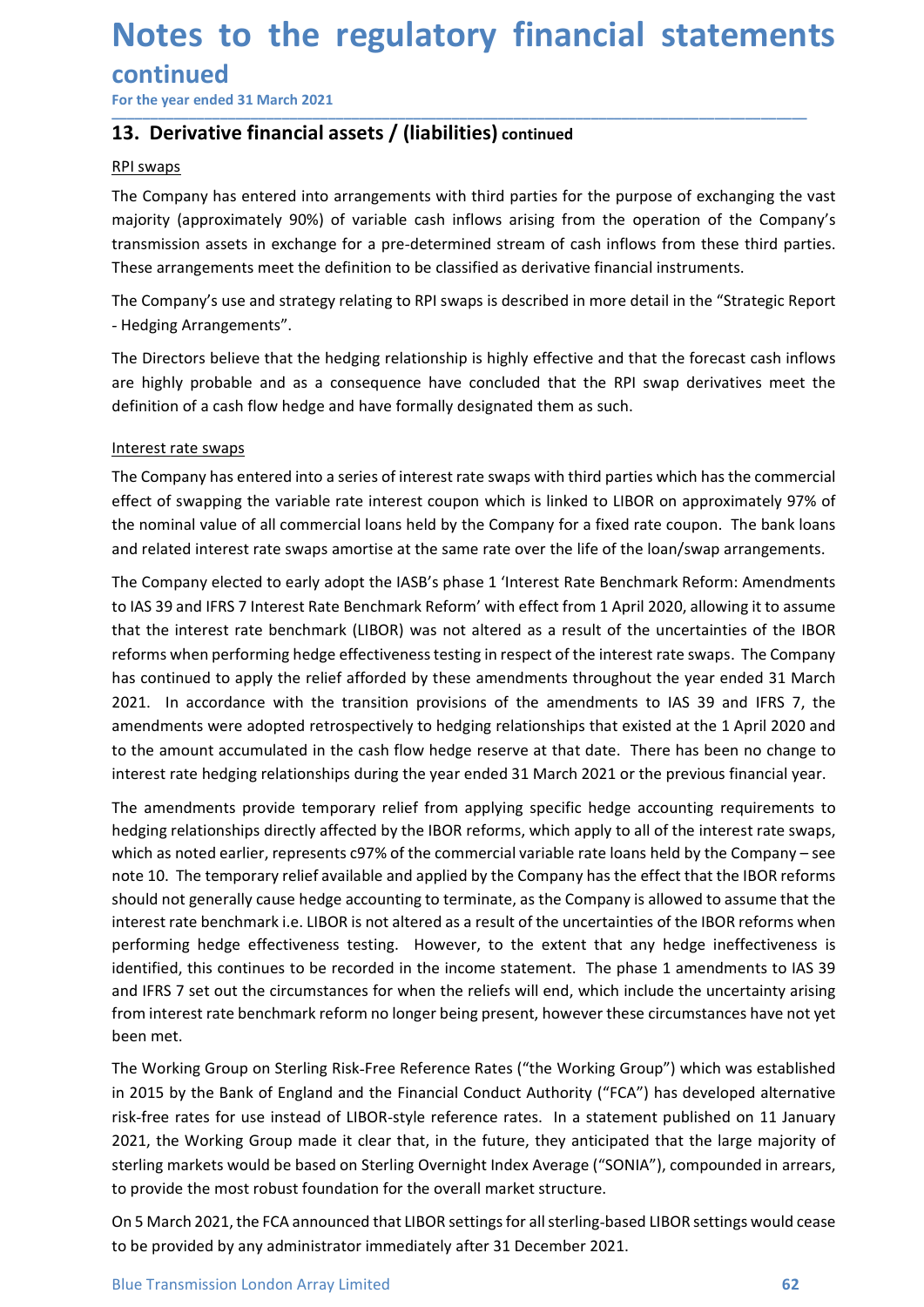### Notes to the regulatory financial statements<br>
continued<br>
For the year ended 31 March 2021<br>13. Derivative financial assets / (liabilities) continued **Notes to the regulatory financial statemen**<br>
For the year ended 31 March 2021<br> **13. Derivative financial assets / (liabilities)** continued<br>
The Company is currently engaging with its lenders and swap providers as to how i **Notes to the regulatory financial statements<br>
For the year ended 31 March 2021**<br> **13. Derivative financial assets / (liabilities) continued**<br>
The Company is currently engaging with its lenders and swap providers as to how **Notes to the regulatory financial statements**<br>
For the year ended 31 March 2021<br> **13. Derivative financial assets / (liabilities)** continued<br>
The Company is currently engaging with its lenders and swap providers as to how **Notes to the regulatory financial statements**<br>
For the year ended 31 March 2021<br> **13. Derivative financial assets / (liabilities)** continued<br>
The Company is currently engaging with its lenders and swap providers as to how

### continued

\_\_\_\_\_\_\_\_\_\_\_\_\_\_\_\_\_\_\_\_\_\_\_\_\_\_\_\_\_\_\_\_\_\_\_\_\_\_\_\_\_\_\_\_\_\_\_\_\_\_\_\_\_\_\_\_\_\_\_\_\_\_\_\_\_\_\_\_\_\_\_\_\_\_\_\_\_\_\_\_\_\_\_\_\_\_\_\_\_\_

Report - Hedging Arrangements".

**Notes to the regulatory financial statements**<br>
For the year ended 31 March 2021<br> **13. Derivative financial assets / (liabilities)** continued<br>
The Company is currently engaging with its lenders and swap providers as to how **Notes to the regulatory financial statements**<br>
For the year ended 31 March 2021<br> **13. Derivative financial assets / (liabilities)** continued<br>
The Company is currently engaging with its lenders and swap providers as to how **Notes to the regulatory financial statements**<br>
For the year ended 31 March 2021<br> **13. Derivative financial assets / (liabilities)** continued<br>
The Company is currently engaging with its lenders and swap providers as to how **Notes to the regulatory financial statements**<br>
For the year ended 31 March 2021<br> **13. Derivative financial assets / (liabilities)** continued<br>
The Company is currently engaging with its lenders and swap providers as to how **Notes to the regulatory financial statements**<br>
For the year ended 31 March 2021<br> **13. Derivative financial assets / (liabilities)** continued<br>
The Company is currently engaging with its leaders and swap providers as to how **Notes to the regulatory financial statements**<br>
For the year ended 31 March 2021<br> **13. Derivative financial assets / (liabilities)** continued<br>
The Company is urrently engaging with its lenders and swap providers as to how **Notes to the regulatory financial statements**<br>
For the year ended 31 March 2021<br> **13. Derivative financial assets / (liabilities)** continued<br>
The Company is currently engaging with its lenders and swap providers as to how **CONTLINUMENT EXECT THE NET CONTRIGENT CONTRIGENT AND MANGE THE NET CONTRIGENT AND THE COMPART THE COMPART THE COMPART THE COMPART OF THE COMPART OF THE COMPART OF CONTRA FOR THE COMPART ST THE COMPART ST THE COMPART ST TH CONTITING (2020: Example 2021)**<br> **EFOT THE TREMAT TO THE COMPAT TO THE CONDUCT TO THE CONDUCT TO THE CONDUCT TO THE COMPAT TO THE COMPAT TO THE<br>
THE COMPANY SUGNER TO THE COMPAT TO THE COMPAT TO THE COMPAT TO THE COMPAT T** For the year ended 3.1 Martin 2021<br> **13. Derivative financial assets / (liabilities)** continued<br>
The Company's userand strategy relating to interest rate swaps providers as to how it will implement a<br>
The Company's use and **13. Derivative financial assets / (liabilities)** continued<br>The Company is currently engaging with its lenders and swap providers as to how it will implement a<br>transition to SOMA for all impacted financial instruments.<br>The The Company is currently engaging with its lenders and swap providers as to how it will implem<br>transition to SONIA for all impacted financial instruments.<br>The Company's use and strategy relating to interest rate swaps is d transition to SONIA for all impacted financial instruments.<br>The Company's use and strategy relating to interest rate swaps is described in more detail in the "Strategic<br>Report - Hedging Arrangements".<br>The Directors believe The Company's use and strategy relating to interest rate swaps is described in more detail in the "Strateg<br>
Report - Hedging Rarangements".<br>
The Directors believe that the hedging relationship between the interest rate sw metaport - neuging Mirangements -<br>The Directors believe that the hedging relationship between the interest rate swaps and related variable<br>Trate Directors believe that the hedging relationship between the interest Rate Ben

| rate bank loans is highly effective, having regard to the permitted relief available to the Company under   |       |       |
|-------------------------------------------------------------------------------------------------------------|-------|-------|
| the 'Interest Rate Benchmark Reform: Amendments to IAS 39 and IFRS 7 Interest Rate Benchmark                |       |       |
| Reform'. As a consequence, the Directors have concluded that these derivatives meet the definition of a     |       |       |
| cash flow hedge and have formally designated them as such.                                                  |       |       |
| Carrying value of all derivative financial instruments                                                      |       |       |
| The net carrying value of all derivative financial instruments at 31 March 2021 amounted to net liabilities |       |       |
| of £17,579k (2020: £21,205k) comprising liabilities of £24,477k (2020: £31,518k) for interest rate swaps    |       |       |
| and assets of £6,898k (2020: £10,313k) for RPI swaps. All of the movements during the year in the fair      |       |       |
| value of these derivative financial instruments have been recorded in the cash flow hedge reserve           |       |       |
| amounting to a net credit of £3,626k (2020: £6,612k).                                                       |       |       |
| Further details regarding derivative financial instruments and their related risks are given in note 19.    |       |       |
|                                                                                                             |       |       |
| 14. Decommissioning provision                                                                               |       |       |
| The movement in the decommissioning provision is analysed below.                                            |       |       |
|                                                                                                             | 2021  | 2020  |
|                                                                                                             | £'000 | f'000 |
| At 1 April                                                                                                  | 6,810 | 6,528 |
| Reassessment for the year                                                                                   | (163) | 16    |
| Unwinding of discount                                                                                       | 272   | 266   |
| At 31 March                                                                                                 | 6,919 | 6,810 |
|                                                                                                             |       |       |
| The decommissioning provision is all non-current (2020: all non-current).                                   |       |       |
| The decommissioning provision of £6,919k at 31 March 2021 (2020: £6,810k) represents the net present        |       |       |
| value of the estimated expenditure expected to be incurred at the end of the economic life of the project   |       |       |
| to decommission the London Array transmission assets. The decommissioning expenditure relates to the        |       |       |
| removal and scrapping of all transmission assets above the level of the seabed and the burial of all cable  |       |       |
| ends. The gross expenditure expected to be incurred on decommissioning amounts to £11,355k (2020:           |       |       |
|                                                                                                             |       |       |

value of the estimated expenditure expected to be incurred at the end of the economic life of the project<br>to decommission the London Array transmission assets. The decommissioning expenditure relates to the<br>removal and scr value of the estimated expenditure expected to be incurred at the end of the scalar note 19.<br>
Further details regarding derivative financial instruments and their related risks are given in note 19.<br>
14. Decommissioning pr EFFERE THE CONDITION CONSULTER THE CONSULTER THE CONSULTER THE CONSULTER THE CONSULTER THE CONSULTER THE CONDITION THE MOVEMENT THE CONDITION CONSULTER THE CONDUCT CONSULTER THE CONDUCT CONDUCT THE CONDUCT CONDUCT CONDUCT Further details regarding derivative financial instruments and their related risks are given in note 19.<br>
14. Decommissioning provision is analysed below.<br>
2021 2020<br>
2021 2020 6.528<br>
Reassessment for the year<br>
Unwinding **14. Decommissioning provision**<br>
The movement in the decommissioning provision is analysed below.<br> **2021**<br> **2020**<br> **2020**<br> **2020**<br> **2020**<br> **2020**<br> **2020**<br> **2020**<br> **2020**<br> **2020**<br> **2020**<br> **2020**<br> **2020**<br> **2020**<br> **2020**<br> **2** The movement in the decommissioning provision is analysed below.<br> **EVALUATE CONSTANT CONSTANT CONSTANT CONSTANT CONSTANT CONSTANT CONSTANT CONSTANT CONSTANT CONSTANT CONSTANT CONSTANT THE decommissioning provision is all EXECTS AND THE DISCONSE AND THE DESCRIPTION CONSERVATION CONSERVATION CONSERVATION CONSERVATION CONSERVATION CONSERVATION CONSERVATION CONSERVATION CONSERVATION CONSERVATION CONSERVATION CONSERVATION CONSERVATION CONSERV EXECT THE REST CONSTRANT THE CONSTRANT CONSTRANT CONSTRANT CONSTRANT CONSTRANT CONSTRANT (163)**<br> **EXECT A 13 March**<br> **EXECT A 13 March**<br> **EXECT A 13 March**<br> **EXECT A 13 March**<br> **EXECT A 13 Match**<br> **EXECT A 13 Match**<br> **EX EXECUSE 11.6** FORD COM CONDECT CONDUCT COND CONDECT AND CONDECT AND CONDECT AND CONDECT AND CONDECT AND AND THE decommissioning provision is all non-current (2020: all non-current).<br>
The decommissioning provision is all At 1 April 6,810 6,528<br>
Unwinding of discount (163) 16<br>
1631 Unwinding of discount (163) 16<br> **At 31 March** (2020: all non-current).<br>
The decommissioning provision is all non-current (2020: all non-current).<br>
The decommiss If the decommissioning provision is all non-current (2020: all non-current).<br>
In winding of discount<br>
The decommissioning provision is all non-current (2020: all non-current).<br>
The decommissioning provision of £6,919k at 3 **Example 10**<br> **Example 10**<br> **The decommissioning provision is all non-current (2020: all non-current).**<br>
The decommissioning provision of E6,919k at 31 March 2021 (2020: E6,810k) represents the net present<br>
value of the e The decommissioning provision is all non-current (2020: all non-current).<br>The decommissioning provision of £6,919k at 31 March 2021 (2020: £6,810k) represents the net present<br>value of the estimated expenditure expected to

(2020: £681k) respectively.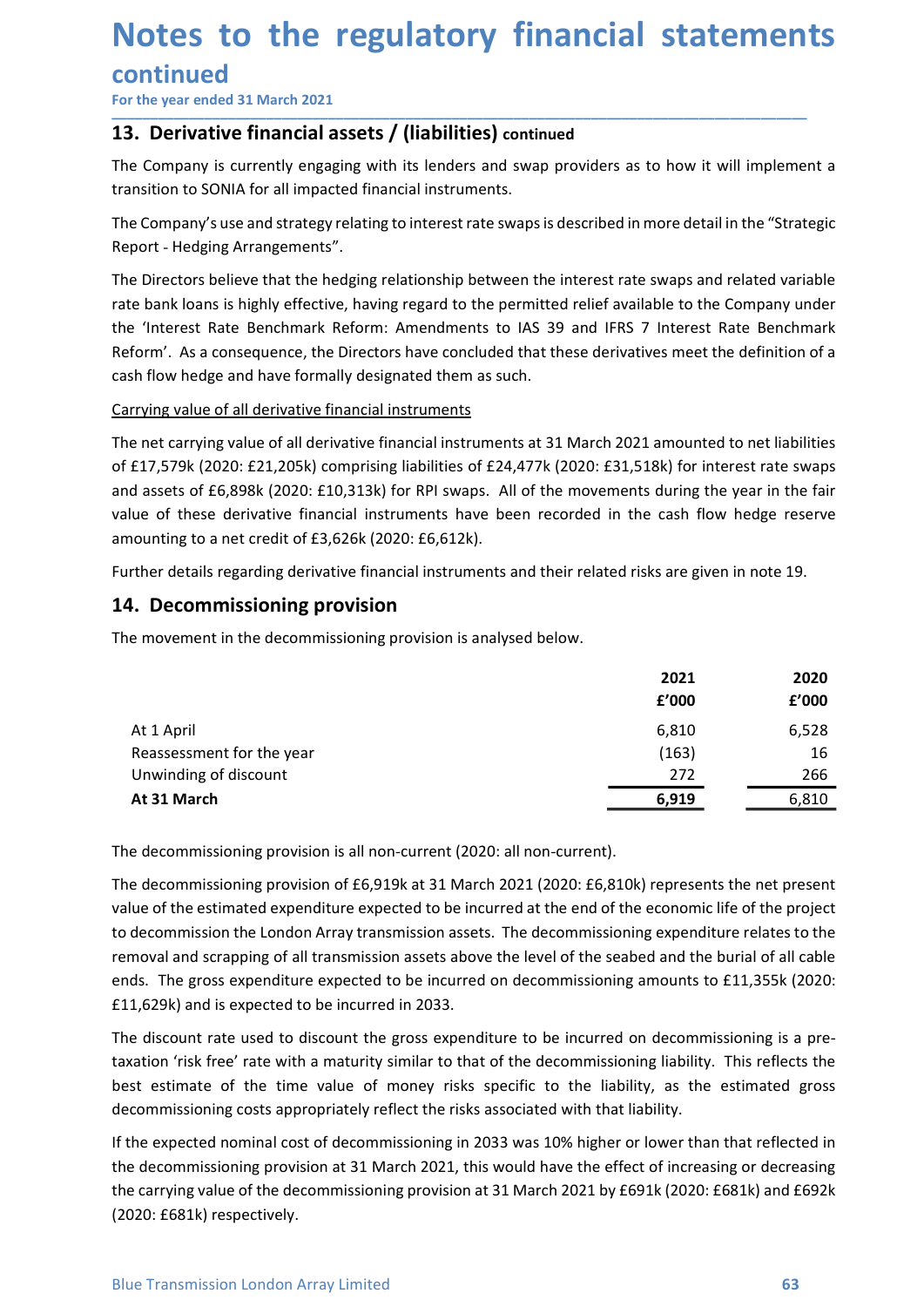# Notes to the regulatory financial statements<br>
continued<br>
For the year ended 31 March 2021<br>14. Decommissioning provision continued

### continued

\_\_\_\_\_\_\_\_\_\_\_\_\_\_\_\_\_\_\_\_\_\_\_\_\_\_\_\_\_\_\_\_\_\_\_\_\_\_\_\_\_\_\_\_\_\_\_\_\_\_\_\_\_\_\_\_\_\_\_\_\_\_\_\_\_\_\_\_\_\_\_\_\_\_\_\_\_\_\_\_\_\_\_\_\_\_\_\_\_\_

**Notes to the regulatory financial statemen**<br>
For the year ended 31 March 2021<br>
The decommissioning provision continued<br>
The decommissioning provision arises from the Company's obligations under S105 of the Energy Act 2<br>
a **Notes to the regulatory financial statement<br>
continued**<br>
For the year ended 31 March 2021<br> **14. Decommissioning provision continued**<br>
The decommissioning provision arises from the Company's obligations under S105 of the E **Notes to the regulatory financial statements**<br>
For the year ended 31 March 2021<br> **14. Decommissioning provision continued**<br>
The decommissioning provision arises from the Company's obligations under S105 of the Energy Act **Notes to the regulatory financial statements**<br>
For the year ended 31 March 2021<br> **14. Decommissioning provision continued**<br>
The decommissioning provision arises from the Company's obligations under S105 of the Energy Act **Notes to the regulatory financial statements**<br>
For the year ended 31 March 2021<br> **14. Decommissioning provision** continued<br> **14. Decommissioning provision** arises from the Company's obligations under S105 of the Energy Ac **Notes to the regulatory financial statements**<br>
For the year ended 31 March 2021<br> **14. Decommissioning provision** continued<br>
The decommissioning provision arises from the Company's obligations under S105 of the Energy Act **Notes to the regulatory financial statements**<br> **Continued**<br>
For the year ended 31 March 2021<br> **14. Decommissioning provision** arises from the Company's obligations under 5105 of the Energy Act 2004<br>
and the contractual ob **Notes to the regulatory financial statements**<br>
For the year ended 31 March 2021<br> **14. Decommissioning provision arises** from the Company's obligations under 5105 of the Energy Act 2004<br>
and the contractual obligations rel **Notes to the regulatory financial statements**<br>
For the year ended 31 March 2021<br> **14. Decommissioning provision continued**<br>
The decommissioning provision arises from the Company's obligations under S105 of the Energy Act **Notes to the regulatory financial statements**<br>
For the year ended 31 March 2021<br> **14. Decommissioning provision continued**<br>
The decommissioning provision arises from the Company's obligations under 5105 of the Energy Act **INOTES TO THE PEGUIATORY TINANCIAL STATEMET**<br>
For the year ended 31 March 2021<br>
14. Decommissioning provision continued<br>
The decommissioning provision arises from the Company's obligations under S105 of the Energy Act<br>
an **CONTINUM EXECUTE CONTRIGUATE CONTRIGUATE CONTRIGUATE CONTRIGUATE CONTRIGUATE CONTRIGUATE THE EXECUTION CONTRIGUATE THE EXECUTION OF THE EXECUTION CONTRIGUATE THE EXECUTION THE CONTRIGUATE CONTRIGUATE CONTRIGUATE CONTRIGUA** decommissioning provision arises from the Company's obligations under \$105 of the Energy Act 2004<br>
the contractual obligations relating to the lease of the London Array seabed granted by the Crown<br>
the Commissioners on 18

| Estate Commissioners on 18 September 2013. The draft decommissioning plan was submitted for<br>approval under S105 of the Energy Act 2004 and was subsequently approved by the Secretary for State<br>for Energy and Climate Change under S106 of the Energy Act 2004.       | and the contractual obligations relating to the lease of the London Array seabed granted by the Crown |                                    |                       |  |
|------------------------------------------------------------------------------------------------------------------------------------------------------------------------------------------------------------------------------------------------------------------------------|-------------------------------------------------------------------------------------------------------|------------------------------------|-----------------------|--|
| The decommissioning provision is a financial instrument under IFRS, and the fair value of the obligation<br>equates to its carrying value, as the carrying value represents the net present value of the future<br>expenditure expected to be incurred as described earlier. |                                                                                                       |                                    |                       |  |
| 15. Called up share capital                                                                                                                                                                                                                                                  |                                                                                                       |                                    |                       |  |
| Share capital is as analysed below.                                                                                                                                                                                                                                          |                                                                                                       |                                    |                       |  |
|                                                                                                                                                                                                                                                                              |                                                                                                       | No.                                | £'000                 |  |
|                                                                                                                                                                                                                                                                              |                                                                                                       | (thousands)                        |                       |  |
| Allotted, called up and fully paid                                                                                                                                                                                                                                           |                                                                                                       |                                    |                       |  |
| At 1 April 2019, 31 March 2020 and 31 March 2021                                                                                                                                                                                                                             |                                                                                                       | 835                                | 835                   |  |
| The Company has one class of Ordinary Share with a nominal value of £1 each which carries no right to<br>fixed income. The holders of Ordinary Shares are entitled to receive dividends as declared and are entitled<br>to one vote per share at meetings of the Company.    |                                                                                                       |                                    |                       |  |
| 16. Reserves                                                                                                                                                                                                                                                                 |                                                                                                       |                                    |                       |  |
| The Company's reserves are analysed below.                                                                                                                                                                                                                                   |                                                                                                       |                                    |                       |  |
|                                                                                                                                                                                                                                                                              | <b>Retained</b><br><b>Earnings</b><br>£'000                                                           | <b>Cash flow</b><br>Hedge<br>f'000 | <b>Total</b><br>£'000 |  |

| Share capital is as analysed below.                                                                                                                                                                                                                                       |                                             |                                    |                       |
|---------------------------------------------------------------------------------------------------------------------------------------------------------------------------------------------------------------------------------------------------------------------------|---------------------------------------------|------------------------------------|-----------------------|
|                                                                                                                                                                                                                                                                           |                                             | No.<br>(thousands)                 | £'000                 |
| Allotted, called up and fully paid                                                                                                                                                                                                                                        |                                             |                                    |                       |
| At 1 April 2019, 31 March 2020 and 31 March 2021                                                                                                                                                                                                                          |                                             | 835                                | 835                   |
| The Company has one class of Ordinary Share with a nominal value of £1 each which carries no right to<br>fixed income. The holders of Ordinary Shares are entitled to receive dividends as declared and are entitled<br>to one vote per share at meetings of the Company. |                                             |                                    |                       |
| 16. Reserves                                                                                                                                                                                                                                                              |                                             |                                    |                       |
| The Company's reserves are analysed below.                                                                                                                                                                                                                                |                                             |                                    |                       |
|                                                                                                                                                                                                                                                                           | <b>Retained</b><br><b>Earnings</b><br>f'000 | <b>Cash flow</b><br>Hedge<br>f'000 | <b>Total</b><br>f'000 |
| At 1 April 2019                                                                                                                                                                                                                                                           | 9,589                                       | (23,089)                           | (13,500)              |
| Profit attributable to equity shareholders                                                                                                                                                                                                                                | 2,616                                       |                                    | 2,616                 |
| Interim ordinary dividends                                                                                                                                                                                                                                                | (4, 367)                                    |                                    | (4, 367)              |
| Gains on cash flow hedges taken to equity                                                                                                                                                                                                                                 |                                             | 6,612                              | 6,612                 |
| Deferred taxation on cash flow hedges                                                                                                                                                                                                                                     |                                             | (699)                              | (699)                 |
| At 31 March 2020                                                                                                                                                                                                                                                          | 7,838                                       | (17, 176)                          | (9, 338)              |
| Profit attributable to equity shareholders                                                                                                                                                                                                                                | 3,718                                       |                                    | 3,718                 |
| Interim ordinary dividends                                                                                                                                                                                                                                                | (1, 712)                                    |                                    | (1, 712)              |
| Gains on cash flow hedges taken to equity                                                                                                                                                                                                                                 |                                             | 3,626                              | 3,626                 |
| Deferred taxation on cash flow hedges                                                                                                                                                                                                                                     |                                             | (689)                              | (689)                 |
| At 31 March 2021                                                                                                                                                                                                                                                          | 9,844                                       | (14, 239)                          | (4, 395)              |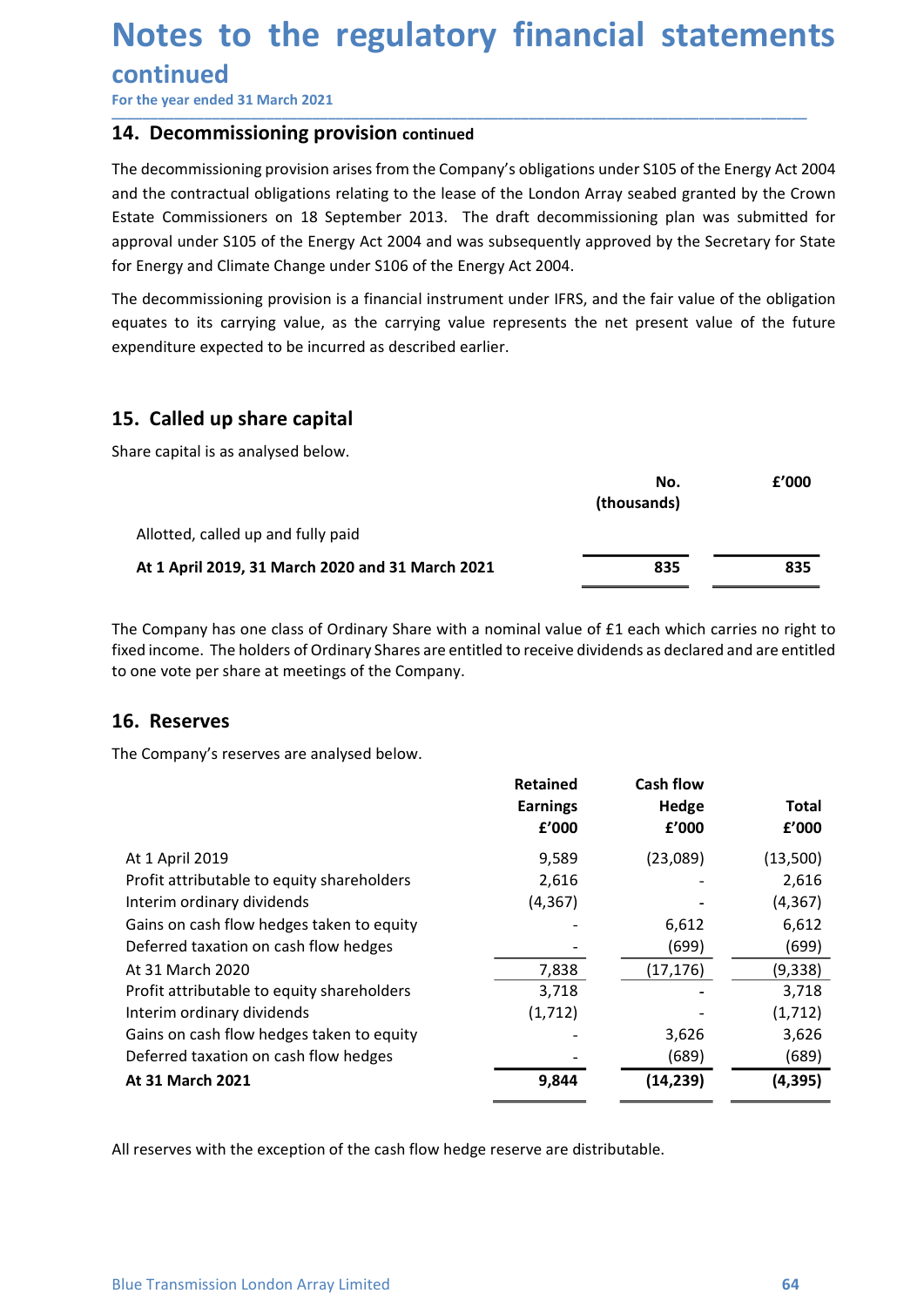# Notes to the regulatory financial statements<br>
continued<br>
For the year ended 31 March 2021<br>17. Cash flow statement **Notes to the regulatory financial statemen**<br>
For the year ended 31 March 2021<br> **17.** Cash flow statement<br>
a) Reconciliation of net cash flow to movement in net debt<br>
The reconciliation of net cash flow to movement in net **Notes to the regulatory financial stater**<br>
continued<br>
For the year ended 31 March 2021<br> **17.** Cash flow statement<br>
a) Reconciliation of net cash flow to movement in net debt<br>
The reconciliation of net cash flow to movemen

| Notes to the regulatory financial statements                                      |                              |                                 |                            |                             |                               |               |                                 |
|-----------------------------------------------------------------------------------|------------------------------|---------------------------------|----------------------------|-----------------------------|-------------------------------|---------------|---------------------------------|
|                                                                                   |                              |                                 |                            |                             |                               |               |                                 |
| continued                                                                         |                              |                                 |                            |                             |                               |               |                                 |
| For the year ended 31 March 2021                                                  |                              |                                 |                            |                             |                               |               |                                 |
| 17. Cash flow statement                                                           |                              |                                 |                            |                             |                               |               |                                 |
| a) Reconciliation of net cash flow to movement in net debt                        |                              |                                 |                            |                             |                               |               |                                 |
| The reconciliation of net cash flow to movement in net debt is as analysed below: |                              |                                 |                            |                             |                               |               |                                 |
|                                                                                   |                              |                                 |                            |                             |                               |               |                                 |
|                                                                                   |                              |                                 |                            | £'000                       | 2021                          | 2020<br>£'000 |                                 |
| Movement in cash and cash equivalents                                             |                              |                                 |                            | 1,297                       |                               | (1, 542)      |                                 |
| Payments in respect of an infrastructure financial liability                      |                              |                                 |                            |                             | 232                           | 228           |                                 |
| Net decrease in borrowings                                                        |                              |                                 |                            | 18,215                      |                               | 16,421        |                                 |
| Change in net debt resulting from cash flows                                      |                              |                                 |                            | 19,744                      |                               | 15,107        |                                 |
| Non-cash finance costs included in net debt                                       |                              |                                 |                            |                             | (671)                         | (1, 312)      |                                 |
| Change in fair values of derivatives                                              |                              |                                 |                            | 3,626                       |                               | 6,612         |                                 |
| Movement in net debt in the year                                                  |                              |                                 |                            | 22,699                      |                               | 20,407        |                                 |
| Net debt at start of year                                                         |                              |                                 |                            | (414, 975)                  |                               | (435, 382)    |                                 |
| Net debt at end of year                                                           |                              |                                 |                            | (392, 276)                  |                               | (414, 975)    |                                 |
| b) Analysis of changes in net debt                                                |                              |                                 |                            |                             |                               |               |                                 |
|                                                                                   | Cash and                     | Infrastructure                  |                            |                             |                               |               |                                 |
|                                                                                   | cash<br>equivalents<br>£'000 | financial<br>liability<br>f'000 | <b>Borrowings</b><br>£'000 | <b>Derivatives</b><br>£'000 | Interest<br>accruals<br>£'000 |               | Total<br>${\bf f}^{\prime}$ 000 |
| At 1 April 2019                                                                   | 22,458                       | (2,502)                         | (425, 932)                 | (27, 817)                   | (1,589)                       |               | (435, 382)                      |
| Cash flow                                                                         | (1, 542)                     | 228                             | 16,421                     |                             |                               |               | 15,107                          |
| Change in fair values                                                             |                              |                                 |                            | 6,612                       |                               |               | 6,612                           |
| Non-cash finance costs                                                            |                              | (102)                           | (1, 263)                   |                             |                               | 53            | (1, 312)                        |
| At 31 March 2020<br>Cash flow                                                     | 20,916<br>1,297              | (2, 376)<br>232                 | (410, 774)<br>18,215       | (21, 205)                   | (1, 536)                      |               | (414, 975)<br>19,744            |
|                                                                                   |                              |                                 |                            |                             |                               |               |                                 |

| Movement in cash and cash equivalents                        |                                          |                                                   |                            | 1,297                       |       |                               | (1, 542)              |
|--------------------------------------------------------------|------------------------------------------|---------------------------------------------------|----------------------------|-----------------------------|-------|-------------------------------|-----------------------|
| Payments in respect of an infrastructure financial liability |                                          |                                                   |                            |                             | 232   |                               | 228                   |
| Net decrease in borrowings                                   |                                          |                                                   |                            | 18,215                      |       |                               | 16,421                |
| Change in net debt resulting from cash flows                 |                                          |                                                   |                            | 19,744                      |       |                               | 15,107                |
| Non-cash finance costs included in net debt                  |                                          |                                                   |                            |                             | (671) |                               | (1, 312)              |
| Change in fair values of derivatives                         |                                          |                                                   |                            | 3,626                       |       |                               | 6,612                 |
| Movement in net debt in the year                             |                                          |                                                   |                            | 22,699                      |       |                               | 20,407                |
|                                                              | Net debt at start of year                |                                                   |                            | (414, 975)<br>(435, 382)    |       |                               |                       |
|                                                              | Net debt at end of year                  |                                                   |                            |                             |       |                               |                       |
|                                                              |                                          |                                                   |                            | (392, 276)                  |       | (414, 975)                    |                       |
| b) Analysis of changes in net debt                           |                                          |                                                   |                            |                             |       |                               |                       |
|                                                              | Cash and<br>cash<br>equivalents<br>f'000 | Infrastructure<br>financial<br>liability<br>£'000 | <b>Borrowings</b><br>f'000 | <b>Derivatives</b><br>£'000 |       | Interest<br>accruals<br>£'000 | <b>Total</b><br>f'000 |
| At 1 April 2019                                              | 22,458                                   |                                                   |                            |                             |       |                               |                       |
| Cash flow                                                    | (1, 542)                                 | (2,502)<br>228                                    | (425, 932)<br>16,421       | (27, 817)                   |       | (1,589)                       | (435, 382)<br>15,107  |
| Change in fair values                                        |                                          |                                                   |                            | 6,612                       |       |                               | 6,612                 |
| Non-cash finance costs                                       |                                          | (102)                                             | (1, 263)                   |                             |       | 53                            | (1, 312)              |
| At 31 March 2020                                             | 20,916                                   | (2, 376)                                          | (410, 774)                 | (21, 205)                   |       | (1, 536)                      | (414, 975)            |
| Cash flow                                                    | 1,297                                    | 232                                               | 18,215                     |                             |       |                               | 19,744                |
| Change in fair values                                        |                                          |                                                   |                            | 3,626                       |       |                               | 3,626                 |
|                                                              |                                          | (101)                                             | (581)                      |                             |       | 11                            | (671)                 |
| Non-cash finance costs                                       |                                          |                                                   |                            | (17, 579)                   |       | (1, 525)                      | (392, 276)            |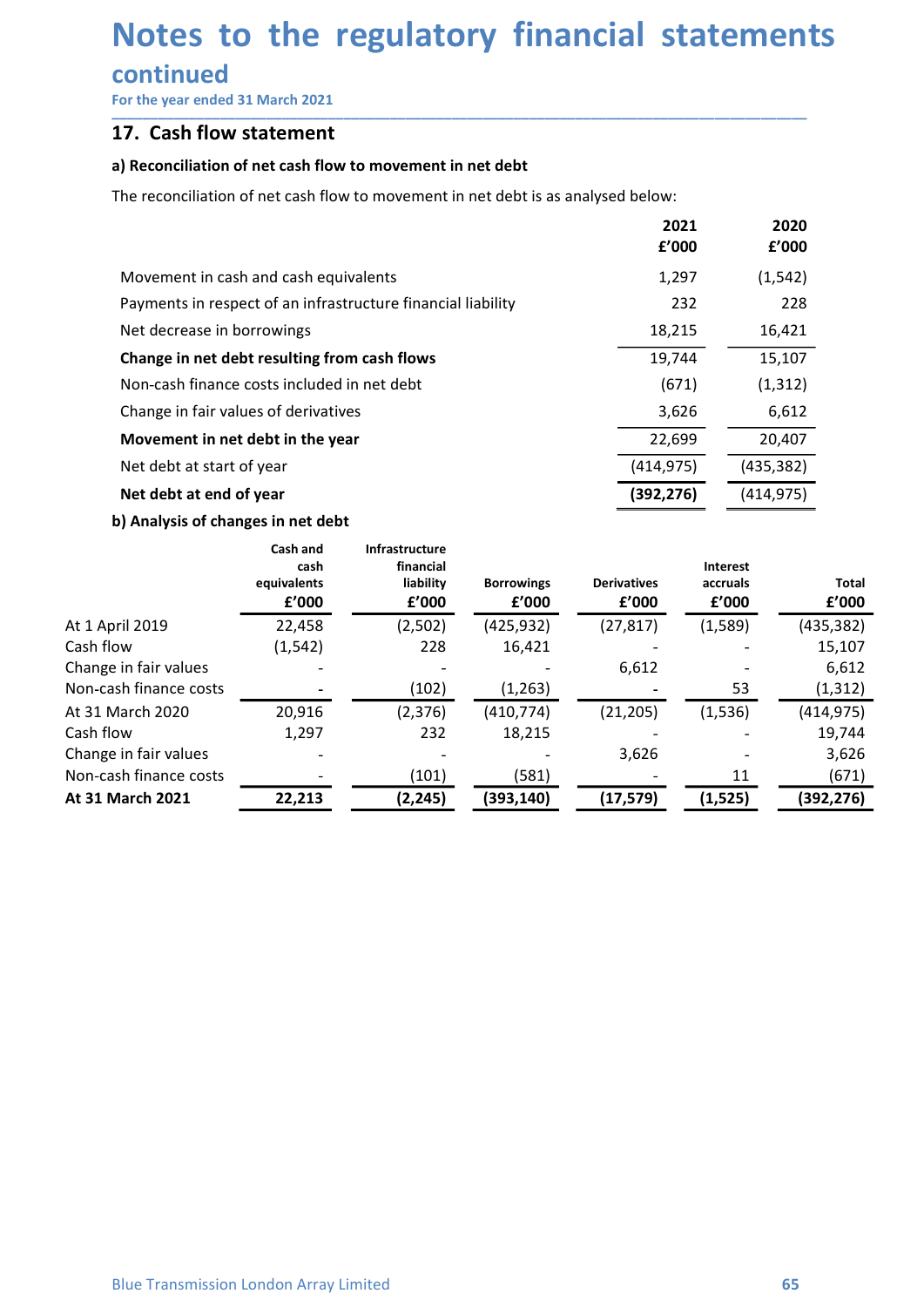# Notes to the regulatory financial statements<br>
continued<br>
For the year ended 31 March 2021<br>18. Related party transactions

### continued

**Notes to the regulatory financial statemen**<br>
For the year ended 31 March 2021<br> **18. Related party transactions**<br>
The following information relates to material transactions with related parties during the year. The<br>
transa **Notes to the regulatory financial stateme**<br>
For the year ended 31 March 2021<br> **18. Related party transactions**<br>
The following information relates to material transactions with related parties during the year.<br>
transaction **Notes to the regulatory financial statements**<br>
For the year ended 31 March 2021<br> **18. Related party transactions**<br>
The following information relates to material transactions with related parties during the year. These<br>
tr **Notes to the regulatory financial statements**<br>
For the year ended 31 March 2021<br> **18.** Related party transactions<br>
The following information relates to material transactions with related parties during the year. These<br>
tr **Notes to the regulatory financial statements**<br>
For the year ended 31 March 2021<br> **18.** Related party transactions<br>
The following information relates to material transactions with related parties during the year. These<br>
tr

| For the year ended 31 March 2021                                                                                                                                                                                                                                                                                                                                                                                                                                                                                                                                                                                                                               |                                                    |        |              |               |
|----------------------------------------------------------------------------------------------------------------------------------------------------------------------------------------------------------------------------------------------------------------------------------------------------------------------------------------------------------------------------------------------------------------------------------------------------------------------------------------------------------------------------------------------------------------------------------------------------------------------------------------------------------------|----------------------------------------------------|--------|--------------|---------------|
| 18. Related party transactions                                                                                                                                                                                                                                                                                                                                                                                                                                                                                                                                                                                                                                 |                                                    |        |              |               |
| The following information relates to material transactions with related parties during the year. These<br>transactions were carried out in the normal course of business and at terms equivalent to those that<br>prevail in arm's length transactions. Dividends paid to the immediate parent undertaking, BTLAH are<br>shown in note 6 to the regulatory financial statements, other related party transactions are shown below.                                                                                                                                                                                                                             |                                                    |        |              |               |
|                                                                                                                                                                                                                                                                                                                                                                                                                                                                                                                                                                                                                                                                | <b>Parent undertakings</b><br>(excludes dividends) |        | <b>Total</b> |               |
|                                                                                                                                                                                                                                                                                                                                                                                                                                                                                                                                                                                                                                                                | 2021                                               | 2020   | 2021         | 2020          |
|                                                                                                                                                                                                                                                                                                                                                                                                                                                                                                                                                                                                                                                                | £'000                                              | f'000  | £'000        | £'000         |
| Interest expense <sup>1</sup>                                                                                                                                                                                                                                                                                                                                                                                                                                                                                                                                                                                                                                  | 6,164                                              | 6,897  | 6,164        | 6,897         |
| Services received <sup>2</sup>                                                                                                                                                                                                                                                                                                                                                                                                                                                                                                                                                                                                                                 | 181                                                | 170    | 181          | 170           |
|                                                                                                                                                                                                                                                                                                                                                                                                                                                                                                                                                                                                                                                                | 6,345                                              | 7,067  | 6,345        | 7,067         |
| <b>Balances outstanding at 31 March:</b>                                                                                                                                                                                                                                                                                                                                                                                                                                                                                                                                                                                                                       |                                                    |        |              |               |
| Borrowing payable <sup>1</sup> (principal)                                                                                                                                                                                                                                                                                                                                                                                                                                                                                                                                                                                                                     | 75,063                                             | 75,063 | 75,063       | 75,063        |
| Interest accrual <sup>1</sup>                                                                                                                                                                                                                                                                                                                                                                                                                                                                                                                                                                                                                                  | 1,520                                              | 1,536  | 1,520        | 1,536         |
| Other liabilities <sup>3</sup>                                                                                                                                                                                                                                                                                                                                                                                                                                                                                                                                                                                                                                 | 4                                                  | 4      | 4            | 4             |
|                                                                                                                                                                                                                                                                                                                                                                                                                                                                                                                                                                                                                                                                | 76,587                                             | 76,603 | 76,587       | 76,603        |
| <sup>1</sup> Relates to funding related transactions and balances with the immediate parent undertaking (BTLAH); all interest has been<br>directly attributed to the Company.<br><sup>2</sup> Services received from Parent undertakings relate to transactions with the ultimate parent undertaking (Blue Transmission<br>Investments Limited ("BTI")). Services amounting to £96k (2020: £95k) were in respect of services that were directly attributable<br>to the Company and £85k (2020: £75k) were in respect of services that were allocated to the Company.<br><sup>3</sup> Other liabilities due to parent undertakings relate to amounts due to BTI |                                                    |        |              |               |
| A summary of funding transactions with the immediate parent undertaking is shown below:                                                                                                                                                                                                                                                                                                                                                                                                                                                                                                                                                                        |                                                    |        |              |               |
|                                                                                                                                                                                                                                                                                                                                                                                                                                                                                                                                                                                                                                                                |                                                    |        | 2021         | 2020          |
|                                                                                                                                                                                                                                                                                                                                                                                                                                                                                                                                                                                                                                                                |                                                    |        | f'000        | £'000         |
| Borrowing from immediate parent undertaking (principal)                                                                                                                                                                                                                                                                                                                                                                                                                                                                                                                                                                                                        |                                                    |        |              |               |
| At 1 April<br>Capitalised interest                                                                                                                                                                                                                                                                                                                                                                                                                                                                                                                                                                                                                             |                                                    |        | 75,063       | 74,412<br>651 |
| At 31 March                                                                                                                                                                                                                                                                                                                                                                                                                                                                                                                                                                                                                                                    |                                                    |        | 75,063       | 75,063        |
|                                                                                                                                                                                                                                                                                                                                                                                                                                                                                                                                                                                                                                                                |                                                    |        |              |               |

terms and are repayable in accordance with the terms of the unsecured 8.21% Ioan notes 2033 ("the<br>notes"). Interest payments were made during the year amounting to £6,180k (2020: £6,216k). Absent<br>any non-compulsory repayme 2033.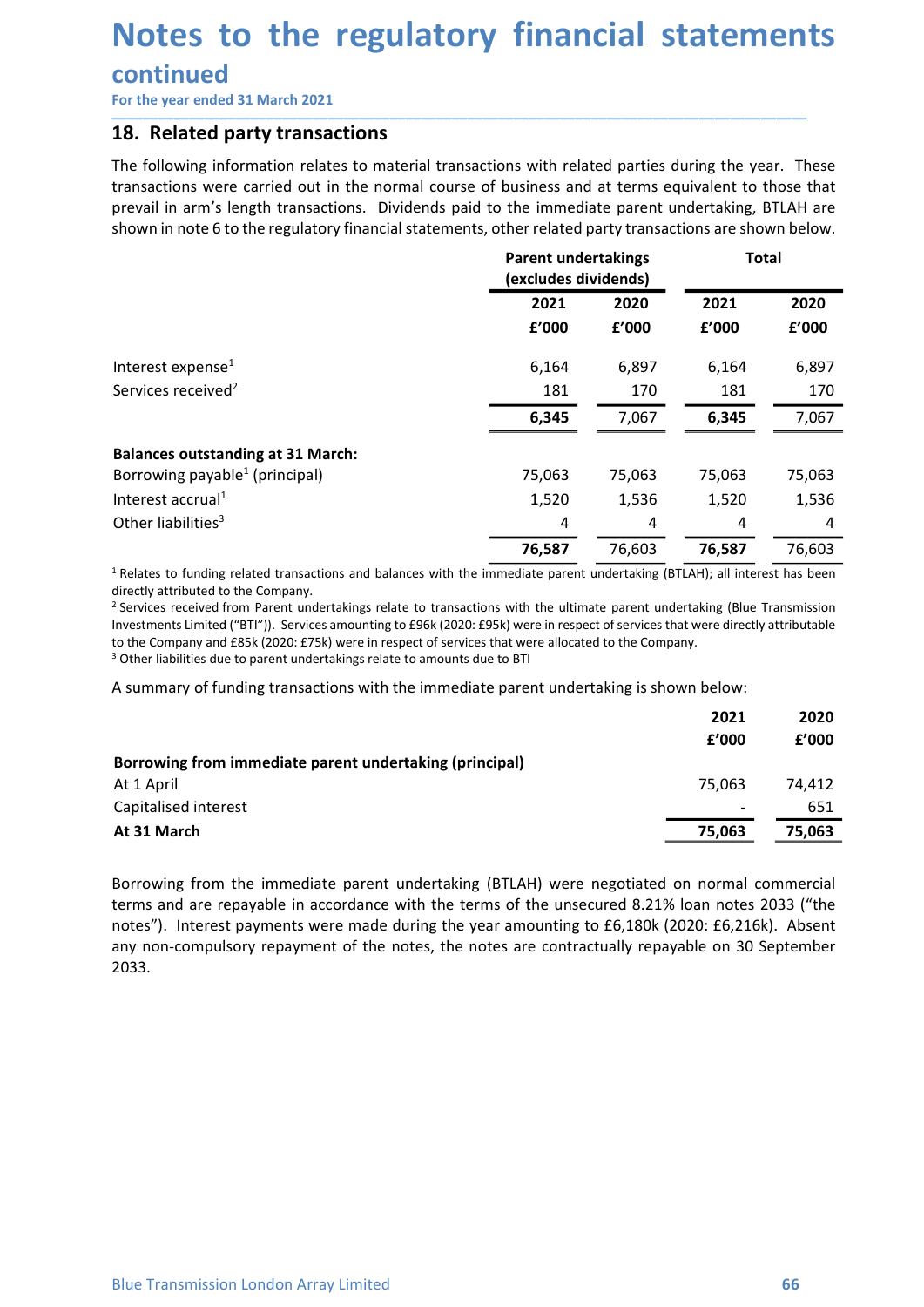# Notes to the regulatory financial statements<br>
continued<br>
For the year ended 31 March 2021<br>18. Related party transactions continued

### continued

\_\_\_\_\_\_\_\_\_\_\_\_\_\_\_\_\_\_\_\_\_\_\_\_\_\_\_\_\_\_\_\_\_\_\_\_\_\_\_\_\_\_\_\_\_\_\_\_\_\_\_\_\_\_\_\_\_\_\_\_\_\_\_\_\_\_\_\_\_\_\_\_\_\_\_\_\_\_\_\_\_\_\_\_\_\_\_\_\_\_

**Notes to the regulatory financial statemen**<br>
For the year ended 31 March 2021<br> **18. Related party transactions continued**<br>
Transactions with the ultimate parent undertaking (BTI) are for administrative, company secretaria **Notes to the regulatory financial stateme**<br>
For the year ended 31 March 2021<br> **18. Related party transactions continued**<br>
Transactions with the ultimate parent undertaking (BTI) are for administrative, company secreta<br>
ot **Notes to the regulatory financial statements**<br>
For the year ended 31 March 2021<br> **18. Related party transactions continued**<br>
Transactions with the ultimate parent undertaking (BTI) are for administrative, company secretar **Notes to the regulatory financial statements**<br>
For the year ended 31 March 2021<br> **18.** Related party transactions continued<br>
Transactions with the ultimate parent undertaking (BTI) are for administrative, company secretar **Notes to the regulatory financial statements**<br>
For the year ended 31 March 2021<br> **18.** Related party transactions continued<br>
Transactions with the ultimate parent undertaking (BTI) are for administrative, company secretar **Notes to the regulatory financial statements**<br>
For the year ended 31 March 2021<br> **18. Related party transactions continued**<br> **Transactions with the ultimate parent undertaking (BTI) are for administrative, company secreta Notes to the regulatory financial statements**<br>For the year ended 31 March 2021<br>18. Related party transactions continued<br>Transactions with the ultimate parent undertaking (BTI) are for administrative, company secretarial a **Notes to the regulatory financial statements**<br>
For the year ended 31 March 2021<br> **18.** Related party transactions continued<br>
Transactions with the ultimate parent undertaking (BTI) are for administrative, company secretar **Notes to the regulatory financial statements**<br>
For the year ended 31 March 2021<br> **18. Related party transactions continued**<br> **Transactions with the ultimate parent undertaking (BT)** are for administrative, company secreta **Notes to the regulatory financial statements**<br>For the year ended 31 March 2021<br>18. Related party transactions continued<br>Transactions with the ultimate parent undertaking (BTI) are for administrative, company secretarial a **Notes to the regulatory financial statements**<br>
For the year ended 31 March 2021<br> **18. Related party transactions continued**<br> **17. Related party transactions continued**<br> **17. Related party transactions continued**<br> **17. Notes to the regulatory financial statements**<br>
For the year ended 31 March 2021<br> **18.** Related party transactions continued<br>
Transactions with the ultimate parent undertaking (BTI) are for administrative, company secretar **Notes to the regulatory financial statements**<br>
For the year ended 31 March 2021<br>
18. Related party transactions continued<br>
Transactions with the ultimate parent undertaking (BTI) are for administrative, company secretaria **INDUCES LOUTTE TE COLUTE TE COLUTE TE COLUTE TE CONTINUES CONTINUES CONTINUES CONTINUES CONTINUES CONTINUES TRI<br>
19. Related party transactions continued<br>
Transactions with the ultimate parent undertaking (BTI) are for ad CONTINUEG**<br>
For the year ended 31 March 2021<br> **18. Related party transactions continued**<br>
Transactions with the ultimate parent undertaking (BTI) are for administrative, competers under such services which are provided on For the year ended 31 March 2021<br> **18. Related party transactions continued**<br>
Transactions with the utilinitete parent undertaking (BTI) are for administrative, company secretarial and<br>
directly attributable to the Company **18. Related party transactions continued**<br>Transactions with the ultimate parent undertaking (BTI) are for administrative, company scretarial and<br>other such services which are provided on an arm's length basis. Where costs Transactions with the ultimate parent undertaking (BTI) are for administrative, company secretarial and<br>other such services which are provided on an arm's length basis. Where costs can be identified by BTI as<br>directly attr Transactions with the ultimate parent undertaking (817) are for administrative, company secretarial and<br>there such services which are provided on an arm's length basis. Where costs can be identified by BTI as<br>directly att ectly attributable to the Company, these costs have been charged as such. Where the costs incurred bettly attributable to the Company, these costs have been charged as such. Where the costs incurred BT are for the general

cated to the Company and other subsidiaries. The basis of the allocation of such costs is on the basis<br>timesheets, where appropriate and the remaining costs are allocated on a rational basis with the<br>citpal drivers of allo nicplal drivers of allocation having regard to the complexity and size of operations of the subsidiaries<br>hin the Group. The Company is one of four such operating subsidiaries of BTI all of which are OFTOs.<br>
amounts have be ated party bad and doubtful debts<br>amounts have been provided at 31 March 2021 (2020: Enil) and no expense was recognised during<br>year (2020: Enil) in respect of bad or doubtful debts for any related party transactions.<br>1**In** of the EIB fixed rate loan and insecured 8.21% loan notes 2033 it is based on the net present manual shall party transactions.<br> **1. Information relating to financial instruments and the management of risk**<br>
Fair value di amounts have been provided at 31 March 2021 (2020: Enil) and no expense was recogn<br>year (2020: Enil) in respect of bad or doubtful debts for any related party transactions.<br> **. Information relating to financial instruments . Information relating to financial instruments and the management of risk**<br>tair value disclosures<br>following is an analysis of the Company's financial instruments at the balance sheet date comparing<br>relative flows in a ma Financial instruments. The carrying to the company's financial instruments at the balance sheet date comparing<br>Financial instruments and a manalysis of the Company's financial instruments at the balance sheet date comparin Fair value disclosures<br>
following is an analysis of the Company's financial instruments at the balance sheet date comparing<br>
following is an analysis of the Company's financial instruments at the offereen user carrying val following is an analysis of the Company's financial instruments at the balance sheet date comparing<br>carrying value. included in the balance sheet with the fair value of those instruments at that date.<br>ne of the Company's f

- instruments;
- 
- instruments;
- 
- 
- 
-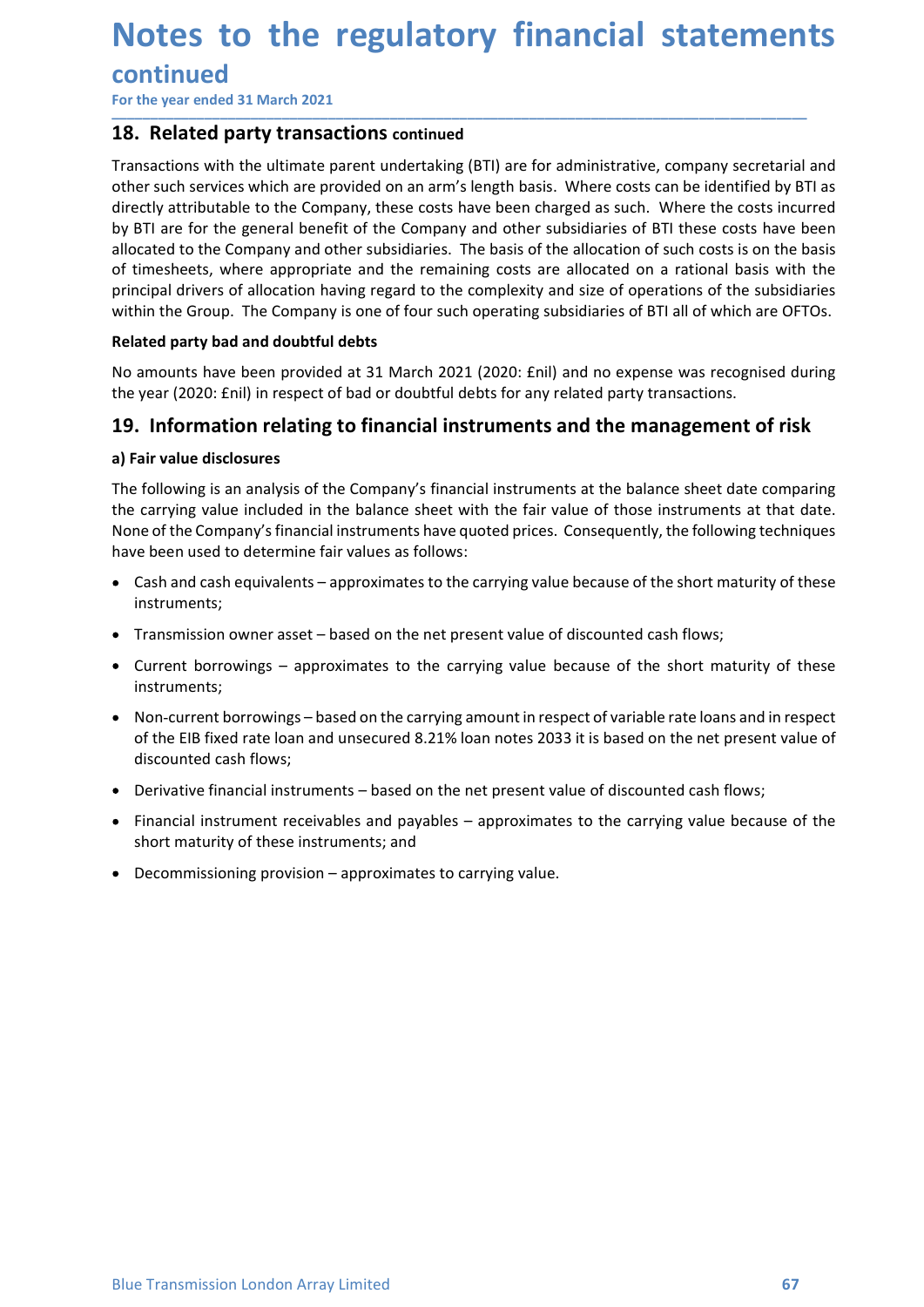# Notes to the regulatory financial statements<br>
continued<br>
For the year ended 31 March 2021<br>
19. Information relating to financial instruments and the management of risk **Notes to the regulatory financial statemen**<br>
For the year ended 31 March 2021<br> **19.** Information relating to financial instruments and the management of r<br>
continued<br>
a) Fair value disclosures continued<br>
The table below c **Notes to the regulatory financial statements**<br>
For the year ended 31 March 2021<br>
19. Information relating to financial instruments and the management of risk<br>
continued<br>
a) Fair value disclosures continued<br>
The table belo

### **continued**<br>For the year ended 31 March 2021 \_\_\_\_\_\_\_\_\_\_\_\_\_\_\_\_\_\_\_\_\_\_\_\_\_\_\_\_\_\_\_\_\_\_\_\_\_\_\_\_\_\_\_\_\_\_\_\_\_\_\_\_\_\_\_\_\_\_\_\_\_\_\_\_\_\_\_\_\_\_\_\_\_\_\_\_\_\_\_\_\_\_\_\_\_\_\_\_\_\_

### continued

**Notes to the regulatory financial stam-**<br>
For the year ended 31 March 2021<br> **19.** Information relating to financial instruments and the manage<br>
continued<br>
a) Fair value disclosures continued<br>
The table below compares the **Notes to the regulatory financial statements**<br>
For the year ended 31 March 2021<br> **19.** Information relating to financial instruments and the management of risk<br>
continued<br>
a) Fair value disclosures continued<br>
The table be **Notes to the regulatory financial statements**<br>
For the year ended 31 March 2021<br> **19.** Information relating to financial instruments and the management of risk<br>
continued<br>
a) Fair value disclosures continued<br>
The table be **Notes to the regulatory financial statements**<br>
For the year ended 31 March 2021<br> **19.** Information relating to financial instruments and the management of risk<br>
continued<br>
a) Fair value disclosures continued<br>
The table be **Notes to the regulatory financial statements**<br>
For the year ended 31 March 2021<br> **19.** Information relating to financial instruments and the management of risk<br>
continued<br>
a) Fair value disclosures continued<br>
The table be **Notes to the regulatory financial statements**<br>
For the year ended 31 March 2021<br> **19.** Information relating to financial instruments and the management of risk<br>
continued<br>
a) Fair value disclosures continued<br>
The table be

| For the year ended 31 March 2021<br>19. Information relating to financial instruments and the management of risk<br>continued<br>a) Fair value disclosures continued<br>The table below compares the carrying value of the Company's financial instruments with the fair value<br>of those instruments at 31 March 2021 (plus prior year comparatives) using the techniques described<br>earlier. The table excludes those instruments where the carrying value of the financial instrument<br>approximates to its fair value as a result of the short maturity of those instruments. Consequently, no<br>financial instruments which fall due within the next twelve months are included in this table: |                                   |                            |                                                |
|----------------------------------------------------------------------------------------------------------------------------------------------------------------------------------------------------------------------------------------------------------------------------------------------------------------------------------------------------------------------------------------------------------------------------------------------------------------------------------------------------------------------------------------------------------------------------------------------------------------------------------------------------------------------------------------------------------|-----------------------------------|----------------------------|------------------------------------------------|
|                                                                                                                                                                                                                                                                                                                                                                                                                                                                                                                                                                                                                                                                                                          |                                   |                            |                                                |
|                                                                                                                                                                                                                                                                                                                                                                                                                                                                                                                                                                                                                                                                                                          |                                   |                            |                                                |
|                                                                                                                                                                                                                                                                                                                                                                                                                                                                                                                                                                                                                                                                                                          |                                   |                            |                                                |
|                                                                                                                                                                                                                                                                                                                                                                                                                                                                                                                                                                                                                                                                                                          |                                   | 2021                       |                                                |
|                                                                                                                                                                                                                                                                                                                                                                                                                                                                                                                                                                                                                                                                                                          | <b>Carrying</b><br>value<br>£'000 | <b>Fair value</b><br>£'000 | Valuation<br><b>Method</b><br>(see as follows) |
| <b>Assets</b>                                                                                                                                                                                                                                                                                                                                                                                                                                                                                                                                                                                                                                                                                            |                                   |                            |                                                |
| Non-current                                                                                                                                                                                                                                                                                                                                                                                                                                                                                                                                                                                                                                                                                              |                                   |                            |                                                |
| Transmission owner asset                                                                                                                                                                                                                                                                                                                                                                                                                                                                                                                                                                                                                                                                                 | 381,451                           | 427,646                    | Level 3                                        |
| Derivative financial assets                                                                                                                                                                                                                                                                                                                                                                                                                                                                                                                                                                                                                                                                              | 6,898<br>388,349                  | 6,898<br>434,544           | Level 2                                        |
| <b>Liabilities</b>                                                                                                                                                                                                                                                                                                                                                                                                                                                                                                                                                                                                                                                                                       |                                   |                            |                                                |
| Non-current                                                                                                                                                                                                                                                                                                                                                                                                                                                                                                                                                                                                                                                                                              |                                   |                            |                                                |
| Fixed rate bank loan                                                                                                                                                                                                                                                                                                                                                                                                                                                                                                                                                                                                                                                                                     | 147,241                           | 153,759                    | Level 2                                        |
| Floating rate bank loans                                                                                                                                                                                                                                                                                                                                                                                                                                                                                                                                                                                                                                                                                 | 150,937                           | 150,937                    | Level 2                                        |
| 8.21% loan notes 2033                                                                                                                                                                                                                                                                                                                                                                                                                                                                                                                                                                                                                                                                                    | 75,063                            | 80,679                     | Level 2                                        |
| Derivative financial liabilities                                                                                                                                                                                                                                                                                                                                                                                                                                                                                                                                                                                                                                                                         | 24,477                            | 24,477                     | Level 2                                        |
| Infrastructure financial liability                                                                                                                                                                                                                                                                                                                                                                                                                                                                                                                                                                                                                                                                       | 2,105                             | 2,077                      | Level 2                                        |
| Decommissioning provision                                                                                                                                                                                                                                                                                                                                                                                                                                                                                                                                                                                                                                                                                | 6,919                             | 6,919                      | Level 3                                        |
|                                                                                                                                                                                                                                                                                                                                                                                                                                                                                                                                                                                                                                                                                                          | 406,742                           | 418,848                    |                                                |
|                                                                                                                                                                                                                                                                                                                                                                                                                                                                                                                                                                                                                                                                                                          |                                   | 2020                       |                                                |
|                                                                                                                                                                                                                                                                                                                                                                                                                                                                                                                                                                                                                                                                                                          | <b>Carrying</b>                   | <b>Fair value</b>          | <b>Valuation</b>                               |
|                                                                                                                                                                                                                                                                                                                                                                                                                                                                                                                                                                                                                                                                                                          | value                             |                            | method                                         |
|                                                                                                                                                                                                                                                                                                                                                                                                                                                                                                                                                                                                                                                                                                          | £'000                             | £'000                      | (see as follows)                               |
| <b>Assets</b>                                                                                                                                                                                                                                                                                                                                                                                                                                                                                                                                                                                                                                                                                            |                                   |                            |                                                |
| Non-current                                                                                                                                                                                                                                                                                                                                                                                                                                                                                                                                                                                                                                                                                              |                                   |                            |                                                |
| Transmission owner asset                                                                                                                                                                                                                                                                                                                                                                                                                                                                                                                                                                                                                                                                                 | 399,192                           | 448,984                    | Level 3                                        |
| Derivative financial assets                                                                                                                                                                                                                                                                                                                                                                                                                                                                                                                                                                                                                                                                              | 10,313                            | 10,313                     | Level 2                                        |
|                                                                                                                                                                                                                                                                                                                                                                                                                                                                                                                                                                                                                                                                                                          | 409,505                           | 459,297                    |                                                |
| <b>Liabilities</b>                                                                                                                                                                                                                                                                                                                                                                                                                                                                                                                                                                                                                                                                                       |                                   |                            |                                                |
| Non-current                                                                                                                                                                                                                                                                                                                                                                                                                                                                                                                                                                                                                                                                                              |                                   |                            |                                                |
| Fixed rate bank loan                                                                                                                                                                                                                                                                                                                                                                                                                                                                                                                                                                                                                                                                                     | 156,947                           | 157,020                    | Level 2                                        |
| Floating rate bank loans                                                                                                                                                                                                                                                                                                                                                                                                                                                                                                                                                                                                                                                                                 | 160,786                           | 160,786                    | Level 2                                        |
| 8.21% loan notes 2033<br>Derivative financial liabilities                                                                                                                                                                                                                                                                                                                                                                                                                                                                                                                                                                                                                                                | 75,063                            | 76,499                     | Level 2                                        |
| Infrastructure financial liability                                                                                                                                                                                                                                                                                                                                                                                                                                                                                                                                                                                                                                                                       | 31,518                            | 31,518                     | Level 2<br>Level 2                             |
| Decommissioning provision                                                                                                                                                                                                                                                                                                                                                                                                                                                                                                                                                                                                                                                                                | 2,241<br>6,810                    | 2,182<br>6,810             | Level 3                                        |
|                                                                                                                                                                                                                                                                                                                                                                                                                                                                                                                                                                                                                                                                                                          | 433,365                           | 434,815                    |                                                |
|                                                                                                                                                                                                                                                                                                                                                                                                                                                                                                                                                                                                                                                                                                          |                                   |                            |                                                |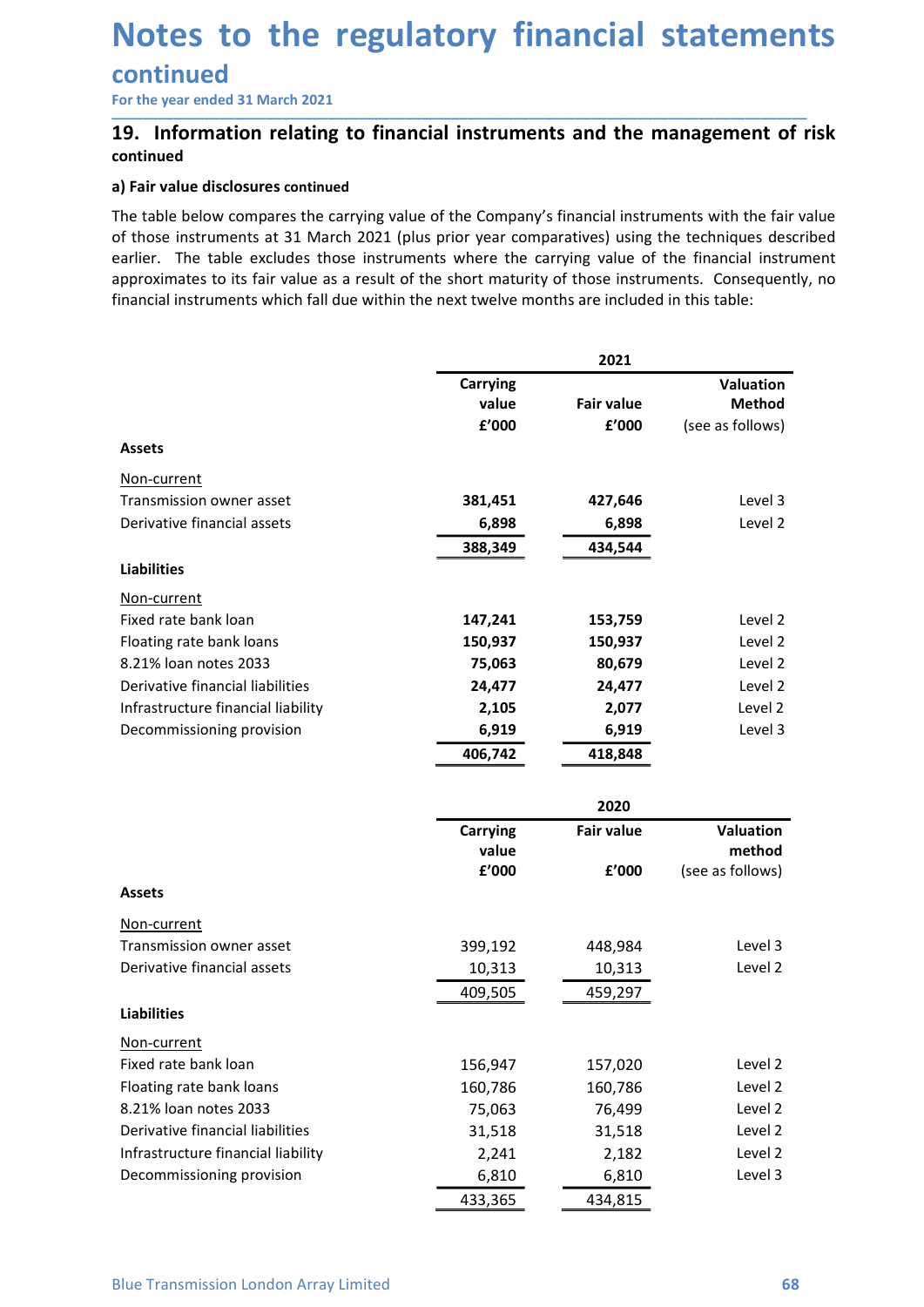## Notes to the regulatory financial statements<br>
continued<br>
For the year ended 31 March 2021<br>
19. Information relating to financial instruments and the management of risk continued Notes to the regulatory financial statemen<br>
For the year ended 31 March 2021<br>
T9. Information relating to financial instruments and the management of r<br>
continued<br>
a) Fair value disclosures continued **Notes to the regulatory financial statements**<br>
For the year ended 31 March 2021<br>
19. Information relating to financial instruments and the management of risk<br>
continued<br>
a) Fair value disclosures continued<br>
The best evide

\_\_\_\_\_\_\_\_\_\_\_\_\_\_\_\_\_\_\_\_\_\_\_\_\_\_\_\_\_\_\_\_\_\_\_\_\_\_\_\_\_\_\_\_\_\_\_\_\_\_\_\_\_\_\_\_\_\_\_\_\_\_\_\_\_\_\_\_\_\_\_\_\_\_\_\_\_\_\_\_\_\_\_\_\_\_\_\_\_\_

### continued

**Notes to the regulatory financial stame**<br>
For the year ended 31 March 2021<br> **19.** Information relating to financial instruments and the manage<br>
continued<br>
a) Fair value disclosures continued<br>
The best evidence of fair val **Notes to the regulatory financial statements**<br>
For the year ended 31 March 2021<br> **19.** Information relating to financial instruments and the management of risk<br>
continued<br>
a) Fair value disclosures continued<br>
The best evi **Notes to the regulatory financial statements**<br>
For the year ended 31 March 2021<br> **19.** Information relating to financial instruments and the management of risk<br>
continued<br>
a) Fair value disclosures continued<br>
The best evi **Notes to the regulatory financial statements**<br>
For the year ended 31 March 2021<br> **19.** Information relating to financial instruments and the management of risk<br>
continued<br>
a) Fair value disclosures continued<br>
The best evi **Notes to the regulatory financial statements**<br>
For the year ended 31 March 2021<br> **19.** Information relating to financial instruments and the management of risk<br>
continued<br>
a) Fair value disclosures continued<br>
the best evi technique. **Notes to the regulatory financial statements**<br> **Continued**<br>
For the year ended 31 March 2021<br> **Continued**<br> **Continued**<br> **Continued**<br> **Continued**<br> **Continued**<br> **Continued**<br> **Continued**<br> **Continued**<br> **Continued**<br> **Continued Notes to the regulatory financial statements**<br>
For the year ended 31 March 2021<br> **19.** Information relating to financial instruments and the management of risk<br>
continued<br>
a) Fair value disdosures continued<br>
File best evi **Notes to the regulatory financial statements**<br> **Continued**<br>
Tor the year ended 31 March 2021<br> **Continued**<br> **Continued**<br> **Continued**<br> **Continued**<br> **Continued**<br> **Company does continued**<br> **Company does continued**<br> **Company d Notes to the regulatory financial statements**<br>For the year ended 31 March 2021<br>19. Information relating to financial instruments and the management of risk<br>continued<br>Ja Fair value disclosures continued<br>The best evidence o **Continued**<br> **IST THE CONTE THE CONTE THE CONTE CONTE CONTE THE CONTE CONTE THE CONTENT CONTENT THE CONTENT THE CONTENT OF THE CONTENT OF THE CONTENT OF THE CONTENT OF THE CONTENT OF THE CONTENT OF THE CONTENT OF THE CONTE EVITIF THET THET THET THET ASSUES THET ASSUES THE ASSUES THE ASSUES THE ASSUES THE ASSUES THE ASSUES THE ASSUES THE ASSUES THE ASSUES THE ASSUES THE ASSUES THE ASSUES THE ASSUES THE ASSUES THE ASSUES THE ASSUES THE ASSUES** For the year entered as invident 2021<br> **19.** Information relating to financial instruments and the management of risk<br>
continued<br>
a) Fair value disclosures continued<br>
The best evidence of fair value is a quoted price in an **19. Information relating to financial instruments and the management of risk**<br>ontinued<br>The best evidence of fair value is a quoted price in an actively traded market, where this data is available<br>The best evidence of fair orialized<br>a) Fair value disclosures continued<br>The best evidence of fair value is a quoted price in an actively traded market; where this data is available<br>then the instrument is classified as having been determined using a **a) Fair value disclosures continued**<br>The best evidence of fair value is a quoted price in an actively traded market, where this data is available<br>The het is throughout the applies a paying been determined using a level 1 The best evidence of fair value is a quoted price in an actively traded market; where this data is available<br>then the instrument is classified as having been determined using a level 1 valuation. In the event that<br>the mark

then the instrument is classified as having been determined using a level 1 valuation. In the event that<br>the market for a financial instrument is not active, alternative valuation techniques are used. The<br>Company does not the market for a thancial instrument is not active, alternative valuation techniques are<br>the market for a thave any financial instruments where it is eligible to apply a level<br>technique.<br>With the exception of the transmiss Company does not nave any financial instruments where it is eigible to apply a level 1 valuation<br>
Company does not have been valued using Level 2 valuation techniques as identified in the preceding table which<br>
With the ex

ectimique.<br>
With the exception of the transmission owner asset and decommissioning provision, all of the other fair<br>
With the exception of the Company's financial instruments these have been valued using models where<br>
and with the Company's rether wand and the Company's financial instruments who see that the preceding table which<br>walues have been valued using theel? Valuation techniques as identified in the preceding table which<br>means that business: market risk, credit risk and liquidity risk. The overall risk management results where an a set a model where all significant inputs are based directly or indirectly on observable market data.<br>In the case of the multion station transfere to the company smathed mathed and the company and the company small significant inputs are based directly or indirectly on observable market data.<br>In the case of the transmission owner asset and d in In the case of the transmission owner asset and electron-viron onter case. The sease of the transmission owere asset and electromission parovision, these have been valued using<br>a valuation technique where significant in In the case of the transmission owner asset and decommissioning provision, these have been valued using<br>a valuation technique where significant inputs such as the assumed discount rate are based on<br>anobservable market data a valuation technique where significant inputs such as the assumed discount rate are based on<br>unobservable market data. This means that these financial instruments have been classified as having<br>been valued using a level 3 unobservable market data. This means that these financial instruments have been classified as having<br>theen valued using a level 3 valuation and have been identified as such in the previous table.<br>The valuation categories t been valued using a level 3 valuation and have been identified as such in the previous table.<br>The valuation categories that have been assigned to the financial instruments in the forgoin<br>been applied throughout the year (2 The valuation categories that have been assigned to the financial instruments in th<br>been applied throughout the year (2020: applied throughout the year) and t<br>reclassifications or transfers between the various valuation ca been applied throughout the year (2020: applied throughout the year) and there have been no<br>ecdassifications or transfers between the various valuation categories during the year (2020: no<br>reclassifications or transfers be reclassifications or transfers between the various valuation categories during the year (2020: no<br>
b) Management of risk<br>
Difference of risk<br>
The Board has overall responsibility for the Company's risk management framework reclassifications or transfers during the year).<br> **b) Management of risk**<br>
The Board has overall responsibility for the Company's risk management framework. This risk framework<br>
Its discussed further in the Strategic Repor **b) Management of risk**<br>The Board has overall responsibility for the Company's risk management framework. The discussed further in the Strategic Report.<br>The Company's activities expose it to a variety of financial risks, w The Board has overall responsibility for the Company's risk management framework. This risk framework<br>The Company's activities expose it to a variety of financial risks, which arise in the normal course of<br>The Company's ac is discussed further in the Strategic Report.<br>The Company's activities expose it to a variety of financial risks, which arise in the normal course of<br>business: market risk, credit risk and liquidity risk. The overall risk The Company's activities expose it to a variety of financial risks, which arise in the normal course of business: makket risk, credit risk and liquidity risk. The overall risk management programme seeks to minimimise the n business: market risk, credit risk and liquidity risk. The overall risk management programme seeks to<br>minimise the net timpact of these risks on the operations of the Company by using financial instruments,<br>including the u minimise the net impact of these risks on the operations of the Company by using financial instruments,<br>including the use of derivative financial instruments – being the RPI swaps and intereret rate swaps<br>described in note including the use of derivative financial instruments – being the RPI swaps and interest rate swaps<br>described in note 13 that are appropriate to the circumstances and economic environment within which<br>the Company operates. described in note 13 that are appropriate to the circumstances and economic environment within which<br>the Company operates. The objectives and policies for holding, or issuing, financial instruments and<br>similar contracts an

Spear are explained below.<br>
Sumplimed below.<br>
Sumplimed this is the risk that the fair value or future cash flows of a financial instrument will fluctuate<br>
Market risk is the risk that the fair value or future cash flows o the Company operates. The objectives and policies for holding, or issuing, financial instruments and<br>similar contracts and the strategies for achieving those objectives that have been followed during the<br>year are explained similar contracts and the strategies for achieving those objectives that have been followed year are explained below.<br>
<u>i) Market risk</u><br>
Market risk is the risk that the fair value or future cash flows of a financial instr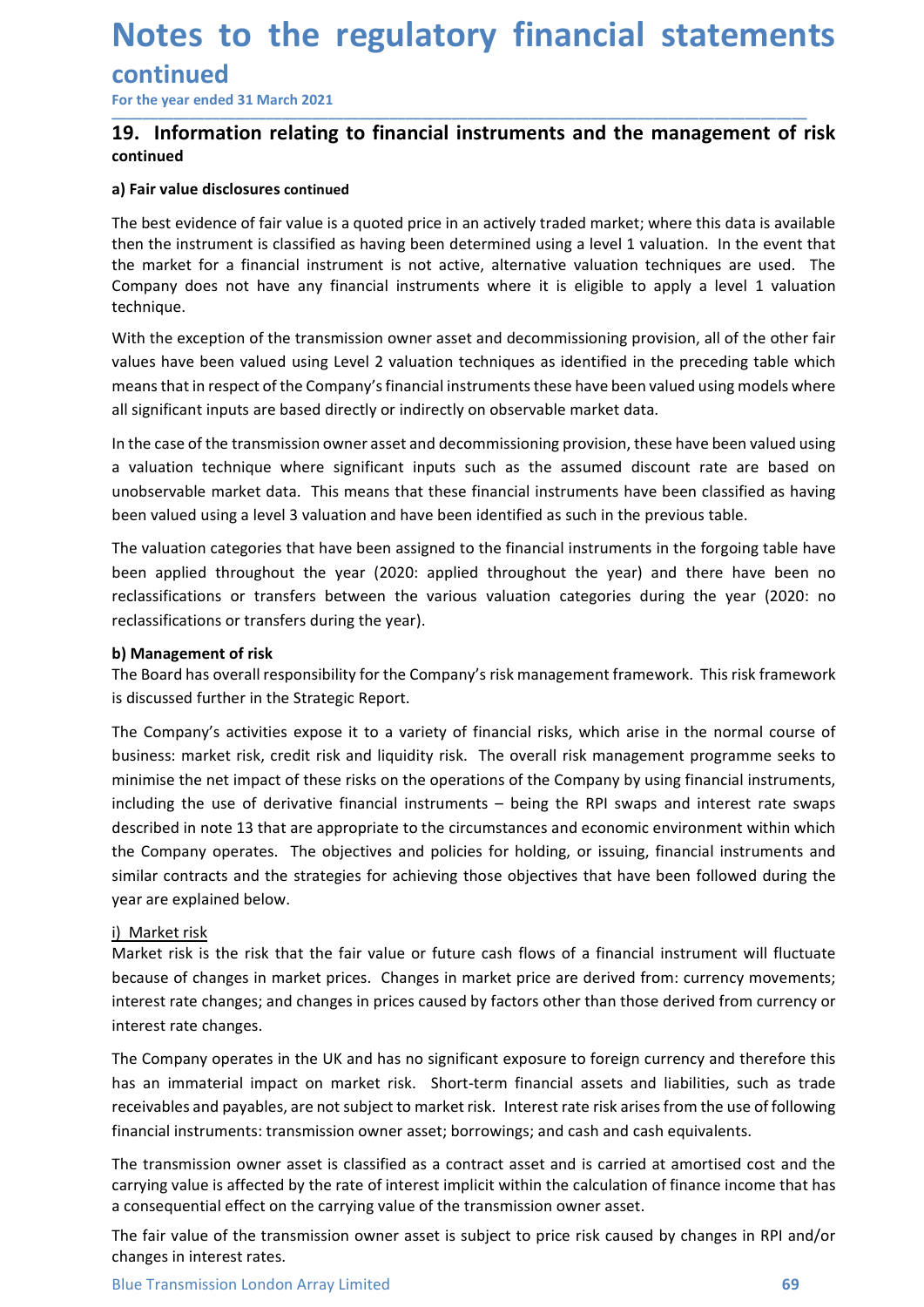## Notes to the regulatory financial statements<br>
continued<br>
For the year ended 31 March 2021<br>
19. Information relating to financial instruments and the management of risk continued **Notes to the regulatory financial statemen**<br>
For the year ended 31 March 2021<br> **19.** Information relating to financial instruments and the management of r<br>
continued<br>
b) Management of risk continued<br>
i) Market risk contin **Notes to the regulatory financial statements**<br>
For the year ended 31 March 2021<br>
19. Information relating to financial instruments and the management of risk<br>
continued<br>
i) Management of risk continued<br>
i) Market risk con

\_\_\_\_\_\_\_\_\_\_\_\_\_\_\_\_\_\_\_\_\_\_\_\_\_\_\_\_\_\_\_\_\_\_\_\_\_\_\_\_\_\_\_\_\_\_\_\_\_\_\_\_\_\_\_\_\_\_\_\_\_\_\_\_\_\_\_\_\_\_\_\_\_\_\_\_\_\_\_\_\_\_\_\_\_\_\_\_\_\_

### continued

**Notes to the regulatory financial staten**<br>
For the year ended 31 March 2021<br> **19.** Information relating to financial instruments and the management<br>
continued<br>
b) Management of risk continued<br>
i) Market risk continued<br>
Th **Notes to the regulatory financial st**<br> **continued**<br>
For the year ended 31 March 2021<br> **19.** Information relating to financial instruments and the mar<br>
continued<br>
b) Management of risk continued<br>
I) Market risk continued<br> **Notes to the regulatory financial statements**<br>
For the year ended 31 March 2021<br> **19.** Information relating to financial instruments and the management of risk<br>
continued<br>
i) Management of risk continued<br>
i) Market risk c **Notes to the regulatory financial statements**<br>
For the year ended 31 March 2021<br> **19.** Information relating to financial instruments and the management of risk<br>
continued<br>
b) Management of risk continued<br>
The Company is n **Notes to the regulatory financial statements**<br>
For the year ended 31 March 2021<br> **19.** Information relating to financial instruments and the management of risk<br>
continued<br>
b) Management of risk continued<br>
il Market risk c **Notes to the regulatory financial statements**<br>
For the year ended 31 March 2021<br> **19.** Information relating to financial instruments and the management of risk<br>
continued<br>
b) Management of risk continued<br>
i) Market risk c **Notes to the regulatory financial statements**<br>
For the year ended 31 March 2021<br> **19.** Information relating to financial instruments and the management of risk<br>
continued<br>
b) Management of risk continued<br>
i) Market risk c **Notes to the regulatory financial statements**<br>For the year ended 31 March 2021<br>19. Information relating to financial instruments and the management of risk<br>continued<br>b) Management of risk continued<br>b) Market risk continue **Notes to the regulatory financial statements**<br> **Continued**<br> **Continued**<br> **Configment of risk continued**<br> **Configment of risk continued**<br> **Configment of risk continued**<br> **Configment of risk continued**<br> **Configment of risk Notes to the regulatory financial statements**<br>
For the year ended 31 March 2021<br> **19.** Information relating to financial instruments and the management of risk<br>
continued<br>
i) Market risk continued<br>
i) Market risk continue **CONTLINUMENT TO THE COMPUTE THE COMPUTE CONTROLLATE COMPUTE THE COMPUTE THE COMPUTE COMPUTE IS A DEPTEMBENT OF THE COMPANY IS A DETERT CONTROLLATE THE COMPANY IS A DETERT CONTROLLATE THE COMPANY IS determined by discounti COTITITY THE THE CONDET ASSOC TERN CONDET ASSOC TERN THE CONDET AND A THE CONDET AND A THE COMPANY IS USED THE CONDET ARE CONDET AND MANGET AND MANGET AND MANGET IS A CONDET AND MANGET THE COMPANY IS determined by discoun** For the year ended 31 March 2021<br> **419.**<br> **Continued**<br> **b) Management of risk continued**<br> **b) Management of risk continued**<br> **b) Management of risk continued**<br> **Chorrowing is the the interest of hypersulary is the the matt 19. Information relating to financial instruments and the management of risk<br>
continued<br>
b) Management of risk continued<br>
i) Management of risk continued<br>
il Market risk continued<br>
The Company is not exposed to changes in by Management of risk continued**<br> **b) Management of risk continued**<br>
The Company is not exposed to changes in the market value of infrastructure financial liabilities as the<br>
liability is determined by discounting the fut **I) Management of risk continued**<br>
<u>The Company is not exposed to changes</u> in the market value of infrastructure financial liabilities as the The Company is not exposed to changes in the market value of infrastructure fina <u>I) Market risk continued</u><br>The Company is not exposed to changes in the market value of infrastructure financial liabilities as the<br>liability is determined by discounting the future cash flows relating to the lease arrange The Company is not exposed to changes in the market value of infrastructure financial liabilities as the liability is determined by discounting the future cash flows relating to the lease arrangements giving rise to infras liability is determined by discounting the future cash flows relating to the lease arrangements giving rise<br>to infrastructure financials liabilities by the incremental borrowing cost to the Company at the date the<br>lease ar to infrastructure financial liabilities by the incremental borrowing cost to the Company at the date the lease arrangements were entered into as a proxy for the interest rate implicit in those lease arrangements. Infrastru

lease arrangements were entered into as a proxy for the interest rate implicit in those lease<br>arrangements. Infrastructure financial liabilities do expose the Company to potential future increases in<br>variable lease payment arrangements. Infrastructure financial liabilities do expose the Company to potential future increases in<br>variable lease payments based on an index, which are not included in the initial lease liability and are only<br>variab variable lease payments based on an index, which are not included in the initial lease liability and are only<br>recognised when the change in index takes effect. When adjustments to lease payments are made based<br>on an index recognised when the change in index takes effect. When adjustments to lease payments are made based<br>On an index taking effect, the lease liability is reassessed and adjusted through the income statement.<br>Substantially all on an index taking eftect, the lease liability is reassessed and adjusted through the income statement.<br>Substantially all of the Company's borrowings, net of the impact of interest rate swap arrangements (see<br>note 13), hav Substantially all of the Company's borrowings, net of the impact of interest rate swap arrangements (see<br>note 13), have been issued at fixed rates which exposs the Company to fair value interest rate risk and<br>as a result, note 13), have been issued at fixed rates which exposes the Company to fair value interest rate risk and<br>as a result, the fair value of borrowings (net of the interestt rate swap arrangements) fluctuate with<br>changes in int changes in interest rates. All borrowings are carried at amortised cost and therefore changes in interest<br>The interest rate season contimpation on thingact the income statement or balance sheet.<br>The interest rate swaps use rates, in respect of those borrowings, do not impact the income statement or balance sheet.<br>The interest rate swaps used to belage the Company's variable rate borrowings (see note 13) are<br>Considered highly effective hedges The interest rate swaps used to hedge the Company's variable rate borrowings (see note 13) are<br>considered highly effective hedges of those borrowings and are carried at fair value in the balnes esheet.<br>For the reasons outl considered highly effective hedges of those borrowings and are carried at fair value<br>For the reasons outlined earlier, the Company is exposed to fair value interest rate<br>net fixed interest hedged position that has been ach

Report - Hedging Arrangements". For the reasons outlined earing, the Company is exposed to lair value interests rare instep.<br>For fined interest hedged position that has been achieved by the use of these derivatives. In the opinion<br>of the Directors, these

For the reasons outlined in the "Strategic Report", the Directors have designated the RPI swaps as cash<br>flow hedging derivatives and these are carried at fair value in the balance sheet. The RPI swaps are<br>considered to be met inxed interest nedged position that has been anchieved by the use of these derivations.<br>The the Directors, these arrangements have reduced cash flow interest rate risk and furt<br>arrangements are outlined in note 13 and arrangements are outlined in note 13 and in the "Strategic Report – Hedging Arrangements".<br>Cash and cash equivalents all attract interest at variable rates and therefore are subject to cash flow<br>interest rate frisk as cash Cash and cash equivalents all attract interest at variable rates and therefore are subject to cash flow<br>interest rate risk as cash flows arising from these sources will fluctuate with changes in interest rates.<br>However, th Compare to the interest rate wisers in the compare to variable the flow the services; because interest rates.<br>However, the interest cash flows arising from these sources are insignificant to the Company's activities.<br>The c meters to the interest rate of the interest rate swaps of minds of the state with consider when the company's activities.<br>The cash flows arising from the transmission owner asset fluctuate with positive changes in RPI. The nowere, the meteric term and the term deposits. The maximum of the Company is exposed.<br>The cash flows arising from the transmission owner asset fluctuate with positive changes in RPI. The<br>Company has entered into a series The cash flows arising from the transmission ower asset luctuate with positive changes in RPI. In the Company has entered into a series of RPI swaps to significantly reduce this cash flow risk. Further details and an expla Company has entered into a series of RPI swaps to significantly reduce this cash flow risk. Further details<br>and an explanation of the rationale for entering into these arrangements are explained in the "Strategic<br>Report – and an explanation of the rationale for entering into these arrangements are explained in the "Strategic<br>Report – Hedging Arrangements".<br>For the reasons outlined in the "Strategic Report", the Directors have designated the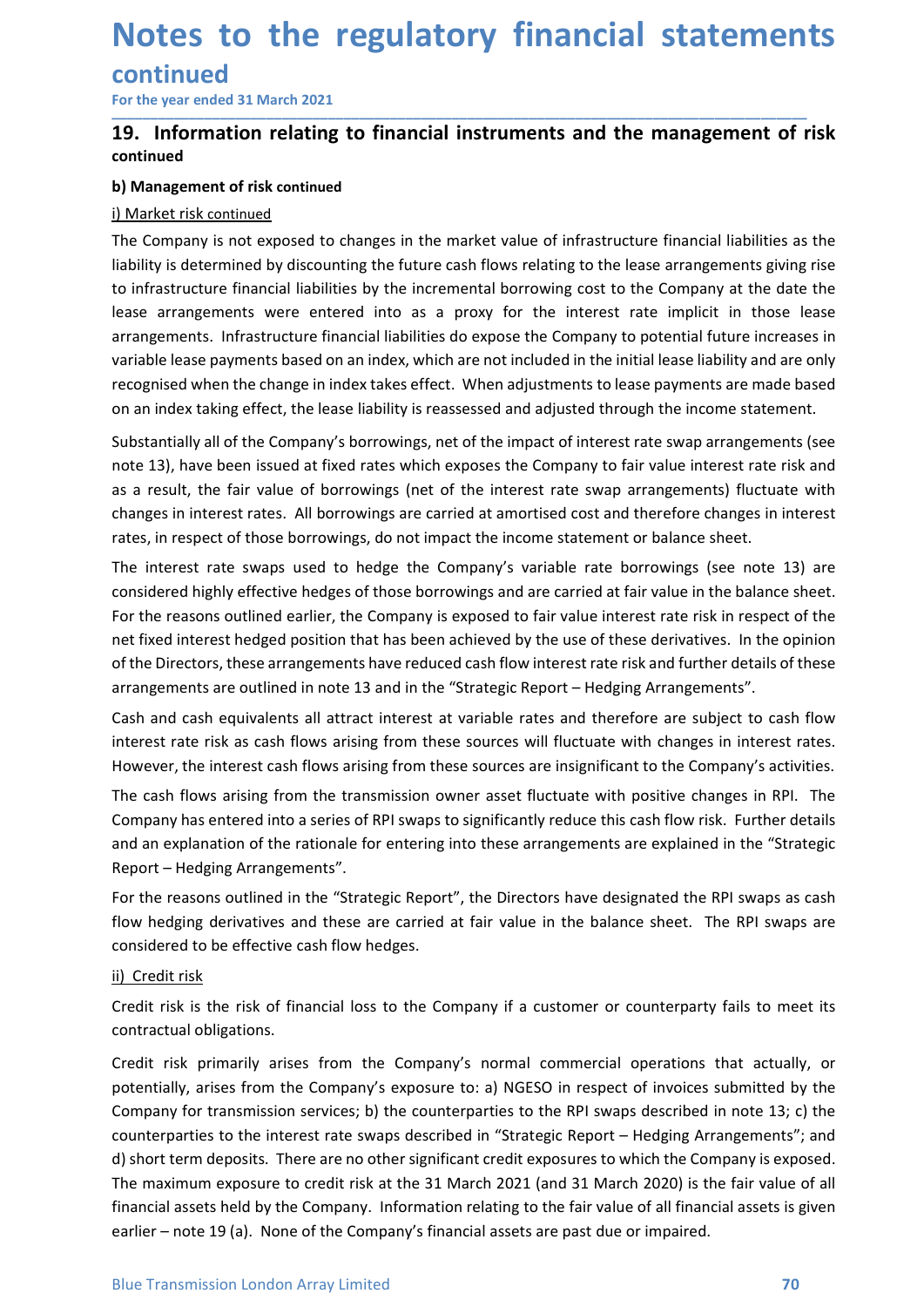### Notes to the regulatory financial statements<br>
continued<br>
For the year ended 31 March 2021<br>
19. Information relating to financial instruments and the management of risk continued **Notes to the regulatory financial statemen**<br>continued<br>For the year ended 31 March 2021<br>19. Information relating to financial instruments and the management of r<br>continued<br>b) Management of risk continued **Notes to the regulatory financial statements**<br>
For the year ended 31 March 2021<br>
T9. Information relating to financial instruments and the management of risk<br>
continued<br>
b) Management of risk continued<br>
ii) Credit risk co **Notes to the regulatory financial staten<br>
For the year ended 31 March 2021**<br> **19.** Information relating to financial instruments and the management<br>
continued<br>
b) Management of risk continued<br>
ii) Credit risk continued<br>
i

### \_\_\_\_\_\_\_\_\_\_\_\_\_\_\_\_\_\_\_\_\_\_\_\_\_\_\_\_\_\_\_\_\_\_\_\_\_\_\_\_\_\_\_\_\_\_\_\_\_\_\_\_\_\_\_\_\_\_\_\_\_\_\_\_\_\_\_\_\_\_\_\_\_\_\_\_\_\_\_\_\_\_\_\_\_\_\_\_\_\_

### continued

**Notes to the regulatory financial st**<br> **continued**<br>
For the year ended 31 March 2021<br> **19.** Information relating to financial instruments and the mar<br>
continued<br>
b) Management of risk continued<br>
ii) Credit risk continued<br> **Notes to the regulatory financial statements**<br>
For the year ended 31 March 2021<br> **19.** Information relating to financial instruments and the management of risk<br>
continued<br>
ii) Credit risk continued<br>
ii) Credit risk contin **Notes to the regulatory financial statements**<br>
For the year ended 31 March 2021<br> **19.** Information relating to financial instruments and the management of risk<br>
continued<br>
ii) Credit risk continued<br>
ii) Credit risk contin **Notes to the regulatory financial statements**<br>
For the year ended 31 March 2021<br> **19.** Information relating to financial instruments and the management of risk<br>
continued<br>
ii) Credit risk continued<br>
ii) Credit risk contin **Notes to the regulatory financial statements**<br>
For the year ended 31 March 2021<br> **19.** Information relating to financial instruments and the management of risk<br>
continued<br>
ii) Credit risk continued<br>
ii) Credit risk contin **Notes to the regulatory financial statements**<br>
For the year ended 31 March 2021<br>
19. Information relating to financial instruments and the management of risk<br>
continued<br>
ii) Credit risk continued<br>
ii) Credit risk continue **Notes to the regulatory financial statements**<br> **Solution Continued**<br> **Solution included**<br> **Subsidiarism of risk continued**<br> **Continued**<br> **Continued**<br> **Continued**<br> **Continued**<br> **Continued**<br> **Continued**<br> **Continued**<br> **Conti Notes to the regulatory financial statements**<br>
For the year ended 31 March 2021<br> **19.** Information relating to financial instruments and the management of risk<br>
continued<br>
ii) Credit risk continued<br>
ii) Credit risk contin **CONTINUE CONTROLL CONTROLL CONTROLL CONTROLL CONTROLL CONTROLL TO THE CONTROLL TO THE PROPORT THE THE CONTROLL THE CONTROLL THE CONTROLL THE CONTROLL OF THE CONTROLL IS CONTROLL THE CONTROLL OF THE CONTROLL IS CONTROLL TH CONTINUE CONTINUE CONTINUE CONTINUE CONTINUE (STATE)**<br> **CONTINUE ACTS (STATE)**<br> **CONTINUE CONTINUE CONTINUE CONTINUE (STATE)**<br> **CONTINUE ACTS CONTINUE ACTS CONTINUE ACTS (STATE)**<br> **CONTINUE ACTS CONTINUE ACTS (STATE)**<br> **C** For the year ended 31 March 2021<br> **19. Information relating to financial instruments and the management of risk**<br>
continued<br>
b) Management of risk continued<br>
ii) Credit risk continued<br>
ii) Credit risk continued<br>
ii) Credit **19. Information relating to financial instruments and the management of risk**<br>continued<br>b) Management of risk continued<br>ii) Credit risk continued<br>ii) Credit risk continued<br>iii) Credit risk continued<br>coperates a low risk r continued<br>
ii) Credit risk continued<br>
ii) Credit risk continued<br>
ii) Credit risk continued<br>
in Credits in a highly predictable and stable, revenue stream. The regulatory regime is managed by<br>
operate results in a highly pr **b) Management of risk continued**<br>IN Credit risk continued<br>NGESO operates a low risk regulated business within the UK and the regulatory regime is managed by<br>operate results in a highly predictable and stable, revenue stre ii) Credit risk continued<br>NGESO operates a low risk regulated business within the UK and the regulatory regime under which it<br>operate results in a highly predictable and stable, revenue stream. The regulatory regime is man an Creutins commission of the these positions within the UK and the regulatory regime under which it<br>No fisO operates a low risk regulated business within the UK and the regulatory regime is managed by<br>the Authority and is NGESO operates a low risk regulated business within the UK and the regulatory regime under which it<br>operate results in a highly predictable and stable, revenue stream. The regulatory regime is managed by<br>the Authority and

operate results in a highly predictable and stable, revenue stream. The regulatory relation the Authority and is considered by the Directors to have a well-defined regulatory classified as a predictable and a supportive re

the waturof with inclusive the presention of the presention of the major rating regulatory intermediate as a predictable and a supportive regime by the major rating agencies. NGESO is subject to a regulatory financial 'rin Ensultator as a pretuncture and a suspon to reguine treguine py the magnitrations, which their National Grid subsidiaries, which includes the paying of dividends, lending or the levying of charges.<br>Even in the very unlikel ingulatory mianticar imig ienter tratestics is a short that a short can be placed with outer in the very unlikely circumstance of an NGESO insolvency, it is probable that any amounts outstanding would still be recovered. T subsidiances, wintrinudious life paying of utvidentia, lending of the levying of charges.<br>Even in the very unlikely riccuratione of an NGESO insolvency, it is probable that any amounts<br>coutstanding would still be recovered Even in the very unlikely circumstance of an NGESO insolvency, it is probable that any amounts<br>outstanding would still be recovered. This arises because NGESO is one of the 'protected energy<br>companies' under the terms of t ouslanding would sum of Pecovered. This arises because reason is one of the ore the procesed entries companies' under the terms of the Energy Art 2004, which allows the Secretary of State to apply for entropy administratio energy administration order which would give priority to the rescue NGESO, as a going concern.<br>Having considered the credit risks arising in respect of the exposure to NGESO, the Directors consider that<br>those risks are ext Having considered the credit risks arising in respect of the exposure to NGESO, the Directors consitions risks are extremely low, given the evidence available to them.<br>In respect of the counterparties to the cash flow deri

As a result of: the regulatory environment under which the Company operates; the credit worthiness of<br>the Company's principal customer (NGESO); and the RPI swaps that have been put in place, the cash<br>inflows generated by t those risks are extremely low, given the evidence available to them.<br>In respect of the counterparties to the cash flow derivative hedges (RPI and interest rate swaps) these<br>ararangements have been entered into with banks o In respect of the counterparties to the cash flow derivative hedges (RPI and interest rate swaps) these<br>arrangements have been entered into with banks of good standing. At 31 March 2021, the fair values<br>attributable to the in respect to income parallel and stable. The company are highly predictable and stable. The fair values attributable to these positions were liabilities amounting to  $E24,477k$  (2020: £31,518k) and assets attributable to nonigonial state of the exact serves in the company in the Company in the Company in the Company in the Company in the Company in the Company is a fixed control to the Company's policy and a requirement under the Company's econsidered to encompary sprincipal and the metalline of the Company to the comparison of the company share and the company's leading onvertible to cash. It is and cash equivalents comprise cash in hand and deposits which and the company spiriculation of the cash of the cash in that is expected to be very low.<br>
The company's policy and a requirement under the Company's lending agreements, that such<br>
the Company's policy and a requirement un to cervi, you.<br>Cash and eash equivalents comprise cash in hand and deposits which are readily convertible to cash. It is<br>the Company's policy and a requirement under the Company's lending agreements, that such<br>investments Cash and cash equivalents componie cash in hand and deposits which are readily convertible to cash. It is no<br>the Company's policy and a requirement under financial institutions with a short-term senior debt<br>investments can the Companys policy and a requirement under the Companys elements, that such the companys elements can only be placed with banks and other financial institutions with a short-term senior debt rating of at least A-1 or bett investments can only be placed with banks and other financial institutions with a short-term senior debt<br>rating of at least A-1 or better issued by Standard & Poor's, or P-1 or better issued by Moody's. All of<br>these deposi £6,180k (2020: £6,216k).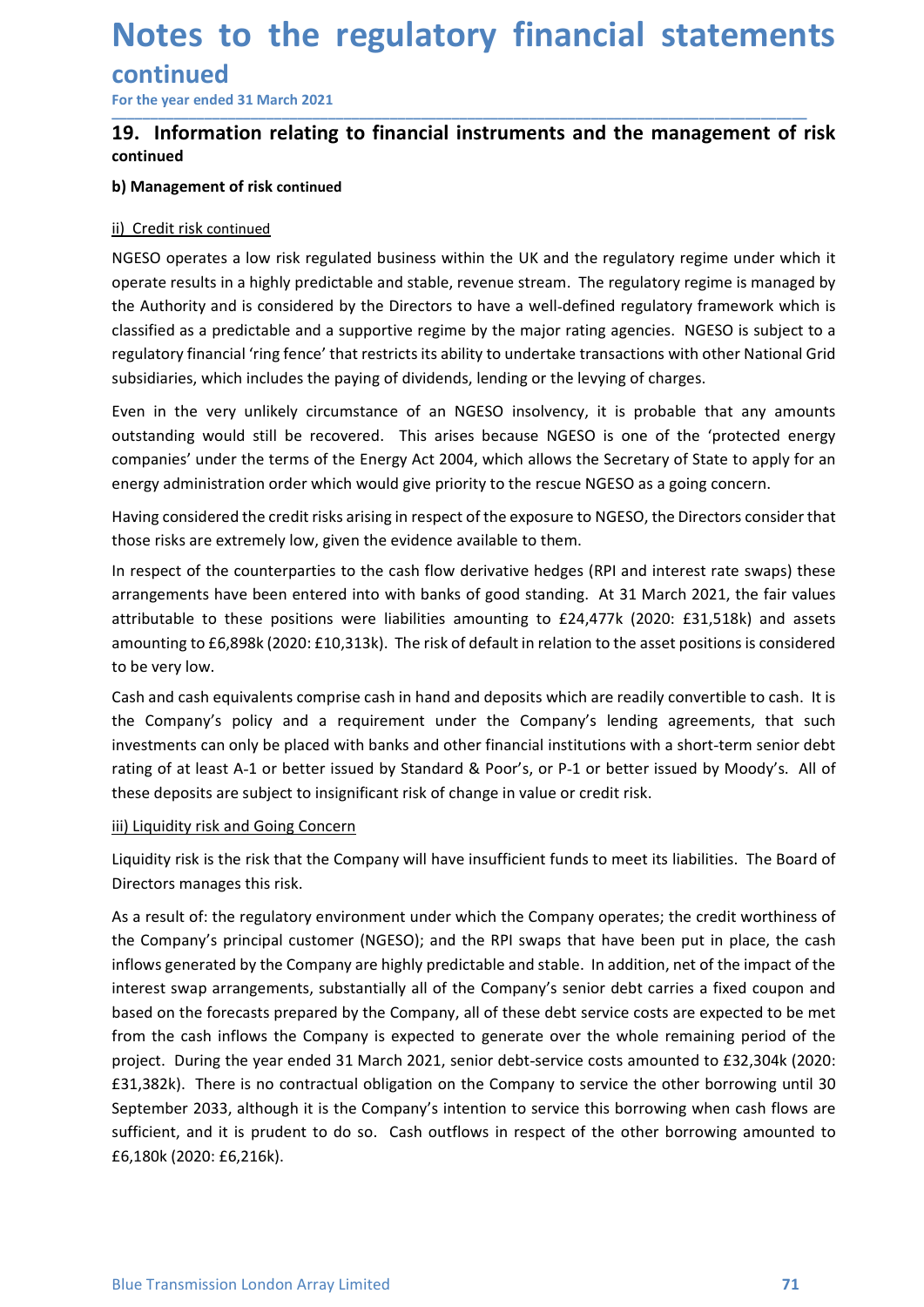# Notes to the regulatory financial statements<br>
continued<br>
For the year ended 31 March 2021<br>
19. Information relating to financial instruments and the management of risk continued **Notes to the regulatory financial statemen**<br>
For the year ended 31 March 2021<br> **19.** Information relating to financial instruments and the management of r<br>
continued<br>
b) Management of risk continued<br>
iii) Usuidity risk an **Notes to the regulatory financial statements**<br>
For the year ended 31 March 2021<br>
T9. Information relating to financial instruments and the management of risk<br>
continued<br>
b) Management of risk continued<br>
ii) Liquidity risk **Notes to the regulatory financial staten<br>
For the year ended 31 March 2021**<br> **19.** Information relating to financial instruments and the management<br>
continued<br>
b) Management of risk continued<br>
ii) Liquidity risk and Going

\_\_\_\_\_\_\_\_\_\_\_\_\_\_\_\_\_\_\_\_\_\_\_\_\_\_\_\_\_\_\_\_\_\_\_\_\_\_\_\_\_\_\_\_\_\_\_\_\_\_\_\_\_\_\_\_\_\_\_\_\_\_\_\_\_\_\_\_\_\_\_\_\_\_\_\_\_\_\_\_\_\_\_\_\_\_\_\_\_\_

# continued

**Notes to the regulatory financial statemen**<br>
For the year ended 31 March 2021<br> **19.** Information relating to financial instruments and the management of i<br>
continued<br>
b) Management of risk continued<br>
ii) Liquidity risk an **Notes to the regulatory financial statements**<br>
For the year ended 31 March 2021<br> **19.** Information relating to financial instruments and the management of risk<br>
continued<br>
b) Management of risk continued<br>
iii) Liquidity r **Notes to the regulatory financial statements**<br>For the year ended 31 March 2021<br>19. Information relating to financial instruments and the management of risk<br>continued<br>bi) Management of risk continued<br>iii) Liquidity risk an **Notes to the regulatory financial statements**<br>
For the year ended 31 March 2021<br> **19.** Information relating to financial instruments and the management of risk<br>
continued<br>
b) Management of risk continued<br>
iii) Liquidity r **Notes to the regulatory financial statements**<br>
For the year ended 31 March 2021<br> **19.** Information relating to financial instruments and the management of risk<br>
continued<br>
iii) liquidity risk and Going Concern continued<br> **Notes to the regulatory financial statements**<br> **Continued**<br> **Contineveranted 31 March 2021**<br> **Continued**<br> **Continued**<br> **Continued**<br> **Continued**<br> **Continued**<br> **Continued**<br> **Continued**<br> **Continued**<br> **Continued**<br> **Continued Notes to the regulatory financial statements**<br> **continued**<br> **continued**<br> **continued**<br> **continued**<br> **continued**<br> **continued**<br> **to financial instruments and the management of risk**<br> **continued**<br> **iii)** Liquidity risk and Go **Notes to the regulatory financial statements**<br>For the year ended 31 March 2021<br>19. Information relating to financial instruments and the management of risk<br>continued<br>ii) Liquidity risk and Going Concern continued<br>iii) Liq **Notes to the regulatory financial statement**<br>
For the year ended 31 March 2021<br> **19.** Information relating to financial instruments and the management of risontinued<br> **19.** Information relating to financial instruments an **For the year ended 31 March 2021**<br>**Continued**<br>**Continued condition relating to financial instruments and the management of risk<br>continued<br>in Liquidity risk and Going Concern continued<br>in Liquidity risk and Going Concern c** For the year ended 31 March 2021<br> **19. Information relating to financial instruments and the management of risk**<br>
continued<br>
iii) Liguidity risk and Going Concern continued<br>
iii) Liguidity risk and Going Concern continued<br> **19. Information relating to financial instruments and the management of risk**<br>
Continued<br>
(**iii**) Liquidity risk and Going Concern continued<br>
III Liquidity risk and Going Concern continued<br>
In accordance with the conditio continued<br> **bi** Management of risk continued<br>
iii) Liquidity risk and Going Concern continued<br>
In accordance with the conditions of the various lending agreements, the Company is required to transfer<br>
functs to certain spe **b) Management of risk continued**<br>
<u>iii) Liquidity risk and Going Concern continued</u><br>
In accordance with the conditions of the various lending agreements, the Company is required to transfer<br>
funds to certain specified ban by inaugharine of the Going Concern continued<br>iii) <u>Liquidity</u> risk and Going Concern continued<br>In accordance with the conditions of the various lending agreements, the Company is required to transfer<br>funds to certain spec In accordance with the conditions of the various lending agreements, the Company is required to transfer<br>funds to certain specified bank accounts and/or hold certain amounts on deposit for specified purposes.<br>Access to the In accordance with the complains of the vanious lending agreements, the Company is required to transier<br>Industo certain specified bank accounts and/or hold certain amounts on deposit for specified purposes.<br>Access to these timas to certain spectred bank accounts and/or hold certain amounts on deposit for spectred purposes.<br>Access to these bank accounts by the Company is subject to the agreement of the lenders and in<br>particular, access to am Access to these bank accounts by the Company is subject to the agreement of the lenders and in<br>particular, access to amounts held on deposit held for specified purposes is restricted under the lending<br>agreements. Such spec

particular, access to amounts held on deposit held tor specified purposes in estincted under the lending<br>agreements. Such specific purposes include the holding of sufficient funds in restrictive bank accounts to<br>meet senio meet senior debt servicing requirements for a period of 3 months in the future. The Company's use of<br>these funds is restricted either to the specific purpose contemplated by the lending agreements, or until<br>certain conditi these funds is restricted either to the specific purpose contemplated by the lending agreements, or until<br>certain conditions are met or exceeded.<br>Where these conditions are met or exceeded.<br>Where these conditions are met o certain conditions are met or exceeded.<br>
Where these conditions are met or exceeded.<br>
Where these conditions are met or exceeded.<br>
At 31 March 2021, cash and cash equivalents included £19,280k (2020: £17,813k) that are hel Where these conditions are met or exceeded then the use of any net cash generated in excess of the<br>minimum necessary to meet the restrictive conditions is unfettered.<br>At 31 March 2021, cash and cash equivalents included £1

roreseable uture. The Company nas exceeded its targets in relation to the obilgations that it has to<br>eserior debt holders and the forceasts continue to support that these will continue to be exceeded. In<br>addition, further minimum necessary to meet the restrictive conditions is unfettered.<br>At 31 March 2021, cash and cash equivalents included £19,280k (2020: £17,813k) that are held for specific<br>purposes in the manner described earlier and add Art 31 March 2021, cash and cash equivalents included £19,280k (2020: £17,813k) that are held for specific purposes in the manner described earlier and additional amounts of cash and cash deposits amounting to £2,933k (202 At 31 March 2021, (2020: E1, 000k) that are held to relations in the theoretic specific that are held tor specific<br>purposes in the manner described earlier and additional amounts of eash and cash deposits amounting<br>to E2,9 purposes in the mannier described earlier and additional amounts of cash and cash deposits amounting<br>to 62,933k (2020: 63,103k) the disbursement of which requires the consent of the Company's lenders but<br>are available for to *L2,933* (2*U2U:* 2,3130)4) the dissumement of which requires the consent of the Company's lenders but<br>or *L2,9334* (2*U2U:* 23,1034) the dissumement of which requires and foury carrelation of the lending<br>requirements i are available tor general corporate purposes.<br>The Company prepares both short-term and long-term cash flow forecasts on a regular basis to assess<br>The liquidity requirements of the Company. These forecasts also include a co The Company prepares both short-term and long-term cash flow forecasts on a regular basis to assess<br>the liquidity requirements of the Company. These forecasts also include a consideration of the lending<br>requirements includ the liquidity requirements of the Company. These forecasts also include a consideration of the lending<br>requirements including the need to transfer funds to certain bank accounts that are restricted as to their<br>use. It is t requirements including the need to transfer funds to certain bank accounts that are restricted as to their periodical instance (as to the periodic system) and this method in the existing bank flows sufficient liquidity to use. It is the Company's policy to ensure, as far as possible, that it will have sultricent liquidity to meet its<br>liabilities when due without incurring unacceptable losses or risking damage to the Company's reputation.<br>In Ilabilities when due without incurring unacceptable losses or risking damage to the Company's reputation.<br>In addition to the existing borrowings of the Company, the Company has a committed secured credit<br>facility with a co In addition to the existing borrowings of the Company, the Company has a committed secured credit<br>In aditity with a consortium of banks amounting to £9,000k at 31 March 2021 (2020: £9,000k) that expires<br>in 2032. This facil itatily with a consortium of banks amounting to £5),000k at 31 March 2021 (2021): £0201). £020, £9,000k) that expires in paraly in 2023, This facility was undrawn at 31 March 2021 (2020: undrawn) and is available to the Co in 2032. This lacility was undrawn at 31 March 2021 (2020: undrawn) and is available to the Company and the company and simulated company's lending agreements.<br>During the year, the Company has continued to meet its contrac under certain conditions laid down within the Company's lending agreements.<br>During the year, the Company has continued to meet its contractual obligations as they have fallen d<br>and based on the forecasts prepared the Direc During the year, the Company has continued to meet its contractual obligations as they have fallen due of an instrument of the foreseeable future. The Company has exceeded its targets in relation to the obligations that it and based on the forecasts prepared the Directors expect that the Company will continue to do so for the origo controllapped in the compared in terms of conserved in that the serget of the obligations that it has to forces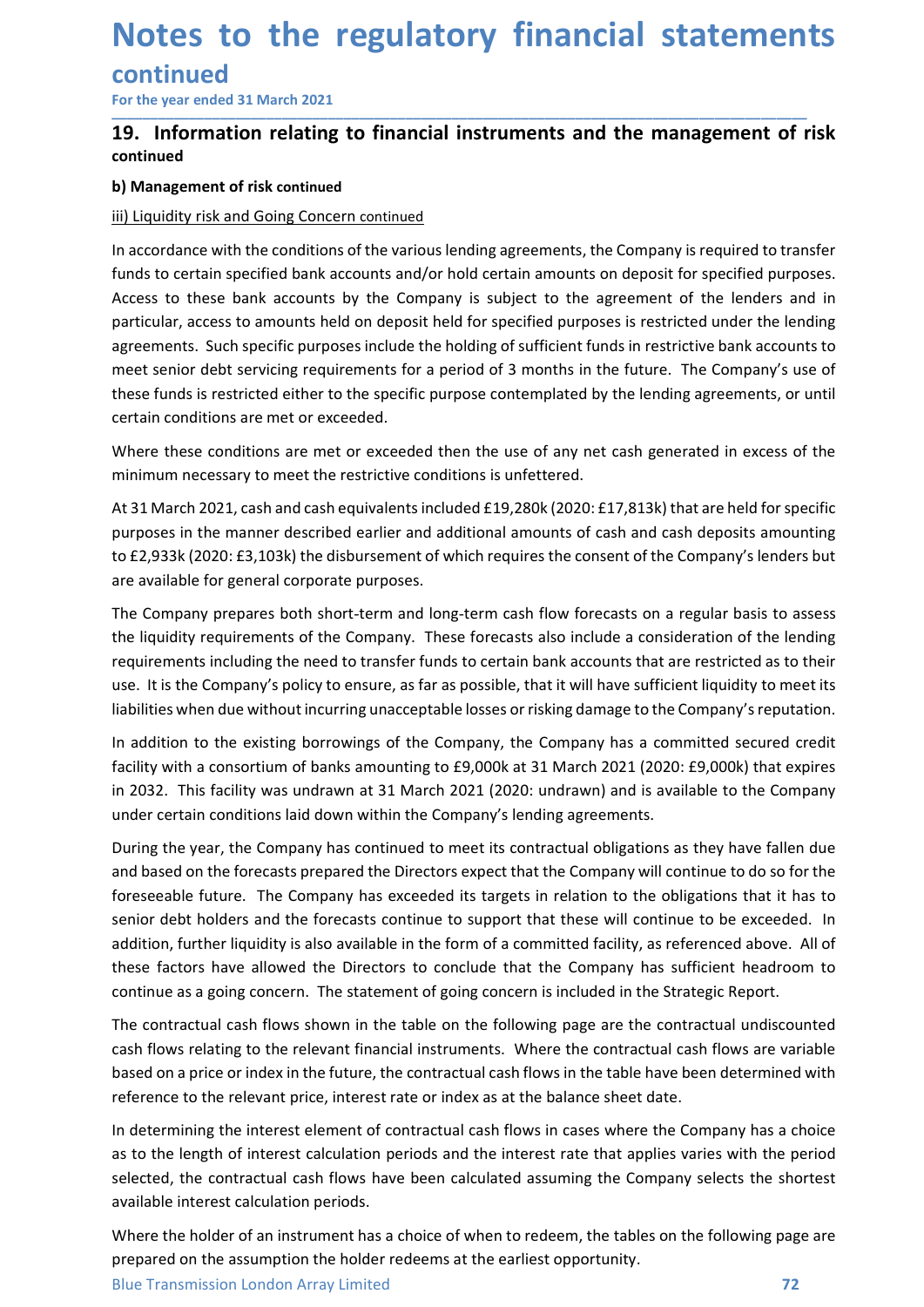# Notes to the regulatory financial statements<br>
continued<br>
For the year ended 31 March 2021<br>
19. Information relating to financial instruments and the management of risk continued **Notes to the regulatory financial statemen**<br>
For the year ended 31 March 2021<br> **19.** Information relating to financial instruments and the management of r<br>
continued<br>
b) Management of risk continued<br>
iii) Liquidity risk a **Notes to the regulatory financial statements**<br>
For the year ended 31 March 2021<br>
19. Information relating to financial instruments and the management of risk<br>
continued<br>
b) Management of risk continued<br>
iii) Liquidity ris **b) These to the regulatory financial statemer**<br>
Information relating to financial instruments and the management of<br>
Information relating to financial instruments and the management of<br>
ii) Liquidity risk and Going Concer **isomal Statements**<br> **isomal Statements**<br> **isomal Statements**<br> **isomal Statement of risk continued**<br> **iii)** Liquidity risk and Going Concern continued<br> **iiii)** Liquidity risk and Going Concern continued<br>
iiii) Liquidity ri **Notes to the regulatory financial statements**<br>
For the year ended 31 March 2021<br> **19.** Information relating to financial instruments and the management of risk<br>
continued<br>
b) Management of risk continued<br>
iii) Liguidity r

# continued

| <b>Management of risk continued</b><br>b)<br>Liquidity risk and Going Concern continued<br>iii)<br>The numbers in the following tables have been included in the Company's cash flow forecasts for the<br>purposes of considering Liquidity Risk as noted earlier. The following tables show the undiscounted<br>contractual maturities of financial assets and financial liabilities, including interest:<br>2021<br>2021<br>2021<br>2021<br>2021<br>Contractual<br>$1-2$<br>$0 - 1$<br>$2-5$<br>>5 years<br>cash flows<br>years<br>years<br>years<br><b>Liquidity risk</b><br>f'000<br>£'000<br>f'000<br>£'000<br>£'000<br>Non-derivative financial assets<br>Transmission owner asset<br>685,584<br>47,681<br>151,715<br>439,540<br>46,648<br>Cash and cash equivalents<br>22,213<br>22,213<br>707,797<br>151,715<br>439,540<br>68,861<br>47,681<br>Non-derivative financial liabilities<br>Borrowings <sup>+</sup><br>(399, 539)<br>(28, 204)<br>(33, 726)<br>(99, 911)<br>(237, 698)<br>Other non-interest-bearing<br>Liabilities<br>(3,016)<br>(3,016)<br>Infrastructure financial<br>liability <sup>+</sup><br>(2,927)<br>(234)<br>(234)<br>(703)<br>(1,756)<br>Decommissioning provisions<br>(11, 355)<br>(11, 355)<br>(416, 837)<br>(33,960)<br>(100, 614)<br>(250, 809)<br>(31, 454)<br><b>Derivative financial instruments</b><br>(26, 624)<br>(17, 481)<br>RPI and interest rate swaps<br>(1, 594)<br>(1,703)<br>(5, 846)<br>264,336<br>12,018<br>45,255<br>Net total<br>35,813<br>171,250<br>2020<br>2020<br>2020<br>2020<br>2020<br>Contractual<br>$0-1$<br>$1-2$<br>$2-5$<br>>5 years<br><b>Liquidity risk</b><br>cash flows<br>years<br>years<br>years<br>£'000<br>£'000<br>£'000<br>£'000<br>£'000<br>Non-derivative financial assets<br>Transmission owner asset<br>493,709<br>733,191<br>45,432<br>46,402<br>147,648<br>Cash and cash equivalents<br>20,916<br>20,916<br>754,107<br>66,348<br>46,402<br>147,648<br>493,709<br>Non-derivative financial liabilities<br>Borrowings <sup>+</sup><br>(101, 268)<br>(431,802)<br>(28, 022)<br>(32, 445)<br>(270,067)<br>Other non-interest-bearing<br>Liabilities<br>(3, 134)<br>(3, 134)<br>Infrastructure financial<br>liability <sup>+</sup><br>(231)<br>(3, 111)<br>(231)<br>(694)<br>(1,955)<br>Decommissioning provisions<br>(11, 629)<br>(11, 629)<br>(449, 676)<br>(31, 387)<br>(32, 676)<br>(101, 962)<br>(283, 651)<br><b>Derivative financial instruments</b><br>RPI and interest rate swaps<br>(34,082)<br>(1, 772)<br>(1,900)<br>(6, 560)<br>(23, 850)<br>Net total<br>270,349<br>39,126<br>186,208<br>33,189<br>11,826 | Including interest payments.<br><b>Blue Transmission London Array Limited</b><br>73 |  |  |  |
|----------------------------------------------------------------------------------------------------------------------------------------------------------------------------------------------------------------------------------------------------------------------------------------------------------------------------------------------------------------------------------------------------------------------------------------------------------------------------------------------------------------------------------------------------------------------------------------------------------------------------------------------------------------------------------------------------------------------------------------------------------------------------------------------------------------------------------------------------------------------------------------------------------------------------------------------------------------------------------------------------------------------------------------------------------------------------------------------------------------------------------------------------------------------------------------------------------------------------------------------------------------------------------------------------------------------------------------------------------------------------------------------------------------------------------------------------------------------------------------------------------------------------------------------------------------------------------------------------------------------------------------------------------------------------------------------------------------------------------------------------------------------------------------------------------------------------------------------------------------------------------------------------------------------------------------------------------------------------------------------------------------------------------------------------------------------------------------------------------------------------------------------------------------------------------------------------------------------------------------------------------------------------------------------------------------------------------------------------------------------------------------------------------------------------------------------------------------------------------------------------------------------------------------------------------------------------------------------------|-------------------------------------------------------------------------------------|--|--|--|
|                                                                                                                                                                                                                                                                                                                                                                                                                                                                                                                                                                                                                                                                                                                                                                                                                                                                                                                                                                                                                                                                                                                                                                                                                                                                                                                                                                                                                                                                                                                                                                                                                                                                                                                                                                                                                                                                                                                                                                                                                                                                                                                                                                                                                                                                                                                                                                                                                                                                                                                                                                                                    |                                                                                     |  |  |  |
|                                                                                                                                                                                                                                                                                                                                                                                                                                                                                                                                                                                                                                                                                                                                                                                                                                                                                                                                                                                                                                                                                                                                                                                                                                                                                                                                                                                                                                                                                                                                                                                                                                                                                                                                                                                                                                                                                                                                                                                                                                                                                                                                                                                                                                                                                                                                                                                                                                                                                                                                                                                                    |                                                                                     |  |  |  |
|                                                                                                                                                                                                                                                                                                                                                                                                                                                                                                                                                                                                                                                                                                                                                                                                                                                                                                                                                                                                                                                                                                                                                                                                                                                                                                                                                                                                                                                                                                                                                                                                                                                                                                                                                                                                                                                                                                                                                                                                                                                                                                                                                                                                                                                                                                                                                                                                                                                                                                                                                                                                    |                                                                                     |  |  |  |
|                                                                                                                                                                                                                                                                                                                                                                                                                                                                                                                                                                                                                                                                                                                                                                                                                                                                                                                                                                                                                                                                                                                                                                                                                                                                                                                                                                                                                                                                                                                                                                                                                                                                                                                                                                                                                                                                                                                                                                                                                                                                                                                                                                                                                                                                                                                                                                                                                                                                                                                                                                                                    |                                                                                     |  |  |  |
|                                                                                                                                                                                                                                                                                                                                                                                                                                                                                                                                                                                                                                                                                                                                                                                                                                                                                                                                                                                                                                                                                                                                                                                                                                                                                                                                                                                                                                                                                                                                                                                                                                                                                                                                                                                                                                                                                                                                                                                                                                                                                                                                                                                                                                                                                                                                                                                                                                                                                                                                                                                                    |                                                                                     |  |  |  |
|                                                                                                                                                                                                                                                                                                                                                                                                                                                                                                                                                                                                                                                                                                                                                                                                                                                                                                                                                                                                                                                                                                                                                                                                                                                                                                                                                                                                                                                                                                                                                                                                                                                                                                                                                                                                                                                                                                                                                                                                                                                                                                                                                                                                                                                                                                                                                                                                                                                                                                                                                                                                    |                                                                                     |  |  |  |
|                                                                                                                                                                                                                                                                                                                                                                                                                                                                                                                                                                                                                                                                                                                                                                                                                                                                                                                                                                                                                                                                                                                                                                                                                                                                                                                                                                                                                                                                                                                                                                                                                                                                                                                                                                                                                                                                                                                                                                                                                                                                                                                                                                                                                                                                                                                                                                                                                                                                                                                                                                                                    |                                                                                     |  |  |  |
|                                                                                                                                                                                                                                                                                                                                                                                                                                                                                                                                                                                                                                                                                                                                                                                                                                                                                                                                                                                                                                                                                                                                                                                                                                                                                                                                                                                                                                                                                                                                                                                                                                                                                                                                                                                                                                                                                                                                                                                                                                                                                                                                                                                                                                                                                                                                                                                                                                                                                                                                                                                                    |                                                                                     |  |  |  |
|                                                                                                                                                                                                                                                                                                                                                                                                                                                                                                                                                                                                                                                                                                                                                                                                                                                                                                                                                                                                                                                                                                                                                                                                                                                                                                                                                                                                                                                                                                                                                                                                                                                                                                                                                                                                                                                                                                                                                                                                                                                                                                                                                                                                                                                                                                                                                                                                                                                                                                                                                                                                    |                                                                                     |  |  |  |
|                                                                                                                                                                                                                                                                                                                                                                                                                                                                                                                                                                                                                                                                                                                                                                                                                                                                                                                                                                                                                                                                                                                                                                                                                                                                                                                                                                                                                                                                                                                                                                                                                                                                                                                                                                                                                                                                                                                                                                                                                                                                                                                                                                                                                                                                                                                                                                                                                                                                                                                                                                                                    |                                                                                     |  |  |  |
|                                                                                                                                                                                                                                                                                                                                                                                                                                                                                                                                                                                                                                                                                                                                                                                                                                                                                                                                                                                                                                                                                                                                                                                                                                                                                                                                                                                                                                                                                                                                                                                                                                                                                                                                                                                                                                                                                                                                                                                                                                                                                                                                                                                                                                                                                                                                                                                                                                                                                                                                                                                                    |                                                                                     |  |  |  |
|                                                                                                                                                                                                                                                                                                                                                                                                                                                                                                                                                                                                                                                                                                                                                                                                                                                                                                                                                                                                                                                                                                                                                                                                                                                                                                                                                                                                                                                                                                                                                                                                                                                                                                                                                                                                                                                                                                                                                                                                                                                                                                                                                                                                                                                                                                                                                                                                                                                                                                                                                                                                    |                                                                                     |  |  |  |
|                                                                                                                                                                                                                                                                                                                                                                                                                                                                                                                                                                                                                                                                                                                                                                                                                                                                                                                                                                                                                                                                                                                                                                                                                                                                                                                                                                                                                                                                                                                                                                                                                                                                                                                                                                                                                                                                                                                                                                                                                                                                                                                                                                                                                                                                                                                                                                                                                                                                                                                                                                                                    |                                                                                     |  |  |  |
|                                                                                                                                                                                                                                                                                                                                                                                                                                                                                                                                                                                                                                                                                                                                                                                                                                                                                                                                                                                                                                                                                                                                                                                                                                                                                                                                                                                                                                                                                                                                                                                                                                                                                                                                                                                                                                                                                                                                                                                                                                                                                                                                                                                                                                                                                                                                                                                                                                                                                                                                                                                                    |                                                                                     |  |  |  |
|                                                                                                                                                                                                                                                                                                                                                                                                                                                                                                                                                                                                                                                                                                                                                                                                                                                                                                                                                                                                                                                                                                                                                                                                                                                                                                                                                                                                                                                                                                                                                                                                                                                                                                                                                                                                                                                                                                                                                                                                                                                                                                                                                                                                                                                                                                                                                                                                                                                                                                                                                                                                    |                                                                                     |  |  |  |
|                                                                                                                                                                                                                                                                                                                                                                                                                                                                                                                                                                                                                                                                                                                                                                                                                                                                                                                                                                                                                                                                                                                                                                                                                                                                                                                                                                                                                                                                                                                                                                                                                                                                                                                                                                                                                                                                                                                                                                                                                                                                                                                                                                                                                                                                                                                                                                                                                                                                                                                                                                                                    |                                                                                     |  |  |  |
|                                                                                                                                                                                                                                                                                                                                                                                                                                                                                                                                                                                                                                                                                                                                                                                                                                                                                                                                                                                                                                                                                                                                                                                                                                                                                                                                                                                                                                                                                                                                                                                                                                                                                                                                                                                                                                                                                                                                                                                                                                                                                                                                                                                                                                                                                                                                                                                                                                                                                                                                                                                                    |                                                                                     |  |  |  |
|                                                                                                                                                                                                                                                                                                                                                                                                                                                                                                                                                                                                                                                                                                                                                                                                                                                                                                                                                                                                                                                                                                                                                                                                                                                                                                                                                                                                                                                                                                                                                                                                                                                                                                                                                                                                                                                                                                                                                                                                                                                                                                                                                                                                                                                                                                                                                                                                                                                                                                                                                                                                    |                                                                                     |  |  |  |
|                                                                                                                                                                                                                                                                                                                                                                                                                                                                                                                                                                                                                                                                                                                                                                                                                                                                                                                                                                                                                                                                                                                                                                                                                                                                                                                                                                                                                                                                                                                                                                                                                                                                                                                                                                                                                                                                                                                                                                                                                                                                                                                                                                                                                                                                                                                                                                                                                                                                                                                                                                                                    |                                                                                     |  |  |  |
|                                                                                                                                                                                                                                                                                                                                                                                                                                                                                                                                                                                                                                                                                                                                                                                                                                                                                                                                                                                                                                                                                                                                                                                                                                                                                                                                                                                                                                                                                                                                                                                                                                                                                                                                                                                                                                                                                                                                                                                                                                                                                                                                                                                                                                                                                                                                                                                                                                                                                                                                                                                                    |                                                                                     |  |  |  |
|                                                                                                                                                                                                                                                                                                                                                                                                                                                                                                                                                                                                                                                                                                                                                                                                                                                                                                                                                                                                                                                                                                                                                                                                                                                                                                                                                                                                                                                                                                                                                                                                                                                                                                                                                                                                                                                                                                                                                                                                                                                                                                                                                                                                                                                                                                                                                                                                                                                                                                                                                                                                    |                                                                                     |  |  |  |
|                                                                                                                                                                                                                                                                                                                                                                                                                                                                                                                                                                                                                                                                                                                                                                                                                                                                                                                                                                                                                                                                                                                                                                                                                                                                                                                                                                                                                                                                                                                                                                                                                                                                                                                                                                                                                                                                                                                                                                                                                                                                                                                                                                                                                                                                                                                                                                                                                                                                                                                                                                                                    |                                                                                     |  |  |  |
|                                                                                                                                                                                                                                                                                                                                                                                                                                                                                                                                                                                                                                                                                                                                                                                                                                                                                                                                                                                                                                                                                                                                                                                                                                                                                                                                                                                                                                                                                                                                                                                                                                                                                                                                                                                                                                                                                                                                                                                                                                                                                                                                                                                                                                                                                                                                                                                                                                                                                                                                                                                                    |                                                                                     |  |  |  |
|                                                                                                                                                                                                                                                                                                                                                                                                                                                                                                                                                                                                                                                                                                                                                                                                                                                                                                                                                                                                                                                                                                                                                                                                                                                                                                                                                                                                                                                                                                                                                                                                                                                                                                                                                                                                                                                                                                                                                                                                                                                                                                                                                                                                                                                                                                                                                                                                                                                                                                                                                                                                    |                                                                                     |  |  |  |
|                                                                                                                                                                                                                                                                                                                                                                                                                                                                                                                                                                                                                                                                                                                                                                                                                                                                                                                                                                                                                                                                                                                                                                                                                                                                                                                                                                                                                                                                                                                                                                                                                                                                                                                                                                                                                                                                                                                                                                                                                                                                                                                                                                                                                                                                                                                                                                                                                                                                                                                                                                                                    |                                                                                     |  |  |  |
|                                                                                                                                                                                                                                                                                                                                                                                                                                                                                                                                                                                                                                                                                                                                                                                                                                                                                                                                                                                                                                                                                                                                                                                                                                                                                                                                                                                                                                                                                                                                                                                                                                                                                                                                                                                                                                                                                                                                                                                                                                                                                                                                                                                                                                                                                                                                                                                                                                                                                                                                                                                                    |                                                                                     |  |  |  |
|                                                                                                                                                                                                                                                                                                                                                                                                                                                                                                                                                                                                                                                                                                                                                                                                                                                                                                                                                                                                                                                                                                                                                                                                                                                                                                                                                                                                                                                                                                                                                                                                                                                                                                                                                                                                                                                                                                                                                                                                                                                                                                                                                                                                                                                                                                                                                                                                                                                                                                                                                                                                    |                                                                                     |  |  |  |
|                                                                                                                                                                                                                                                                                                                                                                                                                                                                                                                                                                                                                                                                                                                                                                                                                                                                                                                                                                                                                                                                                                                                                                                                                                                                                                                                                                                                                                                                                                                                                                                                                                                                                                                                                                                                                                                                                                                                                                                                                                                                                                                                                                                                                                                                                                                                                                                                                                                                                                                                                                                                    |                                                                                     |  |  |  |
|                                                                                                                                                                                                                                                                                                                                                                                                                                                                                                                                                                                                                                                                                                                                                                                                                                                                                                                                                                                                                                                                                                                                                                                                                                                                                                                                                                                                                                                                                                                                                                                                                                                                                                                                                                                                                                                                                                                                                                                                                                                                                                                                                                                                                                                                                                                                                                                                                                                                                                                                                                                                    |                                                                                     |  |  |  |
|                                                                                                                                                                                                                                                                                                                                                                                                                                                                                                                                                                                                                                                                                                                                                                                                                                                                                                                                                                                                                                                                                                                                                                                                                                                                                                                                                                                                                                                                                                                                                                                                                                                                                                                                                                                                                                                                                                                                                                                                                                                                                                                                                                                                                                                                                                                                                                                                                                                                                                                                                                                                    |                                                                                     |  |  |  |
|                                                                                                                                                                                                                                                                                                                                                                                                                                                                                                                                                                                                                                                                                                                                                                                                                                                                                                                                                                                                                                                                                                                                                                                                                                                                                                                                                                                                                                                                                                                                                                                                                                                                                                                                                                                                                                                                                                                                                                                                                                                                                                                                                                                                                                                                                                                                                                                                                                                                                                                                                                                                    |                                                                                     |  |  |  |
|                                                                                                                                                                                                                                                                                                                                                                                                                                                                                                                                                                                                                                                                                                                                                                                                                                                                                                                                                                                                                                                                                                                                                                                                                                                                                                                                                                                                                                                                                                                                                                                                                                                                                                                                                                                                                                                                                                                                                                                                                                                                                                                                                                                                                                                                                                                                                                                                                                                                                                                                                                                                    |                                                                                     |  |  |  |
|                                                                                                                                                                                                                                                                                                                                                                                                                                                                                                                                                                                                                                                                                                                                                                                                                                                                                                                                                                                                                                                                                                                                                                                                                                                                                                                                                                                                                                                                                                                                                                                                                                                                                                                                                                                                                                                                                                                                                                                                                                                                                                                                                                                                                                                                                                                                                                                                                                                                                                                                                                                                    |                                                                                     |  |  |  |
|                                                                                                                                                                                                                                                                                                                                                                                                                                                                                                                                                                                                                                                                                                                                                                                                                                                                                                                                                                                                                                                                                                                                                                                                                                                                                                                                                                                                                                                                                                                                                                                                                                                                                                                                                                                                                                                                                                                                                                                                                                                                                                                                                                                                                                                                                                                                                                                                                                                                                                                                                                                                    |                                                                                     |  |  |  |
|                                                                                                                                                                                                                                                                                                                                                                                                                                                                                                                                                                                                                                                                                                                                                                                                                                                                                                                                                                                                                                                                                                                                                                                                                                                                                                                                                                                                                                                                                                                                                                                                                                                                                                                                                                                                                                                                                                                                                                                                                                                                                                                                                                                                                                                                                                                                                                                                                                                                                                                                                                                                    |                                                                                     |  |  |  |
|                                                                                                                                                                                                                                                                                                                                                                                                                                                                                                                                                                                                                                                                                                                                                                                                                                                                                                                                                                                                                                                                                                                                                                                                                                                                                                                                                                                                                                                                                                                                                                                                                                                                                                                                                                                                                                                                                                                                                                                                                                                                                                                                                                                                                                                                                                                                                                                                                                                                                                                                                                                                    |                                                                                     |  |  |  |
|                                                                                                                                                                                                                                                                                                                                                                                                                                                                                                                                                                                                                                                                                                                                                                                                                                                                                                                                                                                                                                                                                                                                                                                                                                                                                                                                                                                                                                                                                                                                                                                                                                                                                                                                                                                                                                                                                                                                                                                                                                                                                                                                                                                                                                                                                                                                                                                                                                                                                                                                                                                                    |                                                                                     |  |  |  |
|                                                                                                                                                                                                                                                                                                                                                                                                                                                                                                                                                                                                                                                                                                                                                                                                                                                                                                                                                                                                                                                                                                                                                                                                                                                                                                                                                                                                                                                                                                                                                                                                                                                                                                                                                                                                                                                                                                                                                                                                                                                                                                                                                                                                                                                                                                                                                                                                                                                                                                                                                                                                    |                                                                                     |  |  |  |
|                                                                                                                                                                                                                                                                                                                                                                                                                                                                                                                                                                                                                                                                                                                                                                                                                                                                                                                                                                                                                                                                                                                                                                                                                                                                                                                                                                                                                                                                                                                                                                                                                                                                                                                                                                                                                                                                                                                                                                                                                                                                                                                                                                                                                                                                                                                                                                                                                                                                                                                                                                                                    |                                                                                     |  |  |  |
|                                                                                                                                                                                                                                                                                                                                                                                                                                                                                                                                                                                                                                                                                                                                                                                                                                                                                                                                                                                                                                                                                                                                                                                                                                                                                                                                                                                                                                                                                                                                                                                                                                                                                                                                                                                                                                                                                                                                                                                                                                                                                                                                                                                                                                                                                                                                                                                                                                                                                                                                                                                                    |                                                                                     |  |  |  |
|                                                                                                                                                                                                                                                                                                                                                                                                                                                                                                                                                                                                                                                                                                                                                                                                                                                                                                                                                                                                                                                                                                                                                                                                                                                                                                                                                                                                                                                                                                                                                                                                                                                                                                                                                                                                                                                                                                                                                                                                                                                                                                                                                                                                                                                                                                                                                                                                                                                                                                                                                                                                    |                                                                                     |  |  |  |
|                                                                                                                                                                                                                                                                                                                                                                                                                                                                                                                                                                                                                                                                                                                                                                                                                                                                                                                                                                                                                                                                                                                                                                                                                                                                                                                                                                                                                                                                                                                                                                                                                                                                                                                                                                                                                                                                                                                                                                                                                                                                                                                                                                                                                                                                                                                                                                                                                                                                                                                                                                                                    |                                                                                     |  |  |  |
|                                                                                                                                                                                                                                                                                                                                                                                                                                                                                                                                                                                                                                                                                                                                                                                                                                                                                                                                                                                                                                                                                                                                                                                                                                                                                                                                                                                                                                                                                                                                                                                                                                                                                                                                                                                                                                                                                                                                                                                                                                                                                                                                                                                                                                                                                                                                                                                                                                                                                                                                                                                                    |                                                                                     |  |  |  |
|                                                                                                                                                                                                                                                                                                                                                                                                                                                                                                                                                                                                                                                                                                                                                                                                                                                                                                                                                                                                                                                                                                                                                                                                                                                                                                                                                                                                                                                                                                                                                                                                                                                                                                                                                                                                                                                                                                                                                                                                                                                                                                                                                                                                                                                                                                                                                                                                                                                                                                                                                                                                    |                                                                                     |  |  |  |
|                                                                                                                                                                                                                                                                                                                                                                                                                                                                                                                                                                                                                                                                                                                                                                                                                                                                                                                                                                                                                                                                                                                                                                                                                                                                                                                                                                                                                                                                                                                                                                                                                                                                                                                                                                                                                                                                                                                                                                                                                                                                                                                                                                                                                                                                                                                                                                                                                                                                                                                                                                                                    |                                                                                     |  |  |  |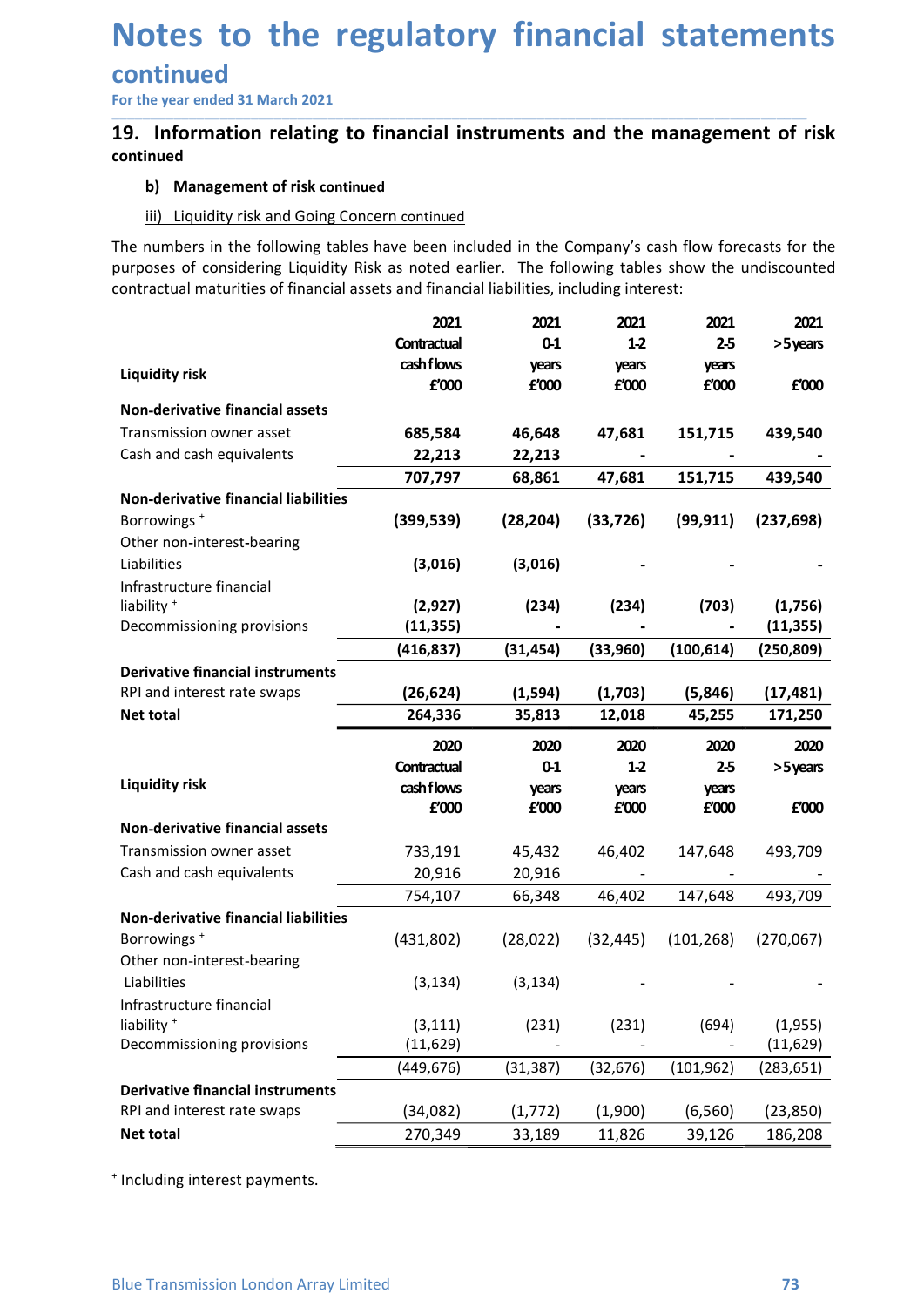# Notes to the regulatory financial statements<br>
continued<br>
For the year ended 31 March 2021<br>
19. Information relating to financial instruments and the management of risk continued **Notes to the regulatory financial statemen**<br>
For the year ended 31 March 2021<br> **19.** Information relating to financial instruments and the management of r<br>
continued<br>
b) Management of risk continued<br>
iv) Sensitivities **Notes to the regulatory financial statements**<br>
For the year ended 31 March 2021<br>
19. Information relating to financial instruments and the management of risk<br>
continued<br>
b) Management of risk continued<br>
<u>iv) Sensitivities</u>

\_\_\_\_\_\_\_\_\_\_\_\_\_\_\_\_\_\_\_\_\_\_\_\_\_\_\_\_\_\_\_\_\_\_\_\_\_\_\_\_\_\_\_\_\_\_\_\_\_\_\_\_\_\_\_\_\_\_\_\_\_\_\_\_\_\_\_\_\_\_\_\_\_\_\_\_\_\_\_\_\_\_\_\_\_\_\_\_\_\_

# continued

**b) The state of the State (Financial statemer**<br> **of the vear ended 31 March 2021**<br> **Information relating to financial instruments and the management of**<br> **inued**<br> **b)** Management of risk continued<br> **iv)** Sensitivities<br> **o Dividend Control Control Control Control Control Control Control Control Control Control Control Control Control Control Control Control Control Control Control Control Control Control Control Control Control Control Cont Notes to the regulatory financial statements**<br>
For the year ended 31 March 2021<br> **19.** Information relating to financial instruments and the management of risk<br>
continued<br>
b) Management of risk continued<br>
iv) Sensitivitie **Notes to the regulatory financial statements**<br>
For the year ended 31 March 2021<br> **19.** Information relating to financial instruments and the management of risk<br>
continued<br>
b) Management of risk continued<br>
iv) Sensitivitie **Notes to the regulatory financial statements**<br>
For the year ended 31 March 2021<br> **19.** Information relating to financial instruments and the management of risk<br>
continued<br>
b) Management of risk continued<br>
in the standalon **Notes to the regulatory financial statements**<br>
For the year ended 31 March 2021<br> **19.** Information relating to financial instruments and the management of risk<br>
continued<br>
b) Management of risk continued<br>
in D. Sensitivit **Notes to the regulatory financial statements**<br>
For the year ended 31 March 2021<br> **19.** Information relating to financial instruments and the management of risk<br>
toontinued<br>
b) Management of risk continued<br>
b) Sensitivitie **Notes to the regulatory financial statements**<br>
For the year ended 31 March 2021<br> **19.** Information relating to financial instruments and the management of risk<br>
continued<br>
b) Management of risk continue<br>
b) Sensitivities<br> **Notes to the regulatory financial statements**<br> **Continued**<br> **Continued**<br> **Continued**<br> **Continued**<br> **Continued**<br> **Continued**<br> **Continued**<br> **Continued**<br> **Continued**<br> **Continued**<br> **Continued**<br> **Continued**<br> **Continued**<br> **Cont Notes to the regulatory financial statements**<br>
For the year ended 31 March 2021<br> **19.** Information relating to financial instruments and the management of risk<br>
continue<br>
b) Management of risk continued<br>
w) Sensitivities<br> **CONTIFICE CONTROLL CONTROLL CONTROLL CONTROLL TO THE CONTROLL CONTROLL TO THE CONTROLL TO THE CONTROLL TO THE CONTROLL TO THE CONTROLL TO THE CONTROLL TO THE CONTROLL TO THE CONTROLL TO THE CONTROLL TO THE CONTROLL TO THE CONTINUE CONTERVIES (SONTER) CONTERT IS TO A CONTERT ASSET ASSET ASSET ASSET ASSET ASSET ASSET ASSET ASSET ASSET AS PROPORT AND A CONTERT AS THE INTERT AS PROPORT AND A CONTERT AS PRESENT AND THE USE OF THE INTERT AS PR** For the year ended 31 March 2021<br> **19.** Info**rmation relating to financial instruments and the management of risk**<br>
continued<br>
b) Management of risk continued<br>
in the balance sheet at fair value. The only financial instrum **19. Information relating to financial instruments and the management of risk continued<br>
b) Management of risk continued<br>
in Vestivities<br>
Changes in interest rates and/or RPI affect the carrying value of those financial i** statement of the data flattement in the method in the method in the method in the method in the opinion or the company in interact rates and/or RPI affect the carrying value of those financial instruments that are chosen i **b) Management of risk continued**<br>
in <u>Sensitivities</u><br>
Changes in interest rates and/or RPI affect the carrying value of those financial instruments that are<br>
erecorded in the balance sheet at fair value. The only financ or<br>
in Somission interest rates and/or RPI affect the carrying value of those financial instruments that are<br>
recorded in the balance sheet at fair value. The only financial instruments that are carried in the balance<br>
rec Changes in interest rates and/or RPI affect the carrying value of those financial instruments that are recorded in the balance sheet at fair value. The only financial instruments that are carried in the balance recorded in Examples in interest interest incorrest convertion of senior detections, and infrarential instruments that are carried in the balance precorded in the balance sheet at fair value. The only financial instruments that are ca expected in the bonal one of the compary instants in comparison in the Universal opposes the flow the constrained the compared the compared that the compared the presenting the presenting in the term of the present of the described in note 13 earlier. As previously explained, the Directors believe that the instruments have a highly effective hedging relationship with the underlying cash fi<br>hedging, and they expect this relationship to conti Instruments have a highly ertective headging realitonsiny with the underlying cash low positions they are<br>hedging, and they expect this relationship to continue into the foreseeable future. Changes in the fair<br>value of int neaging, and they expect this relationship to continue into the foreseeable tuture. Changes in the fair values<br>of interest atte and RPI swaps are expected to be substantially matched by changes in the fair values<br>of the po walle of Interest rate and RPI swaps are expected to be substantially mattered by changes in the fair values<br>of the positions thely are hedging, due to the highly effective hedging relationships. However, the<br>underlying po of the positions they are hedging, due to the highly effective hedging relationships. However, the<br>underlying positions being hedged – in the case of RPI swaps a substantial proportion of the cash flows<br>emanating from the emanating from the transmission owner asset and in the case of the interest rate swaps the vast majority<br>of the senior debt variable rate borrowings - are carried at amortised cost. Consequently, any change in<br>the fair va

banks of good standing which has the commercial effect of swapping the variable rate interest coupon on<br>c98% of the nominal value of those loans for a fixed rate coupon. All of the senior debt and related<br>interest rate der of the senior debt variable rate borrowings - are carried at amortised cost. Consequently, any change in<br>the fair value of the underlying hedged positions would not be recorded in the regulatory financial<br>statements. The D the fair value of the underlying hedged positions would not be recorded in the regulatory financial<br>statements. The Directors are of the opinion that the net impact of potential changes in the fair value of<br>the derivative statements. The Directors are of the opinion that the net impact of potential changes in the fair value of<br>the derivative financial instruments held by the Company have no substantive economic impact on the<br>Company because the derivative financial instruments held by the Company have no substantive economic impact on the Company because of the corresponding economic impact on the underlying cash flows they are hedging.<br>Any changes in future Company because of the corresponding economic impact on the underlying cash flows they are hedging.<br>Any changes in future cash flows in relation to the derivative financial instruments held by the Company,<br>arising from fut Apy changes in future cash flows in relation to the derivative financial instruments held by the Company, arising from future changes in RPI and/or interest rates, are expected to be matched by substantially equal and oppo Any thanges in tuttre cash flows in relation to the derivative financial instruments held by the Company<br>arising from future changes in RPI and/or interest rates, are expected to be matched by substantially<br>equal and oppos equal and opposite changes in cash flows arising from or relating to the underlying position being hedged.<br>
V) Capital management<br>
The Company is funded by a combination of senior debt, other borrowing, an infrastructure f v) Capital management<br>The Company is funded by a combination of senior debt, other borrowing, an infrastructure financial<br>liability and equity in accordance with the Directors' objectives of establishing an appropriately f V) Capital management<br>The Company is funded by a combination of senior debt, other borrowing, an infrastructure financial<br>The Company is funded by a combination of senior debt, other borrowing, an infrastructure financial<br> The Company is funded by a combination of senior debt, other borrowing, an infrastructure financial<br>liability and equity in accordance with the Directors' objectives of estabilishing an appropriately funded<br>business consis mourity in equivale at material at a britic brackinor winding univerparity unany in the terms of all<br>business consistent with that of a prudent offshore electricity transmission operator and the terms of all<br>legal and regu legal and regulatory obligations including those of the Licence and the Utilities Act 2000.<br>Senior debt comprises a fixed rate loan from the EIB and a commercial loan facility from a syndicate of<br>commercial lenders which c Senior debt comprises a fixed rate loan from the EIB and a commercial loan facility from a syndicate of commercial lenders which carries a coupon linked to 3-month UBOR. As referenced in the "Strategic Report – Hedging Arr becomposed and the "Strate Commonwine Common the Commonwine Common commercial lenders which carries a coupon linked to 3-month LIBOR. As referenced in the "Strategic Report – Hedging Arrangements", the Company has entered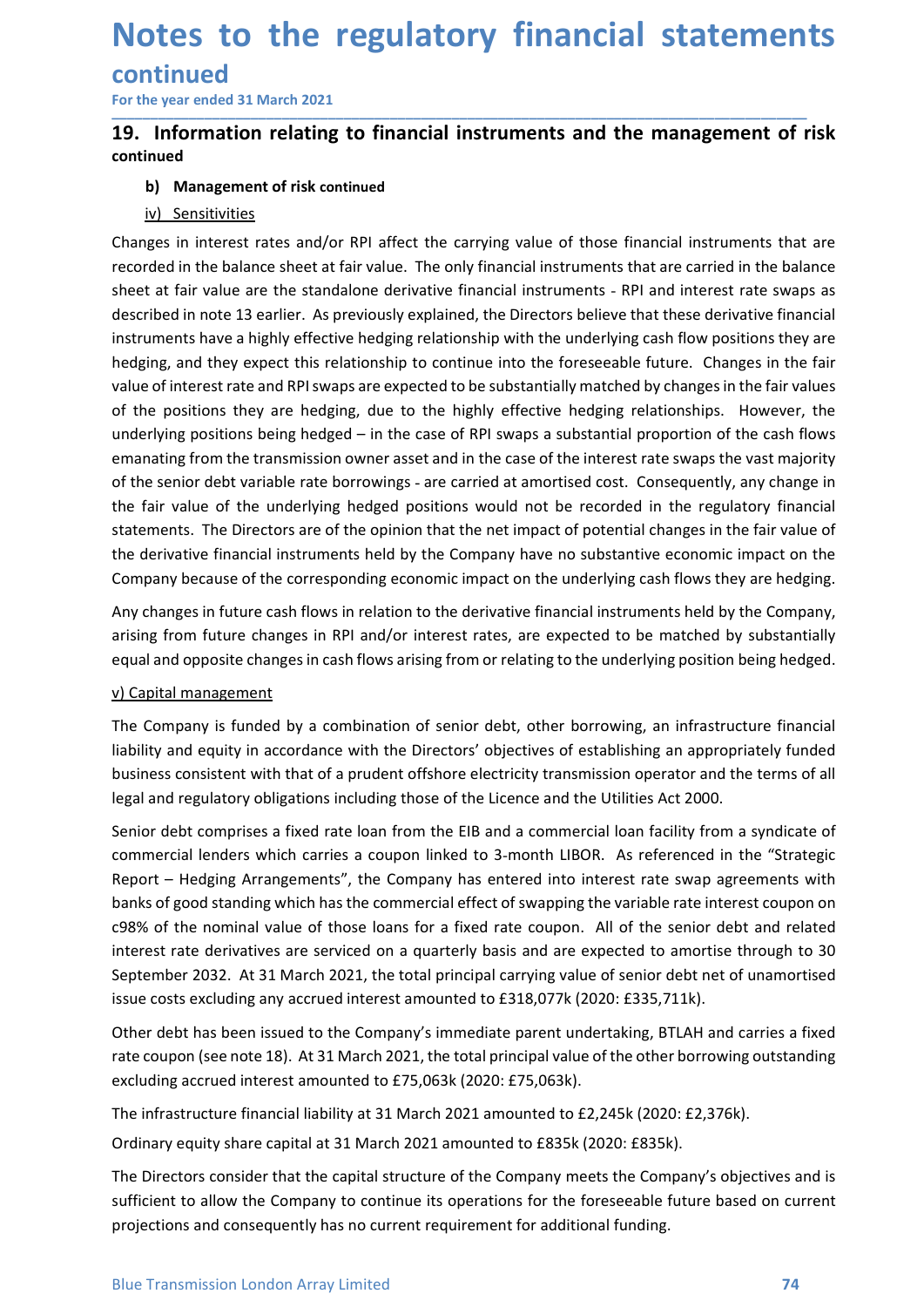# Notes to the regulatory financial statements<br>
continued<br>
For the year ended 31 March 2021<br>
20. Parent companies

# continued

\_\_\_\_\_\_\_\_\_\_\_\_\_\_\_\_\_\_\_\_\_\_\_\_\_\_\_\_\_\_\_\_\_\_\_\_\_\_\_\_\_\_\_\_\_\_\_\_\_\_\_\_\_\_\_\_\_\_\_\_\_\_\_\_\_\_\_\_\_\_\_\_\_\_\_\_\_\_\_\_\_\_\_\_\_\_\_\_\_\_

**Notes to the regulatory financial statemen**<br>
For the year ended 31 March 2021<br> **20. Parent companies**<br>
Blue Transmission London Array Limited's immediate parent Company is Blue Transmission London A<br>
(Holdings) Limited; b **Notes to the regulatory financial stat<br>
continued<br>
For the year ended 31 March 2021<br>
20. Parent companies<br>
Blue Transmission London Array Limited's immediate parent Company is Blue Transmissi<br>
(Holdings) Limited; both are Notes to the regulatory financial statements**<br>
For the year ended 31 March 2021<br> **20.** Parent companies<br>
Blue Transmission London Array Limited's immediate parent Company is Blue Transmission London Array<br>
(Holdings) Limi **Notes to the regulatory financial statements**<br>
For the year ended 31 March 2021<br> **20. Parent companies**<br>
Blue Transmission London Array Limited's immediate parent Company is Blue Transmission London Array<br>
(Holdings) Limi **Notes to the regulatory financial statements**<br>
For the year ended 31 March 2021<br> **20. Parent companies**<br> **20. Parent companies**<br> **20. Parent companies**<br>
(Holdings) Limited, both are limited companies domiciled in Great Br **Notes to the regulatory financial statements**<br>
For the year ended 31 March 2021<br> **20. Parent companies**<br>
Blue Transmission London Array Limited's immediate parent Company is Blue Transmission London Array<br>
(Holdings) Limi **Notes to the regulatory financial statements**<br>
For the year ended 31 March 2021<br> **20. Parent companies**<br>
Blue Transmission London Array Limited's immediate parent Company is Blue Transmission London Array<br>
(Holdings) Limi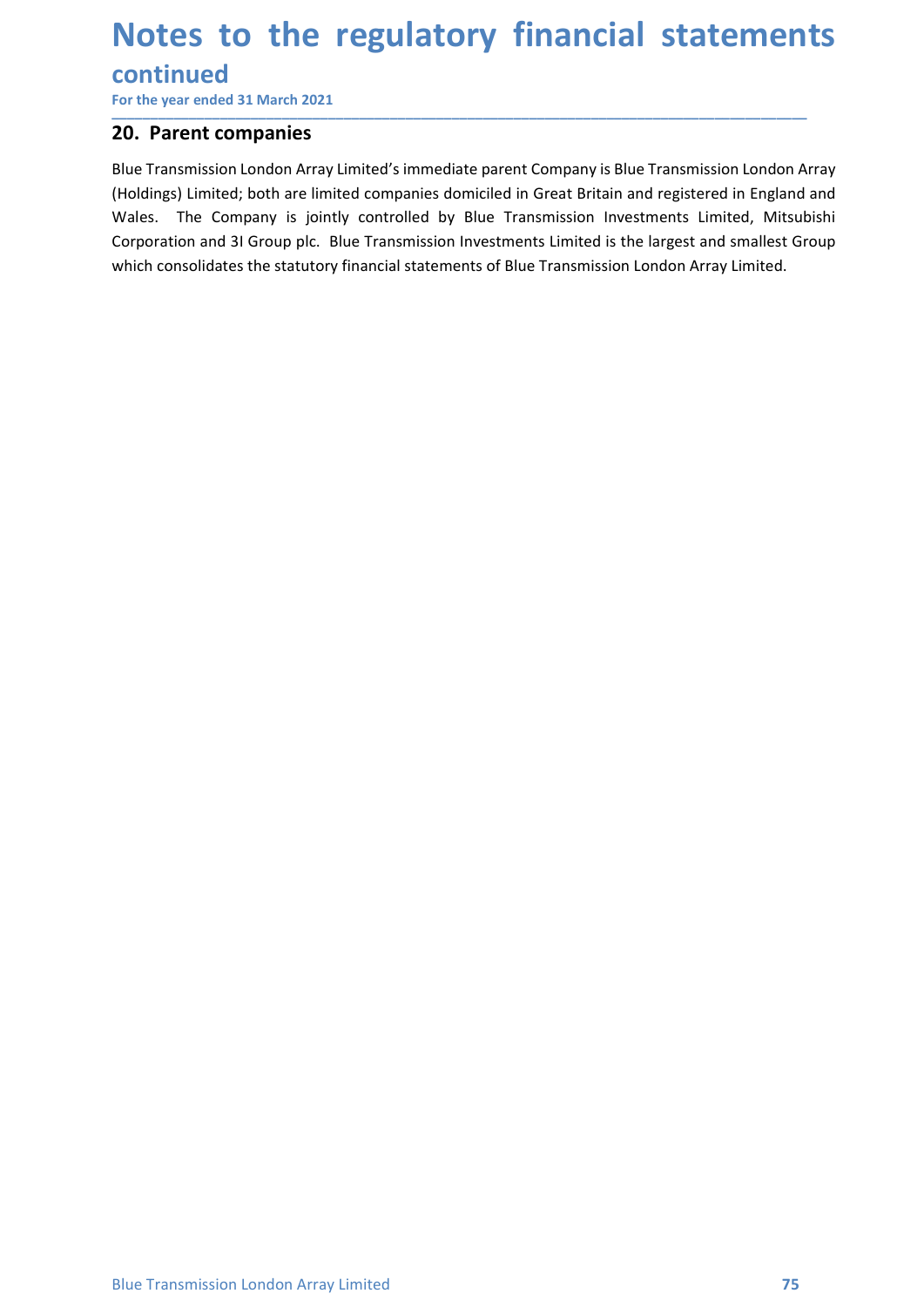# **Glossary**

# $\overline{A}$

**Glossary**<br> **A**<br>
<u>Contingent liabilities</u><br>
The Agreement<br>
The Shareholders Agreement<br>
The Gas and Electricity Markets Authority<br>
The Gas and Electricity Markets Authority<br> **Conting to the Statements is made. Glossary**<br>
The Agreement<br>
The Agreement<br>
The Shareholders Agreement<br>
The Shareholders Agreement<br>
The Shareholders Agreement<br>
The Sas and Electricity Markets Authority<br>
The Gas and Electricity Markets Authority<br>
B<br>
B<br>
D<br>
D **Glossary**<br> **A**<br>
<u>The Agreement</u><br>
The Anthority<br>
The Shareholders Agreement<br>
The Gas and Electricity Markets Authority<br>
The Gas and Electricity Markets Authority<br> **B**<br>
<u>Base Revenue</u><br> **D**<br>
Base Revenue<br> **D**<br>
Base Revenue<br> **Glossary**<br>
The Agreement<br>
The Agreement<br>
The Shareholders Agreement<br>
The Shareholders Agreement<br>
The Gas and Electricity Markets Authority<br>
The Gas and Electricity Markets Authority<br>
The Gas and Electricity Markets Author

# B<sub>a</sub> Barat and the second service of the series of the series of the series of the series of the series of the series of the series of the series of the series of the series of the series of the series of the series of the

### Board

### **BTI**

### BTLAH

Limited

### BTLA

# C

calendar year.<br>
established by the Irealy of Nome in 1958,<br>
and a hedge of the exposure to variability in cash<br>
a hedge of the exposure to variability in cash<br>
a hedge of the exposure to variability in cash<br>
and flows that calendar year. **EXAMPLE THE SET AND THE SET AND THE SET AND THE SET ASSESS THEREN SERIES THEREN SERIES THEST AND THE SET AND THE SET AND THE SET AND THE SET AND THE SET AND THE SET AND THE SET AND THE SET AND THE SET AND THE SET AND THE** Expose the value is linked to an underlying index, such<br>
and the value is linked to an underlying index, such<br>
Bilue Transmission London Array Limited<br>
Commodity prices.<br>
Commodity prices.<br>
Commodity prices.<br>
Commodity pr FITA<br>
ETLA as exchange rates, interest rates, RPI or<br>
EDIM<br>
EDIM<br>
EDIM<br>
CONDIVITY ONTERN CONTEXT DISTINGUISHING CONTEXT DISTINGUISH<br>
CONDIVITY ONTERN CONTEXT CONTEXT (wholly owned subsidiary of Mitsubishi<br>
Context been is **Bilue Transmission London Array Limited**<br> **Commodity prices.**<br> **Commodity and Transmission Corporation Limited**<br> **Corporation**<br> **Commodity and Commonical substigation**<br>
Shares (ordinary) that have been issued and<br> **Commo** since transmission contour Array comparison<br>
Colled the share control<br>
Colled the share control<br>
Shares (ordinary) that have been issued and<br>
Diamond Transmission UK Limited (wholly<br>
have been fully paid for.<br>
Corrying val C<br>
C<br>
Content of the proton and Transmission Corporation Limited<br>
Shares (ordinary) that have been issued and<br>  $\frac{DTUK}{D}$ <br>
Shares (ordinary) that have been issued and<br>  $\frac{DTUK}{D}$ <br>
Free an fully paid for.<br>
The amount at wh **C**<br> **Compled up share copital**<br>
Shares (ordinary) that have been issued and<br>  $\frac{DTUK}{N}$ <br>
Shares (ordinary) that have been issued and<br>  $\frac{DTUK}{N}$ <br>
Corporation and Transmission UK Limited (wholly<br>  $\frac{M}{N}$  could be the fu Corporation<br>
Shares (ordinary) that have been issued and<br>  $\frac{DTUK}{Diamond}$ <br>
Corporation)<br>
Shares for inly paid for.<br>
Corporation<br>  $\frac{DTUK}{Ddiamond}$ <br>
The amount at which an asset or liability is<br>
recorded in the balance sheet.<br>
Charg Shares (ordinary) that have been issued and<br>
have been fully paid for.<br>
Internal Transmission UK Limited (wholly<br>
near-orded in the balance sheet.<br>
The amount at which an asset or liability is<br>  $\frac{exp(1)}{2}$ <br>
the company a Example 10 and Transmission UK Limited (wholowed subsidiary of Mitsubishi Corporation)<br>
The amount at which an asset or liability is<br>
The European Investment Bank, the European<br>
crecorded in the balance sheet.<br>
Containing corrying value<br>
The amount at which an asset or liability is<br>  $\frac{EB}{other}$ <br>  $\frac{BIB}{other}$ <br>  $\frac{RIB}{other}$ <br>  $\frac{BIB}{other}$ <br>  $\frac{BIB}{other}$ <br>  $\frac{BIB}{other}$ <br>  $\frac{BIB}{other}$ <br>  $\frac{BIB}{other}$ <br>  $\frac{C1}{other}$ <br>  $\frac{C1}{other}$ <br>  $\frac{C1}{other}$ <br>  $\frac{C1}{other}$ <br>  $\frac{C1}{other}$ <br>  $\frac{$ The amount at which an asset or liability is<br>  $\frac{EB}{The amount at which an asset or liability is  
\nthe period of time in between 1 April in one  
\nChapter 10.24  
\nThe period of time in between 1 April in one  
\ncalendar year and 31 March, in the following  
\ncalendra year and 31 March, in the following  
\ncalendra year and 31 March, in the following  
\n*Cash Flow Medges*  
\n*Cash Flow Medges*  
\n*Cash Flow Medges*  
\n*Cash Flow Medges*  
\n*Cash Flow Medges*  
\n*Cash Flow Medges*$ Free priorities when the balance sheet.<br> **Example the balance sheet.**<br> **EVALUAT EXECT THE EUTOPED TRANS THE PERENT CONDITION**<br> **EXECT TRANS TO THE EUTOPED TRANS TO THE EUTOPED TRANS TO THE EUTOPED CONDITION**<br> **CALC TRANS** EVENTIFY THE DEFAINT WE CONSULTED THE EXECT THE RETOREM INTEGRATING THE PROPORT THE PERIOD OF THE EUROPEAN CORRECT THE EUROPEAN CORRECT THE EUROPEAN CORRECT CONDITION CONTECT CONTECT CONTECT AN INTEGRAL THEOREM INTEGRAL AN

\_\_\_\_\_\_\_\_\_\_\_\_\_\_\_\_\_\_\_\_\_\_\_\_\_\_\_\_\_\_\_\_\_\_\_\_\_\_\_\_\_\_\_\_\_\_\_\_\_\_\_\_\_\_\_\_\_\_\_\_\_\_\_\_\_\_\_\_\_\_\_\_\_\_\_\_\_\_\_\_\_\_\_\_\_\_\_\_\_\_

**GIOSSATY**<br>
The Agreement<br>
The Shareholders Agreement<br>
The Shareholders Agreement<br>
The Shareholders Agreement<br>
The Shareholders Agreement<br>
The Gas and Electricity Markets Authority<br>
The Gas and Electricity Markets Authorit **Contingent liabilities**<br> **Possible obligations or potential liabilities**<br> **arising from past events, for which no<br>
provision has been recorded, but for which<br>
disclosure in the regulatory financial<br>
statements is made. Contingent liabilities**<br>Possible obligations or potential liabilities<br>arising from past events, for which no<br>provision has been recorded, but for which<br>disclosure in the regulatory financial<br>statements is made. **Example 12**<br> **Example 12**<br> **Example 12**<br> **Example 12**<br> **Example 12**<br> **Example 12**<br> **Example 12**<br> **Example 12**<br> **Example 12**<br> **Example 12**<br> **Example 12**<br> **Example 12**<br> **Example 12**<br> **Example 12**<br> **Example 12**<br> **Example 12 Example 11 Example 11 Example 12 Example 12 Example 12 Example 12 Example 12 Example 12 Example 12 Example 12 Example 12 Example 12 Example 12 Example 12 Example 14 Statements is made.**<br> **D**<br> **D**<br> **D**<br> **D**<br> **D**<br> **D**<br> **def Contingent liabilities**<br> **Example 18**<br> **Possible obligations or potential liabilities**<br> **Alter and the regulatory financial**<br> **CONS**<br> **CONS**<br> **CONS**<br> **CONS**<br> **CONS**<br> **CONS**<br> **CONS**<br> **CONS**<br> **CONS**<br> **CONS**<br> **CONS**<br> **CONS**<br> **Contingent liabilities**<br> **Example 15**<br> **Possible obligations or potential liabilities**<br> **arising from past events, for which no**<br> **provision has been recorded, but for which**<br> **disclosure in the regulatory financial**<br> **Su** 

# D<sub>ar</sub> and the state of the state of the state of the state of the state of the state of the state of the state of the state of the state of the state of the state of the state of the state of the state of the state of the

**Glossary**<br> **A**<br> **A**<br>
<u>Contingent liabilities</u><br>
The Authority<br>
The Shareholders Agreement<br>
The Authority<br>
The Shareholders Agreement<br>
The Gas and Electricity Markets Authority<br>
Shareholders are considered to provision has **G LOSSATY**<br>
The Agreement<br>
The Agreement<br>
The Shareholders Agreement<br>
The Shareholders Agreement<br>
The Shareholders Agreement<br>
The Shareholders Agreement<br>
The Gas and Electricity Markets Authority<br>
The Gas and Electricity **Glossary**<br>
The Agreement<br>
The Shareholders Agreement<br>
The Shareholders Agreement<br>
The Shareholders Agreement<br>
The Gas and Electricity Markets Authority<br>
The Gas and Electricity Markets Authority<br>
Susclosure in the regulat **Good Contingent Contingent Indivities**<br>
The Agreement<br>
The Agreement<br>
The Sax and Electricity Markets Authority<br>
The Sax and Electricity Markets Authority<br>
The Sax and Electricity Markets Authority<br>
The Gas and Electricit **EXECUTE:**<br> **EXECUTE:**<br>
The Agreement<br>
The Shareholders Agreement<br>
The Shareholders Agreement<br>
The Gas and Electricity Markets Authority<br>
The Gas and Electricity Markets Authority<br>
Blue Electricity Markets Authority<br>
Sepre **A**<br> **EXAMELE THE STATE CONSUMED THE STATE CONSUMERENT CONSUMERENT THE STATE SPECIES CONSUMERENT CONSUMER THE STATE ONE OF THE SAMELE OF A CONSUMERENT CONSUMERENT CONSUMERENT CONSUMERENT CONSUMERENT CONSUMERENT CONSUMEREN** Fine Authority<br>
The Authority<br>
The Authority<br>
The Authority<br>
The Authority<br>
Subsequence<br>
Buse Revenue<br>
Representing that revenue, in any one<br>
Buse Revenue<br>
Representing that revenue, in any one<br>
of most assets and liabilit **B**<br> **EXEREM EVENT CONDUCT CONDUCT CONDOM CONDOM**<br> **EXEREM EXEREM AND AND CONDOM CONDUCT CONDUCT CONDOM CONDOM CONDUCT CONDUCT CONDOM CONDOM CONDOM CONDOM CONDOM CONDOM CONDOM CONDOM CONDOM CONDOM CONDOM CONDOM CONDOM CON Boxe Revenue**<br> **Example that the venue, in any one**<br> **Example that the start of the start of the start of start of start of start of start of start of start<br>
charging year, which reflects the Licence target<br>
<b>Example 10 EXEIGNMENT ASSOCIATE:**<br> **EXERCUSS THE SET AND ASSOCIATE AND ASSOCIATE AND ASSOCIATE AND AND AND ASSOCIATE AND AND BE AND ANONG SURFACE AND ANONG SURFACE AND ANONG PAID AND AND ANONG THE AND ANONG THE AND ANONG THE AND ANO** Charging year, which reflects the Licence target<br>
the amount of tax that a<br>
availability of 98%.<br>
availability of 98%.<br>
Free Board of Directors of the Company<br>
between the carrying val<br>  $\frac{BTLAH}{B00}$ <br>
EBLIE Transmission I availability of 98%.<br> **EVALUAT EXECT SONTABITY:** The amost of Directors of the Company<br>
the tween the carrying value for accounting<br>
<u>BFIR</u><br>
The Board of Directors of the Company<br>
between the carrying value for accounting **Contingent liabilities**<br> **Contingent liabilities**<br> **Possible obligations or potential liabilities**<br> **arising from past events, for which no**<br> **provision has been recorded, but for which**<br> **disclosure in the regulatory fin Contingent liabilities**<br> **Possible obligations or potential liabilities**<br> **arising from past events, for which no**<br> **provision has been recorded, but for which**<br> **disclosure in the regulatory financial**<br> **b**<br> **D**<br> **D**<br> **D Contingent liabilities**<br> **Possible obligations or potential liabilities**<br> **arising from past events, for which no**<br> **provision has been recorded, but for which**<br> **disclosure in the regulatory financial**<br> **b**<br> **D**<br> **D**<br> **D Example 12**<br> **Contingent liabilities**<br> **Possible obligations or potential liabilities**<br>
arising from past events, for which no<br>
provision has been recorded, but for which<br>
disclosure in the regulatory financial<br> **D**<br> **D**<br> **Contingent liabilities**<br> **Example condigations** or potential liabilities<br> **Provision has been recorded, but for which no**<br> **provision has been recorded, but for which**<br> **disclosure** in the regulatory financial<br> **Statement Contingent liabilities**<br> **Possible obligations or potential liabilities**<br> **arrising from past events, for which no**<br> **provision has been recorded, but for which disclosure in the regulatory financial<br>
<b>B**<br> **D**<br> **D**<br> **D**<br> **Example 12**<br> **Contingent liabilities**<br> **Possible obligations or potential liabilities**<br>
arising from past events, for which no<br>
provision has been recorded, but for which<br>
statements is made.<br> **D**<br> **D**<br> **D**<br> **D**<br> **D**<br> **D Example 12**<br> **Example 12**<br> **Example 12**<br> **Example 12**<br> **Example 12**<br> **Example 12**<br> **Example 12**<br> **COVE 12**<br> **COVE 12**<br> **COVE 12**<br> **COVE 12**<br> **COVE 12**<br> **COVE 12**<br> **COVE 12**<br> **COVE 12**<br> **COVE 12**<br> **COVE 12**<br> **COVE 12**<br> **CO Contingent liabilities**<br> **Possible obligations or potential liabilities**<br> **arising from past events, for which no**<br> **provision has been recorded, but for which no**<br> **disclosure in the regulatory financial**<br> **BLAC**<br> **D**<br> **Example 11 (Controllation Space Transmission** or potential liabilities Parsising from past events, for which no<br>provision has been recorded, but for which no<br>disclosure in the regulatory financial<br>statements is made.<br>**D**<br> Possible obligations or potential liabilities<br>arising from past events, for which no<br>provision has been recorded, but for which no<br>disclosure in the regulatory financial<br>statements is made.<br>D<br>D<br>deferred tax<br>For most assets arising from past events, for which no<br>provision has been recorded, but for which<br>disclosure in the regulatory financial<br>statements is made.<br><br>**D**<br>**D**<br>**D**<br>**D**<br>**Commodity** is made.<br>**Commodity** financial<br>statements is made.<br><br> disclosure in the regulatory financial<br>statements is made.<br>**D**<br>**D**<br>deferred tax<br>For most assets and liabilities, deferred tax is<br>the amount of tax that will be payable or<br>received in respect of that asset or liability in<br>b statements is made.<br> **D**<br> **D**<br> **D**<br> **D**<br> **Com** most assets and liabilities, deferred tax is<br>
the amount of tax that will be payable or<br>
received in respect of that asset or liability in<br>
future tax returns as a result of a deferred tax<br>For most assets and liabilities, deferred tax is<br>the amount of tax that will be payable or<br>received in respect of that asset or liability in<br>future tax returns as a result of a difference<br>between the carrying For most assets and liabilities, deferred tax is<br>the amount of tax that will be payable or<br>received in respect of that asset or liability in<br>future tax returns as a result of a difference<br>between the carrying value for ac

### derivative

### DTC

Corporation)

### DTUK

# Experience of the state of the state of the state of the state of the state of the state of the state of the state of the state of the state of the state of the state of the state of the state of the state of the state of

## EIB **EIB**

**EXEMPLE SET THE SONG THE SONG THE SONG CONSUMPTED THE BOAT OF COLLON THE BOAT OF COLLON THE SURFACT DRESS OF A SURFACT DRESS OF A SURFACT DRESS OF A SURFACT DRESS OF A SURFACT DRESS OF A SURFACT DRESS OF A SURFACT DRESS** The Board of Directors of the Company<br>
BILE<br>
Blue Transmission Investments Limited<br>
Blue Transmission Investments Limited<br>
Blue Transmission London Array (Holdings)<br>
A financial instrument or other<br>
Limited<br>
ETLA<br>
Blue Tr The period of time in between 1 April in one Examples Transmission Investments Limited<br>
Elue Transmission London Array (Holdings)<br>  $\frac{\theta\text{ITAA}}{\text{Bin}}$ <br>
Elue Transmission London Array (Holdings)<br>  $\theta\text{N}$  A financial instrument or other contract where<br>  $\frac{\theta\text{ITA}}{\text{Lin$ between the carrying value for<br>purposes in the balance sheet and the value for<br>tax purposes of the same asset or liability.<br><u>derivative</u><br>A financial instrument or other contract where<br>the value is linked to an underlying i purposes of the same asset and the value of<br>tax purposes of the same asset or liability.<br>
<u>derivative</u><br>
A financial instrument or other contract where<br>
the value is linked to an underlying index, such<br>
as exchange rates, i derivative<br>
derivative<br>
derivative and instrument or other contract where<br>
the value is linked to an underlying index, such<br>
as exchange rates, interest rates, RPI or<br>
commodity prices.<br>
DTC<br>
DTC<br>
Commond Transmission Corp **derivative**<br>
A financial instrument or other contract where<br>
A financial instrument or other contract where<br>
the value is linked to an underlying index, such<br>
as exchange rates, interest rates, RPI or<br>
<u>Commondity</u> prices integration. as exchange rates, interest rates, RPI or<br>
<u>OPTC</u><br>
<u>OPTC</u><br>
Diamond Transmission Corporation Limited<br>
(wholly owned subsidiary of Mitsubishi<br>
Corporation)<br>
<u>DTUK</u><br>
Diamond Transmission UK Limited (wholly<br>
owned subsidiary o commodity prices.<br>
<u>Dricom</u><br>
<u>Dricom</u><br>
Diamond Transmission Corporation Limited<br>
(wholly owned subsidiary of Mitsubishi<br>
Corporation)<br>
<u>DTUK</u><br>
Diamond Transmission UK Limited (wholly<br>
owned subsidiary of Mitsubishi Corpor (Winter)<br>
Corporation)<br>
Corporation)<br>
DTUK<br>
Diamond Transmission UK Limited (wholly<br>
owned subsidiary of Mitsubishi Corporation)<br>
E<br>
E<br>
E<br>
The European Investment Bank, the European<br>
Union's long-term lending institution, Expression,<br>
Entrince Transmission UK Limited (wholly<br>
Diamond Transmission UK Limited (wholly<br>
Comment Bank, the European<br>
Thion's long-term lending institution,<br>
established by the Treaty of Rome in 1958,<br>
with the aim o The accounting Diamond Transmission UK Limited (wholly<br>
Diamond Transmission UK Limited (wholly<br>
Entertainment Sank, the European<br>
The European Investment Bank, the European<br>
established by the Treaty of Rome in 1958,<br>
wit E<u>IB</u><br>
<u>EIB</u><br>
The European Investment Bank, the European<br>
Union's long-term lending institution,<br>
setablished by the Treaty of Rome in 1958,<br>
with the aim of furthering European<br>
integration.<br>
<u>equity</u><br>
In regulatory finan **E**<br> **EIB**<br>
The European Investment Bank, the European<br>
Union's long-term lending institution,<br>
established by the Treaty of Rome in 1958,<br>
with the aim of furthering European<br>
integration.<br> **Equity**<br>
In regulatory financ

### equity

# **F F** *F*

FPL **FRIDA**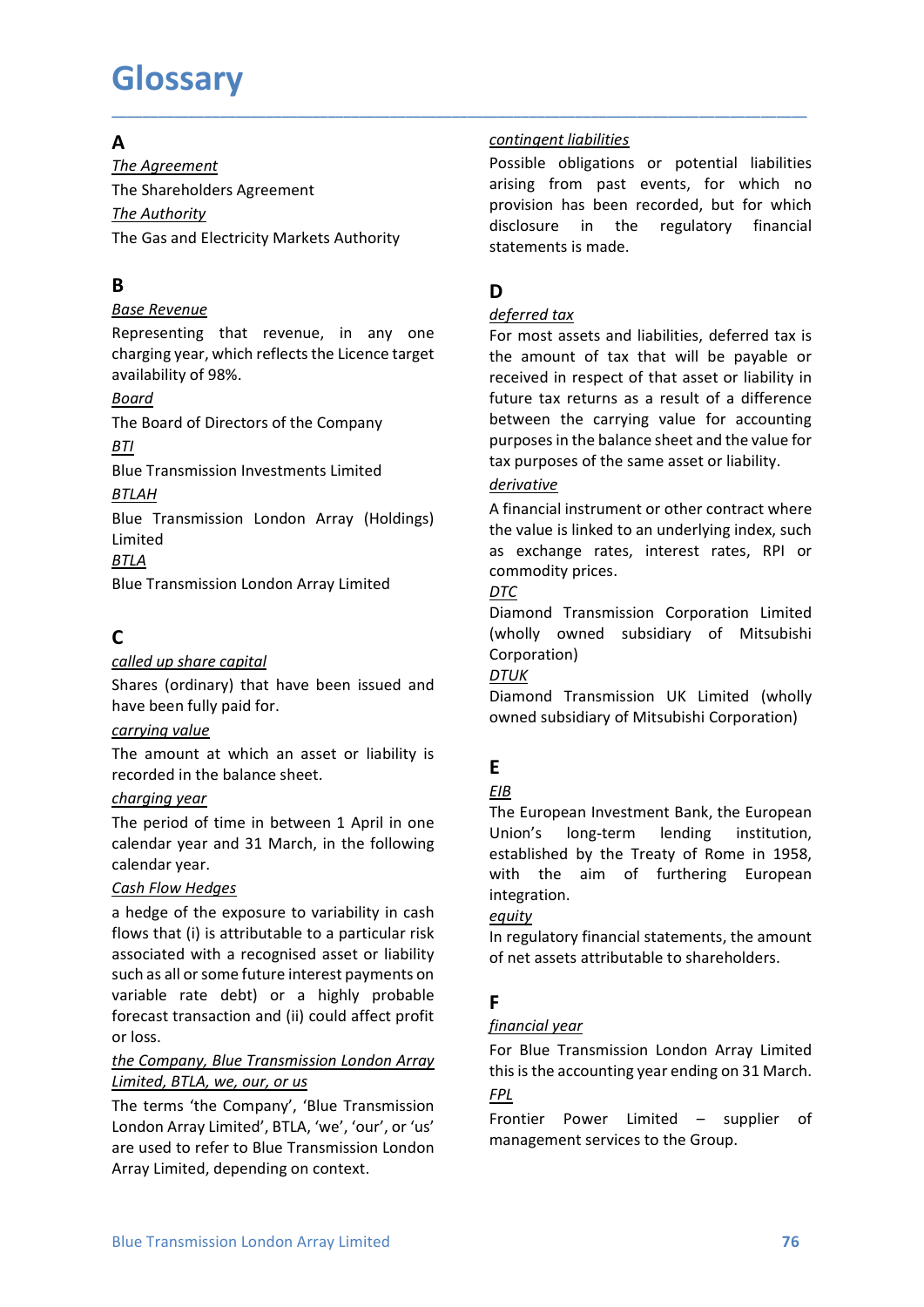# **Glossary**

## Germany and the second service of the service of the service of the series of the series of the series of the series of the series of the series of the series of the series of the series of the series of the series of the

G<br>
G<br>
Great Britain<br>
Great Britain<br>
The island of Great Britain comprised of its<br>
LIBOR<br>
The island of Great Britain comprised of its<br>
London Interbank Offere<br>
constituent parts, namely: Wales, England and<br>
Scotland.<br>
The **Glossary**<br>
G<br>
Great Britain<br>
The island of Great Britain comprised of its<br>
LIBOR<br>
The island of Great Britain comprised of its<br>
constituent parts, namely: Wales, England and<br>
Scotland.<br>
The Offshore Electricity Licence h **Glossary**<br> **G**<br> **Constituent parts, namely: Wales, England and<br>** *LIBOR***<br>
In the sland of Great Britain comprised of its<br>
constituent parts, namely: Wales, England and<br>
<u>the Group</u><br>
The Offshore Electricity Licence held b** Scotland. **Glossary**<br>
Get Britain<br>
The island of Great Britain comprised of its<br>
The island of Great Britain comprised of its<br>
constituent parts, namely: Wales, England and<br>
the Licence<br>
Scotland.<br>
The Offshore Electricity<br>
Transmi

# H<sub>ar</sub> and the state of the state of the state of the state of the state of the state of the state of the state of the state of the state of the state of the state of the state of the state of the state of the state of the

### HS&E

# **I** and the state of the

### **IASB International Contract Contract Contract Contract Contract Contract Contract Contract Contract Contract Contract Contract Contract Contract Contract Contract Contract Contract Contract Contract Contract Contract Co**

### IFRS

### IML

It relates to one specific (acut<br>
Incident which arises as a removement with the requirements<br>
International accounting standards in supervisor at the time and updated<br>
International accounting standards in supervisor at t **IN:**<br>
ITERN ITERN TREAT WINDIM THERE THE TREAT WINDIM THE TREAT WINDIM THE TREAT TREAT TREAT TREAT TREAT TREAT TREAT<br>
INCONSIDENT TREAT AND COMPARIES ACT 2006<br>
INTERNATIONAL ACCOUNTING STANDART SCHEME AND APPOPTIVE INVEN **EXECUTE THE SECUTE THE SECUTE THE SECUTE THE SECUTE THE SECUTE THE SECUTE THE SECUTE ONE COMPARISM AND THE SECUTE CONDUCT CONDUCT CONDUCT CONDUCT CONDUCT CONDUCT CONDUCT CONDUCT CONDUCT CONDUCT CONDUCT CONDUCT CONDUCT CON** Example the control of the matter of the matter of the matter of the conformity with the requirements of the appropriate investigation.<br>
Companies Act 2006<br>
Companies Act 2006<br>
Matternational Accounting Standards Board<br>
C International accounting standards in supervoor at the time and was subject to<br>
comformity with the requirements of the appropriate investigation.<br>
<u>MASO</u><br>
International Accounting Standards Board<br>
International Accounting conformity with the requirements of the **appropriate** investigation.<br>
Companies Act 2006<br>
International Accounting Standards Board<br>
International Accounting Standards Board<br>
International Marine Management Organisation<br>
IF Companies Act 2006<br>
<u>IASE</u><br>
<u>IASE</u><br>
International Accounting Standards Board<br>
INTERIC 12<br>
IFRIC 12<br>
IFRIC 12<br>
IFRIC 12<br>
IFRIC 12<br>
IFRIC 12<br>
IFRIC 12<br>
IFRIC 12<br>
IFRIC 12<br>
IFRIC 12<br>
IFRIC 12<br>
IFRIC 12<br>
IFRIC 12<br>
IFRIC 12<br>
IF  $\begin{tabular}{l|c|c|c|c} \hline \textbf{M} & \textbf{M} & \textbf{M} \\ \hline Inert alaccounting Standards Board & \textbf{M} \underline{MO} & \textbf{M} \underline{MO} \\ \hline IFRIC 12 Service Concession Arrangements & \textbf{M} \underline{SA} & \textbf{M} \underline{AN} \\ \hline IFRIC 12 Service Concession Arrangements & \textbf{M} \underline{SA} & \textbf{M} \underline{AN} \\ \hline IFRS & \textbf{M} \underline{AM} \\ \hline Infrasturature Manggers Limited - supplier of & \textbf{m} \underline{I} \underline{R} \\ \hline and \textbf{m} \underline{$ Management Services Agreement<br>
See IAS<br>
MML<br>
Infrastructure Managers Limited – supplier of<br>
Megawatts – an amount of power eq<br>
derivative and company secretarial<br>
A derivative financial instrument that is a<br>
Megawatt hour Magnover the managers Limited – supplier of Miggavatts – an amount of power equal to one<br>diministrative and company secretarial  $\frac{MWh_{IS}}{Mly_{RZ}}$ <br>
Environs to the Group<br>
Interest Rote Sworps<br>
Interest Rote Sworps<br>
A deriv Infrastructure Managers Limited – supplier of<br>
administrative and<br>
services to the Group<br>
Services to the Group<br> *Interest Rote Swaps*<br>
A derivative financial instrument that is a<br>
equivalent to delivering<br>
A derivative fi

# K<sub>ar</sub>a di Kabupatén Bandung Kabupatén Bandung Kabupatén Bandung Kabupatén Bandung Kabupatén Bandung Kabupatén Bandung Ka

KPIs  $kV$ 

# L<sub>ine</sub> and the state of the state of the state of the state of the state of the state of the state of the state of the state of the state of the state of the state of the state of the state of the state of the state of the

# LIBOR

\_\_\_\_\_\_\_\_\_\_\_\_\_\_\_\_\_\_\_\_\_\_\_\_\_\_\_\_\_\_\_\_\_\_\_\_\_\_\_\_\_\_\_\_\_\_\_\_\_\_\_\_\_\_\_\_\_\_\_\_\_\_\_\_\_\_\_\_\_\_\_\_\_\_\_\_\_\_\_\_\_\_\_\_\_\_\_\_\_\_

LIBOR<br>London Interbank Offered Rate.<br><u>the Licence</u><br>The Offshore Electricity Licence held by Blue<br>Transmission London Array Limited<br>LIIs<br>Lost time injury – an incident arising out of <sup>Ri</sup>lue L<br>
<u>LIBOR</u><br>
London Interbank Offered Rate.<br>
<u>the Licence</u><br>
The Offshore Electricity Licence held by Blue<br>
Transmission London Array Limited<br>
LILS<br>
Lost time injury – an incident arising out of Blue<br>
Transmission London Ar

### LTIs

**GIOSSATY**<br>
Great Britain<br>
The island of Great Britain comprised of its<br>
LIBOR<br>
The island of Great Britain comprised of its<br>
Scotland.<br>
Scotland.<br>
Scotland.<br>
Scotland.<br>
The Offshore Electricity Licence held by Blue<br>
Tran subsidiary undertakings **Good Science Control Controllering Controllering Controllering Controllering Controllering Controllering Controllering Controllering Controllering Controllering Controllering Controllering Controllering Controllering Cont** Grid Finder Scotland<br>
For Example 1980 and The island of Great Britain comprised of its<br>
Econstituent parts, namely: Wales, England and<br>
the Licence<br>
Scotland.<br>
The Offshore Electricity<br>
For Group<br>
Transmission London Arr. **G**<br> **Contained Standard Containstant Containstant Containstant Consisted Consisted Consideration<br>
Scotland.<br>
Scotland.<br>
Scotland.<br>
Scotland.<br>
Scotland.<br>
Scotland.<br>
Scotland.<br>
Examples Scotland.<br>
Examples of the Compare E G**<br>
<u>Greed Britain</u><br>
Chromosopheric Ligarity: Viales, England and<br>
the <u>Ligarity</u>:<br>
Chromosopheric Ligarity is the core of the requirements of the requirements of the<br>
Econdarion Chromosopheric Electricity Lietunce held Great Britain<br>
Condition The island of Great Britain comprised of its<br>
constitution there is the Companism Scotland.<br>
Scotland.<br>
Scotland the Companism Investments Limited and its<br>
Scotland.<br>
Scotland Transmission Investme Contant the pair of the the contant of the term of the term of the Critical Contant (Scenarius Contant of the Critical Transmission London Array Limited's upstandard the Crounting Subsidiary undertakings undertakings to t Scotland.<br>
The Offshore Electricity<br>
Electricity<br>
In Offshore Electricity<br>
In Offshore Electricity<br>
In any other<br>
Subsidiary undertakings<br>
International<br>
In a counting tand and its<br>
International operations which leads<br>
I  $the Group Transmission Investments Limited and its  
\nBlue Transmission investments limited and its  
\nsubsidary undertaking  
\nsubsidary undertaking  
\nsubsidary undertaking  
\nJrammission London Array Limited's  
\nLrammission London Array Limited's  
\nLrammission London Array Uniteds  
\nLham, Safety's  
\nLham, safety and the Environment  
\nHell, Safety and the Environment  
\nHell, safety and the Environment  
\nHell, safety and the Environment  
\nLham, or activities, which was reported to the  
\nintermational  
\ntransmission London Array Limited s premiles  
\ntransmission London Array Limited s premiles  
\nLam, or activities, which was reported to the  
\nintermational accounting standards in  
\nCompanies Act 2006  
\nLam, or activities, which was reported to the$ </u> subsidiary undertakings<br>
H<br>
H<br>
H<br>
H<br>
H<br>
H<br>
H<br>
H<br>
H<br>
H<br>
See IAS<br>
Health, Safety and the Environment<br>
Transmission London<br>
operations which leads<br>
thermational<br>
accounting standards<br>
in the reducement of the<br>
Companies Act 2 **HERS**<br>
IN the Graphologe or contract mormally has then of the employe or contract mormally has then of the<br>
Health, Safety and the Environment<br>
Infrastructure Mollowing day, or shift following, the inclent<br>
International administrative and company secretarial Fractive and the Environment<br>
Interaction of specific (actual<br>
International<br>
International<br>
International<br>
International accounting standards in<br>
supervisor at the time and was<br>
represented to the system of the system of L<br>
<u>LIBOR</u><br>
London Interbank Offered Rate.<br>
<u>the Licence</u><br>
The Offshore Electricity Licence held by Blue<br>
Transmission London Array Limited<br>
LITS<br>
Lost time injury – an incident arising out of Blue<br>
Transmission London Arr L<br>
<u>LIBOR</u><br>
London Interbank Offered Rate.<br>
<u>the Licence</u><br>
The Offshore Electricity Licence held by Blue<br>
Transmission London Array Limited<br>
LIIs<br>
Lost time injury – an incident arising out of Blue<br>
Transmission London Arr L<br>
<u>LIBOR</u><br>
London Interbank Offered Rate.<br>
The Offshore Electricity Licence held by Blue<br>
Transmission London Array Limited<br>
LIIs<br>
Lost time injury – an incident arising out of Blue<br>
Transmission London Array Limited's<br>
o L<br>
<u>LIBOR</u><br>
London Interbank Offered Rate.<br>
the Licence<br>
The Offshore Electricity Licence held by Blue<br>
Transmission London Array Limited<br>
Lost time injury – an incident arising out of Blue<br>
Transmission London Array Limit **LIBOR**<br> **LIBOR**<br> **LIBOR**<br> **COMPTE LIGORE TO THE CONFIDENCIAL CONFIDENCIAL CONFIDENCIAL CONFIDENCIAL CONFIDENTIES**<br> **LITIS**<br> **LOCE TRANS LIGORET LIGORET CONFIDENCIAL CONFIDENCIAL CONFIDENCIAL CONFIDENCIAL CONFIDENCIAL CONF LEOR**<br>
<u>LIBOR</u><br>
London Interbank Offered Rate.<br>
the Licence<br>
The Offshore Electricity Licence held by Blue<br>
Transmission London Array Limited<br>
LTIs<br>
Lost time injury – an incident arising out of Blue<br>
Transmission London **LIBOR**<br> **LIBOR**<br> **LIBOR**<br> **COMOT LIBOR CONTIFY CONTIFY CONTIFY CONTIFY CONTIFY CONTIFY CONTIFY CONTIFY CONTIFY CONTIFY CONTIFY<br>
<b>LITIS**<br> **LITIS**<br> **LITIS**<br> **LIGK EXECT CONTIFY CONTIFY CONTIFY CONTIFY CONTIFY CONTIFY CONT** LIBOR<br>
LIBOR<br>
LIBOR<br>
LONDON Interbank Offered Rate.<br>
the Licence<br>
The Offshore Electricity Licence held by Blue<br>
Transmission London Array Limited's<br>
Dost time injury – an incident arising out of Blue<br>
Transmission London **LEDOR**<br>
<u>LIBOR</u><br>
LIBOR<br>
LIBOR<br>
LIGNE LIGENCIC EXECT DUSTIBUTE OF THE Offshore Electricity Licence held by Blue<br>
Transmission London Array Limited's<br>
LITIS<br>
Lost time injury – an incident arising out of Blue<br>
Transmission LIBOR<br>
LIBOR<br>
LIBOR<br>
LIBOR<br>
In Offshore Electricity Licence held by Blue<br>
Transmission London Array Limited<br>
LITIs<br>
Lost time injury – an incident arising out of Blue<br>
Transmission London Array Limited's<br>
operations which **LEROR**<br> **LEROR**<br> **LEROR**<br> **LERORE LERORE ELECTICITY LIGERT TOM BUT THE OFFSHOTE ELECTICITY**<br> **LETS**<br> **LETS**<br> **LETS**<br> **LETS**<br> **LETS**<br> **LETS**<br> **LETS**<br> **LETS**<br> **LETS**<br> **LETS**<br> **LETS**<br> **LETS**<br> **LETS**<br> **LETS**<br> **LETS**<br> **LETS**<br> **LIBOR**<br> **LIBOR**<br> **LIBOR**<br> **CIBOR**<br> **LITES**<br> **CIBOR**<br> **CIBOR**<br> **CITES**<br> **CITES**<br> **CITES**<br> **CITES**<br> **CITES**<br> **CITES**<br> **CITES**<br> **CITES**<br> **CITES**<br> **CITES**<br> **CITES**<br> **CITES**<br> **CITES**<br> **CITES**<br> **CITES**<br> **CITES**<br> **CITES**<br> **CITES** LIBOR<br>
LIBOR<br>
LIBOR<br>
LOND Interbank Offered Rate.<br>
The Offshore Electricity Licence held by Blue<br>
Transmission London Array Limited<br>
LITLS<br>
LOSt time injury – an incident arising out of Blue<br>
Transmission London Array Limi The Offshore Electricity Licence held by Blue<br>
Transmission London Array Limited<br>
<u>LTIs</u><br>
Lost time injury – an incident arising out of Blue<br>
Transmission London Array Limited's<br>
operations which leads to an injury where t <u>LTIs</u><br>
<u>LTIs</u><br>
Lost time injury – an incident arising out of Blue<br>
Transmission London Array Limited's<br>
operations which leads to an injury where the<br>
employee or contract normally has time off the<br>
following day, or shi Transmission London Array Limited's<br>operations which leads to an injury where the<br>employee or contarta forormally has time off the<br>following day, or shift following, the incident.<br>It relates to one specific (acute) identi operations which leads to an injury where the<br>employee or contract normally has time off the<br>following day, or shift following, the incident.<br>It relates to one specific (acute) identifiable<br>incident which arises as a resul following day, or shift following, the incident.<br>
It relates to one specific (actute) identifiable<br>
incident which arises as a result of Blue<br>
Transmission London Array Limited's premise,<br>
plant, or activities, which was r It relates to one specific (acute) identifiable<br>incident which arises as a result of Blue<br>Transmission London Array Limited's premise,<br>plant, or activities, which was reported to the<br>supervisor at the time and was subject incident which arises as a result of Blue<br>Transmission London Array Limited's premise,<br>plant, or activities, which was reported to the<br>supervisor at the time and was subject to<br>appropriate investigation.<br>M<br>M<br>Mazine Managem

# M<sub>a</sub> and the set of the set of the set of the set of the set of the set of the set of the set of the set of the set of the set of the set of the set of the set of the set of the set of the set of the set of the set of the

<u>MMO</u> and the state of the state of the state of the state of the state of the state of the state of the state o

MSA PARTICIPATION CONTINUES AND LOCAL CONTINUES.

### MW

### MWhrs

## N<sub>N</sub>N<sub>N</sub>

exchange periodic interest payments on a<br>
predetermined principal amount. The<br>
Company pays fixed interest amounts in<br>
exchange for receipt of variable interest<br>
antional Grid Electricity Transmission plc<br>
amounts linked t **NGET MMO**<br>
Marine Management Organisation<br>
<u>MSA</u><br>
Management Services Agreement<br>
million watts<br>
million watts<br>
megawatt hours – an amount of energy<br>
equivalent to delivering one million watts of<br>
power over a period of one hou NGESO MMO<br>
Marine Management Organisation<br>
<u>MSA</u><br>
Management Services Agreement<br>
Megawatts – an amount of power equal to one<br>
million watts<br>
MWhrs<br>
Megawatt hours – an amount of energy<br>
Megawatt hours – an amount of energy<br>
equi Limited MsA<br>
Management Services Agreement<br>
<u>MW</u><br>
Megawatts – an amount of power equal to one<br>
million watts<br>
Megawatt hours – an amount of energy<br>
equivalent to delivering one million watts of<br>
power over a period of one hour<br>
N<br> Management Services Agreement<br>
<u>MW</u><br>
Megawatts – an amount of power equal to one<br>
million watts<br>
<u>MWhrs</u><br>
Megawatt hours – an amount of energy<br>
equivalent to delivering one million watts of<br>
power over a period of one hour